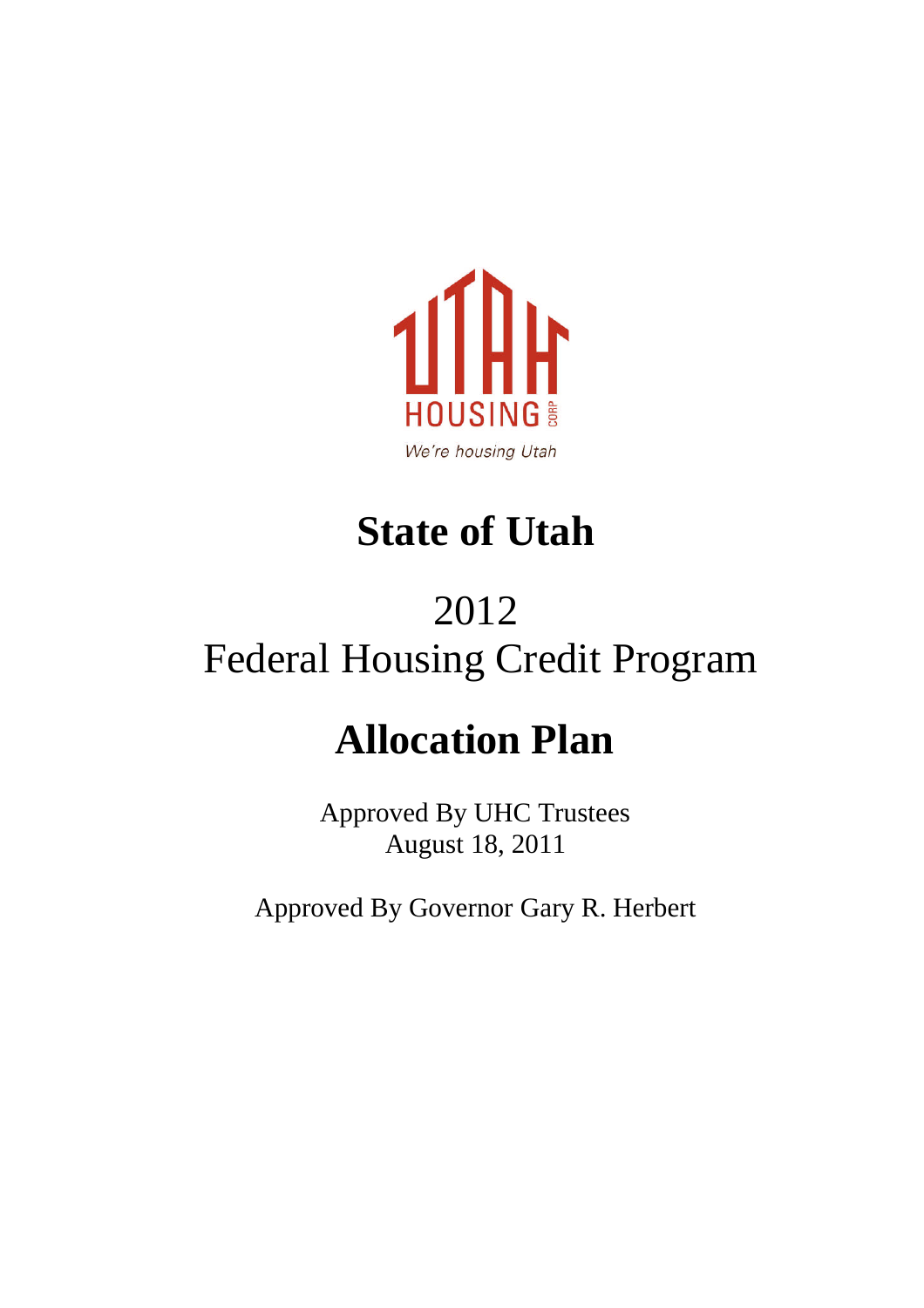| А.              |                              |  |
|-----------------|------------------------------|--|
| В.              |                              |  |
|                 |                              |  |
|                 |                              |  |
|                 |                              |  |
|                 |                              |  |
|                 |                              |  |
|                 |                              |  |
| А.              |                              |  |
| В.              |                              |  |
| $\mathcal{C}$ . |                              |  |
| D.              |                              |  |
| E.              |                              |  |
|                 |                              |  |
|                 |                              |  |
| А.              |                              |  |
| В.              |                              |  |
| $\mathcal{C}$ . |                              |  |
|                 |                              |  |
| А.              |                              |  |
| В.              |                              |  |
| $\mathcal{C}$ . |                              |  |
| D.              |                              |  |
| E.              |                              |  |
| F.              |                              |  |
| G.              |                              |  |
| Н.              |                              |  |
| K.              |                              |  |
|                 |                              |  |
|                 |                              |  |
|                 |                              |  |
| А.              |                              |  |
|                 | <b>B.</b> Housing Priorities |  |
| C.              |                              |  |
|                 |                              |  |
| А.              |                              |  |
| В.              |                              |  |
|                 |                              |  |
| А.              |                              |  |
| В.              |                              |  |
| $\mathcal{C}$ . |                              |  |
| D.              |                              |  |
|                 |                              |  |
|                 |                              |  |
| А.              |                              |  |
| В.              |                              |  |
|                 |                              |  |
|                 |                              |  |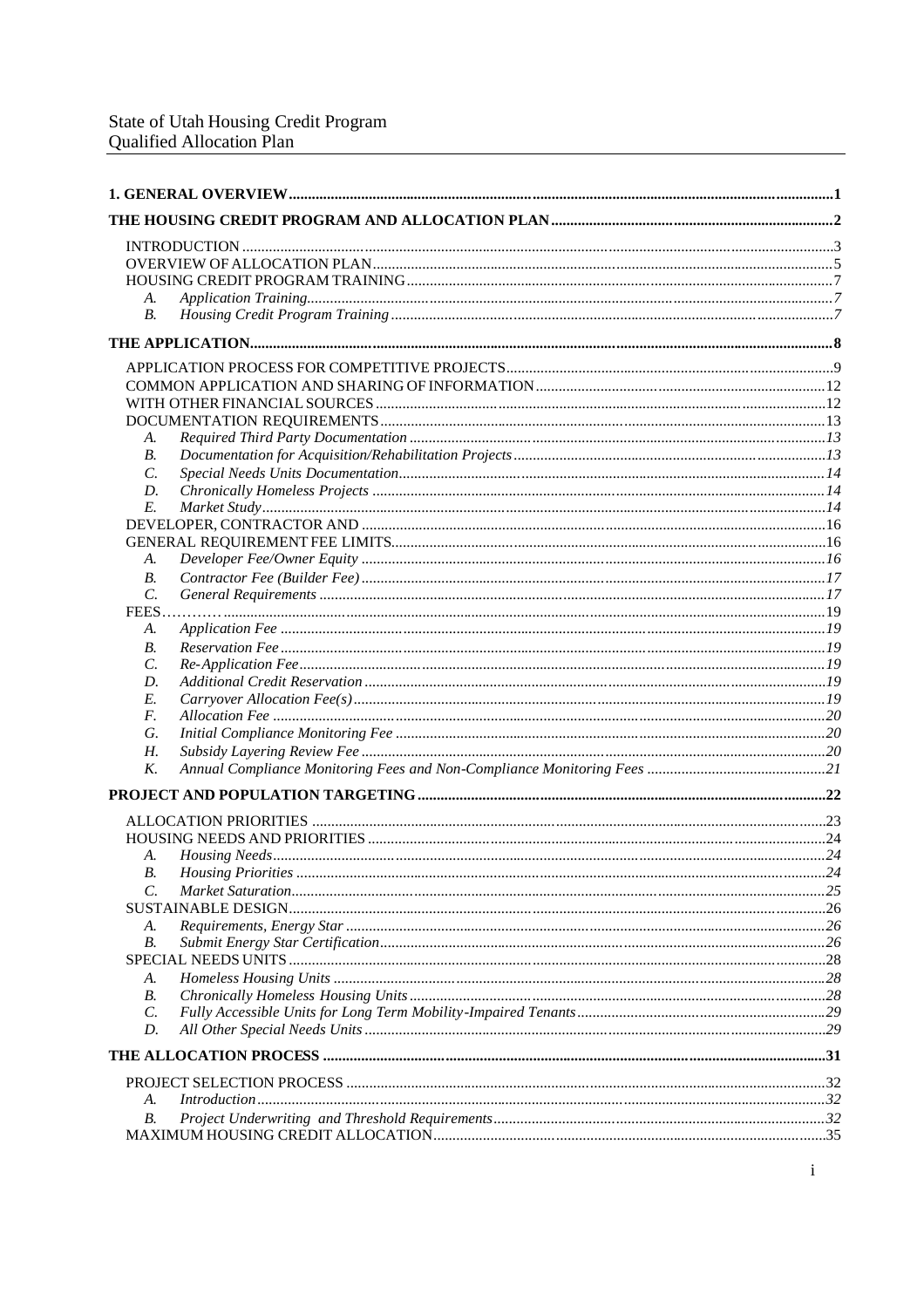## State of Utah Housing Credit Program<br>Qualified Allocation Plan

| А.              |                                                                                   |  |
|-----------------|-----------------------------------------------------------------------------------|--|
| В.              |                                                                                   |  |
| $\mathcal{C}$ . |                                                                                   |  |
| D.              |                                                                                   |  |
|                 |                                                                                   |  |
|                 |                                                                                   |  |
|                 |                                                                                   |  |
|                 |                                                                                   |  |
|                 | PERFORMANCE BOND REQUIREMENT FOR PROJECTS WITH CONDITIONAL USE PERMITS 40         |  |
|                 |                                                                                   |  |
|                 |                                                                                   |  |
|                 |                                                                                   |  |
|                 |                                                                                   |  |
| А.              |                                                                                   |  |
| В.              |                                                                                   |  |
| $\mathcal{C}$ . |                                                                                   |  |
|                 | FINAL COST CERTIFICATION & ISSUANCE OF LOW-INCOME HOUSING CREDIT ALLOCATION AND   |  |
|                 |                                                                                   |  |
| А.              |                                                                                   |  |
| B.              |                                                                                   |  |
|                 |                                                                                   |  |
|                 |                                                                                   |  |
|                 |                                                                                   |  |
|                 |                                                                                   |  |
|                 |                                                                                   |  |
|                 |                                                                                   |  |
| А.              |                                                                                   |  |
| В.              |                                                                                   |  |
| $\mathcal{C}$ . |                                                                                   |  |
| D.              |                                                                                   |  |
|                 | PROCESS FOR SELECTING WHICH POOL A PROJECT WILL COMPETE IN FOR HOUSING CREDITS 52 |  |
|                 |                                                                                   |  |
|                 |                                                                                   |  |
|                 |                                                                                   |  |
|                 |                                                                                   |  |
|                 |                                                                                   |  |
|                 |                                                                                   |  |
|                 |                                                                                   |  |
|                 |                                                                                   |  |
|                 |                                                                                   |  |
|                 |                                                                                   |  |
|                 |                                                                                   |  |
|                 |                                                                                   |  |
|                 |                                                                                   |  |
|                 |                                                                                   |  |
|                 |                                                                                   |  |
| А.              |                                                                                   |  |
| В.              |                                                                                   |  |
|                 |                                                                                   |  |
| А.              |                                                                                   |  |
| В.              |                                                                                   |  |
| $\mathcal{C}$ . |                                                                                   |  |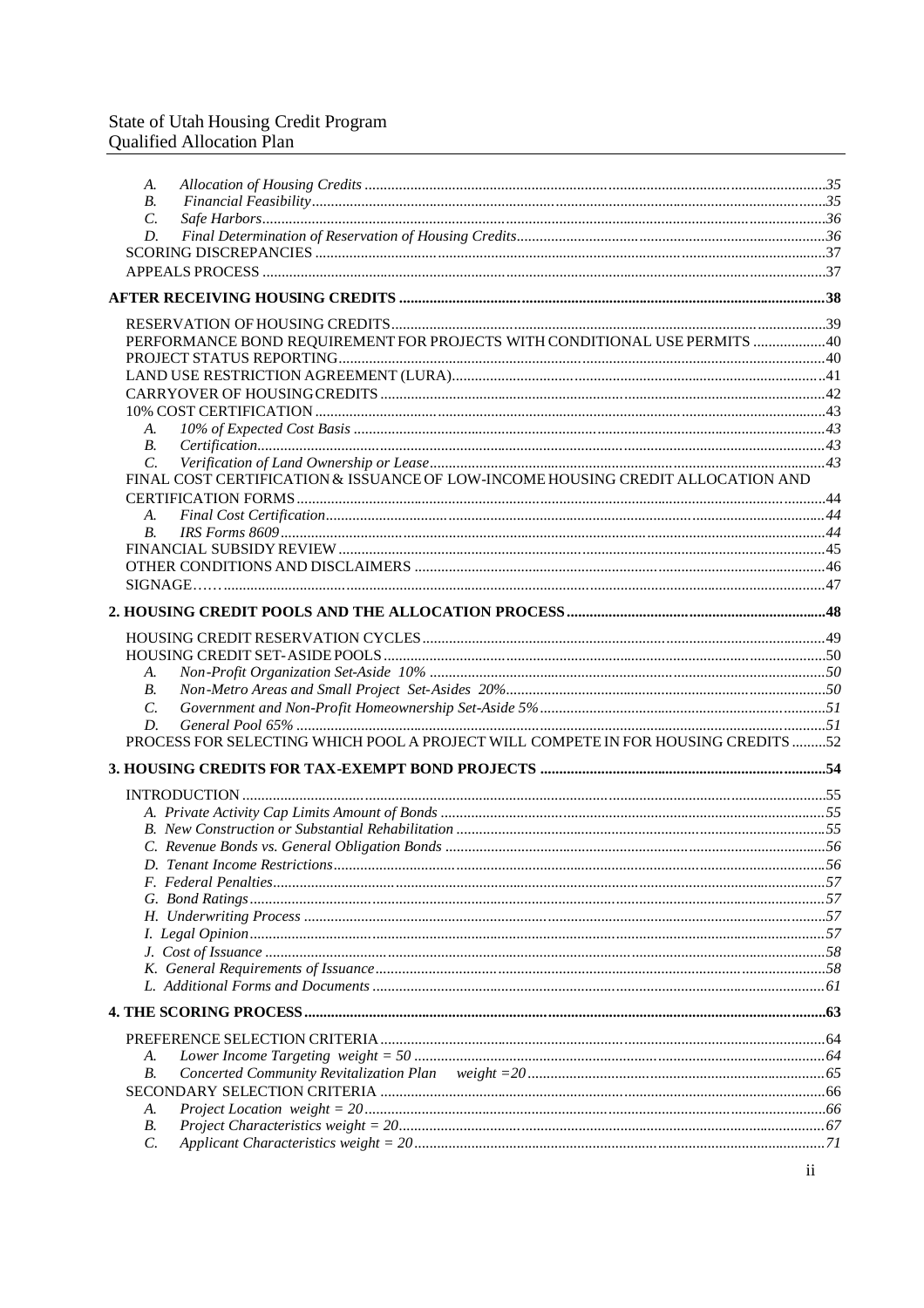#### State of Utah Housing Credit Program Qualified Allocation Plan

| D.                             |                                                                       |  |
|--------------------------------|-----------------------------------------------------------------------|--|
| E.                             |                                                                       |  |
| F.<br>G.                       |                                                                       |  |
|                                |                                                                       |  |
|                                |                                                                       |  |
|                                |                                                                       |  |
|                                |                                                                       |  |
|                                |                                                                       |  |
| EXHIBIT A                      | STATE OF UTAH 2012 HOUSING CREDIT APPLICATION TABLE OF CONTENTS/SELF- |  |
| EXHIBIT B                      | HUD'S DESIGNATED DIFFICULT DEVELOPMENT AREAS (DDA), QUALIFIED CENSUS  |  |
|                                |                                                                       |  |
| <b>EXHIBIT C</b>               |                                                                       |  |
| <b>EXHIBIT D</b>               |                                                                       |  |
| <b>EXHIBIT E1</b>              |                                                                       |  |
| <b>EXHIBIT E2</b>              |                                                                       |  |
| <b>EXHIBIT E3</b>              |                                                                       |  |
| EXHIBIT E4<br><b>EXHIBIT F</b> |                                                                       |  |
| <b>EXHIBIT G</b>               |                                                                       |  |
| EXHIBIT H                      |                                                                       |  |
| <b>EXHIBIT I</b>               |                                                                       |  |
| <b>EXHIBIT J</b>               |                                                                       |  |
| <b>EXHIBIT K</b>               |                                                                       |  |
| EXHIBIT $L(1)$                 |                                                                       |  |
|                                |                                                                       |  |
| <b>EXHIBIT M</b>               |                                                                       |  |
| <b>EXHIBIT N</b>               |                                                                       |  |
| <b>EXHIBIT O</b>               |                                                                       |  |
| <b>EXHIBIT P</b>               |                                                                       |  |
| <b>EXHIBIT Q</b>               |                                                                       |  |
| <b>EXHIBIT R</b>               |                                                                       |  |
| <b>EXHIBIT S</b>               |                                                                       |  |
| <b>EXHIBIT T</b>               |                                                                       |  |
| <b>EXHIBIT U</b>               |                                                                       |  |
| <b>EXHIBIT V</b>               |                                                                       |  |
| <b>EXHIBIT W</b>               |                                                                       |  |
| <b>EXHIBIT X</b>               |                                                                       |  |
| <b>EXHIBIT Y</b>               |                                                                       |  |
| EXHIBIT Z                      |                                                                       |  |
| EXHIBIT AA                     |                                                                       |  |
| <b>EXHIBIT BB</b>              |                                                                       |  |
|                                |                                                                       |  |
|                                |                                                                       |  |
|                                |                                                                       |  |
| А.                             |                                                                       |  |
| В.                             |                                                                       |  |
|                                |                                                                       |  |
| A.                             |                                                                       |  |
| $B$ .                          |                                                                       |  |
| C.                             |                                                                       |  |
|                                |                                                                       |  |
|                                |                                                                       |  |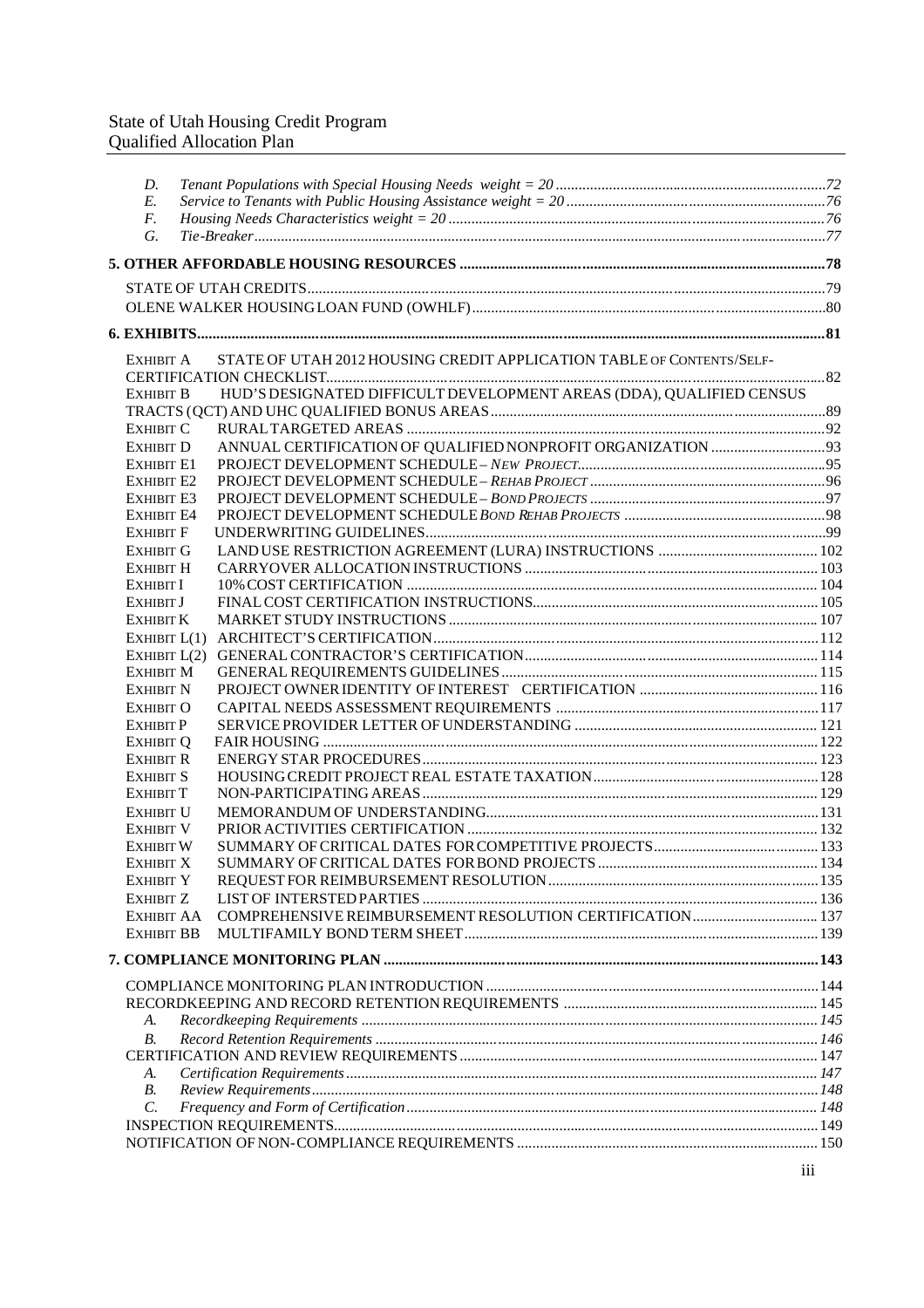## State of Utah Housing Credit Program<br>Qualified Allocation Plan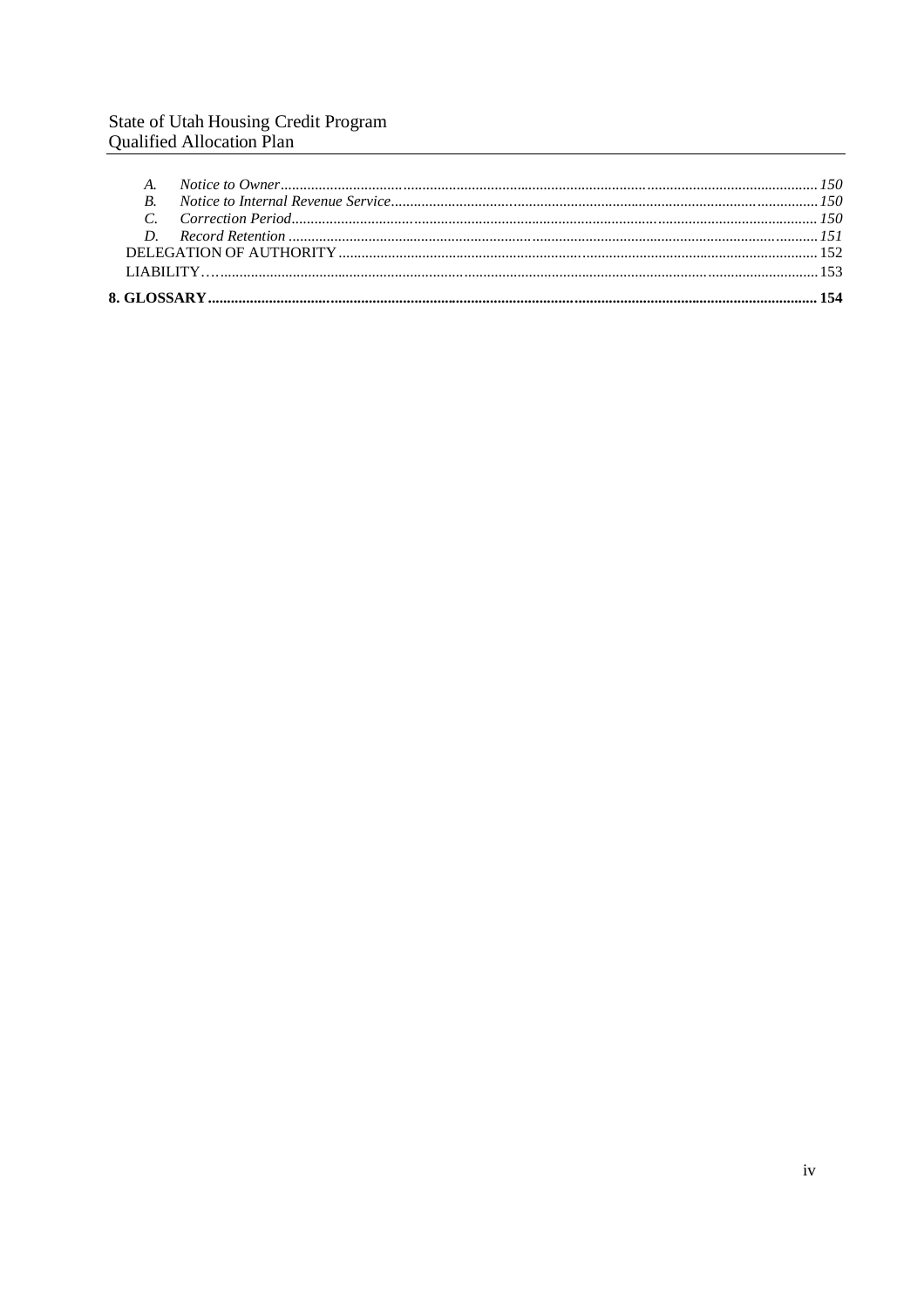State of Utah Housing Credit Program Qualified Allocation Plan

## **1. GENERAL OVERVIEW**

08/18/2011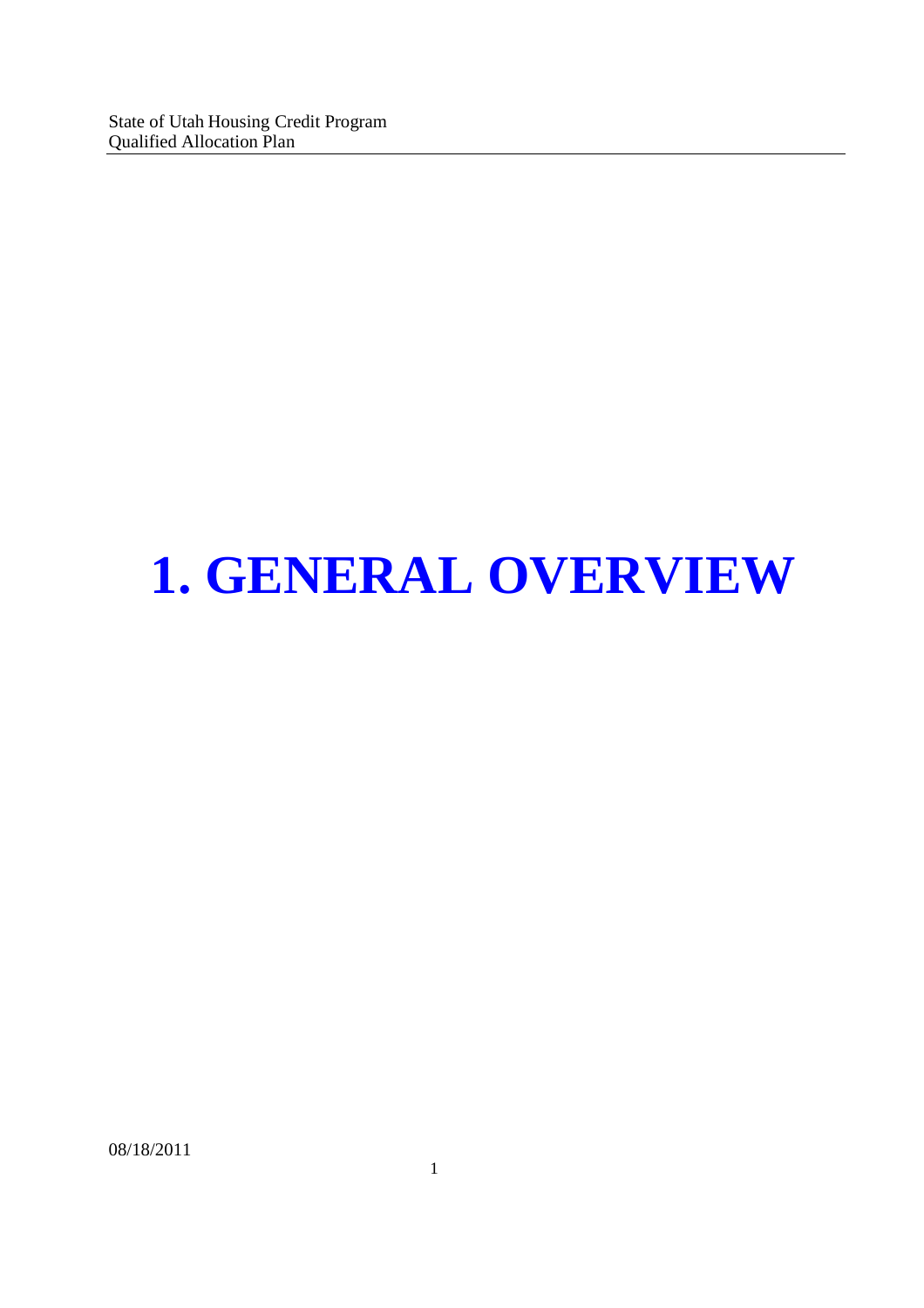# **THE HOUSING CREDIT PROGRAM AND ALLOCATION PLAN**

08/18/2011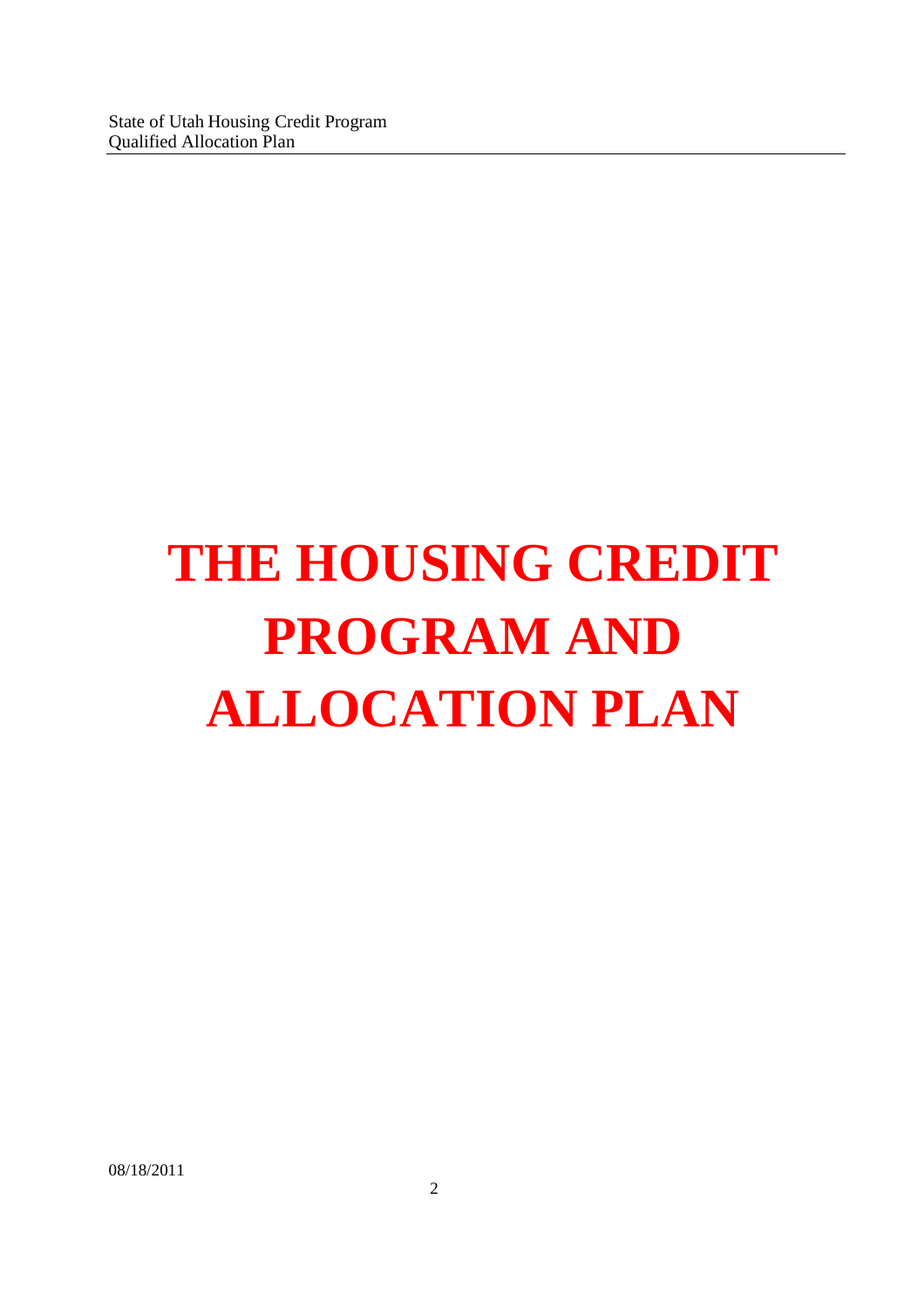#### **INTRODUCTION**

The Utah Housing Corporation ("UHC") is the designated administrator of the Federal Low Income Housing Tax Credit Program ("Housing Credit Program" or "Program") for the State of Utah under Section ("§") 42 of the Internal Revenue Code of 1986, as amended ("Code"), and all regulations promulgated thereunder.

The Program, as administered by UHC for the State of Utah, is intended to provide a fair and competitive means of utilizing the Credits to the fullest extent possible each year as an effective stimulus for the creation and housing preservation of rental housing for lower income households in such a way as to further the following objectives:

- A. Promote the objectives of the Utah Housing Corporation Act;
- B. Promote projects that, through cost containment and resource leveraging, most efficiently and effectively utilize the Housing Credits available to Utah;
- C. Promote projects that restrict the greatest number of units to the lowest possible rents for the longest period of time;
- D. Promote projects that achieve equitable geographic distribution of resources;
- E. Promote projects that provide housing to special need populations including: larger households, elderly, physically disabled, and mentally disabled.

To achieve the objectives, the Program limits rents on the units and also limits the incomes of the tenants. Income and rent limitations will be proposed by the Applicant in its Application. These limitations are formalized in a contract (Land Use Restriction Agreement or LURA) which is recorded against the property to assure that the project maintains its commitments to the Program for the agreed upon period of time. The use of Housing Credits will encourage the construction, rehabilitation and preservation of rental housing for lower income households earning no more than 60 percent of the area median income in the State of Utah.

The total amount of Housing Credits available to the State of Utah for any given year is the amount specified in §42(h)(3)(C)(the "Housing Credit Ceiling Amount"). In addition, projects utilizing tax exempt bonds issued under the Private Activity Bond cap for the State of Utah may receive an allocation of Housing Credits outside of the Housing Credit Ceiling Amount.

To most efficiently administer the Program and to most effectively allocate the limited Housing Credits to those projects which best serve the needs of the State of Utah, UHC has developed this Qualified Allocation Plan ("QAP"). This QAP is effective as of the date adopted by UHC Trustees; provided that the QAP is approved by the Governor of the State of Utah. This QAP applies to all projects participating in the Program.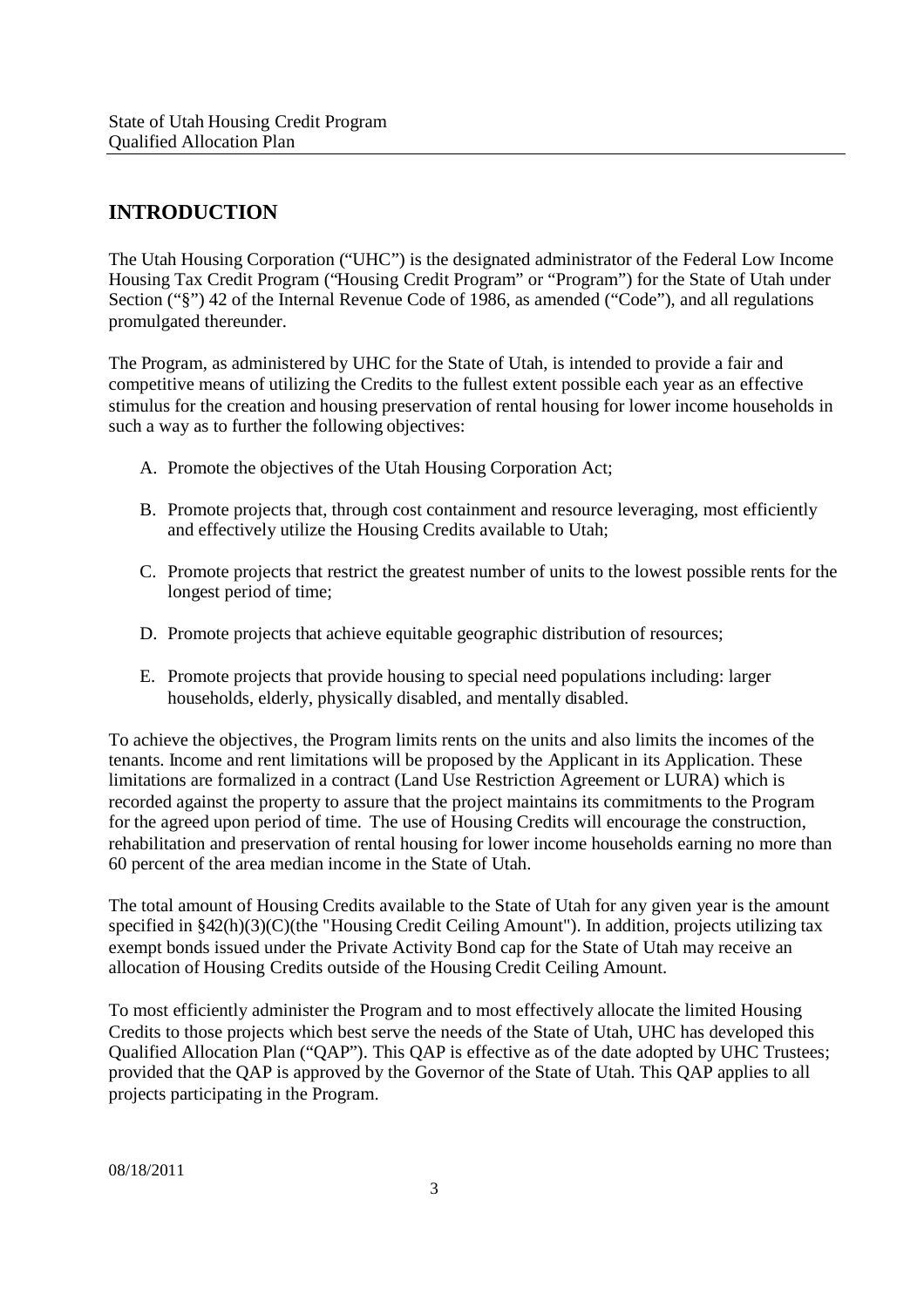The federal laws establishing the Housing Credit Program are subject to change. Final interpretations of certain rules and regulations governing various facets of the Program may not yet have been issued by the U.S. Department of Treasury. Consequently, additional requirements or conditions applying to the Program may be forthcoming. It is strongly suggested that Applicants interested in utilizing the Program in their financing package contact their tax accountant and/or attorney prior to submitting an Application. While UHC may respond to requests for technical assistance in applying for Housing Credits, Applicants may not rely on UHC for tax advice.

UHC is also the designated administrator of the Utah Housing Credit (the "State Housing Credit") Program under § 59-7-607 and § 59-10-1010 of the Utah Code, as amended, (the "Utah Code"), and all regulations promulgated thereunder. UHC is authorized and required by the Utah Code to establish criteria and procedures for allocating the State Housing Credit and to incorporate the criteria and procedures into UHC's Allocation Plan. Pursuant to the Utah Code, UHC establishes this QAP as the criteria and procedures for allocating the State Housing Credit.

UHC desires to accommodate Applicants with physical or mental impairments regarding the Program application process. Qwest provides an "Operator Relay Service" for those persons with hearing disabilities who use a TDD (Telephone Devices for the Deaf). The service can be accessed by calling 801-298-9484 locally and 1-800-346-4128 for calls outside of the Salt Lake City dialing zone. Please contact UHC for any special accommodations.

Required Project and Tenant Data Reporting

The Housing and Economic Recovery Act of 2008 (HERA) requires HUD to collect and report on the following information for Housing Credit tenants:

- Race;
- Ethnicity;
- Family composition;
- Age;
- Income;
- Use of Section 8 (or similar) Rental Assistance;
- Disability status; and
- Monthly rental payment.

Data will be collected at tenant and project levels. Initial collection will cover all tenants and projects. Subsequent collections will update data to include new projects, tenant turnover, and recertification. Tenant data collection will be consistent with income certification reporting.

By participation in the Housing Credit Program, project owners agree to comply with the HUD reporting requirements in a timely manner. Failure to do so will result in losing "Good Standing" status. UHC will provide a template format and further instruction for the submission of this data.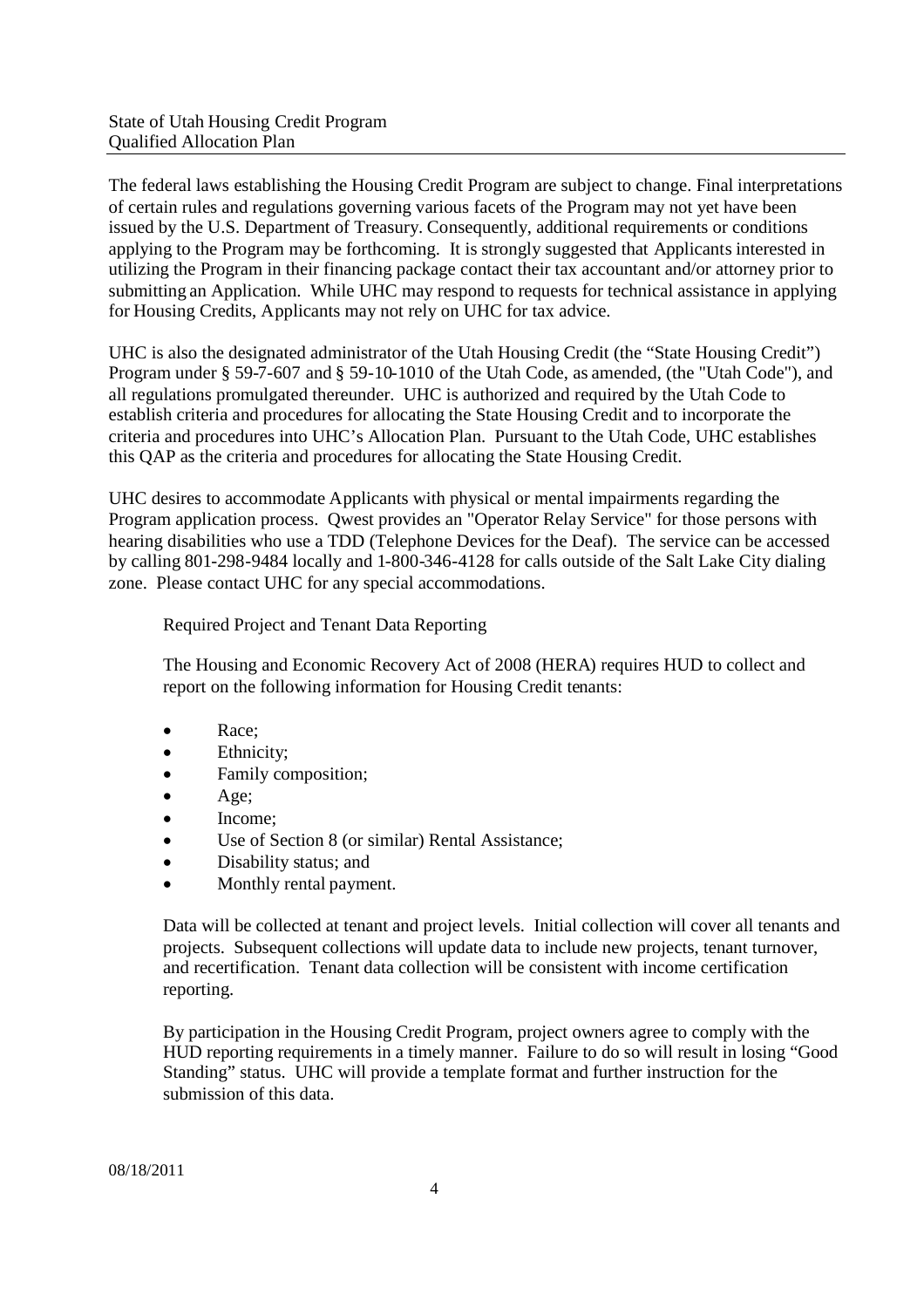#### **GOVERNMENT RECORDS ACCESS AND MANAGEMENT ACT**

UHC is subject to the Government Records Access and Management Act (GRAMA) Utah Code Title 63G, Chapter 2. As a result, Housing Credit Applications, including exhibits and attachments, submitted to UHC also are subject to GRAMA. These records may be classified as public records subject to access by third parties who request access pursuant to GRAMA. However, GRAMA permits UHC to consider classifying portions of Housing Credit Applications as protected records, thereby possibly restricting such access, if (1) the Applicant provides with the Housing Credit Application a written claim of business confidentiality and a concise statement of reasons supporting the claim of business confidentiality and (2) the record contains trade secrets or commercial or financial information the disclosure of which would reasonably be expected to result in unfair competitive injury to the Applicant and the Applicant has a greater interest in prohibiting access than the public in obtaining access. Accordingly, Applicants should consider including with their Housing Credit Application, when appropriate, a written statement of business confidentiality for that portion, if any, of the Application which the Applicant claims should be classified as protected. UHC will notify the Applicant if a record claimed to be protected is classified as public. The failure to comply with this provision may result in UHC classifying applicable records as public. See Utah Code Ann §§ 63G-2-309 and 63G-2-305 for further details.

Certain information is classified by the Act as protected, including and not limited to trade secrets, and commercial or non-individual financial information. Such information is not subject to public release. UHC considers all information relating to scoring elements of the Application public, and as such will release this information when requested as part of a request under GRAMA. Further, UHC considers Housing Credits a public source of financing until such time as they are sold to an investor, at which time those funds become private. UHC will not release information relating to sources and uses of private funds.

#### **OVERVIEW OF ALLOCATION PLAN**

**Section 1: General Overview** sets forth the Application, allocation, processes, fees and other pertinent information regarding the Housing Credit Program.

**Section 2: Housing Credit Pools and Allocation Process** sets forth the set-side pools and process in which Applications are assigned to those pools and the procedures thereof.

**Section 3: Housing Credits for Tax-Exempt Bond Projects** sets forth the criteria and process of applying and receiving 4% housing credits.

**Section 4: Scoring Process** sets forth the criteria by which Applications may receive points and how to meet all threshold requirements.

**Section 5: Other Affordable Housing Resources** sets forth other resources such as State of Utah credits, and Olene Walker Housing Loan Fund ("OWHLF").

**Section 6. Exhibits** sets forth Exhibits A-BB, to help complete the Application and/or for submission along with the Application.

08/18/2011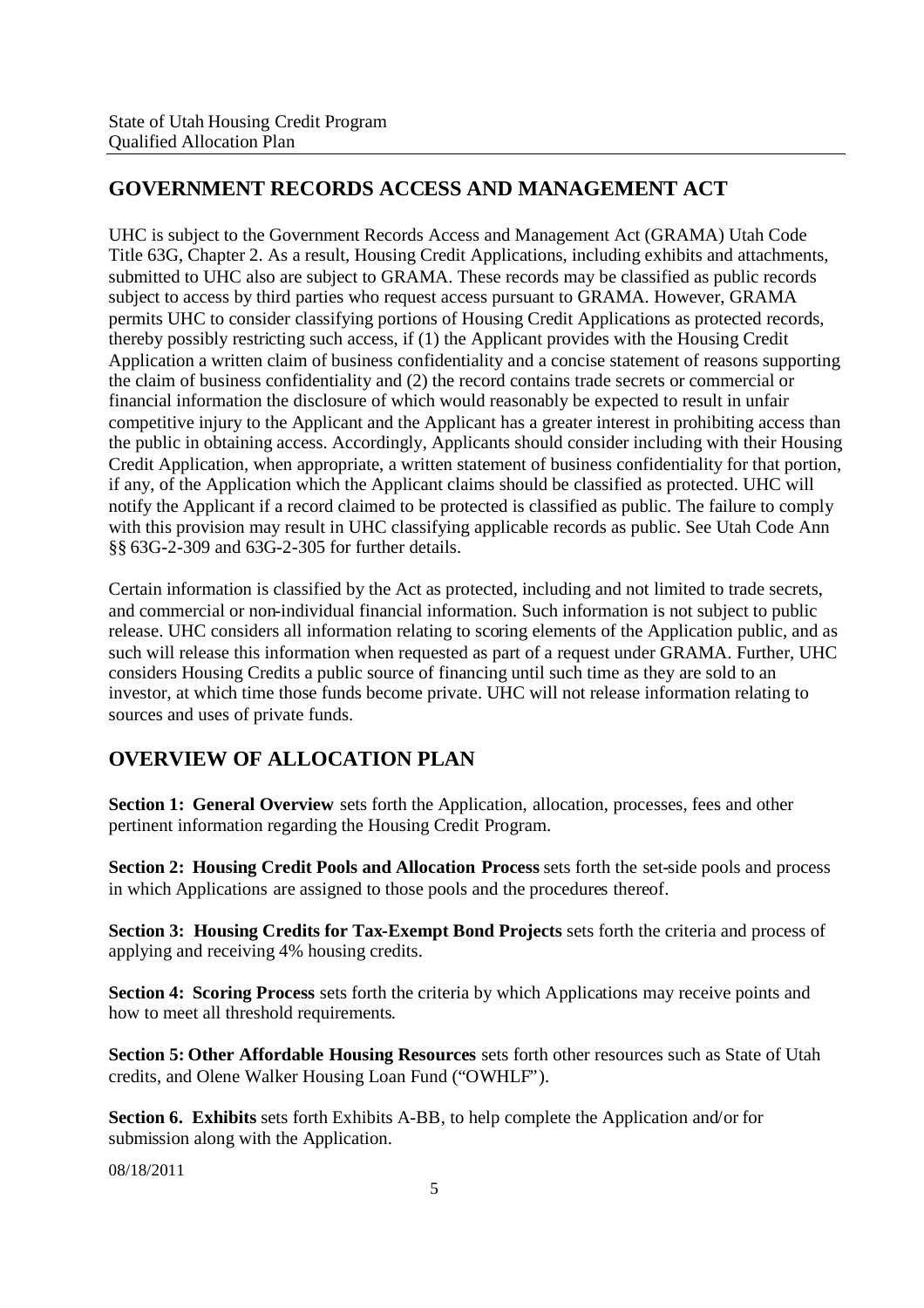**Section 7: Compliance Monitoring Plan** sets forth the regulations and process by which UHC will monitor projects for Program compliance and associated fees.

**Section 8: Glossary** sets forth definitions and acronyms used in the Program.

The QAP provides an equitable and reasonable basis for the submission, review, processing, selection and subsequent follow-up of Applications within the guidelines and requirements established by the federal government.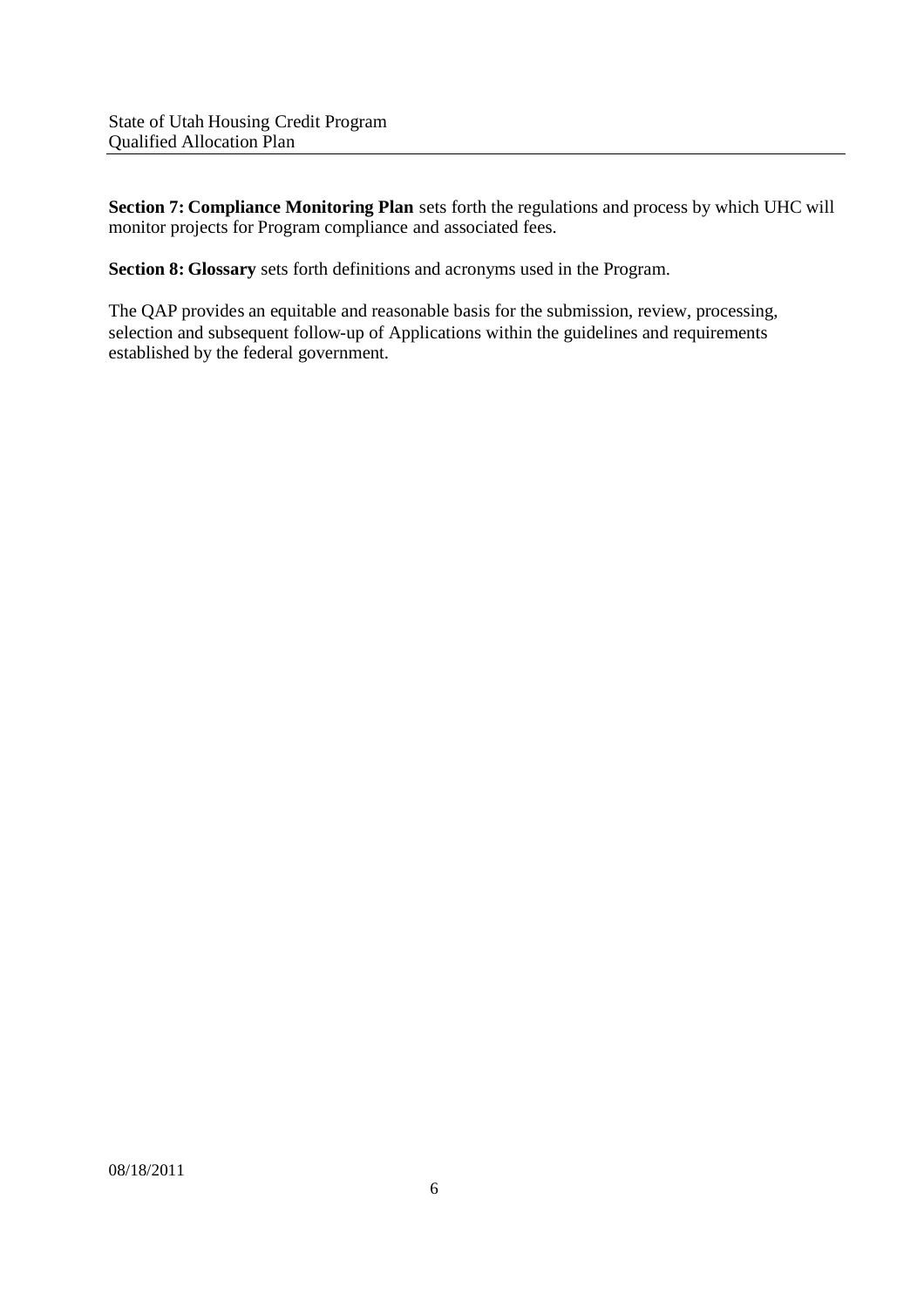#### **HOUSING CREDIT PROGRAM TRAINING**

#### **A. Application Training**

All new Applicants and staff responsible for completing an Application for federal Housing Credits are required to attend training on the current year's Application prior to the submission deadline.

#### **B. Housing Credit Program Training**

#### Developers and Staff New to Program

Developers who have no prior experience with the Program are required to attend training on the major aspects and deadlines of the Program. Furthermore, staff members who have never been responsible for completing, tracking, and follow-through, or compiling packets for the Program are required to attend this training.

#### Experienced Developers

Developers who have utilized the Housing Credit Program in the past are required to attend this training if UHC staff determines that there are issues such as untimely, inaccurate, and/or incomplete submission of documentation that need to be clarified with both the developer and his or her staff.

#### **UHC will announce the date and time for such training.**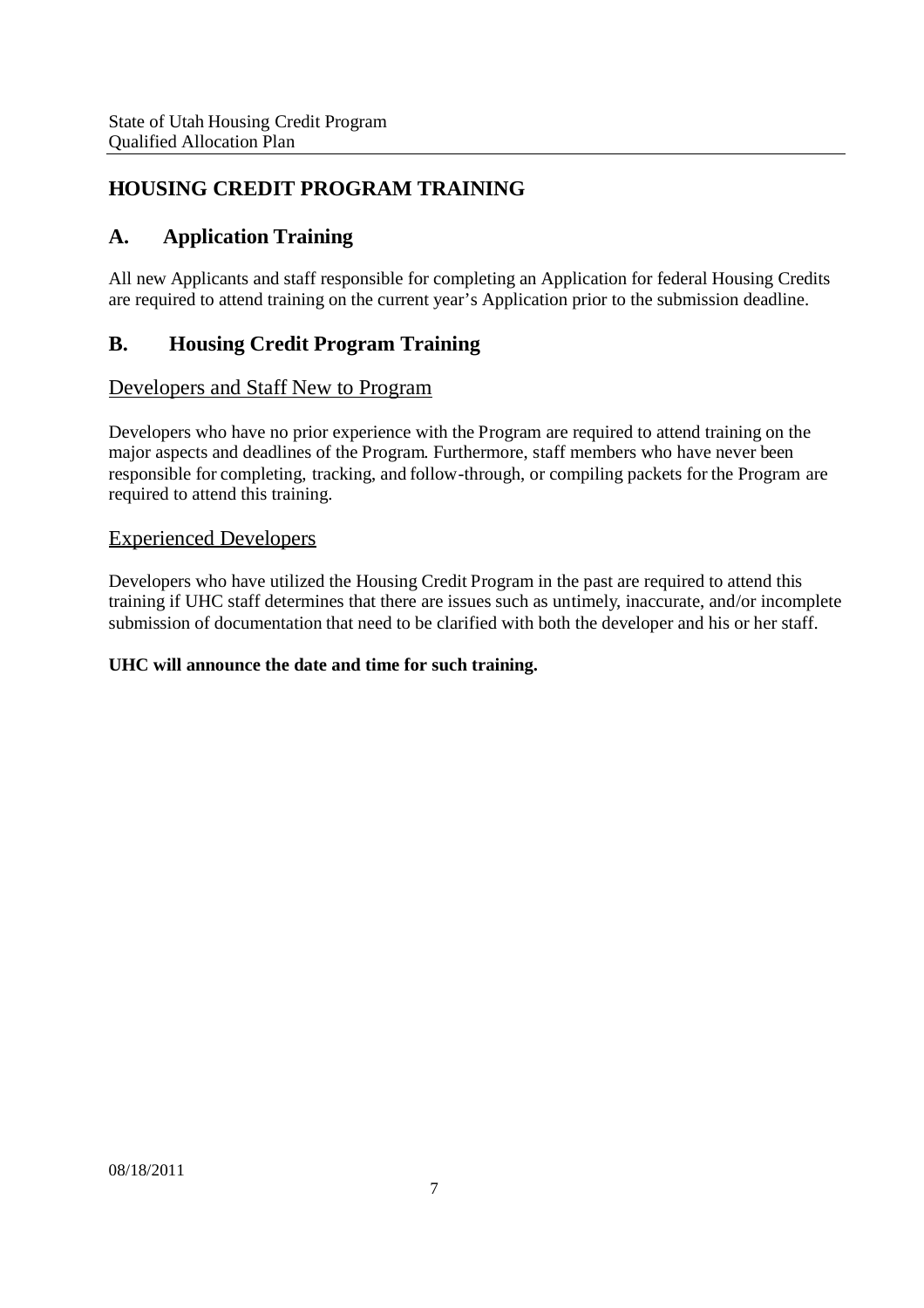State of Utah Housing Credit Program Qualified Allocation Plan

## **THE APPLICATION**

08/18/2011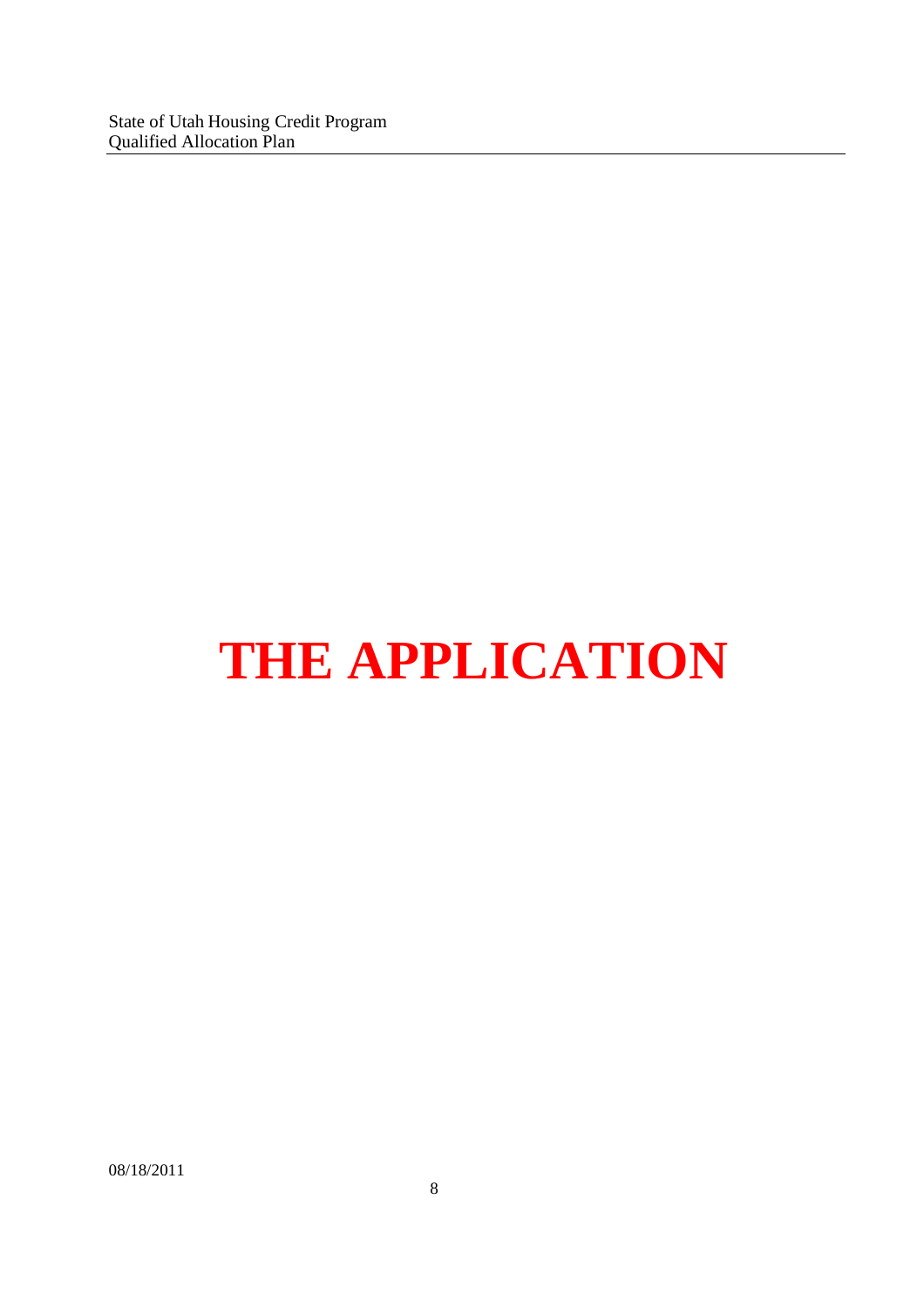#### **APPLICATION PROCESS FOR COMPETITIVE PROJECTS**

UHC has developed a Microsoft Excel based integrated application (Application) for submitting and processing project information. The Application encompasses the following affordable housing resources: Federal and State Housing Credits, the Olene Walker Housing Loan Fund ("OWHLF"), and the Private Activity Bond Authority ("PAB"). Further details regarding State Housing Credits, OWHLF can be found in Section 5.

Applicants desiring a reservation of Credits must:

- Submit Applications before 5:00 P.M. (MDT) on or before October 3, 2011.
- Comply with the format and content of this OAP and submit clear and complete number of required Applications, including all required support documentation, supplements and certificates. In instances where the information or formulas given in the spreadsheet application conflict with the QAP, the QAP shall govern.
- Include CD containing the Excel spreadsheet with Application.
- $\bullet$  Email the Excel Application to Monica Spangle at mspangle@uthc.org. The file name should be the same as the project name.
- Adhere to Exhibit A, the stacking order/checklist required for Application submission.

Submission of Applications:

- Competitive Housing Credit Applications with or without OWHLF must be delivered to UHC.
- Bond projects may submit applications for 4 percent credits after approval of Cap from the PAB Board. See Section 3 for further instructions.
- The Application will also compute the required fees for all of the above mentioned programs. The appropriate application fees need to be delivered to each agency with the Application.
- Applications that do not include all required attachments, exhibits, and supporting documentation at the time of submission will be considered incomplete and will be returned to the Applicant without further review.
- Applications, once submitted, are considered final for review, although additional information and updates may be requested by UHC to effectuate the review process.

Complete Competitive Housing Credit Applications must be mailed or delivered to:

#### **Claudia O'Grady, VP, Multifamily Finance Utah Housing Corporation 2479 S. Lake Park Blvd. West Valley City, UT 84120**

Upon completing the review of all Applications received during a round for completeness and general eligibility based on federal and QAP requirements, Applications will be competitively scored on the criteria outlined in the QAP.

08/18/2011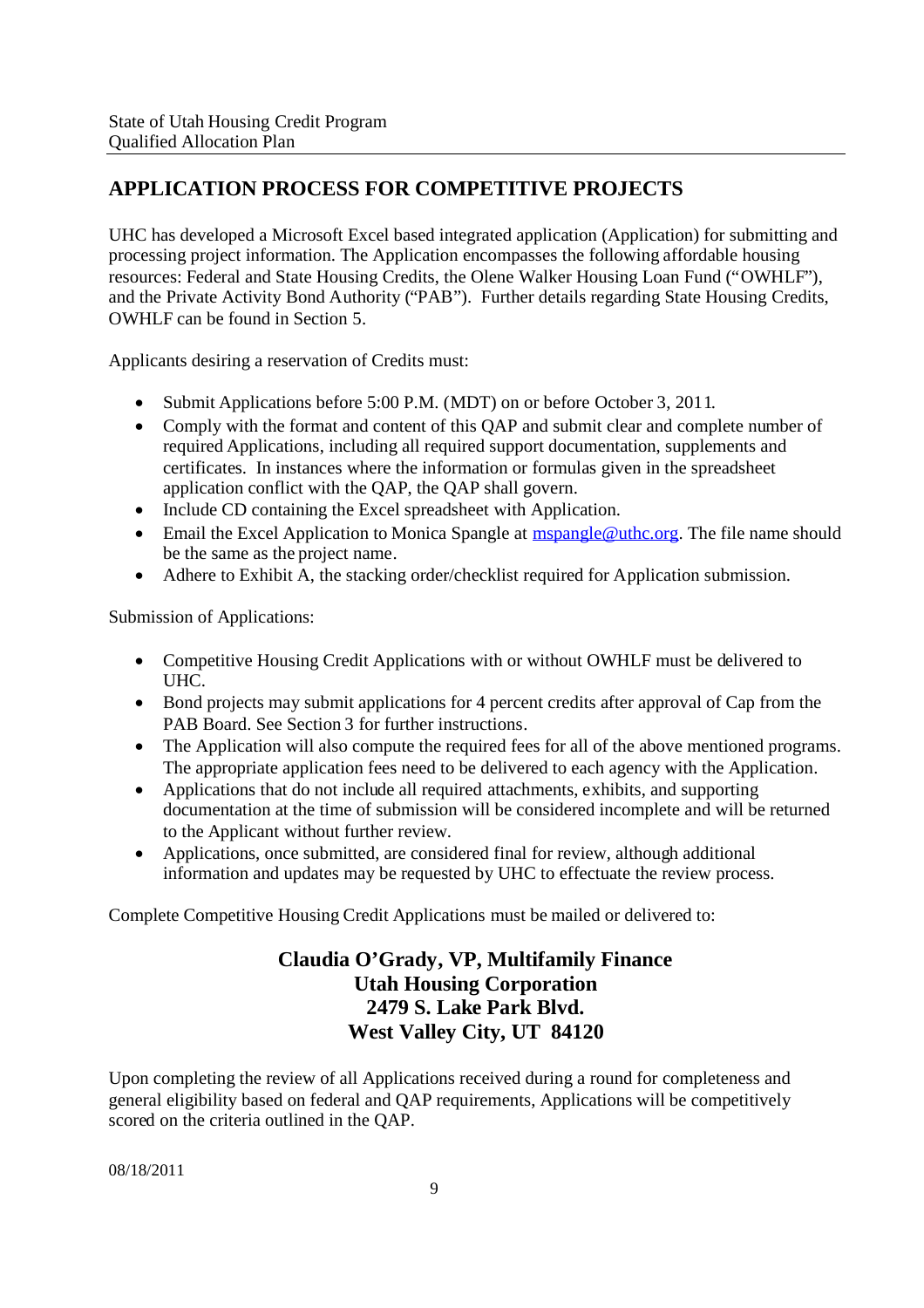Projects will only be allocated the amount of Housing Credits necessary for the financial feasibility of the project and its viability as a qualified low-income housing project throughout the credit period. The following will be considered when making this determination:

- the sources and uses of funds and total financing including loan terms, equity and contributions planned for the project;
- equity proceeds expected to be generated by use of the Housing Credits and the rate of return;
- the percentage of the Housing Credit dollar amount used for "hard" project costs as compared to the cost of intermediaries (e.g. syndication, developer, consulting) and other "soft costs";
- the reasonableness of the development and operational costs of the project.

Project owners must notify UHC of any new or additional federal, state or local subsidies utilized by a project during its compliance period. UHC reserves the right to reduce the annual Housing Credit allocation to a project during the compliance period if, in its sole discretion, after applying uniform underwriting procedures, UHC determines the project to be over-subsidized as a result of additional or increased subsidies obtained by the project.

UHC may disqualify an Application if an owner, principal or management agent:

- has been disbarred or received a limited denial of participation in the past ten years by any federal or state agency for any development program;
- within the past ten years has been in bankruptcy, an adverse fair housing settlement, an adverse civil rights settlement, or an adverse federal or state government proceeding and settlement;
- has been in a mortgage default, breach, or arrearage of three months or more within the last five years on any publicly subsidized or assisted project;
- has been involved within the past ten years in a project which previously received an allocation of Housing Credits but failed to meet standards or requirements of the Housing Credit allocation or failed to fulfill one of the representations contained in an Application for Housing Credits, or violated the Land Use Restriction Agreement;
- has been found to be directly or indirectly responsible for any other project within the past five years in which there is or was uncorrected noncompliance more than three months from the date of notification by UHC or any other state allocating agency; or
- is not in "Good Standing" with UHC.

08/18/2011 To maintain "Good Standing" status with UHC, a party must be current on required fees and reporting, must have addressed all previous project noncompliance issues within the mandated time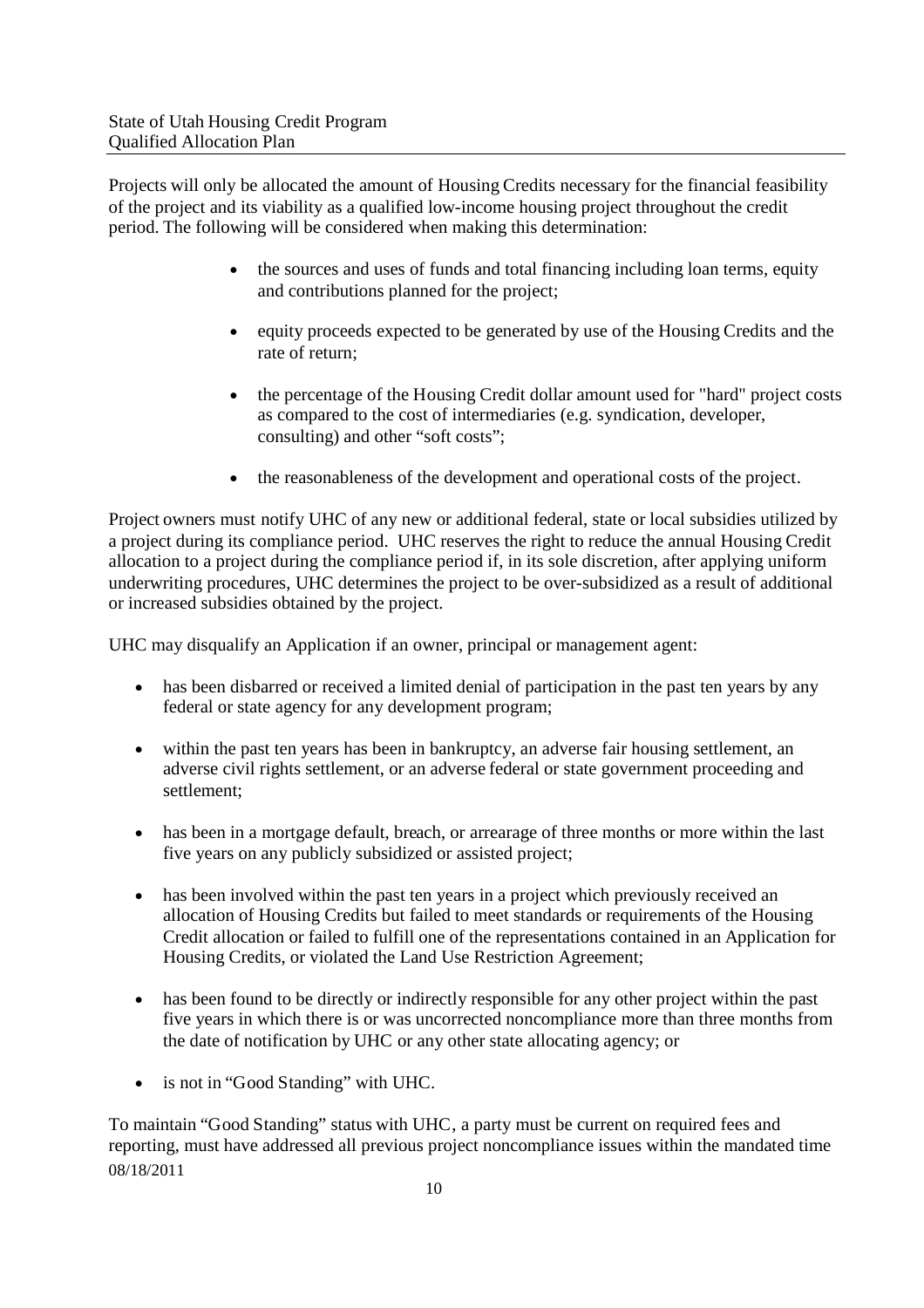period, and must not exhibit a pattern of ongoing noncompliance in the Housing Credit Program or violation of the Land Use Restriction Agreement.

A disqualified individual or entity will not be allowed to participate in the Program for a period of time, which in most cases will be one year, and any Application in which they are identified will be removed from consideration. Applications with any development team member "Not in Good Standing" with UHC will be returned to the Applicant without review.

Notwithstanding anything else herein to the contrary, UHC reserves the right to reject any Application that (i) is not consistent with the goals of providing decent, safe and sanitary housing for low-income persons as set forth in UHC's enabling legislation (see Utah Code §19-4-901) and this QAP, (ii) does not meet the requirements of §42 of the Code or (iii) is incomplete.

In the process of administering the Housing Credit Program, UHC will make decisions and interpretations regarding Applications and the Qualified Allocation Plan. Unless otherwise stated, UHC is entitled to the full discretion allowed by law in making all such decisions and interpretations. UHC reserves the right to amend, modify, or withdraw provisions contained in the Qualified Allocation Plan that are inconsistent or in conflict with state or federal laws or regulations, and will provide public notice accordingly. In the event of a major natural disaster or major disruption in the financial markets, UHC may disregard any portion of the Qualified Allocation Plan, including point scoring and evaluation criteria, that interferes with a response that UHC considers appropriate to our communities, low-income residents of the State of Utah, and developers.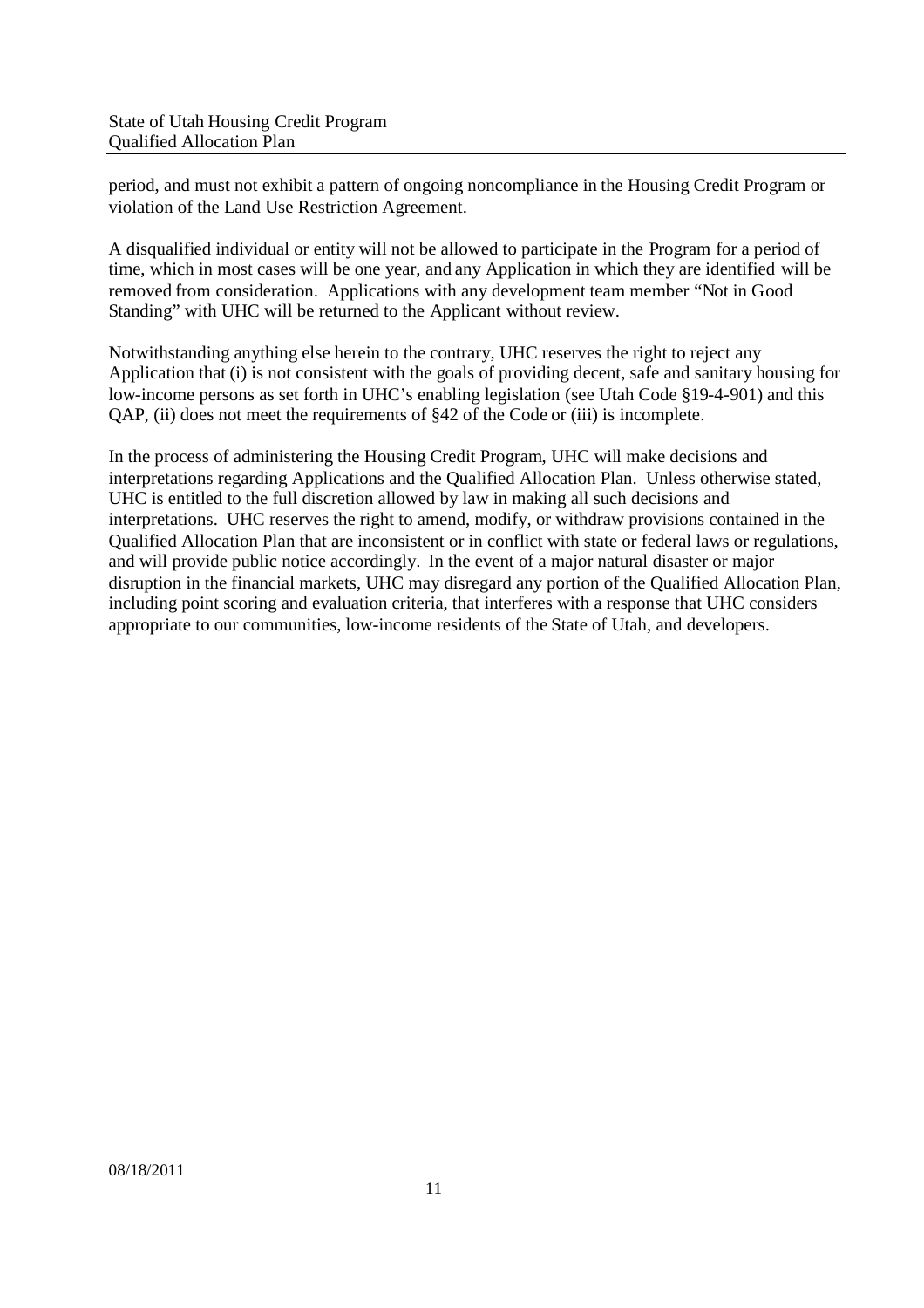#### **COMMON APPLICATION AND SHARING OF INFORMATION WITH OTHER FINANCIAL SOURCES**

The Applicant authorizes UHC to share Application information with and from other financially interested parties, including, but not limited to participating lenders, IRS, investors and others as determined by UHC in evaluating and tracking the progress of the project.

Upon request by UHC, the project owner will provide an IRS Form 8821 to UHC.

The Application also includes Applications for the Department of Community and Culture (DCC) housing programs, the Olene Walker Housing Loan Fund, State HOME funds and Private Activity Bonds. Application submission deadlines are identical for these programs.

UHC frequently receives requests from investors, owners and lenders for an annual compliance certification. UHC is mandated to inspect projects for compliance with §42 of the Code on behalf of the IRS. The extent of any disclosure by UHC of compliance, after written authorization of the owner, is limited to a statement whether IRS Forms 8823 have been filed, type of violation and the buildings/units affected.

UHC has entered into a "Memorandum of Understanding" with Rural Development ("RD") which states that UHC will share project information with RD with respect to RD projects.

UHC complies with the provisions of the Utah Government Records Access and Management Act (GRAMA) and the Freedom of Information Act.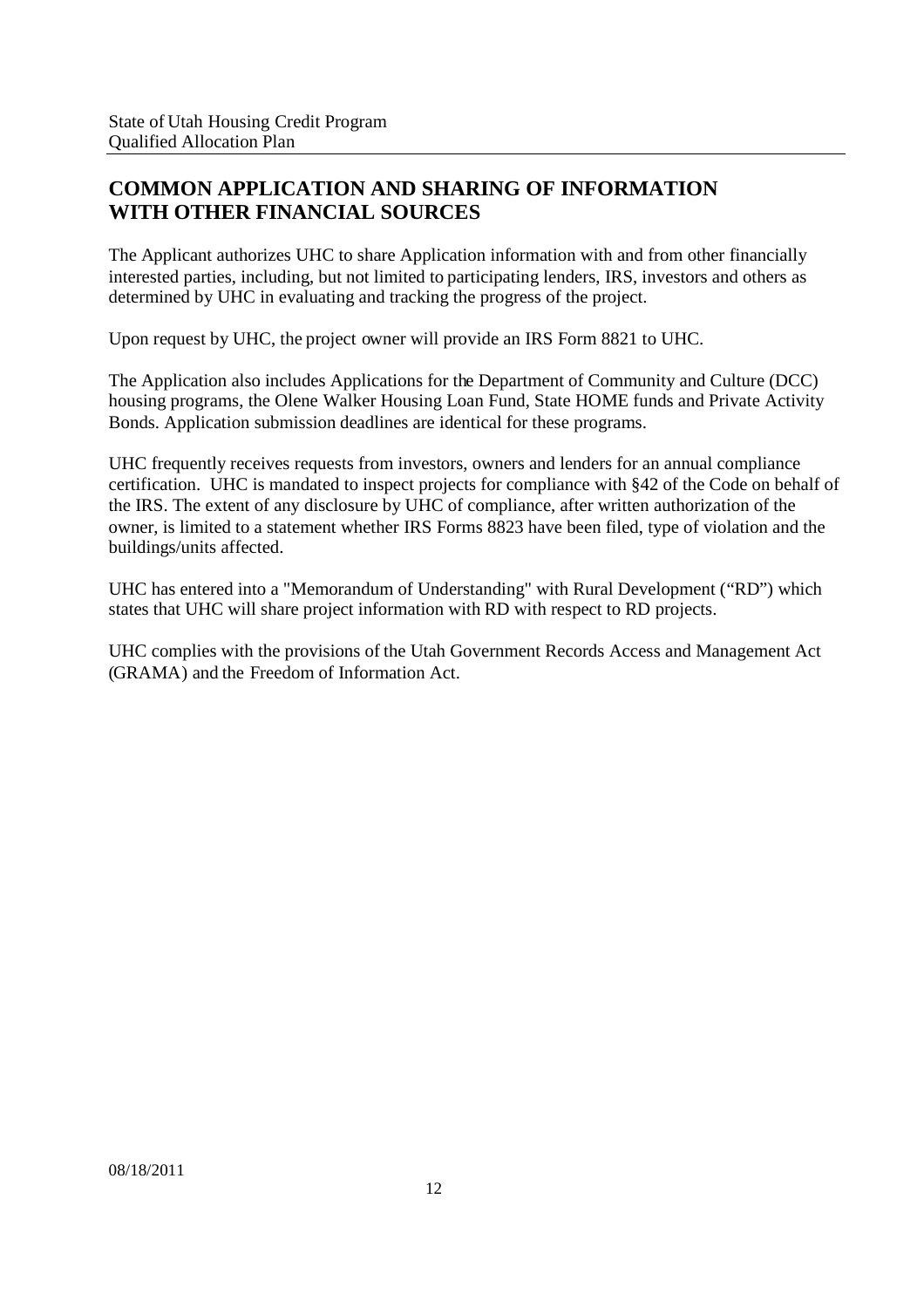#### **DOCUMENTATION REQUIREMENTS**

Applications must include all applicable documentation supporting claims made in the Application. Applications without required documentation to meet thresholds, or documentation claims that are not sufficiently supported will be rejected. The Housing Credit Application Documentation Checklist (See Exhibit A) is provided to assist developers with properly completing and documenting the Application and must accompany the Application. **No new documentation will be accepted after the Reservation Cycle submission deadline.**

#### **A. Required Third Party Documentation**

The following documentation from third parties must be included with the Application (refer to Exhibit A, Stacking Order and Checklist).

- Letter from zoning official on governing jurisdiction's letterhead and signed by an authorized official, zoning map and ordinance;
- Evidence of site control (Real Estate Purchase Contract, signed Lease), plus site location map and plat map;
- Title Report;
- Letters of Interest;
- Memorandum of Understanding (MOU) with the housing authority, if applicable (Exhibit U); and
- A preliminary Home Energy Rating Score (HERS) or letter from Independent Energy Star rater.

#### **B. Documentation for Acquisition/Rehabilitation Projects**

- All rehabilitation projects are required to provide a comprehensive Capital Needs Assessment on the project. (See Exhibit O for details).
- Rehabilitation projects are also required to include an independent third party verification of rents charged in the form of actual checks, audited rent rolls etc., for at least one year prior to negotiations for the purchase of the project, together with a review by a CPA or other independent third party approved by UHC.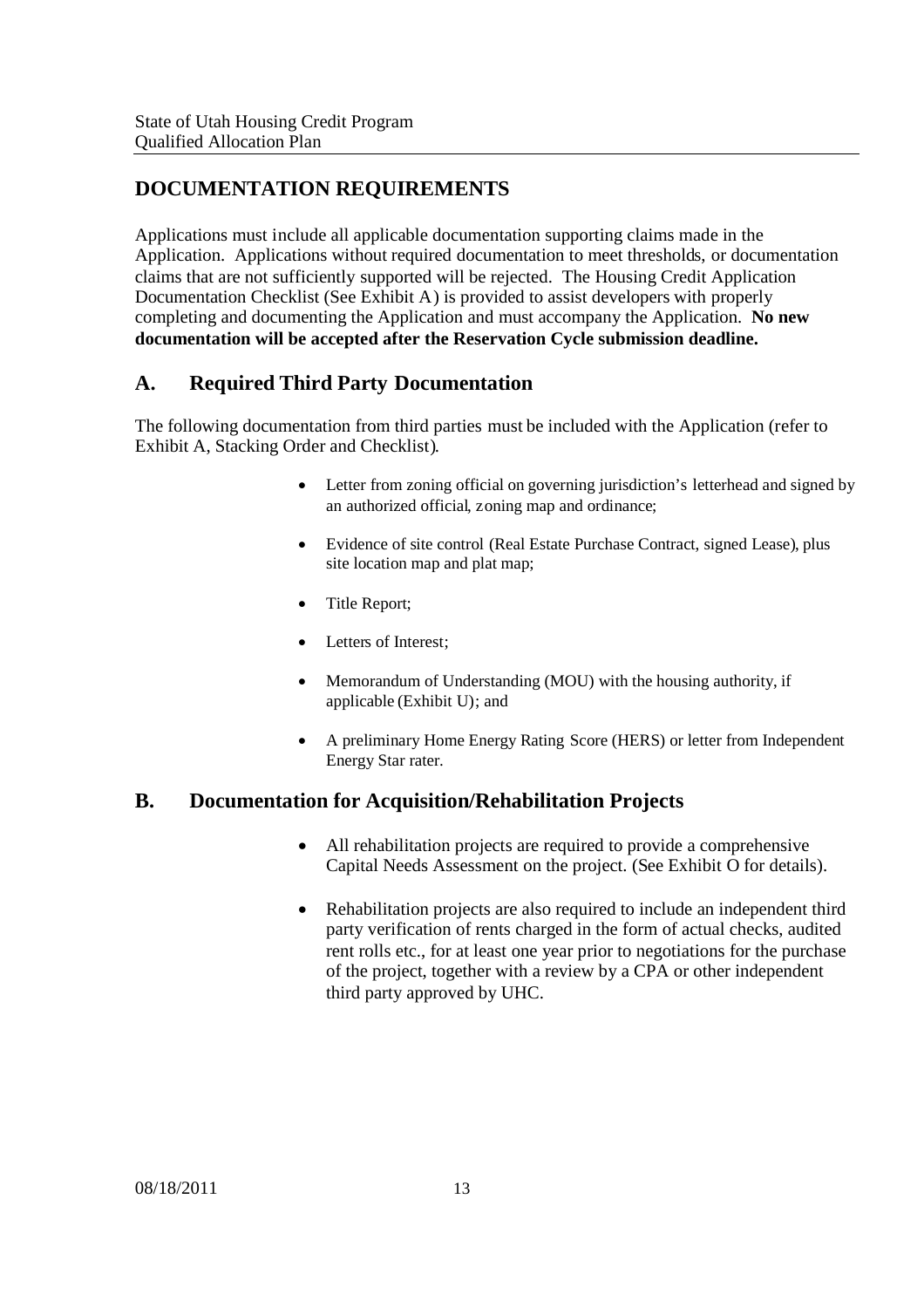• Rehabilitation project with tenants in place at the time of application must submit a relocation plan, describing the extent to which current tenants will be relocated or dislocated either temporarily or permanently, the amount of funds and assistance being provided to relocated/dislocated tenants, and the effort that will be made to bring relocated/dislocated tenants back to the project upon completion.

#### **Special Needs Units Documentation**

A written explanation from the developer is required with each Application explaining the developer's intention regarding special needs units that are consistent with letters received from the service provider(s). A Service Provider Letter (Exhibit P) for each special needs category specified in the Application is required to accompany each Application.

See the Special Needs Section for further instructions and information. Also, for requirements of filling special needs unit vacancies, see the Special Needs Set-Aside section of the Compliance Manual.

#### **Chronically Homeless Projects**

Projects serving the Chronically Homeless must participate in the State of Utah Ten-Year Homeless Plan, and serve chronically homeless people as defined by the Ten-Year Homeless Plan or UHC.

A Supportive Services Plan Outline, a letter of endorsement from the applicable Continuum of Care Coordinating Council and proposed service providers will be required at the time of application. A Memorandum of Understanding (MOU) with each proposed service provider must also be included.

#### **Market Study**

An independent comprehensive market study is required to inform UHC and the developer of the need for affordable housing and the best configuration/design of a project in a certain geographic area. The study is required at the time of Application on all new construction projects.

Acquisition/rehabilitation projects may submit Applications without a comprehensive market study where proposed rents do not exceed current rent levels in the project, the project is at least 75% occupied, and no new set asides for special needs tenants are being proposed. If rents exceed 10% of current rent levels and the project is not at least 75% occupied then a comprehensive market study must be submitted with the Application. An independent third party must certify the current rent and occupancy levels in the project. The Applicant may provide current leases, deposit slips and rent rolls with supporting bank statements for the most recent 12-month period in lieu of a third party certification. However, projects which are not required to submit a study with the Application must submit a comprehensive market study within 90 days from the date of the Housing Credit Reservation Agreement.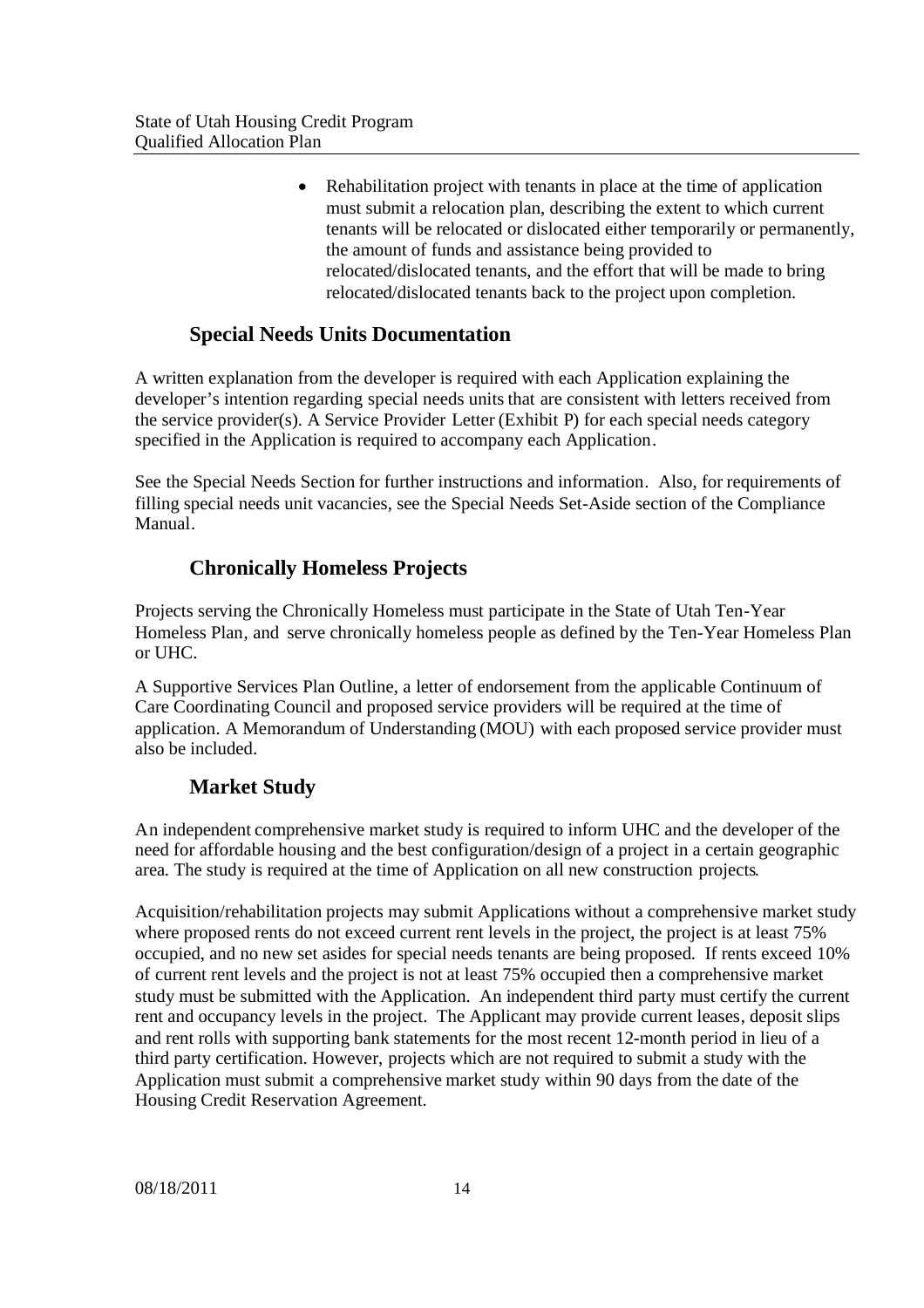Market analysts must provide (Exhibit K) with the market study. For complete instructions on preparing the market study, (see Exhibit K).

Based upon its review of required experience documentation as specified in (Exhibit K), the Market Study Company Information section, UHC will accept market studies conducted by any professional qualified providers.

**The Application must conform to the market study conclusions** or provide an acceptable defense of any deviations. Deviations from the market study conclusions which are not accepted by UHC may be reason for UHC to deny an award of credit to a project. UHC recognizes that smaller projects may require little explanation in several of the required areas of study and analysis.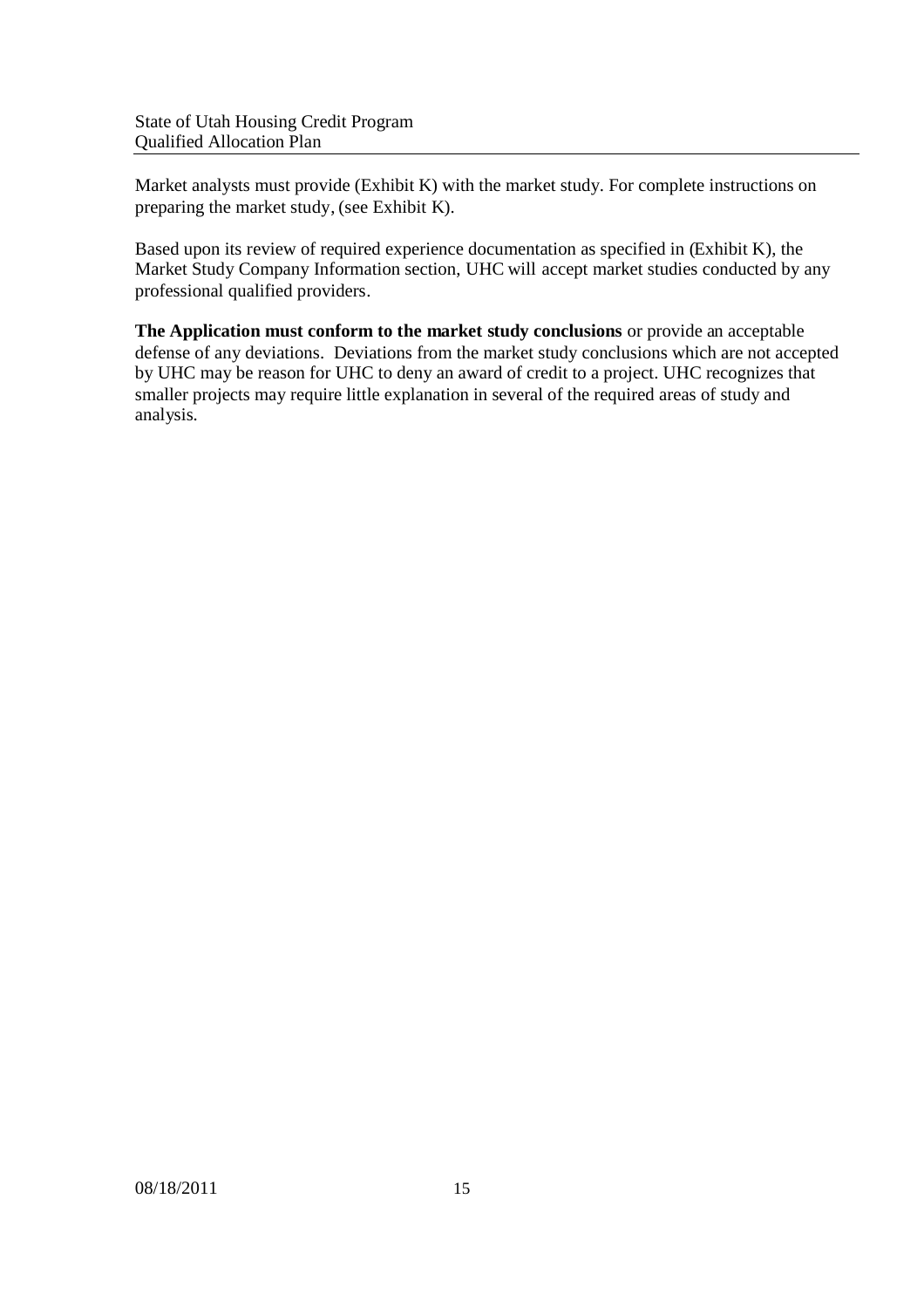#### **DEVELOPER, CONTRACTOR AND GENERAL REQUIREMENT FEE LIMITS**

Fees related to the development of the project include, but are not limited to:

- Developer overhead and profit;
- Contractor overhead, profit and general requirements, and;
- Development consulting fees.

All development fees must be reasonable with respect to the low-income housing objectives while sufficient to attract quality projects to the Program. The Final Cost Certification of each project requires that the project owner's CPA complete an audit and evaluation of all fee and overhead contracts with related or unrelated parties. The developer of the project must make full disclosure and allow the CPA access to all developer contracts in connection with the preparation of the Final Cost Certification. See (Exhibit J) for more information.

UHC has established the limits for the purpose of determining:

- The maximum Housing Credit allocation permissible for a project (based on a project's eligible basis); and
- The minimum Housing Credit allocation required for a project (based on a project's funding gap).

#### **A. Developer Fee/Owner Equity**

For the purpose of this section, developer fee/owner equity in lieu of fee shall mean all developer overhead and profit, and consulting expenses incurred by the project whether provided by the developer or another party. The fee limits in the grid below limit only the eligible basis, not the actual fee. The maximums include both developer and contractor/ builder fees and ceilings (see below).

In new construction and rehabilitation projects, the developer fee qualifies for 9% credits. For acquisition of rehabilitation projects, the acquisition fee qualifies for 4% credits.

A maximum of 50% of the developer fee/owner equity may be deferred at the time Application. It must be entered correctly in this category in the "Sources" area of the Application.

Please note that the amount of deferred developer fee that is committed at the time of application is considered a firm source of financing. If, at the time of Final Cost Certification, the project has reduced the deferred developer fee, UHC will reduce the amount of credit allocated.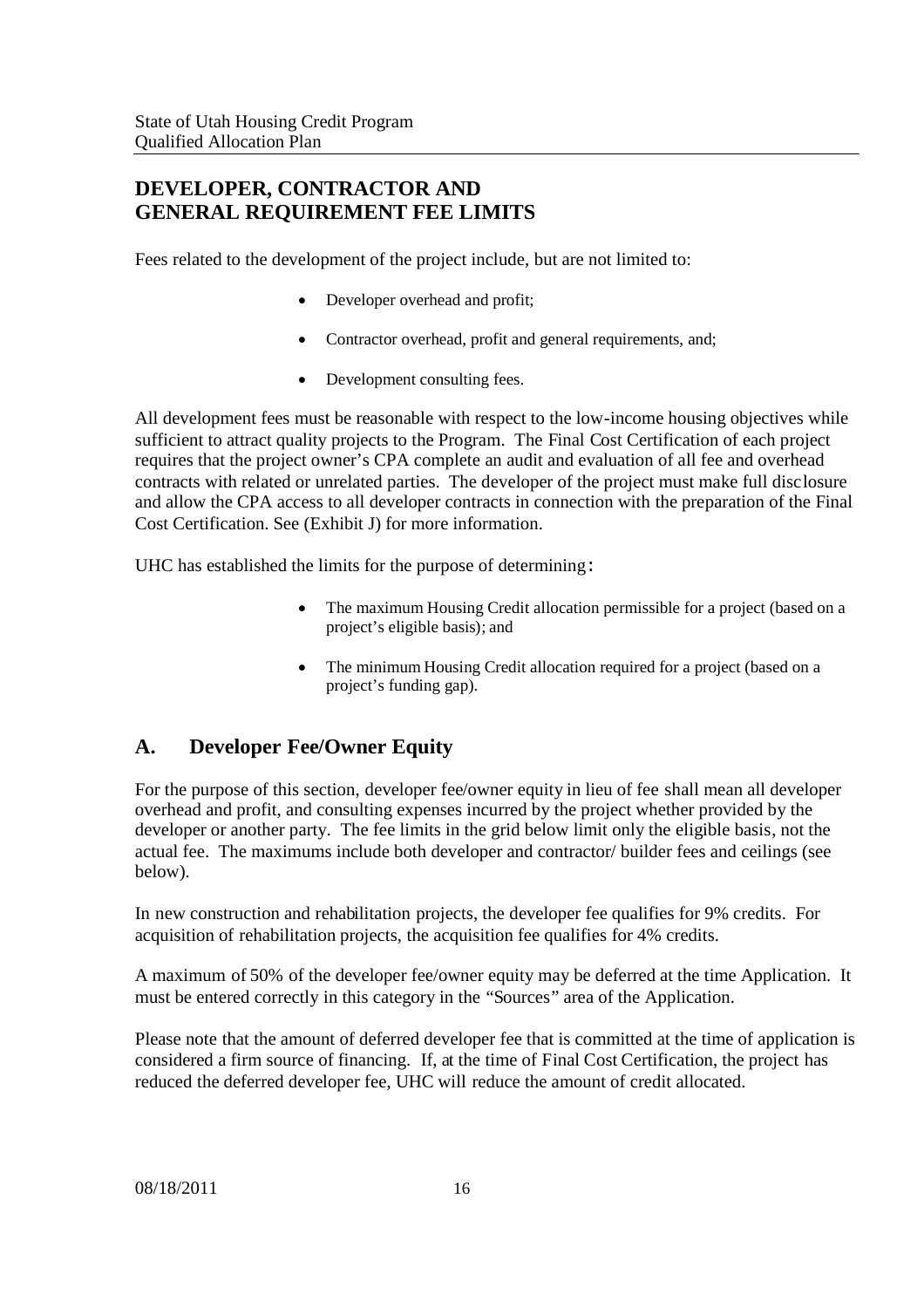#### **B. Contractor Fee (Builder Fee)**

Contractor Fee shall mean those expenses incurred by the project for construction trades administration, including all contractor overhead, profit and wage expenses exclusive of such expenses allocable to General Requirements.

#### **C. General Requirements**

General Requirements are limited to those items and limits for eligible basis set forth in (Exhibit M). In general, contractor fees, overhead and general requirements should be consistent with HUD guidelines as set forth in 4450.1 and Section 911 reviews (HUD Notice H 95-4, amended).

UHC reserves the right to require further verification of General Requirement expenses and supervision costs if, in its sole discretion, such verification is warranted to comply with the spirit and intent of the Housing Credit Program. Applicants must complete the Identity of Interest Required Form 1 in the Application to disclose all interested party relationships.

|                                                     | Limits of Eligible Basis (Not Actual Fee)           |                                                                                                         |                                                            |
|-----------------------------------------------------|-----------------------------------------------------|---------------------------------------------------------------------------------------------------------|------------------------------------------------------------|
|                                                     | <b>Percentage Calculation</b><br>(26 units or more) |                                                                                                         | <b>Small Percentage Calculation</b><br>(25 units or fewer) |
| Developer and<br><b>Contractor Fees</b><br>Combined | 18% of Developer Profit<br>Basis*                   | 25% of Developer Profit Basis*<br>20% of Developer Profit Basis in HUD<br>DDAs/QCTs and UHC Bonus Areas |                                                            |
| <b>Acquisition Fee</b>                              | 6% of Building(s) Acquisition $Cost**$              |                                                                                                         |                                                            |
| <b>General Requirements</b>                         | 6% of Direct Construction***                        |                                                                                                         |                                                            |
|                                                     | <b>Maximum Fee Ceiling</b>                          |                                                                                                         |                                                            |
|                                                     | For Competitive Projects                            |                                                                                                         |                                                            |
|                                                     | Maximum fee: \$1,350,000                            |                                                                                                         |                                                            |
| For 4% Projects<br>Maximum Fee: \$2,000,000         |                                                     |                                                                                                         |                                                            |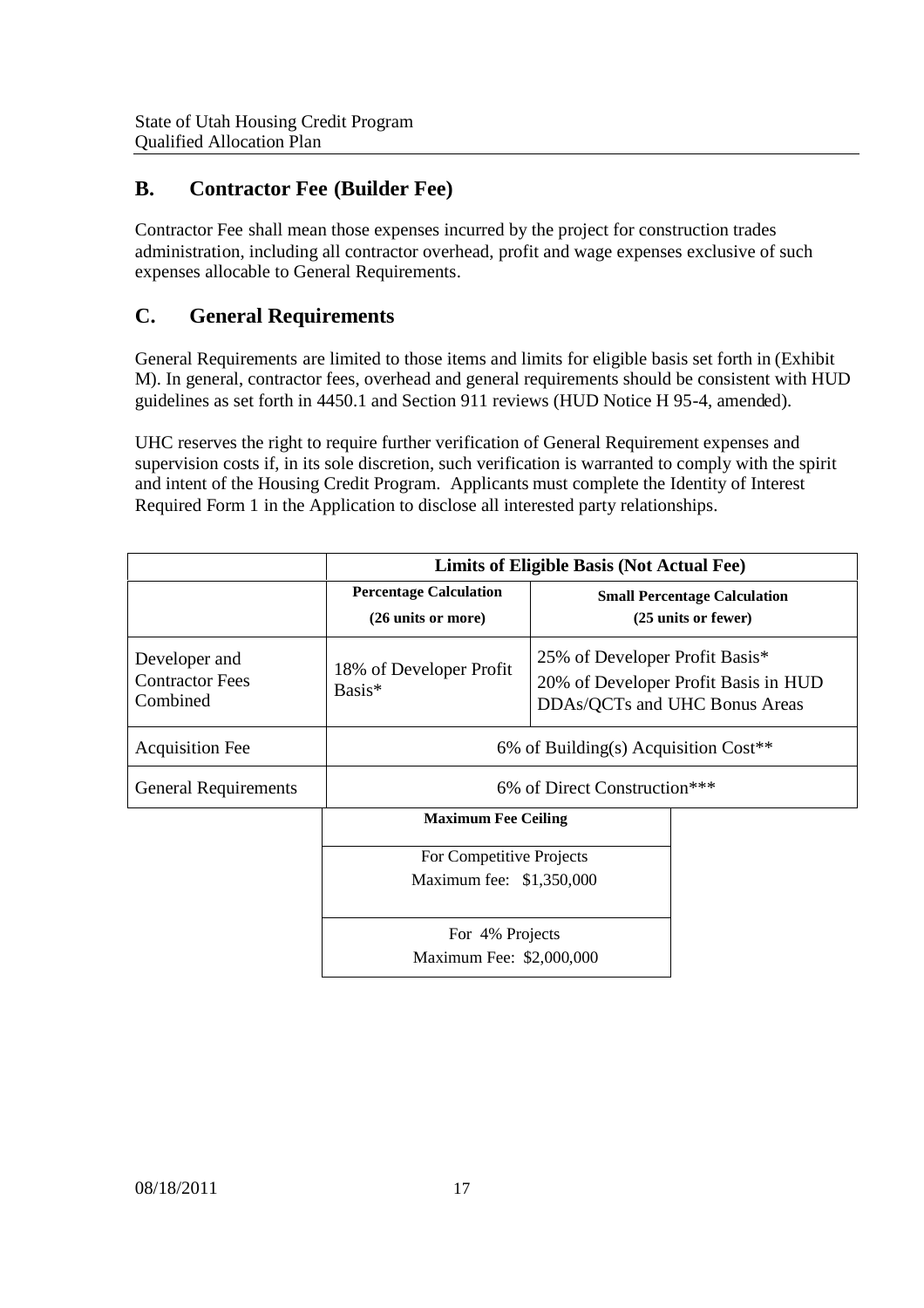#### **Developer/Contractor Fee Calculations**

\*Developer Profit Basis = [Site Work + Rehab/New Construction + Contingency +A&E – Impact Fees]. In cases where the developer and the architect are related parties, the architectural fee including supervision shall be excluded from Developer Profit Basis.

\*\*Building Acquisition Cost = [purchase price – land value – related party fees and commissions] \*\*\* General Requirements Guidelines (see Exhibit M).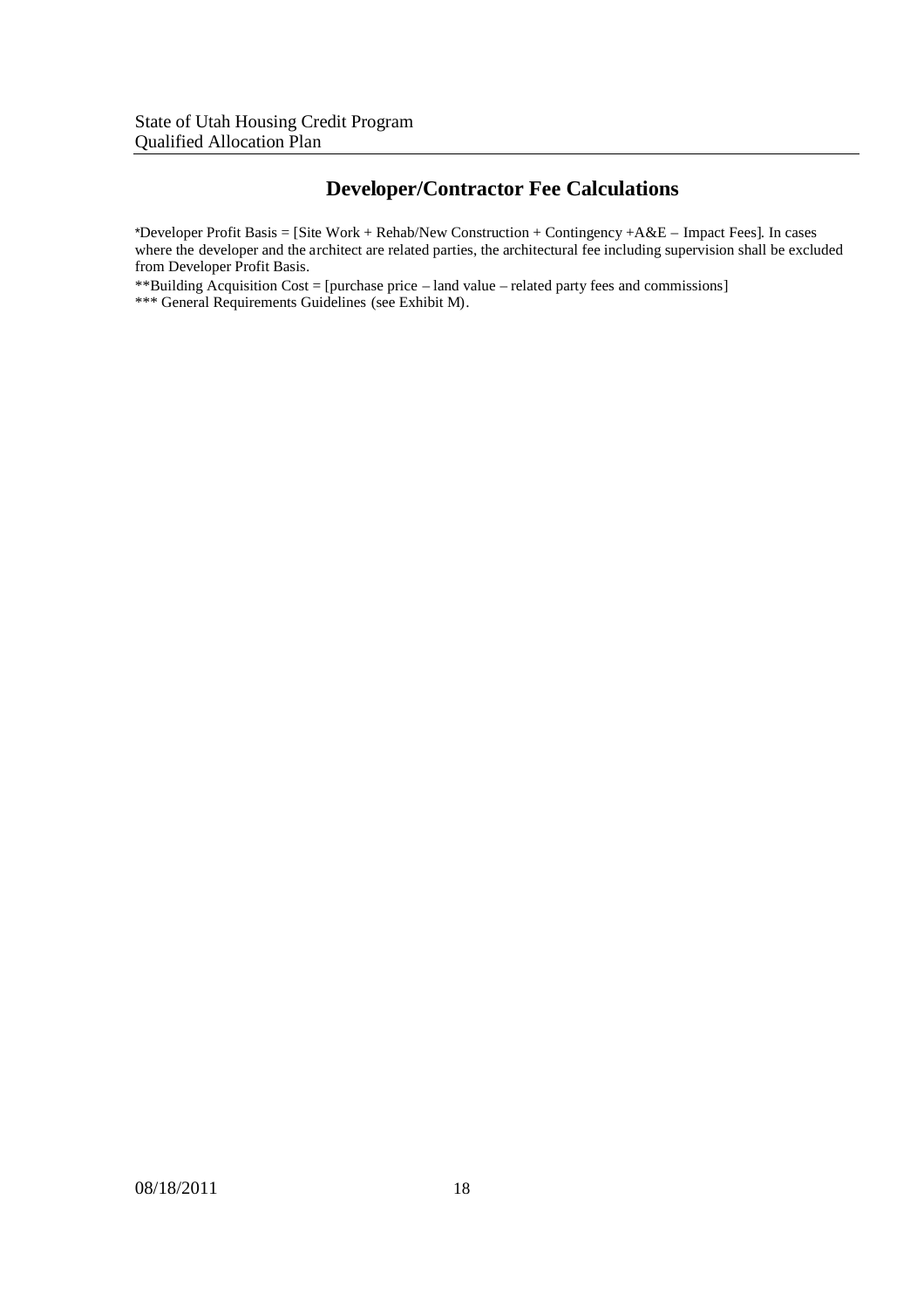#### **FEES**

Project sponsors applying for Housing Credits under the Program are required to pay certain fees to offset the cost to UHC to administer the Program. All fees are non-refundable. The IRS has ruled that Housing Credit fees are not allowable in eligible basis. Fees shall be assessed as follows:

#### **A. Application Fee**

An Application fee must accompany the initial submission of an Application. All projects will be assessed a fee of \$2,500. Projects with fewer than 10 units will submit a fee of \$250 per unit.

#### **B. Reservation Fee**

A fee equal to the greater of \$2,500 or 3 percent of the annual Housing Credit amount being requested by competing projects is due upon receiving a reservation of federal Housing Credits. Bond projects will be assessed a reservation fee equal to the greater of \$2,500 or 3 percent of the amount of Housing Credit awarded.

Projects with fewer than 10 units will assessed a fee of \$250 per unit.

If a project fails to pay the required reservation fees within 30 days of the issuance of the award letter, a \$500 late fee will apply. If a project fails to pay the required reservation fee within 60 days of issuance of the award letter, the award may be rescinded.

#### **C. Re-Application Fee**

A \$200 Re-Application fee must accompany the re-submission of any Application without substantial changes under the same year governing QAP. An Application submitted with substantial changes, including but not limited to the composition of the development team, the number of units, the site, the design, and other elements, will be treated as a new application an must pay the fees appropriate for a new Application.

#### **D. Additional Credit Reservation**

Any project receiving additional Housing Credits over that which were originally applied for will be charged the applicable Application and reservation fees. The appropriate Application fee must accompany the updated Application.

#### **E. Carryover Allocation Fee(s)**

A Carryover Allocation Fee must accompany the carryover packet. The Carryover Allocation Fees is \$1,000 subject to a discount of \$500 if received by November 1<sup>st</sup>. Extended carryover fees of \$500 are due by January 1<sup>st</sup> for each year thereafter that the Housing Credit Reservation is still active but the project has not yet been placed in service and received its IRS Forms 8609.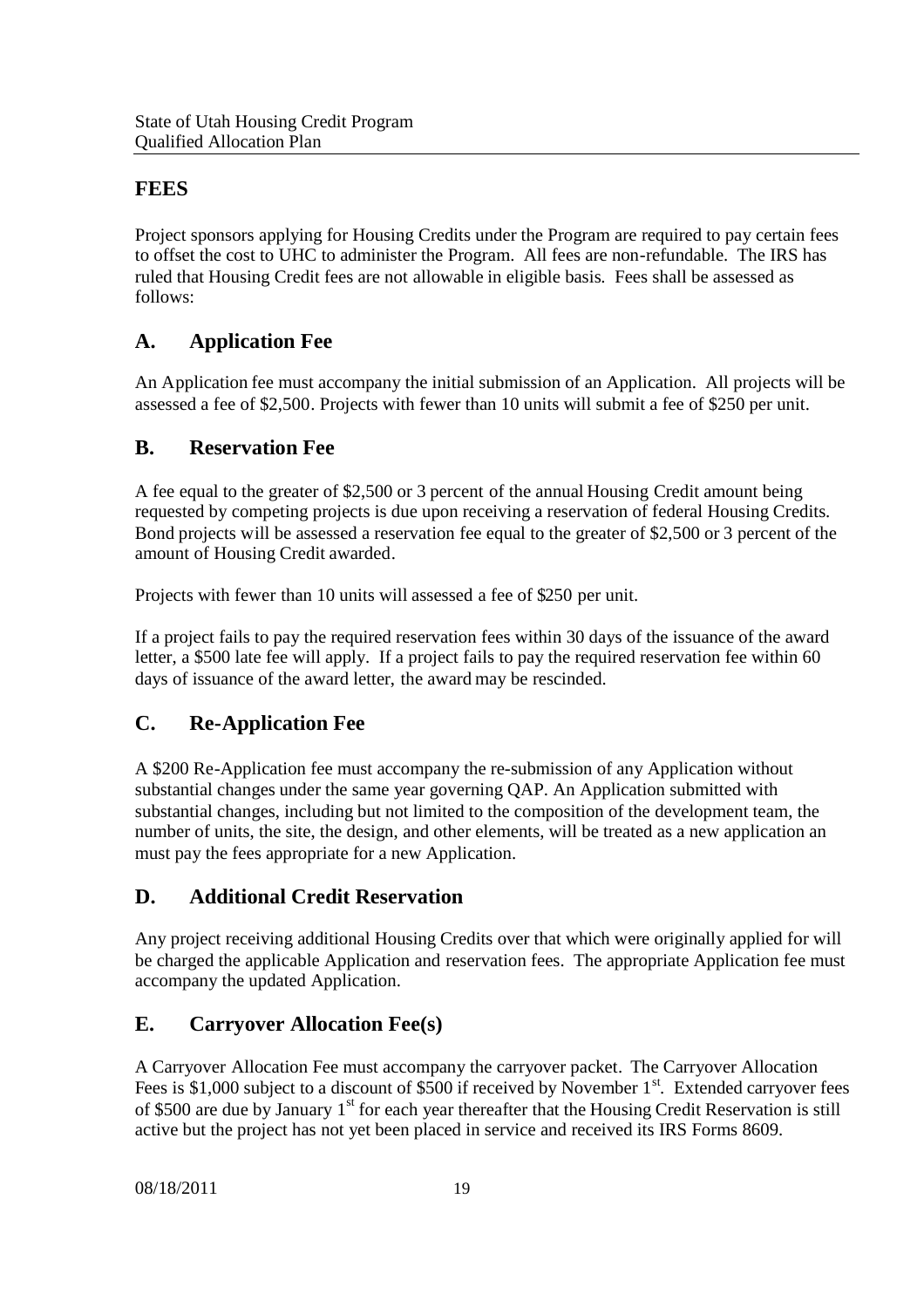#### **F. Allocation Fee**

An Allocation Fee is due prior to issuance of the IRS Forms 8609. Projects with 10 or more units (including Bond projects) will be assessed a fee equal to the greater of \$3,000 or 4 percent of the annual Housing Credit amount being requested. The Allocation Fee is due within 6 months after the last building is placed in service for projects involving new construction and 6 months after the last building receives its final inspection report for rehabilitation projects or December 1<sup>st</sup> of that year, whichever is earlier. If Final Cost Certification is received after December 1<sup>st</sup> from a same year allocation project the IRS Forms 8609 will not be issued until the next year. If the Allocation Fee is not paid within this period an additional fee of \$500 will be assessed.

Projects with fewer than 10 units will be assessed an Allocation Fee of \$300 per unit.

#### **G. Initial Compliance Monitoring Fee**

An Initial Compliance Monitoring Fee shall be assessed at the time of issuance of IRS Forms 8609 in accordance with the following schedule.

| For projects with fewer than 26 units | $$500 + $20$ per unit   |
|---------------------------------------|-------------------------|
| For projects with more than 25 units  | $$1,000 + $20$ per unit |

The per unit portion of the Initial Compliance Monitoring fee shall be prorated for the number of months between issuance of IRS Forms 8609 and February 1 of the following year, when the next full year's annual compliance monitoring fees are due.

#### **H. Subsidy Layering Review Fee**

If the project requires a subsidy layering review, a fee of \$500 will be charged. See the Financial Subsidy Review section for further information.

#### **I. Subordination Fee**

If the project's Land Use Restriction Agreement (LURA) is not recorded in a first lien position, UHC will prepare all necessary subordination agreements. A fee of \$250 per subordination agreement will be assessed and must be paid by the project owner prior to final execution of the subordination agreements.

#### **J. Documentation Revision Fee**

UHC may assess reasonable fees for legal and other expenses incurred as a result of unique requests related to, or changes requested on, UHC required documentation. These documents may include but are not limited to the LURA, Form 8609, Carryover Agreements, and Mutual Consent of Return Agreements.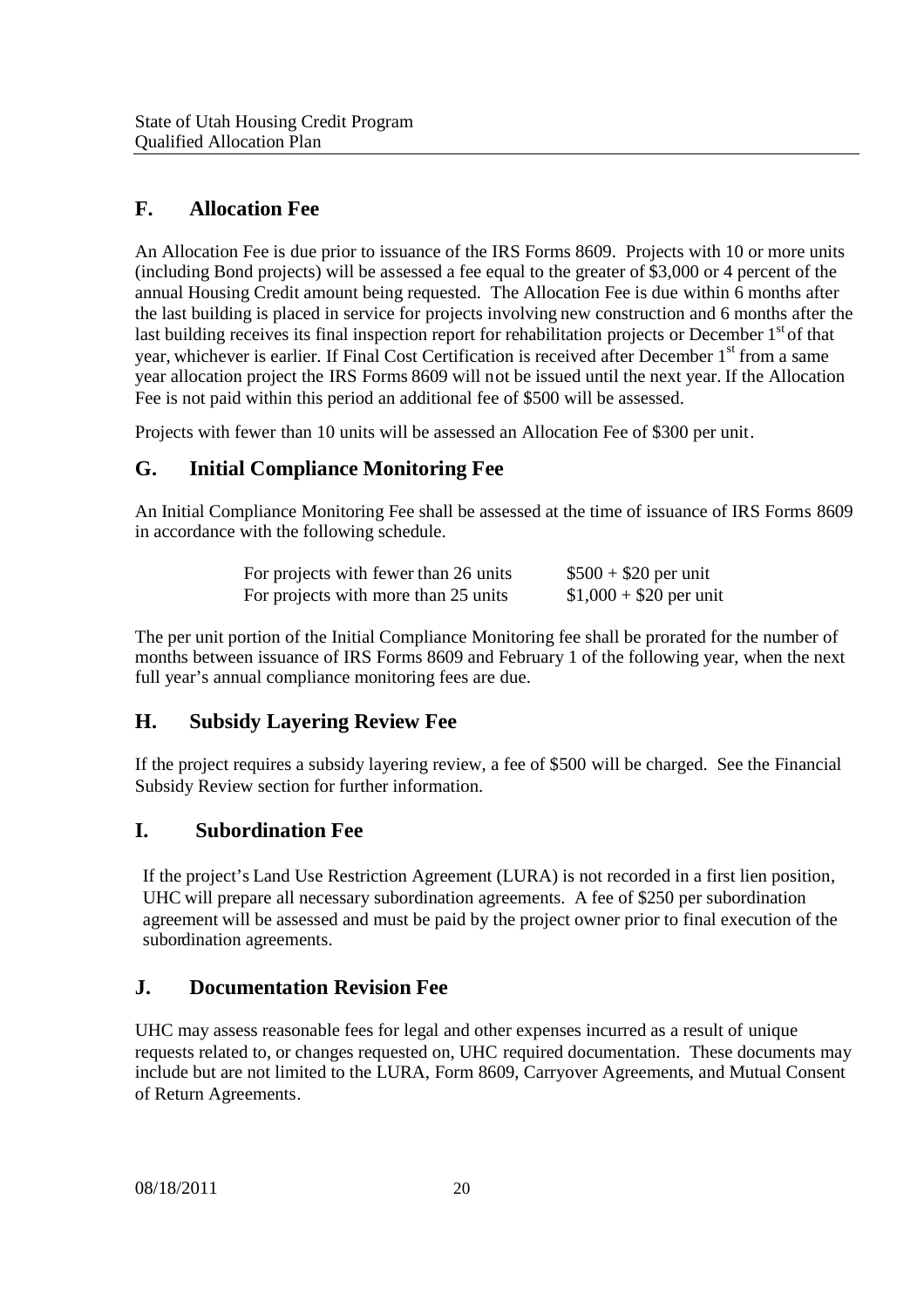#### **K. Annual Compliance Monitoring Fees and Non-Compliance Monitoring Fees**

See the Compliance Manual, Fees section.

UHC, in its sole discretion, reserves the right to waive or modify the above indicated fees for any single project, as UHC deems necessary, to further the purpose and goals of the Program.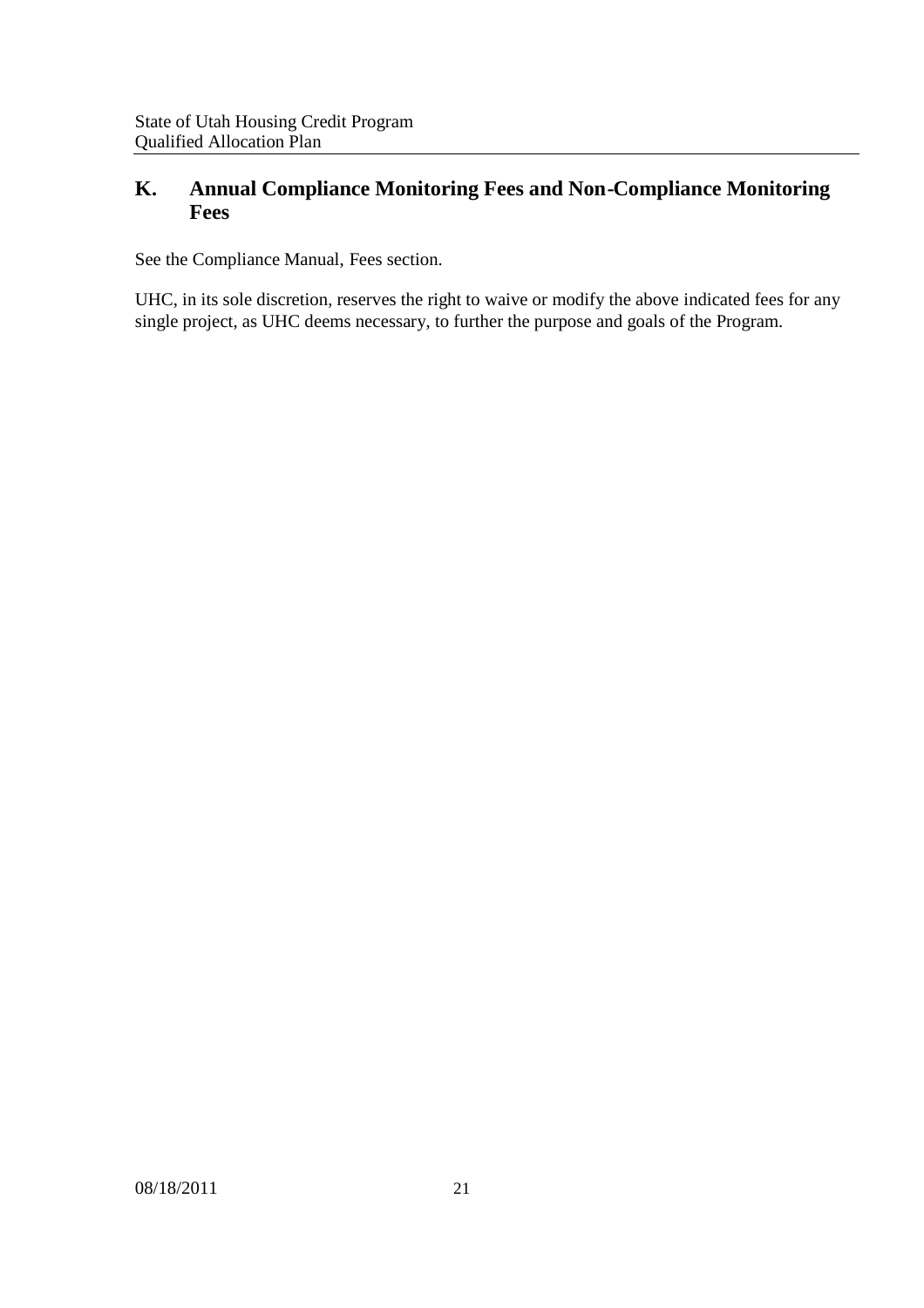## **PROJECT AND POPULATION TARGETING**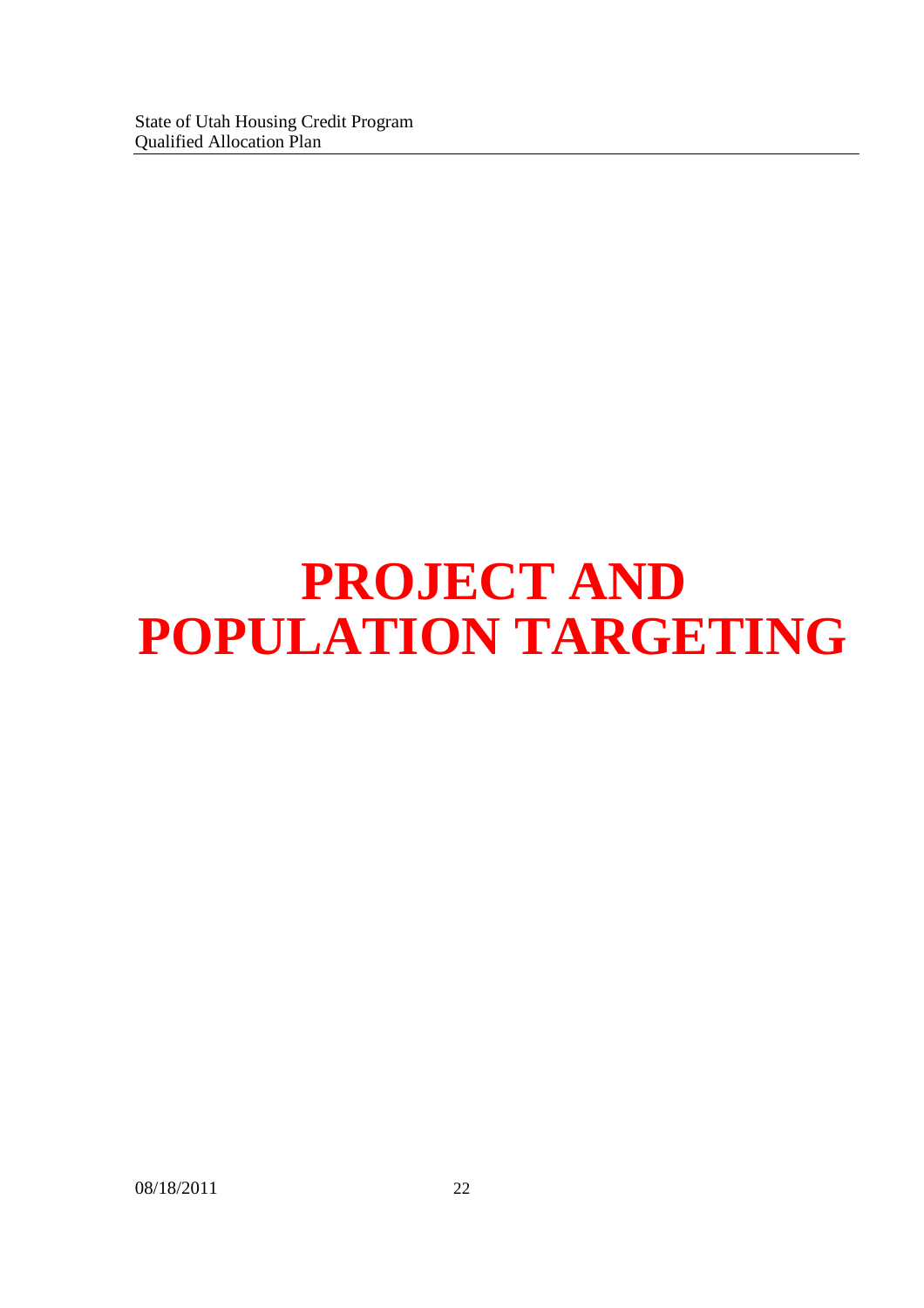#### **ALLOCATION PRIORITIES**

The Code requires UHC to adopt an allocation plan that sets forth selection criteria to be used to determine housing priorities of UHC which are appropriate to local conditions and which, at a minimum, address:

- project location;
- housing need characteristics;
- project characteristics;
- sponsor characteristics;
- tenant populations with special housing needs;
- individuals with children;
- public housing waiting lists;
- energy efficiency; and
- historic nature of project.

UHC gives preference in allocating the housing credit dollar amount to:

- Multi-family projects;
- projects servicing the lowest income tenants;
- projects, including existing housing, in a Concerted Community Revitalization Plan area; and
- projects obligated to serve qualified tenants for the longest periods.

In addition to the above selection criteria and preferences, UHC, in its sole discretion, shall establish selection criteria and preferences that reflect the needs of the State of Utah as summarized in the succeeding Housing Needs and Priorities Section. All selection criteria and preferences shall be consistently applied to all Applicants through the Scoring System established in the Scoring Section of this QAP.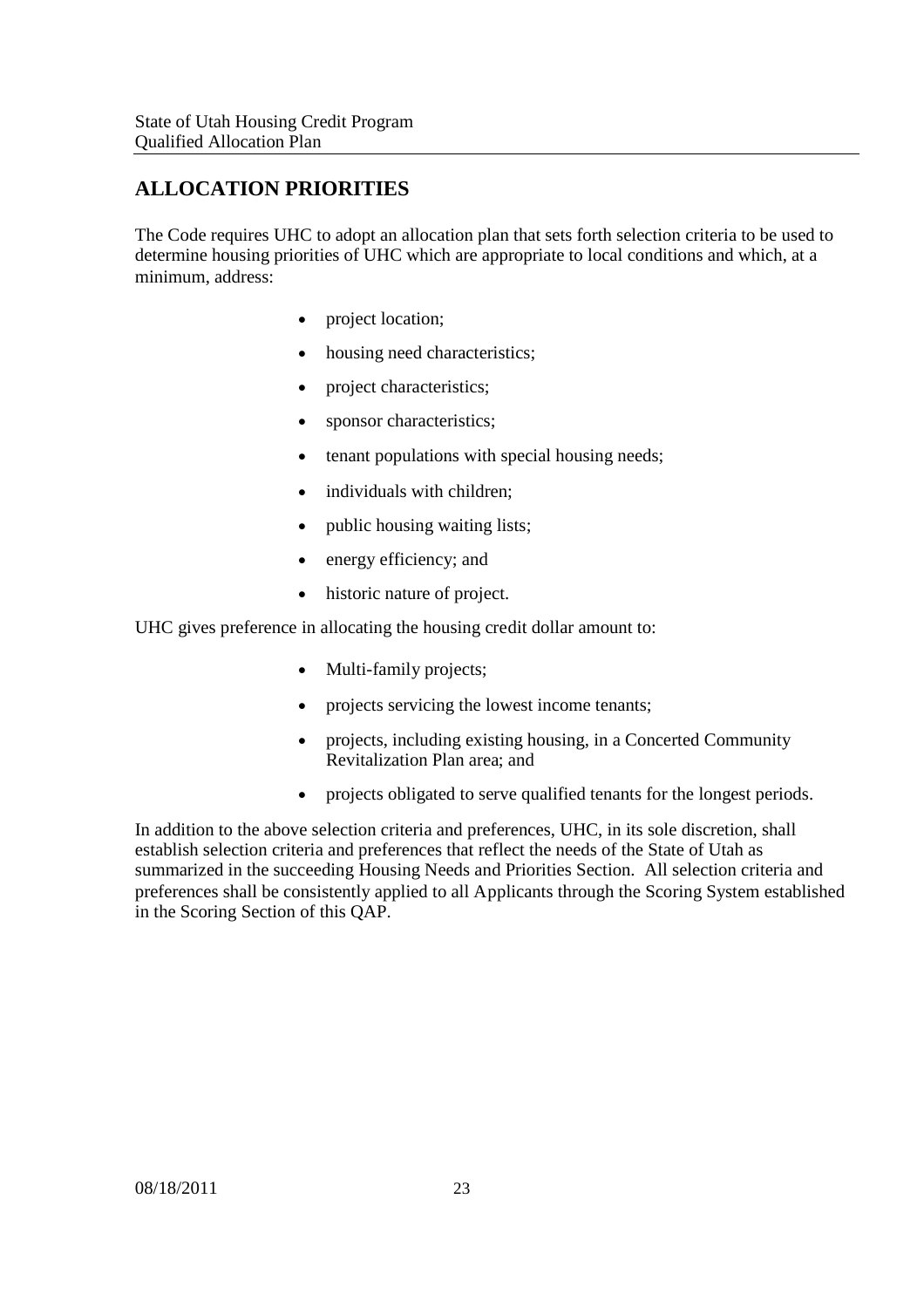#### **HOUSING NEEDS AND PRIORITIES**

#### **A. Housing Needs**

To determine the appropriate selection criteria and preferences to be included in the QAP and to determine their relative priority, UHC, through direct inquiry of housing and related service providers, review of state sponsored surveys including state and local Consolidated Plans, and input from the public, has determined that the following housing needs are present in the State of Utah:

- Affordable housing for low and very low income households;
- Preservation and improvement of existing affordable housing units;
- Affordable housing for low income Older Persons (as defined by federal and state fair housing laws);
- Affordable housing for households needing three or more bedrooms;
- Transitional housing for very low income, homeless and near homeless individuals and households;
- Housing accessible to persons with physical disabilities; and
- Affordable housing for low income households with members who have mental disabilities.

NOTE: See Special Needs Units section and Tenants with Special Housing Needs in scoring section.

#### **B. Housing Priorities**

In conjunction with the housing needs identified above, the following priorities have been established, although not necessarily in the order presented, for housing development which, generally, will receive priority consideration for Housing Credits under the QAP.

- Housing that remains affordable for the greatest number of years;
- Creating housing affordable to households that are low and very-low income;
- Rehabilitating existing housing stock for tenants at the same or less than current rents;
- Increasing housing stock in rural and under-served communities;
- Providing affordable housing to special needs populations including homeless, elderly, disabled, and large households;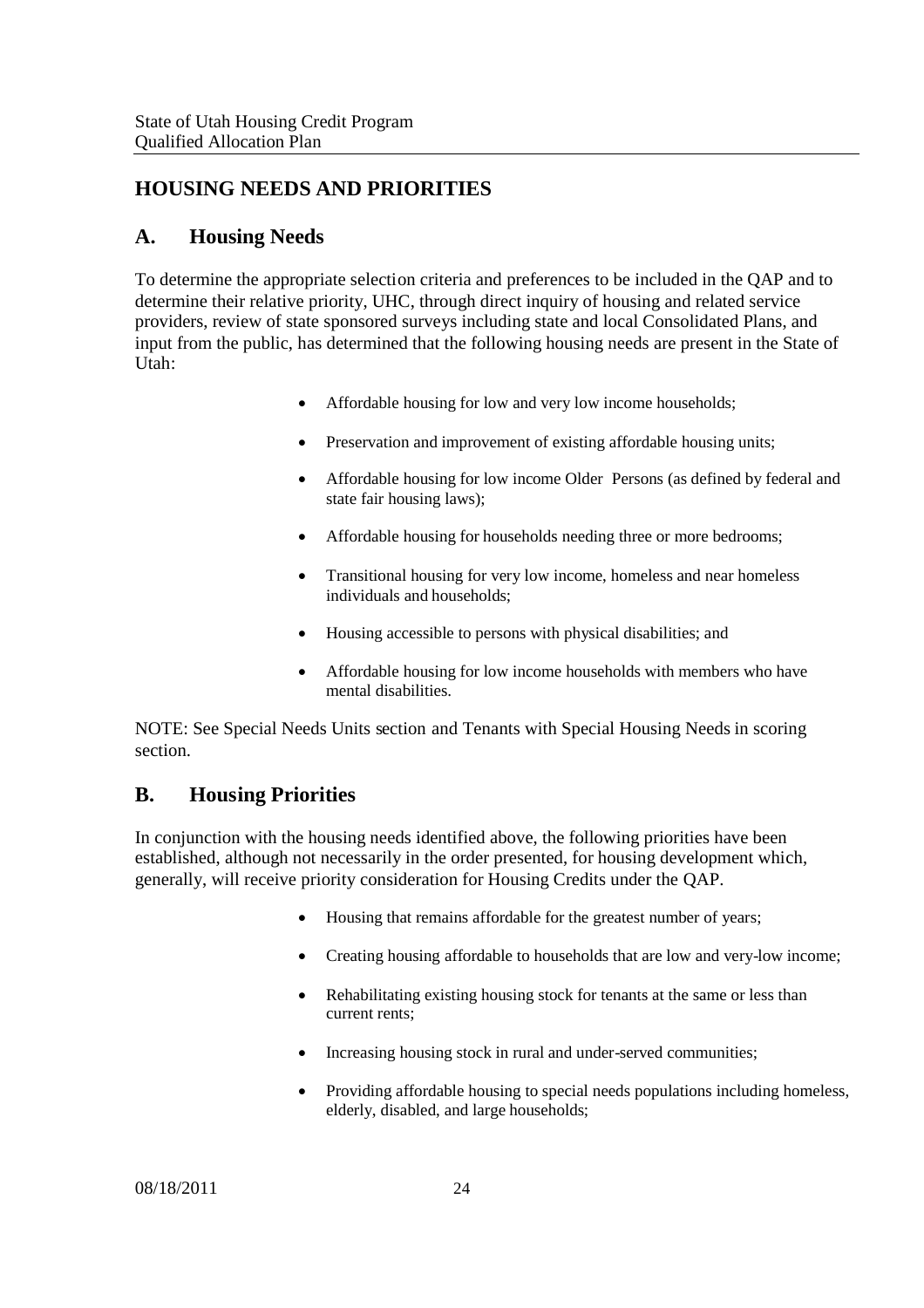- Projects that give the residents a home ownership opportunity at some time in the future;
- Projects that incorporate unrestricted units with Housing Credit income and rent restricted units.

Projects that target these housing priorities can receive points under the Allocation Plan.

#### **C. Market Saturation**

During the credit years of 2009 through 2011 the Housing Credit Program funded five large projects in Box Elder County, Utah, totaling 280 units. In an effort to allow the new units to be absorbed and restabilize the rental stock, UHC will not accept Applications for projects in Box Elder County for the 2012 credit year.

Significant vacancy in all sectors of rental housing in Iron County has severely strained several Housing Credit projects. In order to not further impair the ability of existing projects to succeed UHC will not accept Applications for projects in Iron County for the 2012 credit year.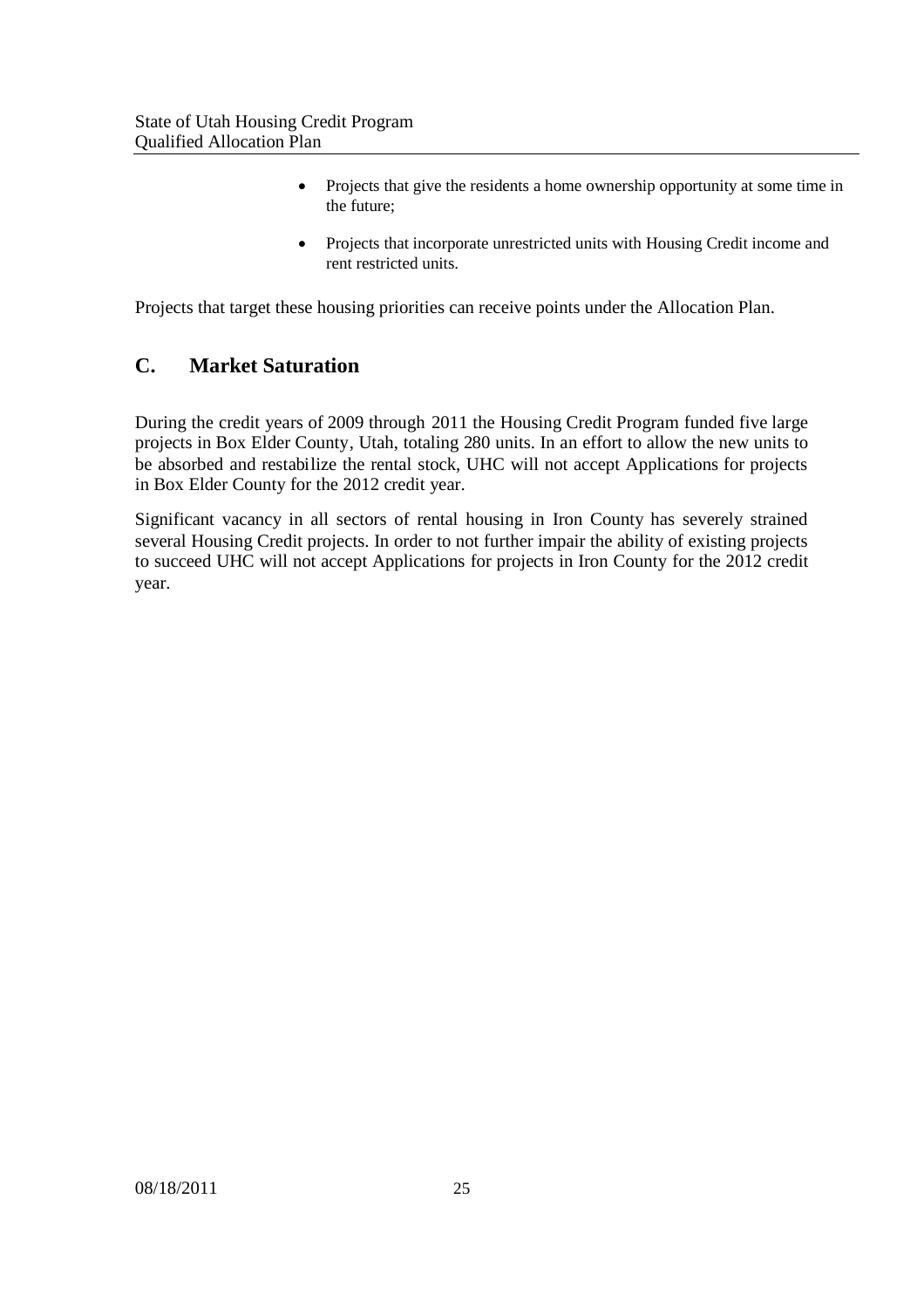#### **SUSTAINABLE DESIGN**

#### **A. Requirements, Energy Star**

Energy Star is a nationally recognized standard for housing construction and appliances used to foster more energy-efficient housing. The Energy Star Certification requires a 15% improvement over Utah's current residential energy code. UHC believes that energy efficiency is important because increasing utility allowances will affect the future feasibility of Housing Credit projects.

- All new construction must be Energy Star Certified.
- All rehabilitation projects must be Energy Star certified or Energy Star enhanced if certification cannot feasibly be achieved.
- Projects electing Enterprise Green Communities Initiative or LEED certification are not exempt from Energy Star Certification.

New construction and rehabilitation projects must receive a plan review analysis from the Utah Energy Conservation Coalition (UECC) or other certified reviewer and be certified upon completion of construction. The Application must include the Energy Star submittal form with expected cost increases and savings. (See Exhibit R) for the Energy Star Submittal Form and follow-up procedures. Because Energy Star improvements are part of eligible basis, rebates from utility companies that result from Energy Star Certification must go back to the project and be reflected in the sources and uses.

See the Energy Star website for more information, relating to the Energy Star program at www.energystar.gov. **Please be aware that the new Energy Star Version 3.0 guidelines go into effect on January 1, 2012.**

#### **B. Submit Energy Star Certification**

Projects that are Energy Star Certified must submit a UECC (or other) Certification at the time of Final Cost Certification.

Projects that do not receive Energy Star Certification must submit a confirmation that the project was built according to the Energy Star specifications or required enhancements represented in the Energy Star submittal, its performance test results, and the HERS score.

Rehabilitation projects must be improved to obtain an Energy Star Certification or be Energy Star enhanced if certification cannot feasibly be achieved. The owner must work with the rating organization to implement certain construction enhancements to obtain an Energy Star Certification. A certified rating organization's analysis for a current HERS score and plan review analysis must be submitted with the Application. UHC will require test results using Energy Star sampling requirements from the rater at the completion of the project.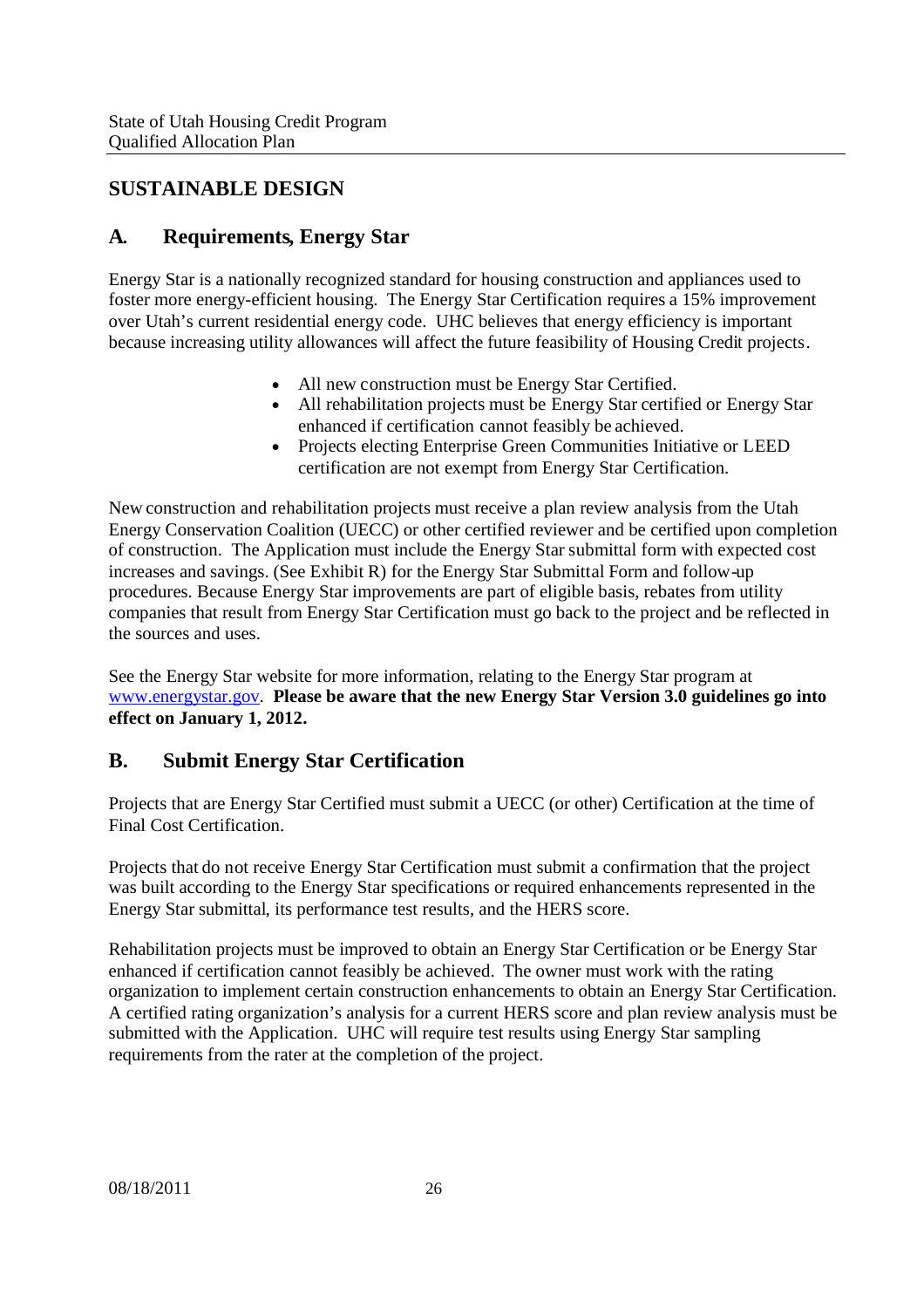#### **C. Enterprise Green Communities Initiative or LEED**

In an effort to promote more green and sustainable design of affordable housing, extra points will be awarded to projects that become certified through the Enterprise Green Communities Initiative or LEED.

Certain grants and financing may be available to the project through programs such as the Enterprise Green Communities program, State of Utah Weatherization, renewable energy tax credits, state and local tax credits and incentives, and utility company incentives. If claiming points in this scoring category, the project must demonstrate a source of funds that will offset the additional cost of green improvements. If you have questions about a source of financing, please check with UHC staff.

Projects claiming points for this certification must submit a copy of the Enterprise Green Communities Certification Request Form with the Application. If the project ultimately does not achieve a successful certification from the Enterprise Green Communities Initiative, at the time of Final Cost Certification UHC may reduce the amount of Housing Credit in an amount that when multiplied by the purchase price of the credits equals the full amount of developer fee. UHC may request copies of all documentation submitted to Enterprise Green Communities in support of the certification application.

Projects claiming points in this category must submit with the Application a narrative detailing the upgrades that are considered "green," over and above costs that would be incurred for the baseline standards of building to Energy Star requirements. For example, Low-E windows are baseline Energy Star enhancements, and therefore would not be considered an enhancement for the Enterprise Green Communities Initiative. (This is for purposes of differentiating costs only. The Applicant may in fact receive credit toward certification for Low-E windows through the Enterprise Green Initiatives Certification program.) A reflective white roof, however, is not an Energy Star minimum standard and therefore would be considered an enhancement for purposes of claiming points in this scoring category.

The narrative must contain a detailed itemization of such improvements and an estimate of the additional cost. The total cost of the improvements will be entered on a separate line in the construction budget portion of the Application and will not be included in Eligible Basis for purposes of calculating the amount of credits requested.

If an Applicant elects to undertake a LEED certification, instead of Enterprise Green Communities Initiative a self certifying written statement must be provided at the time of Application. Subsequently, at the time of the closing of the partnership a certification letter from the architect must be provided.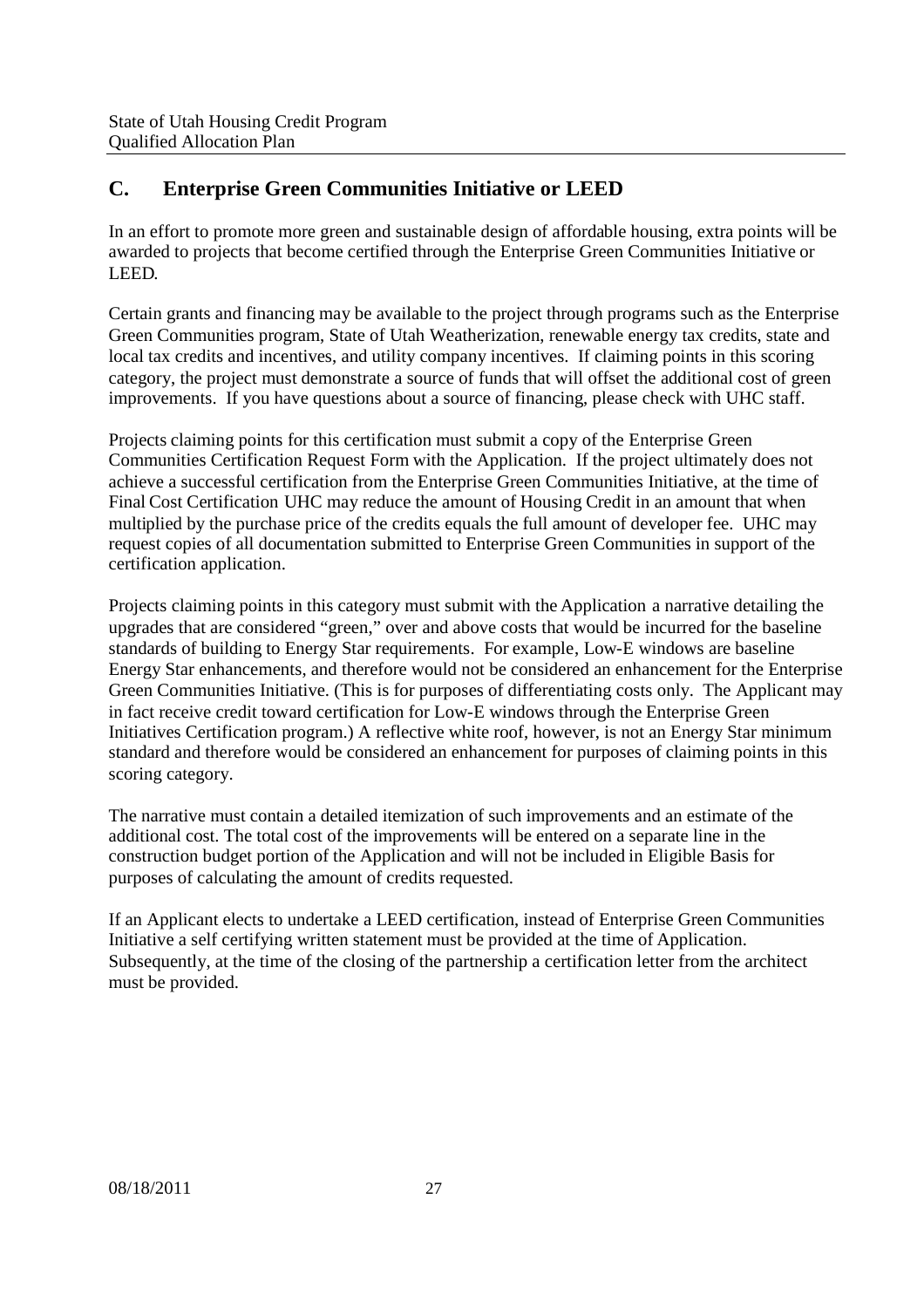#### **SPECIAL NEEDS UNITS**

If a project incorporates Special Needs units (as described below), the Application must include a Service Provider Letter of Understanding (see Exhibit P) for each type of Special Needs unit specified in the Application. The letter of understanding from each service provider (or referring entity for accessible units) must include detail the service provider will provide the project.

All owners and managers must utilize the UHC Set-Aside Tracker website found at www.utahhousingcorp.org, to assure that set-aside units will be made available to and filled with qualified tenants in a timely fashion. Owners and managers may also utilize other service providers.

#### **A. Homeless Housing Units**

The Housing Credit Program requires units for the homeless to be at 25% or less AMI and be supported with a permanent operating subsidy, whether through rental assistance from the RD 515 program, a Section 8 tenant or project based voucher, a Shelter Plus Care voucher, or a Veterans Affairs Supportive Housing voucher. Other permanent rent subsidies and/or vouchers will be considered by UHC. Please check with UHC prior to submission of the application for approval.

For purposes of this QAP the following HUD definition of "homelessness" shall apply:

**Homeless:** (1) an individual who lacks a fixed, regular, and adequate night-time residence; (2) and an individual who has a primary night-time residence that is (A) a supervised publicly or privately operated shelter designed to provide temporary living accommodations (including welfare hotels, congregate shelters, and transitional housing for the mentally ill); (B) an institution that provides a temporary residence for individuals intended to be institutionalized; or  $(C)$  a public or private place not designed for, or ordinarily used as, a regular sleeping accommodation for human beings.

#### **B. Chronically Homeless Housing Units**

Projects that have dedicated units to chronically homeless must provide evidence of permanent rent subsidy for each unit.

For purpose of this QAP the following HUD definition of "chronic homelessness" shall apply:

**Chronically homeless families and individuals are those who:** (1) reside in a place not meant for human habitation (e.g. living on the streets), an emergency shelter, or a safe haven; (2) either have been homeless in one of those places for the past year or four times in the past three years; (3) have a disabling condition (for families, head of household has a disabling condition), including a substance use disorder serious mental illness, developmental disability, post traumatic stress disorder, brain injury, or chronic physical illness or disability.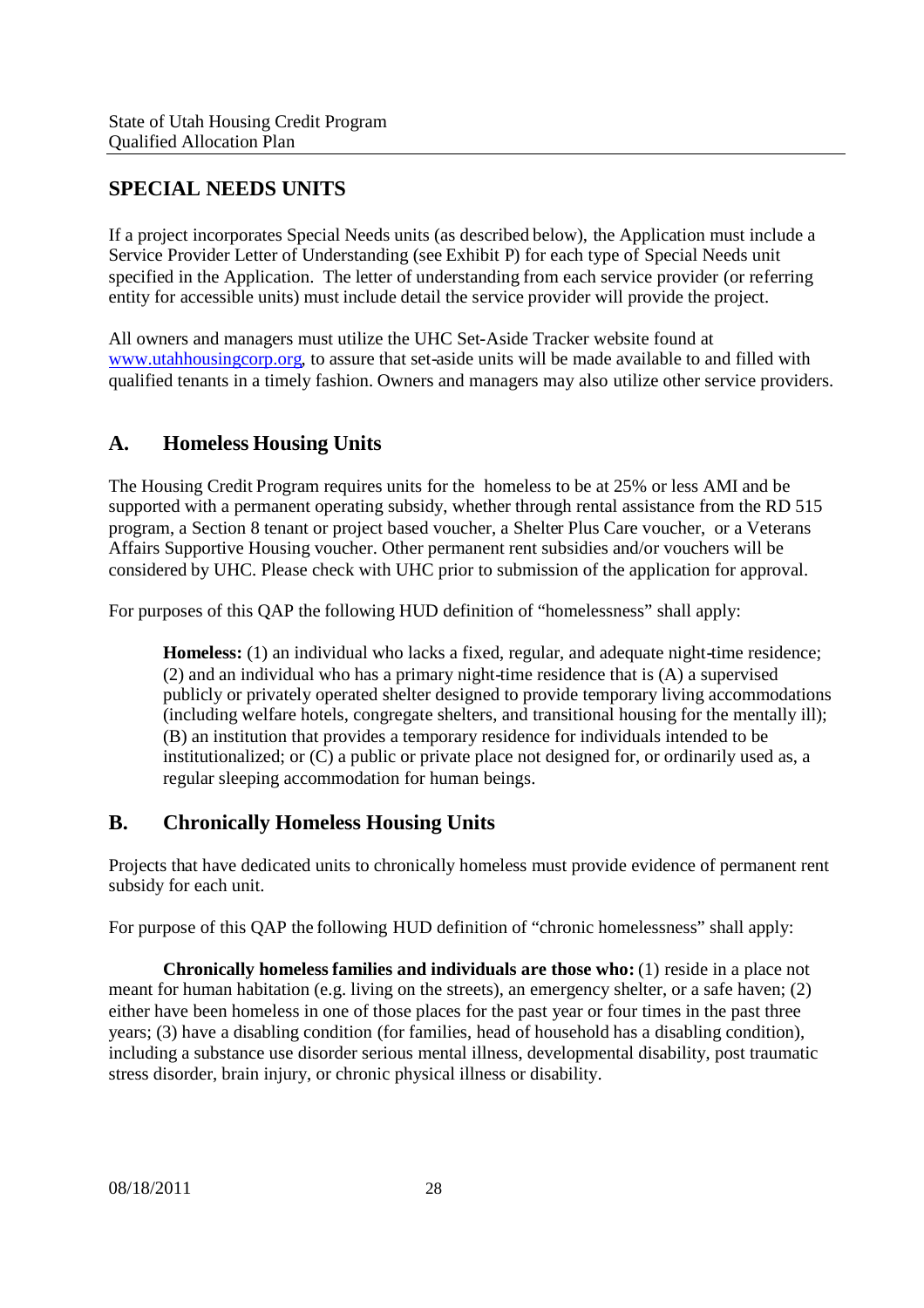#### **C. Fully Accessible Units for Long Term Mobility-Impaired Tenants**

Applications that specify one or more accessible set-aside units for Long Term Mobility-Impaired Tenants are required to certify that those units are:

- Fully accessible units;
- Constructed as specified in Accessible and Usable Buildings and Facilities Standard of the ICC/ANSI A117.1-1998 (International Code Council/American National Standards Institute), commonly known as the "ANSI Standard" which is referenced in the 2003 International Building Code (IBC), which has been adopted by the State of Utah;
- Certified using the Architect's Certification (Exhibit  $L(1)$ ) signed by a licensed architect and the General Contractor's Certification (Exhibit L (2)) signed by the Project's General Contractor to be submitted with the Final Cost Certification. With prior approval of UHC, there may be exceptions to this requirement for residential buildings containing fewer than four units;
- Filled with qualified households according to the Special Needs Set-Aside Compliance Policy Section of the Compliance Manual which also explains coordinating with referring entities to fill vacant accessible Units for Long Term Mobility-Impaired tenants: and
- In corresponding ratio to the general mix of unit types in the project where there is more than 1 unit set aside as fully accessible, i.e., if there is an equal number of 2 and 3-bedroom units in the building, one 2-bedroom accessible unit and one 3-bedroom accessible unit would be set aside.

In addition to the above-specified units, all Multi-family buildings are required to follow the 2009 IBC which is inclusive of the Fair Housing Act. For exceptions, see IBC 1107.5.4. (See Exhibit Q). Fair Housing Act Guidelines can be found at www.huduser.org/publications/destech/fairhousing.html.

Where there are four or more dwelling units in a single structure, every dwelling unit shall be a Type B dwelling unit, except where there is no elevator. If there is no elevator, Type B dwelling units need not be provided on floors other than the ground floor.

#### **D. All Other Special Needs Units**

Applicants are required to submit a letter from the service provider for all other Special Needs unit set-asides including:

- Mentally Ill
- Developmentally Disabled
- Domestic Violence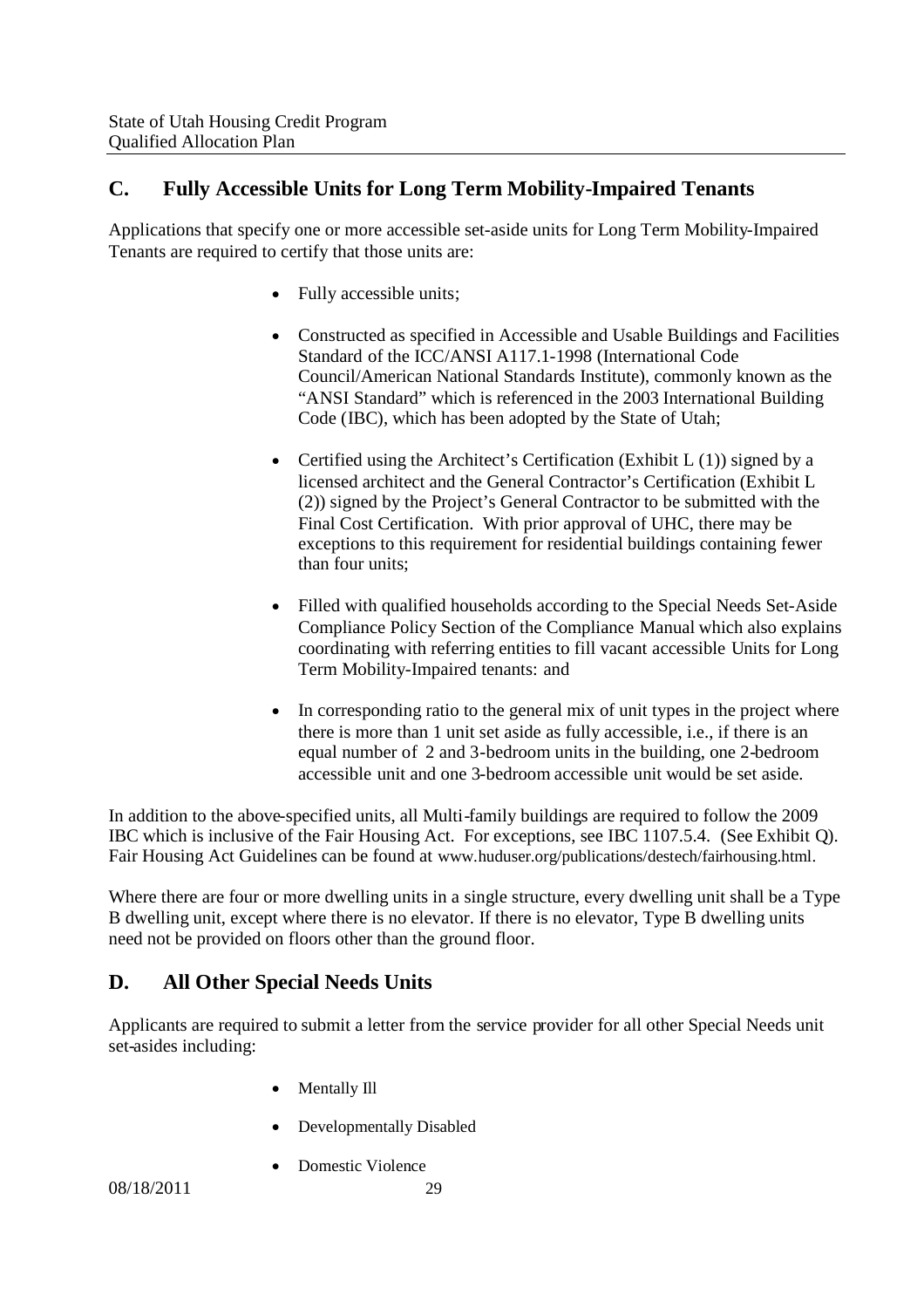- Farm Labor
- Assisted Living
- Persons with HIV/AIDS
- Maturing Foster Children
- Veterans
- Refugees
- Other special needs units as negotiated with UHC

Please see further instructions in the Compliance Manual regarding working with the service providers for filling vacant units with each particular special needs qualified household.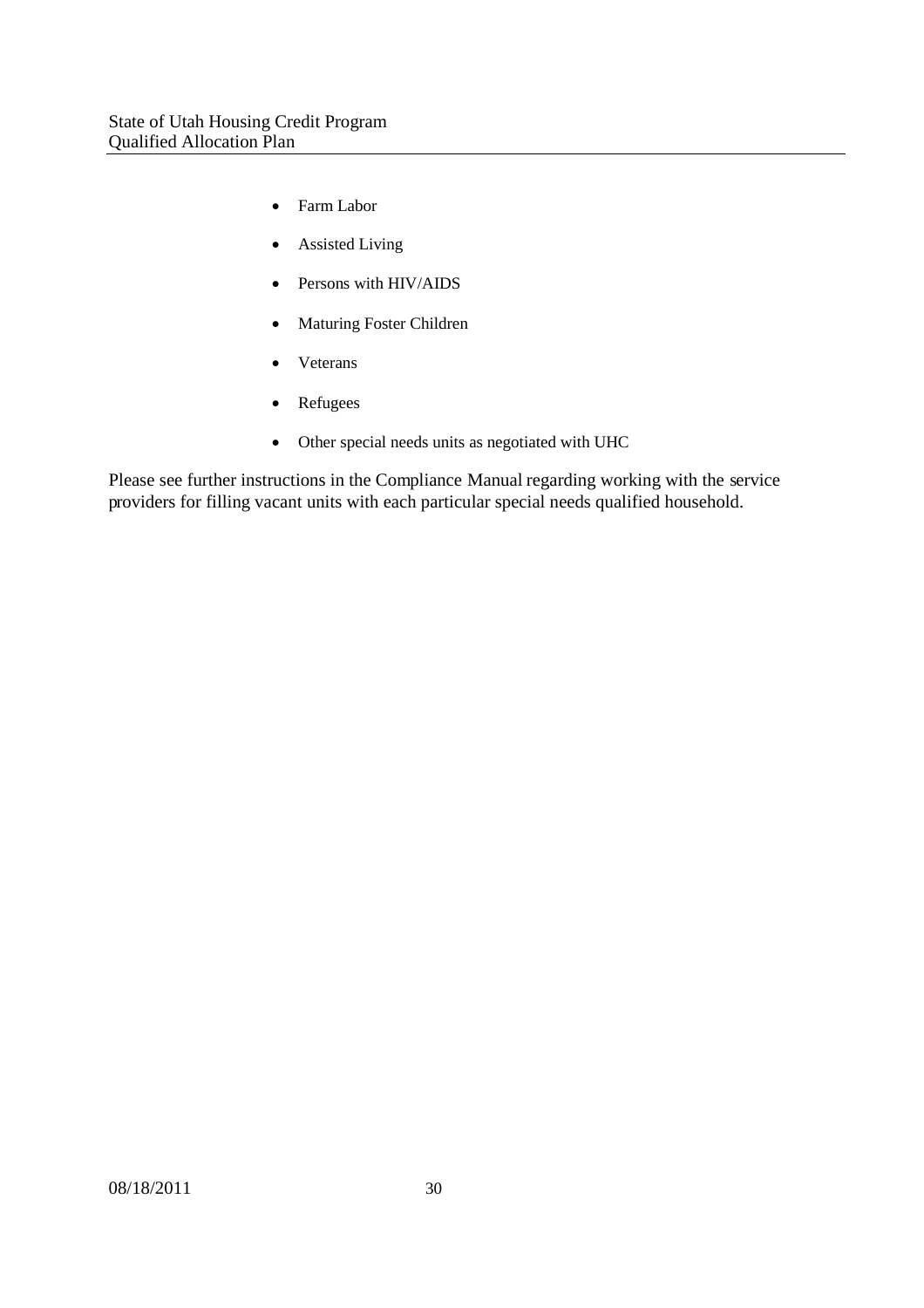State of Utah Housing Credit Program Qualified Allocation Plan

## **THE ALLOCATION PROCESS**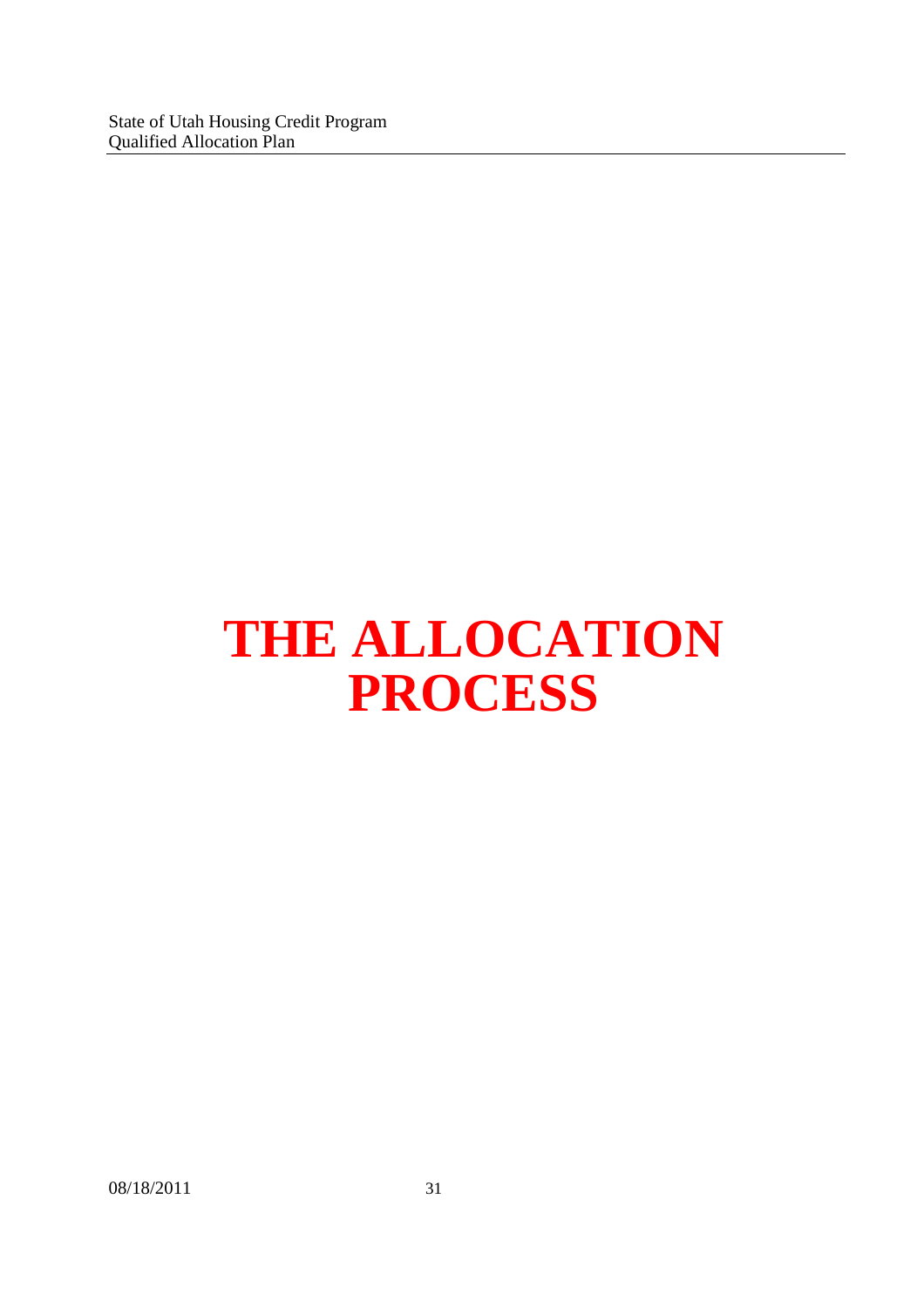### **PROJECT SELECTION PROCESS**

#### **A. Introduction**

Applications shall be selected for Housing Credit reservations in accordance with the following process:

- Project Underwriting and Threshold Review;
- Scoring and Documentation Review;
- Market Study and Project Reasonableness Review;
- Legal Compliance Review;
- Calculation of Housing Credit Amount; and
- Housing Credit Committee Review and Recommendation to Board of Trustees.

#### **B. Project Underwriting and Threshold Requirements**

Financial feasibility is critical to the long term viability of the project. Applications will be reviewed to determine if it meets minimum feasibility threshold requirements before scoring. The Application must satisfy the following criteria to be considered for the Reservation cycle:

- i. Applications with supporting exhibits must be complete, signed, and submitted with a CD and via email.
- ii. Only 2012 Applications with write protection intact will be accepted.
- iii. Housing Credit unit income and rent thresholds cannot exceed the maximum established by §42 of the Code, (60% AMI when using the 40/60 convention or 50% AMI when using the 20/50 convention).
- iv. Projects must commit to an extended use period which is 84 years after the close of the compliance period for a total of 99 years.
- v. At the time of Application, a project must have zoning in place that is consistent with the project's density and use and provide evidence of site control. UHC shall determine, at its sole discretion, the adequacy of the site control document (i.e. Real Estate Purchase Contract or equivalent and zoning map and ordinance).
- vi. Current zoning must permit multiple residential use and be consistent with the proposed project. If the project requires a conditional use permit, (i) the application for conditional use permit must be filed with the appropriate jurisdiction and a stamped copy provided with the Application and (ii) a zoning performance bond in the amount of 10% of the annual Housing Credit amount reserved to the project must be received within 120 days of a Housing Credit Reservation. The bond must be either cash or an irrevocable letter-of-credit. Supporting documentation (copy of submission to the city, acknowledgement by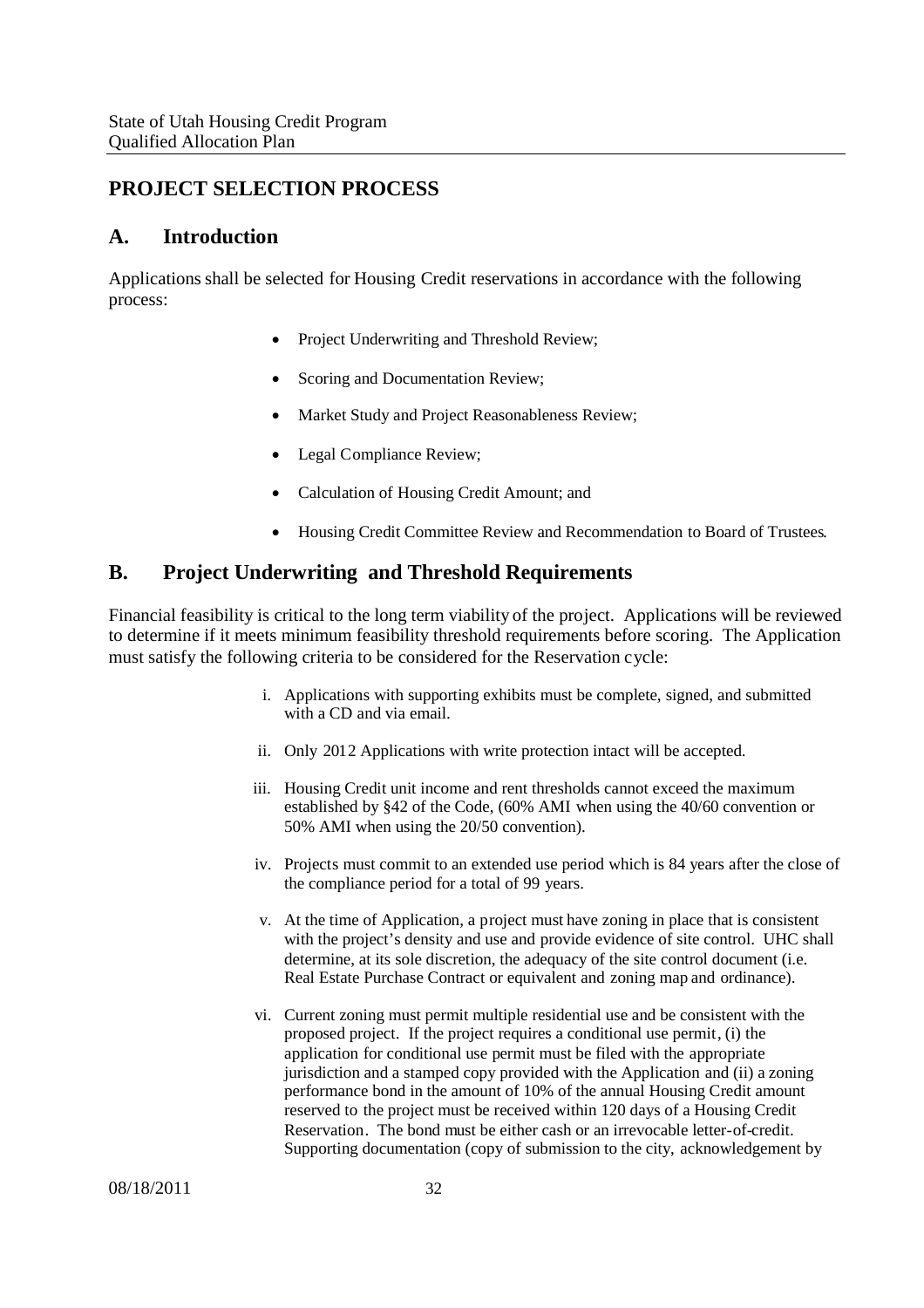city/county, copy of receipt of fees paid, etc.) must be submitted with the Application. All entitlements for the project must be obtained within one year of the Housing Credit Reservation. If not, the performance bond will be forfeited to UHC and the Housing Credit Reservation will be canceled.

- vii. Rehabilitation projects must provide an appraisal for Rural Development and HUD HAP project Applications. A land appraisal will be required on acquisition and rehabilitation projects and related party transactions to confirm the value of the land for award purposes. The land appraisal must be dated within six months of the application submission deadline.
- viii. Phase I or Phase II environmental studies submitted with the Application must be dated within six months of the application submission deadline. Applicants that have not included a Phase I or Phase II environmental study with their Application must submit one within 90 days of the date of the Housing Credit Reservation Agreement. If the lender and investor indicate in writing that a Phase I or Phase II study is not required, the environmental study requirement will be waived.
- ix. Projects must demonstrate financial feasibility within UHC established Safe Harbors (see Exhibit F). Exceptions will be made for RD 515 and Section 8 HAP contract projects that permit annual contract adjustments. All other Applications below these minimum criteria will be rejected.
- x. Projects requesting Housing Credits for acquisition and rehabilitation must consider rehabilitation costs per unit consistent with the Rehabilitation Safe Harbors ranges by age as shown in Exhibit F, except as otherwise approved by UHC.
- xi. UHC, at its sole discretion, shall determine if a project qualifies as Substantial Rehabilitation, as required by §42. Generally, Substantial Rehabilitation requires the replacement of two or more major systems and their components including roof, fenestration, electrical, plumbing, HVAC, appliances, etc. The minimum rehabilitation expenditures are based on the age of the building(s) or 20% of the adjusted basis, whichever is greater. (See Exhibit F).
- xii. UHC may inspect all rehabilitation projects upon Application, after rehabilitation work has begun, and before IRS Forms 8609 have been issued to verify that work was performed according to what was itemized in the Application or subsequent documents.
- xiii. All projects will be inspected prior to issuance of IRS Forms 8609 to verify that work was performed according to what was itemized in the Application or subsequent documents.
- xiv. Project owners must certify at the time of Application that they have inspected 100% of the units for all rehabilitation projects.
- xv. Rehabilitation projects will be required to meet current local building code.
- xvi. Rehabilitation projects that are designated as either RD projects or HUD rent subsidized projects are required to submit prior year operating statements with the Application.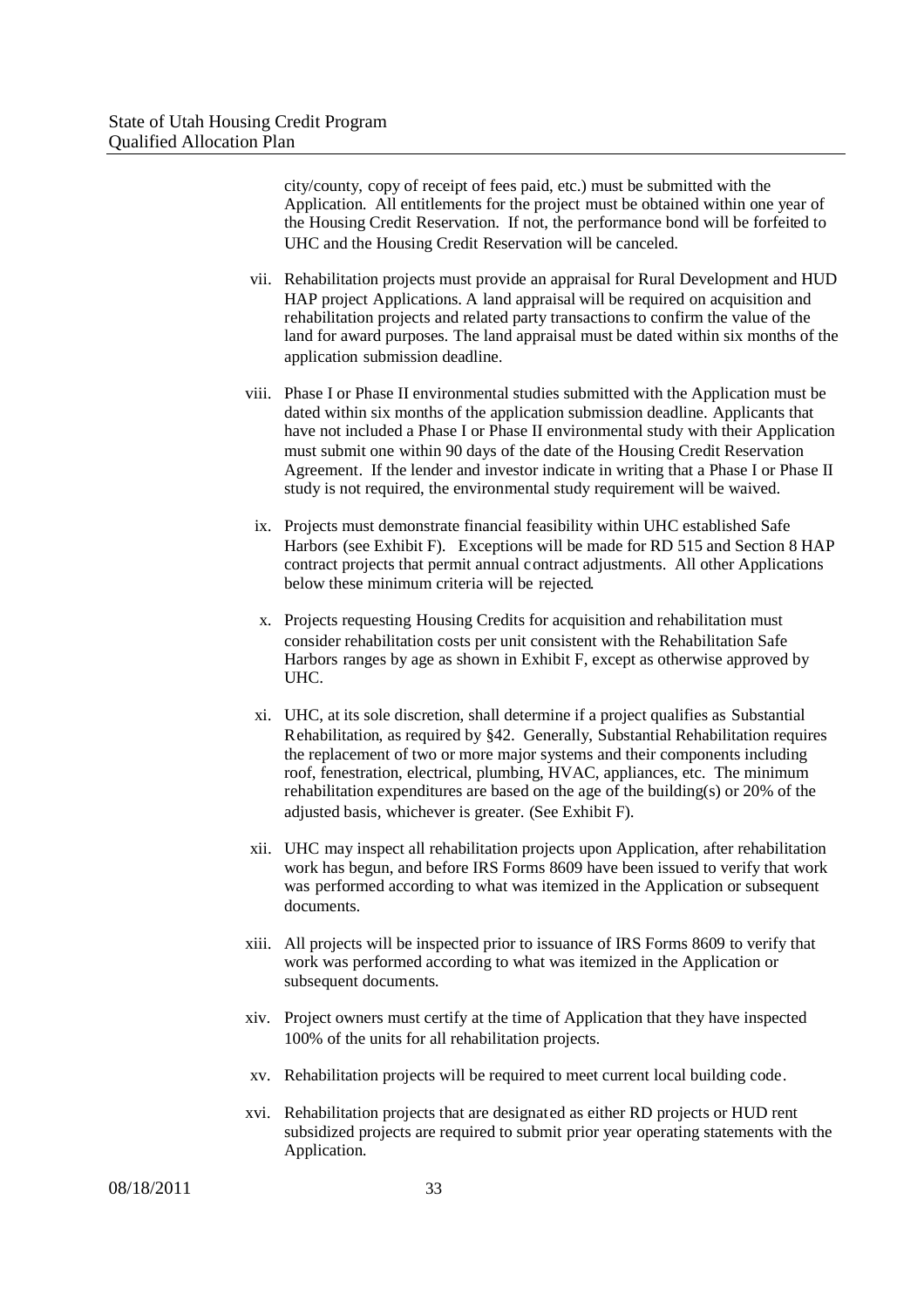- xvii. A comprehensive independent third party market study is required on all projects according to the procedures in the Documentation Requirements section. See the exception for rehabilitation projects in the Market Study section.
- xviii. Letters of interest are required for all projects from all financial sources including investors, conventional lenders, lenders of soft financing, project based rental assistance providers, and grantors. When possible, the letters should stipulate the amount, terms, the acceptable Debt Service Coverage Ratio (DCR) floor, required reserve amounts, and the timing of the expected capital contributions or loan funds. Letters from grant sources should include the amount of the grant and the date the funds will be contributed. If a new construction project is including project based rental assistance as part of the overall financing, a letter from the appropriate jurisdiction must be provided, specifying the number of units of assistance it will dedicate and the anticipated time frame for approval by all required public bodies.
- xix. Energy Star preliminary rating score (HERS) or a letter from an independent Energy Star rater indicating Energy Star certification or enhancement is required with the Application
- xx. BE AWARE THAT ANY HOME FUNDING SOURCE WILL REQUIRE AN APPRAISAL OF THE PROJECT BEFORE FUNDING THE LOAN.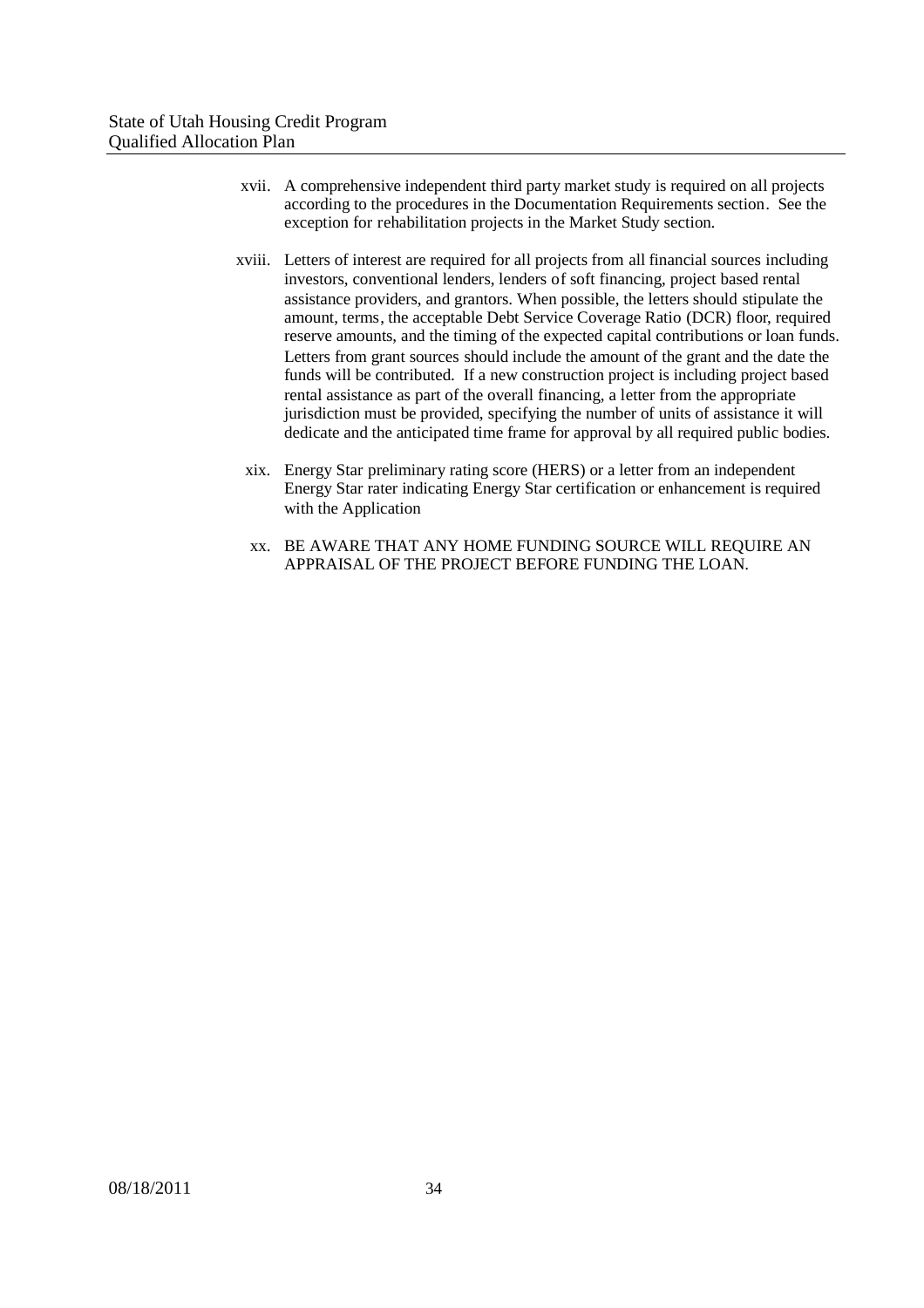# **MAXIMUM HOUSING CREDIT ALLOCATION**

UHC encourages geographic dispersion of Housing Credit financed projects and the development of mixed-income projects.

#### **A. Allocation of Housing Credits**

- i. No Applicant or related party shall receive more than \$1,000,000 or 20% of the state's anticipated available annual Housing Credit Ceiling Amount, whichever is less, for any one project or in the aggregate for multiple projects.
- ii. Larger projects may phase projects to accommodate a greater allocation of Housing Credits. However, additional phases will be treated as a separate project that must be approved by submitting another Application during a subsequent year's competitive cycle and provide a new market study supporting the additional phase.
- iii. Generally, UHC will make only one allocation of Housing Credits to a project. Should the State of Utah be at risk of losing Housing Credits, UHC, in its sole discretion, may allocate additional Housing Credits to a project(s) but not to exceed \$1,000,000 or 20% of the available Housing Credit Ceiling Amount, whichever is less. At its sole discretion, UHC may also allocate additional Housing Credits to projects at risk of failure because of unforeseen cost issues.
- iv. UHC may provide a forward year Housing Credit Reservation. Such forward reservation does not ensure Housing Credit availability in the event the federal government discontinues the Housing Credit Program. The forward year reservation is subject to the QAP under which the reservation was made.
- v. UHC will not allocate more Housing Credits than it deems necessary for the financial feasibility of the project and its economic viability as a qualified affordable housing project throughout the compliance period.
- vi. In its sole discretion, UHC may adjust the Housing Credit allocation as part of the underwriting process. UHC reserves the right to adjust the Housing Credit reservation limit at any time.

## **B. Financial Feasibility**

UHC will evaluate each proposed project's financial feasibility and viability by taking into consideration, without limitation:

- i. The proposed sources and uses of funds;
- ii. The terms and conditions of the permanent financing package including debt, investor contributions, grants, etc;
- iii. The Housing Credit purchase rate and net equity proceeds expected to be generated by their purchase;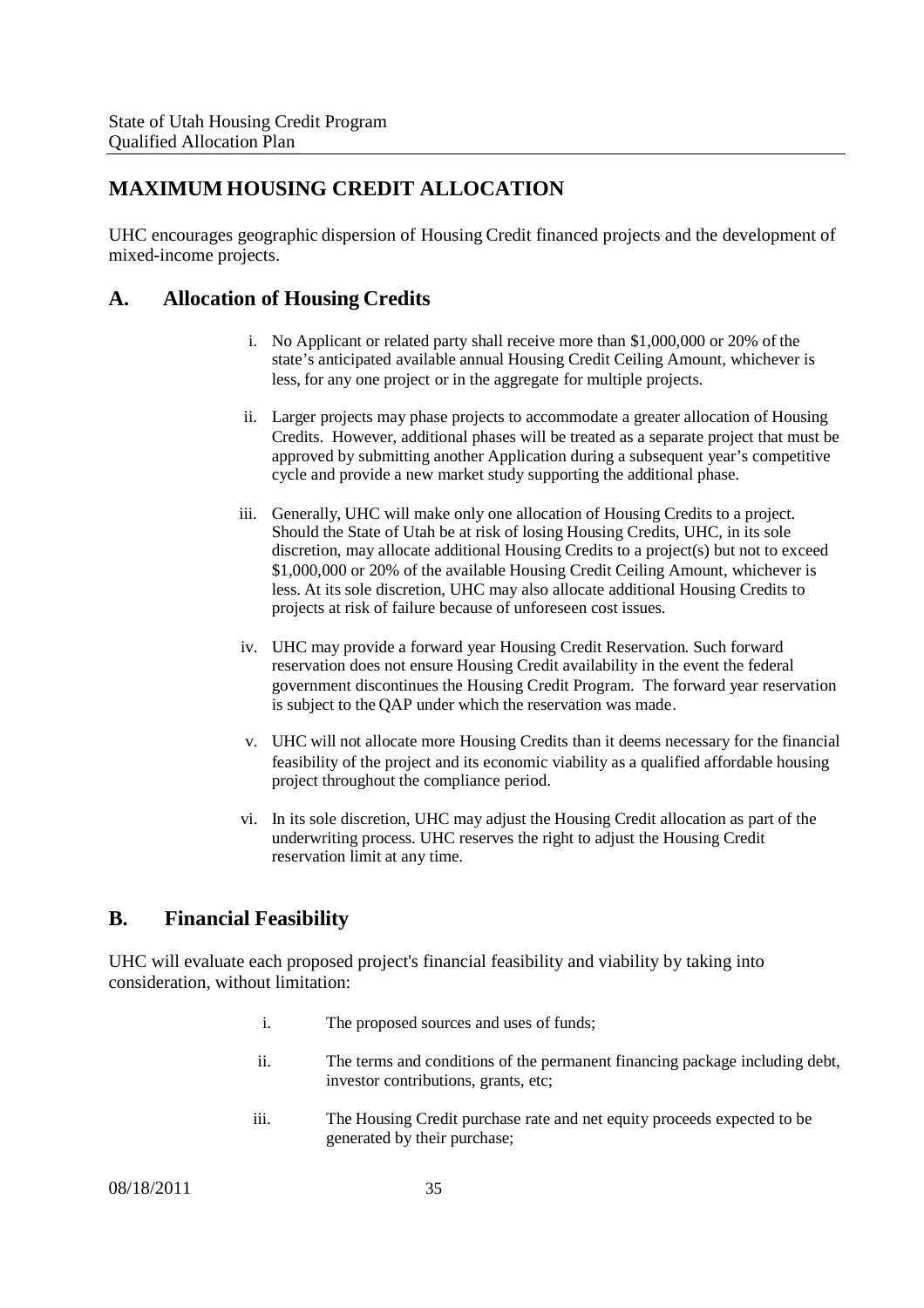| 1V <sub>1</sub> | The percent of the "hard" project cost basis eligible for Housing Credits as<br>compared to the costs of intermediaries and other "soft costs"; and |
|-----------------|-----------------------------------------------------------------------------------------------------------------------------------------------------|
| $V_{\odot}$     | The reasonableness of the developmental and operational costs, including<br>cash flow and coverage ratios of the project.                           |

#### **C. Safe Harbors**

UHC will utilize the Underwriting Guidelines set forth in Exhibit F to evaluate feasibility and determine Housing Credit needs. UHC reserves the right, at its sole discretion, to consider a proposed project that may not conform to all established safe harbors, which are defined minimum and/or maximum thresholds.

# **D. Final Determination of Reservation of Housing Credits**

Based on its evaluation of a project, UHC will determine the amount of Housing Credits to be reserved for each Application. A similar analysis will be completed upon Carryover Allocation of the Housing Credit amount and again, when each building within a project is placed in service.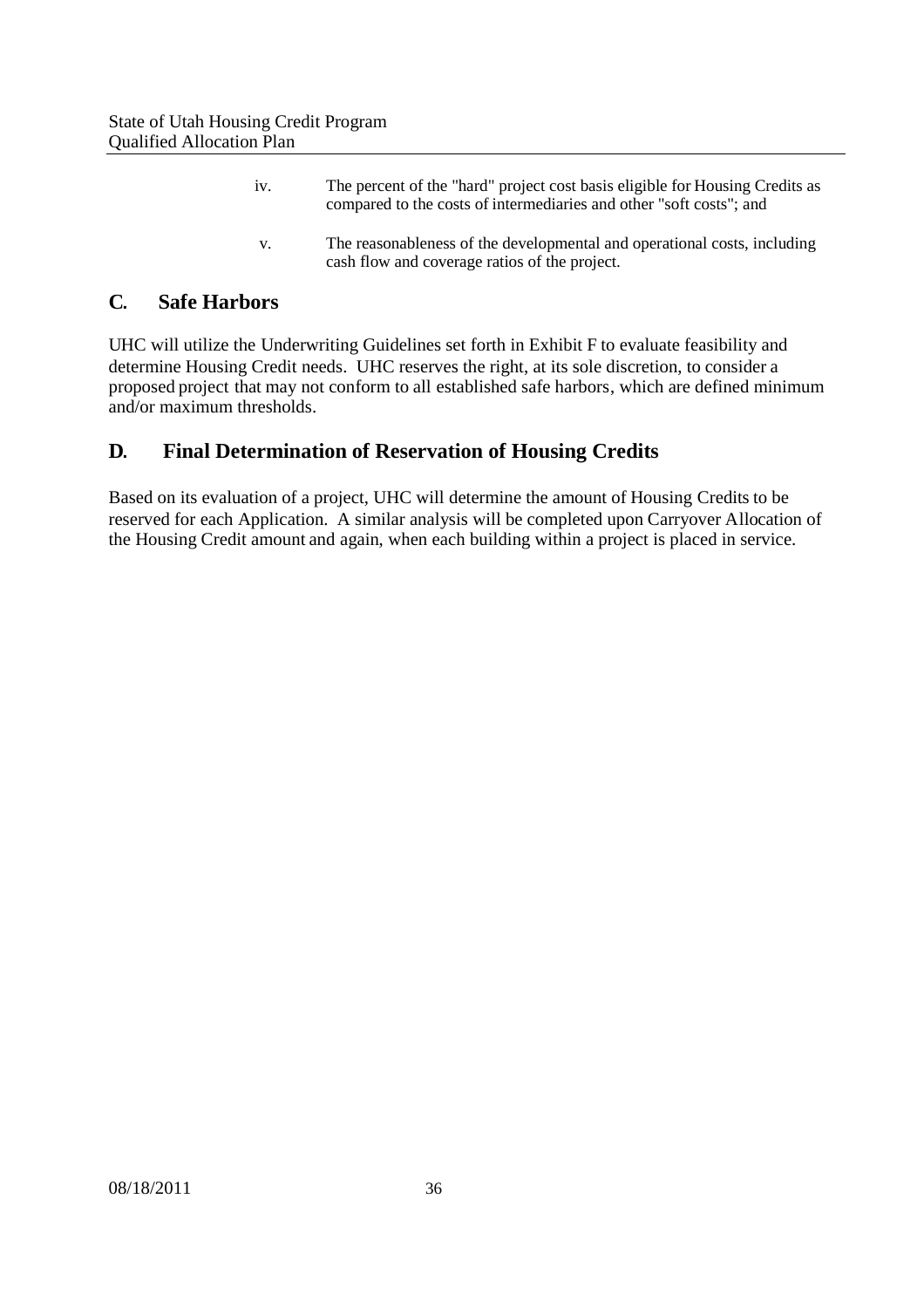# **SCORING DISCREPANCIES**

During the scoring process, the Applicant will receive a notification of any discrepancies between the score calculated by UHC staff and the score submitted by the Applicant as determined by the self-scoring Application. The Applicant will be given five (5) business days from the issuance of the letter to work with UHC staff to resolve these discrepancies. At the conclusion of the five (5) day period the Applicant will be notified of UHC Staff's determination.

In instances where the information or formulas given in the spreadsheet application conflict with the QAP, the QAP shall govern.

## **APPEALS PROCESS**

#### First Level Appeal

Applicants may appeal UHC staff's determination of scoring elements of the Application within five (5) business days of issuance of a final scoring determination letter. The request must be directed to the President of UHC, in writing, and must detail specifically the item(s) of disagreement. After considering all evidence from the appellant the President of UHC will make a determination of the scoring item(s) at issue.

#### Second Level Appeal

Applicants may appeal the President's determination of the scoring item(s) within five (5) business days of issuance of a determination letter. This appeal must be in writing, directed to the President of UHC, and must detail specifically the item(s) of disagreement. This appeal will be brought to the Housing Credit Committee for consideration. The Housing Credit Committee will be the final arbiter of scoring appeals.

For the second level appeal the Applicant may review all documents relating to the appeal and submit any issues and comments in writing to the President of UHC. Within twenty-one (21) calendar daysfollowing the filing of an appeal, the Housing Credit Committee shall conduct a full and fair review of the appeal. A hearing shall be held at which the Applicant will be invited to present in detail, the purpose for the appeal as well as relevant justification for the Housing Credit Committee to consider reversing UHC staff's decision regarding the scoring element at issue. In all cases the appeal process must take place before credits are reserved not after. The Board may not award Housing Credits until all appeals have been heard.

Reasonable charges may be imposed for photocopies and document production requested by the Applicant pursuant to the appeal.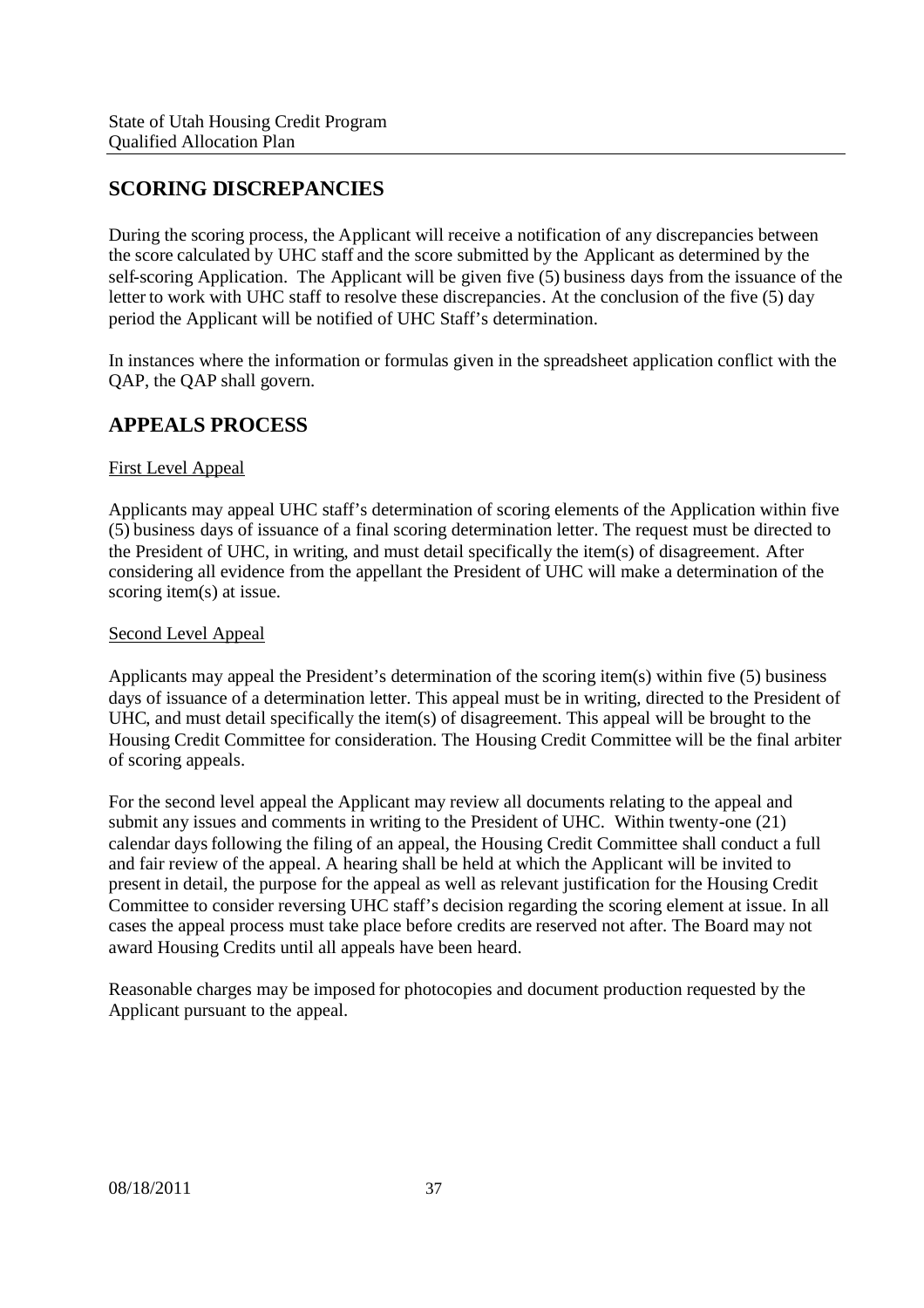# **AFTER RECEIVING HOUSING CREDITS**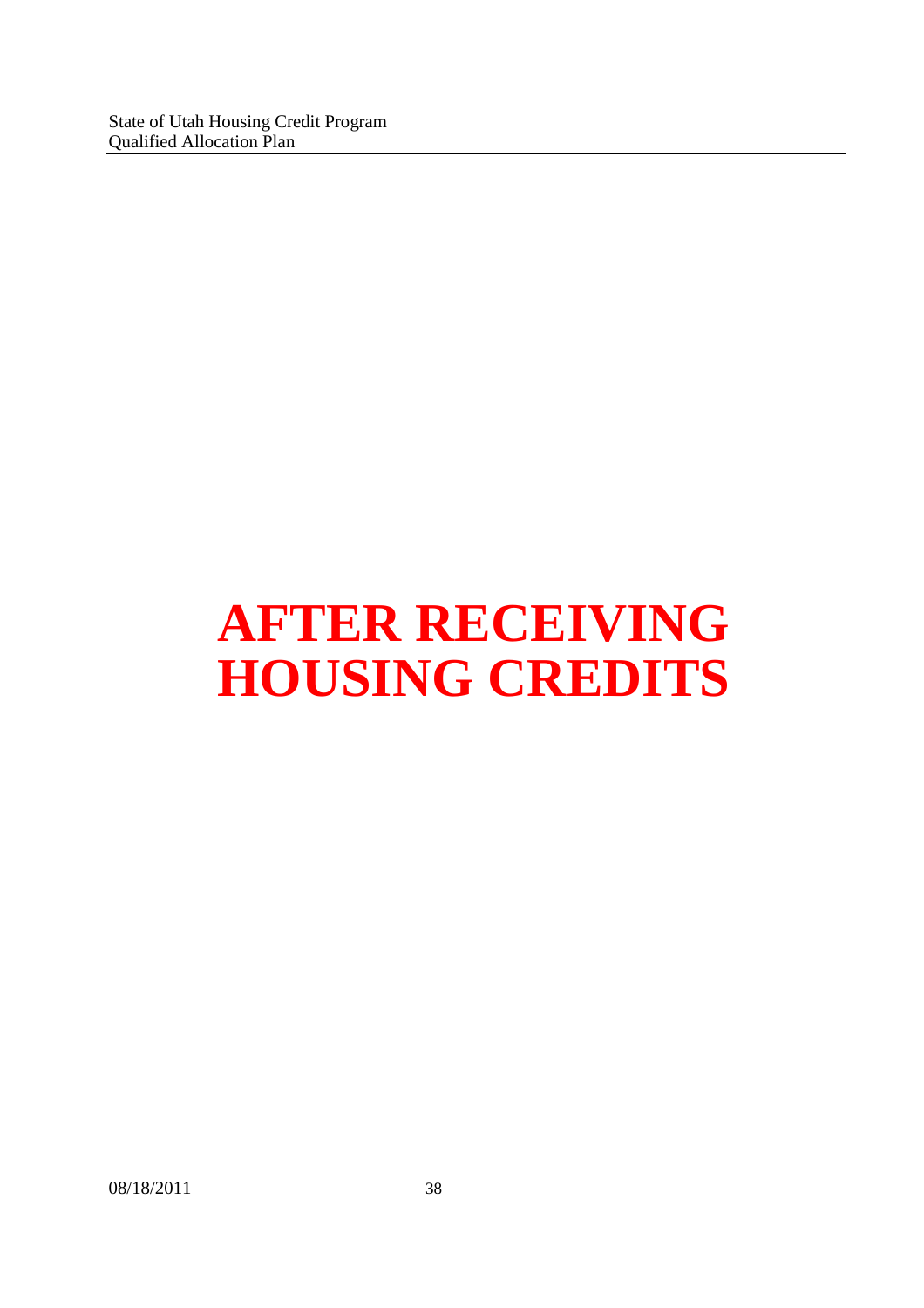# **RESERVATION OF HOUSING CREDITS**

After each Application has been processed and the Housing Credit amount has been determined, UHC staff will recommend projects for a Housing Credit Reservation to the Housing Credit Committee. Following its review, the committee will make its recommendation regarding Housing Credit Reservations to UHC's Board of Trustees (Board). Only formal actions by the Board will constitute Housing Credit Reservations.

Following Board approval, UHC will enter into a Reservation Agreement setting forth:

- The Housing Credit amount reserved to the project;
- The project characteristics, and:
- Any special conditions to the Housing Credit Reservation.

UHC will thereafter enter into a Carryover Allocation or final allocation of Housing Credits to the project conditioned on evidence of timely progress toward completion of the project acceptable to UHC and in compliance with the QAP and §42 of the Code. (see Tax-Exempt Bond section for bond project procedures.)

Housing Credit Reservations and Carryover Allocations may be unilaterally cancelled by UHC if material changes in the project occur during the predevelopment or development phases, including, but not limited to project scope, cost, location, progress, ownership, management or development team composition. UHC anticipates that Applicants will be significant participants in the development of the projects and any changes, (e.g. changing the general partner in a limited partnership) may, at UHC's sole discretion; result in forfeiture of the Housing Credit Reservation or allocation. Housing Credit Reservations and allocations may not be transferred without prior written consent of UHC.

Projects requesting and receiving any additional reservation of Housing Credits will be charged the additional Application and reservation fees.

Applicants that have received Housing Credit Reservations will be subject to cancellation of the reservation if they are unable to provide evidence, satisfactory to UHC, of adequate progress towards the completion of the project. UHC, at its sole discretion, may allow additional time to satisfy the progress stipulations of UHC, as allowed by §42.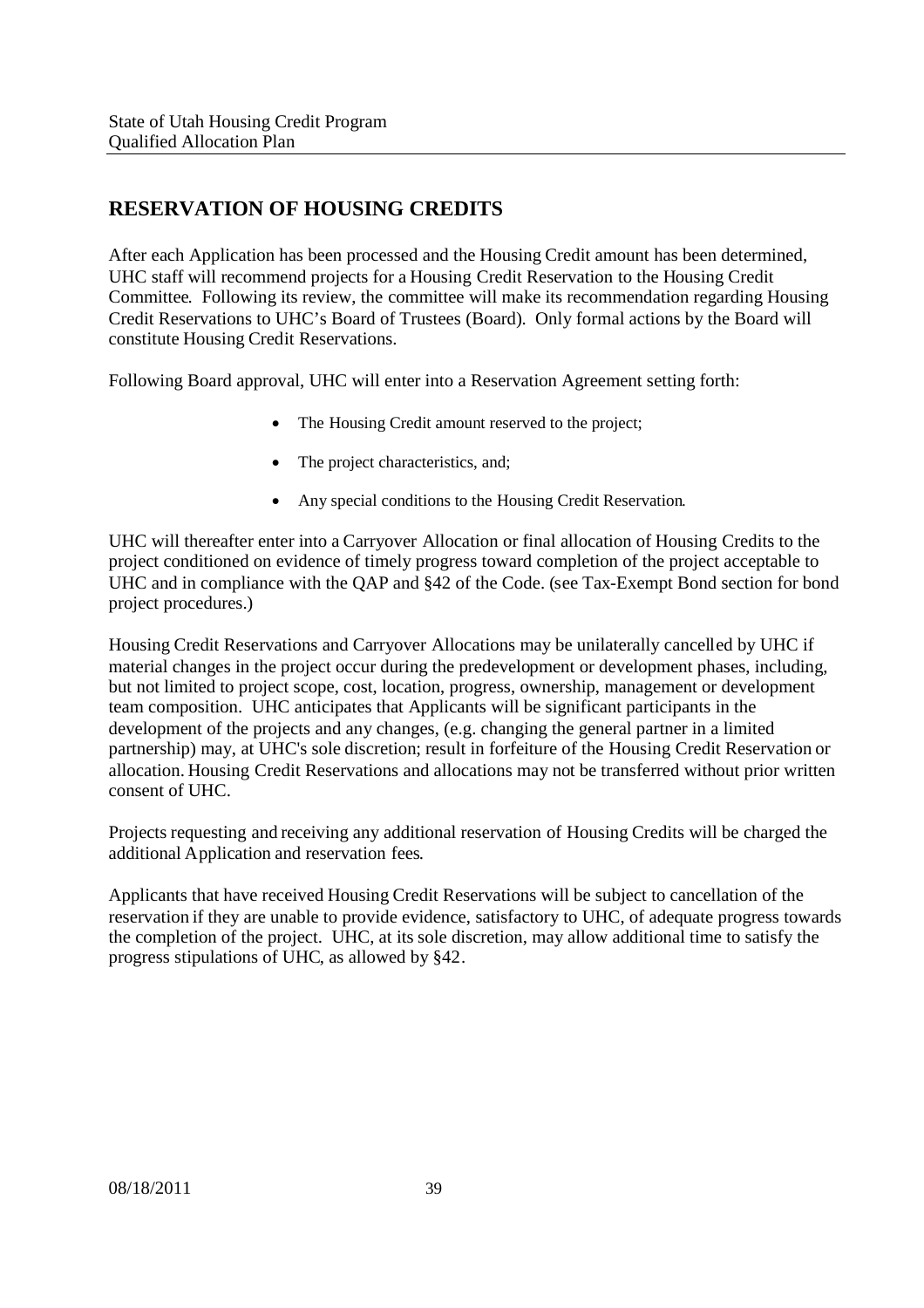# **PERFORMANCE BOND REQUIREMENT FOR PROJECTS WITH CONDITIONAL USE PERMITS**

Pursuant to the requirements of Paragraph B (vi). of the Project Underwriting and Threshold Requirements (see page 32), a performance bond in the amount of 10% of the annual Housing Credit amount reserved to the Project must be submitted to UHC within 120 days of the Housing Credit Reservation if the proposed conditional use permit has not yet been approved.

Performance bonds must be submitted in the form of cash or an irrevocable letter-of-credit from a UHC-approved financial institution. UHC will only accept a letter-of-credit with a term for the full period of the Carryover Allocation Agreement plus 30 days.

# **PROJECT STATUS REPORTING**

All proposed projects receiving a Housing Credit Reservation, including bond projects, will be required to provide Project Development Schedules in a frequency and format prescribed by UHC, outlining progress toward completion or satisfaction of requirements for Carryover Allocation or Final Allocation of the Housing Credits.

Information requested will be project specific and may include such items as zoning approvals, firm debt and/or equity financing commitments (conditioned only on receipt of Housing Credits), reports on construction progress, site control, and an update of cost for analysis.

## **Project Development Schedule**

A Project Development Schedule (see Exhibit E1-4) must be completed and delivered to UHC on or before April 1st and September 1st of each year the project is under development.

Please note that there are four separate forms for (1) competitive new construction projects; (2) competitive rehabilitation projects; (3) new construction bond projects and (4) rehabilitation bond projects.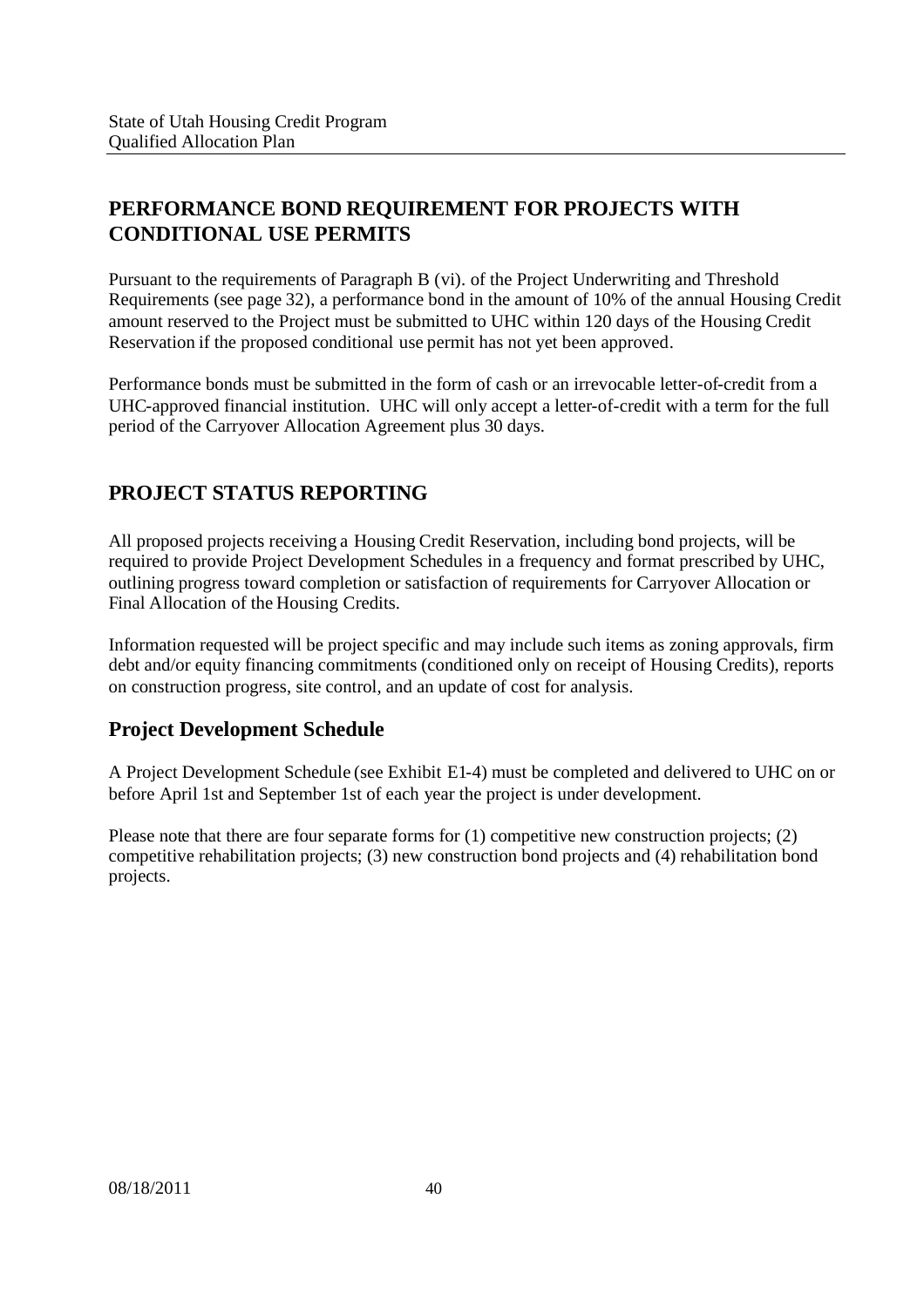# **LAND USE RESTRICTION AGREEMENT (LURA)**

The Housing Credit federal regulations state that no credit shall be allowed with respect to any building for the taxable year unless an extended low-income housing commitment is in effect as of the end of such taxable year. This commitment is an agreement between the taxpayer and the agency responsible for the program.

A Land Use Restriction Agreement ("LURA") (see Exhibit G) is to be executed by the project owner and UHC and recorded at the county recorder's office against the project's property. The LURA commits the project to operate in accordance with the agreements (rent and income limits, special uses of units and extended use restrictions, etc.) made by the Applicant and UHC as inducements for the Housing Credit allocation. The LURA is to be recorded at the time the project owner obtains an ownership interest in the site and is superior to other liens.

To facilitate document preparation, the project owner must submit a LURA Information Packet to UHC 30 days before closing on the project's site acquisition. A LURA is required for all projects, including bond projects.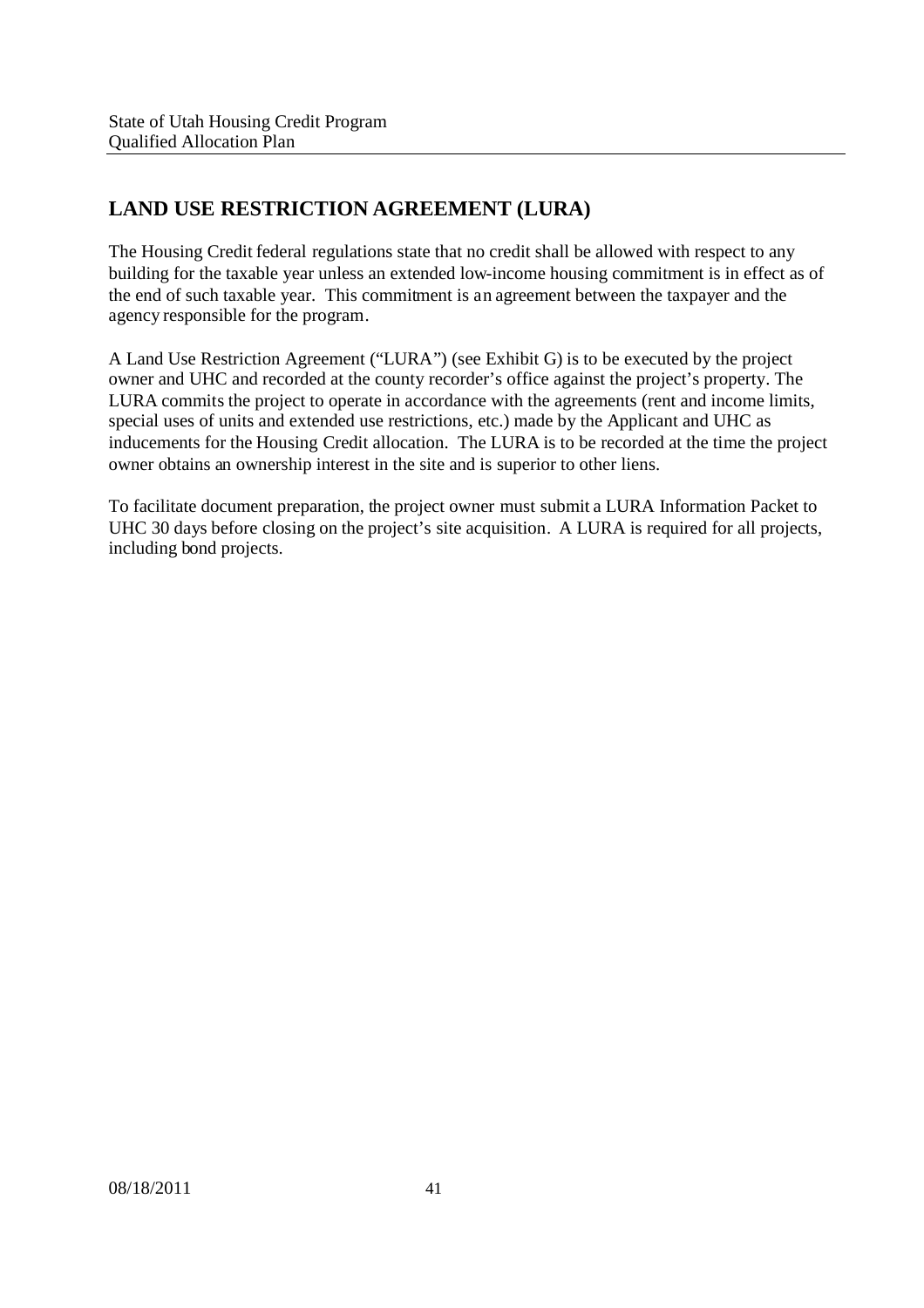# **CARRYOVER OF HOUSING CREDITS**

Pursuant to §42 of the Code, UHC may issue a Carryover Allocation to qualified projects that have not been placed in service within the year in which they received a Housing Credit Reservation but have met certain minimum requirements set forth by §42 of the Code. Projects receiving Carryover Allocations must be placed in service not later than the close of the second calendar year following the calendar year in which the Carryover Allocation is issued.

A Carryover Allocation is issued for a specific amount of Housing Credits. The Applicant will be required to enter into a Carryover Allocation Agreement for the Housing Credits reserved to the Applicant if the project is not placed in service by the end of the calendar year in which the Housing Credit Reservation is issued. All required outstanding documents (e.g. Market Study, Phase I or Phase II Environmental Study, etc.) must be submitted with the Carryover Allocation package.

Projects must submit a Carryover Allocation package, available from UHC (see Exhibit H), on or before November 1st of the calendar year in which a reservation of Housing Credits was issued with or without the 10% cost certification (see 10% Cost Certification Section).

#### **Subsequent Carryover Allocations**

Should a qualified project receive a subsequent reservation of Housing Credits, the above requirements will also apply, i.e. an additional Carryover Allocation and 10% Cost Certification will be required if the project is not placed in service by the end of the year in which it received the subsequent Housing Credit Reservation.

UHC may cancel Carryover Allocations and recapture the Housing Credits if material changes occur without the written consent of UHC. Material changes include, but are not limited to, ownership, management, development team, composition changes, and site location.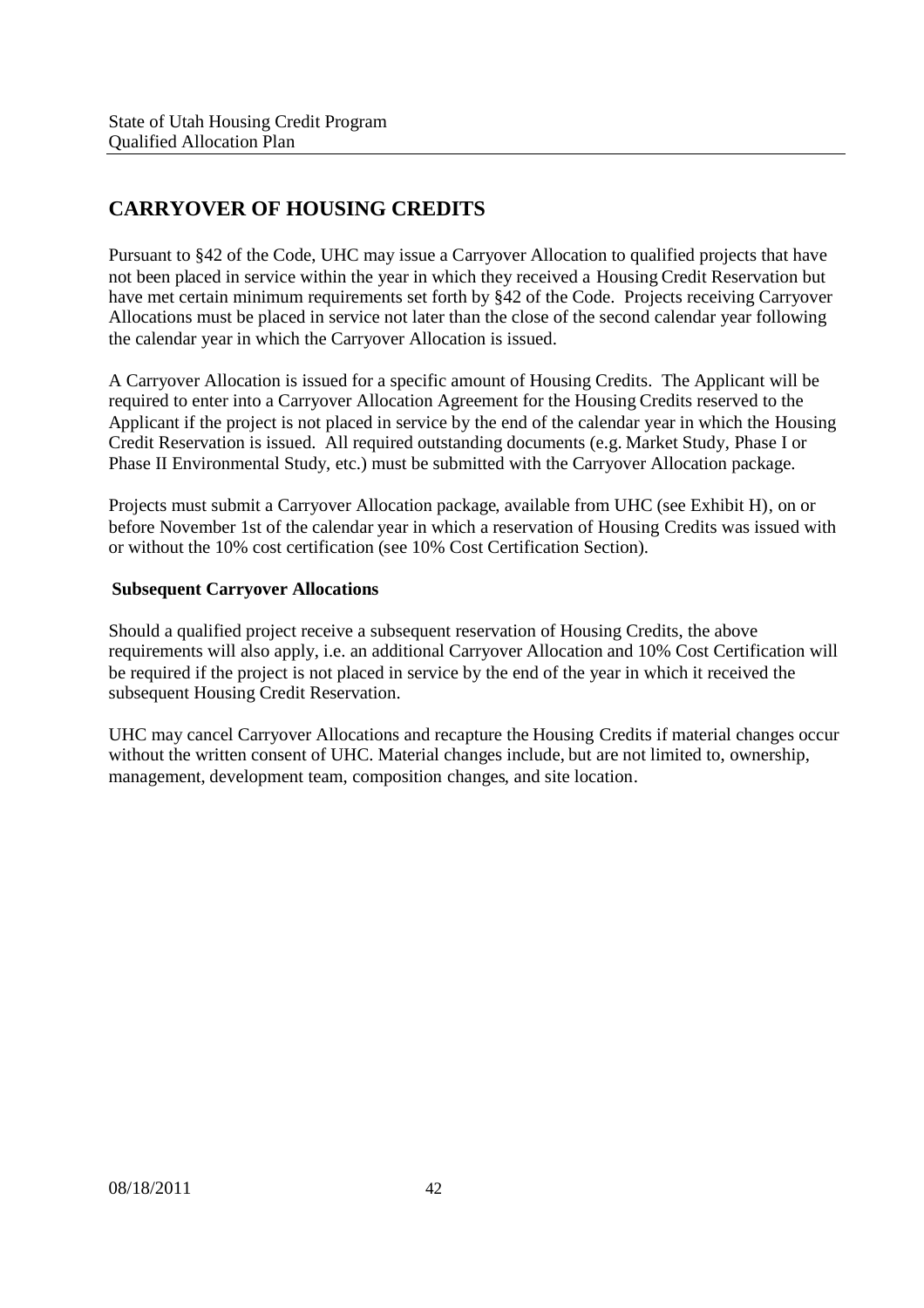# **10% COST CERTIFICATION**

A 10% Cost Certification (see Exhibit I) must be submitted to UHC within one year from the date of the Carryover Allocation. This also applies to subsequent Carryover Allocations.

## **A. 10% of Expected Cost Basis**

Costs that may be included in the 10% of expected cost basis amount are the project owner's Adjusted Basis in land or depreciable real property that is reasonably expected to be part of the project, and direct and indirect costs of acquiring, constructing and/or rehabilitating the project.

Application and Compliance Monitoring fees are not included in the 10% of expected cost basis amount. An amount is included in basis if it is treated as paid or incurred under the method of accounting used by the project owner.

## **B. Certification**

The Code requires UHC to verify, by obtaining a written certification from the project owner, under penalty of perjury, that the project owner has incurred more than 10% of the reasonably expected basis in the project.

The project owner 10% Cost Certification must be accompanied by a written certification from a qualified attorney or CPA certifying to UHC that the attorney or CPA has examined all eligible costs incurred with respect to the project and that, based on this examination, it is the attorney's or CPA's belief that the project owner has incurred more than 10% of its reasonably expected cost basis of the project.

Please contact UHC for a copy of the current Certification of 10% CPA Report Schedules.

## **C. Verification of Land Ownership or Lease**

The Code also requires UHC to verify that the owner has incurred the 10% expected cost basis and owns or leases the underlying land and building of the project.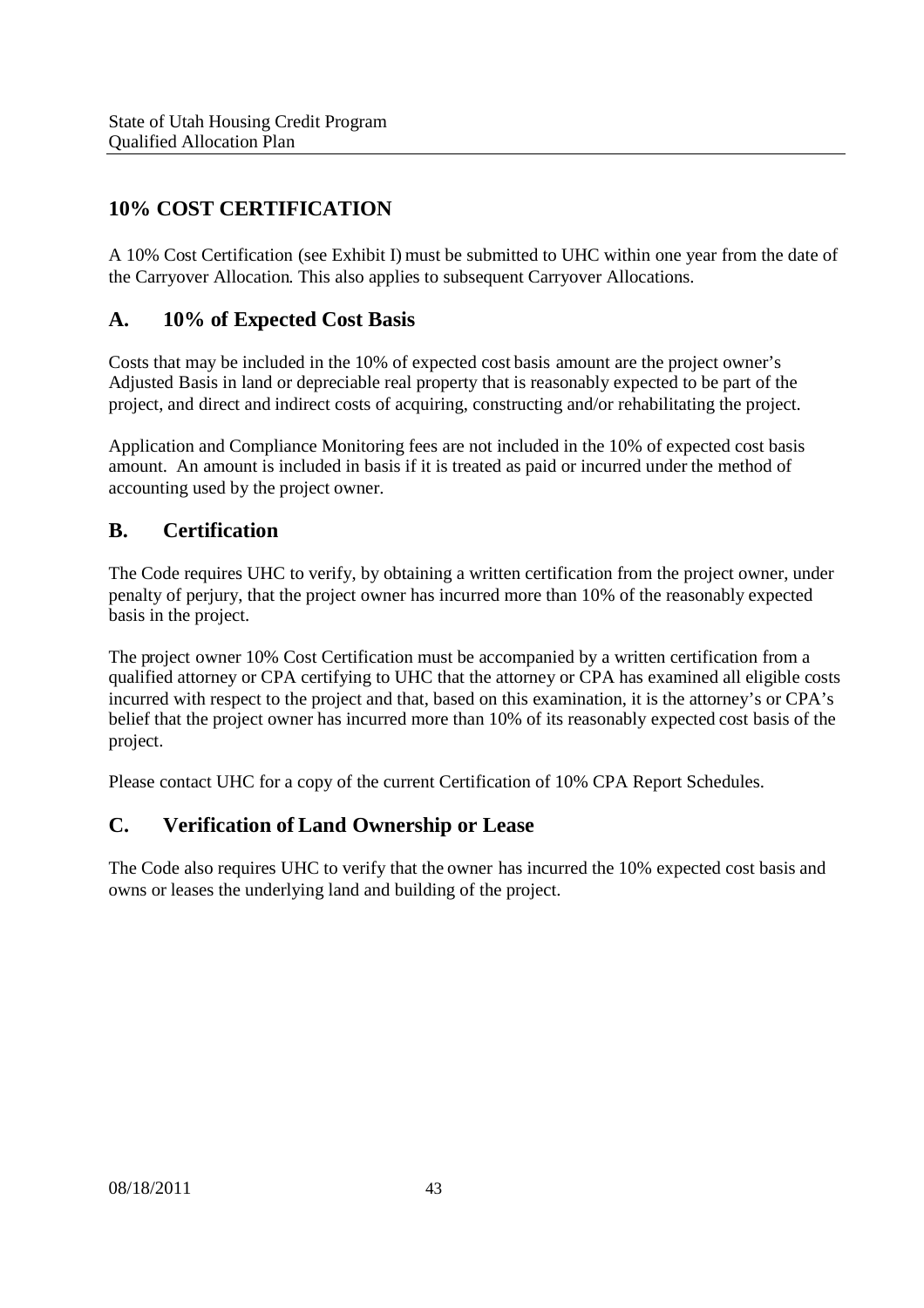# **FINAL COST CERTIFICATION & ISSUANCE OF LOW-INCOME HOUSING CREDIT ALLOCATION AND CERTIFICATION FORMS**

## **A. Final Cost Certification**

Owners of new construction projects must submit a Final Cost Certification package within 6 months after the last building in a project receives its Certificate of Occupancy or by December 1<sup>st</sup> of that year, whichever is earlier.

Owners of rehabilitation projects must submit a Final Cost Certification package within 6 months after the last building in a project receives its Final Inspection Report by December 1<sup>st</sup> of that year, whichever is earlier.

UHC requires notice of changes in credit pricing if the final negotiated credit pricing is different from the pricing projected in the Application. Discussions with the Vice President of Multifamily Finance should take place as soon as it is practicable.

The Final Cost Certification package shall include, without limitation, those documents described in Exhibit J.

For projects completing construction in the same year as the reservation, a Final Cost Certification must be submitted on or before December 1<sup>st</sup> of the same year, otherwise the project owner shall enter into a Carryover Allocation with UHC by the end of the year. If the Carryover Allocation is not executed before the end of the year the project will forfeit those credits.

#### **B. IRS Forms 8609**

UHC will issue IRS Forms 8609 reporting the amount of credits allocated to a project following receipt of the Final Cost Certification package in accordance with the QAP. For projects that enter into a Carryover Allocation, the project must be placed in service before the end of the second year thereafter in order to claim the Housing Credits. However, projects that have a Placed in Service Date which is in the same year as the Credit Reservation need not enter into a Carryover Allocation, since IRS Forms 8609 can be used as the allocation document; provided that the Final Cost Certification package is received by UHC no later than December 1 of that year, per paragraph A, above.

The maximum Housing Credit amount to be allocated via IRS Forms 8609 will be based upon UHC's review of the project costs, operations, financing and viability to determine both the total qualified basis for the building and the project funding gap to be closed by the proceeds from sale of the Housing Credits.

IRS Forms 8609 will be released to the project owner after any outstanding fees are paid to UHC and inspection of completed project is conducted by UHC staff. The inspections are to ensure that representations made in the Application have been fulfilled. This inspection will take place within

08/18/2011 44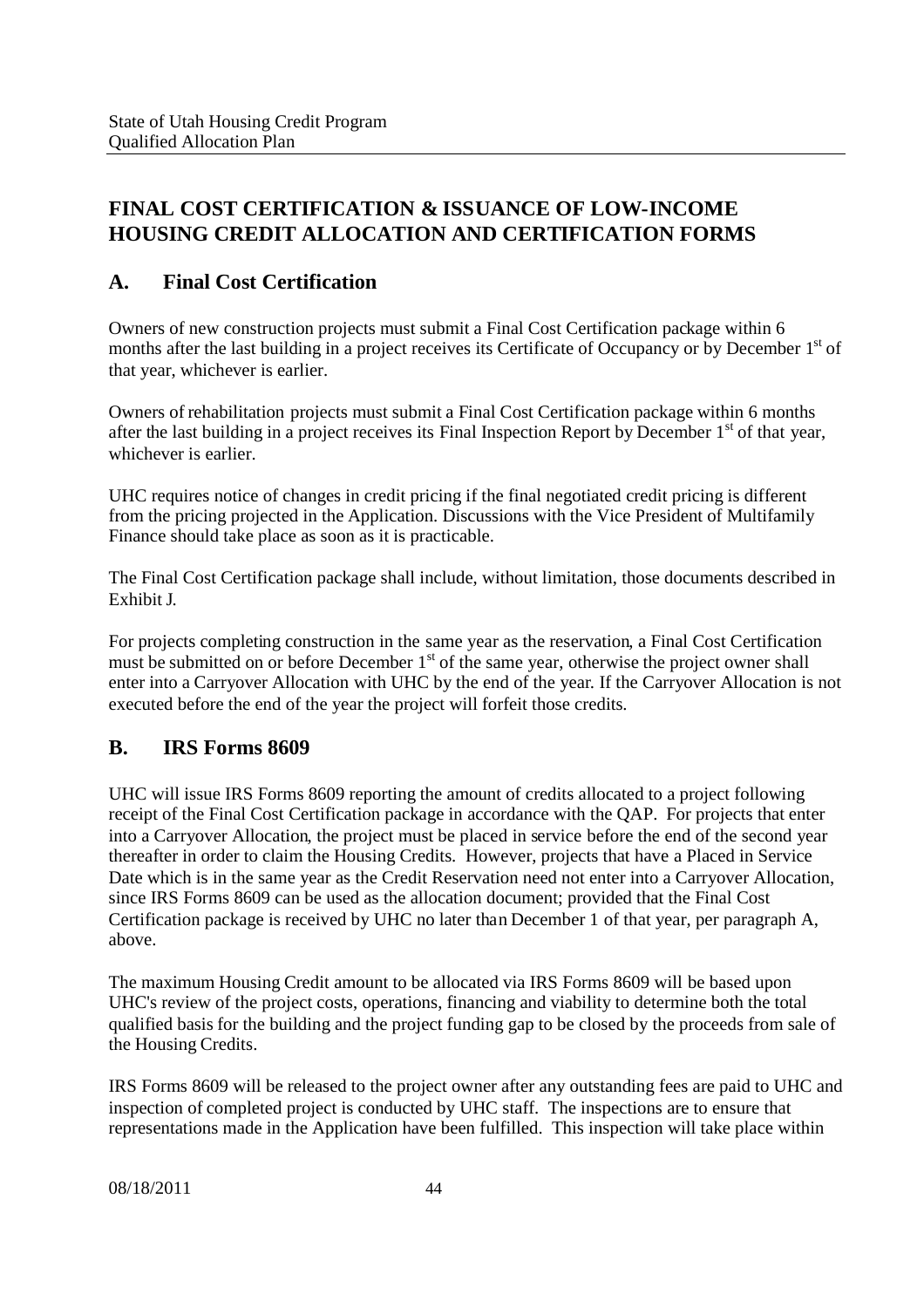30 days from the date UHC receives notification from the owner that the project is completed or placed in service.

# **FINANCIAL SUBSIDY REVIEW**

Pursuant to federal regulations, UHC shall conduct financial subsidy reviews ("Subsidy Layering Review") on projects that directly or indirectly receive financial assistance from the U.S. Department of Agriculture Rural Development Service (RD) or the U.S. Department of Housing and Urban Development (HUD) exclusive of HOME, CDBG, or HOPWA assistance. These reviews are also called HUD 911 Subsidy Layering Reviews.

The Subsidy Layering Review shall be conducted in accordance with guidelines established by RD and HUD with respect to the review of any financial assistance provided by or through these agencies to the project and shall include, without limitation, a review of:

- the amount of equity capital contributed to a project by investors;
- the project costs including developer fees; and
- the contractor's profit, syndication costs and rates.

In the course of conducting the review, UHC may disclose or provide a copy of the Application to RD or HUD for their review and comment. A Subsidy Layering Review will require a payment of \$500 before the review is completed.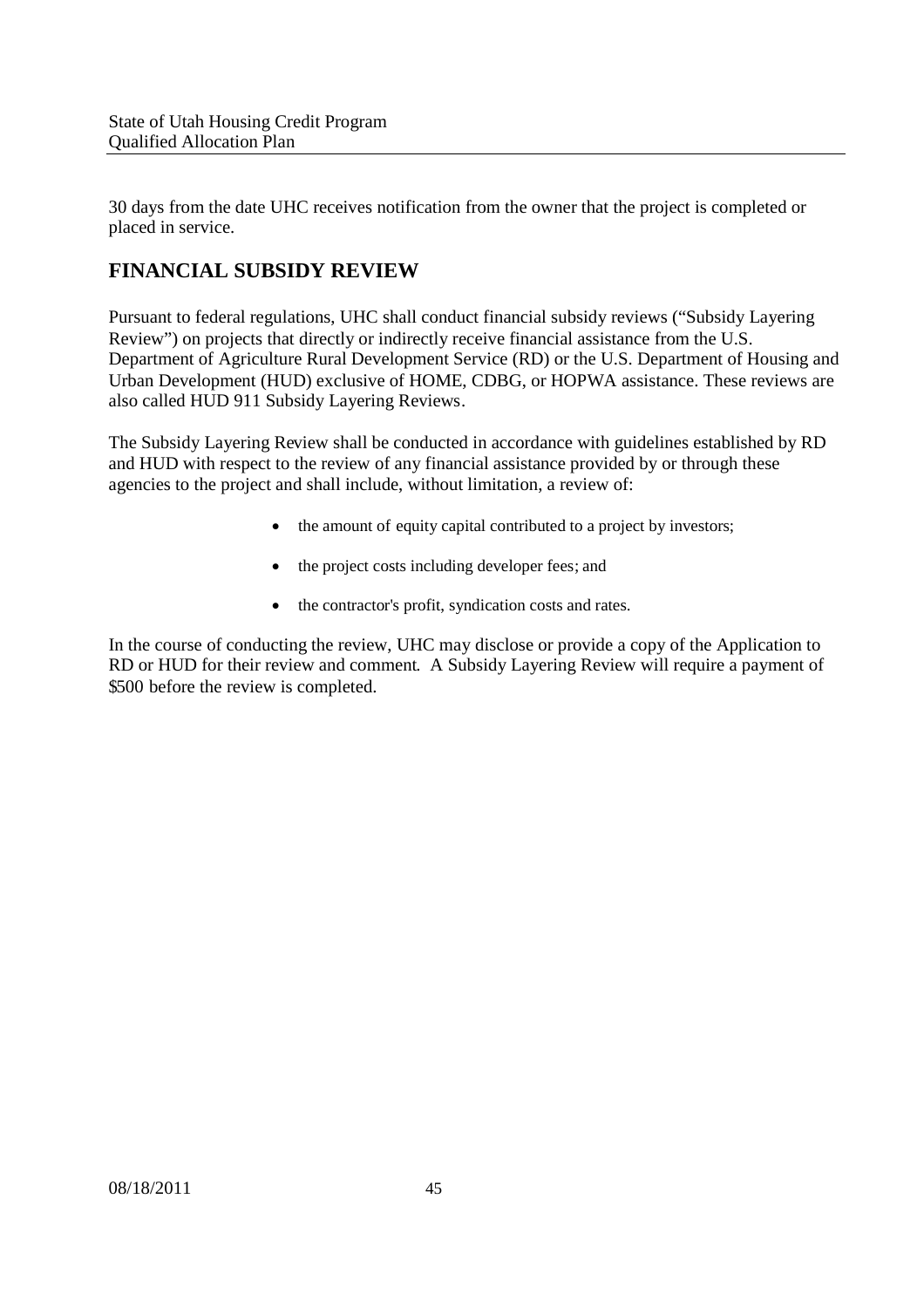# **OTHER CONDITIONS AND DISCLAIMERS**

The Qualified Allocation Plan may be amended from time to time as new guidelines and regulations are issued under §42 of the Code or as UHC deems necessary to carry out the goals of the Program for the State of Utah.

UHC's review of documents submitted in connection with the Housing Credit allocation process is for its own purposes. UHC makes no representations to the owner or anyone else as to (i) compliance with the Code, Treasury regulations, or any other laws or regulations governing Housing Credits, or (ii) the financial viability of any project (see below). All Applicants should consult their tax accountant, attorney or advisor as to the specific requirements of the Code with respect to Housing Credits.

No member, officer, agent or employee of UHC nor any other official of the State of Utah, including the Governor thereof, shall be personally liable concerning any matters arising out of, or in relation to, the Credit Reservation, allocation or consent of transfer of ownership of Housing Credits or the approval or administration of this QAP.

The reservation or allocation of Housing Credits or the issuance of an IRS Forms 8609, is not to be construed as a representation or warranty as to the feasibility or viability of the project or the project's ongoing capacity for success. The evaluation performed by UHC and the resulting determination is made solely at UHC's discretion and solely for the purpose of reserving and allocating Housing Credits under the Program. It is not a representation of the financial feasibility or economic viability of the project.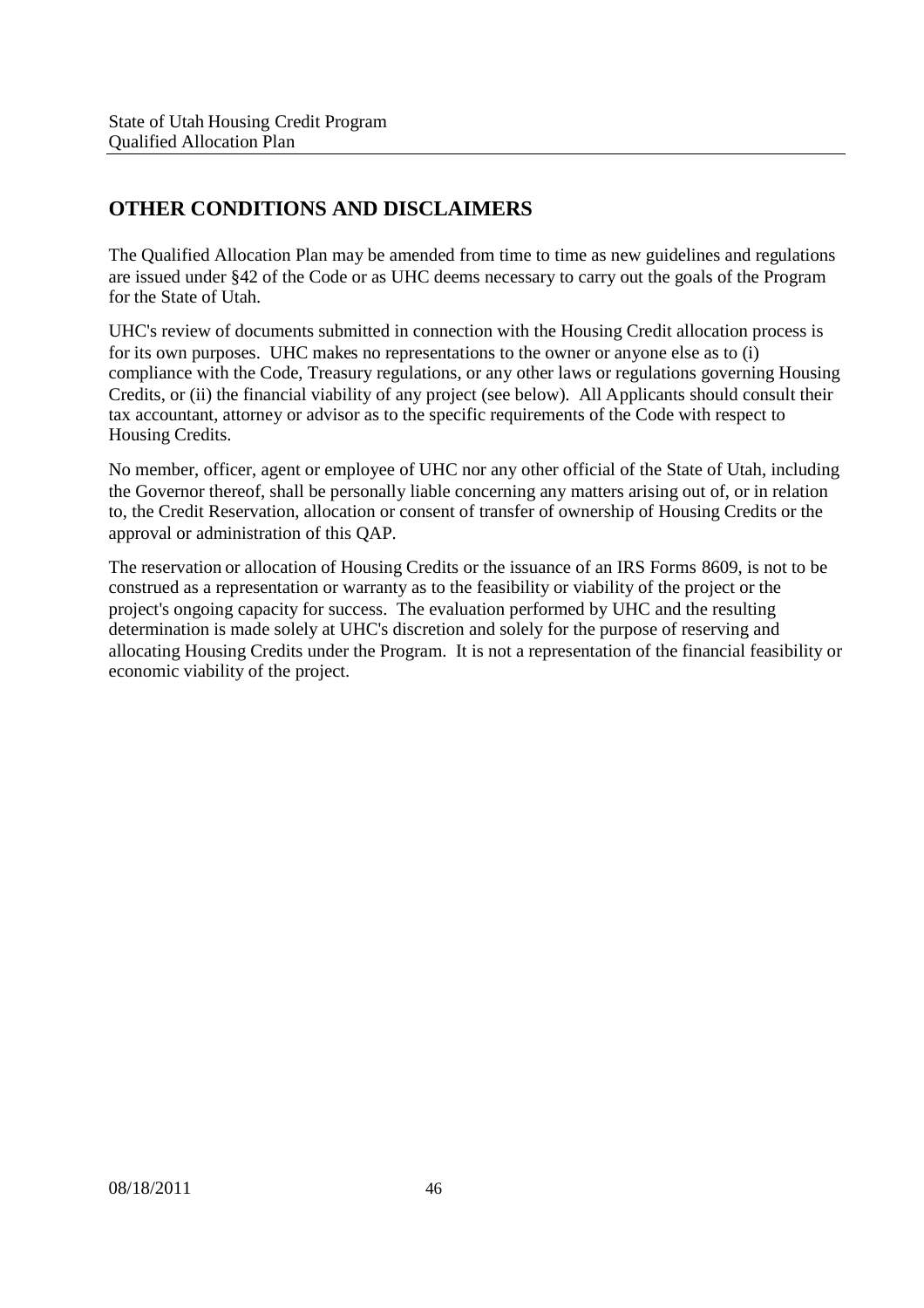# **SIGNAGE**

Applicants who receive an award of Housing Credits must erect a sign at the project site indicating that the project is funded through Utah Housing Corporation and list all the sources of funds. The sign must be a minimum size of 24 inches high and 36 inches wide, and must be installed prior to the commencement of construction. An individual sign does not need to be provided if incorporated into a larger group sign. Please contact our Multifamily Finance Program Manager, Monica Spangle at mspangle@uthc.org for UHC's Logo. Applicants must also include Utah Housing Corporation in any press releases/interviews as the allocator of federal and State Housing Credits, as applicable. When referring to the amount of Housing Credits allocated, the project owner should reference the gross amount the investor is paying for the Housing Credits.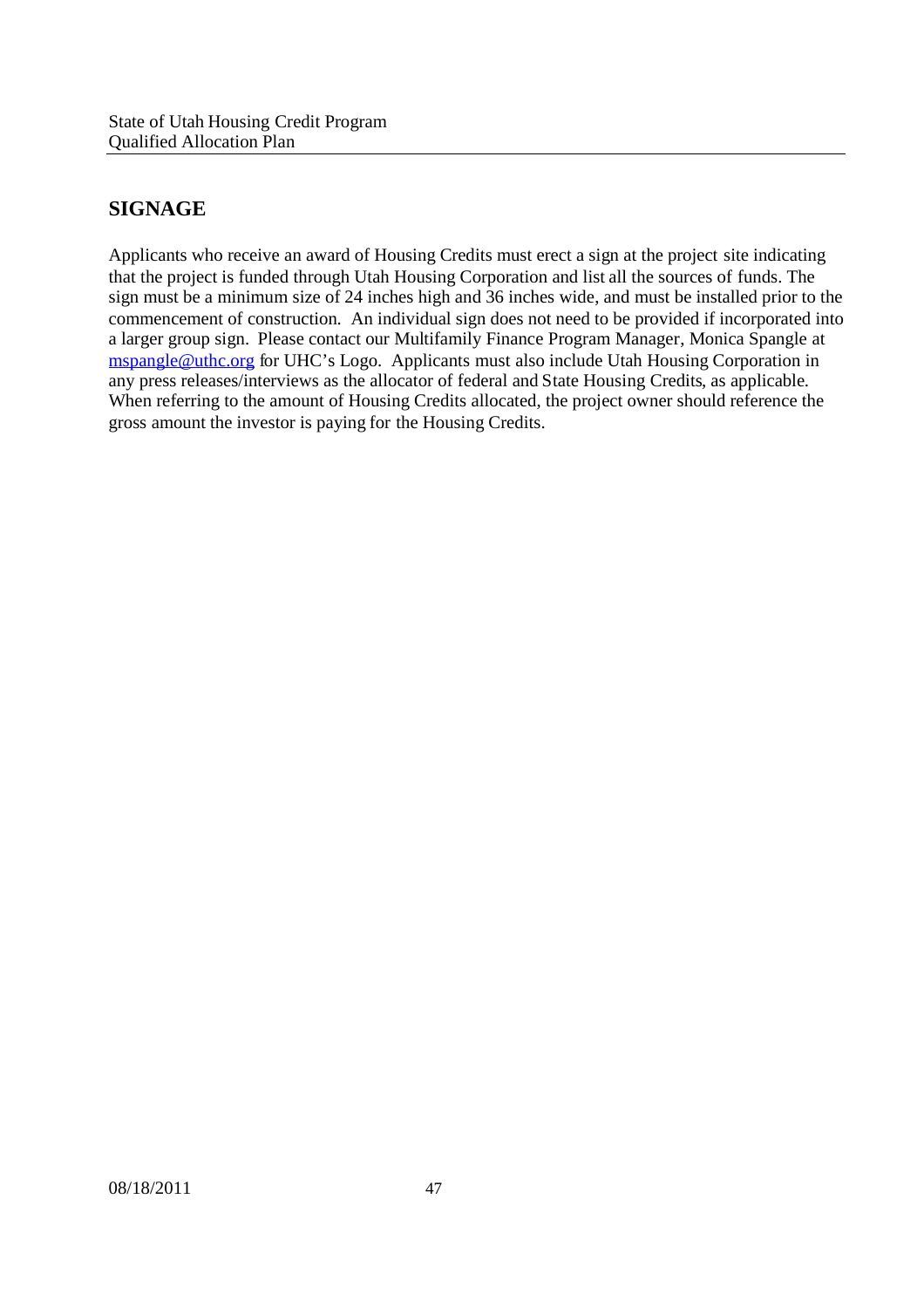# **2. HOUSING CREDIT POOLS AND THE ALLOCATION PROCESS**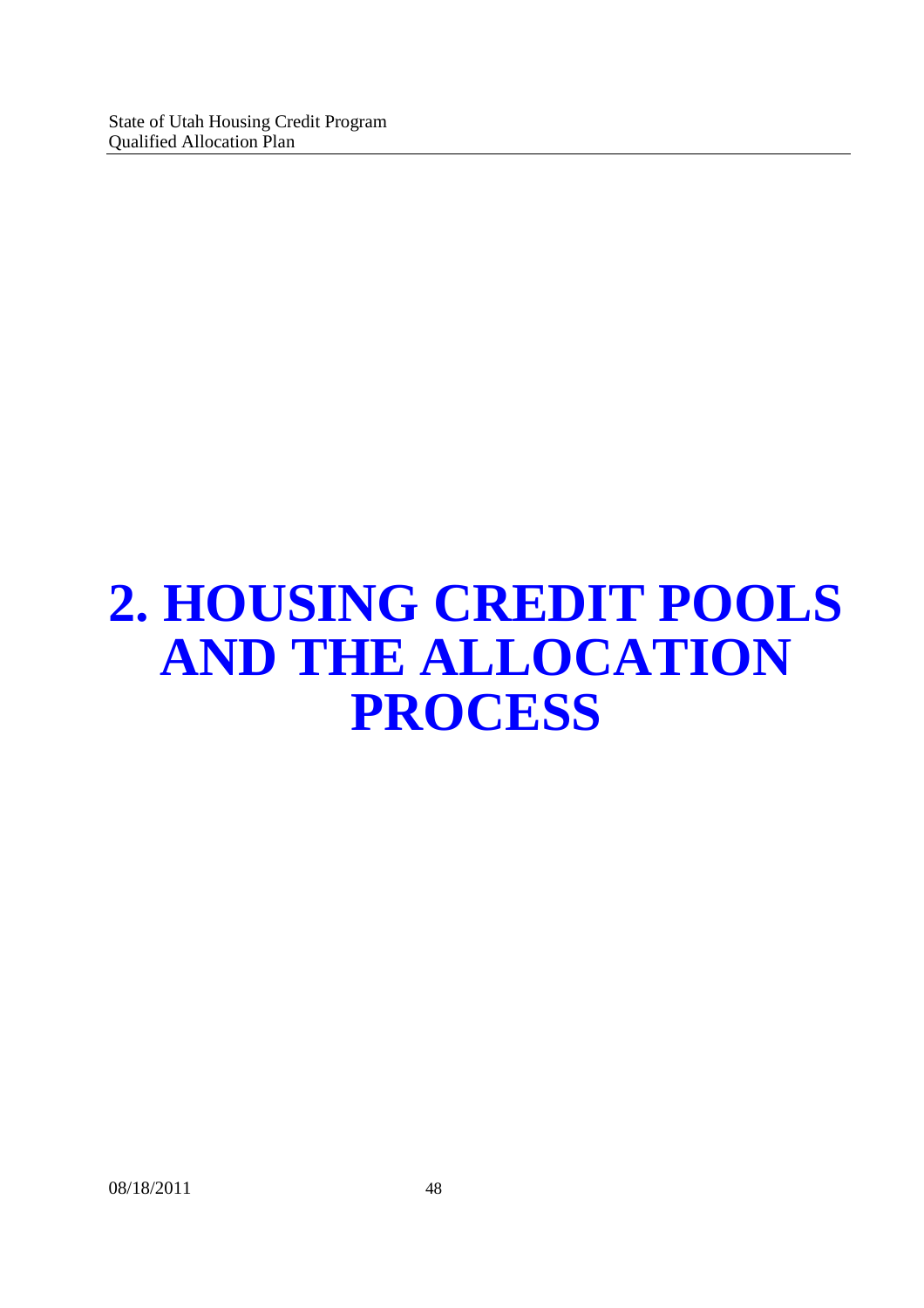# **HOUSING CREDIT RESERVATION CYCLES**

Competitive Housing Credit Reservations are generally issued during a scheduled application cycle. UHC will generally hold one competitive cycle for reservation of Housing Credits each year.

Applicants must comply with the format and content of this QAP and present to UHC a clear and complete Application, including all required supporting and supplementary documentation, on or before 5:00 P.M. (MDT) on October 3, 2011. All Applications and supporting documentation must be delivered as a complete package at the time of submission. UHC staff will not accept individually faxed, emailed, mailed, or hand delivered documents that arrive separately. All completed Applications received by the submission deadline will be reviewed and scored.

A decision on each Application will generally be made no later than 90 days after the Application deadline. However, UHC reserves the right, at its sole discretion, to postpone the decision and notification.

Should UHC find it necessary to modify the submission deadline, it will make reasonable efforts to inform interested parties of the changes. No Applicant or related party(s) shall receive more than \$1,000,000 or 20% of the available Housing Credit Ceiling Amount, whichever is less.

Although it is the intent of UHC to reserve all Housing Credits through one cycle, additional cycles may be utilized by UHC if deemed necessary.

#### **Notice to Applicants:**

UHC presumes that no changes will be made to the QAP after its issuance. However, policy changes by HUD, IRS, USDA, or other entities may be made that may impact the QAP and submitted Applications. When UHC becomes aware of such an action, it will reevaluate the QAP and submitted Applications affected by such changes and determine their effect on the feasibility of the project as submitted.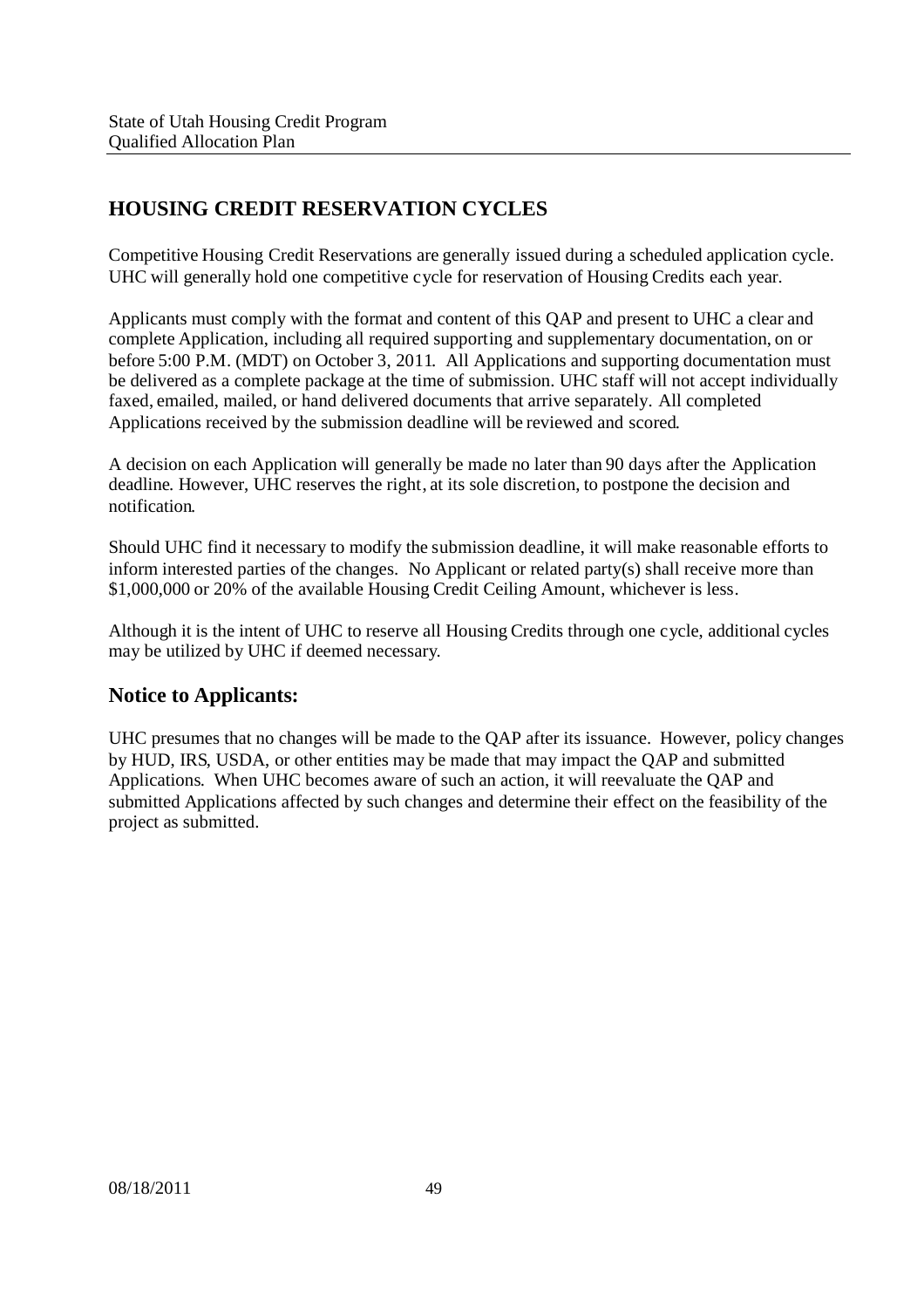# **HOUSING CREDIT SET-ASIDE POOLS**

The Code mandates certain set-aside allocation pools and allows for establishment of additional setaside pools by UHC to aid in meeting the goals of the Program. Applications' meeting each set-aside pool's specified criteria may compete within such pool.

UHC may in its sole discretion, establish a cut-off point after which no further Housing Credits will be awarded in any pool.

In the event that Housing Credits are exhausted in a designated set-aside pool, all remaining projects submitted for such set-aside pool will compete in the general pool or, if eligible, in another available set-aside pool for which it qualifies. UHC may designate additional set-aside pools during the year if deemed appropriate in meeting the goals and objectives of the Program.

#### **A. Non-Profit Organization Set-Aside 10%**

To satisfy the requirement of §42 of the Code and encourage participation of Qualified Non-Profit Organizations in the Program, UHC will set aside 10 percent of the Housing Credit Ceiling Amount for projects in which a Qualified Non-Profit Organization will own an interest and will materially participate in the development and operation of the project throughout the compliance period.

A Qualified Non-Profit Organization is one which is:

- i. Described in  $\S501(c)(3)$  or (4) of the Code and is exempt from tax under §501(a) of the Code,
- ii. Not affiliated with or controlled by a for-profit organization, and
- iii. Has as one of its exempt purposes the fostering of low-income housing.

All Qualified Non-Profit Organizations will be required to complete an Annual Certification of Qualified Non-Profit Organization, (see Exhibit D). A project that is considered for Housing Credits under this pool or receives scoring consideration as a project in which a Qualified Non-Profit Organization will own an interest and materially participate will be required to meet the requirements applicable to this set-aside throughout the extended use period applicable to the project, regardless of what pool Housing Credits were allocated to the project. Any unused Housing Credits in this pool must be allocated in the Non-Profit organization set-aside for the following year.

#### **B. Non-Metro Areas and Small Project Set-Asides 20%**

To encourage the development of affordable rental housing in rural and distressed areas of Utah, and the development of small projects which typically do not have the economies of scale to compete with larger projects, UHC will set aside approximately 20 percent of the Housing Credit Ceiling Amount for projects located in those areas of the State identified by UHC based in part on the U.S. Department of Agriculture Rural Development Service ("RD") designation as areas of chronic, economic distress (see Exhibit C), and for projects with 25 or fewer rental units. Any Housing Credits remaining in this set-aside following the cycle shall be reassigned to the general pool during the cycle.

08/18/2011 50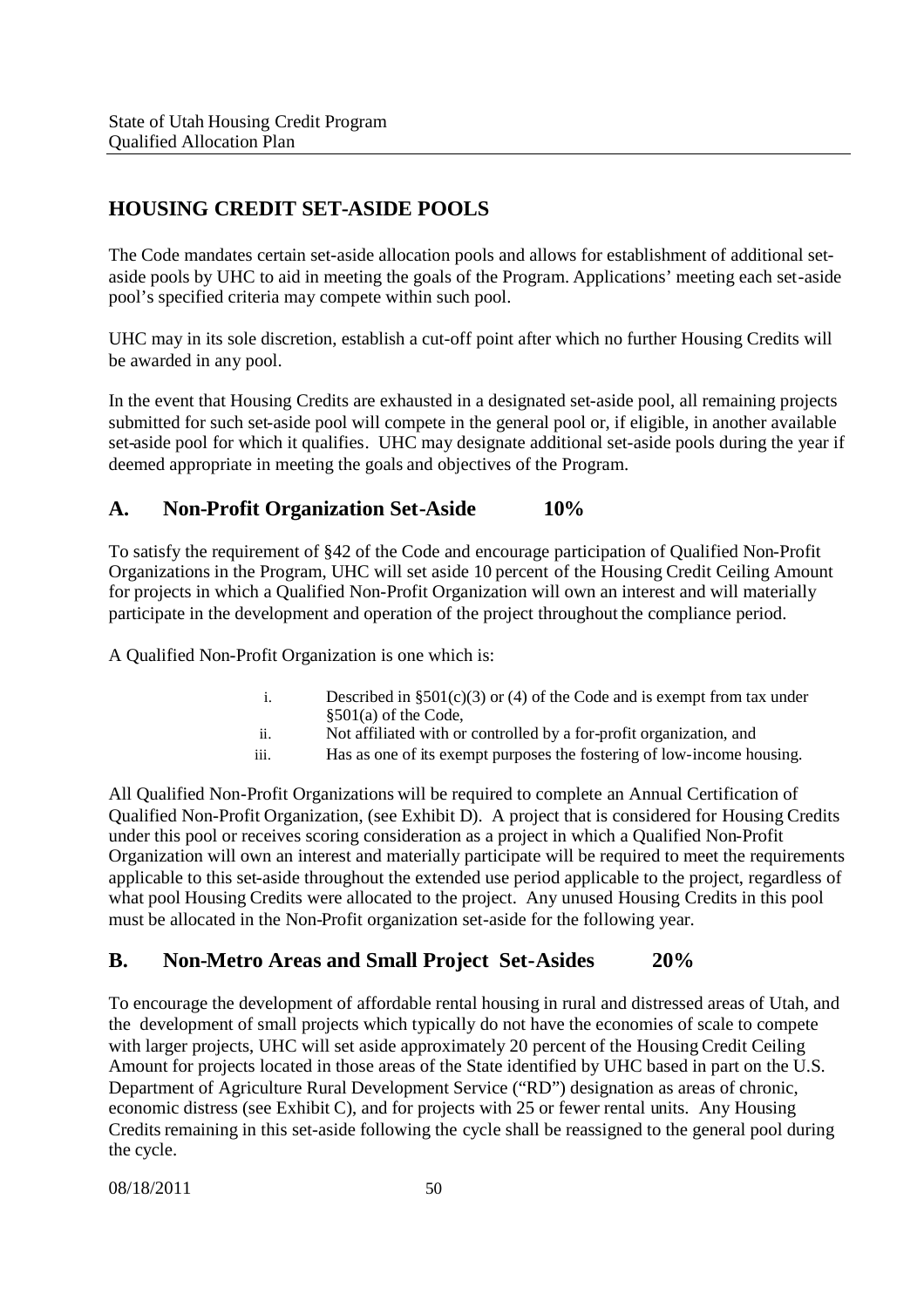## **C. Government and Non-Profit Homeownership Set-Aside 5%**

To encourage home ownership, approximately 5 percent of the Housing Credit Ceiling Amount will be set aside for Government and Non-Profit Sponsored Homeownership projects. Any Housing Credits remaining in this set-aside following the cycle shall be reassigned to the general pool during the cycle.

#### **D. General Pool 65%**

UHC will set aside approximately 65 percent of the Housing Credit Ceiling Amount for the general pool.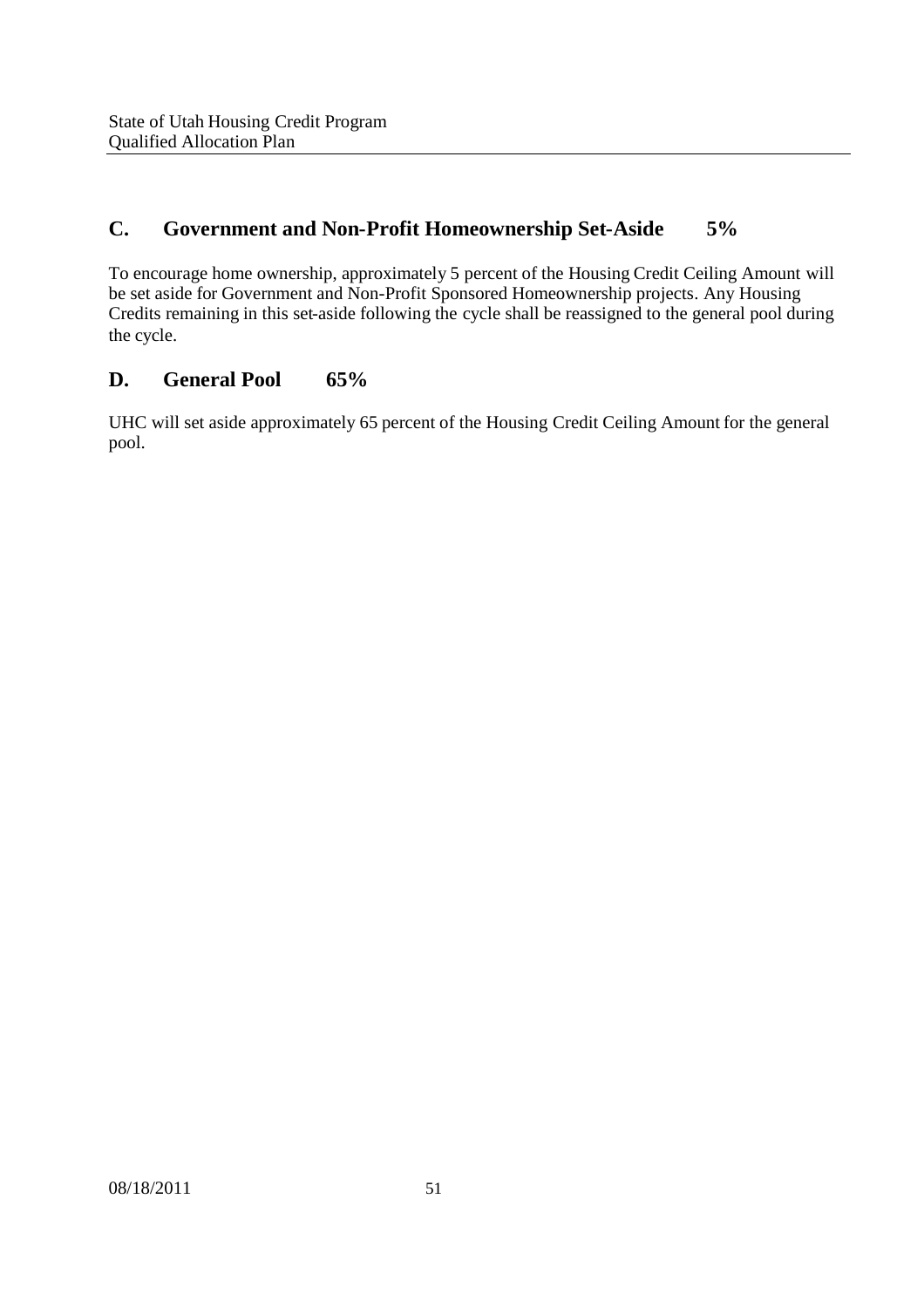# **PROCESS FOR SELECTING WHICH POOL A PROJECT WILL COMPETE IN FOR HOUSING CREDITS**

Applications will be fully processed for threshold and scoring criteria, including an underwriting determination. All Applications will have the opportunity to compete in all of the competitive pools, as applicable, using the process that follows.

### **A. Government and Nonprofit Homeownership Pool Selection (approximately 5%)**

- i. Determine which Applications meet the criteria (qualify) for this pool.
- ii. Rank by score all qualified Applications and reject Applications from the pool that fall below the minimum award score determined by UHC, i.e. when the Housing Credit balance is exhausted or there are no other qualified Applications.
- iii. If there are excess Housing Credits, move excess Housing Credits to the General Pool.\*
- iv. If additional Applications remain, move to Small / Non-Metro Pool Selection, if applicable.

#### **B. Small / Non-Metro Pool Selection (approximately 20%)**

- i. Determine which Applications meet the criteria (qualify) for this pool.
- ii. Rank by score all qualified Applications and reject Applications from the pool that fall below the minimum award score determined by UHC, i.e. when the Housing Credit balance is exhausted or there are no other qualified Applications.
- iii. If there are excess Housing Credits, move excess Housing Credits to the General Pool.\*
- iv. If additional Applications remain, move to Nonprofit Pool Selection, if applicable.

## **C. Nonprofit Pool Selection (10%)**

The 10% allocation of Housing Credit to the Nonprofit Pool is required by federal statute.

- i. Determine which Applications meet the criteria (qualify) for this pool.
- ii. If qualified nonprofit Applications received are insufficient to fully utilize the pool, the excess Nonprofit Pool Housing Credits will be carried forward to the following year or UHC may, at its sole discretion, make these Housing Credits available to a later qualified nonprofit Applicant.
- iii. If the qualified nonprofit Applications exceed the Nonprofit Pool amount, UHC may, at its sole discretion, utilize additional Housing Credits from the other pools to fund the additional Applicants in the Nonprofit Pool.
- iv. Rank by score all qualified Applications and reject Applications from the pool that fall below the minimum award score determined by UHC, i.e. when

08/18/2011 52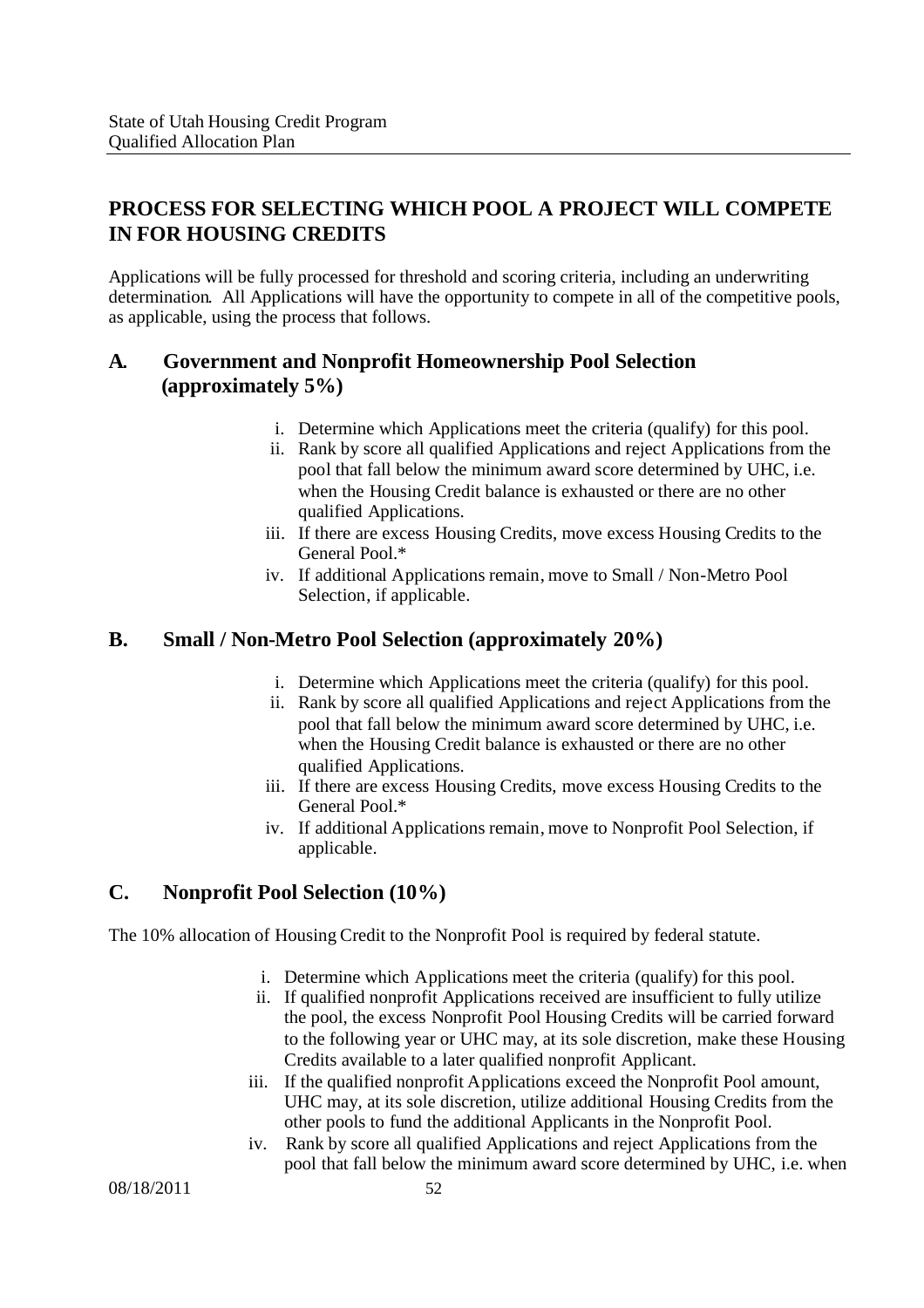the Housing Credit balance is exhausted, or there are no other qualified Applications.

v. If additional Applications remain, move to General Pool Selection.

#### **D. General Pool Selection (approximately 65%)**

- i. All remaining Applications, including those that exceeded the foregoing pool limits or were not qualified or awarded in the foregoing pools, will compete in the General Pool.
- ii. Rank by score all qualified Applications and reject Applications from the pool that fall below the minimum award score determined by UHC, i.e. when the Housing Credit balance is exhausted, or there are no other qualified Applications.

\*Any unused Housing Credits from the Government and Nonprofit Homeownership Pool (if sufficient nonprofit projects were approved in other pools to meet the 10% requirement) or from the Small/Non-Metro Pool will automatically flow to the General Pool.

UHC may, in its sole discretion, establish a cut-off point after which no further Housing Credits will be awarded in any pool.

In the event that any Housing Credits remain unallocated or revert back to UHC in a manner that requires UHC to allocate the Housing Credits during the same calendar year because the Housing Credits would otherwise be forfeited to the National Pool, UHC may, at its sole discretion, utilize any of the following selection criteria set forth below.

- i. Reserve any unused Housing Credits to all projects needing them using a percentage increase set by UHC.
- ii. Award Housing Credits from the current year and the subsequent year to the lowest scoring project that could receive a partial award.
- iii. Fully or partially fund any Forward Year Reservation of Housing Credits.
- iv. Fund previously allocated projects that are at risk of returning Housing Credits due to an inability to fund a shortfall in financing due to increased costs or other unforeseen events.
- v. Reserve any remaining Housing Credits at risk of loss as follows:
	- first to those Applicants that competed in the most recent cycle based on 1) the ability to proceed in a timely fashion; and 2) the next highest scoring Application; and
	- then to projects selected by UHC on a basis that best accommodates the goals of the Program.

Pursuant to  $\S 42(m)(1)(A)(iv)$  of the Code, a written explanation is available, upon request, to the general public for any reservation or allocation of a Housing Credit that is not made in accordance with established priorities and selection criteria of UHC.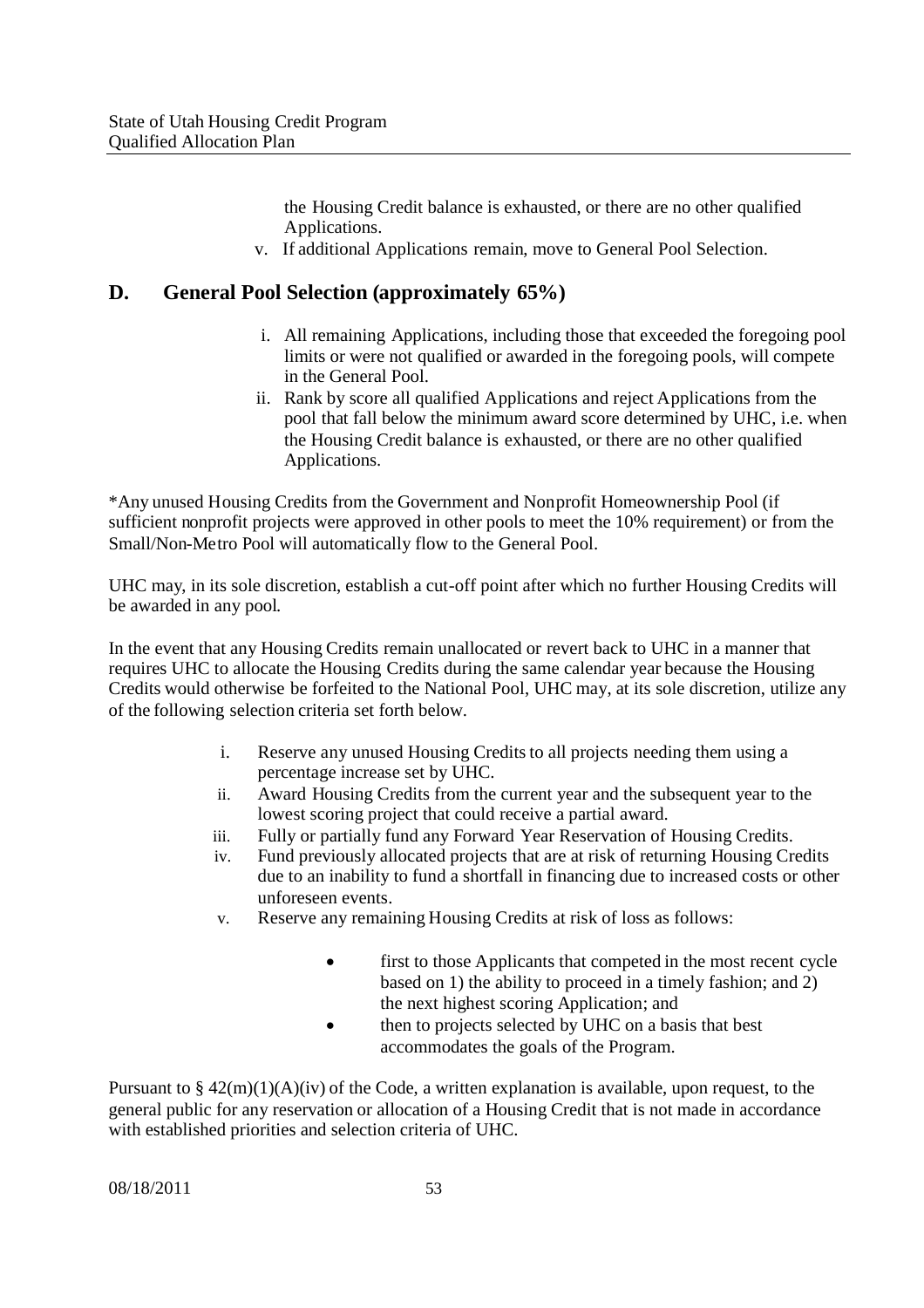# **3. HOUSING CREDITS FOR TAX-EXEMPT BOND PROJECTS**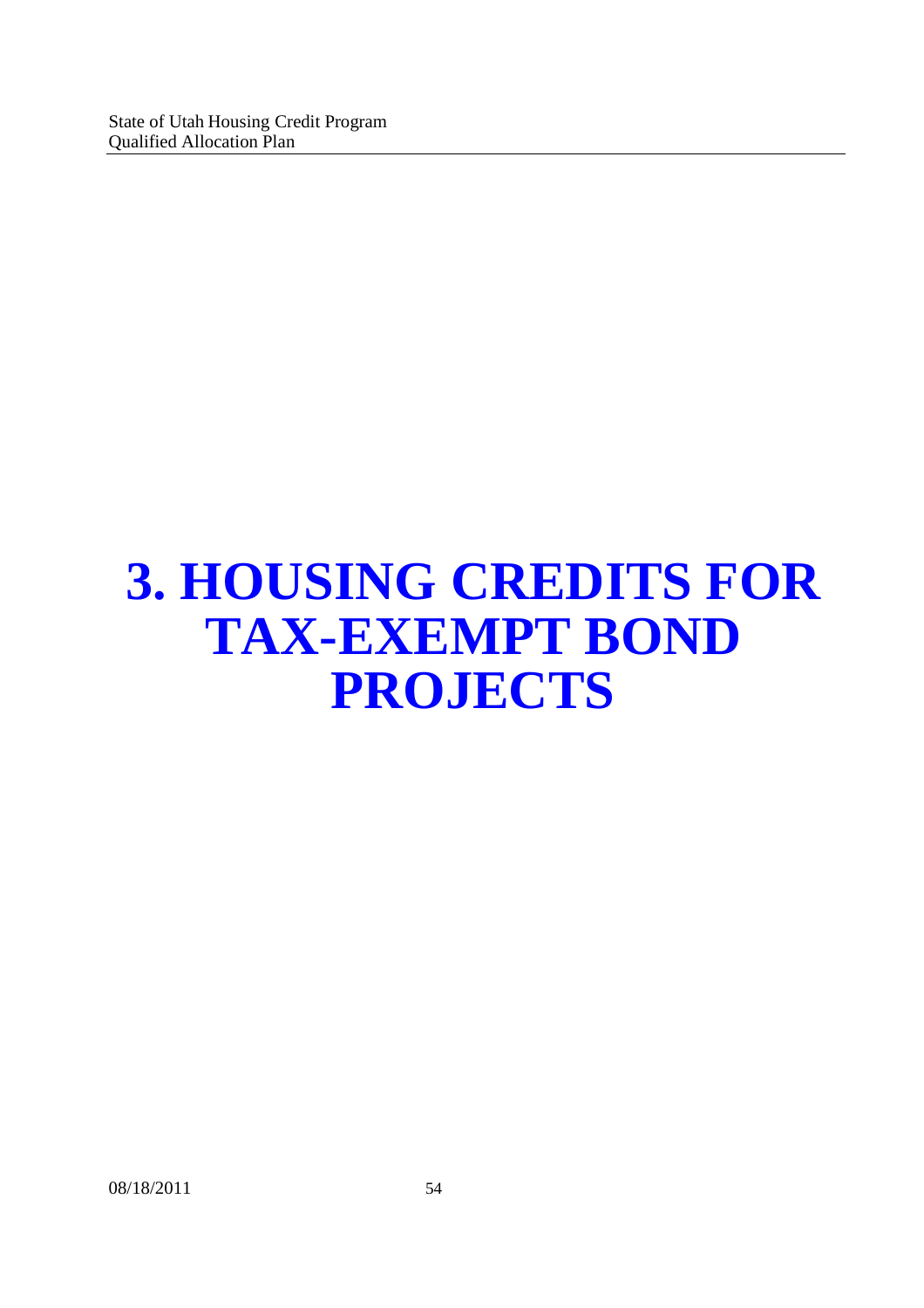# **INTRODUCTION**

UHC is an independent public corporation created by Utah law in 1975. UHC's principal mission is to provide financing for housing low and moderate income residents of Utah. UHC receives no appropriations from the legislature. No tax dollars are allocated to UHC's programs or its operations, and it is self supporting. UHC is a qualified issuer of tax-exempt municipal bonds, the interest on which is paid to bond owners is excluded from gross income for federal tax purposes, pursuant to the Code. Interest on UHC's bonds is also exempt from Utah individual income taxes. The tax exemption results in lower borrowing cost to UHC, and the lower interest rates are passed on to a multifamily rental housing project owner by funding a mortgage loan with proceeds of a bond issue. UHC also may issue federally taxable bonds under certain circumstances. Neither the State of Utah nor any of its subdivisions is obligated to pay the bonds and neither the faith and credit nor the taxing power of the State of Utah or of any it's subdivisions is pledged to the payment of the principal or redemption price of or interest on the bonds. UHC has no taxing power.

# **A. Private Activity Cap Limits Amount of Bonds**

The Code provides for several categories of tax-exempt municipal bonds, one of which is referred to as private activity bonds which are principally used for non-governmental purposes; i.e., facilities owned by non-governmental entities. School bonds, water bonds, municipal general obligation bonds, etc. are used to build facilities that are owned by governmental entities and usually do not fall within the private activity bond category. Bonds issued for manufacturing facilities, student loans, and housing are usually private activity bonds. The Code limits the annual amount of private activity bonds that may be issued with each state (the "Cap") and the amount is adjusted each calendar year for inflation. The allocation of the Cap for Utah is administered under the direction of the Utah Department of Community and Culture. The Private Activity Bond Review Board ("PAB") (created by the legislature at Utah Code 9-4-501, et.seq.) employing the formulas established by state law, allocates the Cap to issuers who have requested allocations for specific projects, facilities and programs. The formula provides initial allotment accounts that are available beginning the first of each year for different types of facilities and programs. Multifamily rental housing for low and moderate income occupants and manufacturing facilities fall within the Small Issue Bond Account, for which an annual initial amount is set-aside. Additional amounts may be allocated for rental housing after July 1 of each year, if certain other allotment accounts have not been depleted before then. The PAB is empowered to allocate the Cap in the amounts that it deems to be equitable. An additional benefit of utilizing tax-exempt private activity bonds is the availability of 4% (approximate) Housing Credits that may be used to reduce the amount of the owner's debt thereby enhance the affordability of the project.

## **B. New Construction or Substantial Rehabilitation**

08/18/2011 55 The Code requires that the proceeds of a multifamily tax-exempt bond issue be used to finance the acquisition and development of newly constructed multifamily rental housing or to finance the acquisition and rehabilitation of buildings and property to be used for multifamily rental housing. The Code requires that costs of rehabilitation equal or exceed 15% of the costs allocable to the purchase price of the buildings which are financed by tax-exempt bonds. Generally the Code does not permit the simple refinancing or acquisition of an existing project.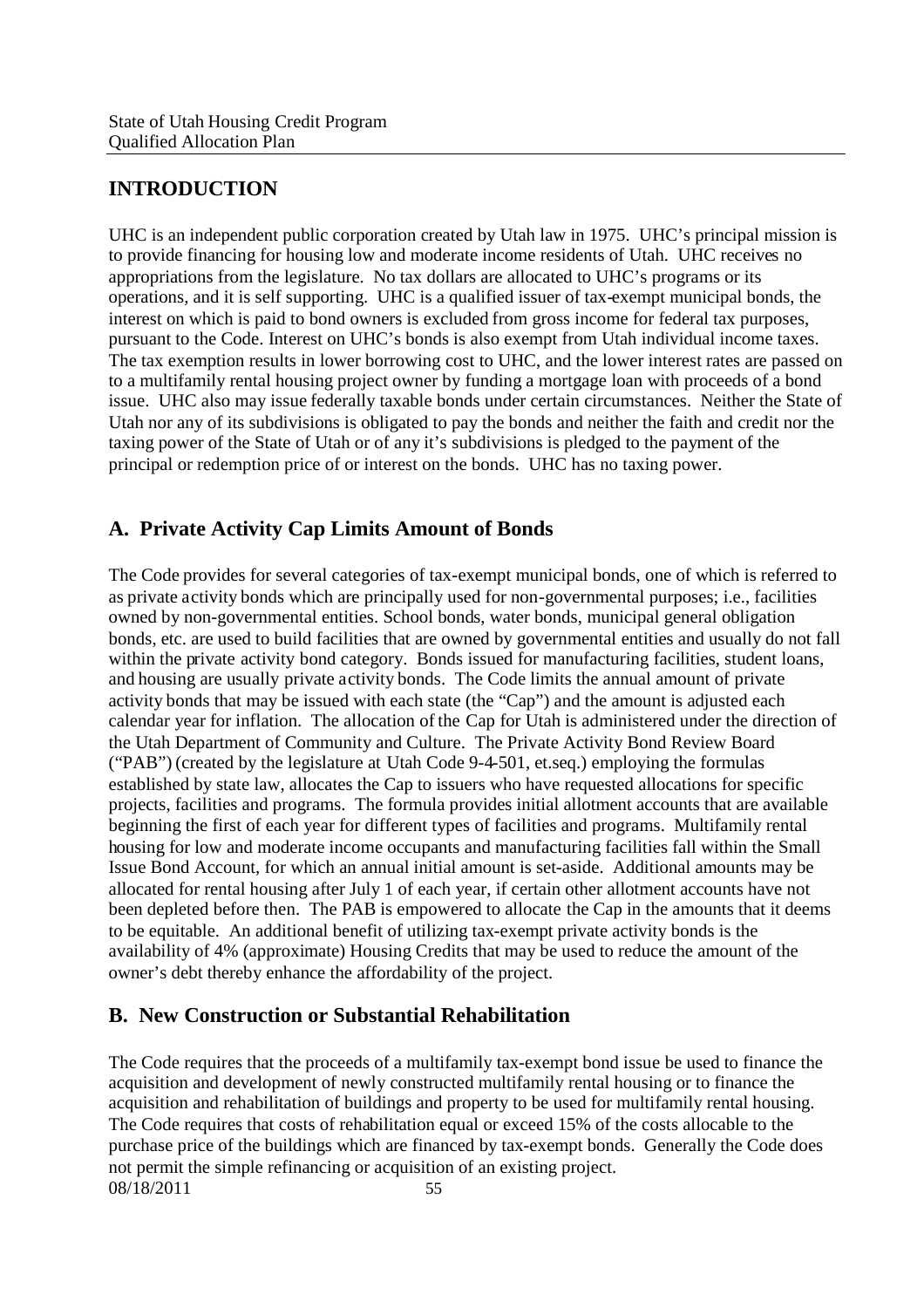## **C. Revenue Bonds vs. General Obligation Bonds**

The sole source of repayment of UHC's bonds, including all interest and any premiums, for multifamily rental housing are the revenue sources related to the projects financed by the bonds. Neither the bonds nor any interest or premium shall ever constitute a general indebtedness of UHC and UHC cannot use its resources to repay such bonds.

#### **D. Tenant Income Restrictions**

The Code requires that a portion of the units of a rental project financed by tax-exempt bonds be rented to, or if not rented, be vacant and available for, low income tenants. In each case the income requirements are determined by HUD and are based on family size adjustments.

The Code requires that not less than:

- i. 20% of the units of a project be occupied by, or vacant and available for tenants with annual income of 50% or less of the "area median income" (AMI), or
- ii. 40% of the units of a project be occupied by, or vacant and available for tenants with annual income of 60% or less of the AMI.

Additionally, the PAB may require that all units be "rent restricted" and that the remaining units not restricted in (i) or (ii) above, be rent-restricted and occupied by individuals whose income averages 80% or less of the AMI. In no case may the income of the occupants of a unit at the time of their initial occupancy exceed 130% of the AMI. A unit is rent-restricted if the gross rent does not exceed 30% of the imputed income limitation. If the project owner utilizes Housing Credits, additional income and rent restrictions may apply.

#### **E. Income Certifications**

Each qualified tenant's income must be re-verified at least once each year. Each tenant household will be treated as a qualified tenant unless their household income exceeds a level greater than 140% of the maximum level under which they qualified (50%, 60%, or 80%) of median. Tenants cannot be evicted if their incomes have risen above qualifying income levels. However, the next unit in the project that becomes available for rent must be rented to, or if not rented, be vacant and available for, tenants with incomes that will enable the project to remain in compliance. The project owner must maintain records evidencing compliance with the rent and occupancy requirements. The project owner must file reports with the Treasury Department and with UHC at least annually, certifying that the project meets the income set-aside requirements.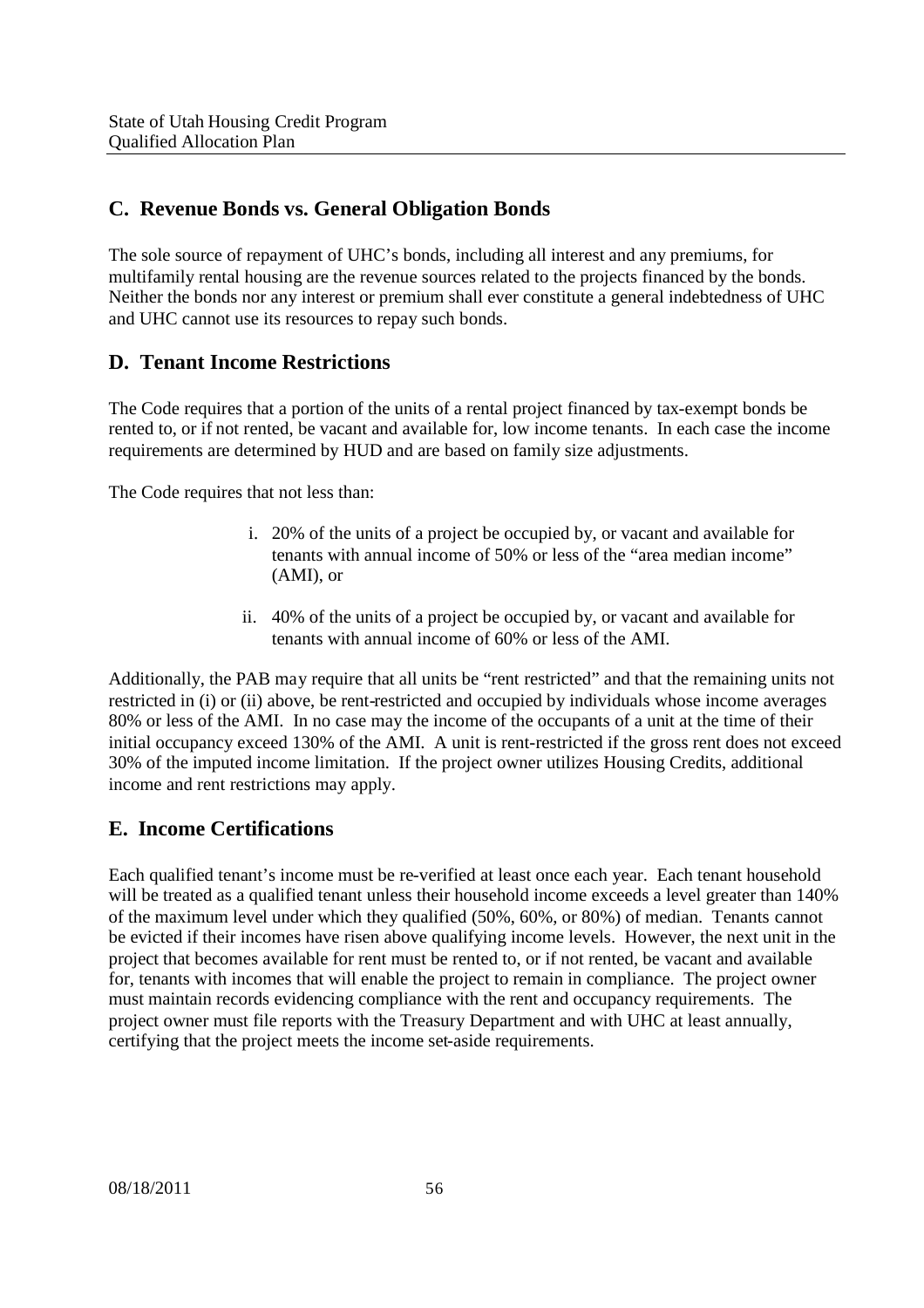# **F. Federal Penalties**

The Code provides two penalties for projects financed by tax-exempt bonds that violate the federally mandated income set-aside requirements if the non-compliance is not corrected within a reasonable period of time. First, the bonds may become taxable retroactive to the date of issuance. Second, the interest on the bond-financed loan may no longer be deductible from gross income. If compliance is restored, the loan interest may again become deductible, but the interest on the bonds may remain taxable. Additional financial penalties may be charged to the owner by the Treasury Department if the annual reports referred to above are not filed completely or timely.

# **G. Bond Ratings**

One or more national rating services must rate publicly offered bonds issued by UHC. A minimum rating of "A" or better is generally required. The rating will depend upon, among other factors, what type of "credit enhancement" backs the bond repayments. An additional backing for the bonds must be in place to assure that the bond owners will be repaid even if the project and its underlying mortgage loan defaults. A loan funded with the proceeds of a bond sale is not sufficient collateral behind the bonds. Various enhancements have been used including letters of credit issued by the banks with national ratings; bond insurance; certificates issued by one of the federal government sponsored enterprises such as Fannie Mae, Freddie Mac or Ginnie Mae; FHA insurance; and other forms of enhancement. UHC reserves the right to approve all forms of credit enhancement for the bonds. With certain restrictions UHC may permit bonds privately placed with institutional investors to be unrated.

# **H. Underwriting Process**

Publicly offered bonds issued by UHC are sold to underwriter(s) with the financial backing and capability to generate cash at closing equal to the amount of the bonds regardless of whether the bonds have resold to investors. UHC encourages the use of Utah firms whenever possible. The underwriter is responsible to assist in the determination of the most efficient credit enhancement, structure the bond maturities and terms of the bonds, so that the project owner can obtain a satisfactory mortgage interest rate. UHC may appoint or may entertain the requests of the project owner to use underwriters selected by the owner; however UHC reserves the right to approve any underwriter, and may appoint "co-underwriters" as it deems appropriate.

# **I. Legal Opinion**

An opinion with the respect to the tax exemption of the interest on the bonds must be rendered by an attorney with national recognition in the field of municipal law whose opinions are generally accepted by purchasers of municipal bonds ("Bond Counsel"). The tax opinion may only be rendered if the bond issue, the facilities financed by the bonds and the uses of the facility comply with the requirements of the Code. UHC appoints Bond Counsel.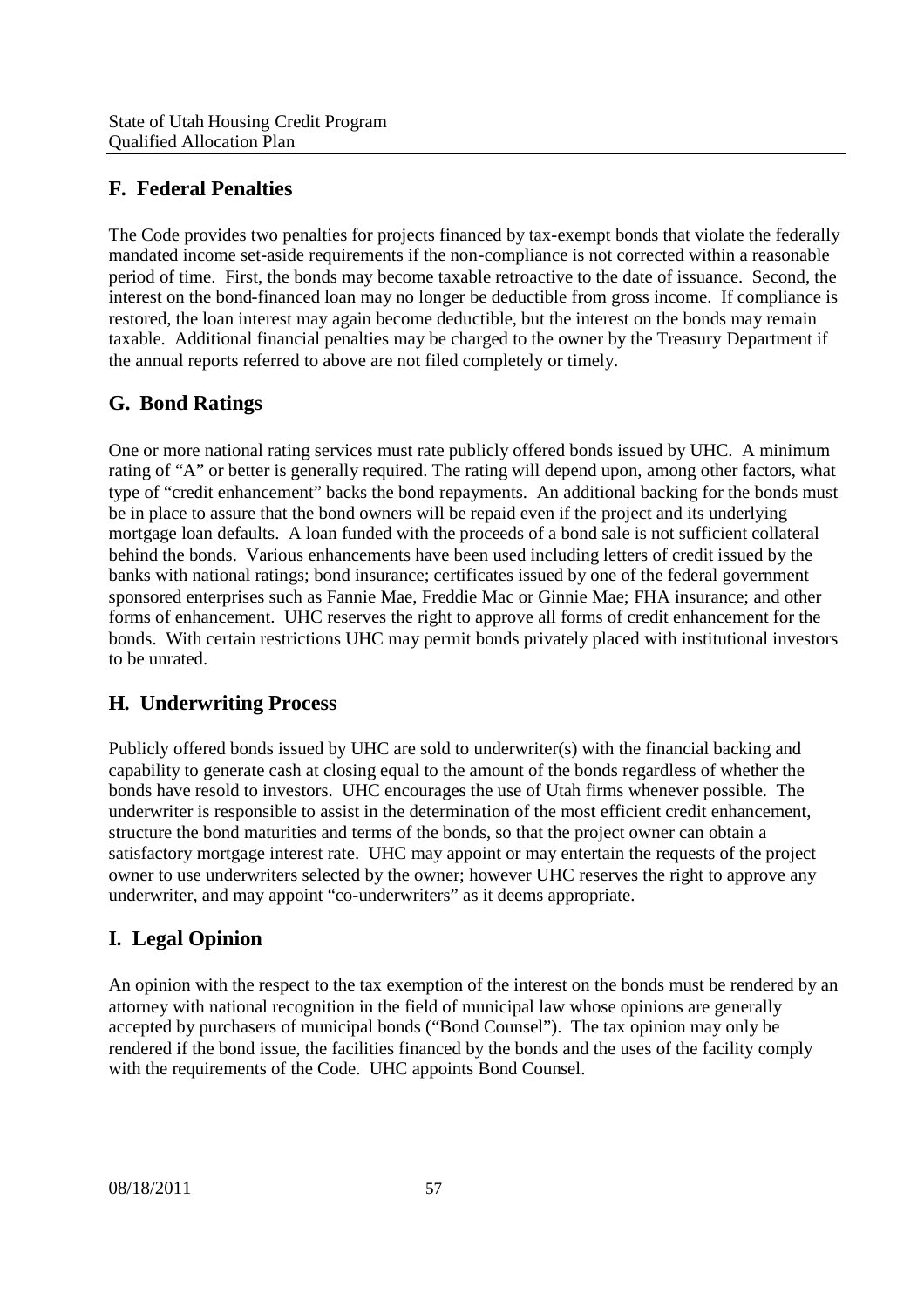#### **J. Cost of Issuance**

Bonds issued for the financing of a multifamily rental housing project involve a substantial amount of work and effort by many parties to the transaction. The costs related to a bond financed transaction can be substantial. Some of the costs and fees that the project owner can expect to pay include underwriter's fees, bond counsel fees, underwriter's counsel fees, credit enhancement fees, construction lender fees, permanent lender fees, real estate counsel fees, issuer fees, trustee fees, out of pocket expenses for any of the foregoing, printing costs, rating service costs, etc.. UHC's issuer fee is based on the amount of bonds issued. The issuer fee varies depending upon the amount of bonds issued and may be estimated using the table below:

| <b>Fee Scale</b> | <b>Issue Increments</b> | <b>Maximum Increment Fee</b> |
|------------------|-------------------------|------------------------------|
| Flat             | <\$2.5MM                | \$25,000                     |
| 0.00875          | $$2.5 - $7.5MM$         | \$43,750                     |
| 0.00750          | $$7.5 - $12MM$          | \$33,750                     |
| ባ በበ625          | $> $12.0$ MM            | Varies                       |

As an example, a \$10,500,000 issue would result in an issuer fee of \$91,250.

Each of the foregoing costs must be paid no later than closing and some perhaps as retainers, beforehand. Some costs may be charged only if a transaction closes, others will be charged for services whether the transaction closes or not. Costs of issuance financed with the proceeds of tax-exempt bonds may not exceed 2% of the proceeds of such bonds.

## **K. General Requirements of Issuance**

#### i. CAP ALLOCATION

The first step is for the project owner to attempt to obtain an allocation of the Cap from the PAB in the amount requested. Phone 801-538-8722 or visit the Division of Housing & Community Development website at http://housing.utah.gov/pab/index.html to obtain information. The application form of the PAB is the same as the Application. The project owner must complete the Application and pay any application fees, confirmations fees, or extension fees required for the Cap. The PAB generally meets quarterly and the Application must be submitted several weeks in advance of the meeting.

If the PAB allocates an amount of tax-exempt private activity bond which is less than that which is desired by the project owner, the issuance of federally taxable bonds by UHC is possible. The interest rate on the taxable bonds is typically somewhat higher than the tax-exempt rate for a similar maturity. However, when the taxable and tax-exempt rates are blended together to determine the rate required on the mortgage loan, there often remains a benefit over conventional financing.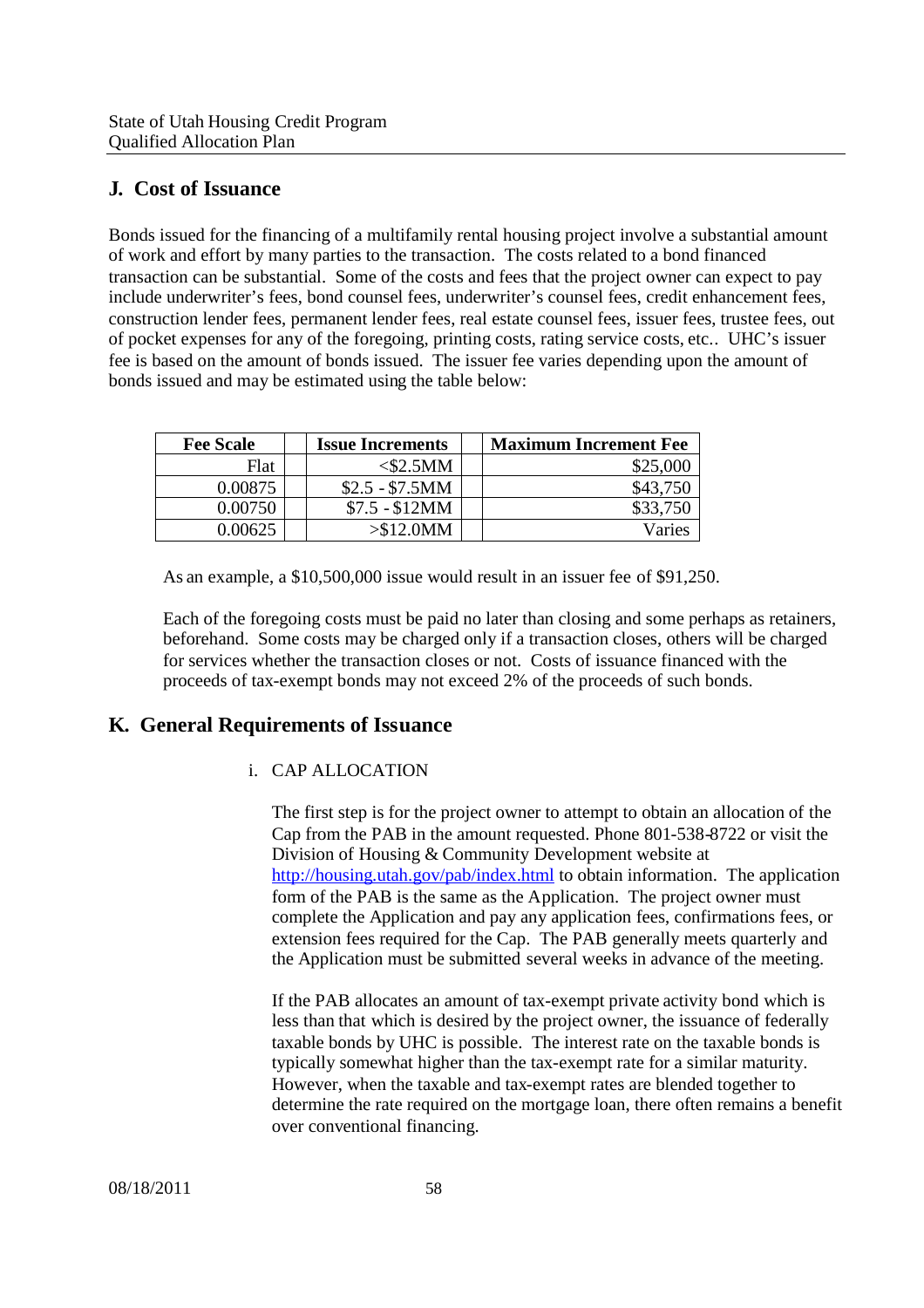#### ii. DETERMINATION OF HOUSING CREDITS FOR BOND PROJECTS

Low income housing projects financed with tax-exempt bonds are eligible for 4 percent Housing Credits if they meet the minimum requirements of the QAP.

- Applications for these Housing Credits may be submitted to UHC as soon as the project owner receives confirmation of Cap allocation from the PAB.
- Applicant must submit two hard copies, one original and one copy of the application together with supporting documentation as detailed in Exhibit A and other sections of the QAP, and an electronic copy of the Application on a disk, along with the UHC application fee.
- The Application submitted to UHC must be the same Application as was approved by the PAB.
- A copy of the approval letter from the PAB must be included with the Application for Housing Credits.
- The Application must satisfy all requirements of §42 and 103 applicable to bond projects.
- The review of an application for Housing Credits for bond projects may occur outside the normal Application rounds.

Applications must be sent to

Claudia O'Grady Vice President, Multifamily Finance Utah Housing Corporation 2479 South Lake Park Blvd. West Valley City, Utah 84120

#### iii. REIMBURSEMENT RESOLUTION

The next step is for the project owner, UHC's Bond Counsel and staff of UHC to discuss the project, the intended occupants, the requirements of the Code (especially related to the income certifications of the tenants) and the annual reports to be prepared by the project owner, financial plans, the financing team and bond credit enhancements. This discussion should take place before the project owner submits its Request for Reimbursement Resolution to UHC as described herein.

UHC requires the items listed below to be delivered to UHC's offices not fewer than 10 days in advance of the meeting at which the Reimbursement Resolution is expected to be adopted, in order to help UHC determine if it may wish to adopt a Reimbursement Resolution regarding the issuance of taxexempt bonds for the financing of the multifamily rental housing project.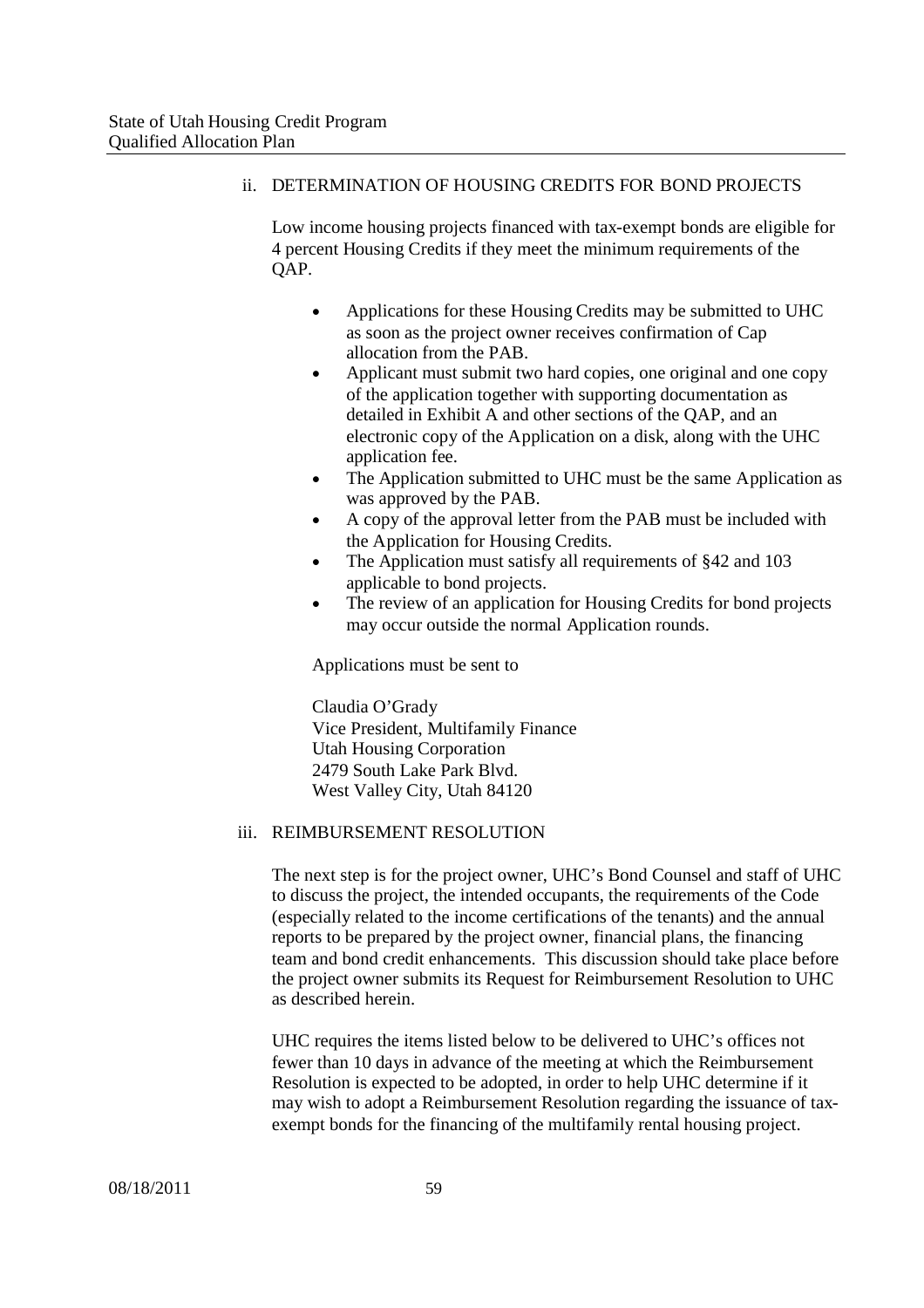- **A non-refundable fee** of \$1,000 in the form of a check payable to Utah Housing Corporation.
- **Two copies** of the Request for Reimbursement Resolution reproduced on your letterhead.
- **Two copies** of your completed Comprehensive Reimbursement Resolution Certification.
- **Two copies** of your completed Multifamily Housing Credit Application for Private Activity Bond/Low Income Housing Credits, updated to reflect any changes made following the submission of the applications for Cap and Housing Credits.
- **Two copies** of your Certificate of Allocation from the PAB.

UHC must be persuaded or "induced" that the project is one that should receive the scarce benefit of tax-exempt bond financing. The project owner must provide a sufficient amount of information to enable UHC to perform a review that will enable UHC to be persuaded of the social benefits and the financial integrity of the project. The request Reimbursement Resolution and a subsequent public hearing must make reference to the correct project owner's name and entity type (e.g. XYZ, a Utah limited partnership) project address, number of residential units in the project, expected costs of the project, etc.

Changes to the foregoing may require the adoption of a new Reimbursement Resolution which may cause delays and may make costs incurred before the new Reimbursement Resolution ineligible for reimbursement from the proceeds of the bond sale.

The adoption of a Reimbursement Resolution is not a binding commitment by UHC to issue bonds, nor is it a commitment by the project owner to accept such financing. If UHC adopts a Reimbursement Resolution, the bonds may finance the costs incurred by the project owner thereafter, should the bonds be issued, and should the financing structure permit the inclusion of such costs in the debt. Developers are discouraged from incurring such costs until such time that the terms of any possible financing are more defined and found to be mutually acceptable. Generally, costs incurred by a project owner prior to the adoption of a Reimbursement Resolution may not be financed with the proceeds of the bonds.

The loan underwriting criteria including loan to value ratios, debt service coverage ratios and so forth will determine the loan amount and consequently the amount of bond to be issued.

#### iv. BOND RESOLUTION / PUBLIC MEETING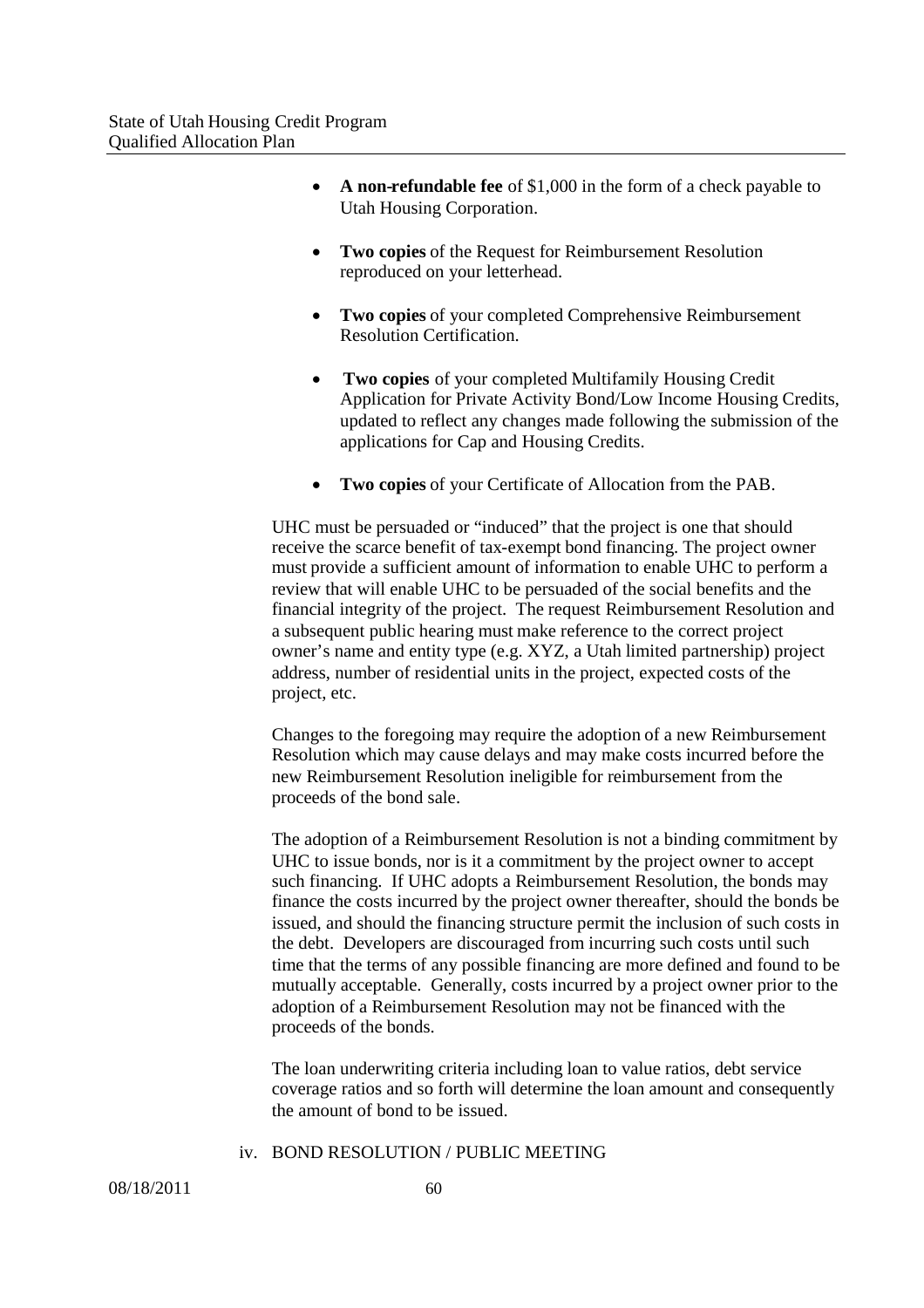The next step is for UHC to adopt a Bond Resolution that officially authorizes the sale of the bonds. Before the adoption of the Resolution takes place, a determination of the credit enhancement, underwriters, bond trustee, loan amount and amount of bonds must have been made by the project owner, including payment for their services, and approved by UHC. Those determinations must be documented in UHC's form of "Term Sheet" and delivered to UHC not less than 10 days in advance of the meeting at which the Bond Resolution is expected to be adopted. The Code requires that a public hearing, "TEFRA" hearing (Tax Equity and Fiscal Responsibility Act of 1982) regarding the proposed financing and bond sale be held by UHC.

The Reimbursement Resolution and TEFRA hearing must make reference to the correct project owner's name and entity type (e.g. XYZ, a Utah limited partnership), project address, and number of residential units in the project, expected costs of the project, etc. Changes to the foregoing may require an additional hearing for which the project owner will be required to pay an additional nonrefundable fee and any related expenses. Finally, the Code requires that the Governor of the state approve the financing.

Any of the steps in the preceding paragraphs can become a stumbling block for the owner to secure the bond financing. Additionally, the owner will incur costs in determining whether bond financing is feasible. Small projects may find the costs of bond financing to be too expensive.

## **L. Additional Forms and Documents**

Additional forms related to the multifamily tax-exempt bond program include the form of Request for Reimbursement Resolution (Exhibit Y), List of Interested Parties (Exhibit Z), and the Comprehensive Reimbursement Resolution Certification (Exhibit AA).

Please be aware that a project financed in any way with tax-exempt bonds:

- i. will only receive an allocation of Housing Credits outside of the Housing Credit Ceiling Amount;
- ii. does not compete with other projects for an allocation of Housing Credits;
- iii. is eligible for 4 percent Housing Credits only;
- iv. must meet the requirements of this QAP including commitment to a minimum Extended Use period of 36 years (for a total of 51 years) for the entire project;
- v. if State Credits are used for feasibility purposes, Applicant must commit to an Extended Use period of 84 years (for a total of 99 years) for the entire project;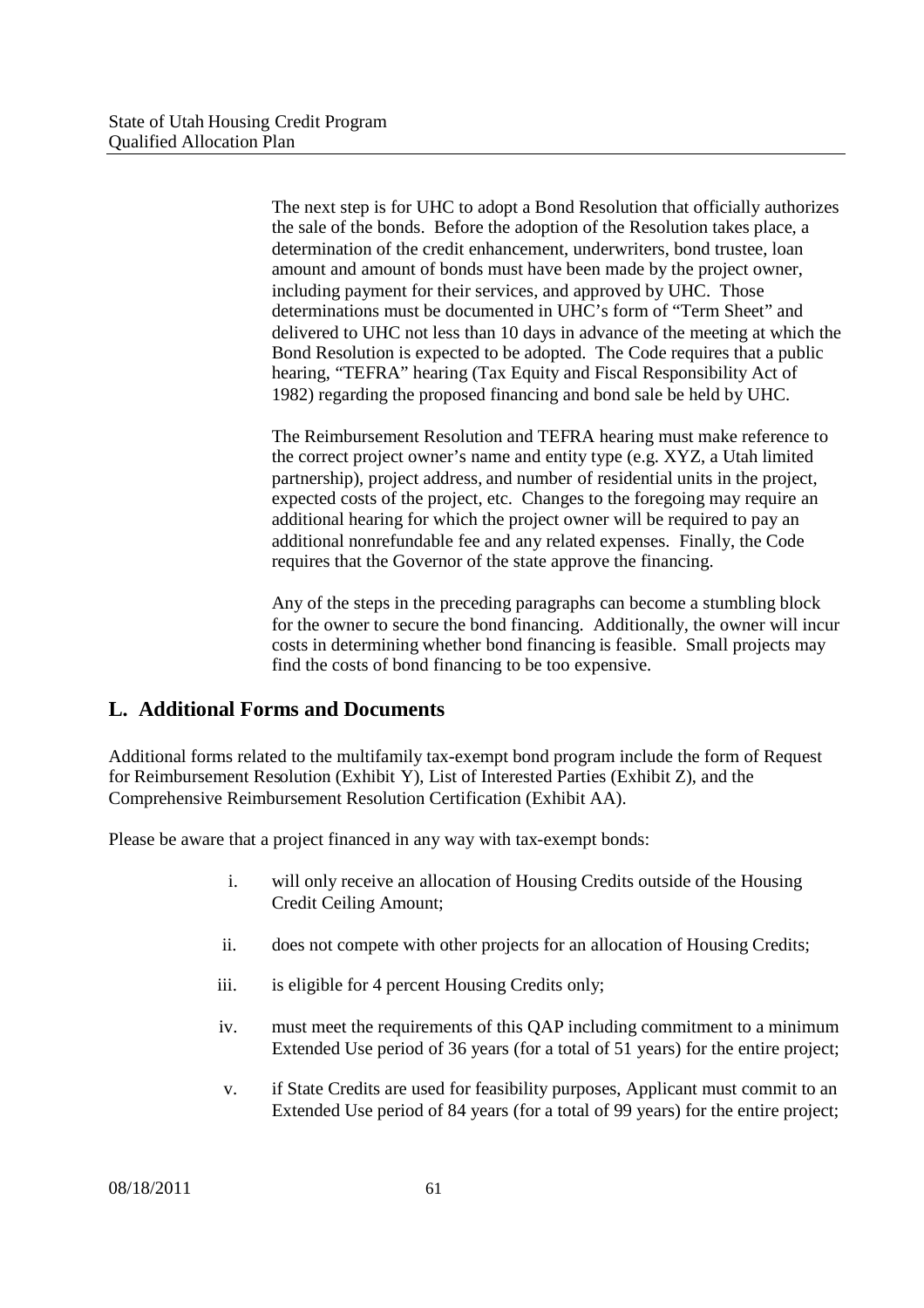- vi. must submit a Project Development Schedule on or before April 1<sup>st</sup> and September  $1<sup>st</sup>$  of each year the project is under development;
- vii. does not receive a Housing Credit Reservation;
- viii. does not receive a Carryover Allocation of Housing Credits;
- ix. is not under time constraints determined by UHC;
- x. does not submit a 10% Cost Certification;
- xi. must sign and record a Land Use Restriction Agreement (LURA);
- xii. must submit a Final Cost Certification; and
- xiii. receives a final allocation (IRS Forms 8609) of Housing Credits in the year the project is placed in service.

The amount of Housing Credits allocated to a bond project is automatically calculated in the Application and is contingent upon the a number of factors including, but not limited to, the bond project's eligible basis, fees, applicable fraction, applicable percentage, funding gap, and financing terms.

UHC will review and approve or deny Applications for Housing Credits on bond projects within 60 days of receipt of the Application.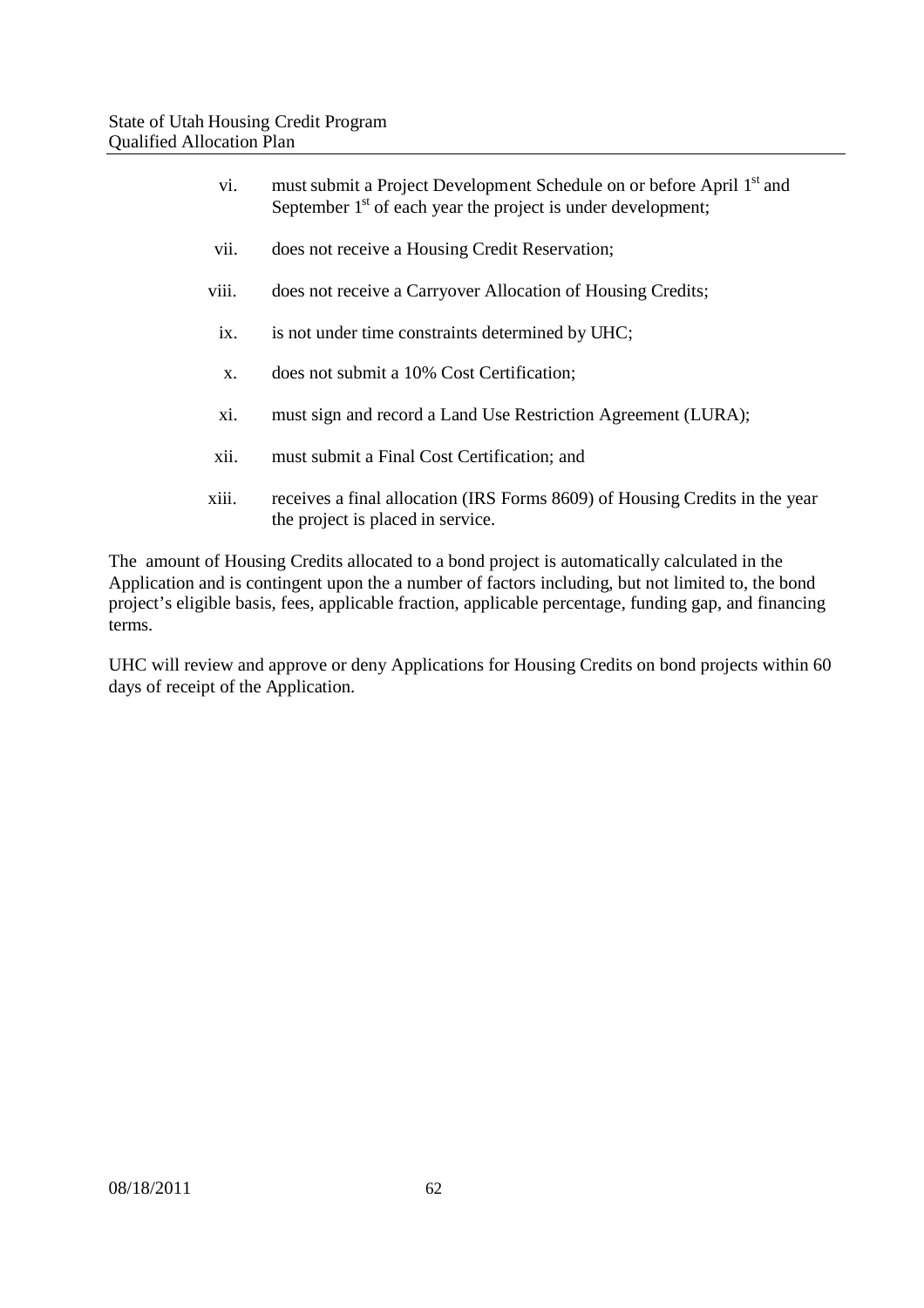# **4. THE SCORING PROCESS**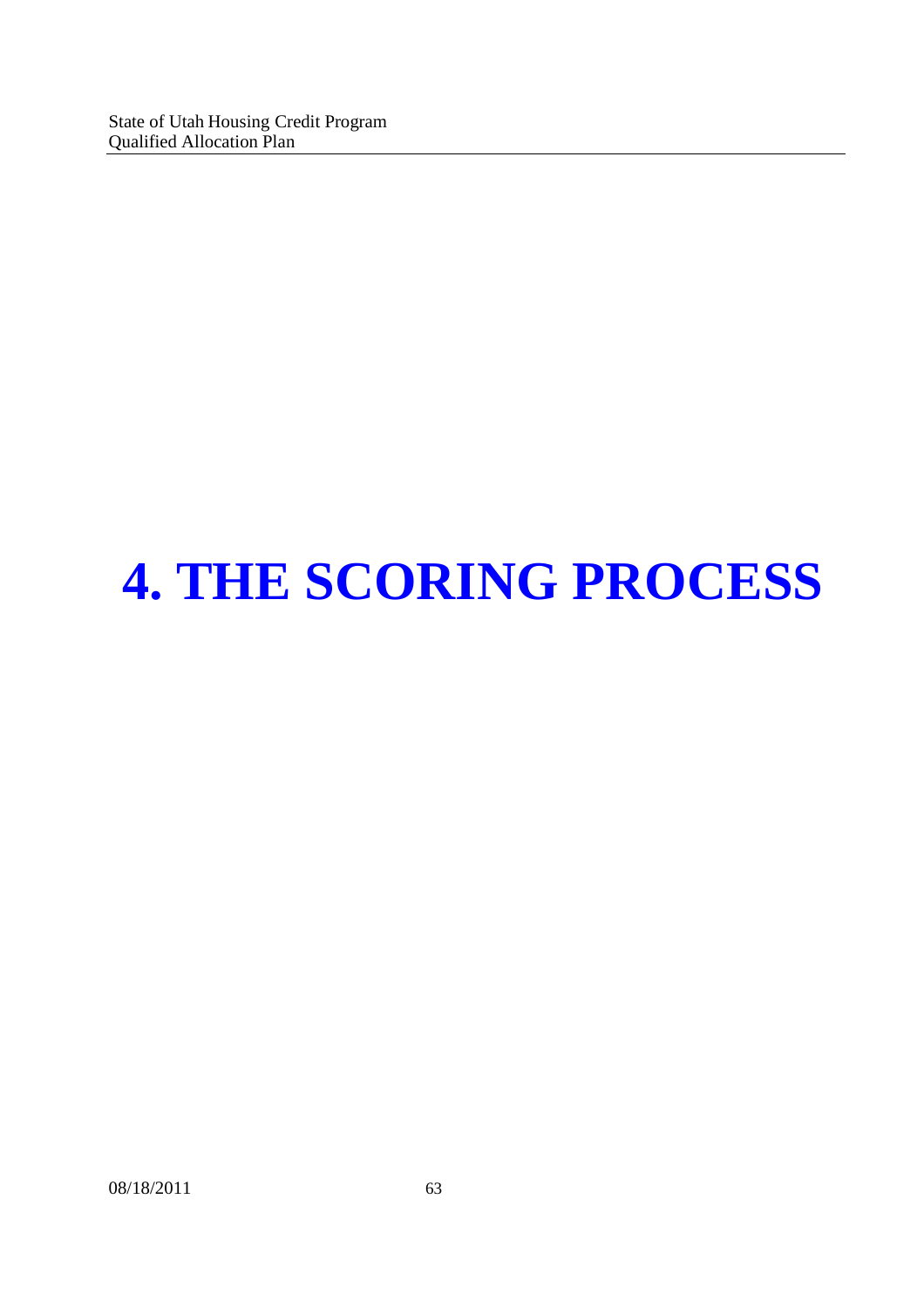## **PREFERENCE SELECTION CRITERIA**

The Preference Selection Criteria are A) Lower Income Targeting, and B) Concerted Community Revitalization Plan (CCRP).

#### **A. Lower Income Targeting weight = 50**

#### *Maximum weighted score for this criterion is 5,000*

#### **Purpose: To recognize efforts to develop rental housing affordable to households across a broad range of incomes, yet favoring more units available to mid-range incomes to enhance long-term feasibility.**

§42 requires projects receiving Housing Credits to set aside a minimum percent of the project's units as rent-restricted units, affordable to households at certain income levels. Points will be awarded in this category to those projects committing to limit rents to levels affordable to households with incomes below the maximum levels permitted in §42. County area median income and related rent schedules for the State of Utah are provided with the Application. These schedules generally change annually.

> **THRESHOLD: §42 Minimum Election** Affordable unit income and rents must not exceed 60% AMI (Area Median Income) using the 40/60 convention (40% of units at or below 60% AMI or less) or 50% AMI using the 20/50 convention (20% of units at or below 50% AMI or less).

Applicant income and rent level commitments shall be fixed for the entire extended use period. Initial tenant incomes shall be restricted to the lesser of (i) the maximum AMI permitted by the Code under the chosen convention, or (ii) the AMI that is 5 percentage points greater than the committed rent level. Committed income and rent levels should be supported by the conclusions of the project's market study submitted during the Application process.

Projects will target rents into any or all of three ranges: "Mid Rent Range" (40% through 45% AMI), "Low Rent Range" (less than 40% AMI), and "Upper Rent Range" (greater than 45% AMI and less than or equal to 50% AMI). Projects may have units above the 50% AMI rent level if supported by a market study, but will score no points for these units.

Points are earned as follows:

- (a) Points are determined from the percentage of units in each of the three ranges mentioned above.
- (b) The Mid-Rent Range maximum is 60 points when targeting 60% of the units on a uniform scale from 0%-60% (1 point per percent).
- (c) Low-Rent Range (i.e., below 40% AMI) units receive a maximum of 25 points for 25% of the total units on a uniform scale from 0%-25% (1 point per percent).
- (d) Upper-Rent Range (i.e., above 45% AMI) units receive a maximum of 15 points for 15% of the total units on a scale from 0%-15% (1 point per percent). No points will be awarded for units above 50% AMI.
- (e) Unrestricted units receive a score independent of this section.

08/18/2011 64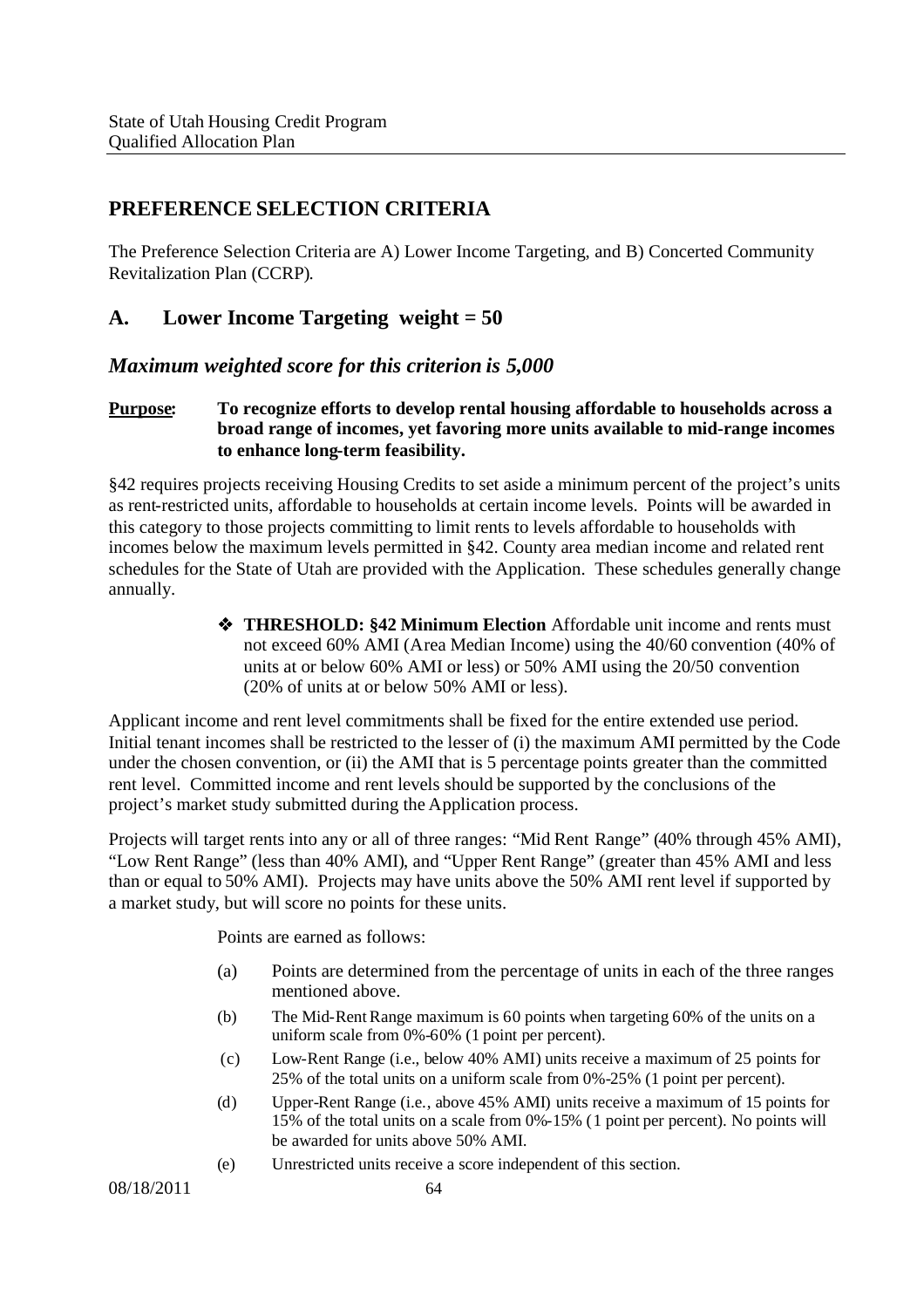(f) Transitional units below 25% AMI score points in addition to points earned under this section. See Section D of the Scoring Process for the scoring criteria.

There is no minimum or maximum percentage of units required in any of the three ranges.

*The above scoring process is performed automatically after entering data in the electronic version of the Application. The Applicant will need to change the rent tiers in the Application to conform as closely as possible to the maximum point Scoring Module to achieve the highest score.*

Projects that dedicate units to chronically homeless housing will receive an exemption from the above AMI targeting matrix for the purposes of scoring, but only for the chronically homeless units. As an example, if a project is 100% chronically homeless, all of the units will be exempt from the AMI tiering structure and the Application will receive the maximum points (5,000) for this category regardless of the specified AMI/rent targeting. However if a project is only 40% chronically homeless, the chronically homeless units will be exempt from the tiering structure but the remaining 60% of the units must employ the AMI tiering structure and will be scored accordingly.

# **B. Concerted Community Revitalization Plan weight =20**

#### *Maximum weighted score for this criterion is 200*

#### **Purpose: To recognize efforts to develop projects in areas that are:**

Located in a Qualified Census Tract (QCT), the development of which contributes to a Concerted Community Revitalization Plan ("CCRP").

A CCRP must be evidenced by a written document which establishes an active partnership between local government(s) and community-based organizations and which commits each signatory to specific and measurable goals, actions and timetables to foster, among other things, the construction or rehabilitation of affordable housing. The Applicant must provide a letter from the chief elected official of the jurisdiction on the jurisdiction letterhead

|                                                                            | <b>Maximum Score</b> |
|----------------------------------------------------------------------------|----------------------|
| Project meets the above described location and Concerted Community         |                      |
| Revitalization Plan requirements (Applicant must submit a copy of the plan | 10                   |
| and a letter from the local government supporting the proposed project and |                      |
| verifying that it is consistent with the plan)                             |                      |
| Subtotal                                                                   |                      |
|                                                                            | 10                   |
| Weighting                                                                  | X20                  |
|                                                                            |                      |
|                                                                            |                      |
| <b>Maximum Concerted Community Revitalization Plan Total Score</b>         | 200                  |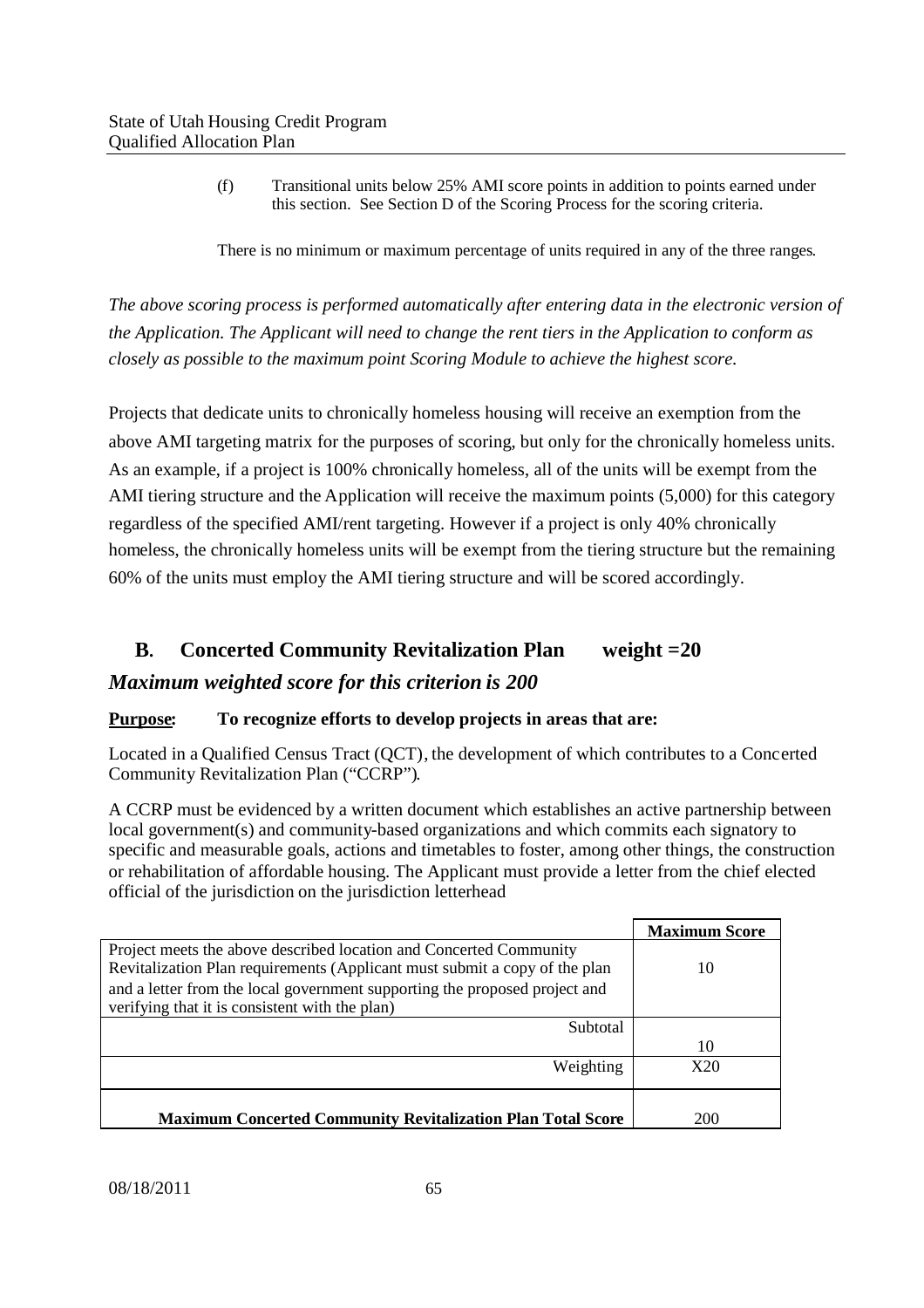## **SECONDARY SELECTION CRITERIA**

§42 mandates additional Secondary Selection Criteria. These criteria represent social and quality characteristics.

### **A. Project Location weight = 20**

#### *Maximum weighted score for this criterion is 700*

#### **Purpose: To recognize efforts to develop Housing Credit projects in communities that have been determined to be under-served, hard-to-develop, or rural.**

Points in this category will be awarded as follows:

|               |                                                                        | <b>Maximum</b><br><b>Score</b> |
|---------------|------------------------------------------------------------------------|--------------------------------|
| a)            | Project is located in a HUD "Difficult to Develop",<br>(See Exhibit B) |                                |
|               |                                                                        | 10                             |
| b)            | Project is located in a "Rural Targeted Area", (See<br>Exhibit C)      | 10                             |
| $\mathbf{c})$ | Project is located in a "Non-Participating Area", (See<br>Exhibit T)   |                                |
|               | First Housing Credit restricted Project in county*                     | 5                              |
|               | First Housing Credit restricted Project in community*                  | 5                              |
| $\mathbf{d}$  | Project is located contiguous to $or$ within $1/3$ mile of             |                                |
|               | FrontRunner or TRAX stop. (See Exhibit B)                              |                                |
|               | Contiguous to Stop<br><b>OR</b>                                        | 5                              |
|               | 1/3 Mile to Stop                                                       | 3                              |
|               | Sub-Category Maximum                                                   | 5                              |
|               | <b>Maximum Points</b>                                                  | 35                             |
|               | Weighting                                                              | X20                            |
|               | <b>Maximum Project Location Total Score</b>                            | 700                            |

\* Communities and Counties which have not yet been the recipient of an allocation of Housing Credits and are targeted to increase geographic distribution of Housing Credit projects. (See list in Exhibit T).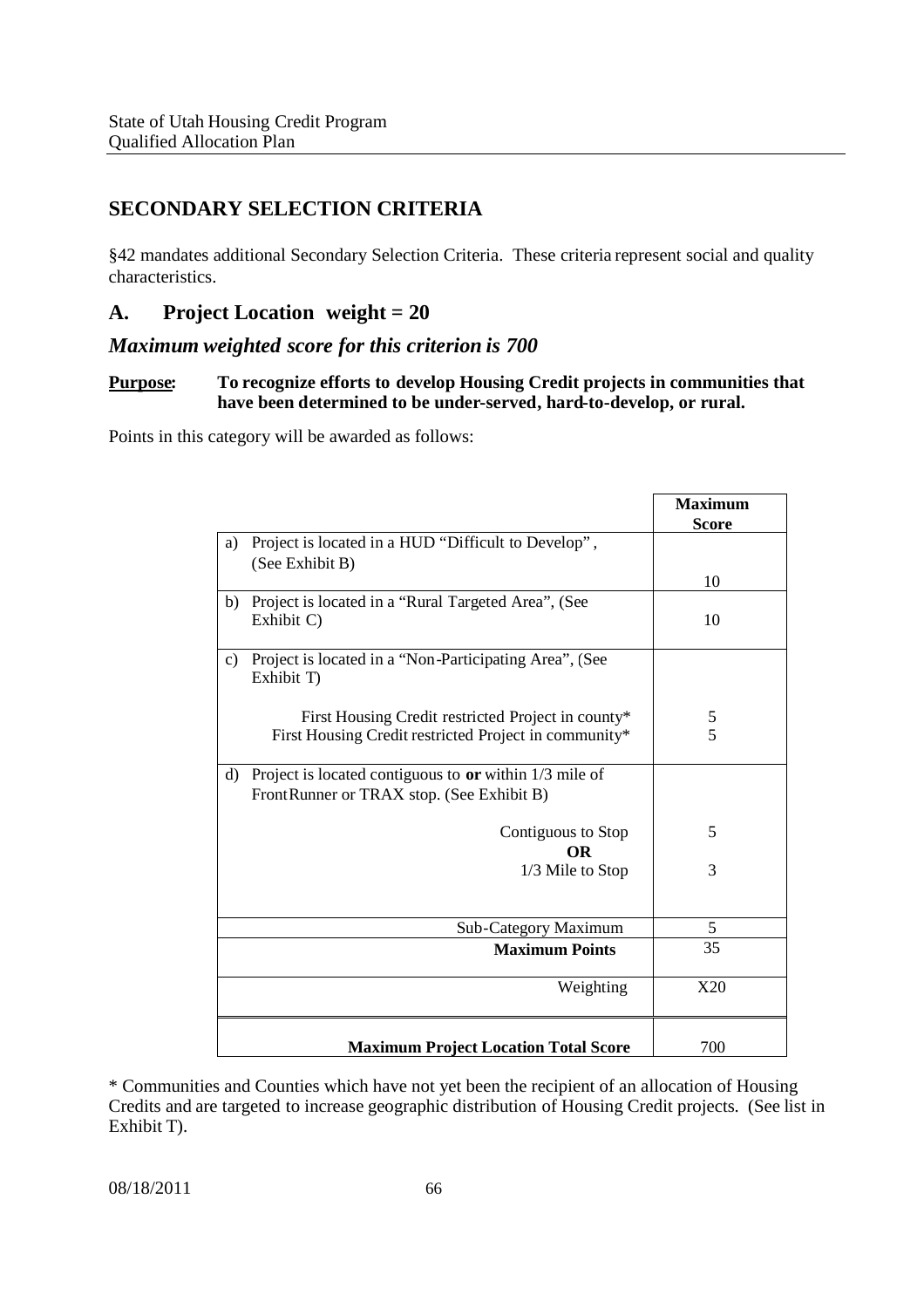#### **B. Project Characteristics weight = 20**

#### *Maximum weighted score for this criterion is 920*

#### **Purpose: To recognize efforts to develop projects that serve certain populations or provide amenities deemed important to household stability.**

Points in this category will be awarded as follows:

**1. Large Units:** Project provides three or four bedroom units

|    |                                                                                                          | <b>Maximum Score</b> |
|----|----------------------------------------------------------------------------------------------------------|----------------------|
| a. | 3 bedroom units: 1 pt. for a minimum of 10% of project,<br>1 additional point for 20% or more of project |                      |
|    | 4 or more bedroom units: 1 point for 10% or more of<br>project                                           |                      |
|    | Subtotal                                                                                                 |                      |

**2. Project Amenities**: Project provides above average non-fee amenities Maximum points in this category is 9. For points claimed for any amenity, a brief written description must accompany the Application. The description should include supporting documentation (e.g. maps), an itemization of inclusions (e.g. clubhouse will have two flat screen televisions, a seating area, and a kitchenette) and estimate of associated cost if applicable.

|    |                                                                                      | <b>Maximum Score</b> |
|----|--------------------------------------------------------------------------------------|----------------------|
| a) | Covered Parking*                                                                     |                      |
| b) | Tot lot                                                                              | 1                    |
| c) | Day care facility                                                                    | 1                    |
| d) | Computer Room (must include at least 2 computers, 1)<br>printer, and free internet** |                      |
| e) | Clubhouse***                                                                         |                      |
| f) | Wireless or separate wired data network into each unit                               |                      |
| g) | Life Skills that meet UHC criteria **                                                | 2                    |
|    | h) Permanently installed bicycle rack                                                |                      |
| i) | Raised vegetable garden area for resident use                                        |                      |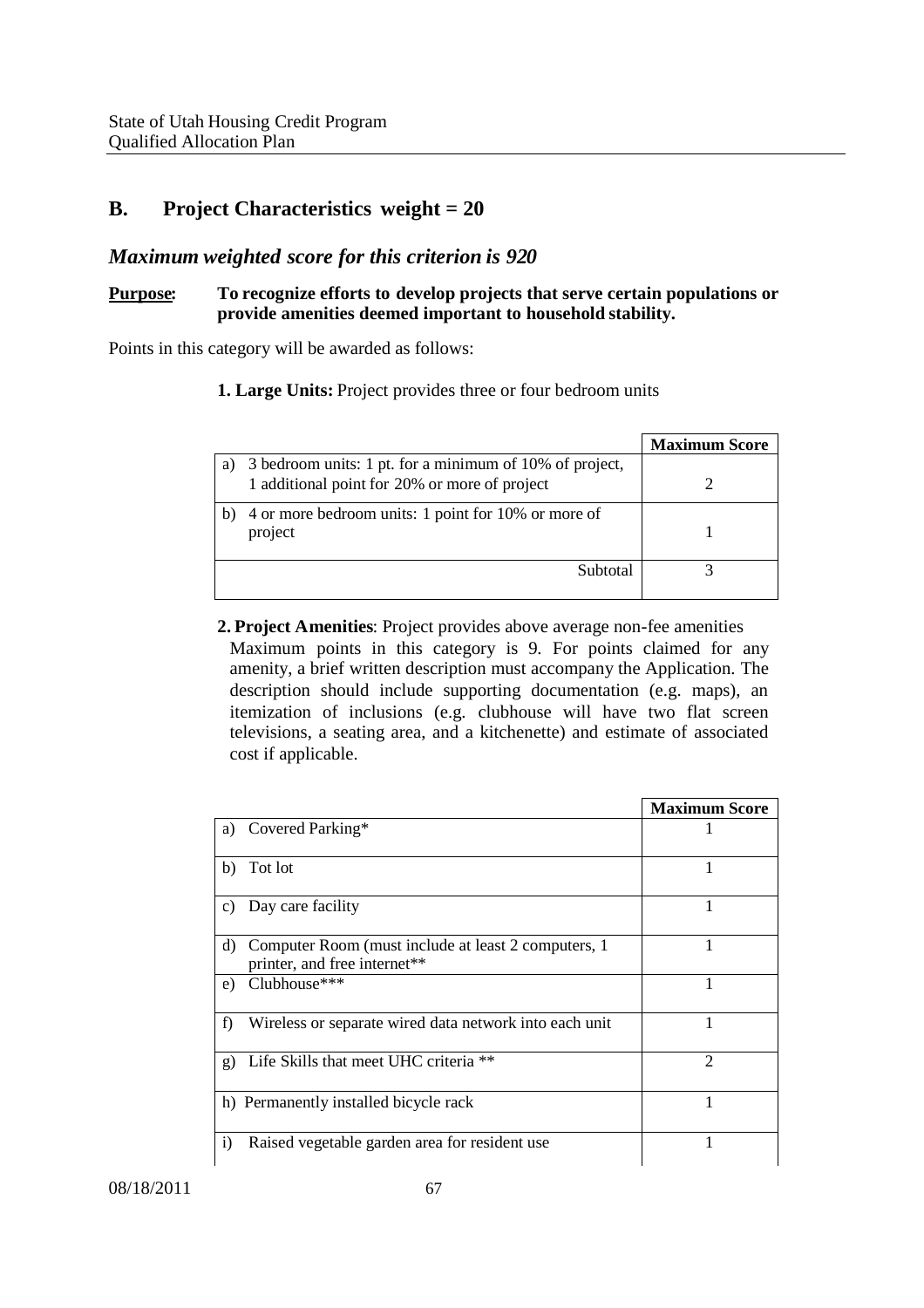| Addition (not replacement) of air conditioning for rehabs<br>1)                                                                             |   |
|---------------------------------------------------------------------------------------------------------------------------------------------|---|
| k) Dedicated wellness room for visiting health care<br>providers                                                                            |   |
| On-site storage<br>$\mathbf{D}$                                                                                                             | 1 |
| m) Within 1/3 mile of public park that has been designated<br>as green space for public use by a governmental entity or<br>deed restriction |   |
| n) For senior housing, within $1/3$ mile of senior center                                                                                   |   |
| o) For projects with $3+$ bedrooms, within $1/3$ mile of public<br>school                                                                   |   |
| Exercise room or sport court<br>D)                                                                                                          |   |
| (must be pre-approved by)<br>Other<br>q)<br>UHC)                                                                                            |   |
| Subtotal                                                                                                                                    | 9 |

\* At least 1 covered stall per unit, unless city only permits fewer parking stalls per unit. \*\*Life Skills and other classes should be made available to all tenants on an ongoing basis with scheduled classes, experts invited in as well as agencies and Nonprofits that provide the types of training listed below. (Some Nonprofits do the training free of charge). For points taken in either the Life Skills Classes category or Computer Room category, on-site space must be available and provide sufficient square footage and accessibility for attendance. A narrative must be submitted with the Application that describes the specific classes being offered and their frequency.

Letters of support from agencies providing training must be provided.

\*\*\* Clubhouse does not need to be a separate building but must, at a minimum, be a separate room, not to be combined with the Computer Room or Life Skills Room.

#### Life Skills Classes

- 1. Finance banking, loans, budgeting, shopping smart
- 2. Consumer credit repair
- 3. Employment resources, expectations
- 4. Medical hygiene, care, pregnancy, resources
- 5. Insurance auto, renter's
- 6. Driver education
- 7. Computer literacy
- 8. Education vocational, children, resources
- 9. Apartment living
- 10. Transportation resources
- 11. Childcare resources
- 12. Government assistance resources
- 13. Health diet, exercise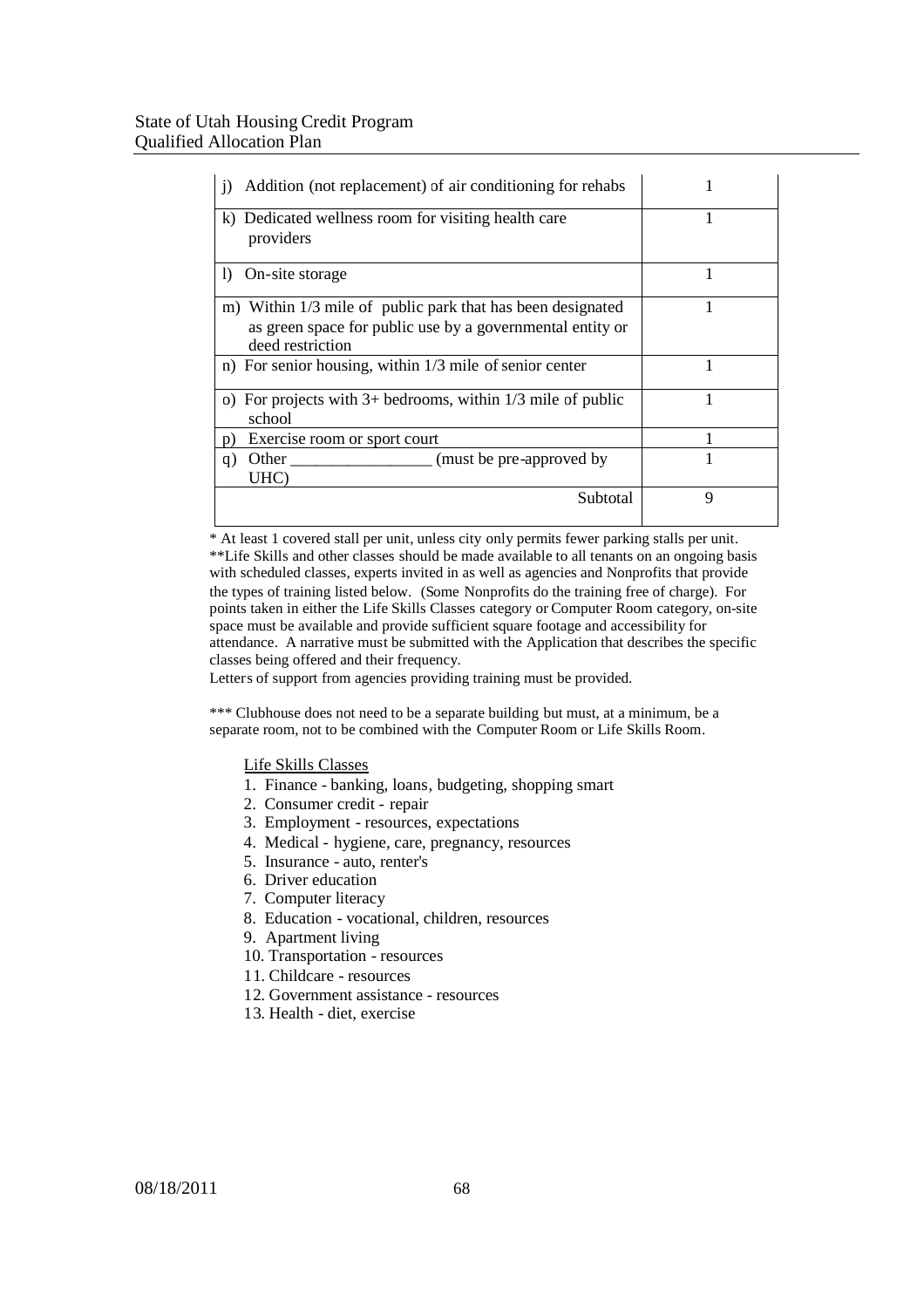**3. Historic Character:** To encourage the preservation of historic buildings and historic area\*

|    |                                                                                                                                                        | <b>Maximum</b> |
|----|--------------------------------------------------------------------------------------------------------------------------------------------------------|----------------|
|    |                                                                                                                                                        | <b>Score</b>   |
| a) | Buildings that are on the National Register for Historic Places (see link)<br>http://history.utah.gov/historic_buildings/national_register/index.html) |                |
| b) | Buildings in a Historic District (see link)<br>http://history.utah.gov/historic_buildings/national_register/index.html)                                |                |
|    | Subtotal                                                                                                                                               |                |

\*In order to receive points the Applicant must provide evidence and supporting documentation from either of the aforementioned sources.

**4. Enterprise Green Communities or LEED Certification:** To encourage sustainable design of affordable housing.

|                                                                                               | <b>Maximum</b><br><b>Score</b> |
|-----------------------------------------------------------------------------------------------|--------------------------------|
| Project will become certified through the Enterprise Green<br>Communities Initiative or LEED. |                                |
| Subtotal                                                                                      |                                |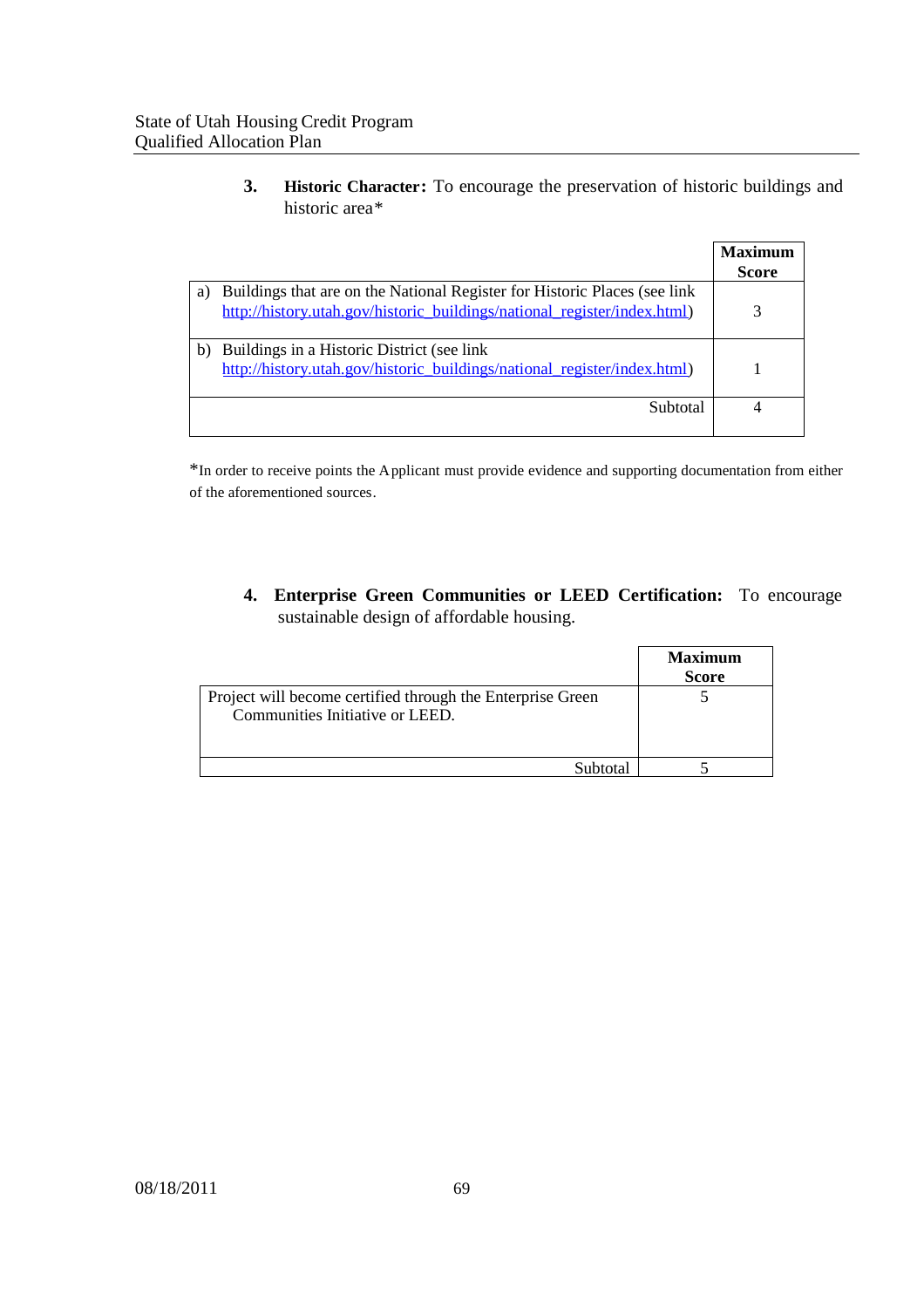# **5. Other:**

|    |                                                                                                                                                                                                                                                                                                          | Maximum<br><b>Score</b> |
|----|----------------------------------------------------------------------------------------------------------------------------------------------------------------------------------------------------------------------------------------------------------------------------------------------------------|-------------------------|
| a) | Available only to substantial rehabilitation projects that<br>maintain or lower the targeted rents below those paid by<br>ALL current tenants.* Vacant units are not considered in<br>the analysis. Preservation projects that maintain rent levels<br>or lower rent levels also qualify for this score. | 10                      |
|    | b) Projects intended for tenant ownership at the conclusion of<br>the 15 year compliance period.                                                                                                                                                                                                         | 10                      |
| c) | Projects that involve the use of existing housing as part of<br>a Community Revitalization Plan ** (points cannot be<br>taken in this category if they are taken in the Preference<br>Scoring criteria Section B)                                                                                        | 5                       |
|    | Subtotal                                                                                                                                                                                                                                                                                                 | 25                      |

\*Tenants may be temporarily relocated during rehab but must be offered the opportunity to re-lease their current unit or the same unit type at the same rent level or less.

\*\* The CRP must be evidenced by a written document, signed by a local government, consistent with the goals and objectives used in the HUD CDBG program for revitalization areas. Projects must provide a copy of the CRP and a letter from the local government supporting the proposed project and verifying that it is in such an area and consistent with the revitalization plan.

|                                                    | <b>Maximum Score</b> |
|----------------------------------------------------|----------------------|
| Sum of Subtotals                                   |                      |
| Weighting                                          | X20                  |
| <b>Maximum Project Characteristics Total Score</b> | 920                  |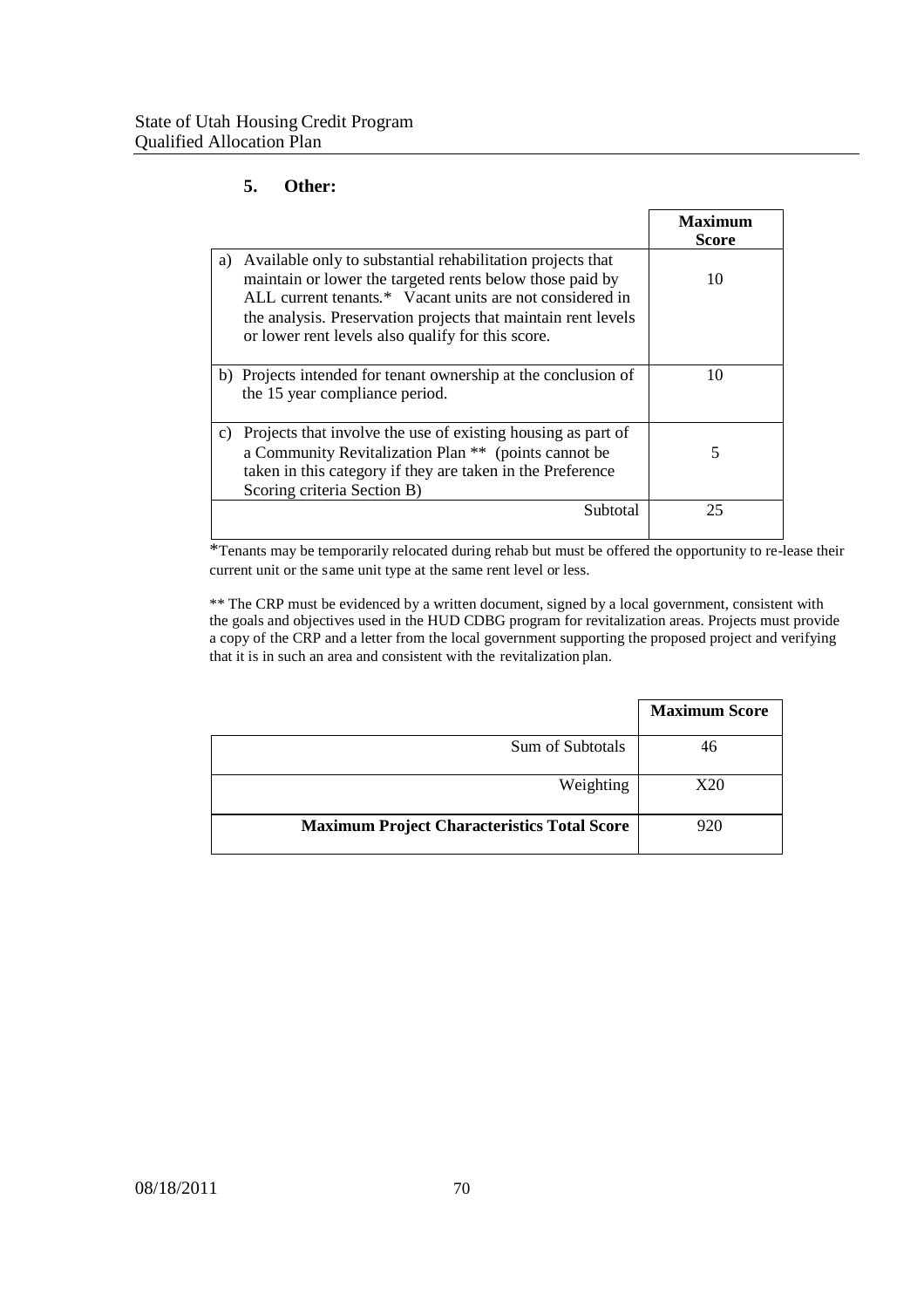# **C. Applicant Characteristics weight = 20**

# *Maximum weighted score for this criterion is 260*

# **Purpose: To recognize previous development experience of private sector developers, Nonprofits, and quasi-government organizations applying for Housing Credits.**

Points in this category will be awarded as follows:

**1. Development Experience:** Application contains evidence confirming quality, experience and capacity of Applicant to create and develop Housing Credit units. These structures are acceptable for obtaining points in this category, but operating and other agreements must show that the Utah based member has controlling interest and receives over 50% of the developer fee*. Applicant will receive points in only one of the following categories.*

|                                                                                                                                                                                          | Maximum<br><b>Score</b> |
|------------------------------------------------------------------------------------------------------------------------------------------------------------------------------------------|-------------------------|
| Applicant has developed and has ownership interest<br>a)<br>in multifamily Housing Credit projects in other<br>states but not in Utah.                                                   | 5                       |
| Applicant is a Utah-based multifamily housing<br>b)<br>developer with Housing Credit experience and a<br>minimum of three years of Utah local business<br>licenses.                      | 5                       |
| Applicant is a Utah based multifamily housing<br>c)<br>developer with Housing Credit experience and has<br>ownership interest in Housing Credit or Tax-<br>Exempt Bond projects in Utah. | 10                      |
| <b>Sub-Category Maximum</b>                                                                                                                                                              | 10                      |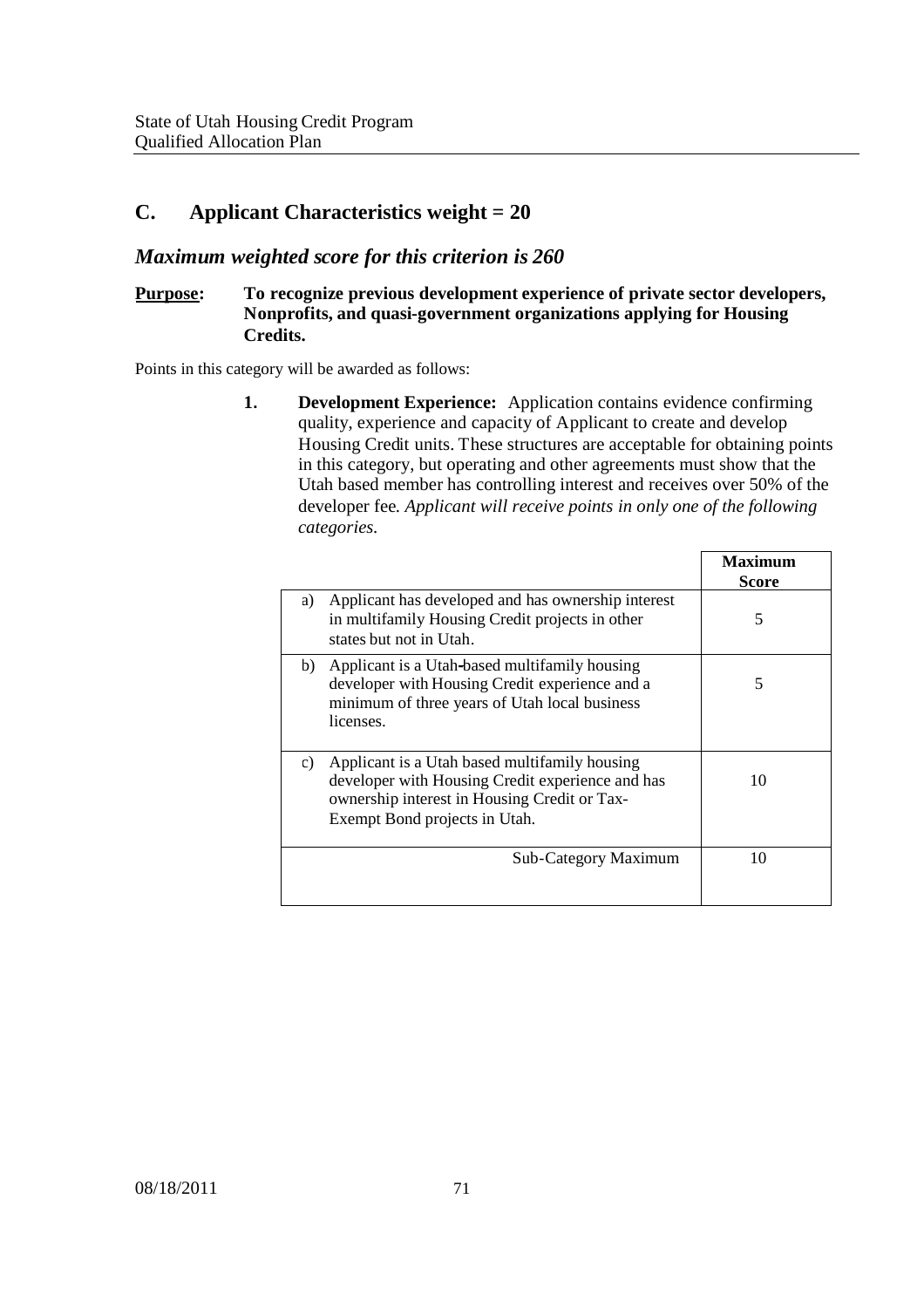**2. Sponsor Tax Status:** Applicant is either a qualified nonprofit, Community Housing Development Organization (CHDO) or Public Housing Authority, as defined by HUD, and materially participates in the development, ownership and management of the project See (Exhibit D) for more information. *Applicant will receive points in only one of the following categories.*

|    |                                                        | Maximum<br><b>Score</b> |
|----|--------------------------------------------------------|-------------------------|
| a) | Qualified $501(c)(3)$ organization                     |                         |
|    |                                                        |                         |
| b) | Community Housing Development Organization (CHDO)      |                         |
|    |                                                        |                         |
| C) | Public Housing Authority or $501(c)(3)$ established by |                         |
|    | Public Housing Authority*                              |                         |
|    | Sub-Category Maximum                                   |                         |

\*Must be governed by the same board as PHA

Applicant Characteristics Totals

| <b>Maximum Points</b>                                | 13  |
|------------------------------------------------------|-----|
| Weighting                                            | X20 |
| <b>Maximum Applicant Characteristics Total Score</b> | 260 |

# **D. Tenant Populations with Special Housing Needs weight = 20**

*Maximum weighted score for this criterion is 760*

# **Purpose: To recognize efforts to develop projects providing specialized units or assistance for households with special needs.**

Applicant agrees to set aside, continually rent and equip unit(s) to the tenant population as represented in the Application.

The required Market Study must address the feasibility of targeting the special needs populations noted in the Application.

Supportive services required for special needs population must be evidenced by a third-party Service Provider Letter of Intent with a Nonprofit or government provider or sponsor having experience and capacity to provide the services described. Applicant must attach a completed Service Provider Letter (Exhibit P) to be eligible for points in targeted categories.

Points in this category will be awarded as follows: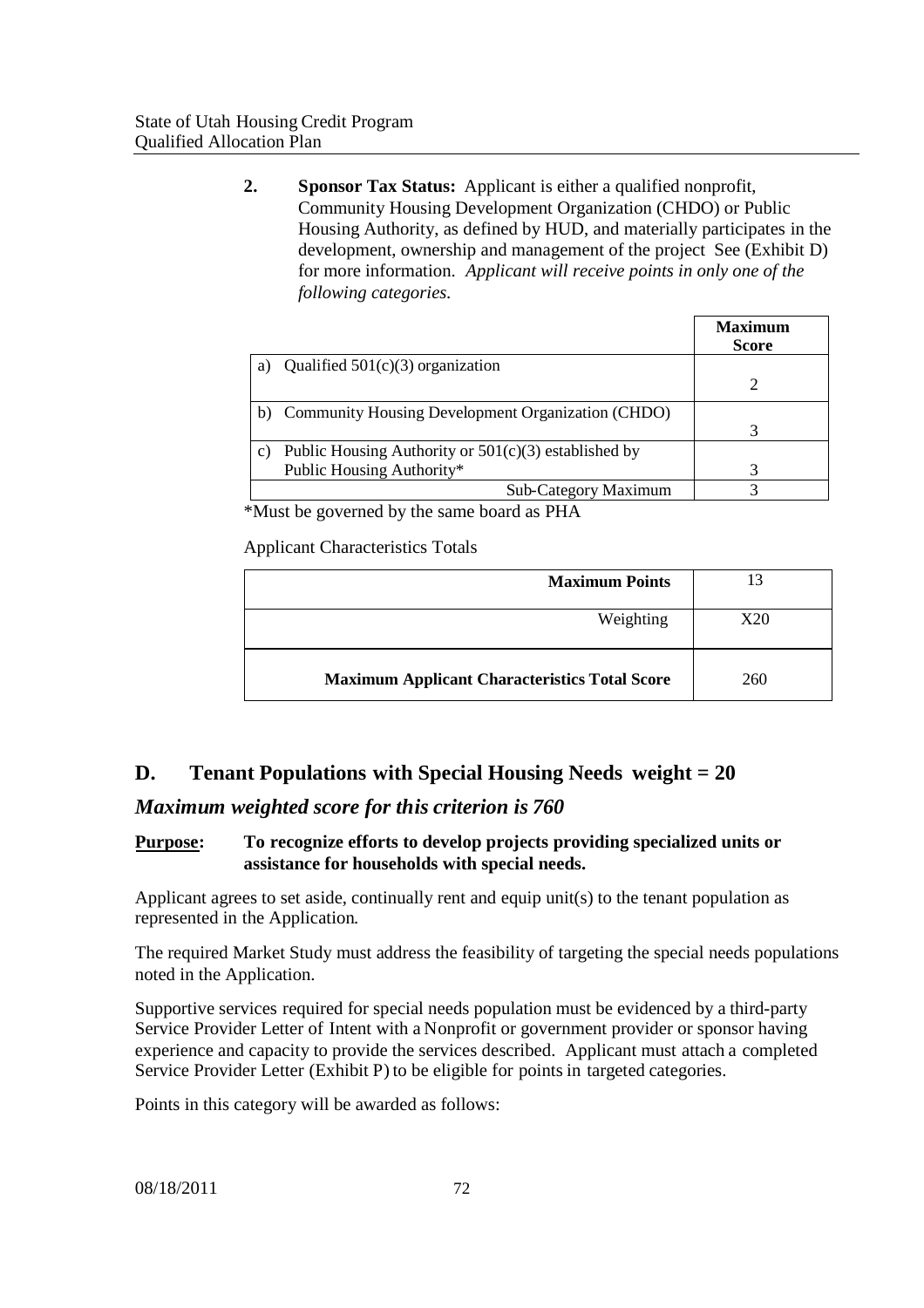## **1. Persons withLong Term Mobility Impairments:**

Provide at least one fully accessible unit that is ADA compliant for long term mobility-impaired tenants. Points are only awarded for the number of units over and above the number of units required by the ADA. For instance, if a project is required by the ADA to have 4 ADA units, and the Applicant provides 5 units, points will be awarded for the 1 excess unit. These units are to include accessible food preparation areas, bathrooms, bedrooms and living areas. (See Project and Population Targeting Special Needs Units Section)

|                                        | <b>Maximum</b><br><b>Score</b> |
|----------------------------------------|--------------------------------|
| 2 points per unit up to a maximum of 5 | 10                             |
| Subtotal                               |                                |

## **2. Older Persons:**

Provide units for use by Older Persons (fifty-five (55) years or older) in accordance with the federal and Utah Fair Housing laws. *Applicant will receive points in only one of the following categories.*

|                                                                                                                                                                                                                  | <b>Maximum</b><br><b>Score</b> |
|------------------------------------------------------------------------------------------------------------------------------------------------------------------------------------------------------------------|--------------------------------|
| A minimum of 80% or more of the units in project must be<br>age-restricted. A smaller percentage will be acceptable to<br>UHC, where approved by the RD, the State of Utah or<br>HUD's Fair Housing Department.* | 3                              |
| 100% of the units in project must be age-restricted.                                                                                                                                                             |                                |
| Sub-Category<br>Maximum                                                                                                                                                                                          |                                |

\*For the purpose of the tie-breaker, an Applicant electing this category for points will only be credited with 80% of designated set aside units.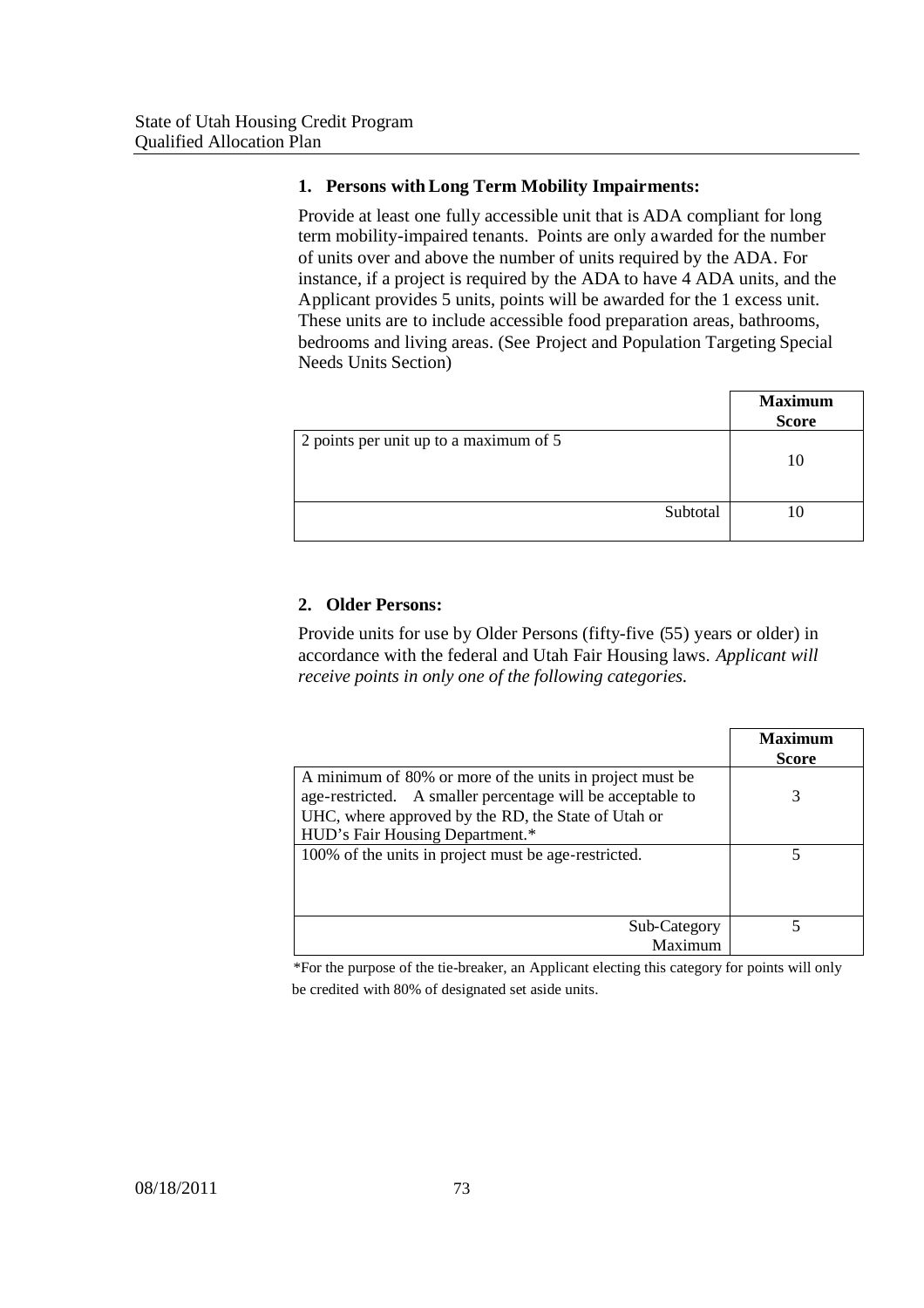## **3. Homeless or chronically homeless units:**

Provide at least one unit at or below 25% AMI that is supported by a permanent project based voucher. Evidence of contractual participation by a Nonprofit or government social service provider for referral of clients is required. (See Project and Population Targeting, Special Needs Units Section for more information.)

|                                               | <b>Maximum</b><br><b>Score</b> |
|-----------------------------------------------|--------------------------------|
| 2 points per unit up to a maximum of 5 units. |                                |
| Subtotal                                      |                                |

# **4. Housing for individuals with children:**

Accept households.

|                                                                                         | <b>Maximum</b><br><b>Score</b> |
|-----------------------------------------------------------------------------------------|--------------------------------|
| Projects providing housing for tenant populations of<br>households with minor children* |                                |
| Subtotal                                                                                |                                |

\*Projects housing Older Persons or certain special needs projects cannot claim points in this category.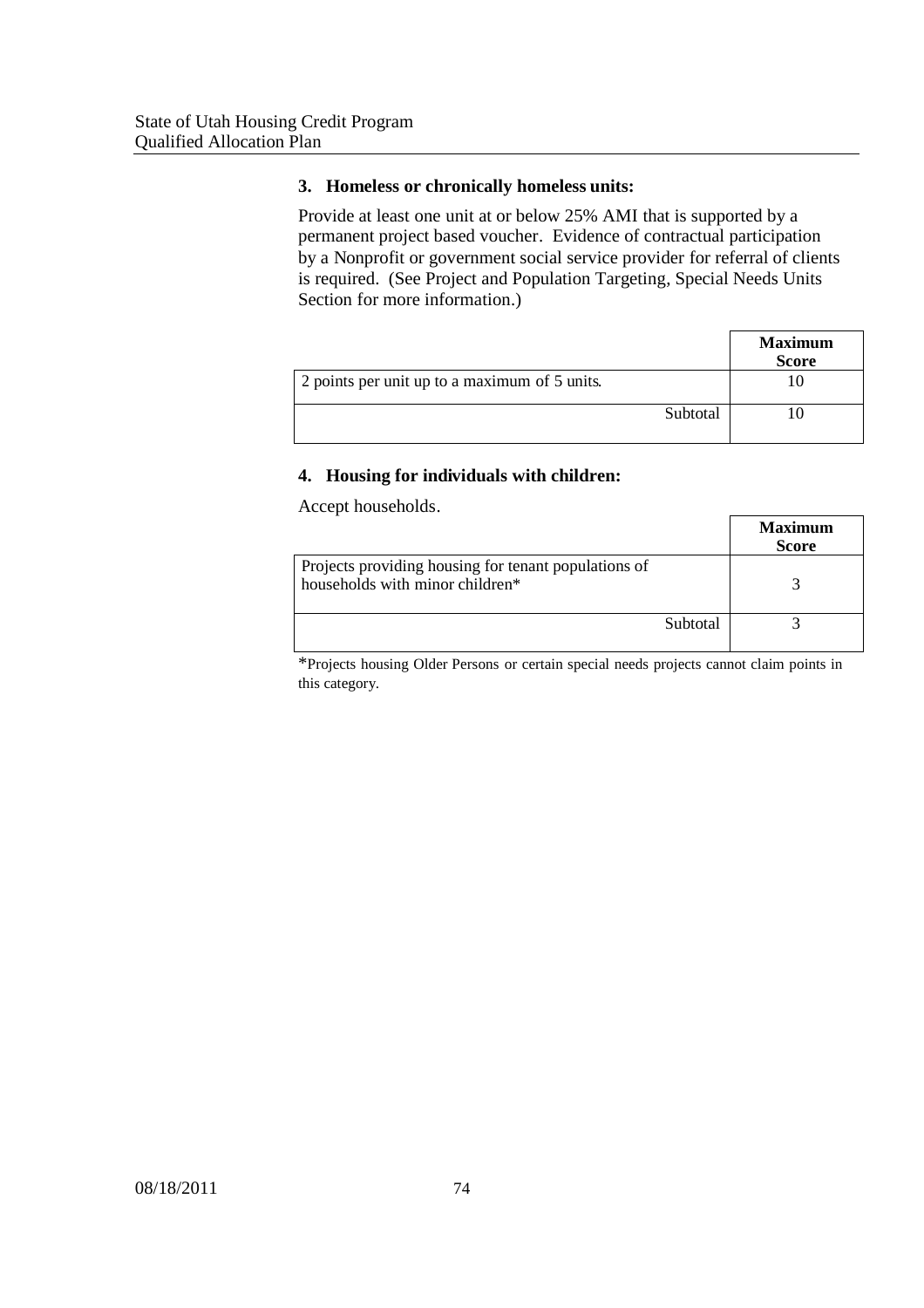# **5. Housing for other special need individuals:**

Provide at least one unit for the following special needs groups. Applicant must provide a narrative outlining the marketing plan for the units and the nature and extent of supportive services offered to tenants. All of the following must have a third-party service provider letter.

- Domestic Violence
- HIV / AIDS
- Developmentally Disabled
- Mentally Ill
- Maturing Foster Children
- Farm Labor
- Veteran
- Refugee

|                                                                             | <b>Maximum</b><br><b>Score</b> |
|-----------------------------------------------------------------------------|--------------------------------|
| 1 point per percent of the project up to a maximum of 10.                   | 10                             |
| Subtotal                                                                    | 10                             |
| <b>Maximum Points</b>                                                       | 38                             |
| Weighting                                                                   | X20                            |
| Maximum Tenant Populations with Special Housing Needs<br><b>Total Score</b> | 760                            |
|                                                                             |                                |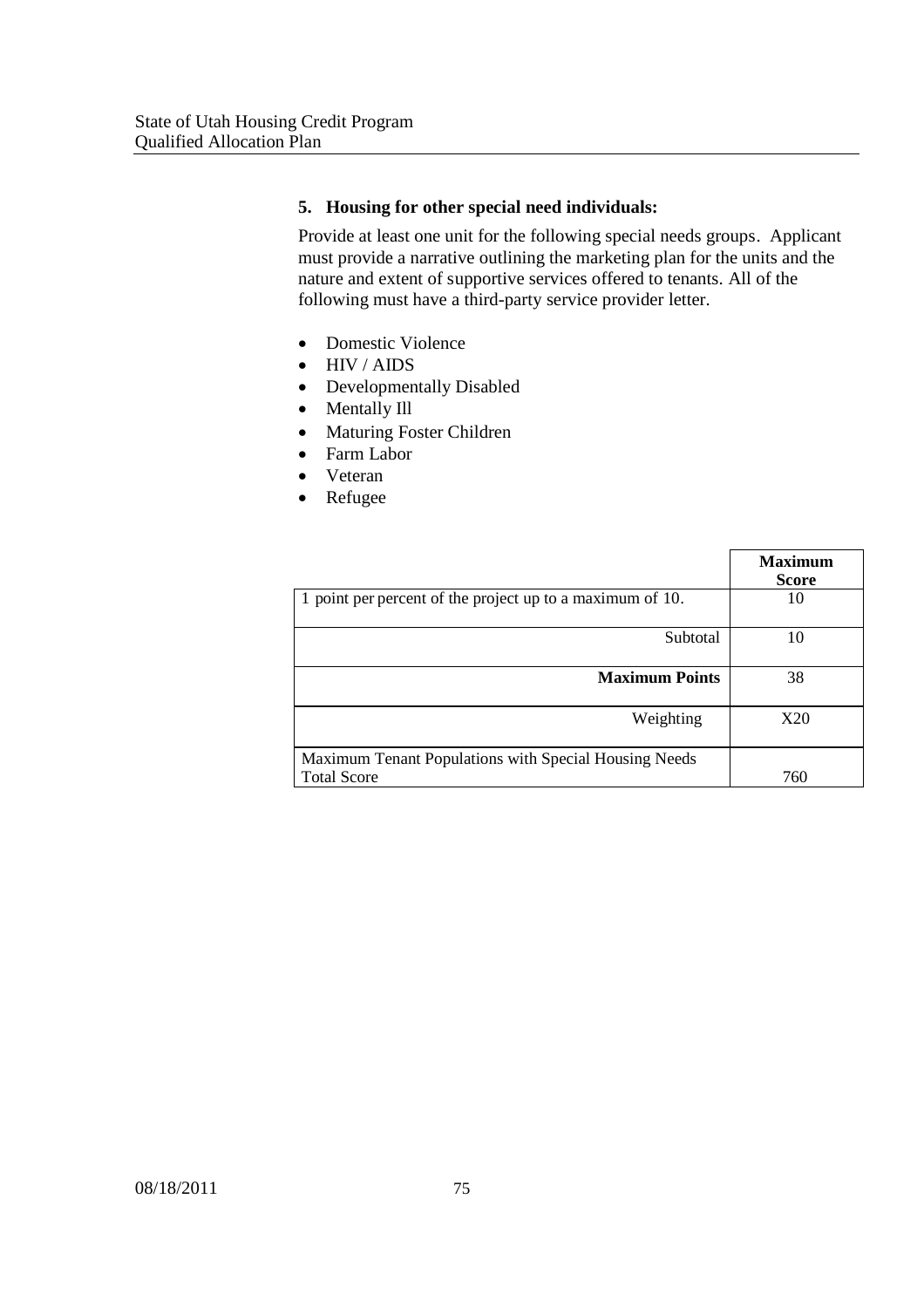# **E. Service to Tenants with Public Housing Assistance weight = 20**

# *Maximum weighted score for this criterion is 200*

## **Purpose: To recognize efforts in the placement of households utilizing HUD Section 8 Vouchers or Certificates.**

Points in this category will be awarded as follows:

|                                                         | Maximum<br><b>Score</b> |
|---------------------------------------------------------|-------------------------|
| Applicant must provide a Memorandum of                  |                         |
| Understanding (MOU) between the Applicant and the       |                         |
| local PHA (see Scoring Exhibit U), indicating           |                         |
| willingness to accept tenant applications under the     |                         |
| applicable program and restrictions.                    | 10                      |
| Subtotal                                                | 10                      |
|                                                         |                         |
| Weighting                                               | X20                     |
|                                                         |                         |
| Maximum Service to Tenants of Public Housing Assistance |                         |
| Total                                                   | 200                     |

# **F. Housing Needs Characteristics weight = 20**

# *Maximum weighted score for this criterion is 300*

# **Purpose: To recognize efforts to develop mixed-income projects.**

Points in this category will be awarded as follows:

# **Mixed Income Projects:**

Project combines Housing Credit units with market rate units that are not rent restricted and/or retail/commercial units.

|                                                                                                    | <b>Maximum</b><br><b>Score</b> |
|----------------------------------------------------------------------------------------------------|--------------------------------|
| 0.5 points per 1% of project units that are not income/rent<br>restricted up to 30% of the project | 15                             |
| Subtotal                                                                                           | 15                             |
| Weighting                                                                                          | X20                            |
| Maximum Housing Needs Characteristics Total                                                        | 300                            |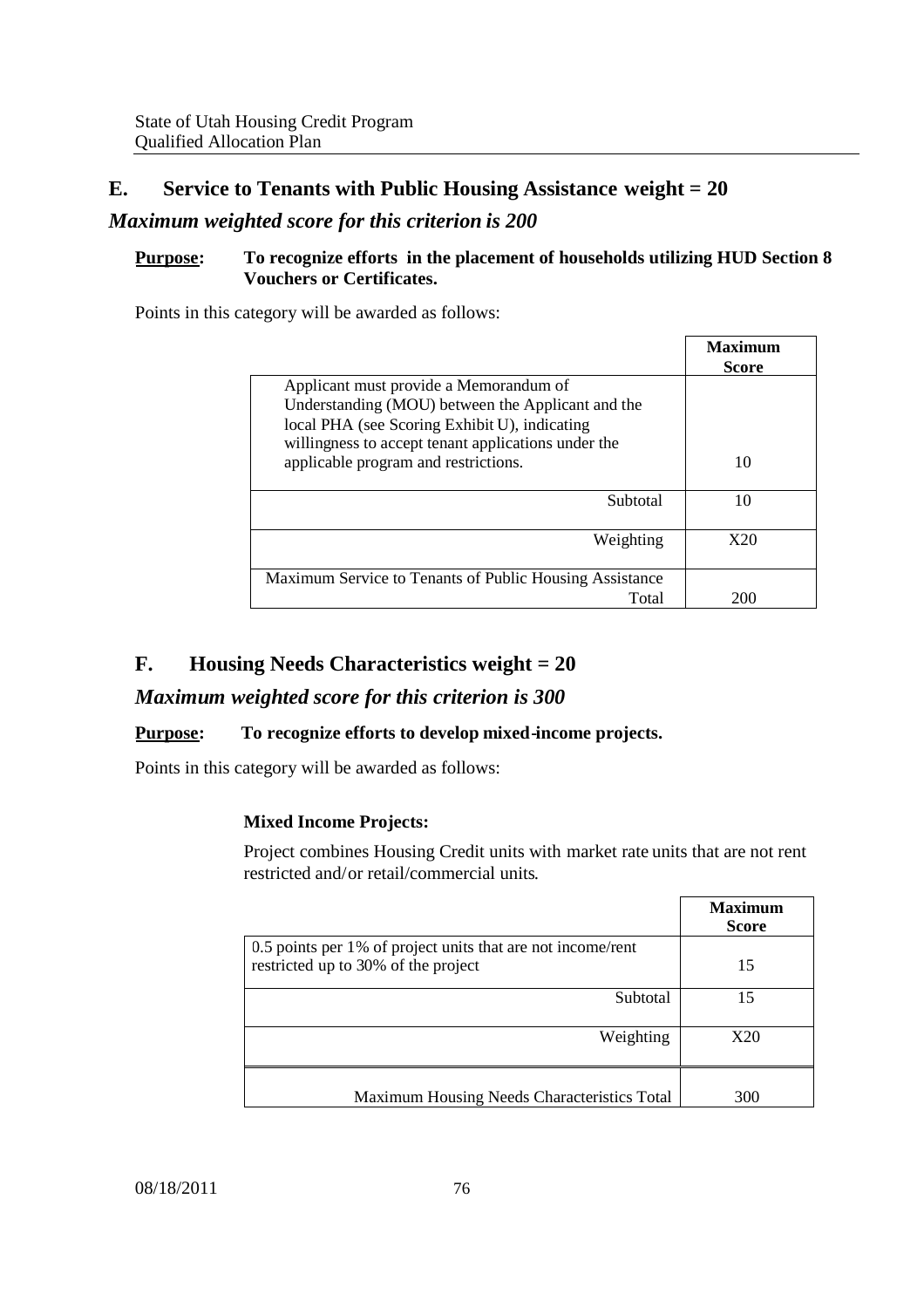# **G. Tie-Breaker**

As described in the above entitled section Housing Credit Pools and the Allocation Process, projects are rank ordered by score in their respective competitive pools. Housing Credits are awarded to projects in order of their score. In the event that there are only enough Housing Credits remaining to fund one project and two or more projects have identical application scores, the determining tie breaker will be the percentage of special needs units in the project. Special needs units are those enumerated in the Project and Population Targeting section above, with the exclusion of projects providing housing for tenant populations of households with minor children. The project with the highest percentage of special needs units will win the tie breaker and therefore be awarded Housing Credits.

This tie breaker system will apply to each set-aside pool. The winning project will be awarded credit from that pool, and the non-winning project will be moved into the General Pool where it will compete against all other projects in that pool. If a tie remains at the end of distribution of credits from the General Pool, the tie breaker will be applied to determine the final project to receive Housing Credit.

The allocation of Housing Credits in a tie breaker situation is subject to, without limitation, all of the provisions of the Qualified Allocation Plan relating to allocation of Housing Credits.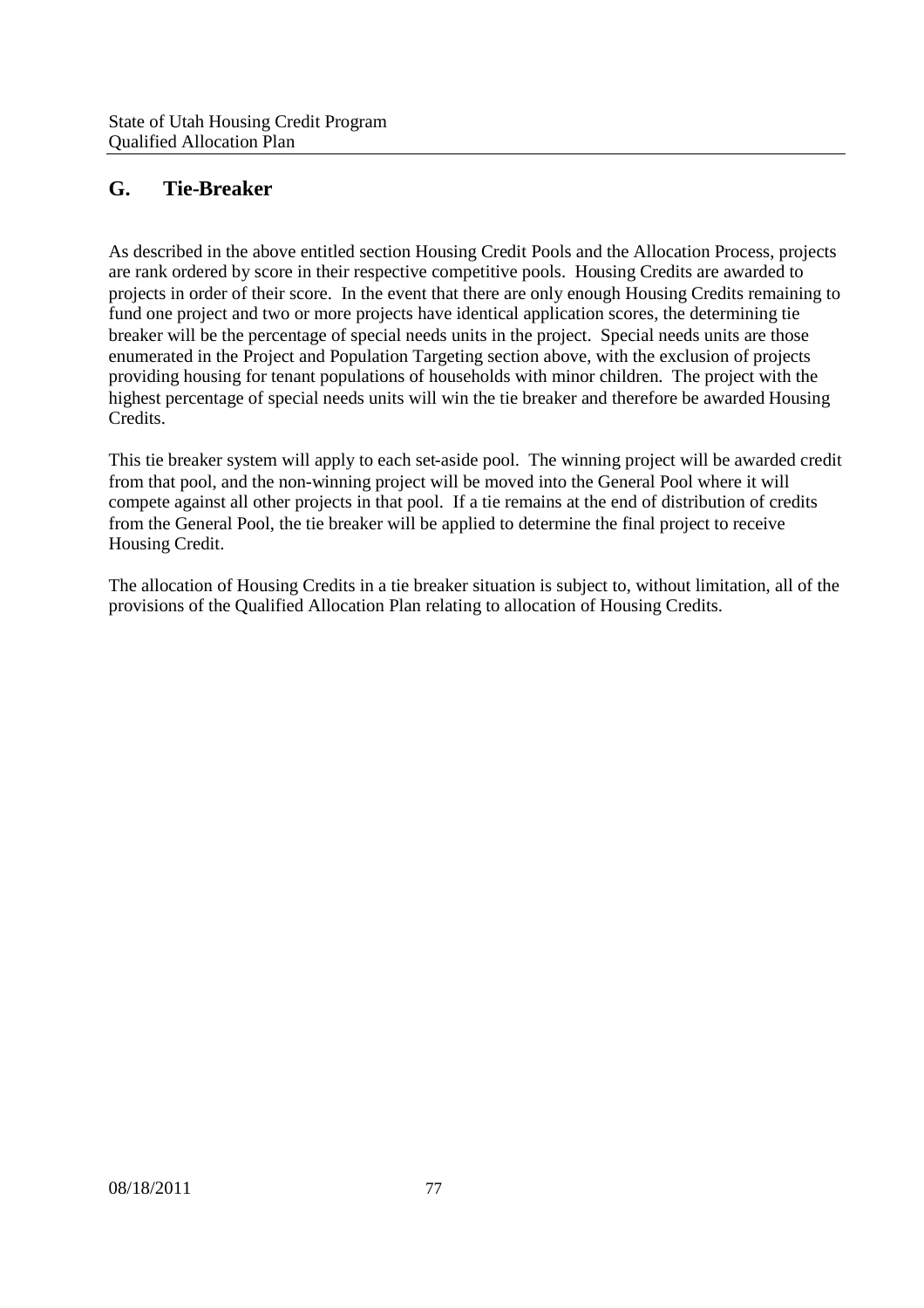# **5. OTHER AFFORDABLE HOUSING RESOURCES**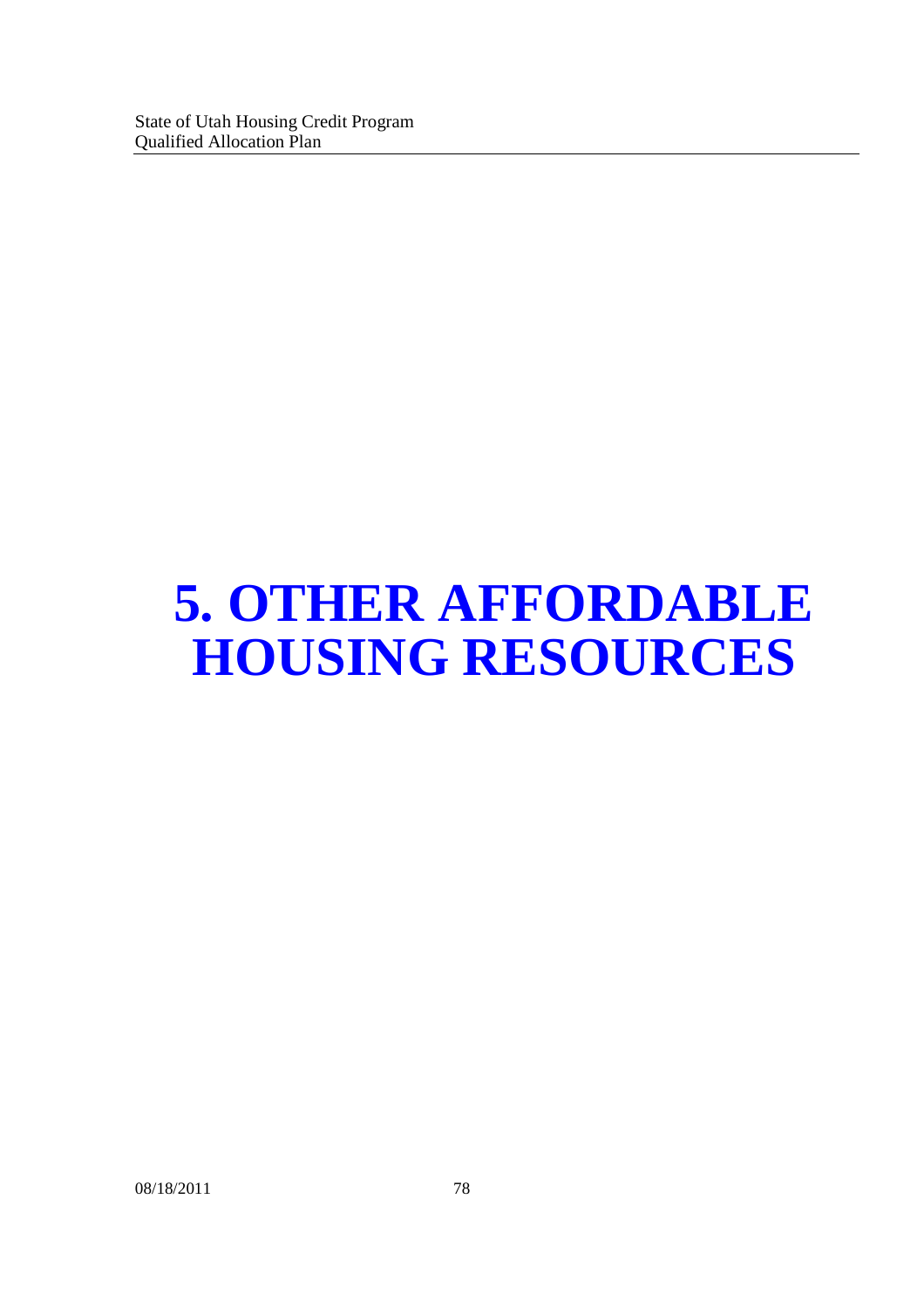# **STATE OF UTAH CREDITS**

The State of Utah has authorized UHC to allocate State Credits against State of Utah tax liabilities pursuant to Utah Code § 59-7-607 and § 59-10-1010 for the purpose of creating affordable rental housing. UHC has incorporated the use of State Credits in the Application and set aside 50% of its annual State Credits Ceiling Amount for allocation to projects that combine the federal and state credits pursuant to paragraph (i) below.

- i. Applicants will be required to first complete their Application without reliance on State Credits. Applicants will then complete the State Credit section to reduce rents.
- ii. In the event the set-aside of State Credits has been exhausted, UHC may, at its sole discretion, allocate State Credits over the State Credits set-aside to Application requests.
- iii. Initial Applications may not rely on State Credits to fund gaps. State Credits subsequently requested to fund financing shortfalls must demonstrate a dollar–for– dollar leveraging (including developer fees) of the proceeds of State Credits with additional financial resources with finance terms at or below the applicable federal rates (AFR) published by the IRS.
- iv. The Applicant must demonstrate that other local, state, federal or private resources (including deferral of fees or equity contributions by the developer) have been approached and report the results of such efforts when applying for State Credits.
- v. State Credits are not to be used to fund increases in developer or any related party fees.

State Credits may also be requested outside of the normal Application process. Contact UHC for assistance.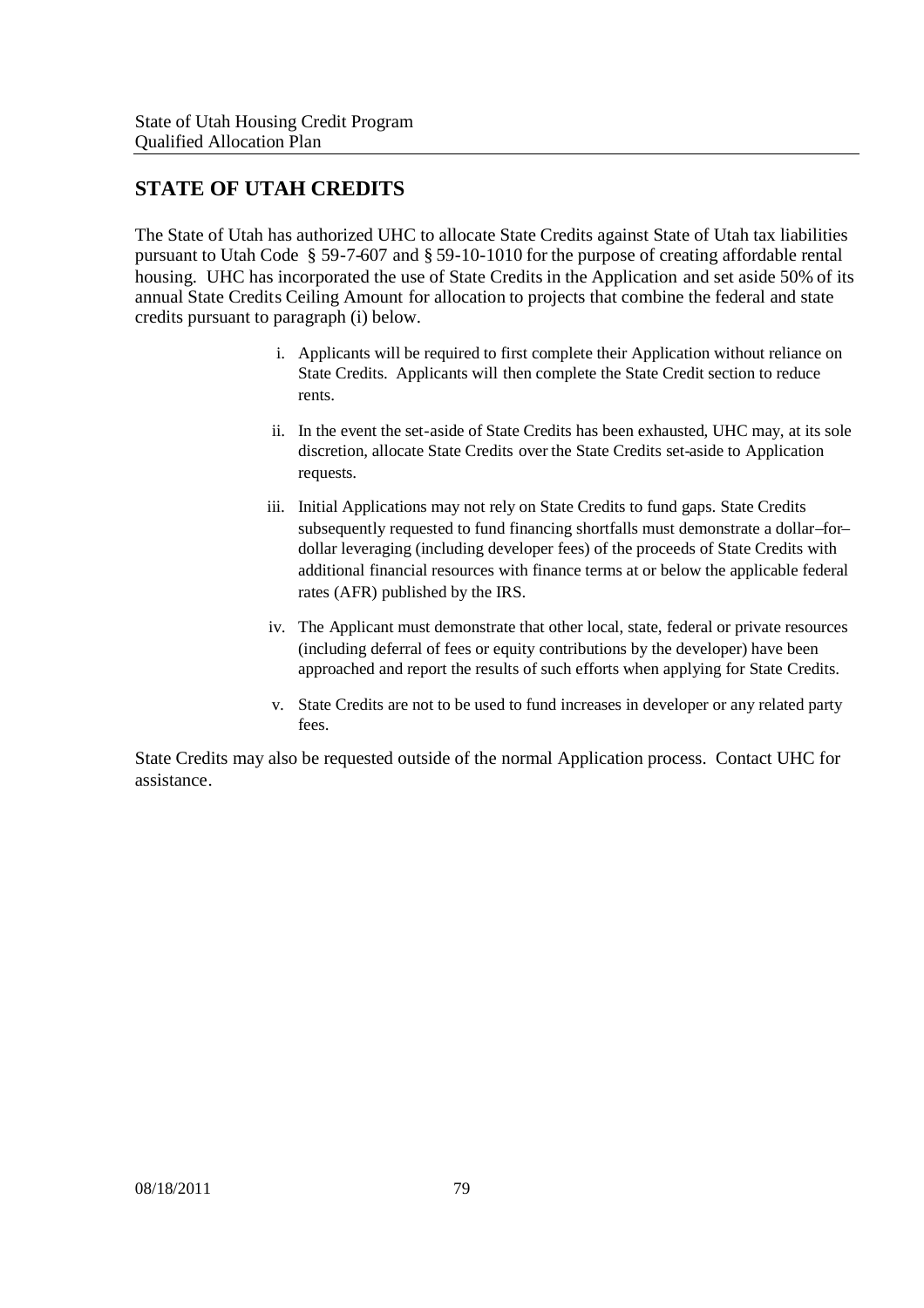# **OLENE WALKER HOUSING LOAN FUND (OWHLF)**

The Application allows Applicants to combine Housing Credits and OWHLF debt financing requests in one Application.

Further information on OWHLF can be found on the Utah Division of Housing & Community Development website at www.housing.utah.gov/owhlf/programs.html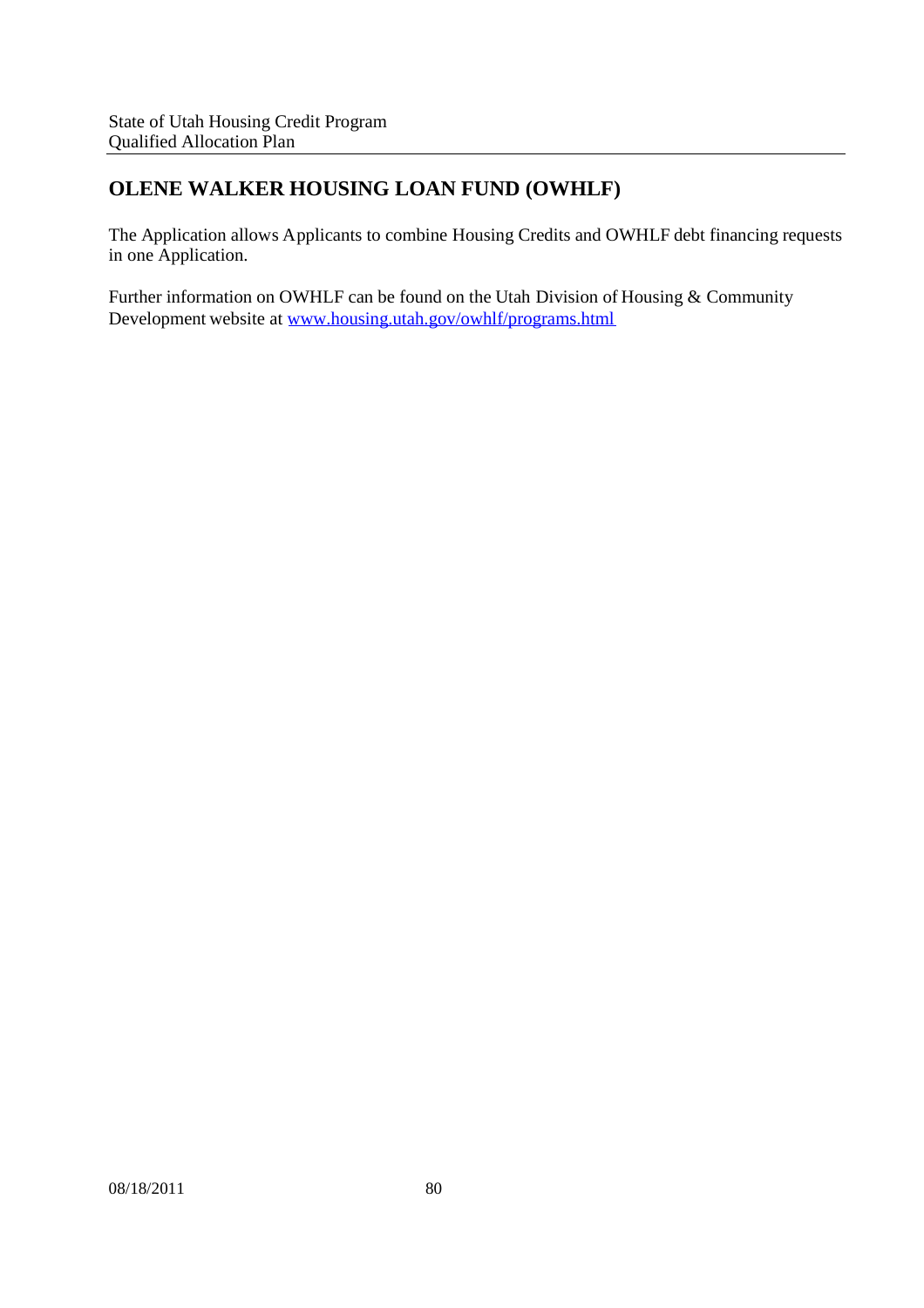State of Utah Housing Credit Program Qualified Allocation Plan

# **6. EXHIBITS**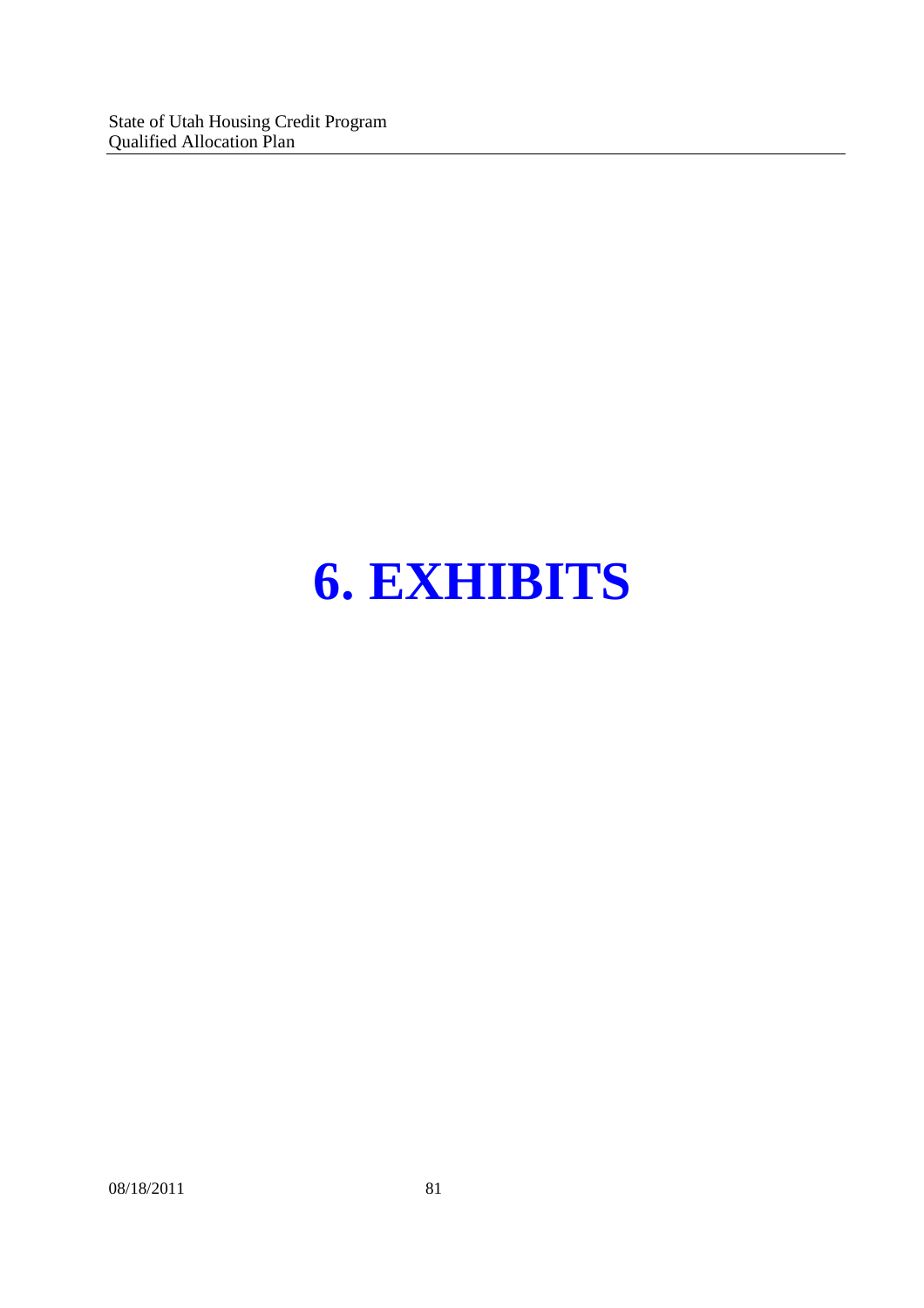# **Exhibit A STATE OF UTAH 2012 HOUSING CREDIT APPLICATION TABLE OF CONTENTS/SELF-CERTIFICATION CHECKLIST**

# **The Application Deadline is Monday, October 3, 2011 at 5:00 p.m.**

## **Application Submittal:**

- One original and one copy of the entire Application, tabbed, with all required attachments, must be submitted in a 3–ring binder along with a CD of the electronic excel Application.
- The Table of Contents/Self-Certification Checklist and required exhibits will be provided to the Applicant along with the electronic Application for submission.
- Email electronic excel Application to Monica Spangle at: mspangle@uthc.org
- If applying for Olene Walker Housing Loan Fund you must submit one more copy of the entire Application with all required attachments in a 3–ring binder.

# **Application Assembly:**

**Note:** Applications require 35 tabs as outlined in the Table of Contents/Self-Certification Checklist.

- The completed and signed Table of Contents/Self Certification Checklist should be placed as the first pages in the Application Binders in front of the tabbed sections.
- Materials must be organized in the order of the table of contents.
- If any item in the table of contents that is not applicable, insert sheet stating "Not Applicable".
- Applications lacking documentation may be considered non-conforming and returned without consideration. All scoring items must be supported by third-party documentation.

# Please check box

# **Tab 1: Executive Summary providing a thorough overview of the project that the Applicant feels should be considered in the Housing Credit review**

□Executive Summary

## **Tab 2: Electronic Application**

**Note:** Use colored separator sheets labeled with the name of the attachment in front of the attachment

- $\Box$  Application
- $\Box$  HC Score
- □ Proforma
- $\Box$  Required Forms
- □ OWHLF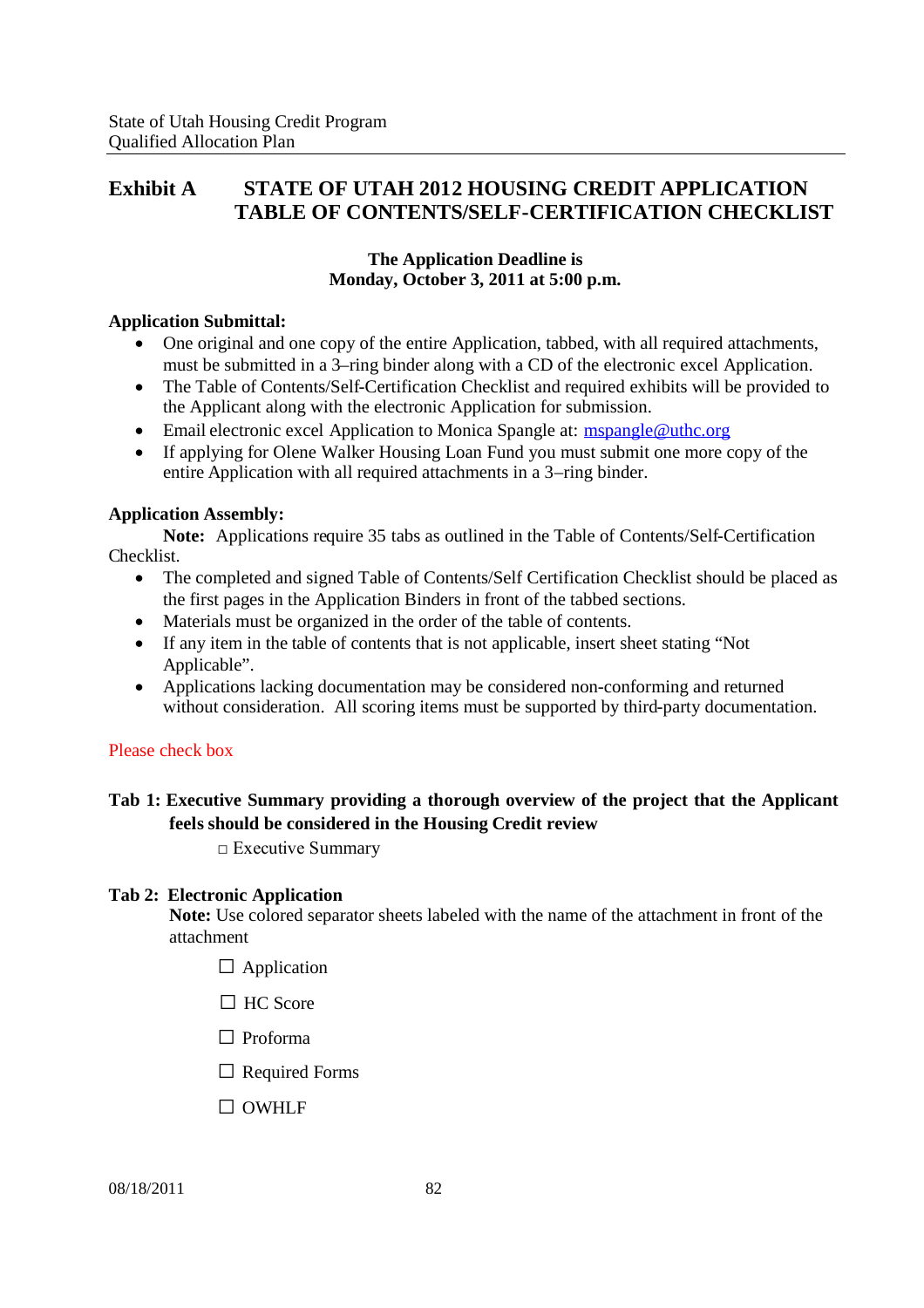# **Tab 3: Certified copies of the organizational documents of all the entities involved in the project**

**Note:** Only one attachment is required

- $\Box$  Articles of Organization; or
- □ Organization and/or Partnership Agreements

# **Tab 4**. **Resumes of the principals of the owner entity, or any sub-entities within the ownership structure**

- □Resume
- $\Box$  Resume of Sub-Entities

## **Tab 5**. **Current Financial Statements for each of the following**

- □ Sponsor
- □ Applicant
- □ Developer

## **Tab 6. Nonprofit Applicants**

□Articles of Incorporation and Bylaws, evidencing that one of its exempt purposes is the providing of low income housing

 $\Box$  Copy of the IRS determination letter of tax-exempt status

#### **Tab 7. CHDO Designation**

**Note:** Only one attachment is required

- □ CHDO Designation Certificate; or
- $\square$  CHDO Letter attesting to the designation from the State or HUD

#### **Tab 8. Community Revitalization Plan**

- $\Box$  Copy of Concerted Community Revitalization Plan
- $\Box$  Regular Community Revitalization Plan
- $\square$  Letter from local government supporting and verifying that the project is an integral part of the Plan

## **Tab 9. Service Provider Letter for Special Needs Set-Aside units to service the needs of special needs tenants proposed in the Application**

- $\square$  Narrative outlining the marketing plan for the units and the nature and extent of supportive services offered to the tenants
- Exhibit  $P \Box$  Service Provider Letter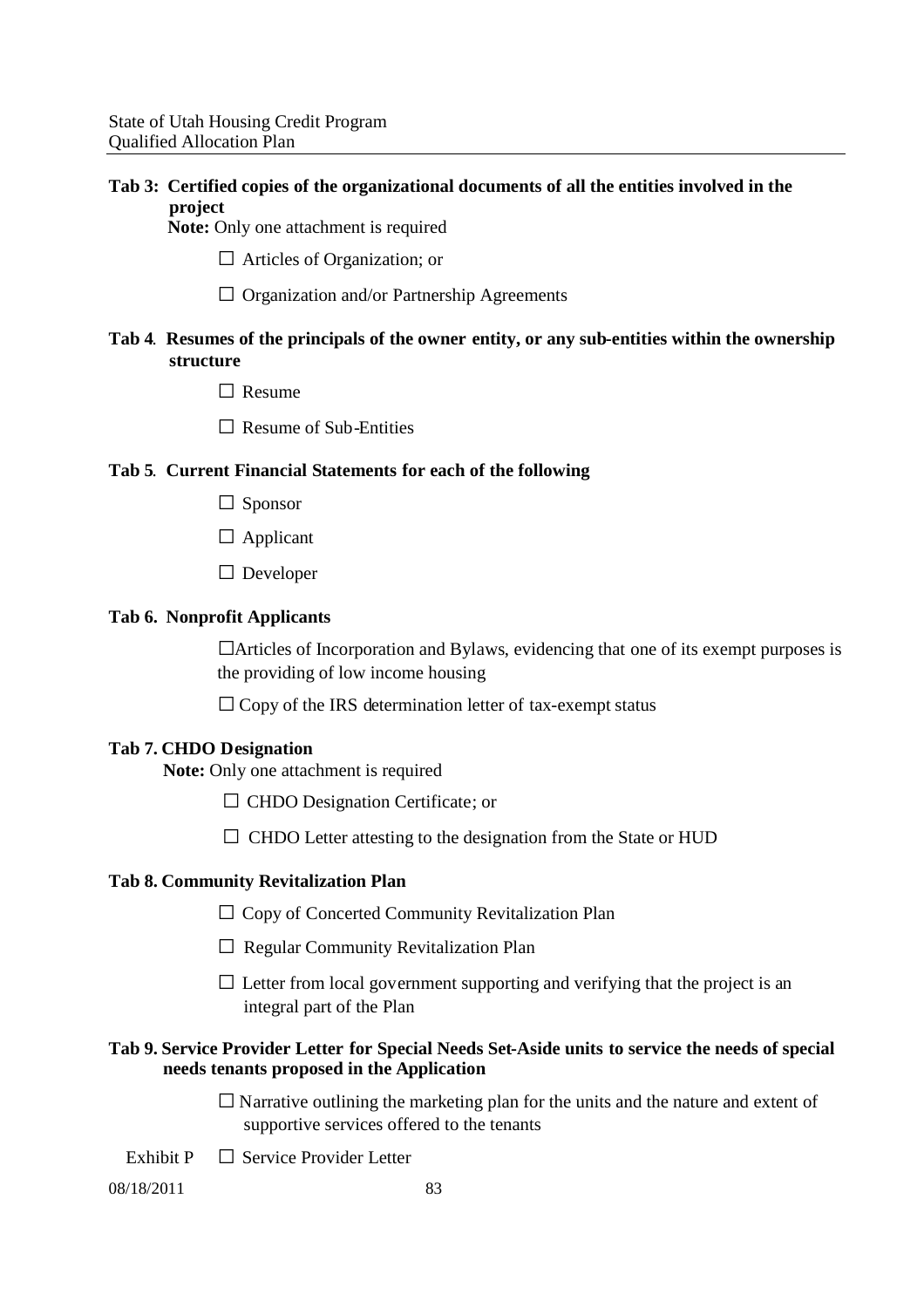## **Tab 10. Life Skills Classes**

**Note:** If points were taken for the above the following must be submitted

- $\Box$  A narrative must be submitted describing the specific classes being offered and their frequency.
- $\Box$  Letters of support from agencies providing the training

## **Tab 11. Memorandum of Understanding (MOU)**

Exhibit  $U \Box MOU$  from Public Housing Authority accepting housing choice voucher holders

## **Tab 12. Chronically Homeless Projects**:

 $\Box$  Letters of Endorsement from the region Continuum of Care Coordinating Council

- □ Proposed Service Providers
- $\square$  Supportive Services Plan Outline
- $\square$  Evidence of Permanent Rent Subsidy

## **Tab 13. Energy Star, See Exhibit R**

**Note:** Only one attachment is required

 $\square$  A Preliminary rating score (HERS); or

 $\Box$  Letter from an independent Energy Star rater indicating Energy Star certification or enhancement

## **Tab 14. Prior Activities Certification certifying that owners, principals or management agents affiliated with the project have not been disbarred or are "Not in Good Standing" with UHC**

Exhibit  $V \square$  Prior Activities Certification

# **Tab 15. Title Report**

□Current Title Report

#### **Tab 16. Evidence of Site Control**

- □ Warranty Deed; or
- □ Executed Real Estate Purchase Contract; or
- □ Executed Lease Agreement

## **Tab 17. Site Location**

 $\square$  Site Location Map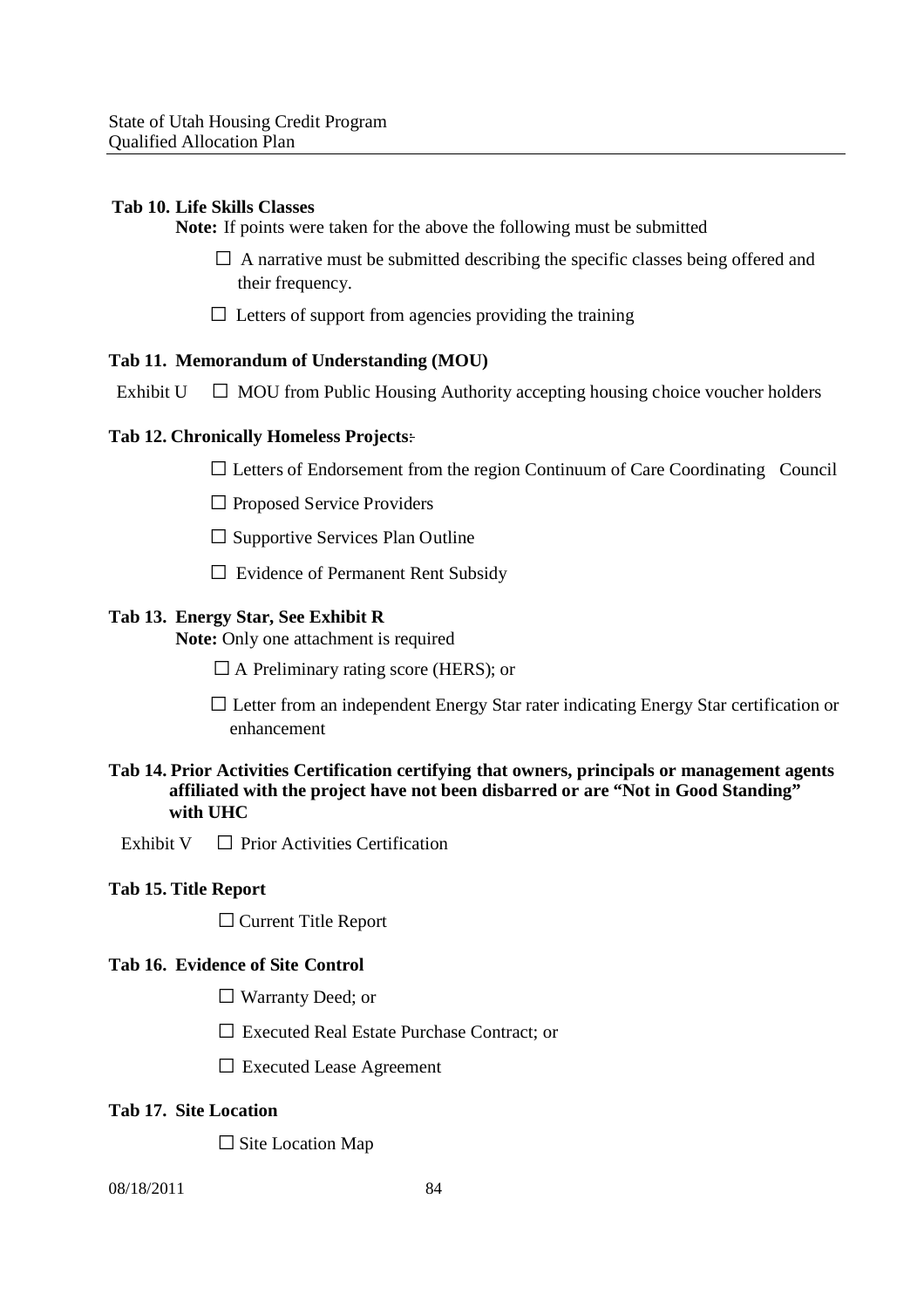## $\Box$  Plat Map

## **Tab 18. Historic Character**

**Note:** If points were taken for the above only one attachment is required

- $\square$  Documentation providing evidence that the building(s) is on the National Register for Historic Places; or
- $\Box$  Documentation providing evidence that the building(s) is in a Historic District

## **Tab 19. Zoning**

- $\Box$  Letter from the jurisdiction's zoning official (must be on jurisdiction's letterhead and signed by an authorized official) stating the property is properly zoned for the proposed project. The letter must address the current status, any procedures and timetables for the project relative to conditional use permits, density, parking requirements, and required public meetings
- □ Zoning Ordinance
- $\Box$  Zoning Map

## **Tab 20. Condition Use Permit**

- $\Box$  A Stamped copy of the application filed with the appropriate jurisdiction
- $\Box$  Acknowledgement by the city or county
- $\Box$  Copy of receipt of fees paid

## **Tab 21. Environmental Study (if submitted at the time of Application it must be dated within six months of the Application submission deadline)**

 $\Box$  Phase I or Phase II Environment Study

#### **Tab 22. Elevation and Floor Plans, if available (8 1/2 x 11)**

- $\Box$  Elevation
- $\Box$  Floor Plan

## Tab 23. Project Owner of Identity Interest Certification in required forms section of the **Application**

Required Form  $2 \Box$  Project Owner Identity of Interest Certification

Required Form  $1 \Box$  Identity of Interest Information

## **Tab 24. Letters of Interest from each of the proposed sources of funds, including grants and investors. Letters of Interest shall include estimate of operating and rent up reserves.**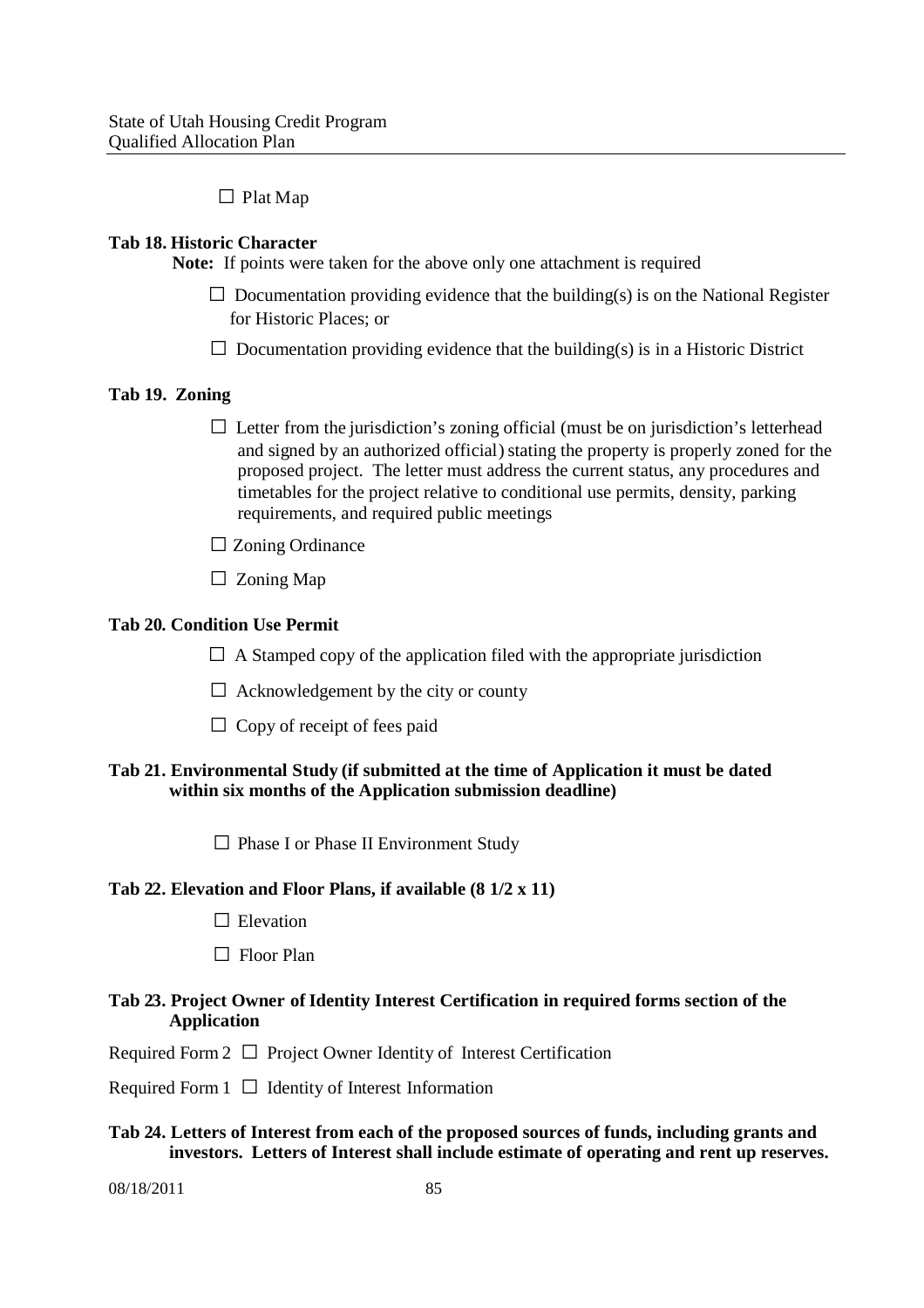**The Investor letter must stipulate estimated timeframe for capital contribution and pricing. (Enter the name of the source of fund in the space provided)**

□Letter of Interest – Source Name \_\_\_\_\_\_\_\_\_\_\_\_\_\_\_\_\_\_\_\_\_\_\_\_\_\_\_\_\_\_\_\_\_\_  $\Box$  Letter of Interest – Source Name

 $\Box$  Letter of Interest – Source Name  $\Box$ 

# **Tab 25. Current Utility Allowance Documentation from the local Public Housing Authority, HUD, or Rural Development utility allowance or a signed statement from the local public utility companies (based on actual data and not on engineering estimates of similar units)**

**Note:** Only one attachment is required

 $\Box$  Utility Allowance from Public Housing Authority; or

- $\Box$  Utility Allowance from HUD; or
- $\Box$  Utility Allowance from Rural Development; or
- $\square$  Signed Statement from local public utility companies; or
- $\square$  Energy Star Rater's Utility Estimates based on plans and spec's for buildings

## **Tab 26. Independent Third Party Market Study along with the Market Study Checklist and Certification of Independence (must be less than 90 days from the time of application submission deadline)**

□ Current Market Study

 $\square$  Market Study Checklist and Certification of Independence

## **Tab 27. Land Appraisal** (**must be dated within six months of the Application submission deadline)**

 $\Box$  Land Appraisal for Rehabilitation Projects

 $\Box$  Land Appraisal for Related Party Transactions

# **Tab 28. Operating Subsidies Supporting Documentation for New Construction and Rehabilitation Projects**

 $\square$  Contract for operating subsidies for New Construction Projects

 $\square$  Contract for operating subsidies for Rehabilitation Projects

# **Tab 29. Operating Statement for Rehabilitation Projects that are designated as either RD projects or HUD rent subsidized Projects**

 $\Box$  Prior year Operating Statements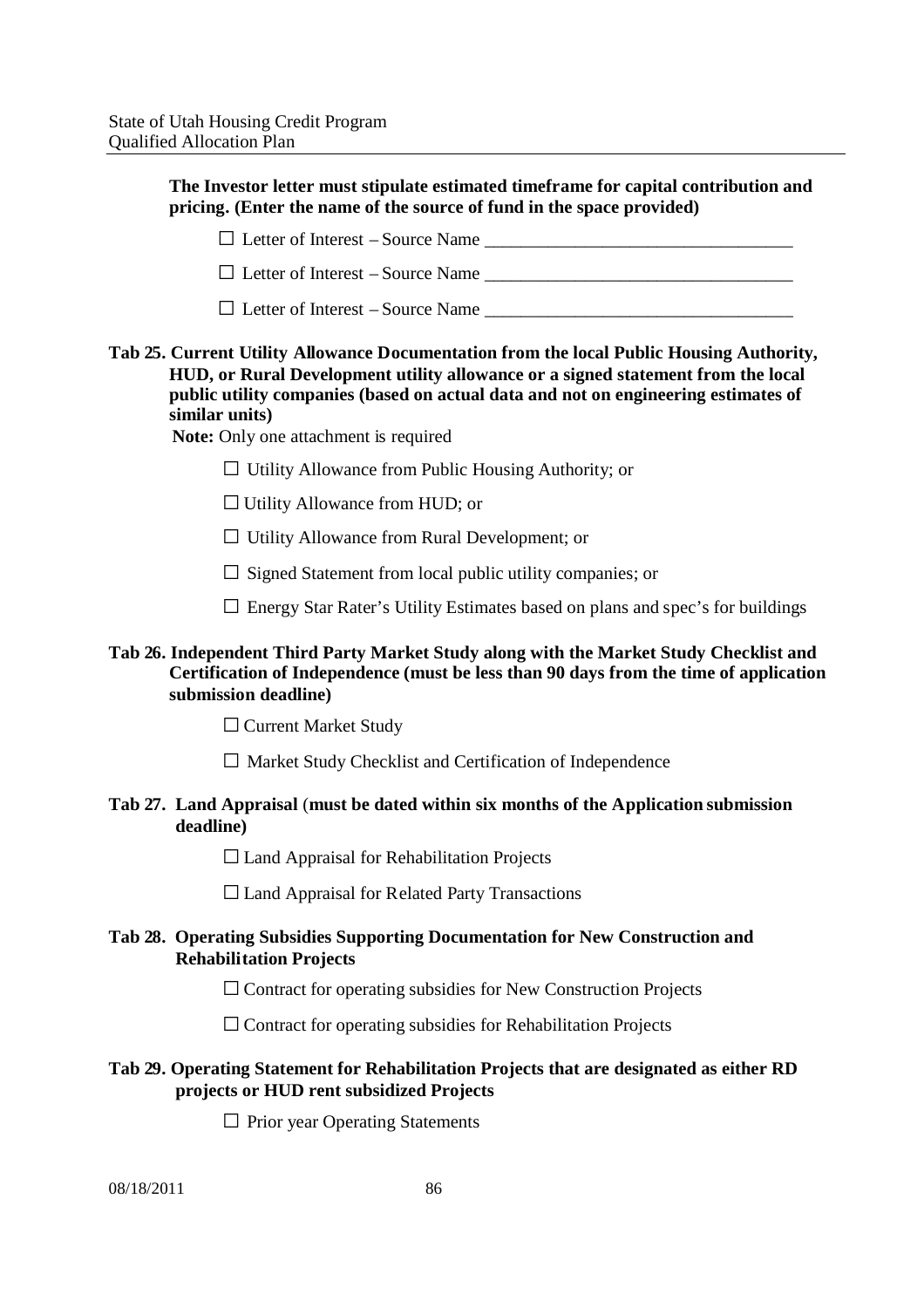## **Tab 30. Rent Rolls for Acquisition/Rehabilitation Projects**

**Note:** Only one attachment is required

- $\Box$  Independent Third Party certifying the current rents and occupancy levels of the Project; or
- $\square$  Current leases, deposit slips, and rent rolls with supporting bank statements for the most recent 12- month period in lieu of third party certification

# **Tab 31. Relocation Plan for Acquisition/Rehabilitations with Current Tenants**

 $\Box$  Relocation Plan, describing the extent to which current tenants will be relocated or dislocated either temporary or permanently, the amount of funds and assistance being provided to relocated/dislocated tenants, and the effort that will be made to bring the relocated/dislocated tenants back to the project upon completion

## **Tab 32. Capital Needs Assessments for Rehabilitation Projects**

Exhibit O  $\Box$  Capital Needs Assessment

## **Tab 33. Enterprise Green Communities Certification (EGCC) or Leadership in Energy & Environmental Design (LEED)**

 $\Box$  EGCC or LEED Narrative

**Note:** Only one attachment is required

□ EGCC Request Form

 $\square$  For LEED – A self certifying written statement

# **Tab 34. OWHLF Required Additional Documentation**

 $\square$  Documents are available from OWHLF website at: http://housing.utah.gov/owhlf/programs.html

# **Tab 35. Private Activity Bond (PAB) Application Requirements**  $\Box$  See requirements on PAB website at:

http://housing.utah.gov/pab/applications.html

If any item listed above is not checked or is not applicable to your Project, please reference the specific tab number and document and provide an explanation.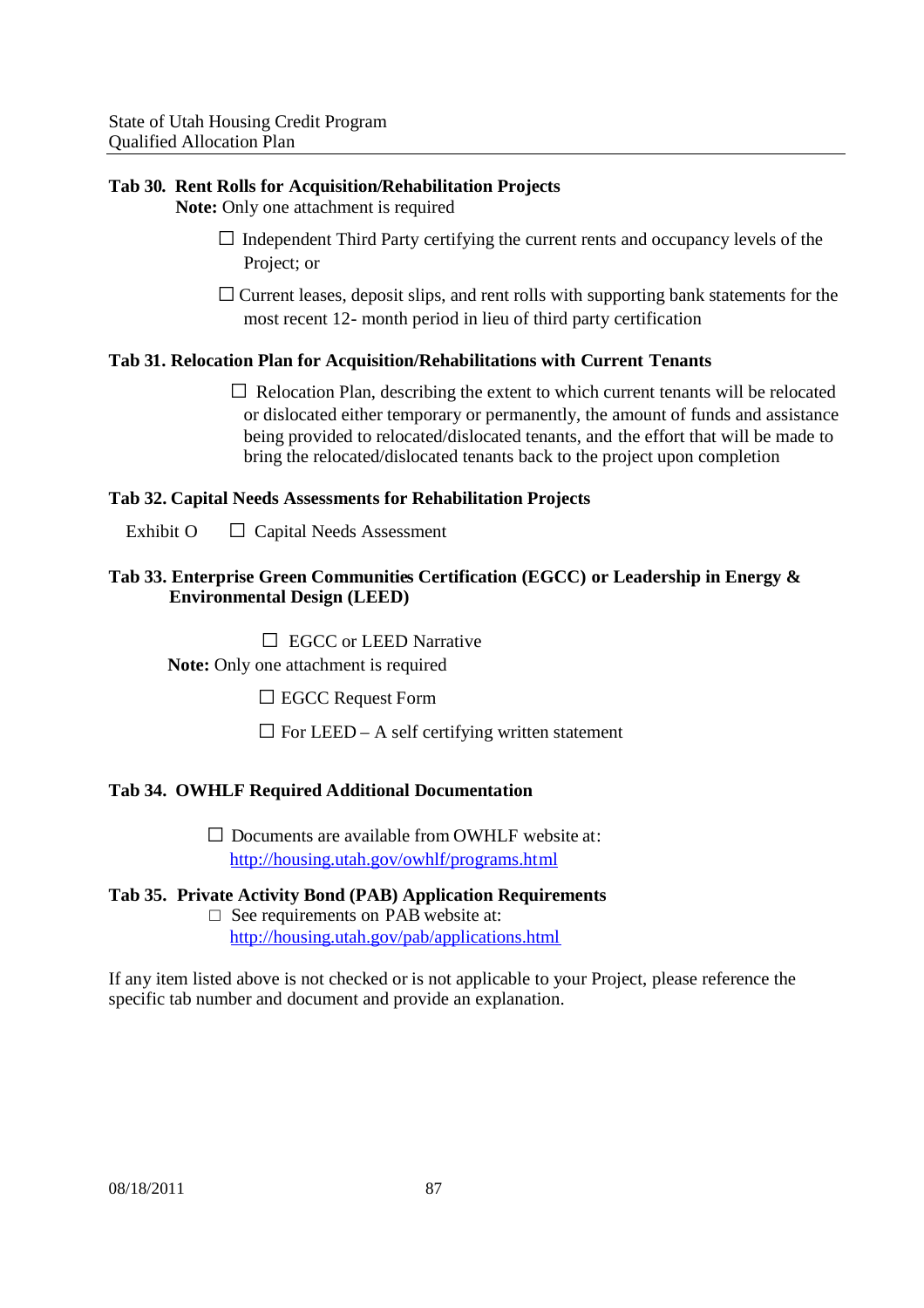## **Self-Certification of Threshold Requirements**

I, (Name), (Title of Authorized Official of (Sponsor Organization) acknowledge that I have completed the self-certified threshold checklist and that all the required documentation necessary to review this application has been included.

# **ORGINAL SIGNATURE OF AUTHORIZED OFFICIAL**

\_\_\_\_\_\_\_\_\_\_\_\_\_\_\_\_\_\_\_\_\_\_\_\_\_\_\_ \_\_\_\_\_\_\_\_\_\_\_\_\_\_\_\_\_\_\_\_\_\_\_\_\_\_\_\_\_\_

\_\_\_\_\_\_\_\_\_\_\_\_\_\_\_\_\_\_\_\_\_\_\_\_\_\_\_ \_\_\_\_\_\_\_\_\_\_\_\_\_\_\_\_\_\_\_\_\_\_\_\_\_\_\_\_\_

(Signature) (Date)

(Name) (Organization)

\_\_\_\_\_\_\_\_\_\_\_\_\_\_\_\_\_\_\_\_\_\_\_\_\_\_\_ \_\_\_\_\_\_\_\_\_\_\_\_\_\_\_\_\_\_\_\_\_\_\_\_\_\_\_\_\_\_ (Title) (Project)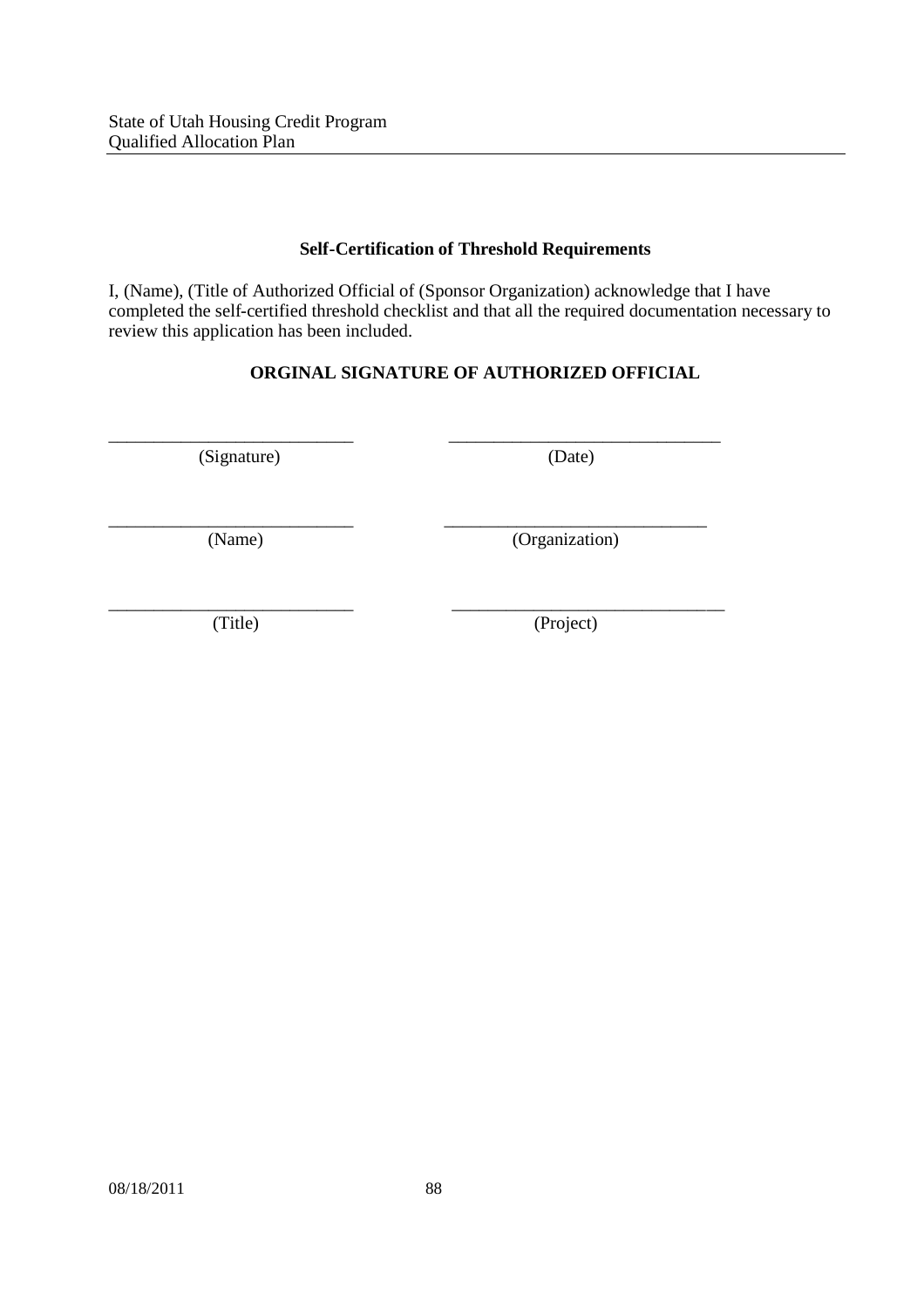# **Exhibit B HUD'S DESIGNATED DIFFICULT DEVELOPMENT AREAS (DDA), QUALIFIED CENSUS TRACTS (QCT) AND UHC QUALIFIED BONUS AREAS**

| <b>UHC DESIGNATED BONUS AREAS</b> |         |                                                                                 |         |                |         |
|-----------------------------------|---------|---------------------------------------------------------------------------------|---------|----------------|---------|
| <b>BEAVER</b>                     |         | <b>GRAND</b>                                                                    |         | <b>SANPETE</b> |         |
| <b>BOX ELDER</b>                  |         | <b>KANE</b>                                                                     |         | <b>SEIVER</b>  |         |
| <b>CARBON</b>                     |         | <b>MILLARD</b>                                                                  |         | <b>UINTAH</b>  |         |
| <b>DAGGETT</b>                    |         | <b>PIUTE</b>                                                                    |         | <b>WASATCH</b> |         |
| <b>EMERY</b>                      |         | <b>RICH</b>                                                                     |         | <b>WAYNE</b>   |         |
| <b>GARFIELD</b>                   |         | <b>SAN JUAN</b>                                                                 |         |                |         |
|                                   |         |                                                                                 |         |                |         |
|                                   |         | <b>HUD NON-METROPOLITAN DDA BY COUNTY EFFECTIVE THROUGH DECEMBER 31, 2011</b>   |         |                |         |
| <b>DUCHESNE</b>                   |         |                                                                                 |         |                |         |
|                                   |         | <b>NON-METROPOLITAN AREA OCTs BY COUNTY EFFECTIVE THROUGH DECEMBER 31, 2011</b> |         |                |         |
| <b>DUCHESNE</b>                   |         | 9401.00                                                                         |         |                |         |
| <b>SAN JUAN COUNTY</b>            |         | 9420.00                                                                         | 9421.00 |                |         |
| <b>SANPETE COUNTY</b>             |         | 9724.00                                                                         |         |                |         |
| <b>UINTAH COUNTY</b>              |         | 9401.00                                                                         | 9402.00 |                |         |
|                                   |         | <b>METROPOLITAN AREA OCTs BY COUNTY EFFECTIVE THROUGH DECEMBER 31, 2011</b>     |         |                |         |
| <b>LOGAN MSA</b>                  |         |                                                                                 |         |                |         |
| <b>CACHE COUNTY</b>               |         |                                                                                 |         |                |         |
| 0006.00                           | 0007.02 | 0008.00                                                                         |         |                |         |
| <b>SALT LAKE CITY-OGDEN MSA</b>   |         |                                                                                 |         |                |         |
| <b>DAVIS COUNTY</b>               |         |                                                                                 |         |                |         |
| 1256.00                           |         |                                                                                 |         |                |         |
| <b>SALT LAKE COUNTY</b>           |         |                                                                                 |         |                |         |
| 1001.00                           | 1003.02 | 1007.00                                                                         | 1014.00 | 1020.00        | 1021.00 |
| 1022.00                           | 1023.00 | 1024.00                                                                         | 1025.00 | 1027.00        | 1029.00 |
| 1115.00                           |         |                                                                                 |         |                |         |
| <b>WEBER COUNTY</b>               |         |                                                                                 |         |                |         |
| 2002.02                           | 2008.00 | 2009.00                                                                         | 2011.00 | 2012.00        | 2013.00 |
| 2018.00                           | 2019.00 |                                                                                 |         |                |         |
| <b>PROVO-OREM MSA</b>             |         |                                                                                 |         |                |         |
| <b>UTAH COUNTY</b>                |         |                                                                                 |         |                |         |
| 0014.02                           | 0016.01 | 0016.02                                                                         | 0016.03 | 0017.00        | 0018.01 |
| 0018.02                           | 0018.03 | 0019.00                                                                         | 0024.00 | 0025.00        |         |
| <b>ST. GEORGE MSA</b>             |         |                                                                                 |         |                |         |
| <b>WASHINGTON COUNTY</b>          |         |                                                                                 |         |                |         |
|                                   |         |                                                                                 |         |                |         |

2713.00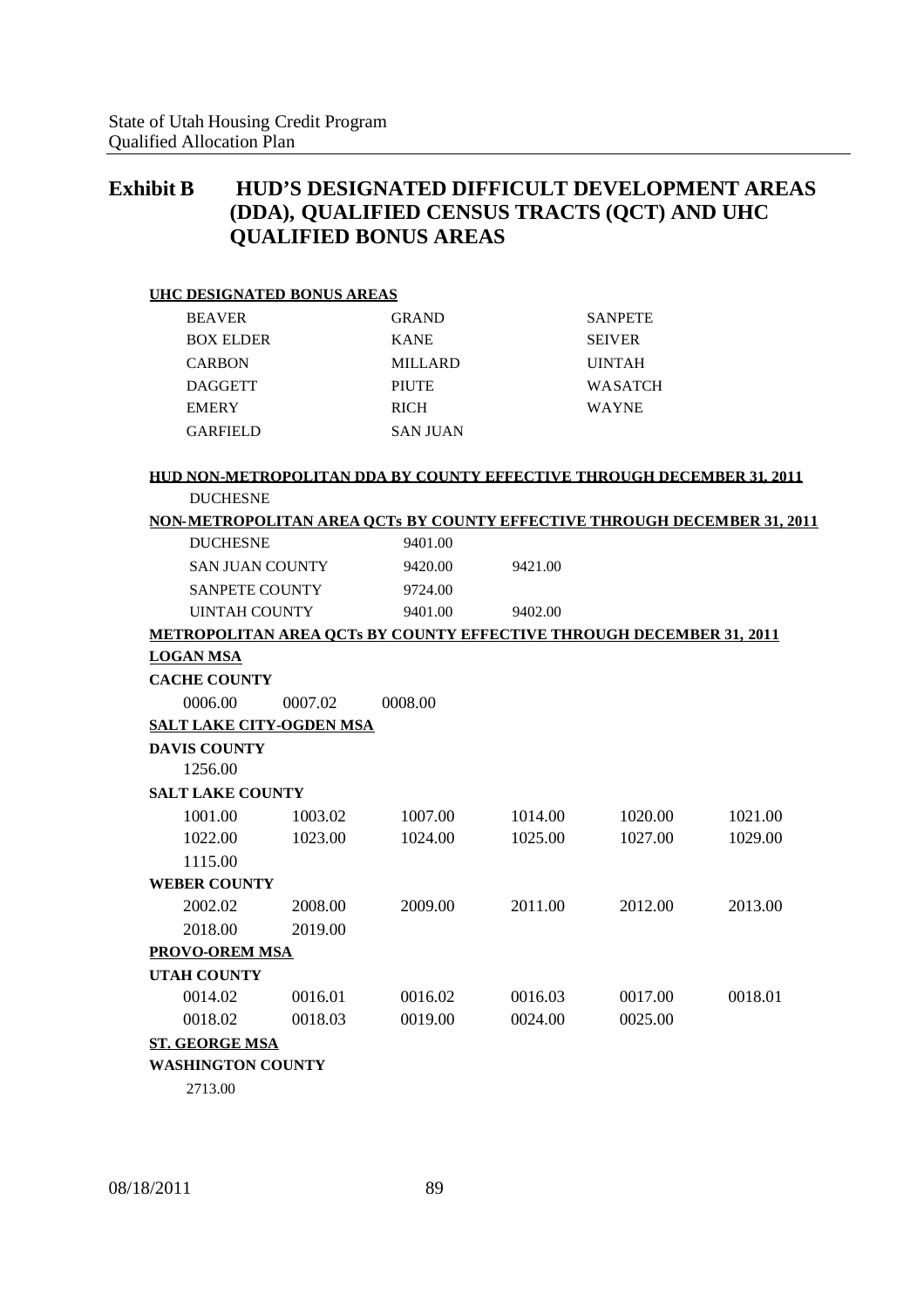# **UHC QUALIFIED BONUS AREAS**

Pursuant to the Housing and Economic Recovery Act of 2008, UHC has been provided authority to increase the eligible basis of certain buildings to 130% of the eligible basis, when it determines that the financial feasibility of the building so requires. Therefore, in addition to HUD's DDA's and QCT's, UHC may give a project a basis boost of **up to 30 percent** to projects in all counties in the state, specifically excluding the following counties (except for HUD designated and QCT areas): Cache, Davis, Iron, Juab, Morgan, Salt Lake, Summit, Tooele, Utah, Washington, and Weber.

Projects located within 1/3 mile of an existing or currently under construction Trax or FrontRunner stop/station will be considered a bonus area, eligible for a basis boost of up to 30 percent. The distance shall be measured using the shortest walkable route along public access, from the nearest entrance/exit of the project's site to the center of the Trax/FrontRunner platform. UHC will use Google Maps as its measuring standard. **Please note, tax-exempt bond projects are ineligible for a basis boost in a UHC qualified bonus area.**

#### **UHC QUALIFIED BONUS AREAS ALONG UTA'S FRONTRUNNER AND TRAX RAIL LINES**

Projects must be within 1/3 mile of an existing or currently under construction stop/station. (List is currently being updated.)

# **TRAX STATIONS**

#### **Downtown Line**

**Salt Lake Central Station** -250 South 600 West **Old Greek Town**-200 South 500 West **Plantarium**-200 South 400 West **Arena**-301 West South Temple **Temple Square**-132 West South Temple **City Center**-100 South Main Street **Gallivan Center**-Transfer Station for Salt Lake/Sandy Line/University Line-300 South Main Street

#### **University Line**

**Library**-225 East 400 South **Trolley**-625 East 400 South **900 East**-875 East 400 South **Stadium**-1349 East 500 South **U. South Campus**-1790 East South Campus Drive **Fort Douglas**-200 South Wasatch Drive **U. Medical Center**-10 North Medical Drive

#### **Salt Lake/Sandy Line**

**Courthouse**-450 South Main Street **900 South**-860 South 200 West

**Ball Park**-1300 South 180 West **Central Pointe**-2100 South 221 West **Millcreek**-3300 South 210 West **Meadowbrook**-3900 South 188 West **Murray North**-4400 South (Fireclay Ave) 71 West **Murray Central 5200 South**-Vine Street (5144 South) Cottonwood Street (140 West) **Fashion Place West 6400 South**-Winchester Street 222 West **Midvale Fort Union 7200 South**-7250 South 180 West **Midvale Center**-7720 South 95 West **Historic Sandy**-9000 South 165 East **Sandy Expo**-9400 South 150 East **Sandy Civic Center 10000 South**-Sego Lily Drive (9800 South) 115 East

08/18/2011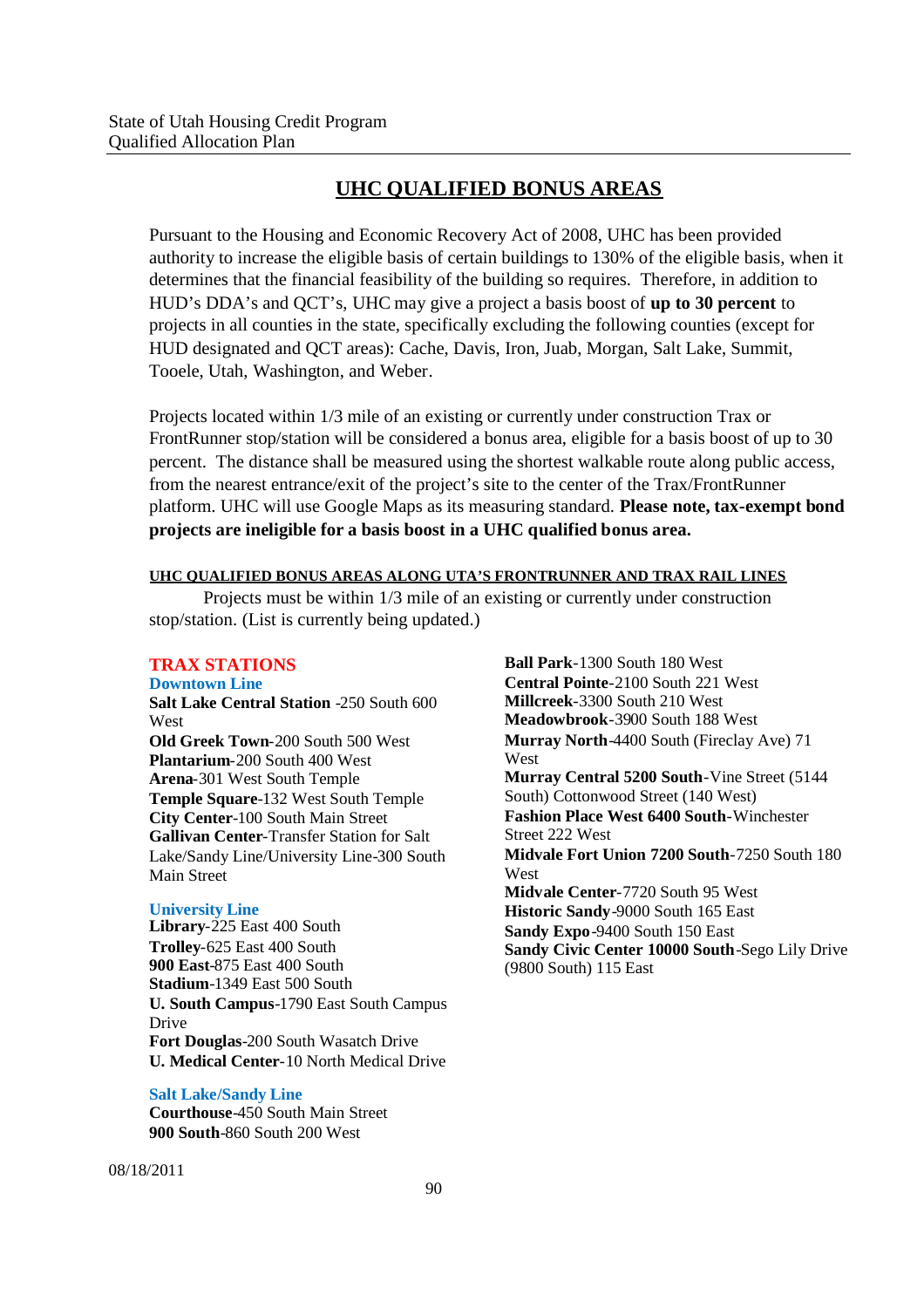#### **FRONTRUNNER STATIONS**

#### **FrontRunner North**

**Pleasant View**-2700 North Highway 89 **Ogden**- 2350 South Wall Avenue **Roy**-2375 Sandridge Drive **Clearfield**-1250 South State Street **Layton**-500 South Main Street **Farmington**-450 North 850 West **Woods Cross**-750 South 800 West

#### **TRAX STATIONS UNDER CONSTRUCTION**

#### **Airport Line**

**500 West North Temple-** will allow direct transfer from the FrontRunner **800 West North Temple 1100 West North Temple**- Utah State Fair Park **1500 West North Temple**-Garside Avenue **1950 West North Temple**-Winifred Avenue **Salt Lake International Airport**

#### **Mid-Jordan Line**

**Approx. 7400 South 500 West-**West Historic Midvale **7800 South 1100 West**-Near Gardner Village **Redwood Road-**Near West Jordan City Hall and the Old Sugar Factory **2700 West in West Jordan Bangerter Highway-**Near Jordan Valley Hospital and Salt Lake Community College

#### **West Valley Line**

**1070 West 2320 South-**Located in the Chesterfield neighborhood **2770 South Redwood Road-**Near the Decker Lake Business Park **3100 South Decker Lake Drive-**Adjacent to the Maverick Center **West Valley City Intermodal Center-**Near West Valley City Hall

## **FRONTRUNNER STATIONS UNDER CONSTRUCTION**

#### **FrontRunner South**

**Murray-**West of the existing Murray Central Trax Station **South Jordan Draper/Bluffdale-**Future Station **Lehi American Fork Vineyard-**Future Station **Orem Provo**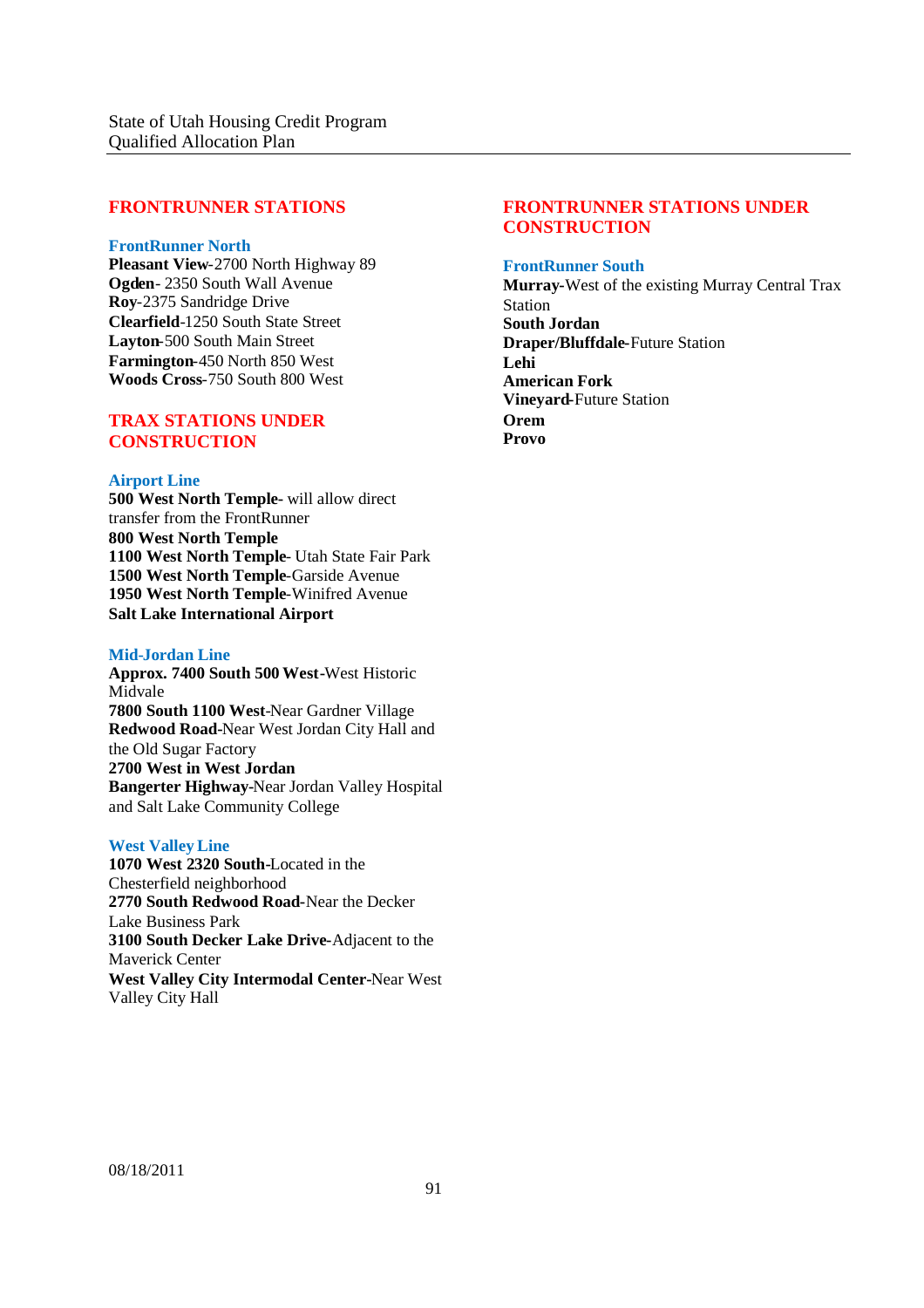# **Exhibit C RURAL TARGETED AREAS**

All counties are rural targeted except the following Standard Metropolitan Statistical Areas (SMSA) counties:

| Cache     | Summit     |
|-----------|------------|
| Davis     | Tooele     |
| Iron      | Utah       |
| Juab      | Washington |
| Morgan    | Weber      |
| Salt Lake |            |

Rural county cities with populations greater than 20,000 are considered metropolitan for purposes of this scoring category (Developed from Rural Development Service's criteria). These are:

Cedar City, including Enoch, in Iron County.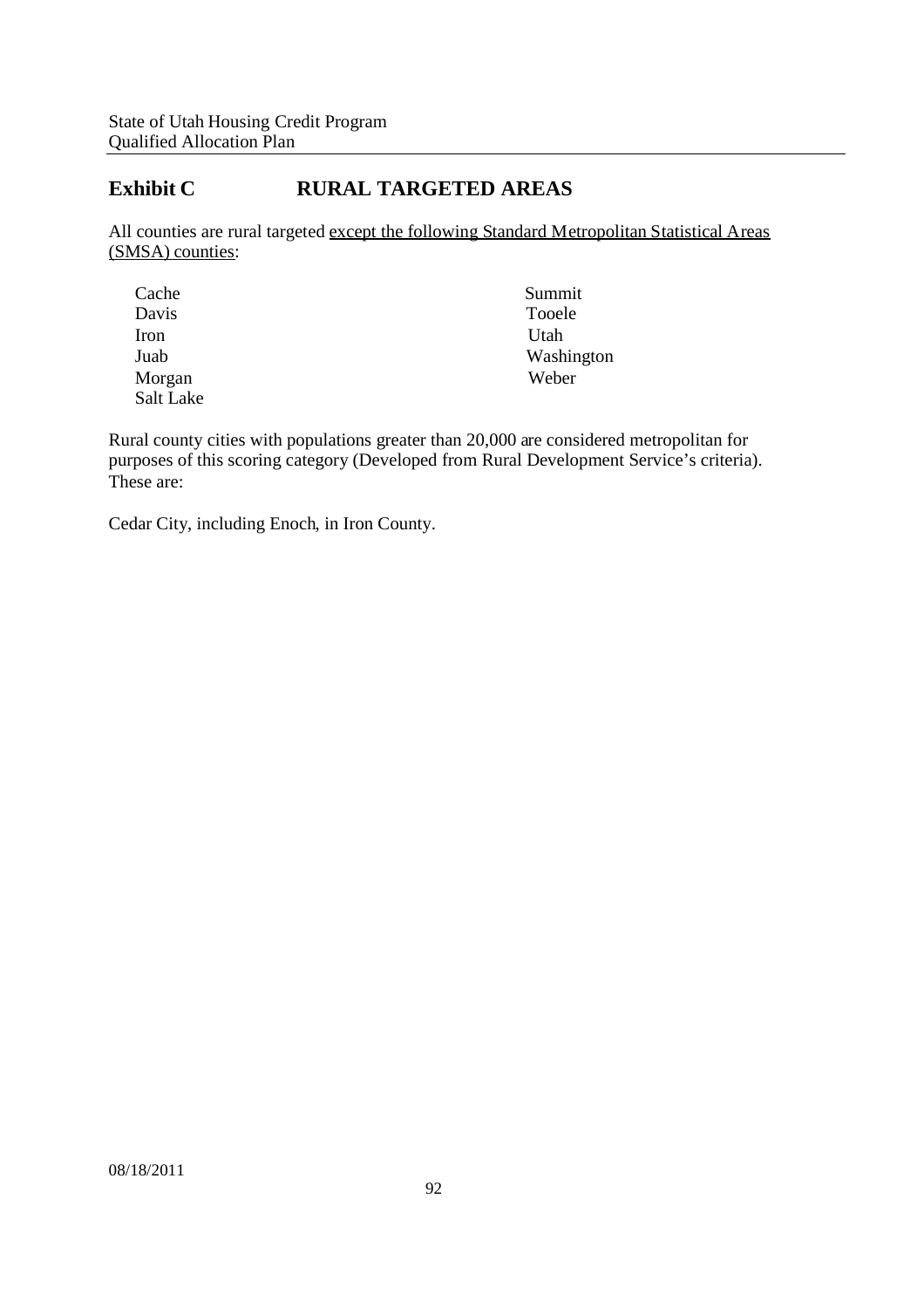# **Exhibit D ANNUAL CERTIFICATION OF QUALIFIED NONPROFIT ORGANIZATION**

For purposes of Internal Revenue Code (the "Code") §42, \_\_\_\_\_\_\_\_\_\_\_\_\_\_\_\_\_\_\_\_\_\_\_\_\_ (the "Corporation") hereby represents and certifies to Utah Housing Corporation the following:

- 1. The Corporation owns an equity interest in \_\_\_\_\_\_\_\_\_\_\_\_\_\_\_\_\_\_\_\_\_\_\_\_\_\_\_\_\_\_\_\_\_ (the "Owner") which owns and operates the \_\_\_\_\_\_\_\_\_\_\_\_\_\_\_\_\_\_\_\_\_\_\_\_\_\_\_\_\_\_\_\_\_\_, a Housing Credit project (the "Project"), located in \_\_\_\_\_\_\_\_\_\_\_\_\_\_\_\_\_\_\_\_\_\_\_\_\_\_\_\_\_, Utah.
- 2. The Corporation is a "Qualified Nonprofit Organization" within the meaning of §42(h)(5)(C) of the Code with respect to the Project such that the Corporation is:
	- (i) an organization described in  $\S501(c)(3)$  or (4) of the Code and is exempt from tax under §501(a) of the Code;
	- (ii) not affiliated with or controlled by a for-profit organization; and
	- (iii) one of the exempt purposes of the Corporation includes the fostering of affordable housing.
- 3. The Corporation will materially participate (within the meaning of §469(h) of the Code) in the development and operation of the Project throughout the compliance period with respect to the Project. For purposes of this material participation representation, the Corporation represents and certifies that it has satisfied one of the following material participation standards provided for under Section 1.469-5T of the Income Tax Regulations (check applicable line):
	- The Corporation participated in the activity of the Project for more than 500 hours during the taxable year.
	- The Corporation participation in the activity of the Project for the taxable year constitutes substantially all of the participation in such activity of all individuals (including individuals who are not owners of interests in the Project) for such year.
	- The Corporation participated in the activity of the Project for more than 100 hours during the taxable year, and the Corporation's participation in the activity of the Project for the taxable year is not less than the participation in the activity of any individual (including individuals who are not owners of interest in the Project) for such year.
		- The activity of the Project is a significant participation activity (within the meaning of Section 1.469-5T(c) of the Income Tax Regulations) for the taxable year, and the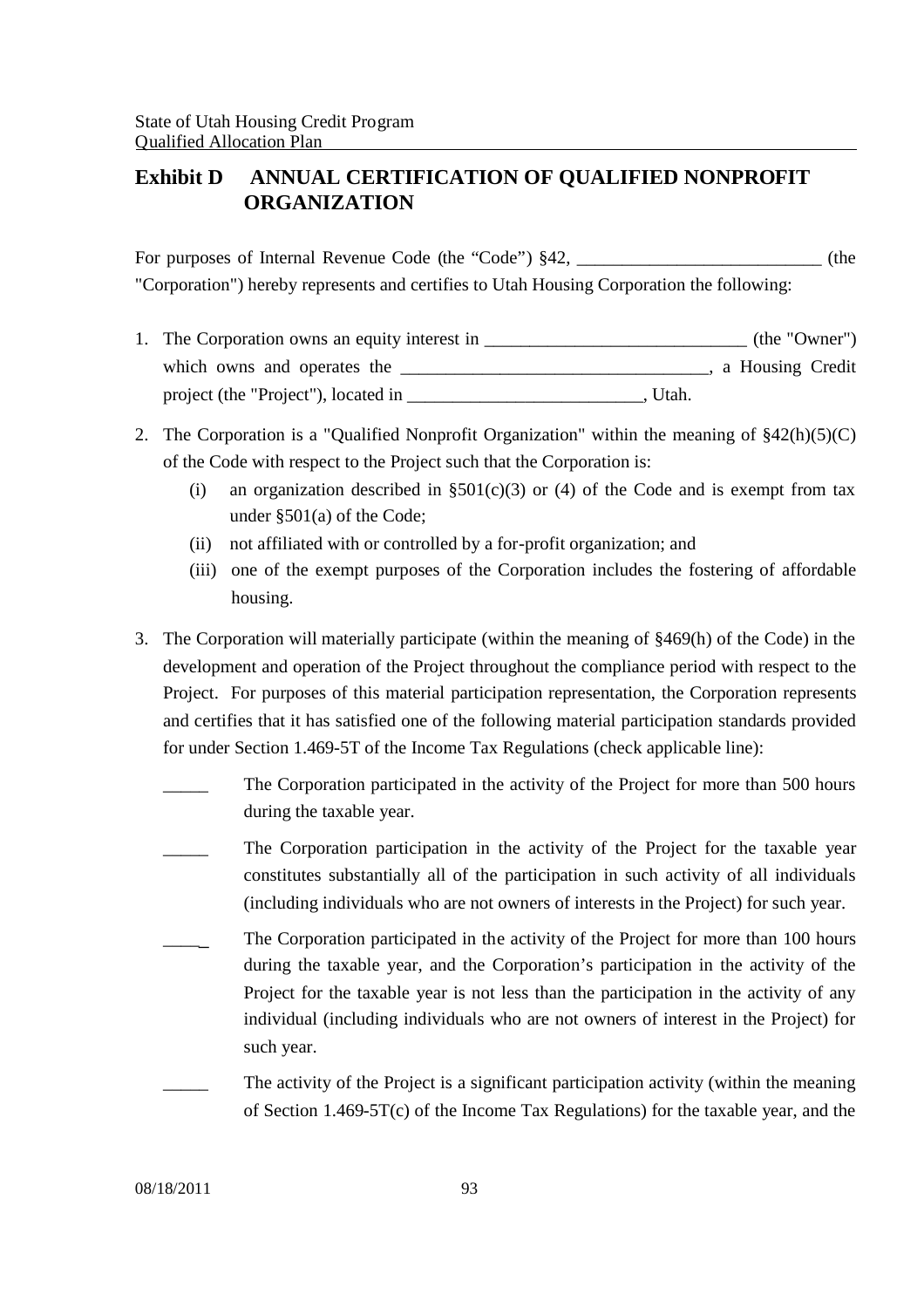and correct as of the date hereof.

| Corporation's aggregate participation in all significant participation activities during<br>such year exceed 500 hours.                                                                                                                                    |
|------------------------------------------------------------------------------------------------------------------------------------------------------------------------------------------------------------------------------------------------------------|
| The Corporation materially participated in the activity of the Project (determined<br>without regard to this paragraph) for any five taxable years (whether or not<br>consecutive) during the ten taxable years that immediately precede the taxable year. |
| Other:                                                                                                                                                                                                                                                     |
| Explain:                                                                                                                                                                                                                                                   |
|                                                                                                                                                                                                                                                            |
|                                                                                                                                                                                                                                                            |
|                                                                                                                                                                                                                                                            |
| Under penalties of perjury, the undersigned hereby certifies that the foregoing information is true                                                                                                                                                        |

DATED this  $\_\_\_\_$  day of  $\_\_\_\_\_\_\_\_$ . 20 $\_\_\_\_\_\.\$ 

CORPORATION:

By:  $\qquad \qquad$ 

Its:  $\qquad \qquad$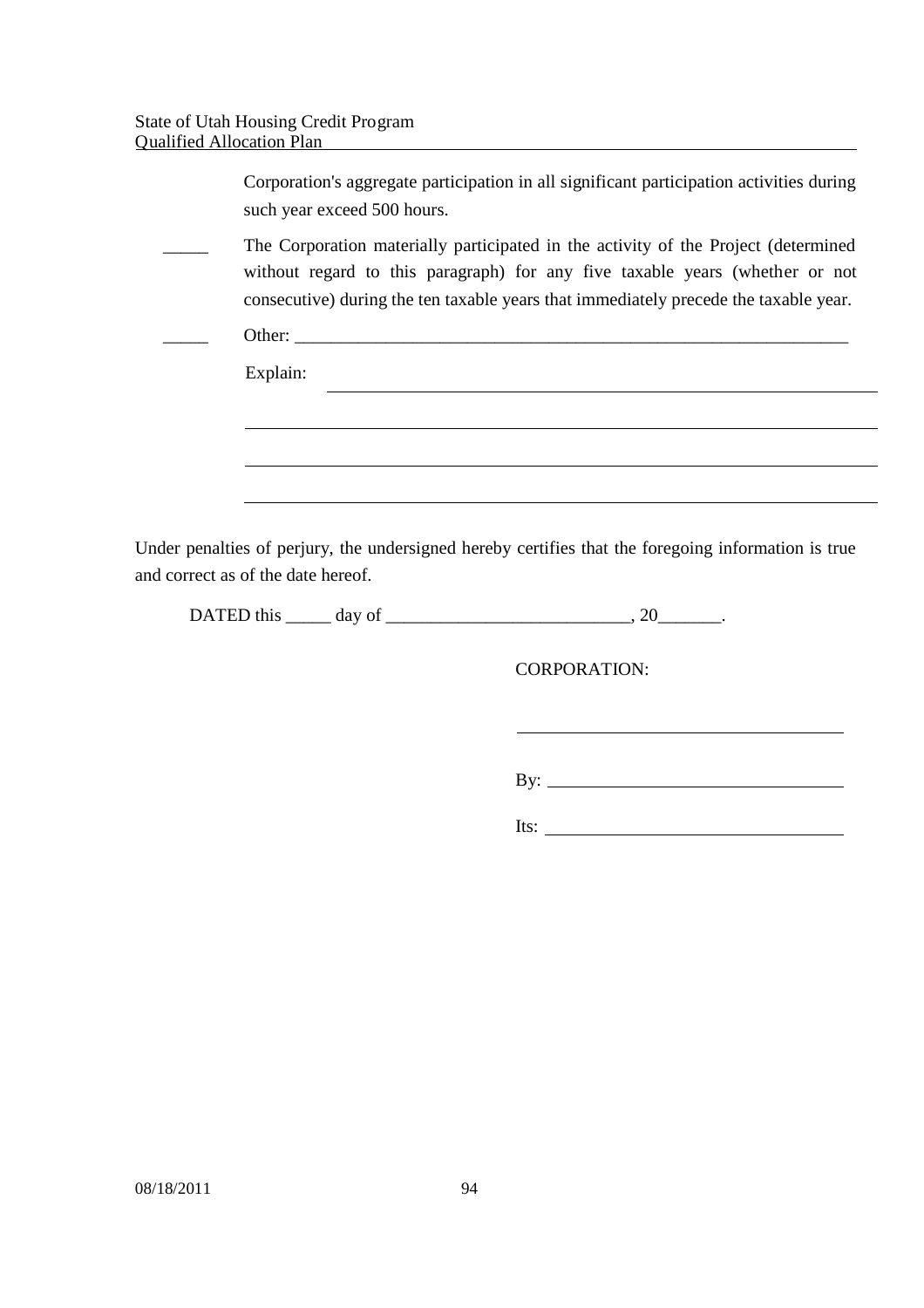# **Exhibit E1 PROJECT DEVELOPMENT SCHEDULE –** *New Project*

**Must be submitted to UHC April 1st and September 1st each year until project is completed.**

**Project Name:**

| <b>Activity</b>                       |                             | <b>Expected Date</b>                                                                                                                                                 | <b>Completed Date</b> |
|---------------------------------------|-----------------------------|----------------------------------------------------------------------------------------------------------------------------------------------------------------------|-----------------------|
| <b>Site</b><br>$\mathbf A$ .          |                             |                                                                                                                                                                      |                       |
|                                       | <b>Environmental Review</b> |                                                                                                                                                                      |                       |
|                                       | Closing / Site Transfer     |                                                                                                                                                                      |                       |
|                                       |                             |                                                                                                                                                                      |                       |
| 1.                                    | <b>Construction Closing</b> |                                                                                                                                                                      |                       |
| $\overline{2}$ .                      | <b>Permanent Closing</b>    |                                                                                                                                                                      |                       |
| 3.                                    | <b>Investor Commitment</b>  |                                                                                                                                                                      |                       |
|                                       |                             |                                                                                                                                                                      |                       |
|                                       |                             |                                                                                                                                                                      |                       |
| <b>Building Permit</b>                |                             |                                                                                                                                                                      |                       |
| Groundbreaking                        |                             |                                                                                                                                                                      |                       |
| <b>Construction Begins</b>            |                             |                                                                                                                                                                      |                       |
|                                       |                             |                                                                                                                                                                      |                       |
| <b>Occupancy Certificate</b>          |                             |                                                                                                                                                                      |                       |
| <b>Open House/Ribbon Cutting</b>      |                             |                                                                                                                                                                      |                       |
| Lease Up                              |                             |                                                                                                                                                                      |                       |
| <b>Placed in Service (Last Bldg.)</b> |                             |                                                                                                                                                                      |                       |
|                                       |                             |                                                                                                                                                                      |                       |
|                                       |                             | <b>Financing</b><br>Plans & Specs (Final)-Approved<br>by the City<br>Project Signage with UHC Logo<br><b>Carryover Submission</b><br><b>Final Cost Certification</b> |                       |

Indicate percent complete at the date of this schedule \_\_\_% Complete.

# Developer must provide documentation for any changes to the project.

Failure to submit the Project Development Schedule on a timely basis will result in Developer being classified as Not in Good Standing.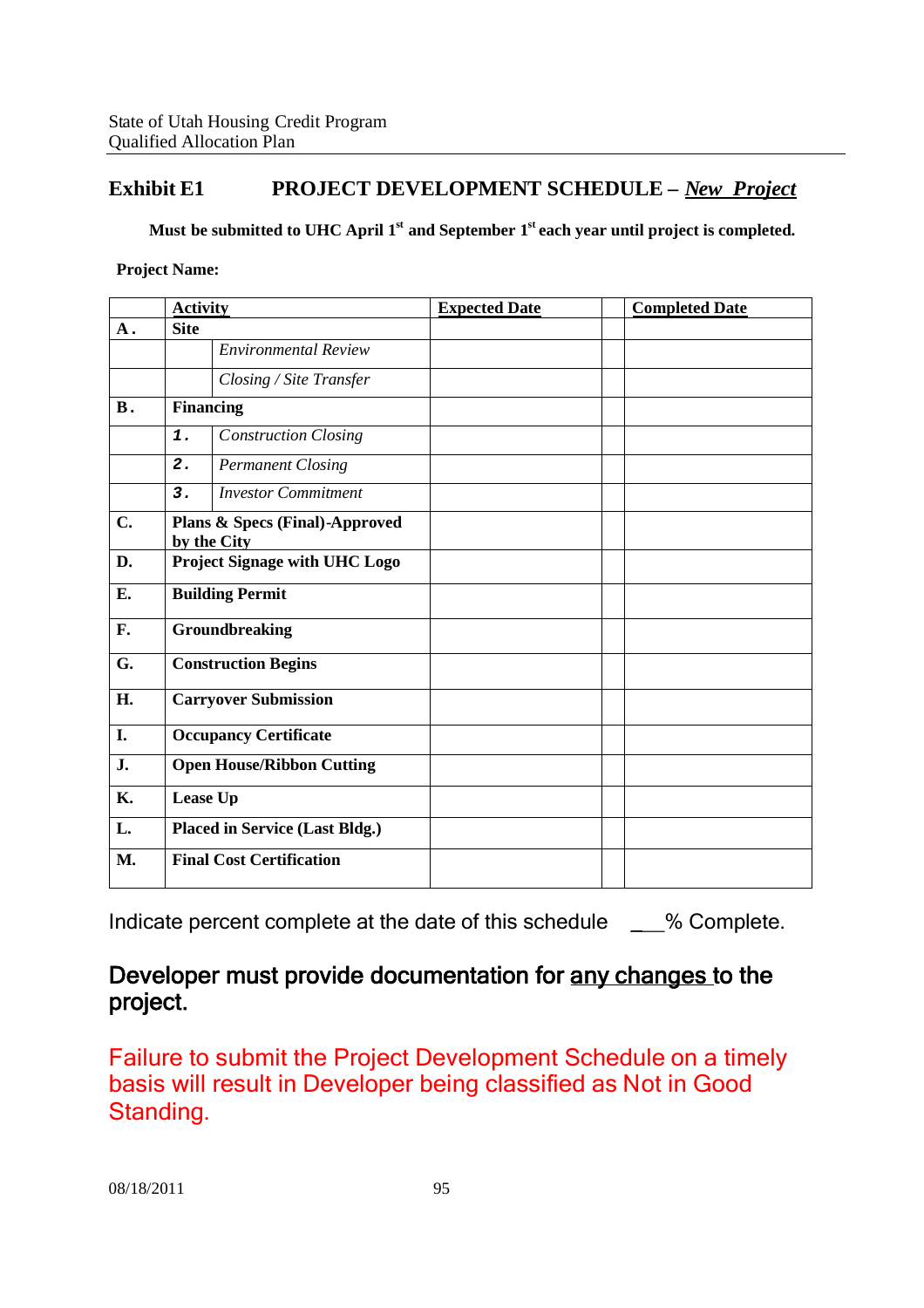# **Exhibit E2 PROJECT DEVELOPMENT SCHEDULE –** *Rehab Project*

**Must be submitted to UHC April 1st and September 1st each year until project is completed.**

**Project Name:**

|           | <b>Activity</b>                                |                            | <b>Expected Date</b> | <b>Completed Date</b> |
|-----------|------------------------------------------------|----------------------------|----------------------|-----------------------|
| A.        | <b>Site</b>                                    |                            |                      |                       |
|           |                                                | Closing / Site Transfer    |                      |                       |
| <b>B.</b> | <b>Financing</b>                               |                            |                      |                       |
|           | 1.                                             | <b>Issuance of Bonds</b>   |                      |                       |
|           | $\overline{2}$ .                               | <b>Investor Commitment</b> |                      |                       |
| C.        | Plans & Specs (Final) -Approved<br>by the City |                            |                      |                       |
| D.        | Project Signage with UHC Logo                  |                            |                      |                       |
| E.        | <b>Building Permit</b>                         |                            |                      |                       |
| F.        | <b>Construction Begins</b>                     |                            |                      |                       |
| G.        | <b>Open House/Ribbon Cutting</b>               |                            |                      |                       |
| H.        | <b>Placed in Service (Last Bldg.)</b>          |                            |                      |                       |
| I.        | <b>Final Cost Certification</b>                |                            |                      |                       |

Indicate percent complete at the date of this schedule \_\_\_% Complete.

Developer must provide documentation for any changes to the project.

Failure to submit the Project Development Schedule on a timely basis will result in Developer being classified as Not in Good **Standing**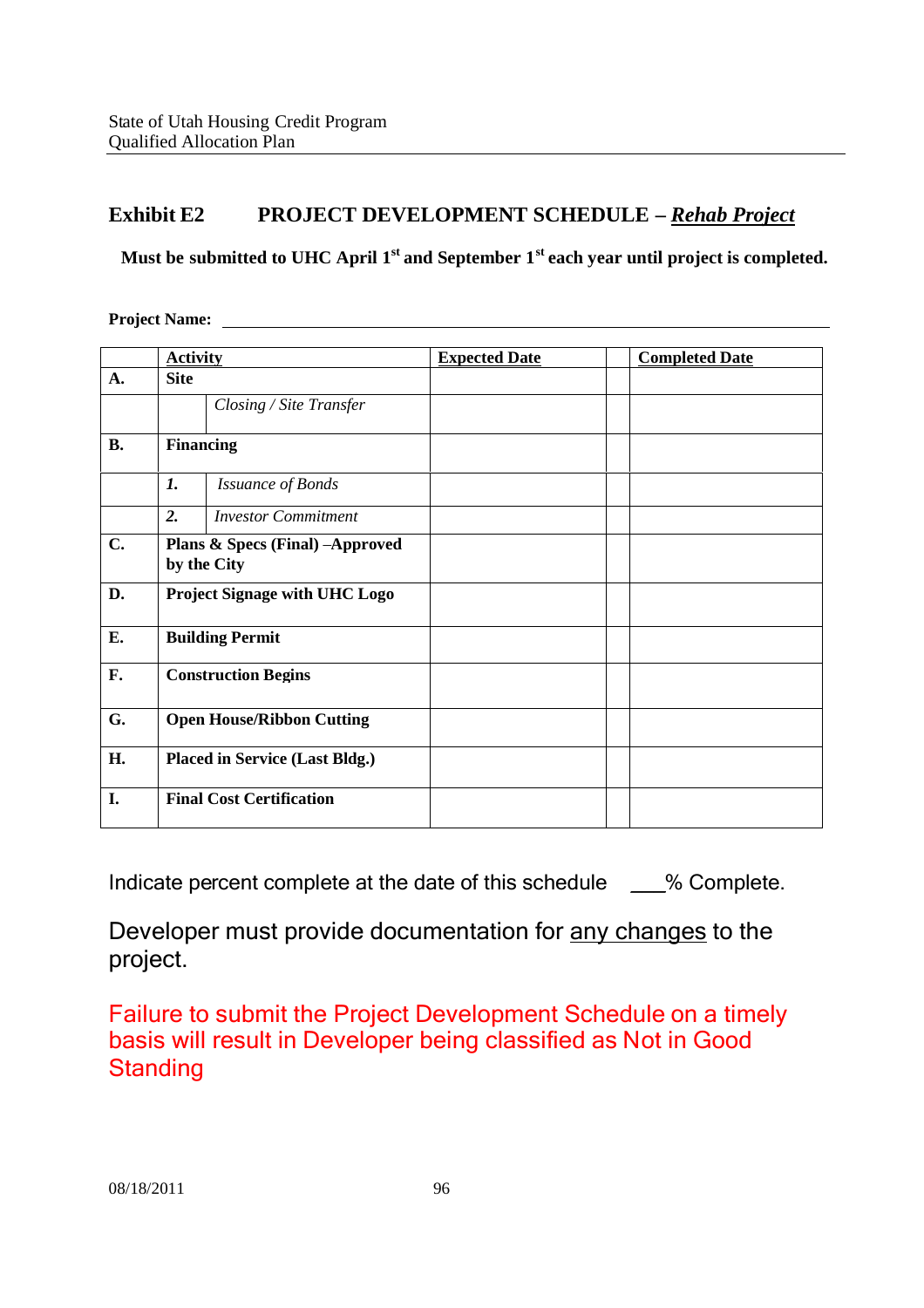# **Exhibit E3 PROJECT DEVELOPMENT SCHEDULE –** *Bond Projects*

**Must be submitted to UHC April 1st and September 1st each year until project is completed.**

## **Project Name:**

|                | <b>Activity</b>                       |                                   | <b>Expected Date</b> | <b>Completed Date</b> |
|----------------|---------------------------------------|-----------------------------------|----------------------|-----------------------|
| $\mathbf{A}$ . | <b>Site</b>                           |                                   |                      |                       |
|                |                                       | <b>Environmental Review</b>       |                      |                       |
|                |                                       | Closing / Site Transfer           |                      |                       |
| <b>B.</b>      | <b>Financing</b>                      |                                   |                      |                       |
|                | 1.                                    | <b>Issuance of Bonds</b>          |                      |                       |
|                | $\overline{2}$ .                      | <b>Investor Commitment</b>        |                      |                       |
| $C_{\bullet}$  | the City                              | Plans & Specs (Final)-Approved by |                      |                       |
| D.             | <b>Project Signage with UHC Logo</b>  |                                   |                      |                       |
| E.             | <b>Building Permit</b>                |                                   |                      |                       |
| F.             | <b>Ground Breaking</b>                |                                   |                      |                       |
| G.             |                                       | <b>Construction Begins</b>        |                      |                       |
| H.             | <b>Occupancy Certificate</b>          |                                   |                      |                       |
| I.             |                                       | <b>Open House/Ribbon Cutting</b>  |                      |                       |
| J.             | Lease Up                              |                                   |                      |                       |
| <b>K.</b>      | <b>Placed in Service (Last Bldg.)</b> |                                   |                      |                       |
| L.             |                                       | <b>Final Cost Certification</b>   |                      |                       |

Indicate percent complete at the date of this schedule \_\_\_% Complete.

Developer must provide documentation for any changes to the project.

Failure to submit the Project Developer Schedule on a timely basis will result in Developer being classified as Not in Good Standing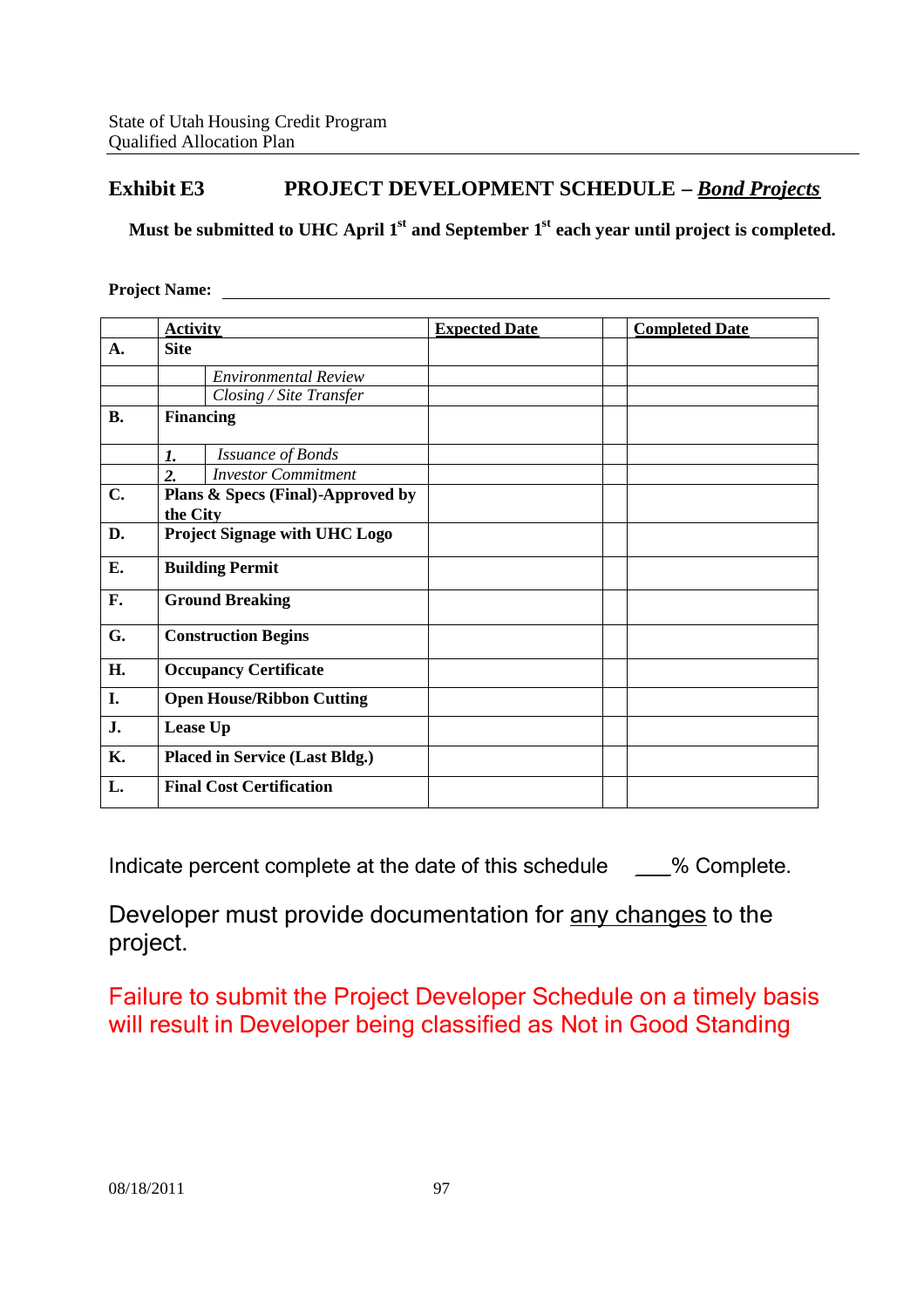# **Exhibit E4 PROJECT DEVELOPMENT SCHEDULE** *Bond Rehab Projects*

**Must be submitted to UHC April 1st and September 1st each year until project is completed.**

**Project Name:**

|           | <b>Activity</b>                                |                                 | <b>Expected Date</b> | <b>Completed Date</b> |
|-----------|------------------------------------------------|---------------------------------|----------------------|-----------------------|
| A.        | <b>Site</b>                                    |                                 |                      |                       |
|           |                                                | Closing / Site Transfer         |                      |                       |
| <b>B.</b> | <b>Financing</b>                               |                                 |                      |                       |
|           | 1.                                             | <b>Issuance of Bonds</b>        |                      |                       |
|           | 2.                                             | <b>Investor Commitment</b>      |                      |                       |
| C.        | Plans & Specs (Final) -Approved<br>by the City |                                 |                      |                       |
| D.        | <b>Project Signage with UHC Logo</b>           |                                 |                      |                       |
| E.        | <b>Building Permit</b>                         |                                 |                      |                       |
| F.        | <b>Construction Begins</b>                     |                                 |                      |                       |
| G.        | <b>Open House/Ribbon Cutting</b>               |                                 |                      |                       |
| H.        | <b>Placed in Service (Last Bldg.)</b>          |                                 |                      |                       |
| I.        |                                                | <b>Final Cost Certification</b> |                      |                       |

Indicate percent complete at the date of this schedule  $\%$  Complete.

Developer must provide documentation for any changes to the project.

Failure to submit the Project Development Schedule on a timely basis will result in Developer being classified as Not in Good **Standing**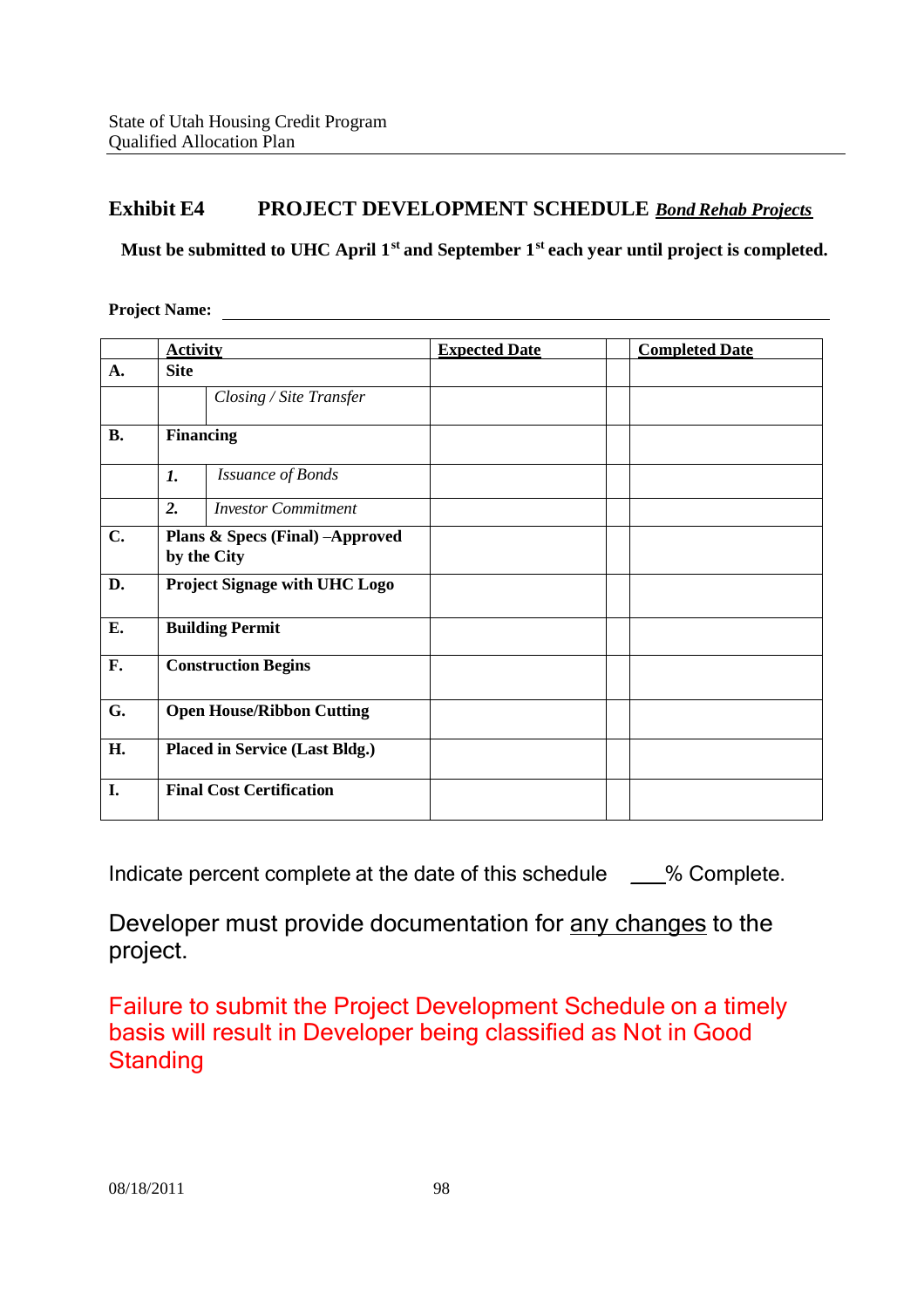# **Exhibit F UNDERWRITING GUIDELINES**

The underwriting criteria below are threshold items, but exceptions are made for RD 515 and Section 8 contracts that have the potential for annual contract adjustments. Applications below the safe harbor minimums and/or maximums for these criteria will not proceed beyond the threshold review.

Applications will be underwritten with the following guidelines.

#### **Financing Guidelines**

#### **Debt Service Coverage Ratio\*:**

Minimum Maximum Hard debt: 1.15 1.25

\* Debt that is contractually payable.

The maximum DCR can be exceeded in cases where the required cash flow produces a DCR greater than  $1.25$ .

#### **Financing Terms:**

Projects will be underwritten using the terms contained in the Letters of Interest (LOI) provided by lenders and investors.

Olene Walker Housing Loan Fund financing does not require an LOI or term sheet if the terms are identical to those used in the Consolidated Application.

#### **Operating Expenses**

| <b>Unit Type</b> | Minimum |
|------------------|---------|
| Studio & SRO     | \$2,800 |
| 1 bedroom        | \$2,900 |
| 2 bedroom        | \$3,100 |
| 3 bedroom        | \$3,250 |
| 4 bedroom        | \$3,400 |
| 5 bedroom        | \$3,550 |

The above operating expense minimums exclude capital replacement reserves and taxes. They assume the tenant pays electric power and gas utilities and the owner pays typical municipal sewer, water fees, etc.

#### **Income and Expenses**

The inflation factor on income must be a minimum of 1 percent lower than the inflation factor on expenses.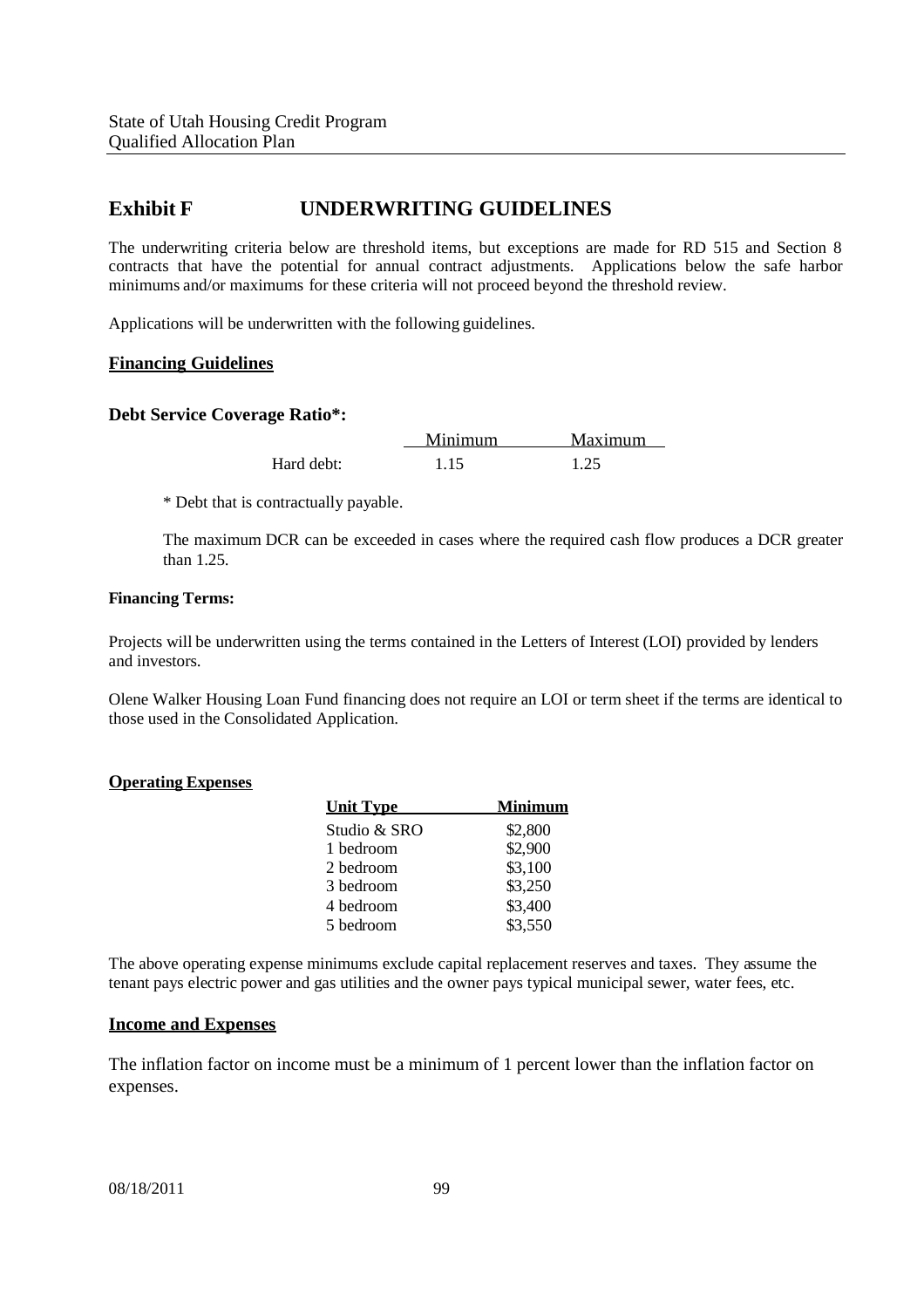#### **Capital Replacement Reserves:**

Replacement Reserve Minimum per unit annually unless funded at closing:

| <b>Rehabilitation Applications</b>   | \$350 |
|--------------------------------------|-------|
| <b>New Construction Applications</b> | \$300 |

#### **Vacancy:**

| <b>Number of Units</b>               | Minimum | Maximum |
|--------------------------------------|---------|---------|
| More than 75                         | 5%      | 8%      |
| More than 25 but fewer than 75 units | 5%      | 8%      |
| Fewer than 26 units                  | 7%      | 10%     |

UHC staff must be consulted prior to submission of Application if vacancy rates are higher than the maximum ranges.

#### **Rehabilitation Guidelines**

The following minimum rehabilitation expenditures are based on the age of building(s).

| Age of Building $(s)$ | Minimum Rehab Per Unit |
|-----------------------|------------------------|
| Pre 1940              | \$50,000               |
| 1940 – 1970           | \$35,000               |
| 1971 – 1997           | \$25,000               |

Rehabilitation costs below these minimums must be discussed with UHC staff before submitting an Application. UHC encourages the preservation of Historic Buildings with federal and/or state of Utah Historic Credits where feasible.

#### **Affordable and Market Rents:**

Housing Credit unit rents must be a least 10% below the adjusted market rents established by the market study. All proposed rent levels must be supported in the market study.

#### **Minimum Cash Flow Per Unit:**

The project must achieve cash flow on a per unit basis according to the following schedule. Rural projects may have difficulty meeting this standard because below market rents remain low. Please discuss with UHC staff prior to application submission.

| Studio units    | \$350 per annum |
|-----------------|-----------------|
| 1 Bedroom units | \$350 per annum |
| 2 Bedroom units | \$375 per annum |
| 3 Bedroom units | \$400 per annum |
| 4 Bedroom units | \$425 per annum |
| 5 Bedroom units | \$425 per annum |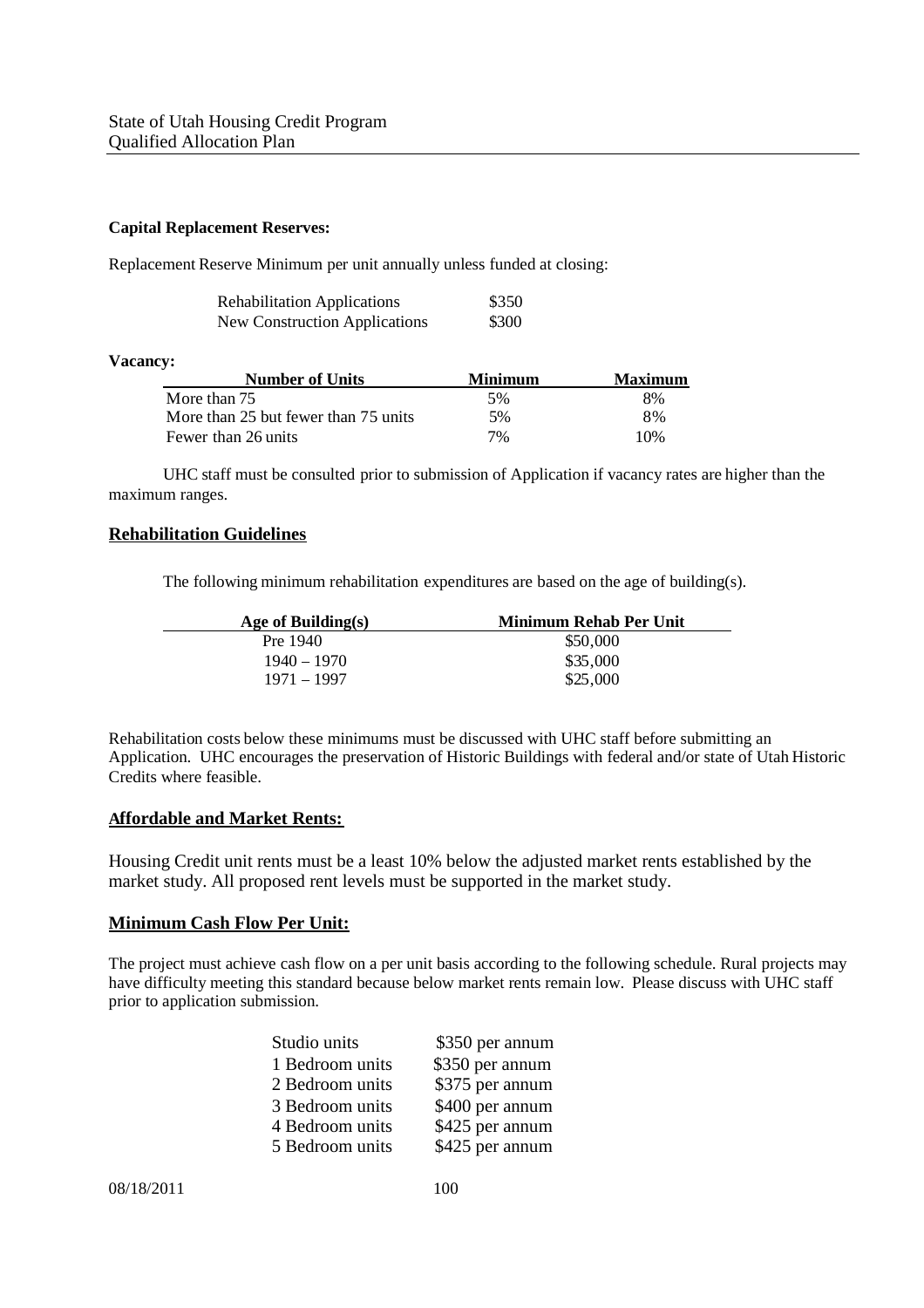## **Credit Adjustments:**

Congress has mandated that allocators of federal Housing Credits establish cost or other limits to encourage quality, yet efficient use of credits. The amount of credits awarded may be decreased below the amount requested if project costs are not considered reasonable for affordable housing.

#### **Proximity to Existing Tax Credit Developments:**

Non-Metro communities face a greater risk of over-building than do metro communities. UHC believes it is in the best interest of all parties that Housing Credit projects have an opportunity to be completely rent-stabilized before approving additional Housing Credit projects in the same market. If more than one project is submitted in the same non-metro community and the market studies of all projects do not support the building of more than one Housing Credit project in that community, only the highest scoring project will be awarded credits. If this situation occurs, the lower scoring Applicants will receive a full refund of the Application fee.

If an Application is targeting a specific population, e.g. senior housing, UHC will not consider other Applications for Housing Credit as competing projects, unless they target the same demographic.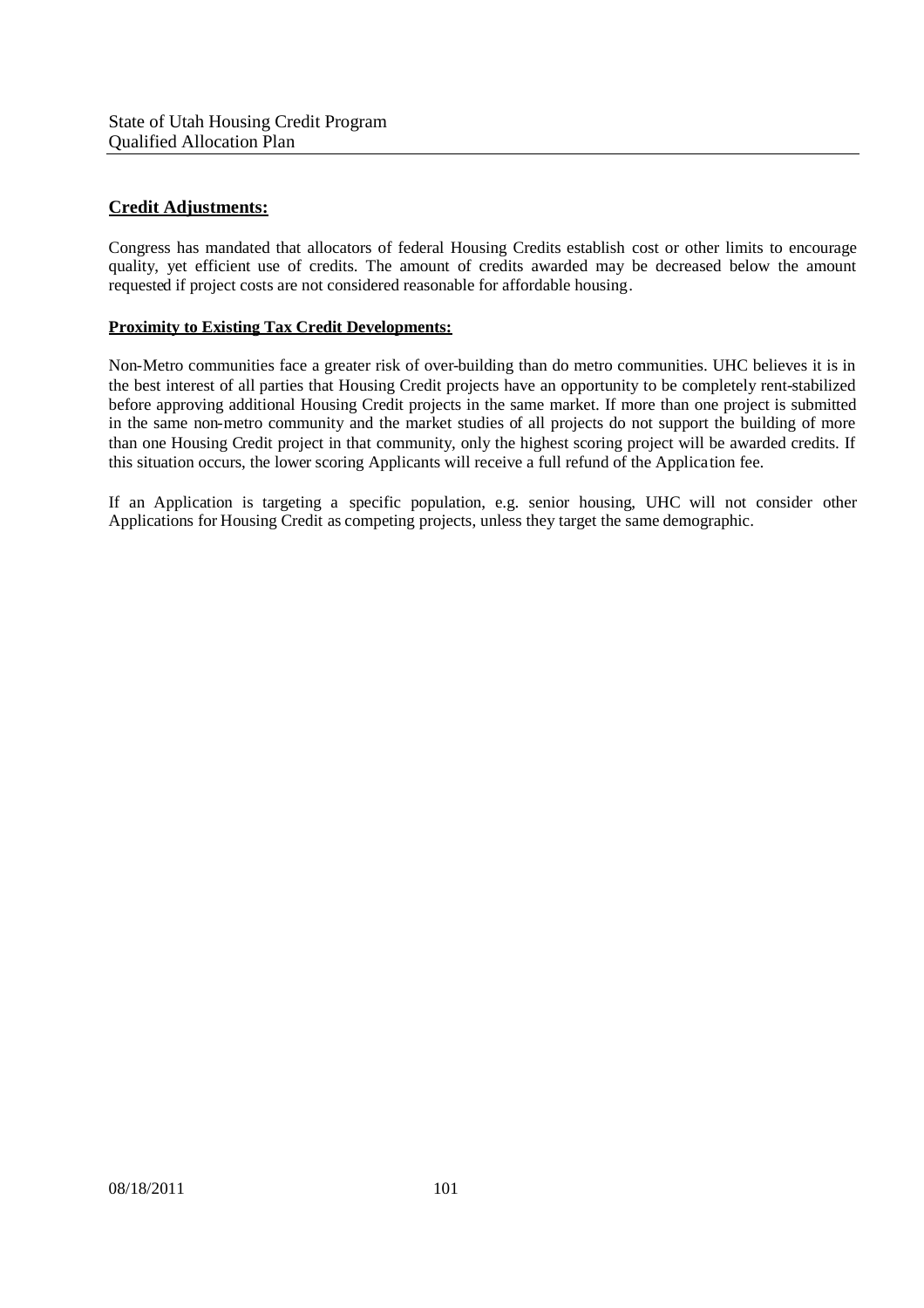# **Exhibit G LAND USE RESTRICTION AGREEMENT (LURA) INSTRUCTIONS**

A Land Use Restriction Agreement (LURA) is to be executed by the project owner and UHC and is to be recorded at the county recorder's office against the project's property committing the project to operate in accordance with the agreements (rent and income limits, special uses of units and extended use restrictions, etc.) made between the Applicant and UHC as inducements for the Housing Credit allocation.

The LURA is to be recorded at the time the sponsor or project owner obtains an ownership interest in the site and is to be superior to all other liens.

The project owner will submit the LURA information packet along with the required documents to UHC 30 days prior to the site/project acquisition takes place to facilitate document preparation. A LURA is required for all projects, including tax-exempt bond projects. Upon request, a LURA information packet will be provided by UHC via email.

In order to accurately complete the drafting of the LURA for your project, the following information is required:

- Project Information
- Legal Owner Information
- Federal Tax Identification Number of Owner Entity (attach copy)
- Organization Documents of Owner Entity (attach copy)
- Certification of Good Standing of Owner Entity (attach copy)
- Title Commitment
- Legal Description of Site (attach copy)
- Site Interest
- Utah State Housing Credits, if applicable
- HUD Insured, if applicable
- Building Numbers and Street Addresses

**Please Note:** If the LURA must be revised or amended, a minimum \$500 fee to cover additional legal expenses must be paid by the project owner prior to final execution of the LURA or LURA amendment by UHC.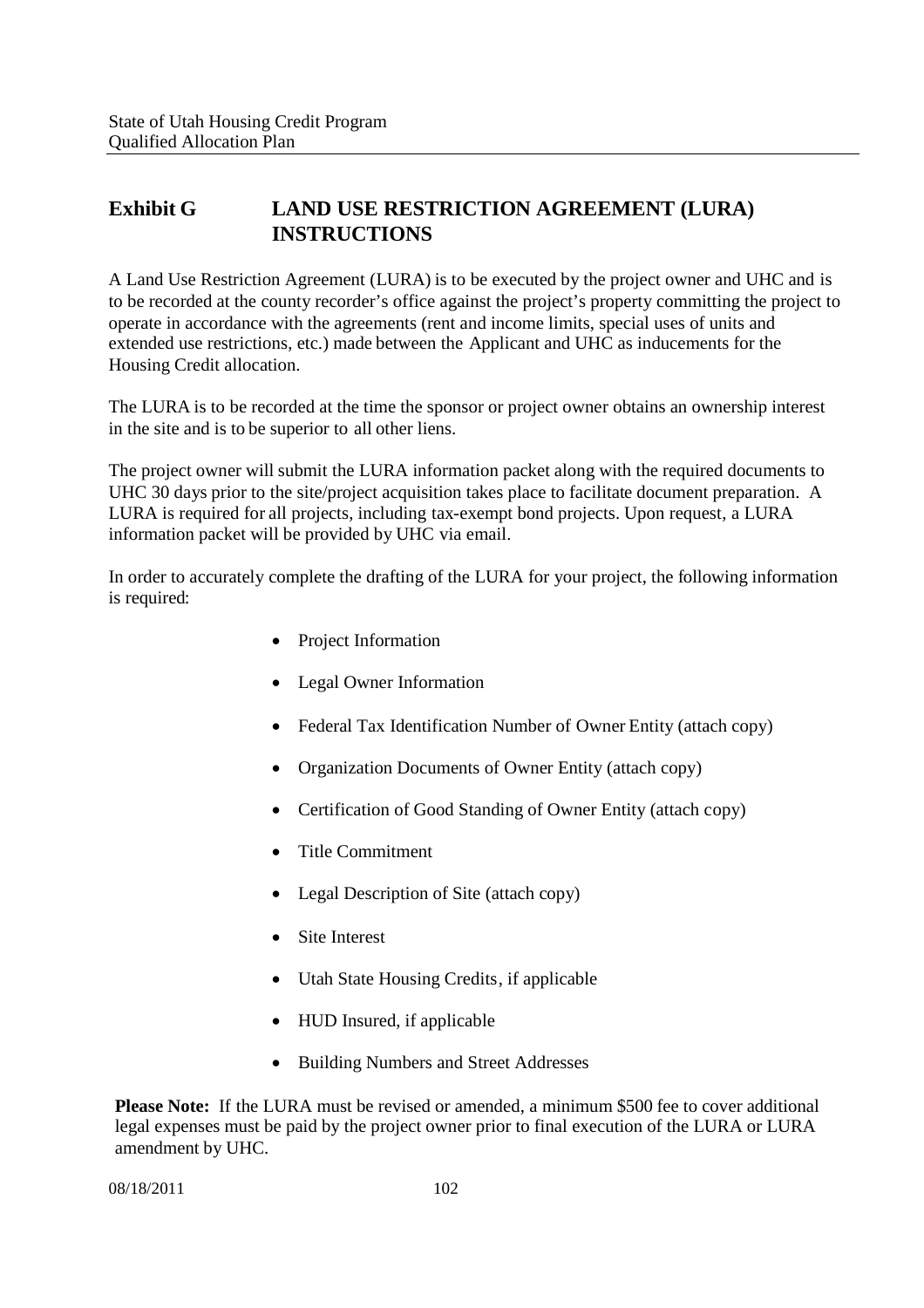# **Exhibit H CARRYOVER ALLOCATION INSTRUCTIONS**

Projects that have received a Housing Credit Reservation, but will not be placed in service by year end, may receive a Carryover Allocation of Housing Credits by submitting a Carryover Allocation package to UHC. §42 provides additional information and certification requirements with respect to Carryover Allocations. Upon request, a Carryover Allocation package will be provided by UHC via email.

**To comply with §42 of the Code and requirements of UHC, the following checklist and information must be completed and submitted to UHC by November 1st .**

| □Project Information for Carryover Allocation                                                   | Form attached. Follow instructions for<br>completing all or Section II only.                                   |
|-------------------------------------------------------------------------------------------------|----------------------------------------------------------------------------------------------------------------|
| □Project Status Certification or explanation of<br>changes                                      | Form attached.                                                                                                 |
| $\Box$ If owned by time of Carryover Allocation, trust<br>deed to owner with closing statements | Include any interim third party seller<br>and other related party sellers, as<br>applicable.                   |
| $\square$ Evidence of project ownership entity                                                  | Limited Partnership, LLC, etc.                                                                                 |
| $\Box$ Federal Tax Identification Number of new<br>entity                                       | Attach copy.                                                                                                   |
| □ Carryover Allocation Fee                                                                      | \$1000 with a discount of \$500 if received<br>by November 1 <sup>st</sup> . Include check with<br>submission. |
| □ Certification of Qualified Nonprofit<br>Organization                                          | If applicable. Form attached.                                                                                  |
| $\Box$ All required outstanding documents                                                       | <b>Market Study, etc.</b>                                                                                      |

**Failure to comply with these requirements by the aforementioned deadline could result in the forfeiture of the project's Credit Reservation.**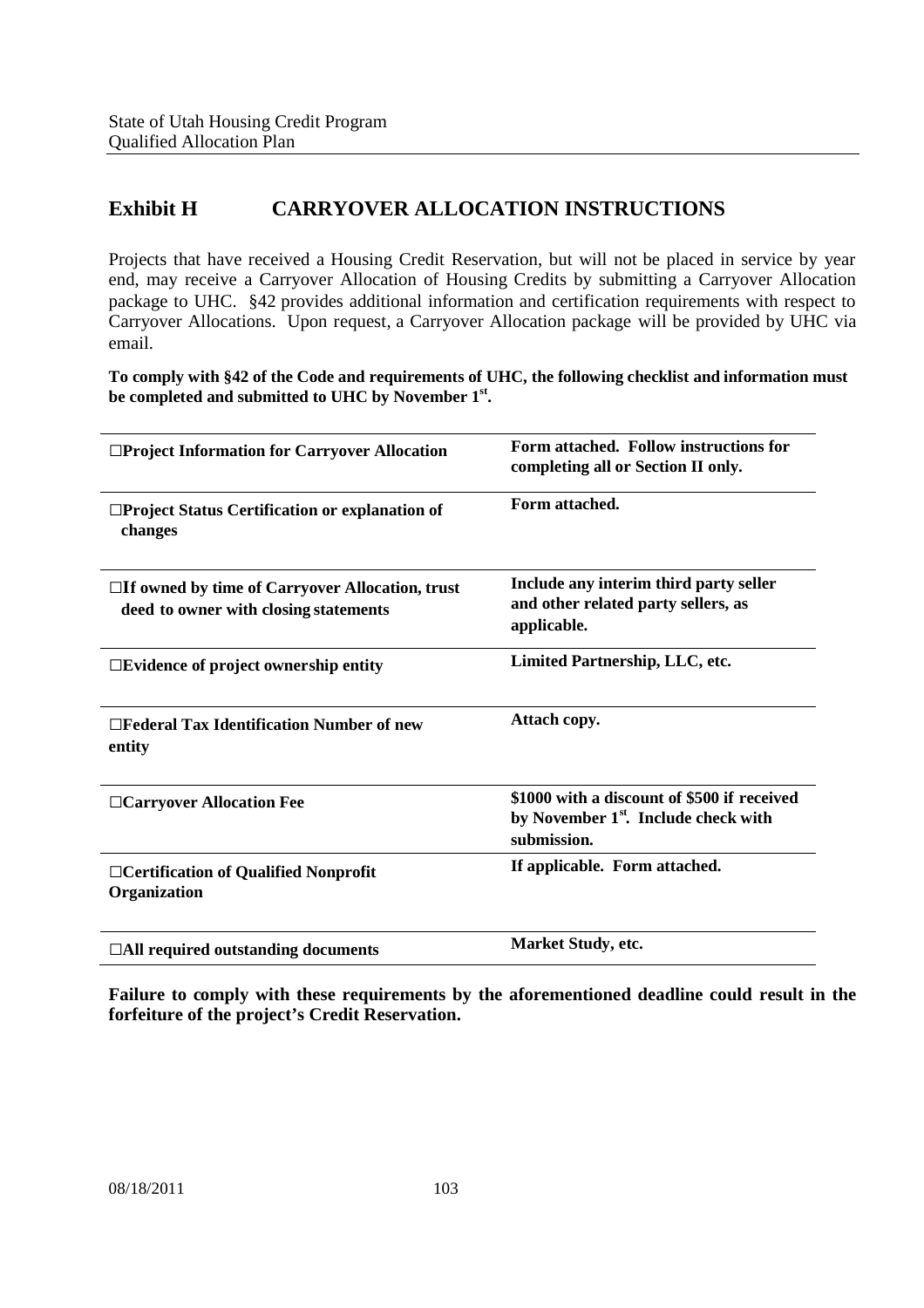# **Exhibit I 10% COST CERTIFICATION**

A 10% Cost Certification must be submitted to UHC within one year from the date of the Carryover Allocation. Upon request, 10% Cost Certification documents for the project will be provided by UHC via email.

## **A. Certification of 10% Cost Report**

A 10% Cost Certification on Excel spreadsheet needs to be submitted showing the costs. The costs that may be included in the 10% of expected basis amount are the project owner's adjusted basis in land or depreciable real property that is reasonably expected to be part of the project, including direct and indirect costs of acquiring, constructing and rehabilitating the project. Application and Compliance Monitoring fees are not included in the 10% of expected cost basis amount. An amount is included in basis if it is treated as paid or incurred under the method of accounting used by the project owner. Please consult your CPA or attorney for further clarification.

## **B. CPA Certification**

A 10% Cost Certification must be accompanied by a written certification from a qualified attorney or CPA certifying to UHC that the attorney or CPA has examined all eligible costs incurred with respect to the project and that, based on this examination, it is the attorney's or CPA's belief that the project owner has incurred at least 10% of its reasonably expected basis of the project.

## **C. Owner Certification**

The Code requires UHC to obtain a written certification from the project owner, under penalty of perjury, that the project owner has incurred at least 10% of the reasonably expected basis in the project.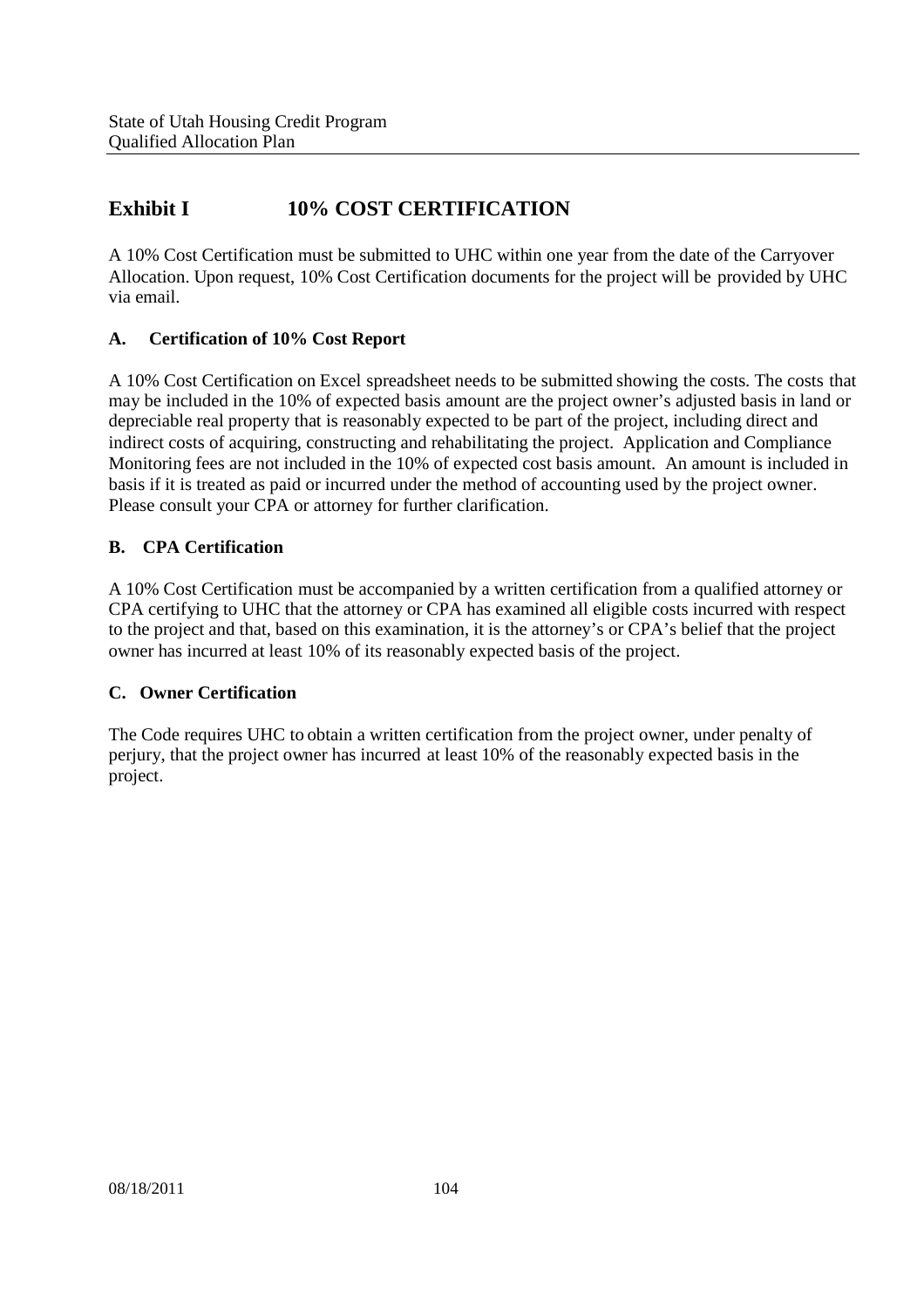# **Exhibit J FINAL COST CERTIFICATION INSTRUCTIONS**

The Final Cost Certification deadlines are as follows:

New construction projects - within 6 months after the last building in the project receives a Certificate of Occupancy or December  $1<sup>st</sup>$  of that year in which the project is placed in service, whichever is earlier.

Rehabilitation projects - within 6 months after the last building in the project receives a Final Inspection Report or December  $1<sup>st</sup>$  of that year, whichever is earlier. This Certification must be accurately complete before IRS Forms 8609 can be issued (which constitutes the final allocation of Housing Credits).

For same year allocation projects, if a Final Cost Certification is not submitted on or before December 1<sup>st</sup> of the same year, the project owner must entered into a Carryover Allocation with UHC by the end of the year. If the Carryover Allocation is not executed by both parties before the end of the year the project will forfeit those credits.

Upon request, Final Cost Certification documents for the project will be provided by UHC via email. Please submit two complete copies (one original and one copy) as well as the Excel spreadsheets via email.

The files are in two formats, (1) MS Word 6.0 (doc) files comprising Certifications, and (2) MS Excel (xls) spreadsheet files comprising Owner and CPA Cost Schedules. Review all of them. The files are described as follows:

- **Checklist.doc** The checklist shows the stacking order for the package. Submit as the cover sheet.
- **CPA FNL.doc** Forward to your CPA to be completed and signed by the CPA.
- **FnlCert.xls** The project owner completes the appropriate schedules, prints and signs them. Then the CPA must complete the CPA schedules and sign them. All printed and signed schedules must be submitted, in addition to emailing the completed forms to: mspangle@uthc.org.
- **PC fnlcrt.doc** This document contains all of the project owner certifications.

Exercise care in completing all documents properly. UHC usesthe data you submit explicitly without editing it. Check names, numbers, EIN, etc.

Other documents that must be submitted in the Final Cost Certification Package are:

- 1. Subordination Agreement (if applicable)
- 2. Title Report
- 3. EIN (Employer Identification Number) for the Project Owner
- 4. Copy of Certificate(s) of Occupancy or Final Inspection Report for Rehabs
- 5. Copy of rent roll containing number of occupants per unit and income
- 6. Utility allowance documentation
- 7. Housing Credit Purchase Agreement, Syndication agreement
- 8. Final executed Operating Agreement or Limited Partnership Agreement
- 9. Loan Commitment(s)
- 10. Copy of appraisal (for rehabs only)

08/18/2011 105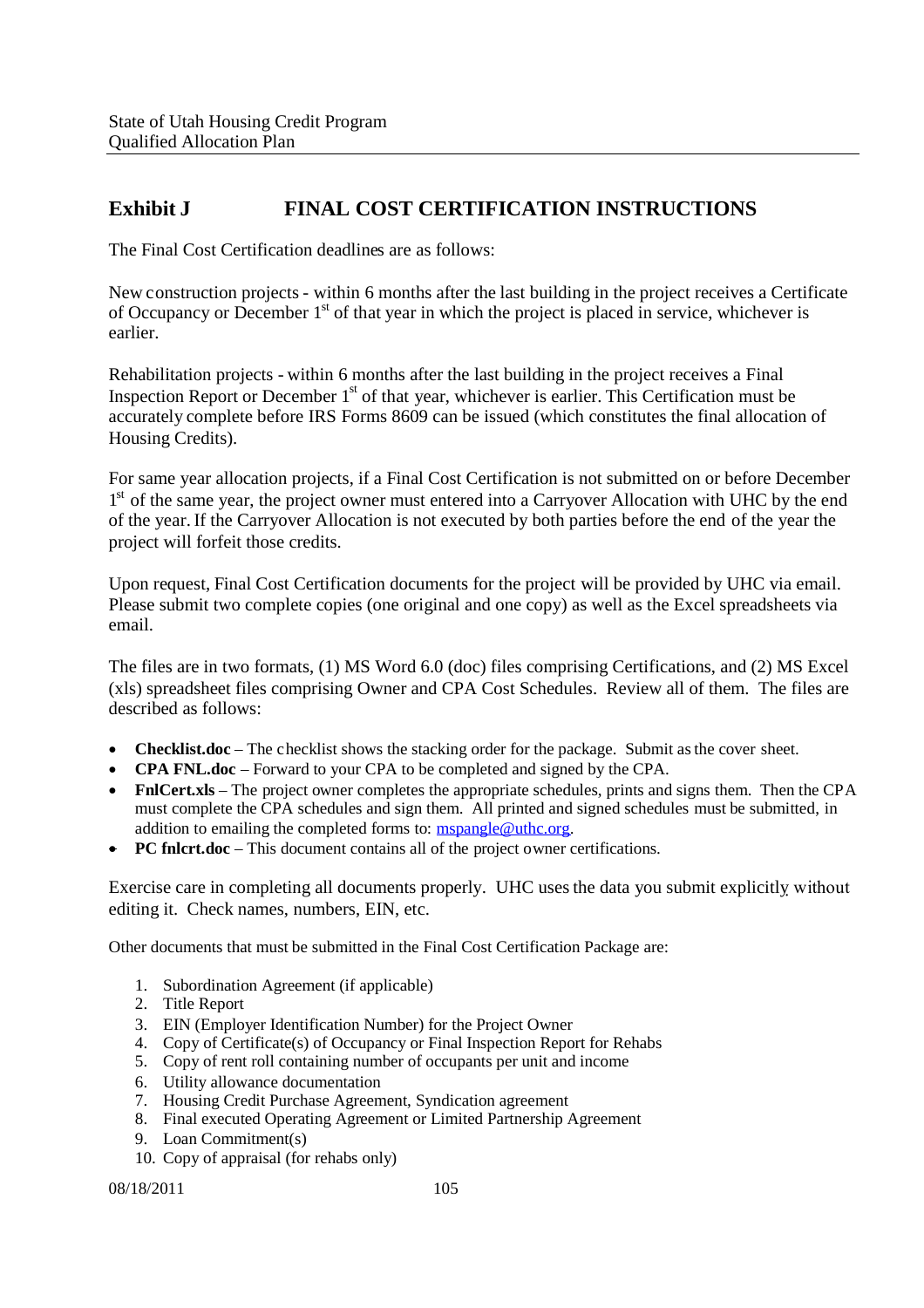- 11. Copy of recorded deed in the name of Project Owner
- 12. Energy Star Certification

## For Tax Exempt Bond Projects Only:

- 1. Project Owner Certification of Tax Exempt Bond Financed Project
- 2. Bond Issuer's Determination Statement of Tax Credit Allocation

**Failure to comply with these requirements by the aforementioned deadline could result in the forfeiture of the project's Credit Reservation.**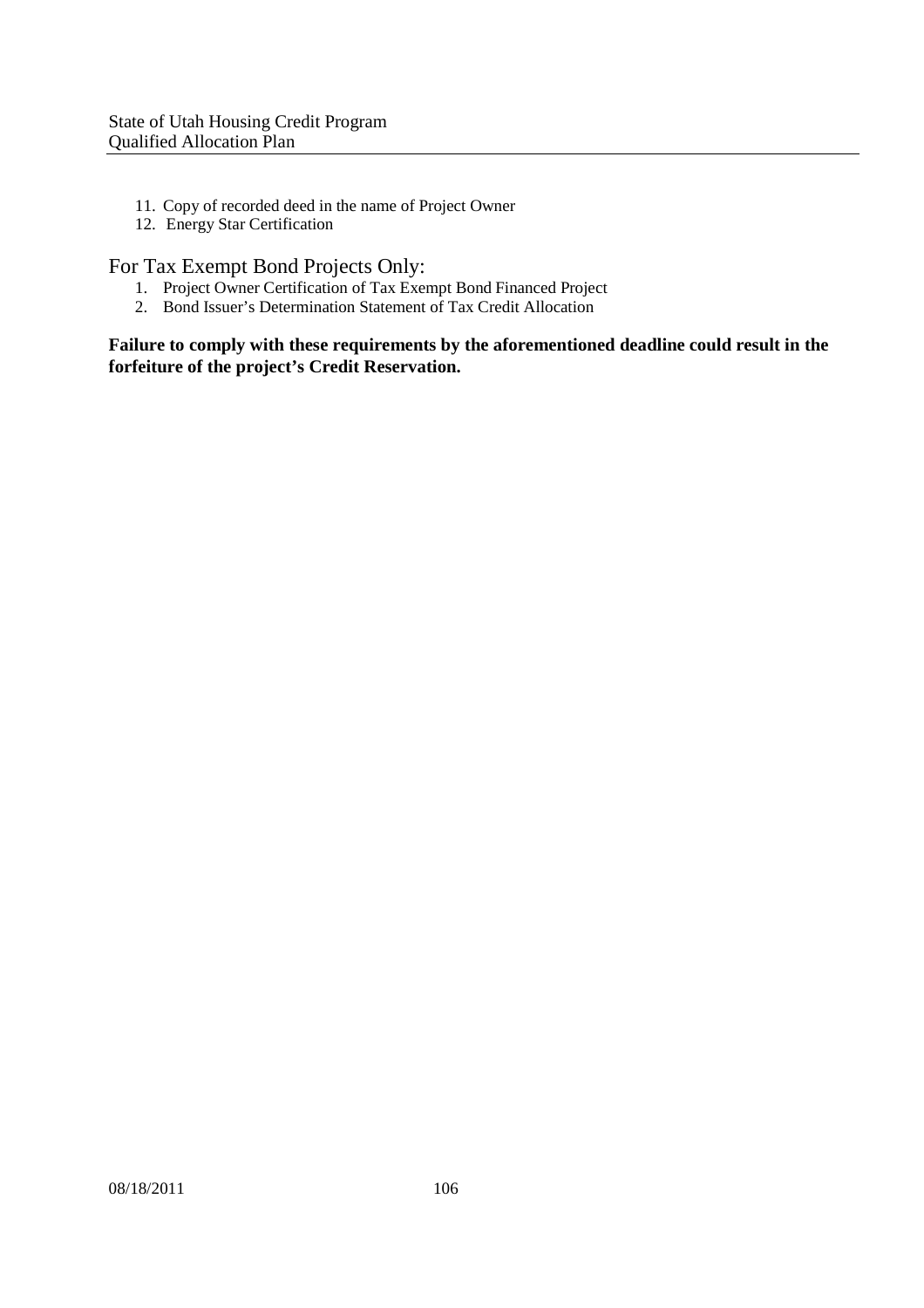# **Exhibit K MARKET STUDY INSTRUCTIONS AND COMPANY INFORMATION**

## **2. Market Study Checklist and Certification of Independence**

- $\triangleright$  Fill out the Checklist on the following page with page numbers from the report that cover each item.
- $\triangleright$  Sign the bottom of the Checklist to certify that the Market Study was performed independently and without influence by the Applicant.

## **3. Market Study Summary**

 $\triangleright$  Complete a narrative summary for each checklist item. This summary should come after the Checklist and precede the main body of the Market Study.

### **4. Market Study Company Information**

## **New analysts (if not submitted in the last 3 years) must submit the following information**.

- $\triangleright$  Analyst's name, address, telephone, fax, primary contact and email.
- Description of services provided and percent of time in each service area.
- $\triangleright$  Statement of experience. Include specifics for all project experience, including name of project, location, number of units, type of units (households, elderly, other special needs), financing subsidies in project (rental assistance, Housing Credits, other public agency financing), and dates of completion.
- Copy of license as an appraiser in the State of Utah.
- $\triangleright$  List of references with addresses and telephone numbers from financial institutions, government agencies and developers.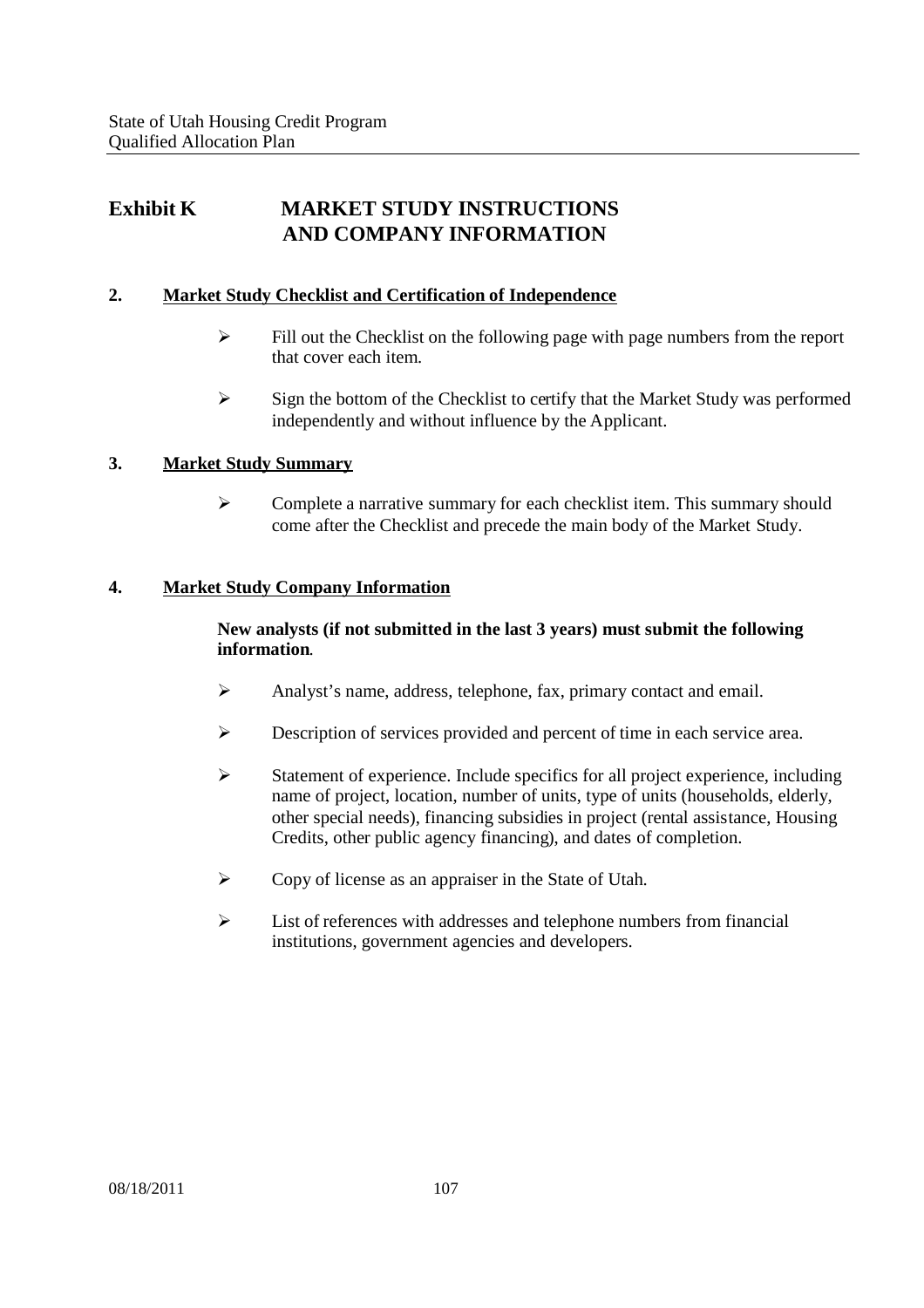## **MARKET STUDY CHECKLIST AND CERTIFICATION OF INDEPENDENCE**

| Project:                  |
|---------------------------|
| Date of Market Study:     |
| Market Study Prepared by: |
| Commissioned by:          |
| Date of Review:           |

Provide a summary for each of the following items to be included at the beginning of each section and indicate the page in the market study that begins addressing the item:

| <b>EXECUTIVE SUMMARY</b>                                                                                                                                                                                         | Page # |
|------------------------------------------------------------------------------------------------------------------------------------------------------------------------------------------------------------------|--------|
| Concise description of the site and immediately surrounding area                                                                                                                                                 |        |
| Brief summary of the project including the purpose population to be served                                                                                                                                       |        |
| Precise statement of key conclusions reached by analyst<br>٠                                                                                                                                                     |        |
| Concise statement of the analyst's opinion of market feasibility<br>٠                                                                                                                                            |        |
| Recommendation and/or suggest modifications to the proposed project, if appropriate<br>٠                                                                                                                         |        |
| A summary of positive and negative attributes and issues that will affect the property's marketability,<br>$\bullet$<br>performance and lease-up and points that will mitigate or reduce any negative attributes |        |
| <b>PROJECT DESCRIPTION</b>                                                                                                                                                                                       |        |
| Number of units by                                                                                                                                                                                               |        |
| Number of bedrooms and baths<br>$\Omega$                                                                                                                                                                         |        |
| Income limit as a percentage of AMI<br>O                                                                                                                                                                         |        |
| Unit size square feet<br>O                                                                                                                                                                                       |        |
| Utility allowance for tenant paid utilities<br>$\circ$                                                                                                                                                           |        |
| Proposed rents<br>O                                                                                                                                                                                              |        |
| Target population                                                                                                                                                                                                |        |
| Income restrictions<br>O                                                                                                                                                                                         |        |
| Proposed housing assistance<br>O                                                                                                                                                                                 |        |
| Special needs set-asides<br>$\circ$                                                                                                                                                                              |        |
| Utilities expected to be paid by the tenants and energy sources for the tenant paid hot water,<br>heat, cooking                                                                                                  |        |
| Description of market area<br>٠                                                                                                                                                                                  |        |
| Site's relation to surrounding roads, public transportation, etc.                                                                                                                                                |        |
| Description of                                                                                                                                                                                                   |        |
| The number of buildings<br>O                                                                                                                                                                                     |        |
| Design (walk-up, elevator, etc.) and number if stories<br>O                                                                                                                                                      |        |
| Unit and common amenities<br>O                                                                                                                                                                                   |        |
|                                                                                                                                                                                                                  |        |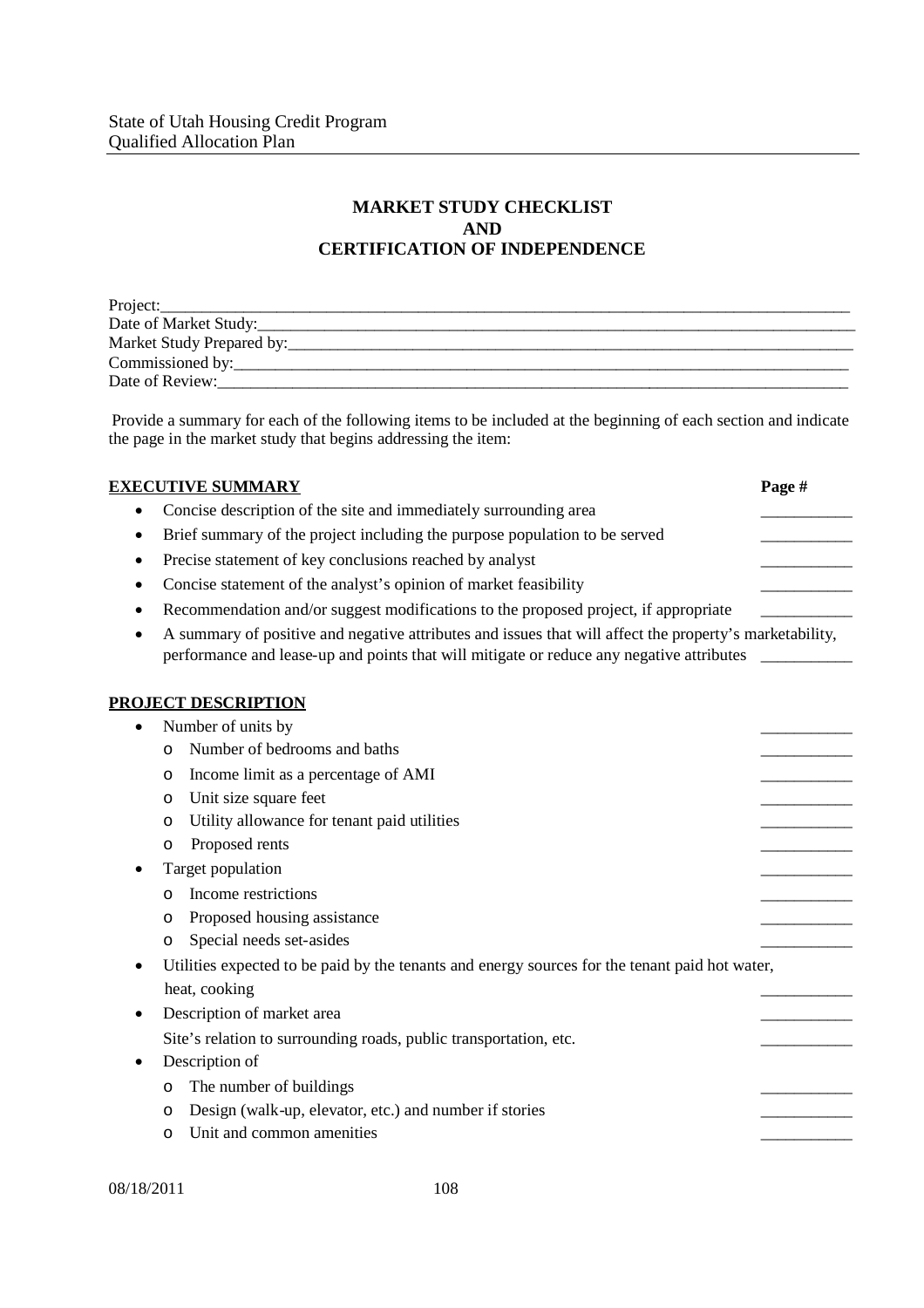|   | O              | Site amenities and parking                                                                                                                                           |  |
|---|----------------|----------------------------------------------------------------------------------------------------------------------------------------------------------------------|--|
|   |                | Status or date of architectural plans                                                                                                                                |  |
|   | O              | Name of architect                                                                                                                                                    |  |
|   | O              | Copy of floor plans and elevations                                                                                                                                   |  |
|   | $\circ$        | For Rehabilitation                                                                                                                                                   |  |
|   |                | $\triangleright$ Description of the methodology for the rehabilitation and scope of work                                                                             |  |
|   |                | $\triangleright$ Identification of any existing assisted housing programs at the property                                                                            |  |
|   |                | > Current occupancy levels                                                                                                                                           |  |
|   |                | ▶ Proposed rents                                                                                                                                                     |  |
|   |                | Projected date for construction start and completion, and start of pre-leasing                                                                                       |  |
|   |                | <u>MARKET AREA ECONOMY</u>                                                                                                                                           |  |
|   |                | Detailed description of Primary Market Area (PMA)                                                                                                                    |  |
|   |                | Define the secondary market area, if appropriate                                                                                                                     |  |
|   | of the areas   | Map of market area that clearly delineates the areas and an explanation of the basis for the boundaries                                                              |  |
| ٠ |                | Identify the areas by census tracts, jurisdictions, street names or other geography forming the                                                                      |  |
|   | boundaries     |                                                                                                                                                                      |  |
|   |                | Description of site characteristics including size, shape, general topography                                                                                        |  |
|   | and vegetation |                                                                                                                                                                      |  |
| ٠ |                | Proximity to adverse conditions                                                                                                                                      |  |
|   |                | Population and household trends                                                                                                                                      |  |
|   |                | Photographs of the site and neighborhood                                                                                                                             |  |
|   |                | Map (or may addressed in a narrative) clearly indentifying the location of the project to public facilities,<br>services and shops                                   |  |
|   |                | Suitability of the proposed site                                                                                                                                     |  |
|   |                | Population of qualified tenants                                                                                                                                      |  |
|   |                | Describe and evaluate the visibility and accessibility of the site                                                                                                   |  |
|   |                | Provide information or statistics on crime in the PMA relative to date for the overall area                                                                          |  |
|   |                | <b>EMPLOYMENT AND ECONOMY</b>                                                                                                                                        |  |
|   |                | Description of employment by industry sector for the PMA and compare the data to the larger<br>geographic area, e.g. the city, the county, labor market area, or MSA |  |
|   |                | Show the historical employment rate for the last ten years (or other appropriate period)                                                                             |  |
|   |                | List major employers in the PMA, the type of business and the number employed                                                                                        |  |
|   | Area           | Employment growth over the last 5 or 10 years and compare to the larger geographical                                                                                 |  |
|   |                | Comment on trends for employment in the PMA in relation to the project                                                                                               |  |
|   |                | Provide a breakdown of typical wages by occupation                                                                                                                   |  |
|   |                | Provide commuting patterns of workers in the PMA                                                                                                                     |  |
|   |                |                                                                                                                                                                      |  |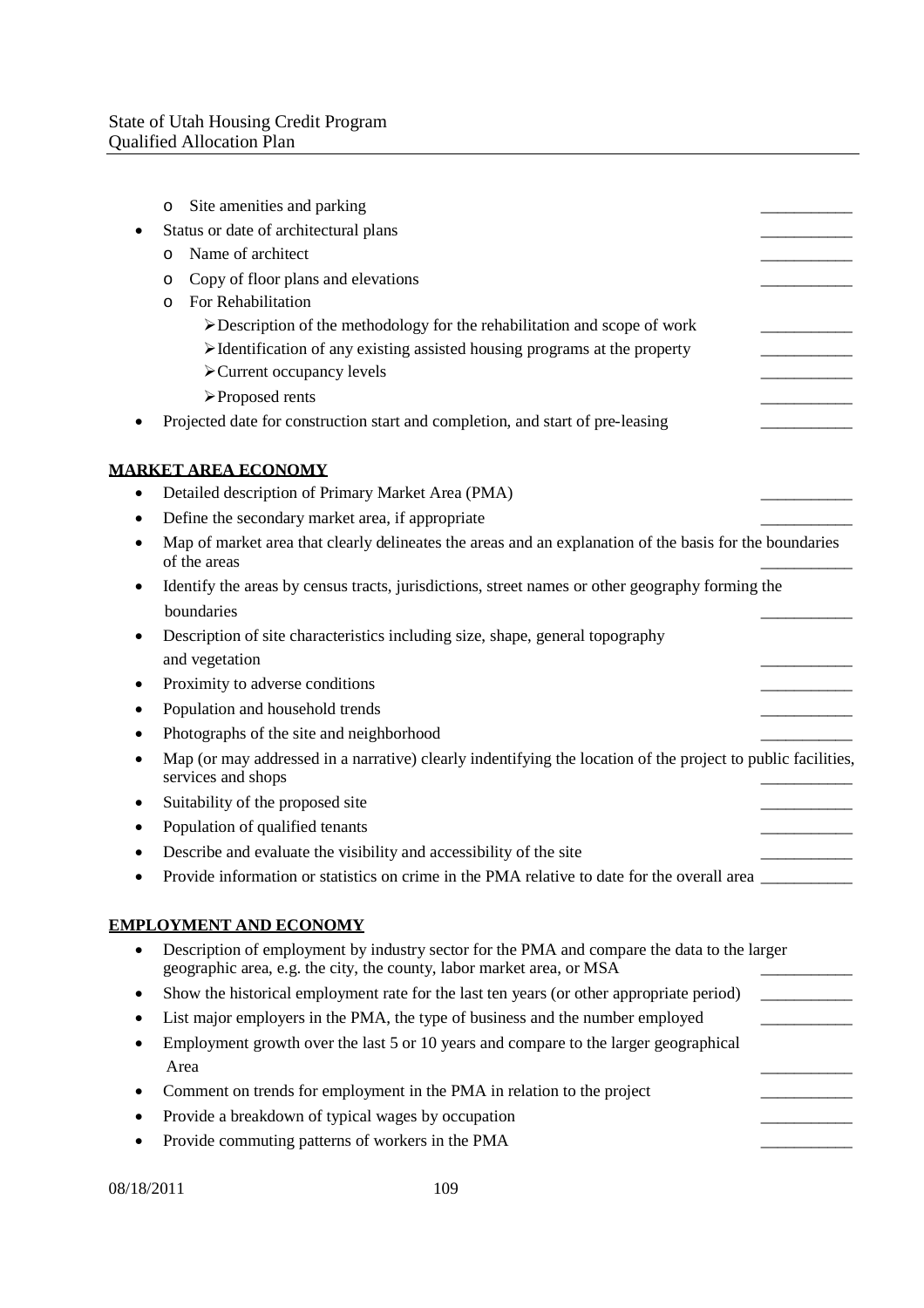## **DEMOGRAPHIC CHARACTERISTICS**

| ٠         |         | Current and projected population and household counts                                                |  |
|-----------|---------|------------------------------------------------------------------------------------------------------|--|
|           | trends  | History of building permits by housing type and comments on building trends in relation to household |  |
|           |         | Total population characteristics such as age and household type                                      |  |
|           |         | Households by income                                                                                 |  |
|           |         | Analysis of trends indicated by the data and explanation of analyst-generated estimates              |  |
|           |         | Households by tenure                                                                                 |  |
|           |         |                                                                                                      |  |
|           |         | <b>COMPETITIVE ENVIRONMENT</b>                                                                       |  |
| $\bullet$ |         | Identify a list of comparable properties, including                                                  |  |
|           | $\circ$ | Name and location                                                                                    |  |
|           | O       | Population served                                                                                    |  |
|           | O       | Type of design                                                                                       |  |
|           | $\circ$ | Age and condition                                                                                    |  |
|           | O       | Number of units by bedroom type                                                                      |  |
|           | O       | Rent levels                                                                                          |  |
|           | O       | Number of bedrooms and baths for each unit type                                                      |  |
|           | O       | Size in square footage of units                                                                      |  |
|           | O       | Kitchen equipment                                                                                    |  |
|           | O       | Type of utilities and whether paid by tenant or owner                                                |  |
|           | O       | Unit and site amenities included                                                                     |  |
|           | O       | Site staffing                                                                                        |  |
|           | O       | Occupancy rate                                                                                       |  |
|           | O       | Name, address and phone number of property contact                                                   |  |
|           | O       | Attach photos of each comparable property                                                            |  |
|           | O       | Include a map identifying the location of each comparable property to the subject                    |  |
|           |         | Project                                                                                              |  |
|           |         | Narrative evaluation of the subject project in relation to comparables                               |  |
|           | O       | Why the comparables have been selected                                                               |  |
|           |         | Which are the most directly comparable                                                               |  |
|           | O       | Why certain projects have not been referenced                                                        |  |
|           |         | Market vacancy rate of the PMA by population served, type of occupancy and unit size                 |  |
|           |         | Impact of the subject development on existing rental housing stock                                   |  |
|           |         | The number of people on waiting lists for each project                                               |  |
|           |         | Size of overall market in the PMA; percentage of market rate and affordable housing                  |  |
|           |         | Availability and cost of affordable housing options, including purchase of homes                     |  |
|           |         | Discussion of rental projects planned or under construction in the market area                       |  |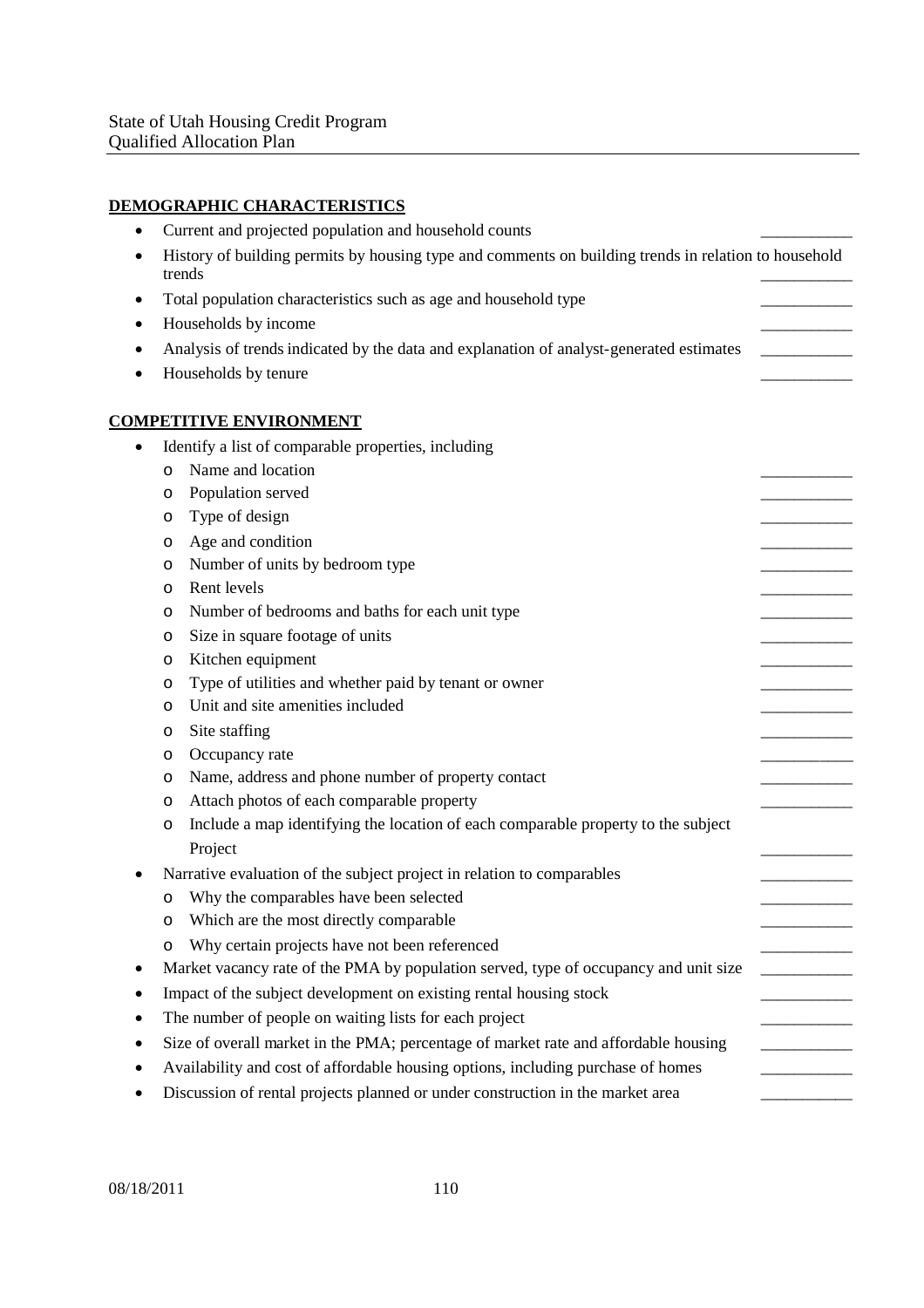### **ANALYSIS / CONCLUSIONS**

| 2040, 001, 0020                                                                          |  |
|------------------------------------------------------------------------------------------|--|
| Detailed analysis of the income levels of the potential tenants for the proposed units   |  |
| Calculate the capture rate for each income limit in the subject project                  |  |
| Calculate the penetration rate                                                           |  |
| Define and justify the absorption period and the absorption rate for the subject project |  |
| Derive a market rent and achievable rent and compare to developer's proposed rent        |  |
| Project and explain any future changes in the housing stock within the market area       |  |
| Identify risks, unusual conditions and mitigating circumstances                          |  |
| Evaluate need for voucher support or HUD contracts                                       |  |
| Summary of the perspective on the rental market                                          |  |
| Need for the proposed housing<br>$\circ$                                                 |  |
| Unmet housing need in the market<br>$\circ$                                              |  |
| <b>OTHER REQUIREMENTS</b>                                                                |  |
| Date report was prepared, date of inspection and name and telephone number of analyst    |  |
| Certificate of no identity of interest                                                   |  |
| Certificate that recommendation based solely on professional opinion                     |  |
| Statement of qualifications                                                              |  |
| Append current utility allowance schedule                                                |  |
|                                                                                          |  |

The undersigned hereby certifies that the Market Study was performed independently and without influence by the Applicant or any relation thereof.

Date:

Company:

By:

Its: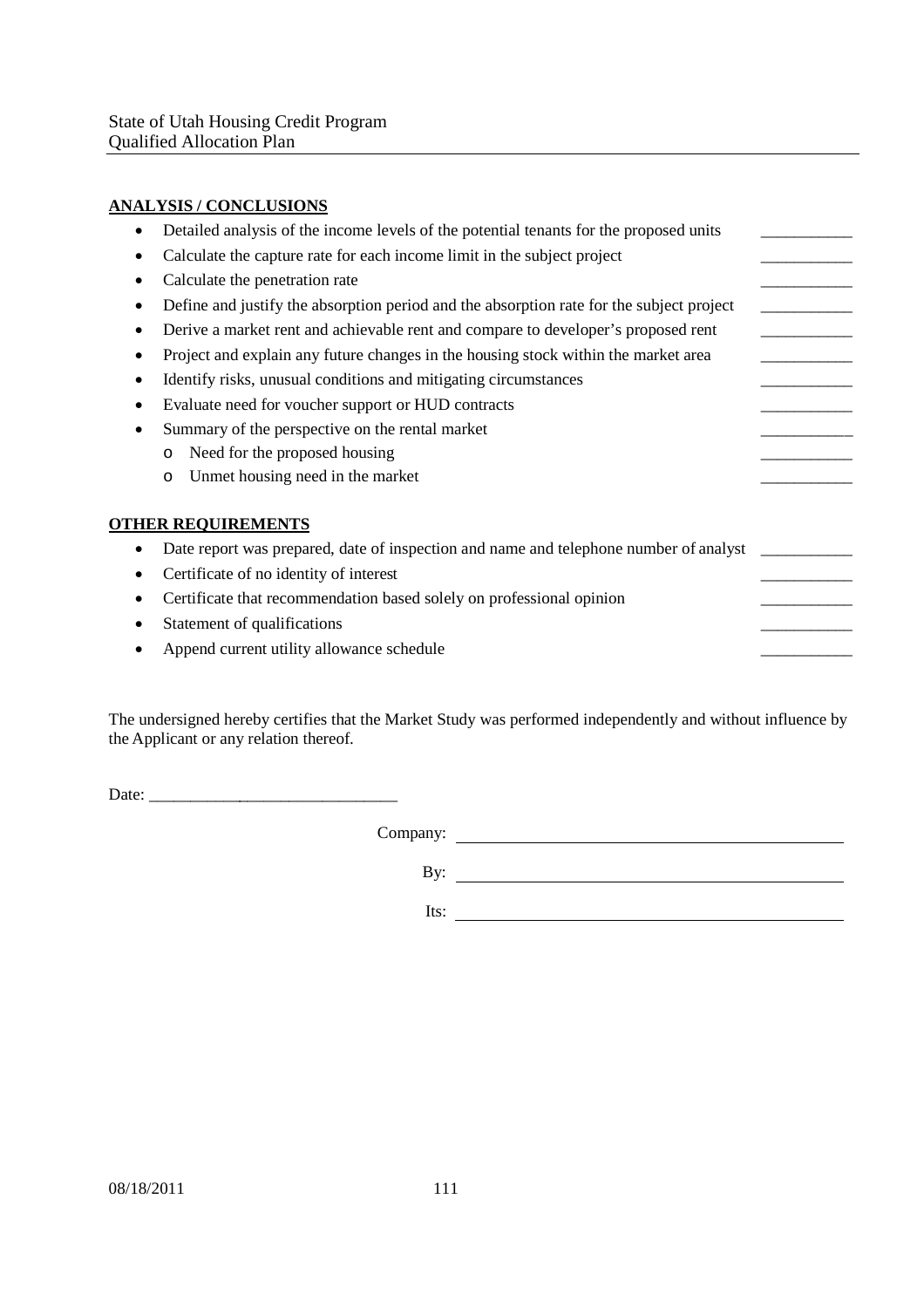# **Exhibit L(1) ARCHITECT'S CERTIFICATION**

|                     | The undersigned, being a duly licensed architect registered in the State of Utah, has prepared |                |
|---------------------|------------------------------------------------------------------------------------------------|----------------|
| for                 | (Project Owner) final plans, working drawings and detailed specifications                      |                |
| (and addenda) dated | in connection with certain real property located at                                            |                |
|                     | known as                                                                                       | (the Project). |

I hereby certify that I am a licensed Architect, License No. \_\_\_\_\_\_\_\_\_\_\_, with the requisite skills and experience to provide the professional services necessary to assist in the construction of the units proposed by Project Owner and that I have experience on \_\_\_\_\_\_\_\_ development(s) of similar magnitude and construction type as this Project. I am knowledgeable of all federal, state, and local requirements and the requirements of:

- (i) Architectural Barriers Act
- (ii) Section 504
- (iii) Fair Housing Act Title VIII
- (iv) Americans with Disabilities Act Title II
- (v) State of Utah fair housing laws and building codes compliant with ANSI 117-A.

To the best of my knowledge the final design, plans, and specifications comply with these requirements.

To the best of my knowledge that  $\frac{(\#)}{(\#)}$  fully accessible residential unit(s) have been designed for long-term mobility-impaired tenants which meet(s) the minimum federal and state law requirements in those plans and specifications listed above.

The undersigned hereby states to the best of his/her knowledge, to the Project Owner and Utah Housing Corporation that the Plans and Specifications for the Project have been duly filed with and have been approved by all appropriate governmental and municipal authorities having jurisdiction over the Project and that the Project as shown on the Plans and Specifications is in compliance with all requirements and restrictions of all applicable zoning, environmental, building, fire, health and other governmental ordinances, rules and regulations. All conditions to the issuance of building permits have been satisfied.

To the best of my knowledge, the Project has been constructed in a good and workmanlike manner substantially in accordance with the Plans and Specifications and is free and clear of any damage or structural defects that would in any material respect affect the value of the Project. In the further opinion of the undersigned, all of the preconditions have been met justifying the issuance of:

- (i) The permanent certificate(s) of occupancy for the Project (or the letter or certificate of compliance or completion stating that the construction complies with all requirements and restrictions of all governmental ordinances, rules and regulations); and
- (ii) Such other necessary approvals, certificates, permits and licenses that may be required from such governmental authorities having jurisdiction over the Project pertaining to the construction of the Project.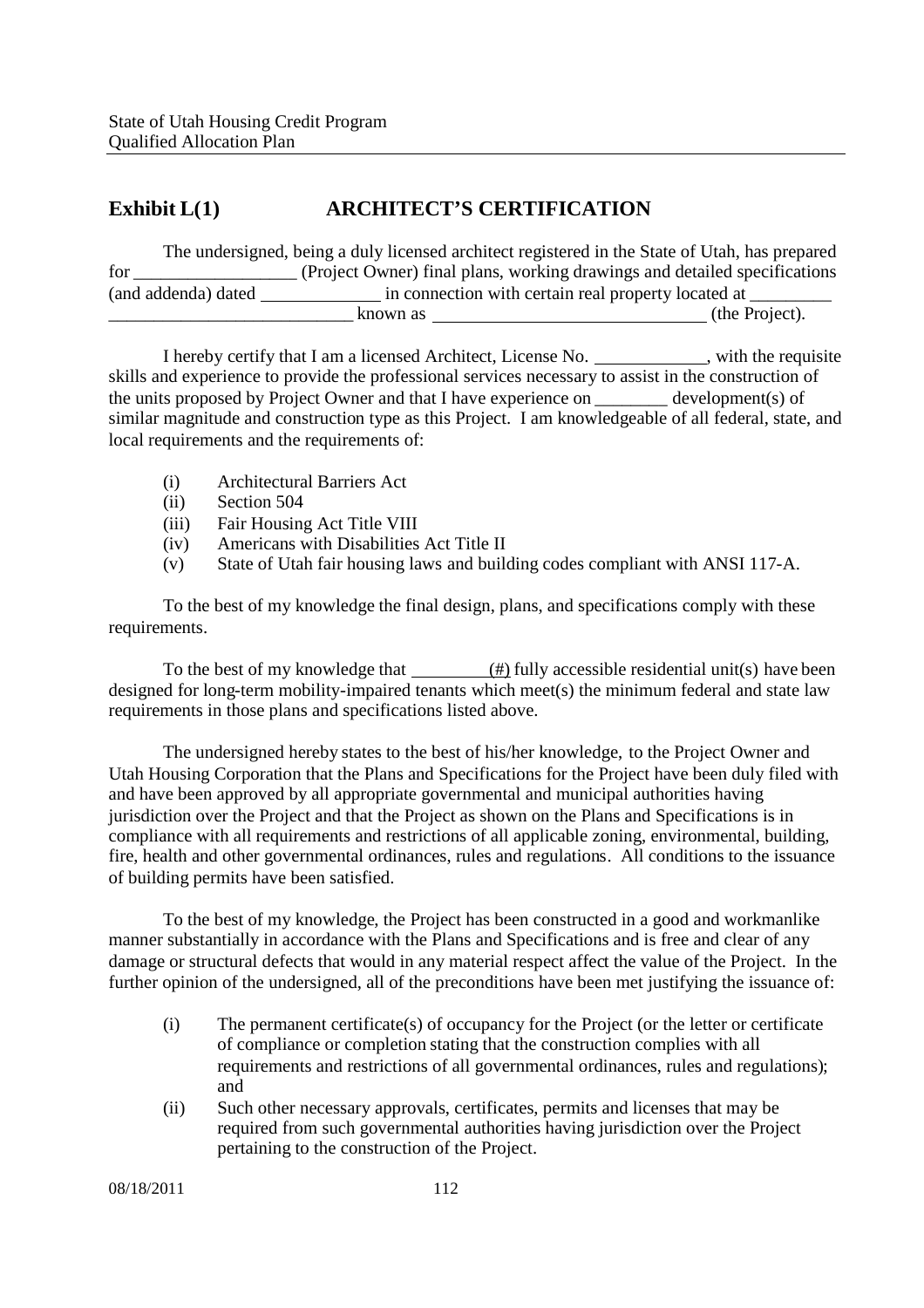The Project will be in compliance with all current zoning, environmental and other applicable laws, ordinances, rules and regulations, restrictions and requirements, including without limitation Title III of the Americans with Disabilities Act of 1990 and the Fair Housing Act.

There are no building or other municipal violations filed or noted against the Project. All necessary gas, steam, telephone, electric, water and sewer services and other utilities required to adequately service the Project are now available to the Project. All street drainage, water distribution and sanitary sewer systems have been accepted for perpetual maintenance by the appropriate governmental authority or utility.

Dated:

PROJECT ARCHITECT:

By:

(signature)

Print Name: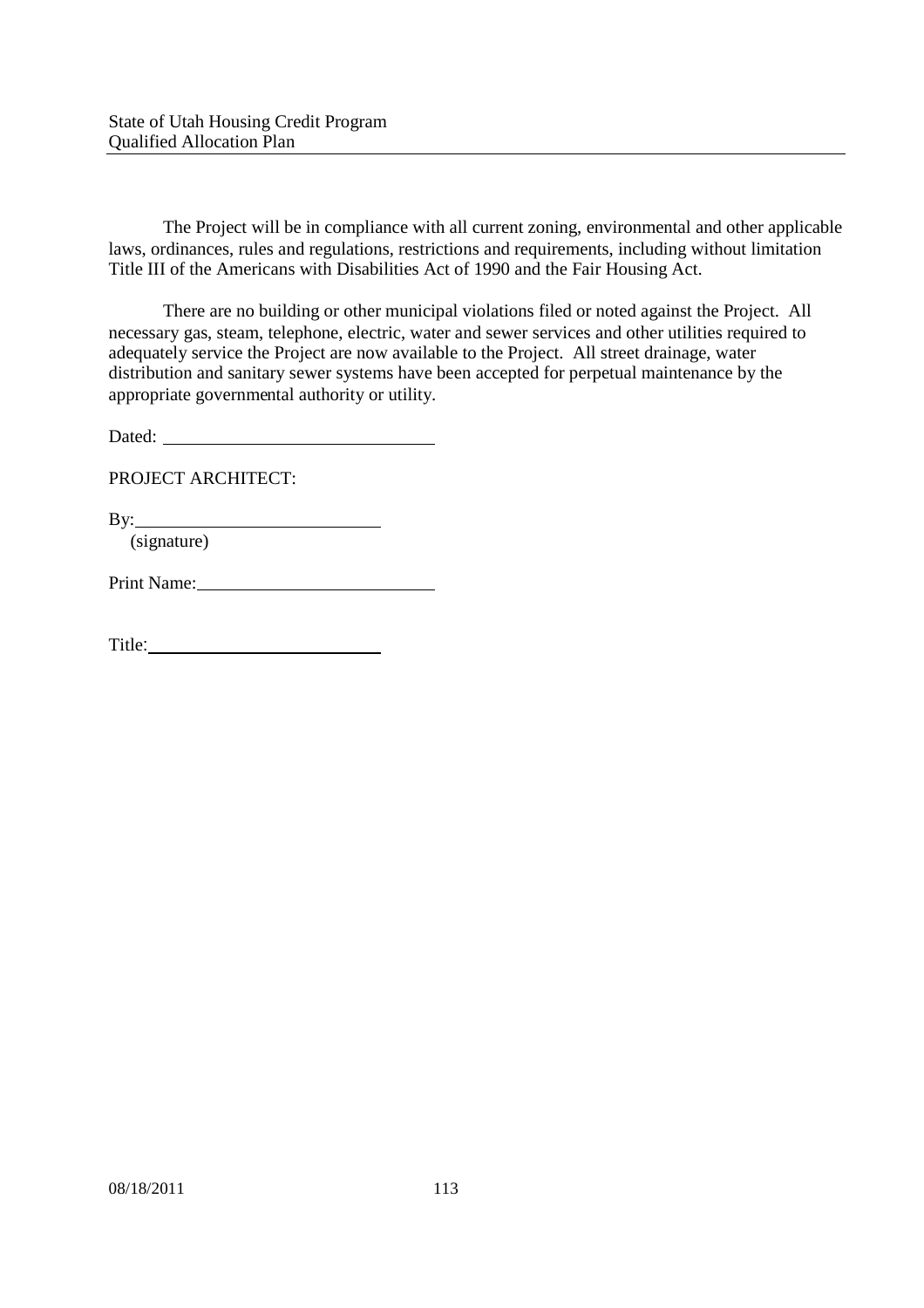# **Exhibit L(2) GENERAL CONTRACTOR'S CERTIFICATION**

The undersigned has served as general contractor of the real property constructed at \_\_\_\_\_\_\_\_\_\_\_\_\_\_\_\_\_\_\_\_\_\_\_\_\_\_\_\_\_\_ known as \_\_\_\_\_\_\_\_\_\_\_\_\_\_\_\_\_\_\_\_\_\_\_\_\_\_\_\_\_ (Project Name) for \_\_\_\_\_\_\_\_\_\_\_\_\_\_\_\_\_\_\_\_\_\_\_\_\_\_\_\_\_\_\_\_\_ (Project Owner).

The undersigned hereby certifies to the Project Owner and Utah Housing Corporation that the Project was constructed or rehabilitated in conformity with the Plans and Specifications dated . [PLEASE NOTE: THIS DATE MUST MATCH THE PLANS AND SPECIFICATIONS DATE IN ARCHITECT'S CERTIFICATION].

Dated: **Dated:** 

GENERAL CONTRACTOR FOR PROJECT:

By:

(signature)

Print Name:

Title: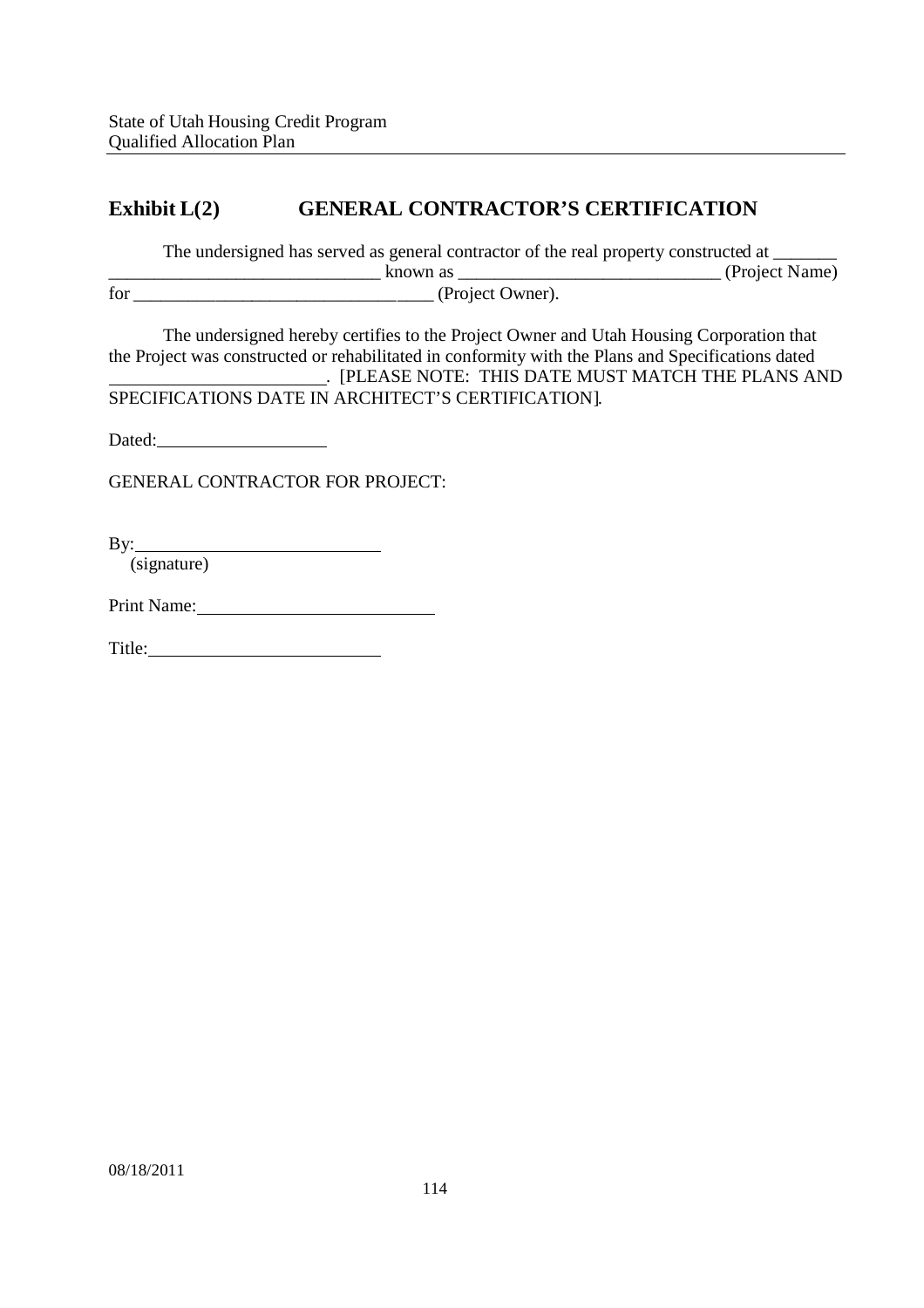# **Exhibit M GENERAL REQUIREMENTS GUIDELINES**

To assist Applicants in properly categorizing costs, thereby avoiding re-categorization by UHC when determining compliance with Contractor Fee, Developer Fee, and General Requirement limitations, UHC will allow the following items to be included under General Requirements for the purpose of determining Eligible Basis and fee limits:

- Supervision and job site engineering;
- Job office expenses including clerical wages, whether on-site or offsite, if for the project;
- On-site temporary buildings, tool sheds, shops and toilets;
- Temporary heat, water, light and power for construction;
- Temporary walkways, fences, roads, siding and docking facilities, sidewalk and street rental;
- Construction equipment rental not in trade item costs;
- Clean up and disposal of construction debris;
- Medical and first aid supplies and temporary facilities; and
- Watchman's wages, security cost, and theft and vandalism insurance.

Items not listed above, including, but not limited to, salaries of owners, partners or officers of the general contracting firm are not allowed under General Requirements. Eligible Basis from General Requirement costs is limited to 6% of on-site and building costs.

### **(The above list was developed from HUD Manual 4450.1 pages 1–4.)**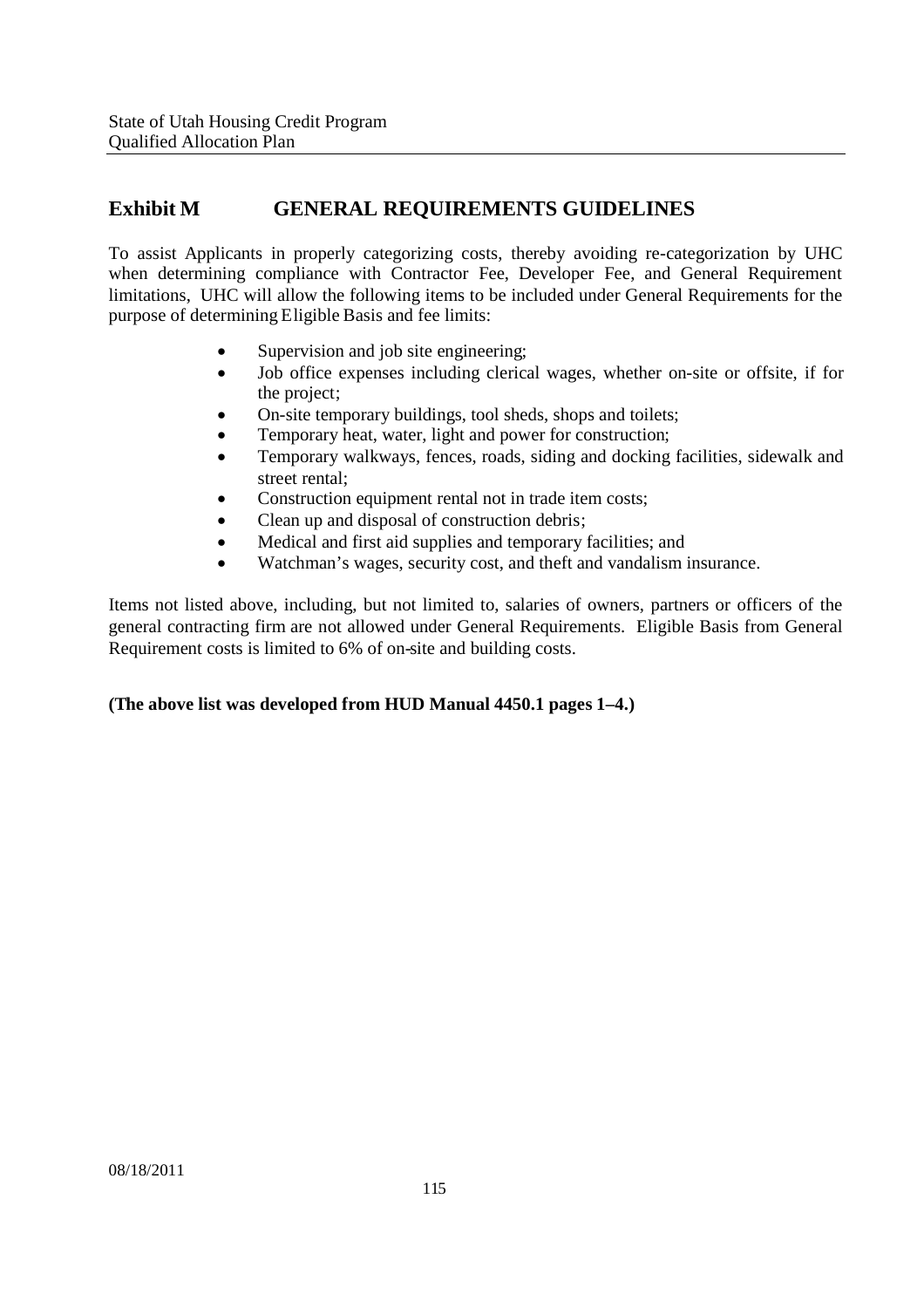## **Exhibit N PROJECT OWNER IDENTITY OF INTEREST CERTIFICATION**

| Project Name: |  |  |  |
|---------------|--|--|--|
| Address:      |  |  |  |
| City:         |  |  |  |

UHC requires a full disclosure of all related party transactions affecting the payment of fees to the developer or contractor. Please see Required Form 1 in the Application, tab "Required Forms," for the "Identity of Interest Information" checklist. UHC must be notified of any changes in such relationships during the development process.

The undersigned represents that all fees and profit from the development of the project have been disclosed and that there are no undisclosed related party transactions involving the project owner / Applicant, developer, contractor, officers, consultants, land owners, intermediaries, realtors, or others.

Project Owner / Applicant Name

By: \_\_\_\_\_\_\_\_\_\_\_\_\_\_\_\_\_\_\_\_\_\_\_\_\_\_\_\_\_\_\_\_\_ Date: \_\_\_\_\_\_\_\_\_\_\_\_\_\_\_\_\_\_\_\_\_

Name: \_\_\_\_\_\_\_\_\_\_\_\_\_\_\_\_\_\_\_\_\_\_\_\_\_\_\_\_\_\_\_

| Title:<br>. |  |
|-------------|--|
|             |  |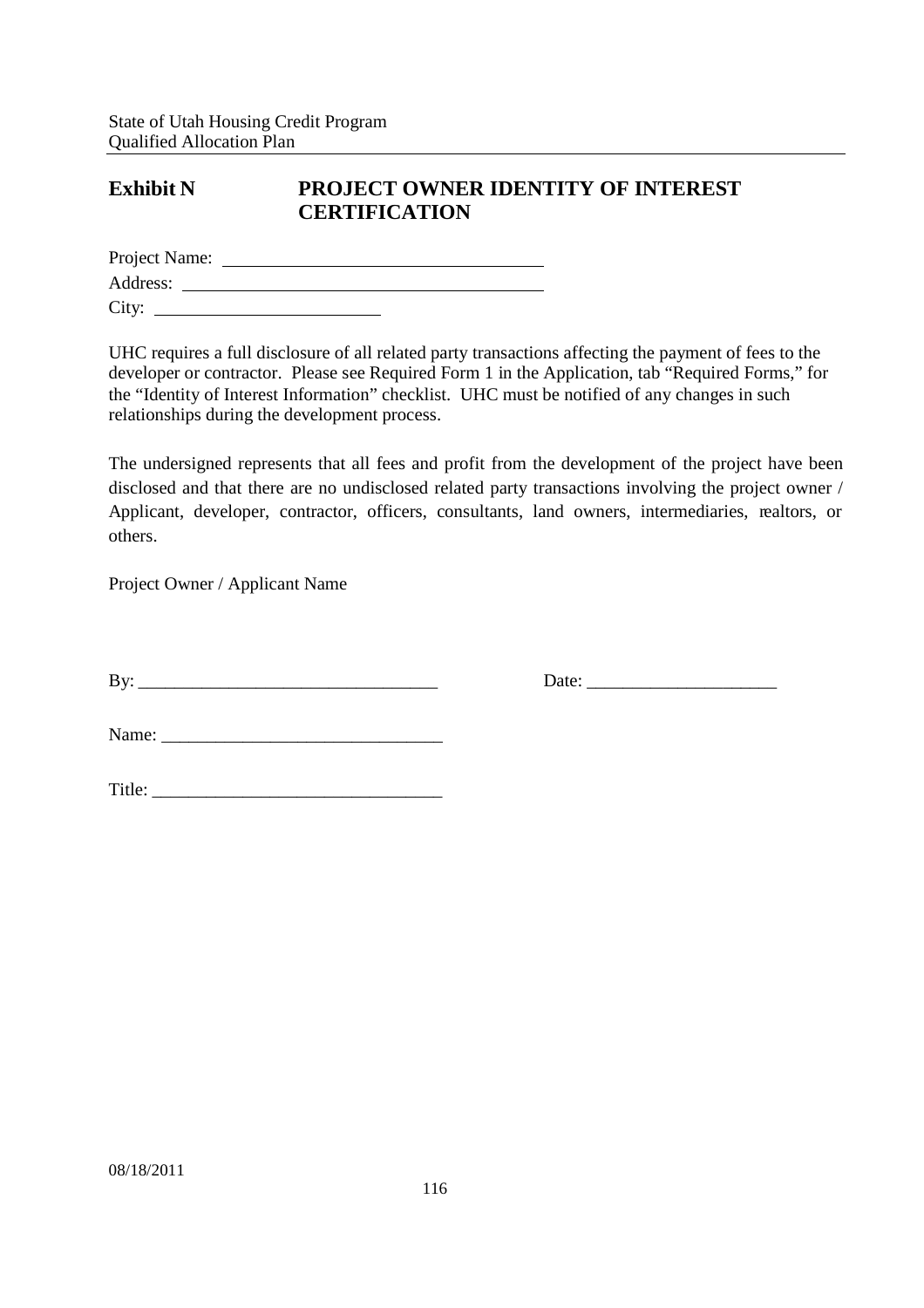# **Exhibit O CAPITAL NEEDS ASSESSMENT REQUIREMENTS**

Applicants for Housing Credit on acquisition/rehabilitation projects must submit as a threshold item a Physical Condition Assessment (PCA) Capital Needs Assessment (CNA) and replacement reserves analysis. The PCA/CNA must have been performed within six months of the submission date of the Application.

An independent consultant, architect, general contractor or engineer, any of whom must be licensed in the State of Utah, shall prepare the report. This independent consultant shall inspect at least 50% of the units in the project for projects built before 1960 and at least 20% for newer projects built up to 1980. Applicants must inspect 100% of the units before purchase. Certification will be required.

The PCA/CNA shall include the following four (4) components:

- 1. Critical Repair Items. All health and safety deficiencies or violations of Section 8 housing quality standards, including any/all Federal Lead Based Paint requirements and FHA's regulatory agreement standards that require immediate remediation.
- 2. Twelve-Month Physical Needs. An estimate of repairs utilizing B Grade finished construction, replacements, and significant deferred and other maintenance items that will need to be addressed within 12 months. Includes the minimum market amenities needed to restore the property to the affordable housing standard adequate for the rental market for which the project is approved.
- 3. Long Term Physical Needs. An estimate of the repairs, utilizing B Grade finished construction, and replacement items beyond the first year that are required to maintain the project's physical integrity over the next twenty (20) years, such as major structural systems that will need to be replaced during this period.
- 4. Analysis of Reserves for Replacement. An estimate of the initial and monthly deposit to the Reserves for Replacement account needed to fund the project's long term physical needs (20 years), accounting for inflation, the existing Reserves for Replacement balance (if any), and the Expected Useful Life of the major building systems. This analysis should include the cost of the twelve-month physical needs, but not any work items that would be treated as operating expenses.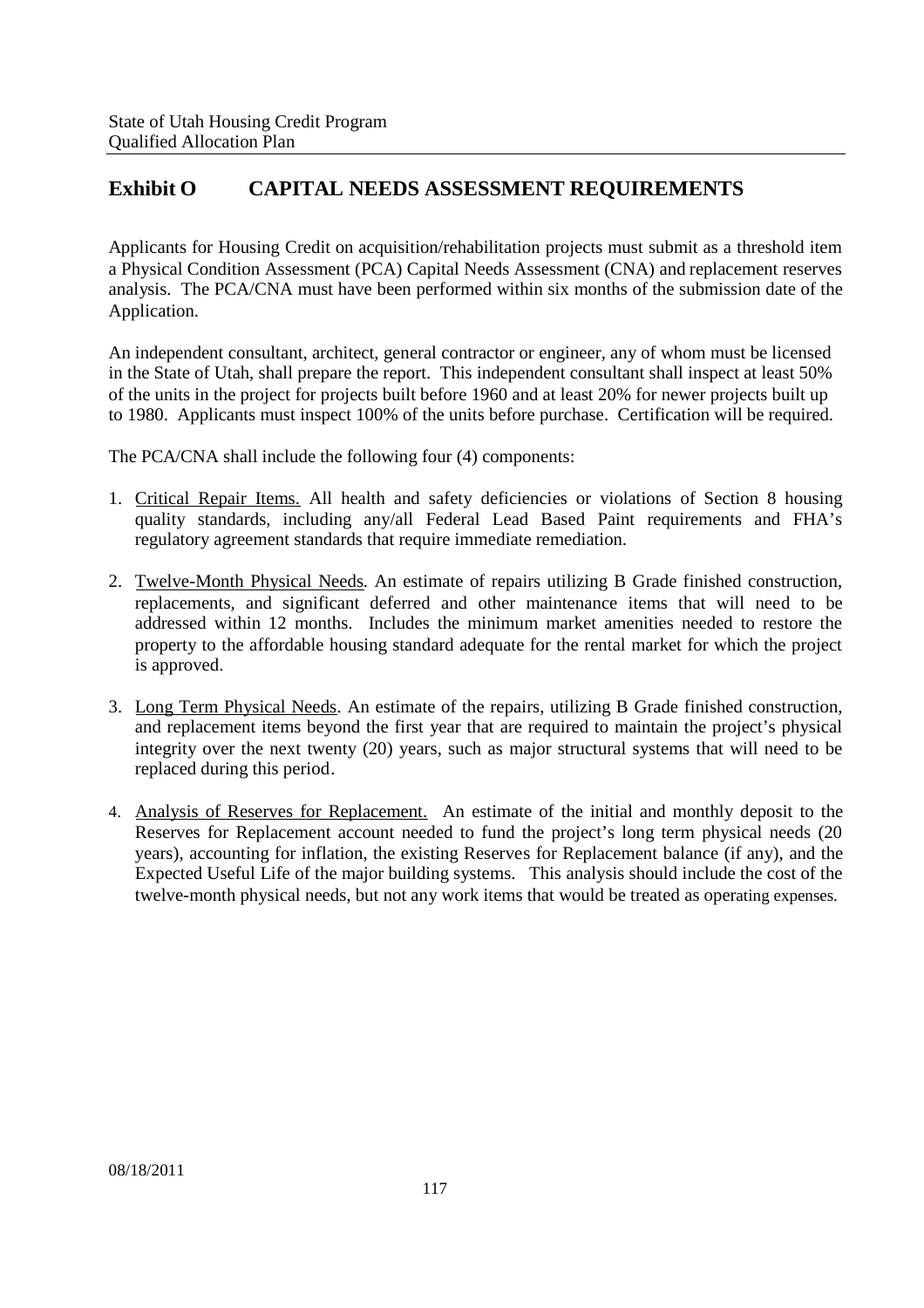#### **Statement of Work**

- 1. The PCA/CNA shall be written with detailed narrative and accompanying color photographs and shall describe the property's exterior and interior physical condition, including architectural and structural components and mechanical systems.
- 2. The report shall:
	- a. Identify in detail any repair items that represent an immediate threat to health and safety, and all other significant defects, deficiencies, items of deferred maintenance, and material building code violations, (individual and collectively, Physical Deficiencies) that would limit the expected useful life of major components or systems:
	- b. Provide estimated costs to remedy the detailed Physical Deficiencies (for 1 year of immediate needs); and
	- c. Provide a Replacement Reserve Schedule, including an estimate of the initial and annual deposits (projected to increase at the operating cost adjustment factor) based on the useful life of the major building systems. The term of the analysis should be twenty-two (22) years.
- 3. The report shall identify any physical deficiencies note from:
	- a. A visual survey;
	- b. A review of any pertinent documentation; and
	- c. Interviews with the property owner, management staff, tenants, interested community groups and government officials.
- 4. The report shall provide a description of directly observed potential on-site environmental hazards.
- 5. The report shall assess the twelve-month physical needs. The standard is a non-luxury standard adequate for the rental market. The physical needs identified should be those necessary for the project to retain its market position as an affordable project in a decent, safe, and sanitary condition (recognizing any evolution of standards appropriate for such a project). The twelvemonth physical needs should include those improvements the project requires to compete in the market. Where a range of options exists, the most effective options for rehabilitation should be chosen, when both capital and operating costs are taken into consideration.
- 6. The report shall determine the cost-benefit of each significant work item in the rehabilitation plan (i.e. greater than \$5,000 per work item) that represents an improvement to the project, an upgrade to current standards or that will reduce the operating expenses. For example, individual utility metering, extra insulation, thermopane windows, water savers on showers and toilets, automatic setback thermostats, and durable siding.

Compare the cost of the item with the long-term impact on rent and expenses, taking into account the remaining useful life of the building systems as needed.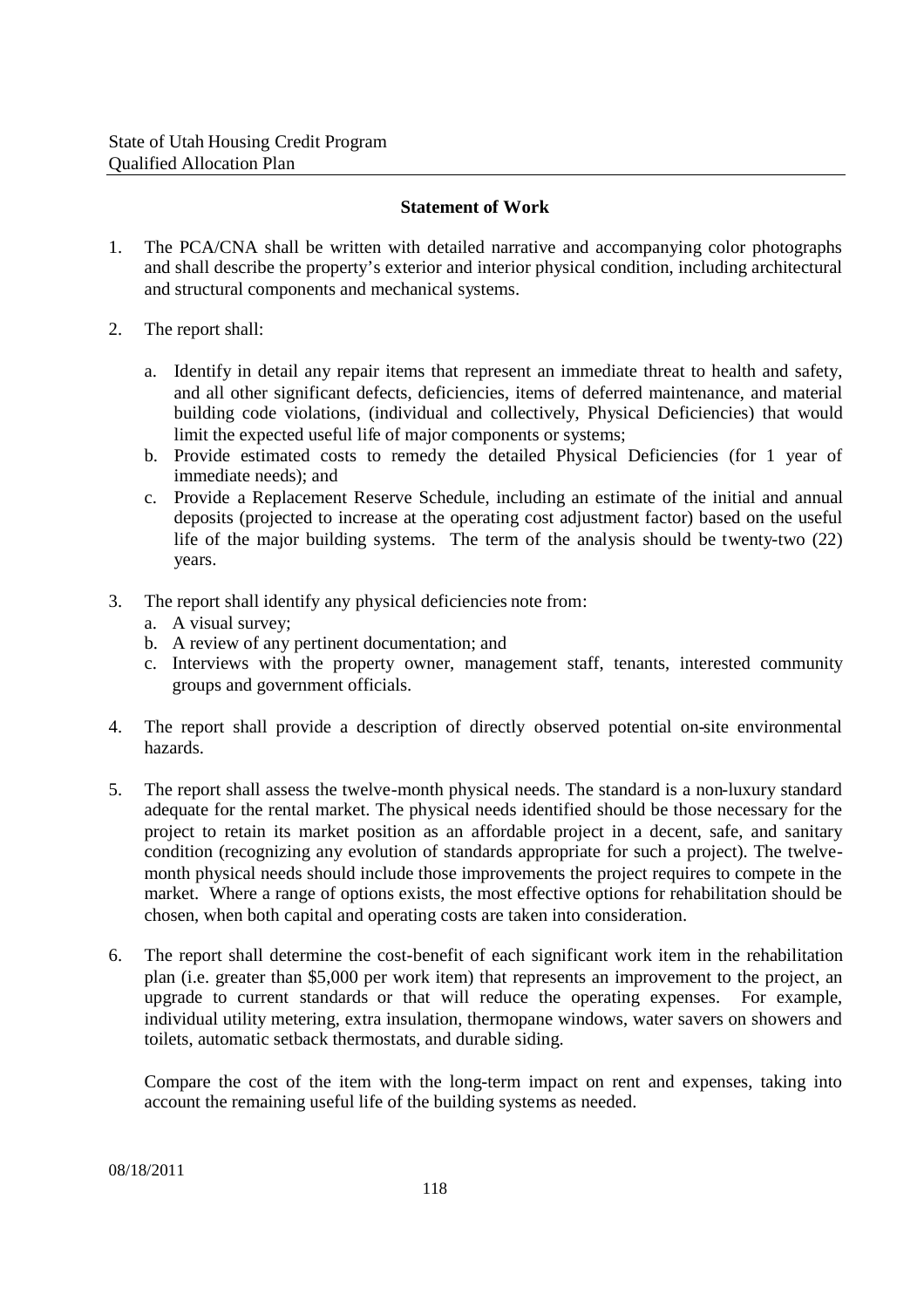- 7. The report shall explain how the project will meet the requirements for accessibility/visibility to persons with disabilities, to the extent applicable.
- 8. The PCA/CNA report, in addition to the four major components stated on the previous page, at a minimum shall include the following checklist sub-components:

□Project Summary Sheet:

 $\square$ Executive Summary (discussion of the physical condition of the property and any major repair/rehab items observed);

 $\Box$ An index:

□Introduction of the Report;

 $\square$ Building Evaluation (property identification-survey, legal description of property);

- □Site Improvement evaluation/analysis (utilities, parking, paving, sidewalks, sewer and drainage, landscaping, trash enclosures/compactors and general site improvements);
- □Building Architectural and Structural Systems Evaluation (foundation superstructure and floors, roof structures and roofing, exterior walls and stairs, siding, downspouts, and common areas energy efficiency, tenant amenities, playgrounds and playground equipment;
- □Building Mechanical and Electrical Systems Evaluation (building HVAC, plumbing, electrical, elevators, fire protection/security systems);
- □Interior Dwelling Units Evaluation (interior finishes, walls, ceilings, paint, kitchen and appliances, carpet, vinyl, interior doors, shelves, cabinets, vanities, closets, interior HVAC, plumbing, bathroom fixtures, electrical fire protection systems, security systems);

□Evaluation/Analysis of Other Structures;

□Environmental Evaluation;

- □Estimated Useful Life Analysis (computation of Repairs and Replacement Reserves);
- $\Box$ Basis for identifying any item for repair or replacement;
- □Unit cost breakdown for multiple items (i.e. stoves, refrigerators, cabinets, bathroom fixtures, etc):
- □Acknowledgements (who prepared report, when report was prepared, who received report, and when report was reviewed);
- $\Box$ Appendices (photographs, site plans, maps, title report, etc.);
- □Identification of any observed hazards, flammable or explosive facilities/operations in the immediate area of the project; and
- $\square$ State whether the project is located in a Flood Plain.

An individual representing the firm who prepared or supervised the preparation of the report must sign the report.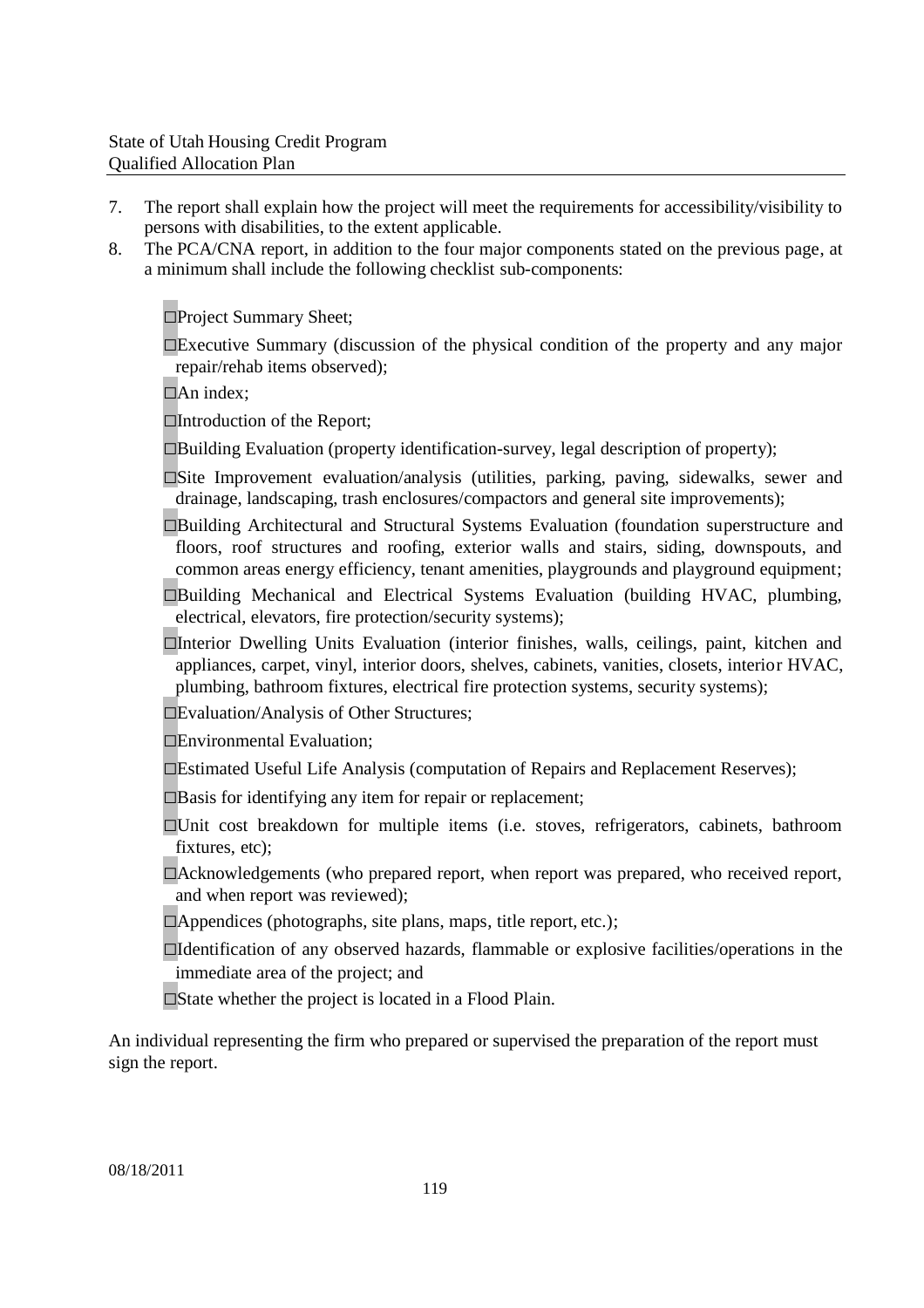The architectural report must include the following:

- a. Total floor area in square feet for the entire development, units, common area
- b. Demonstrate that units will provide the furnishings as stated in the Application (range, hood, refrigerator, exhaust fans, grab bars, etc.)
- c. A final report itemizing the extent of renovation and replacement and summary comparing the PCA/CNA report submitted to UHC and final results.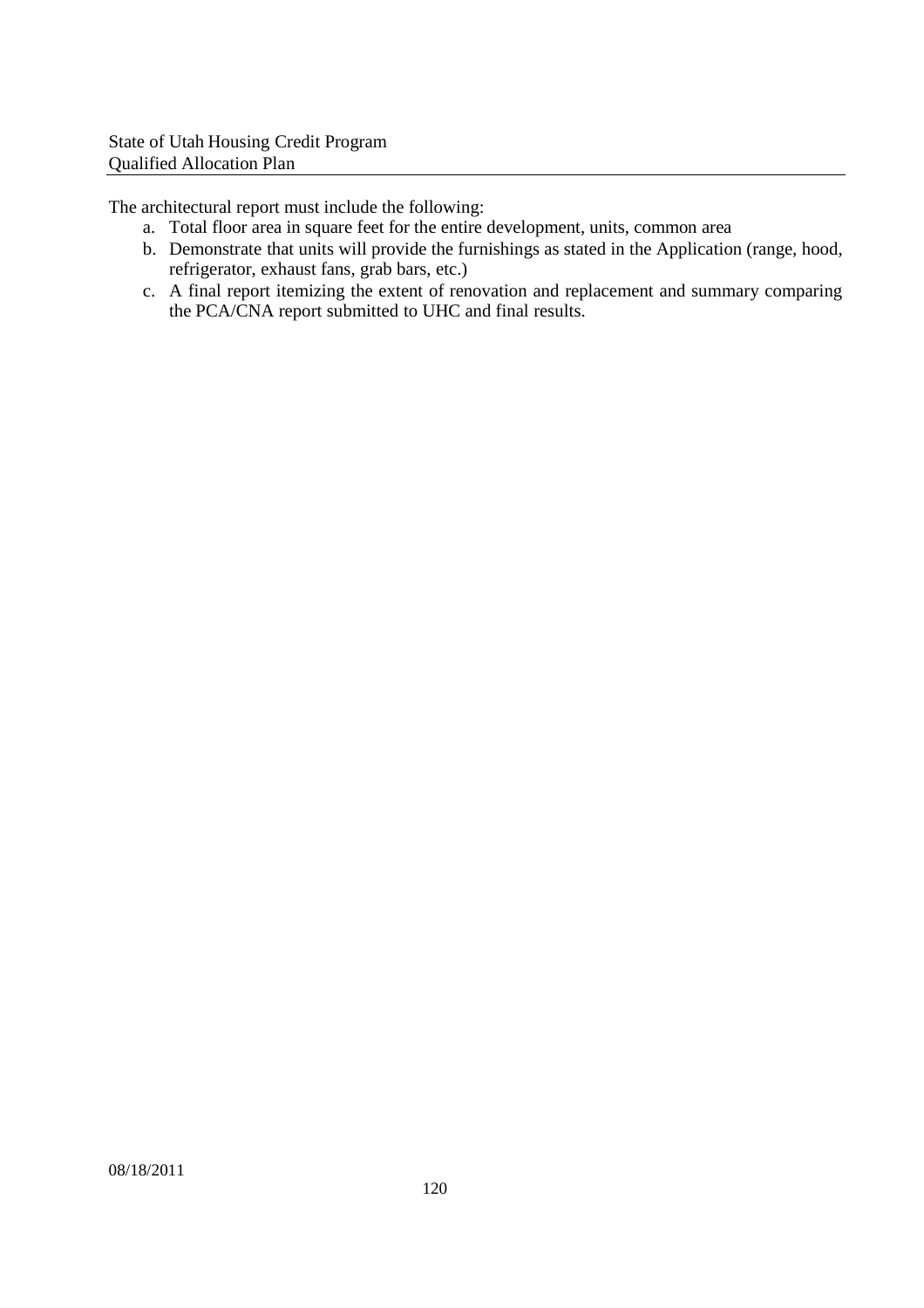# **Exhibit P SERVICE PROVIDER LETTER OF UNDERSTANDING**

[Service Provider Letterhead]

[Date]

Claudia O'Grady V.P. Multifamily Finance Utah Housing Corporation 2479 S. Lake Park Boulevard West Valley City, UT 84120

RE: [Project Name] [Project City] [Name of Ownership Entity]

Dear Ms. O'Grady:

This letter is in support of the \_\_\_\_\_[Project Name]\_\_\_\_\_\_\_\_\_\_\_\_\_\_\_ affordable housing project, located at \_\_\_\_\_[Project Address]\_\_\_\_\_\_\_\_\_\_\_\_\_ in \_\_\_\_[Project City]\_\_\_\_, Utah. \_\_\_\_\_\_[Service Provider Name | understands that this project will target \_\_\_\_[set-aside type | \_\_\_\_ in need of affordable housing, through the IRS Section 42 Low-Income Housing Tax Credit Program.

\_\_\_\_[Service Provider Name]\_\_\_\_ supports the set-aside of \_\_[# units]\_\_ at \_\_[AMI Percentage]\_\_ for \_\_\_[set-aside type]\_\_\_, and will make referrals to place eligible households into these units.

We look forward to working with the project owner on this project.

Sincerely,

[Name of Authorized Official] [Title] [Service Provider Name]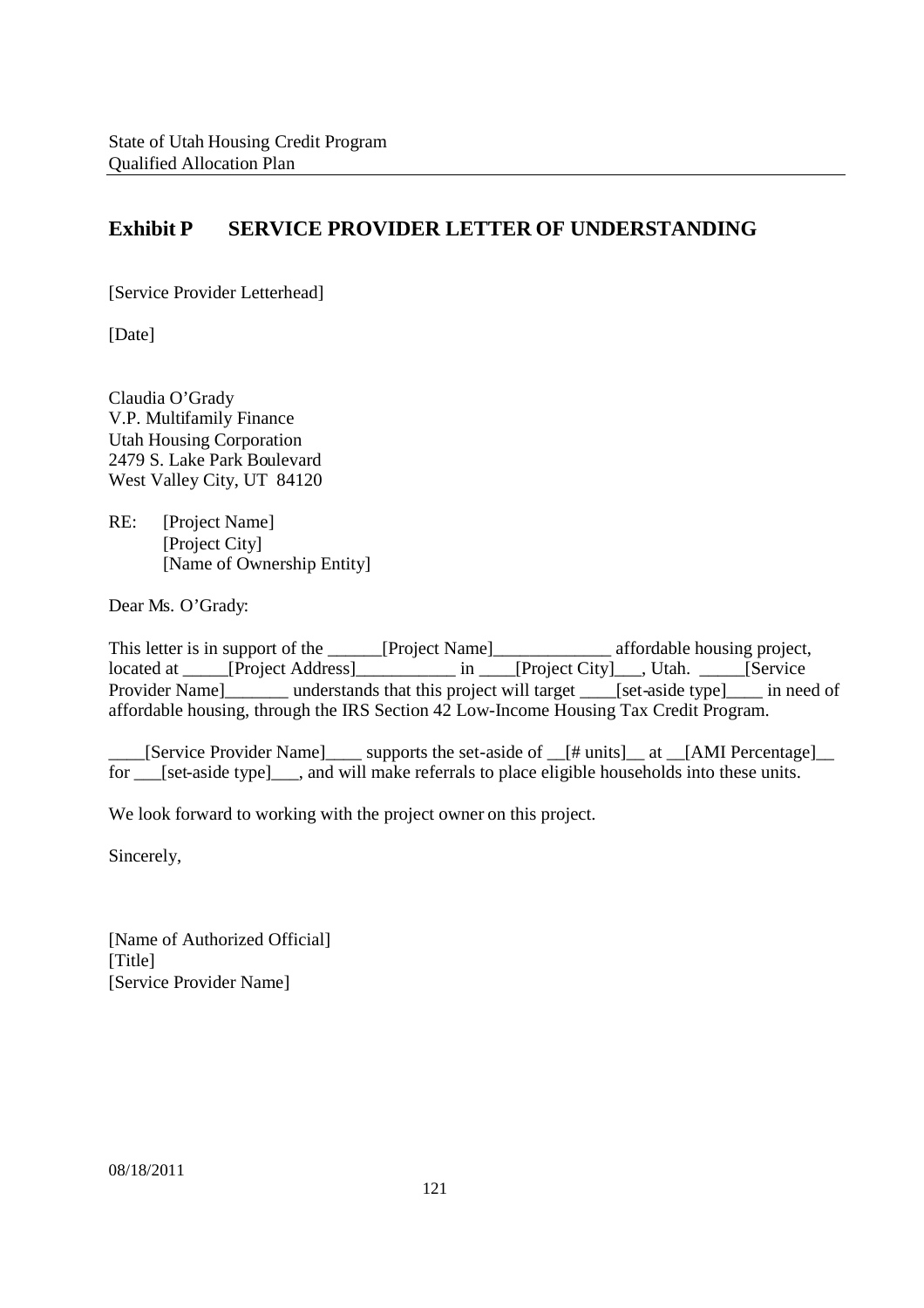# **Exhibit Q FAIR HOUSING**

## **THE GUIDELINES**

The design requirements of the Guidelines to which new buildings and dwelling units must comply are presented in abridged form below. Dwelling units are not subject to these requirements only in the rare instance where there are extremes of terrain or unusual characteristics of the site.

#### **R**EQUIREMENT **1**

**Accessible Building Entrance on an Accessible Route:** Covered multifamily dwellings must have at least one building entrance on an accessible route, unless it is impractical to do so because of terrain or unusual characteristics of the site. For all such dwellings with a building entrance on an accessible route the following six requirements apply.

#### **R**EQUIREMENT **2**

**Accessible and Usable Public and Common Use Areas:** Public and common use areas must be readily accessible to and usable by people with disabilities.

#### **R**EQUIREMENT **3**

**Usable Doors:** All doors designed to allow passage into and within all premises must be sufficiently wide to allow passage by persons in wheelchairs.

#### **R**EQUIREMENT **4**

**Accessible Route Into and Through the Covered Dwelling Unit:** There must be an accessible route into and through the dwelling units, providing access for people with disabilities throughout the unit.

#### **R**EQUIREMENT **5**

**Light Switches, Electrical Outlets, Thermostats and Other Environmental Controls in Accessible Locations:** All premises within the dwelling units must contain light switches, electrical outlets, thermostats and other environmental controls in accessible locations.

#### **R**EQUIREMENT **6**

**Reinforced Walls for Grab Bars:** All premises within dwelling units must contain reinforcements in bathroom walls to allow later installation of grab bars around toilet, tub, shower stall and shower seat, where such facilities are provided.

#### **R**EQUIREMENT **7**

**Usable Kitchens and Bathrooms:** Dwelling units must contain usable kitchens and bathrooms such that an individual who uses a wheelchair can maneuver about the space.

For further information about the Fair Housing Accessibility Guidelines, call or visit their website:

www.hud.gov/offices/fheo/disabilities/fhefhag. cfm

U.S. Department of Housing and Urban Development (303)672-5430 TDD (303)672-5248

Fair Housing Information Clearinghouse 1-800-343-3442 TDD 1-800-290-1617

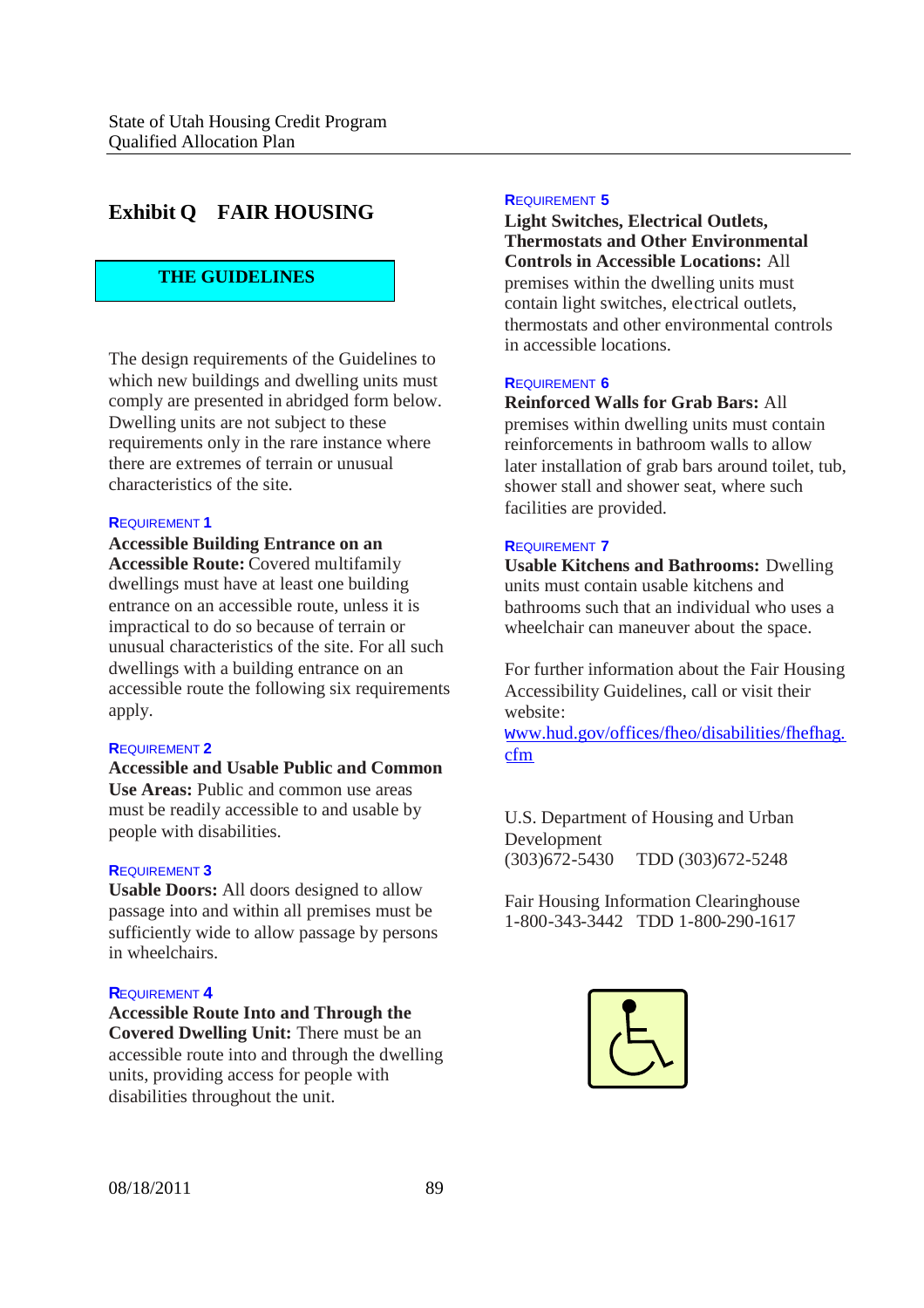# **Exhibit R ENERGY STAR PROCEDURES**

When applying for Housing Credits:

- 1. All new construction **must be** ENERGY STAR Certified;
- 2. All rehabilitation projects must be ENERGY STAR certified or ENERGY STAR enhanced if certification cannot be achieved; and
- 3. Rehabilitation projects must be ENERGY STAR certified when using OWHLF funds unless a waiver is granted from the Division of Housing and Community Development (DHCD).

Both new and rehabilitation projects must obtain an independent Home Energy Rating System (HERS) score to determine ENERGY STAR eligibility. Projects receive an initial score during design and a final score after construction is completed.<sup>1</sup> It is important for developers to work carefully with the HERS rater to develop a strategy that achieves the highest, cost effective final score.

The HERS rater will provide Applicants with the list of the upgrades that can be implemented to achieve ENERGY STAR qualifying status. Although ENERGY STAR applies to both new and existing units, ENERGY STAR is a more difficult and expensive achievement for existing units. Once project development is complete, Applicants must submit the initial certificate showing the preliminary score from the HERS rater for each project.

The costs of ENERGY STAR compliance including cost increments for equipment and envelope upgrades over and above the current statewide energy code and rating costs should be included in the overall project budget.

Facilities three stories or fewer with or without a central heating and cooling system require a sampling of individual housing units by the certified rater. The independent HERS raters generally charge \$250-300 per multifamily unit rating. For projects within the Rocky Mountain Power (formally Utah Power and Light) or Questar service area, the HERS rater can help prepare special rebate documentation for submittal to Rocky Mountain Power and Questar, and help the Applicant work with the utility representative.

As of June 1, 2007, the EPA is still developing a category for rating "apartments" through the ENERGY STAR website. Any delay in developing this category could postpone a larger building's submittal for ENERGY STAR qualification. In the meantime and for larger facilities (over three stories) with central heating and cooling plants, ENERGY STAR compliance can be determined by rating the entire facility using the "other building" category at EPA's ENERGY STAR website:https://www.energystar.gov/index.cfm?c=evaluate\_performance.bus\_portfoliomanager

It should also be noted that existing multi-family units may be eligible for retrofit grant funding through the Utah Weatherization Assistance Program. http://community.utah.gov/housing\_and\_community\_development/weatherization\_assistance\_program).

<sup>08/18/2011</sup> <sup>1</sup> . For a list of independent HERS raters, please contact Lisa Yoder (801-538-8636) or Mike Glenn (801-538-8666) at the Utah Division of Housing and Community Development.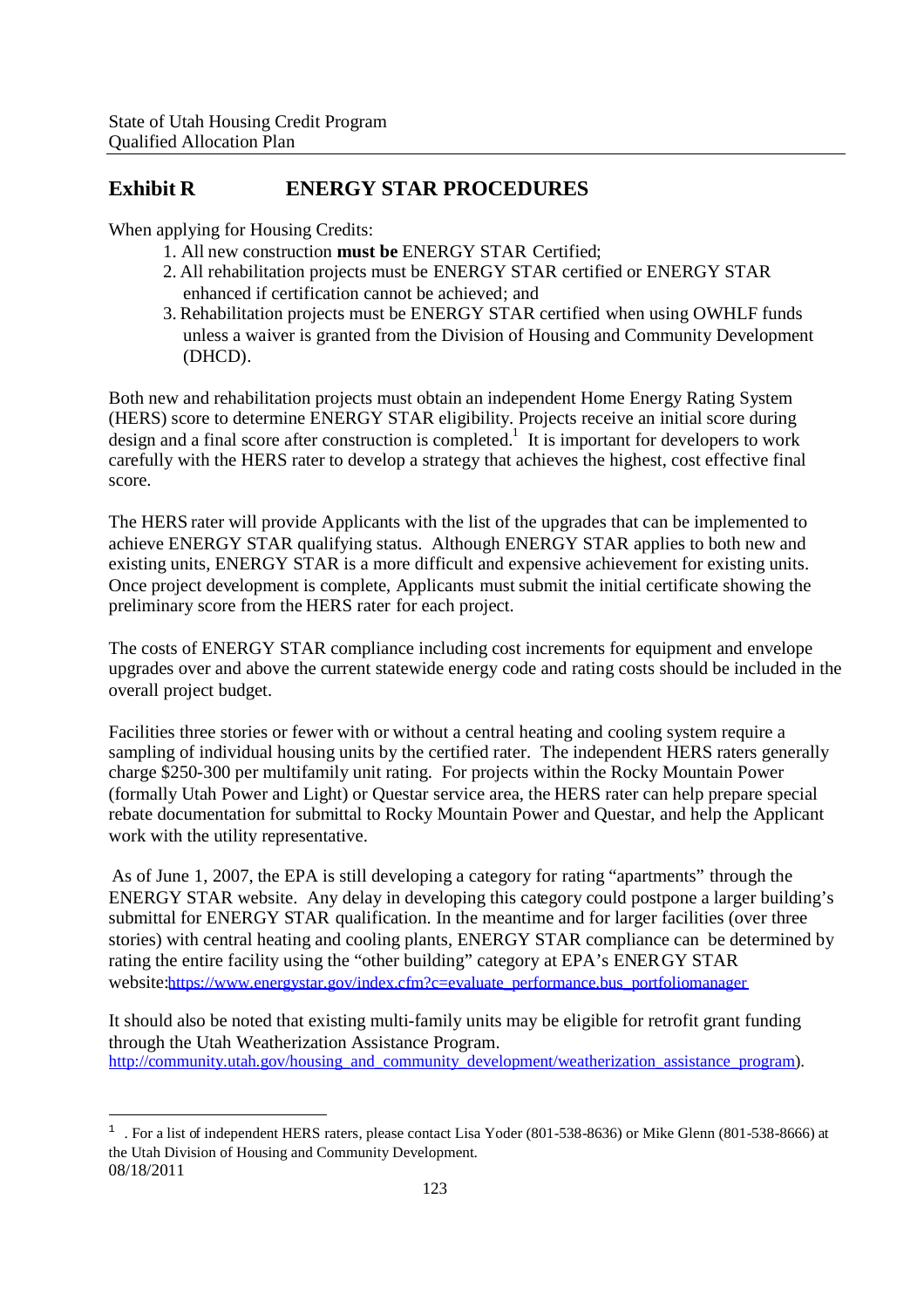ENERGY STAR focuses on a housing unit's energy efficiency. Solar and other renewable features are independent of the ENERGY STAR rating. Developers choosing to include renewable energy features over and beyond ENERGY STAR can request funding from UHC and DHCD for the additional upgrade costs.

For any energy efficient units (with or without any renewable features), the utility allowances can be based upon the utility usage and costs estimated by a certified and independent HERS rater or independent professional energy provider. After rehabilitation or construction, the allowance can be based upon actual utility charges from the previous year.

Projects may be eligible for federal and state energy efficiency and renewable Tax Credits. For additional information, see: http://geology.utah.gov/sep/incentives/index.htm

### **Procedure for** *New* **Projects Individual or Central Heated and Cooled Systems (1 to 3 Stories)**

| Step 1.  | Notify project architect that the proposed building's drawings and specifications must<br>be ENERGY STAR certified.                                                                                                                                                                                                                                                                                   |
|----------|-------------------------------------------------------------------------------------------------------------------------------------------------------------------------------------------------------------------------------------------------------------------------------------------------------------------------------------------------------------------------------------------------------|
| Step 2.  | Work with the utility company to submit a pre-application to the utility for possible<br>rebates (this must be submitted to the utility companies prior to construction).                                                                                                                                                                                                                             |
| Step 3.  | Developer contacts the HERS rater. The HERS rater can complete ratings or train and<br>certify HERS raters. For the new units, a HERS rater reviews plans and specifications<br>for necessary upgrades that achieve an ENERGY STAR rating which is approximately<br>15% more efficient than the current state energy code.                                                                            |
| Step 4.  | From the review, the rater prepares an improvement analysis based upon cost effective<br>measures and then estimates incremental costs to be added for each measure.                                                                                                                                                                                                                                  |
| Step 5.  | The developer includes the upgrades in the overall and proposed project budget and<br>request for funding. At the time of Application, the developer also submits the initial<br>HERS score contained on a HERS rater's certificate.                                                                                                                                                                  |
| Step 6.  | The developer selects contractors who are knowledgeable and sensitive to energy<br>efficiency.                                                                                                                                                                                                                                                                                                        |
| Step 7.  | The HERS rater completes interim inspections of the construction site to ensure that<br>contractors are meeting ENERGY STAR specifications.                                                                                                                                                                                                                                                           |
| Step 8.  | Once the new units are complete, the HERS rater samples the units and conducts tests<br>and inspection to confirm the ENERGY STAR score.                                                                                                                                                                                                                                                              |
| Step 9.  | The developer submits the final ENERGY Star certificate to UHC and DHCD.                                                                                                                                                                                                                                                                                                                              |
| Step 10. | The developer applies for the utility rebates if the project is located within the Rocky<br>Mountain Power or Questar service area. The utility rebate which average over \$250+<br>per unit helps offset the cost of the rating. The utility rebate applies to structures of 6<br>units of more and that are separately metered. Structures with 5 or fewer units may<br>qualify for higher rebates. |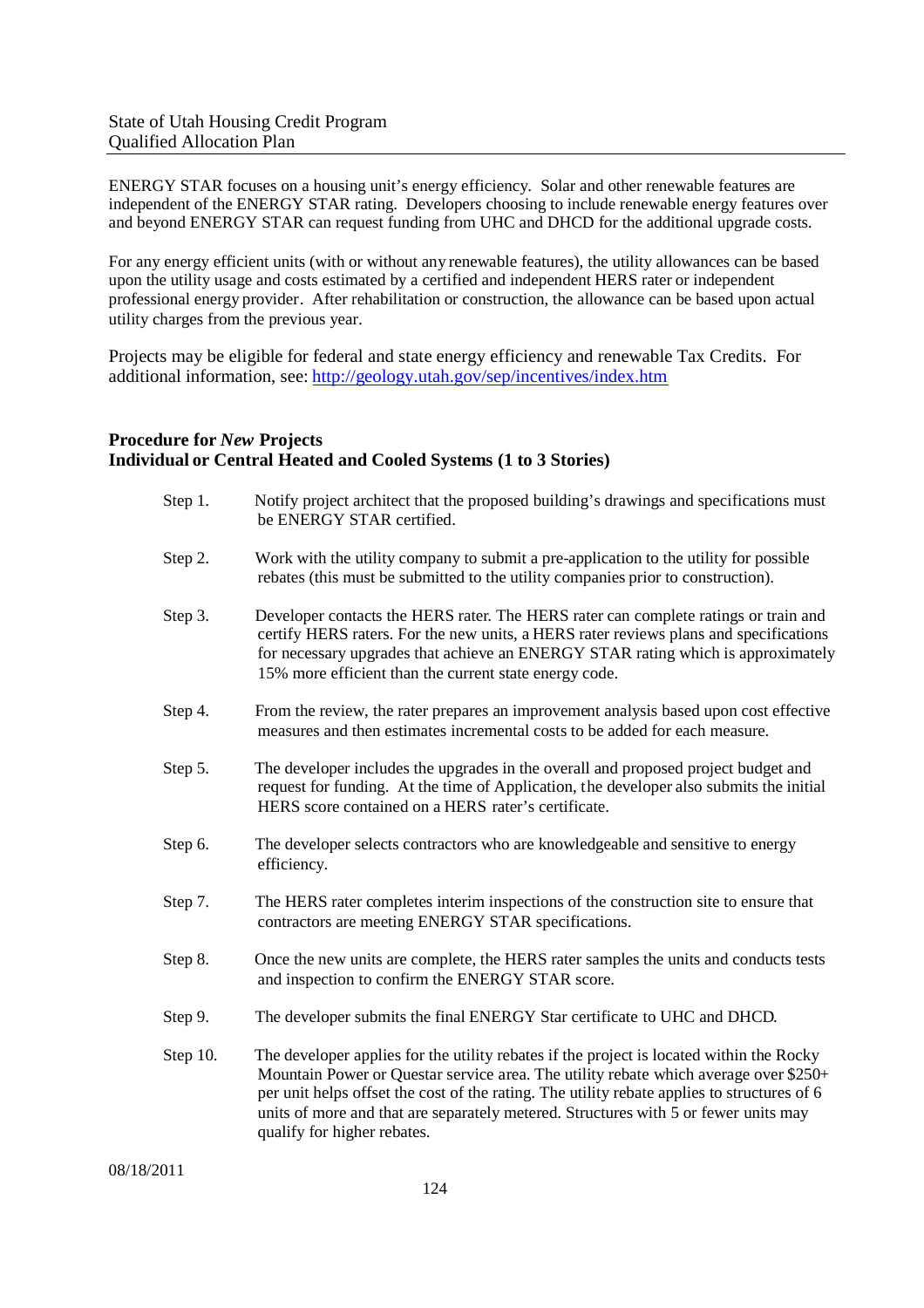#### **Procedure for** *New* **Projects Individual or Central Heated and Cooled Systems (Over 3 Stories)**

| Notify project architect that the proposed building's drawings and specifications must<br>be ENERGY STAR certified.                                                                                                                                                                                                                                                                                                                                                    |
|------------------------------------------------------------------------------------------------------------------------------------------------------------------------------------------------------------------------------------------------------------------------------------------------------------------------------------------------------------------------------------------------------------------------------------------------------------------------|
| Work with the utility company to submit a pre-application to the utility for possible<br>rebates (this must be submitted to the utility company prior to construction).                                                                                                                                                                                                                                                                                                |
| Generally, new multifamily units that are centrally heated and cooled and that are 4<br>stories or taller are processed on-line for ENERGY STAR compliance through the EPA<br>ENERGY STAR rating system for commercial buildings. In such cases, the architect<br>prepares plans and specifications in accordance with the EPA ENERGY STAR's<br>targeted energy consumption baseline (see:<br>http://www.energystar.gov/index.cfm?c=new bldg design.bus target finder) |
| The developer includes the upgrades in the overall and proposed project budget and<br>request for funding. At the time of Application, the developer submits documentation<br>of the initial ENERGY STAR score.                                                                                                                                                                                                                                                        |
| The developer selects contractors who are knowledgeable and sensitive to energy<br>efficiency.                                                                                                                                                                                                                                                                                                                                                                         |
| The architect completes interim inspections of the construction site to ensure that<br>contractors are meeting ENERGY STAR specifications.                                                                                                                                                                                                                                                                                                                             |
| Once the new units are completed, the architect completes a final rating through the<br>EPA ENERGY STAR website to ensure that the building meets the ENERGY STAR<br>qualifying threshold.                                                                                                                                                                                                                                                                             |
| The developer submits the final ENERGY STAR certificate to UHC and DHCD.                                                                                                                                                                                                                                                                                                                                                                                               |
| The developer applies for the utility rebates if the project is located within the Rocky<br>Mountain Power or Questar service area. The utility rebate for larger buildings that<br>possess central systems is based upon the amount of KWH and KW saved. Unlike<br>smaller buildings where a rebate per unit is available, a representative of Rocky<br>Mountain Power will calculate the rebate for these large buildings.                                           |
|                                                                                                                                                                                                                                                                                                                                                                                                                                                                        |

## **Procedure for** *Rehabilitation* **Projects Individual or Central Heated and Cooled Systems (1 to 3 Stories)**

- Step 1. Contact the HERS rater. For existing units, the HERS rater conducts a diagnostic inspection and review of the units (a sample of units for large facilities), suggesting energy improvements to achieve ENERGY STAR.
- Step 2. The developer works with the utility company to submit a pre-application to the utility for possible rebates (this must be submitted prior to construction).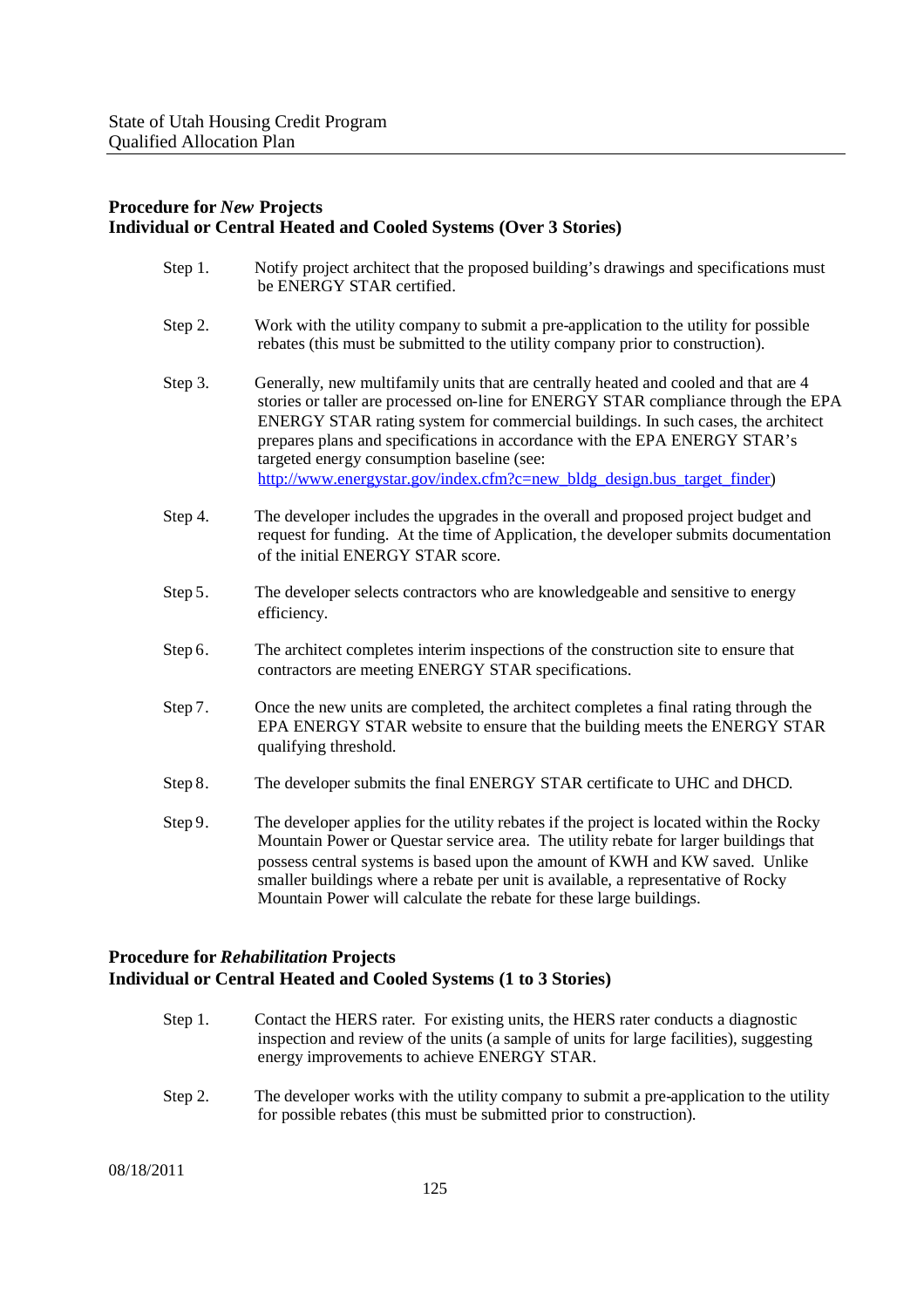| Step 3. | From the inspection and review, the certified rater prepares a list of cost effective<br>individual energy efficiency measures and can estimate costs to be added to the rehab<br>project for each measure.                                                                                                                                                                                  |
|---------|----------------------------------------------------------------------------------------------------------------------------------------------------------------------------------------------------------------------------------------------------------------------------------------------------------------------------------------------------------------------------------------------|
| Step 4. | The developer includes the upgrades into the overall and proposed project budget and<br>request for funding. At the time of Application, the developer submits documentation<br>of the initial ENERGY STAR score.                                                                                                                                                                            |
| Step 5. | The developer selects contractors who are knowledgeable and sensitive to energy<br>efficiency.                                                                                                                                                                                                                                                                                               |
| Step 6. | The HERS rater completes interim inspections of the construction site to ensure that<br>contractors are meeting ENERGY STAR specifications.                                                                                                                                                                                                                                                  |
| Step 7. | Once the improvements are completed through the rehabilitation process, the HERS<br>rater conducts tests and does an inspection to confirm the ENERGY STAR score.                                                                                                                                                                                                                            |
| Step 8. | The developer submits the ENERGY STAR certificate to UHC and DHCD.                                                                                                                                                                                                                                                                                                                           |
| Step 9. | The developer applies for the utility rebates if the project is located within the Rocky<br>Mountain Power or Questar service area. The utility rebate which averages over \$250+<br>per unit helps offset the cost of the rating. The rebate applies to structures of 6 units or<br>more and that are separately metered. Structures of 5 units or fewer may qualify for<br>higher rebates. |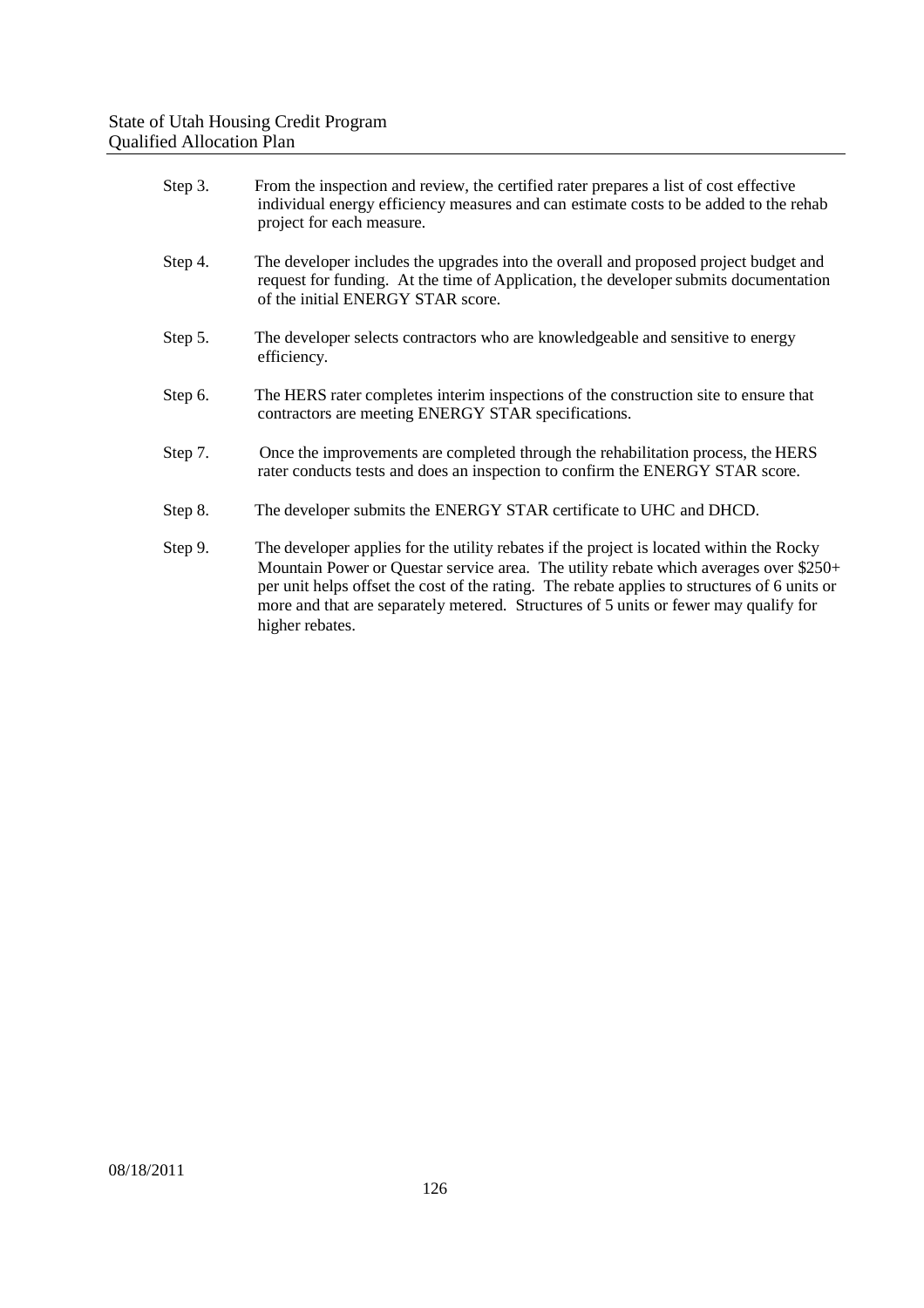## **Energy Star Submittal Form**

One form can be submitted for all similar units. For assistance or questions regarding this form, contact Mike Glenn at 801-538-8666 at the Utah Division of Housing and Community Development.

| Check one:                                              | _____ this project is new construction<br>____ this project is a rehabilitation project<br>___# of stories (please contact DHCD for buildings greater than 3 stories)<br>$\frac{1}{1}$ # of units covered by this form |                                  |                                                                       |
|---------------------------------------------------------|------------------------------------------------------------------------------------------------------------------------------------------------------------------------------------------------------------------------|----------------------------------|-----------------------------------------------------------------------|
|                                                         |                                                                                                                                                                                                                        |                                  |                                                                       |
|                                                         |                                                                                                                                                                                                                        |                                  |                                                                       |
|                                                         |                                                                                                                                                                                                                        |                                  |                                                                       |
|                                                         | Address for Energy Star rated property (if different from above):                                                                                                                                                      |                                  |                                                                       |
|                                                         | Owner/applicant contact name and phone number: _________________________________                                                                                                                                       |                                  |                                                                       |
|                                                         |                                                                                                                                                                                                                        |                                  |                                                                       |
|                                                         |                                                                                                                                                                                                                        |                                  |                                                                       |
|                                                         | Energy Star criteria: ___________ Initial score __________ Final score                                                                                                                                                 |                                  |                                                                       |
|                                                         | <b>Energy Efficiency Measure</b><br>(Enter items from Energy Star Analysis schedule)                                                                                                                                   | Base cost of a<br>standard unit  | Incremental cost<br>to achieve<br><b>Energy Star for</b><br>this unit |
|                                                         |                                                                                                                                                                                                                        |                                  |                                                                       |
|                                                         |                                                                                                                                                                                                                        |                                  |                                                                       |
|                                                         |                                                                                                                                                                                                                        |                                  |                                                                       |
|                                                         |                                                                                                                                                                                                                        |                                  |                                                                       |
|                                                         | ,我们也不会有什么。""我们的人,我们也不会有什么?""我们的人,我们也不会有什么?""我们的人,我们也不会有什么?""我们的人,我们也不会有什么?""我们的人                                                                                                                                       |                                  |                                                                       |
|                                                         |                                                                                                                                                                                                                        |                                  |                                                                       |
|                                                         |                                                                                                                                                                                                                        |                                  |                                                                       |
|                                                         |                                                                                                                                                                                                                        |                                  |                                                                       |
| <b>Less RMP rebate</b>                                  |                                                                                                                                                                                                                        |                                  |                                                                       |
| Less federal and state tax credits                      |                                                                                                                                                                                                                        |                                  |                                                                       |
| <b>Totals costs:</b>                                    |                                                                                                                                                                                                                        | \$                               | \$                                                                    |
| UHC and DHCD use only:<br>Date Received: ______________ | $\sim$                                                                                                                                                                                                                 | Eligible costs approved per unit |                                                                       |

Approved by: \_\_\_\_\_\_\_\_\_\_\_\_\_\_\_\_\_\_\_\_\_\_\_\_\_ (UHC/DHCD official) Date: \_\_\_\_\_\_\_\_\_\_\_\_\_\_\_\_\_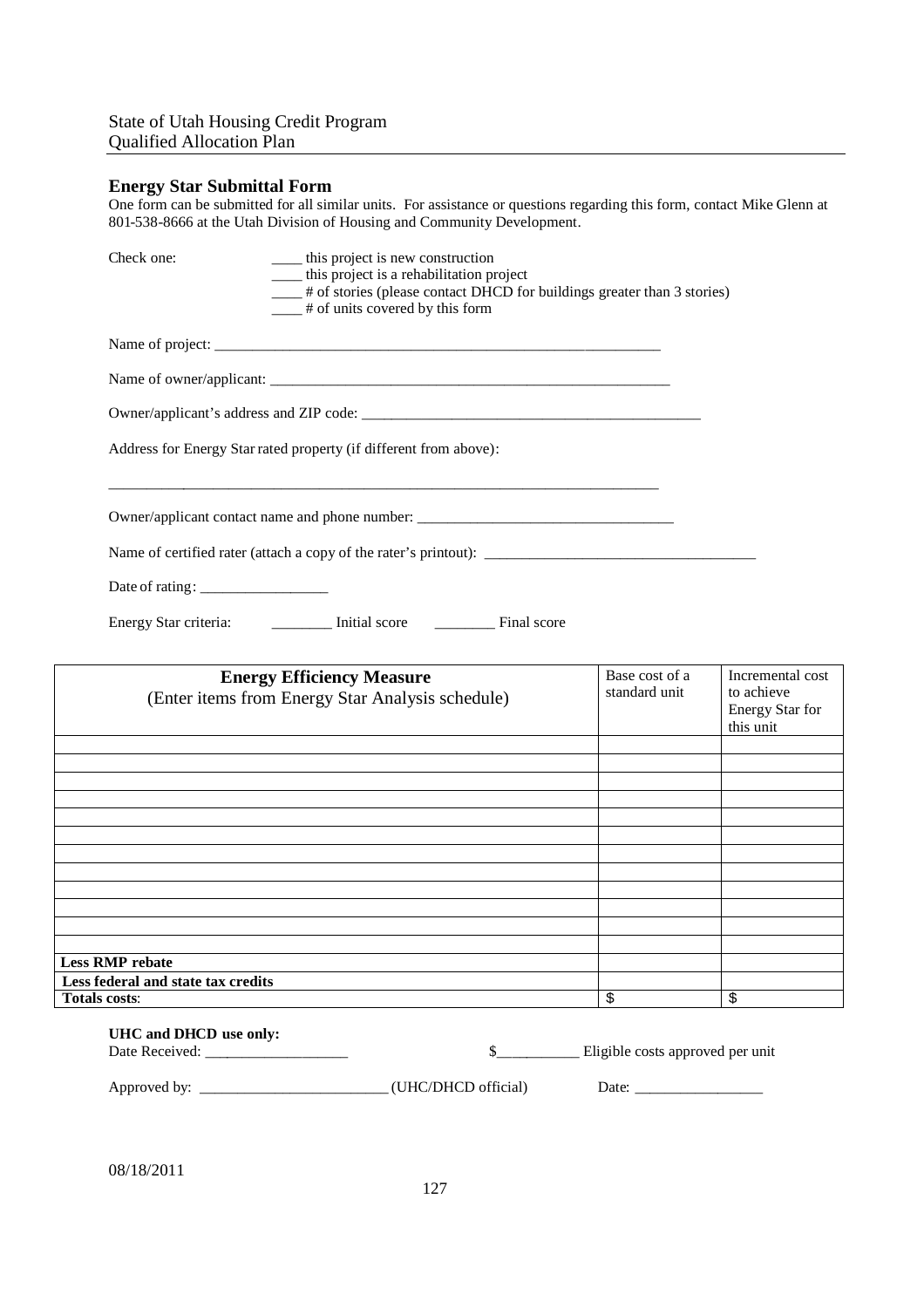## **Exhibit S HOUSING CREDIT PROJECT REAL ESTATE TAXATION AND PROJECT OWNER REQUIREMENTS**

The Utah Housing Corporation sponsored a bill in the legislature in 2003 to standardize the process by which an assessor arrives at the assessed value of a Housing Credit project. House Bill 87 was passed by the Legislature and enacted by Chapter 113, 2003 General Session. The bill emphasized the use of the income approach to valuation and also characterized the lowincome housing tax credits as "intangible" property, thus not subject to valuation in the assessment process.

Certain administrative rules were required to standardize the process whereby assessors would obtain the information necessary to make their valuation. Failure to provide this information allows the assessors to use whatever information they have available.

The Utah Administrative Code (R884-24P-67) requires certain information for the valuation of Housing Credit pursuant to Utah Code Ann. Sections 59-2-102 and 59-2-301.3.

County Assessors must receive certain information by April 30 of each year. The owner of a Housing Credit project must provide the county assessor of the county in which the project is located the following project information for the prior year:

a) Operating statement;

- b) Rent rolls;
- c) Federal and commercial financing terms and agreements.

The county assessor will require a 3-year history of the above information if not previously provided.

The county assessor will assess and list the property described in this rule using the best information obtainable, if the property owner fails to provide the information required as described above.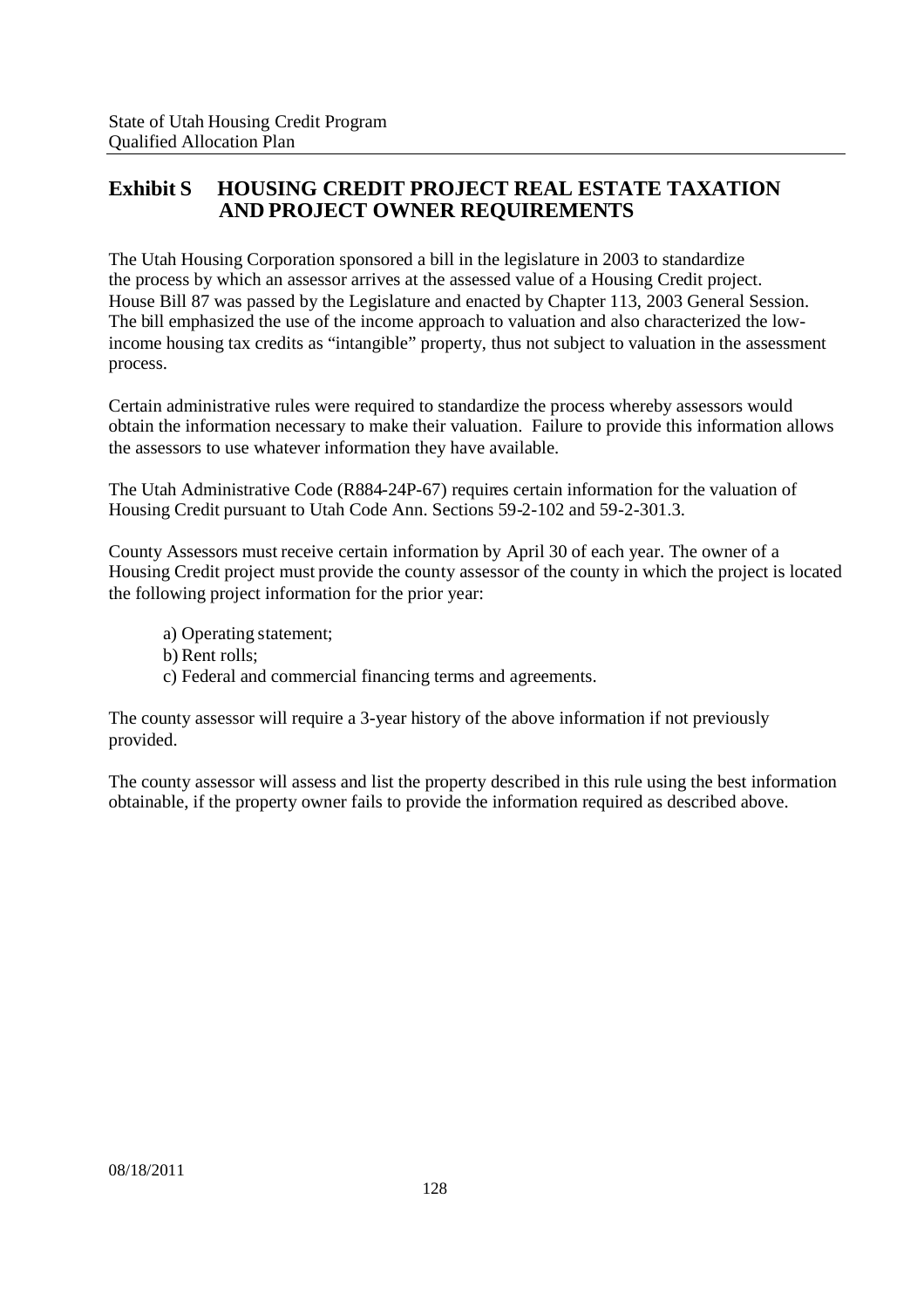# **Exhibit T NON-PARTICIPATING AREAS**

## **COUNTIES:**

Daggett Morgan Piute

Wayne

# **CITIES:** (List from: "Local Government Officials Directory, Incorporated Cities and Towns")

| Alpine                   | Clawson                   | Garland          | Junction            |
|--------------------------|---------------------------|------------------|---------------------|
| Alta                     | Cleveland                 | Genola           | Knarraville         |
|                          |                           |                  |                     |
| Altamont                 | Corinne                   | Glendale         | Kanosh              |
| Alton                    | Cornish                   | Glenwood         | Kingston            |
| Amalga                   | <b>Cottonwood Heights</b> | Goshen           | Koosharem           |
| Annabella                | Daniel                    | Gunnison         | Laketown            |
| Antimony                 | Deweyville                | Hanksville       | LaVerkin            |
| <b>Apple Valley</b>      | Duchense                  | Harrisville      | Leamington          |
| Aurora                   | Eagle Mountain            | Hatch            | Leeds               |
| <b>Ballard</b>           | <b>East Carbon</b>        | Henefer          | Levan               |
| <b>Bear River</b>        | Elk Ridge                 | Henrieville      | Lewiston            |
| Bicknell                 | Elsinore                  | Hideout          | Lindon              |
| <b>Big Water</b>         | Elwood                    | Highland         | Loa                 |
| <b>Boulder City</b>      | Emery                     | Hildale          | Lyman               |
| <b>Brian Head</b>        | Enterprise                | Hinckley         | Lynndyl             |
| <b>Bryce Canyon City</b> | Escalante                 | Holden           | Manila              |
| Cannonville              | Eureka                    | Honeyville       | Mantua              |
| <b>Castle Valley</b>     | Fairfield                 | Hooper           | Mapleton            |
| <b>Cedar Fort</b>        | Fairview                  | Howell           | Marriot-Slaterville |
| <b>Cedar Hills</b>       | Farr West                 | Huntington       | Marysvale           |
| Centerfield              | Fayette                   | Huntsville       | Mayfield            |
| Centerville              | Ferron                    | <b>Hyde Park</b> | Meadow              |
| <b>Central Valley</b>    | Fielding                  | Hyrum            | Mendon              |
| Charleston               | <b>Fountain Green</b>     | Independence     | Midway              |
| Circleville              | Francis                   | Ivins            | Milford             |
| Clarkston                | Fruit Heights             | Joseph           | Millville           |
|                          |                           |                  |                     |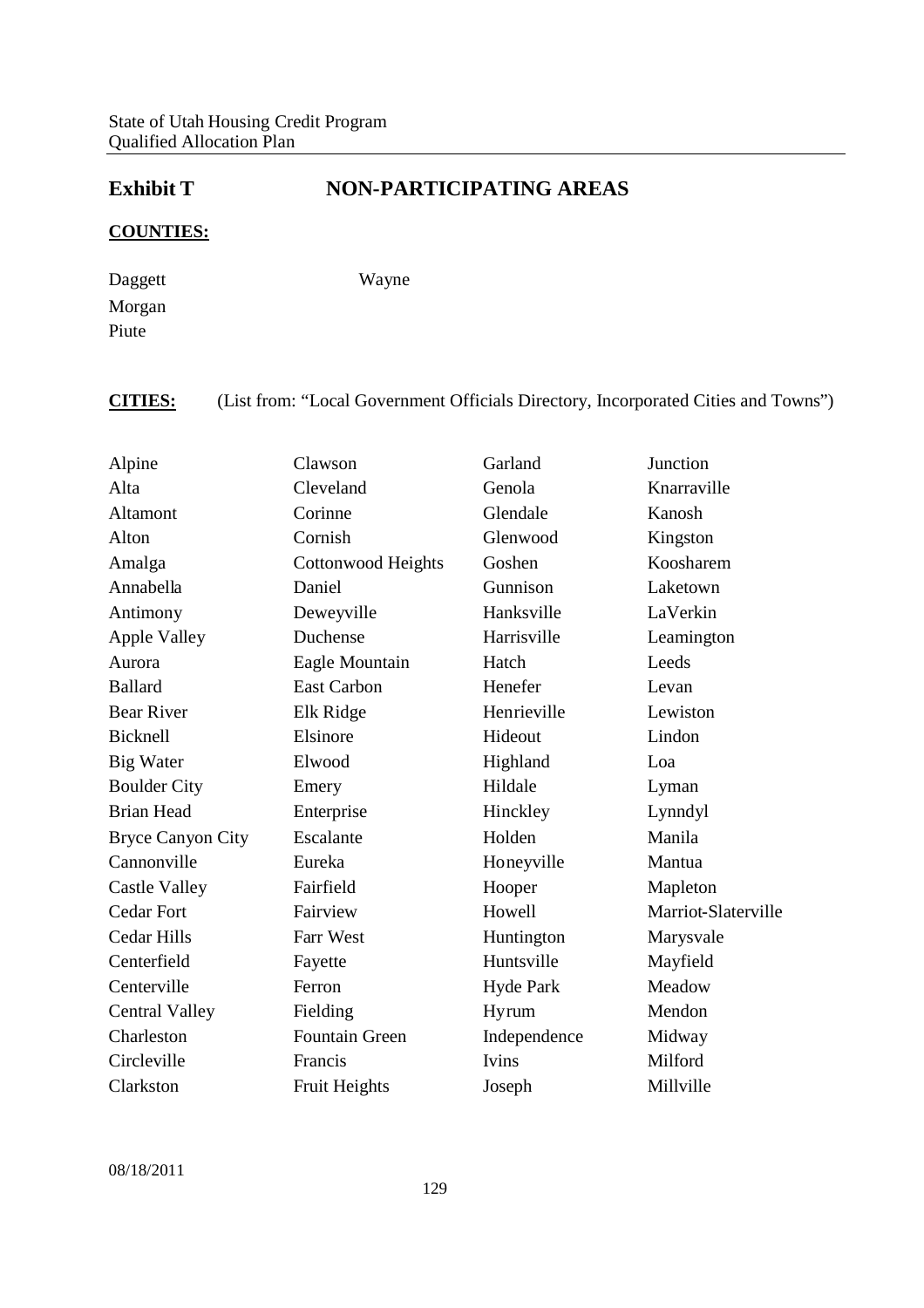#### State of Utah Housing Credit Program Qualified Allocation Plan

| Minersville          | South Weber           |
|----------------------|-----------------------|
| Mona                 | <b>Spring City</b>    |
| Morgan               | Springville           |
| <b>Naples</b>        | Sterling              |
| New Harmony          | Stockton              |
| Newton               | Sunnyside             |
| Nibley               | Sunset                |
| Oak City             | Syracuse              |
| Ophir                | Tabiona               |
| Orangeville          | Toquerville           |
| Orderville           | Torrey                |
| Paradise             | Trenton               |
| Paragonah            | Uintah                |
| Parowan              | Vernon                |
| Perry                | Vineyard              |
| Plain City           | Virgin                |
| <b>Pleasant View</b> | Wales                 |
| Plymouth             | Wallsburg             |
| Portage              | Wellington            |
| Providence           | Wellsville            |
| Randolph             | Wendover              |
| Redmond              | <b>West Bountiful</b> |
| Richmond             | <b>West Point</b>     |
| <b>River Heights</b> | Willard               |
| Riverdale            | <b>Woodland Hills</b> |
| Riverton             | Woodruff              |
| Rockville            | <b>Woods Cross</b>    |
| <b>Rocky Ridge</b>   |                       |
| Roy                  |                       |
| RushValley           |                       |
| Salem                |                       |
| Santa Clara          |                       |
| Scipio               |                       |
| Scofield             |                       |
| Sigurd               |                       |
| Snowville            |                       |
| South Jordan         |                       |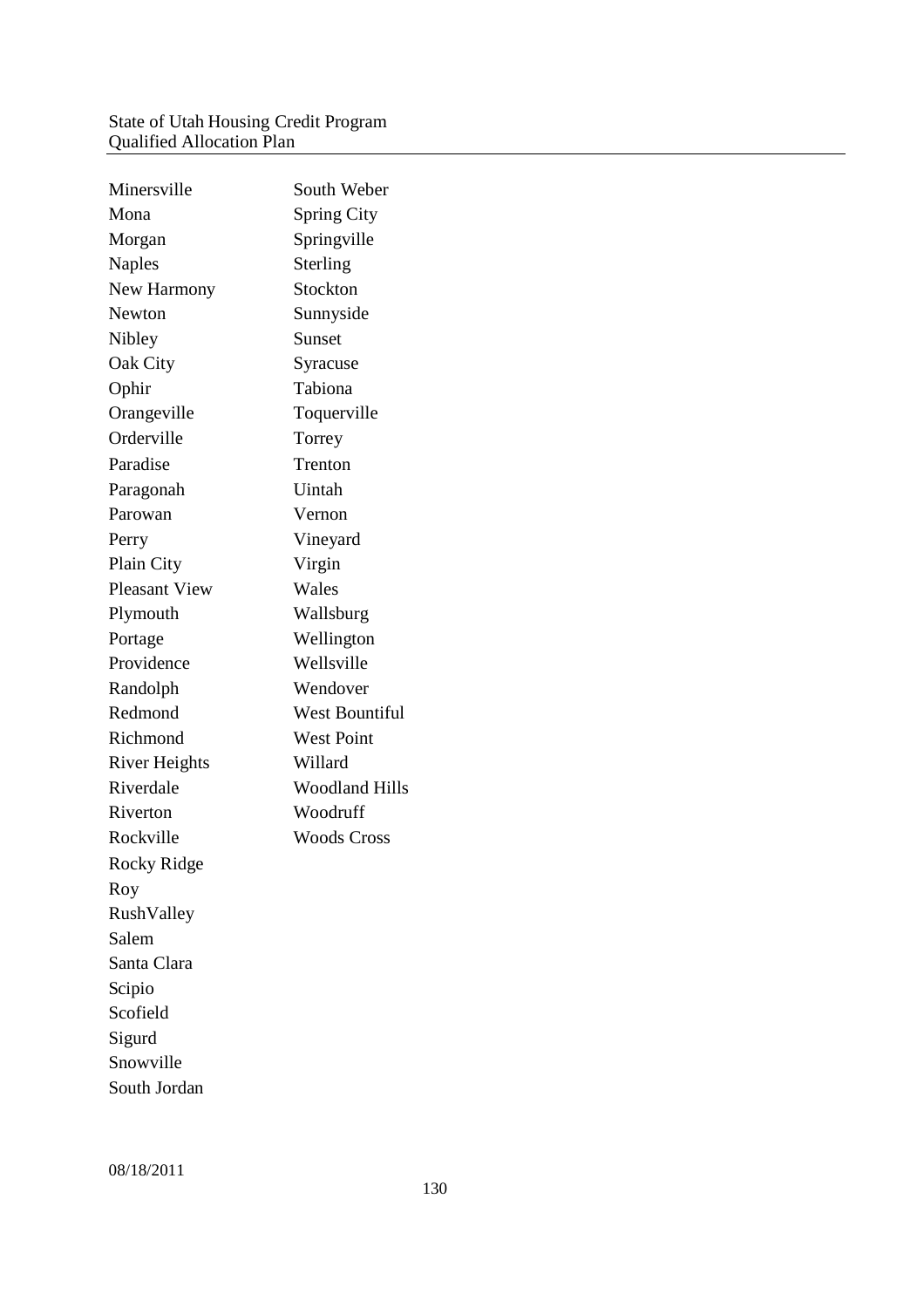## **Exhibit U MEMORANDUM OF UNDERSTANDING**

(regarding acceptance of qualified Section 8 vouchers or certificate holders)

This Memorandum of Understanding is by and between the HOUSING AUTHORITY NAME (the "Housing Authority") and PROJECT OWNER NAME, (the "Owner") (both parties are sometimes collectively referred to herein as the "Parties"), regarding Owner's renovation or construction development and operation of the PROJECT NAME (the "Project") located at ADDRESS, CITY, STATE.

Owner desires to enter into an agreement with Housing Authority to accept qualified Section 8 voucher holders and Housing Authority desires to enter into such an agreement with Owner.

Therefore, in the event Owner receives federal Housing Credits through Utah Housing Corporation for the construction or renovation of the Project, the Parties agree as follows:

- 1. Owner shall accept referrals from Housing Authority on an ongoing basis, subject only to the availability of rental units.
- 2. It is understood that applicants referred by Housing Authority must meet, without exception; all requirements for tenancy as established by management for the above-referenced Project and that such requirements may be changed by management from time-to-time.
- 3. Resident referred by Housing Authority shall be required to sign the standard lease agreement or the applicable standard Section 8 lease agreement and abide by the rules and regulations of the Project as well as meet all income requirements of project management.
- 4. Owner and Project management reserve the right, from time-to-time, to alter, amend or change, without notice to Housing Authority, any portion of its procedures and criteria for tenancy.
- 5. Owner and/or Project management shall have the final and absolute right, at its sole discretion, to accept or reject for tenancy, an applicant referred by Housing Authority, according to the same criteria used to accept or reject all other applicants.
- 6. Owner shall have the right to assign this Memorandum of Understanding at any time and without the comment of Housing Authority.
- 7. This Memorandum of Understanding is subject to modification as agreed to in writing by the Parties in a form acceptable to UHC.

The undersigned hereby attest to their agreement of the aforementioned terms.

## **[HOUSING AUTHORITY NAME]**

## **[PROJECT OWNER NAME]**

| By:   |  |  |  |
|-------|--|--|--|
| Its:  |  |  |  |
| Date: |  |  |  |

| By:   | the contract of the contract of the contract of |  |
|-------|-------------------------------------------------|--|
| Its:  |                                                 |  |
| Date: |                                                 |  |

.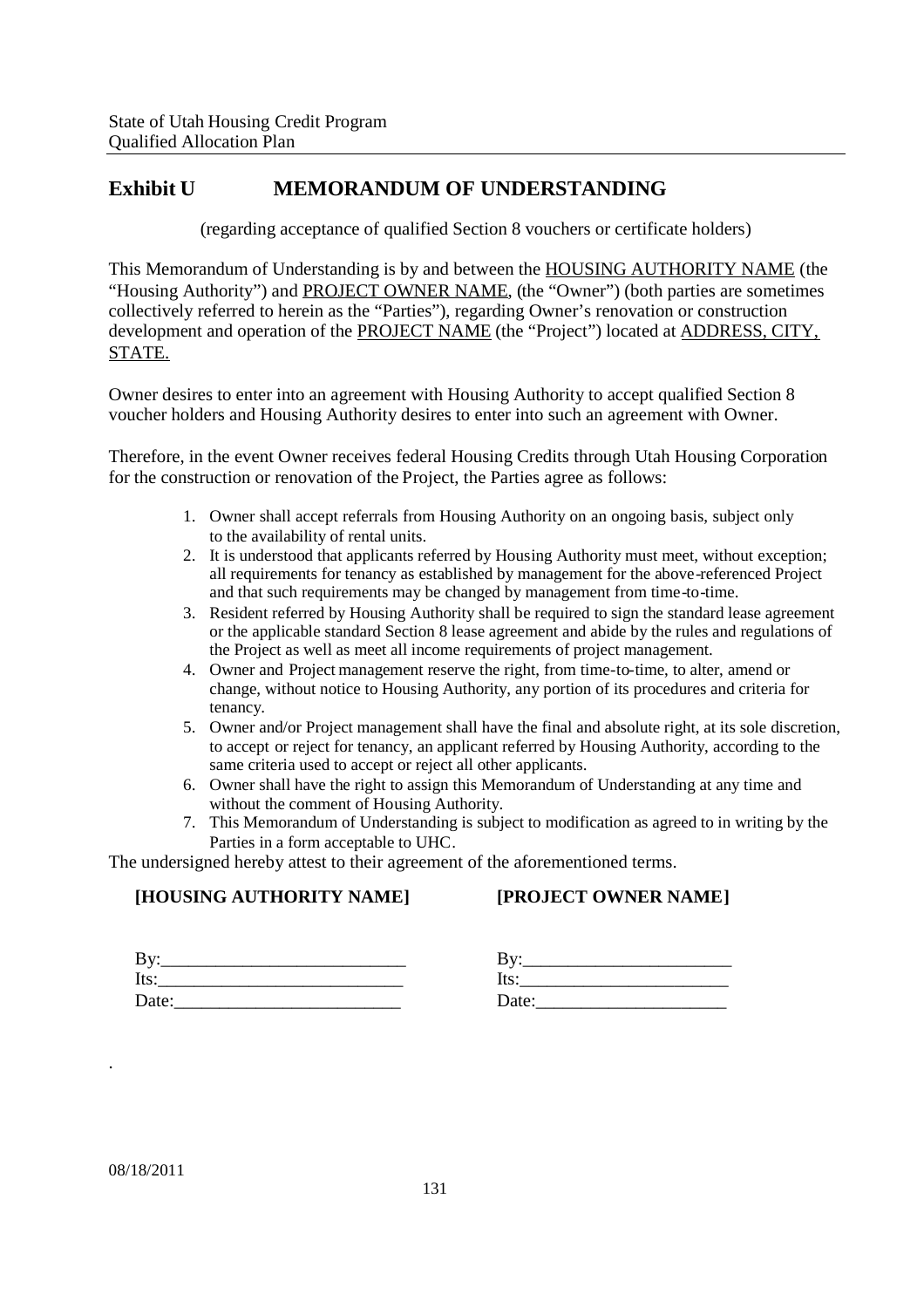# **Exhibit V PRIOR ACTIVITIES CERTIFICATION**

UHC may disqualify an application if an owner, principal or management agent affiliated with the project

- 1. has been debarred or received a limited denial of participation in the past ten years by any federal or state agency from participating in any development program;
- 2. within the past ten years has been in a bankruptcy, an adverse fair housing settlement, an adverse civil rights settlement, or an adverse federal or state government proceeding and settlement;
- 3. has been in a mortgage default, breech, or arrearage of three months or more within the last five years on any publicly subsidized or assisted project;
- 4. has been involved within the past ten years in a project which previously received an allocation of tax credits but failed to meet standards or requirements of the housing credit allocation or failed to fulfill one of the representations contained in an application for housing credits, or violated the Land Use Restriction Agreement;
- 5. has been found to be directly or indirectly responsible for any other project within the past five years in which there is or was uncorrected noncompliance more than three months from the date of notification by the Agency or any other state allocating agency; or
- 6. is Not in Good Standing\* with UHC at the time of this Application.
- $\Box$  I hereby certify that I have reviewed the forgoing and none of the above items are applicable to any of the owners, principals or management agents affiliated with the project.
- $\Box$  I wish to submit an application with a detailed explanation and supporting documentation regarding any applicable event(s) listed above. I understand that this application may still be returned without further review.

|               | By: $\qquad \qquad$ |
|---------------|---------------------|
|               | Its: $\qquad$       |
| *See Glossary |                     |
|               |                     |
|               |                     |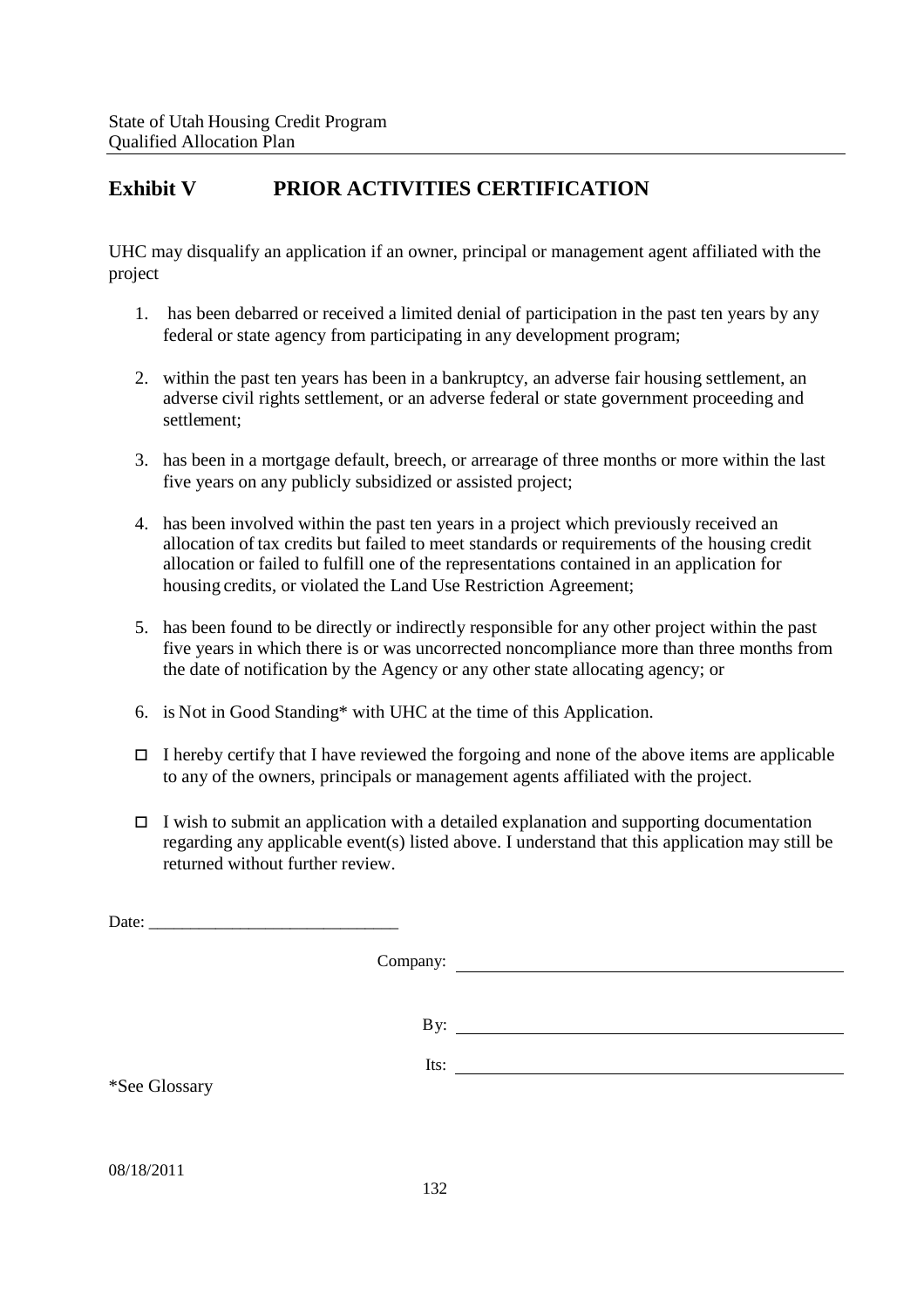# **Exhibit W SUMMARY OF CRITICAL DATES FOR COMPETITIVE PROJECTS**

| <b>Event or Action</b>                | <b>Timing or Due Date</b>                                                           |
|---------------------------------------|-------------------------------------------------------------------------------------|
|                                       | October 3, 2011                                                                     |
|                                       | Due with Application                                                                |
|                                       | Approx. 90 days from Application deadline                                           |
|                                       | Mid-January                                                                         |
|                                       | Due prior to the execution of the Reservation                                       |
|                                       | Agreement                                                                           |
| Land Use Restriction Agreement (LURA) | 30 days before site/project acquisition                                             |
| Project Development Schedules         | April $1st$ and September $1st$ of each year the                                    |
|                                       | project is under development                                                        |
|                                       | On or before November $1st$ of the year in which a                                  |
|                                       | Reservation Agreement was issued with or                                            |
|                                       | without 10% Cost Certification                                                      |
|                                       | Due with Carryover Allocation Packet                                                |
| Extended Carryover Fee                | January 1 <sup>st</sup> for each year thereafter that the credit                    |
|                                       | reservation is still active                                                         |
|                                       | Within 1 year from the date of the Carryover                                        |
|                                       | Allocation                                                                          |
|                                       | New construction projects-Within 6 months after                                     |
|                                       | last building in the project receives its Certificate                               |
|                                       | of Occupancy or December 1 <sup>st</sup> of that year,                              |
|                                       | whichever is earlier                                                                |
|                                       |                                                                                     |
|                                       | Rehabilitation projects- within 6 months after the                                  |
|                                       | last building in the project receives a Final                                       |
|                                       | Inspection Report or December 1 <sup>st</sup> of that year,<br>whichever is earlier |
|                                       |                                                                                     |
| Annual Income/Rent Limits             | Distributed by UHC, typically in February or                                        |
|                                       | March                                                                               |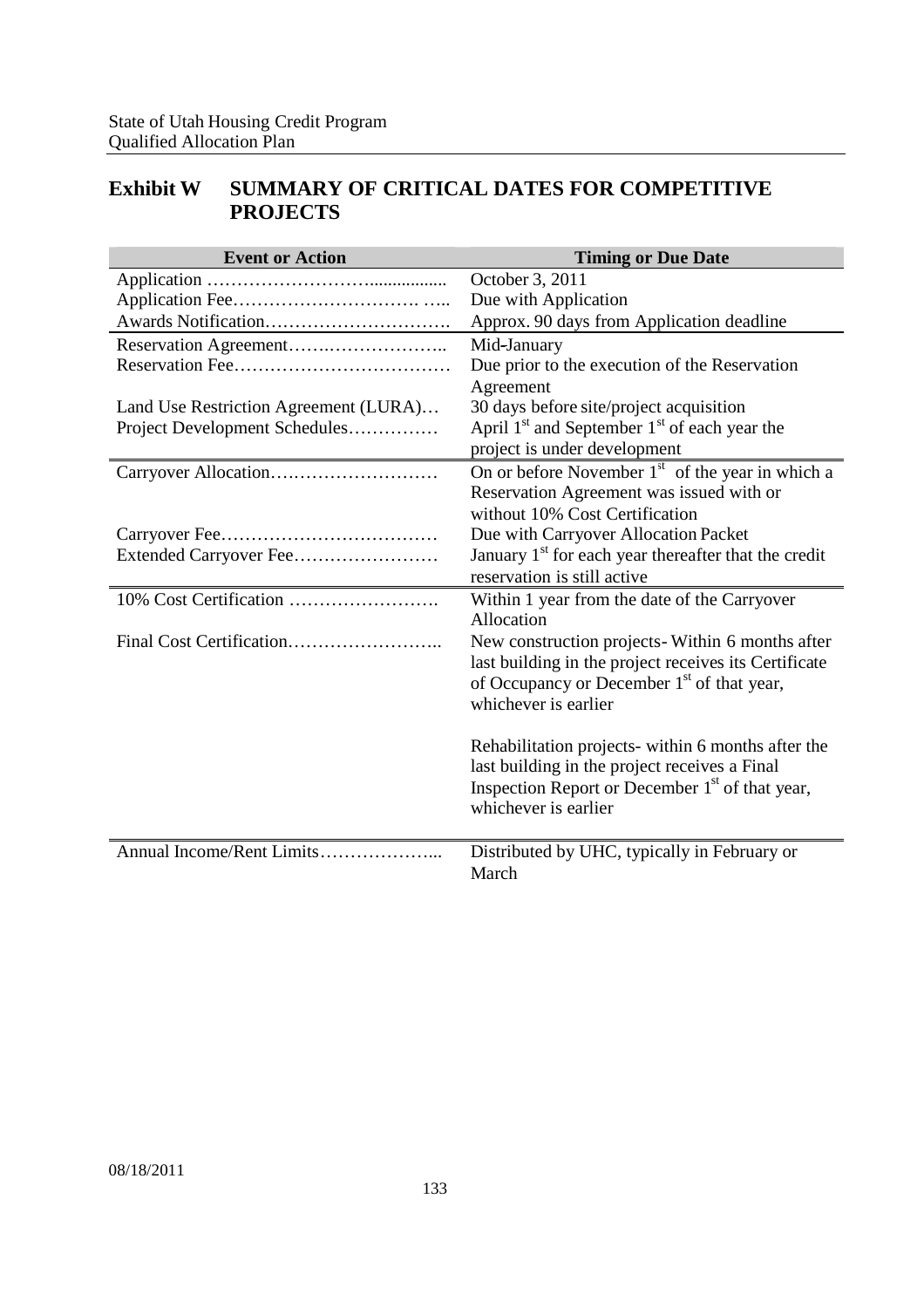# **Exhibit X SUMMARY OF CRITICAL DATES FOR BOND PROJECTS**

| <b>Event or Action</b>                | <b>Timing or Due Date</b>                                                                                                                                                                    |
|---------------------------------------|----------------------------------------------------------------------------------------------------------------------------------------------------------------------------------------------|
|                                       | Visit Private Activity Bond Review Board<br>Website at                                                                                                                                       |
|                                       | http://housing.utah.gov/pab/schedule.html                                                                                                                                                    |
|                                       | Due with Application                                                                                                                                                                         |
| Awards Notification                   | Approx. 2 Months from Application Cycle                                                                                                                                                      |
|                                       | Approx. 1 to 2 days from Awards                                                                                                                                                              |
|                                       | Notification                                                                                                                                                                                 |
| Award Fee                             | 30 days from receipt of Award Letter                                                                                                                                                         |
| Land Use Restriction Agreement (LURA) | 30 days before site/project acquisition                                                                                                                                                      |
| Project Development Schedules         | April $1st$ and September $1st$ of each year the                                                                                                                                             |
|                                       | project is under development                                                                                                                                                                 |
| Final Cost Certification              | New construction projects- Within 6 months<br>after last building in the project receives its<br>Certificate of Occupancy or December 1 <sup>st</sup> of<br>that year, whichever is earlier  |
|                                       | Rehabilitation projects- Within 6 months<br>after the last building in the project receiver<br>its Final Inspection Report or December 1 <sup>st</sup><br>of that year, whichever is earlier |
| Annual Income/Rent Limits             | Distributed by UHC, typically in February<br>or March                                                                                                                                        |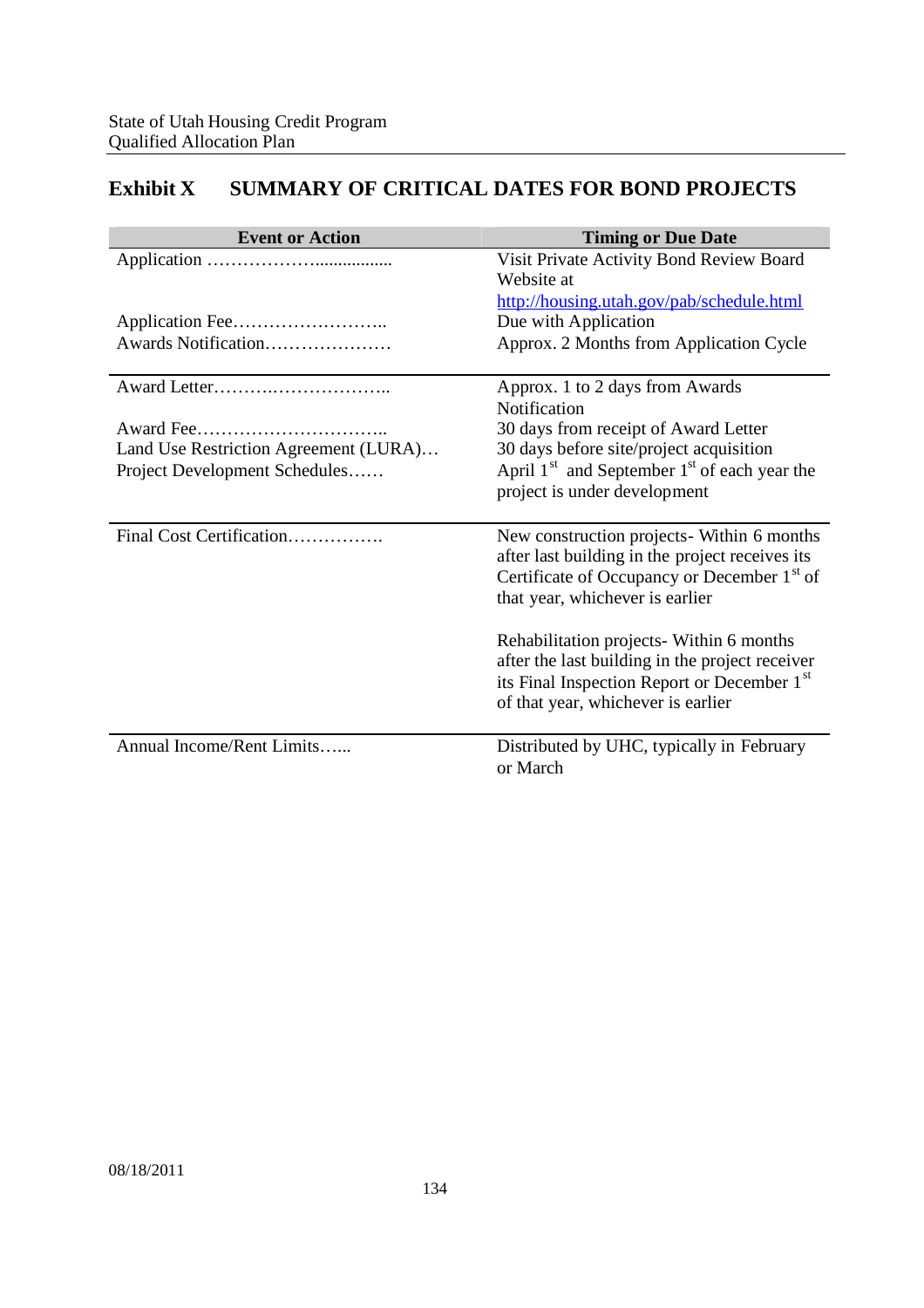## **Exhibit Y REQUEST FOR REIMBURSEMENT RESOLUTION**

\_\_\_\_\_\_\_\_\_\_\_\_\_\_\_\_\_\_\_ (Date)

To: Utah Housing Corporation 2479 Lake Park Blvd. West Valley City, Utah 84120 Attn: Jonathan A. Hanks, Senior Vice President/COO

### RE: [Insert Name of Project]

The undersigned hereby requests Utah Housing Corporation ("UHC") to adopt a resolution evidencing its present intention to issue its revenue bonds pursuant to Part 9, Chapter 4, Title 9, Utah Code Annotated 1953, as amended (the "Act") and Section 142(d) of the Internal Revenue Code of 1986 (the "Code") to fund a mortgage loan to the undersigned or its designee to finance the multifamily residential rental housing project referred to above (the "Project") to be located in the State of Utah and occupied by low and moderate income persons in compliance with the Act and the Code. In making this request, the undersigned hereby acknowledges that the adoption of such a resolution does not obligate UHC to finance the Project, and that UHC will only be obligated to issue its bonds if it executes a loan agreement with the undersigned having terms and conditions satisfactory to UHC, in its sole discretion.

 $\Box$  Attached hereto are two separately bound, completed copies of the following:

- List of Interested Parties (Exhibit Z)
- Comprehensive Reimbursement Resolution Certification for each person or entity on the List of Interested Parties (Exhibit AA)
- Consolidated Affordable Multifamily Housing Application for Private Activity Bond Authority/Low Income Housing Tax Credits
- Certificate of Allocation from the Private Activity Bond Review Board
- UHC Term Sheet (Exhibit BB) or something substantially similar

Attached hereto is an application fee in the form of a check payable to Utah Housing  $\mathbf{1}$ Corporation in the amount of \$1,000. The undersigned acknowledges that such fee is for the purpose of covering the costs of reviewing the application and preparation of a Reimbursement Resolution and related materials and such fee is non-refundable.

|            | (State of registration and type of entity, e.g., a Utah Limited Liability Company) |
|------------|------------------------------------------------------------------------------------|
|            |                                                                                    |
|            | Signature:                                                                         |
|            | Title:                                                                             |
| 08/18/2011 |                                                                                    |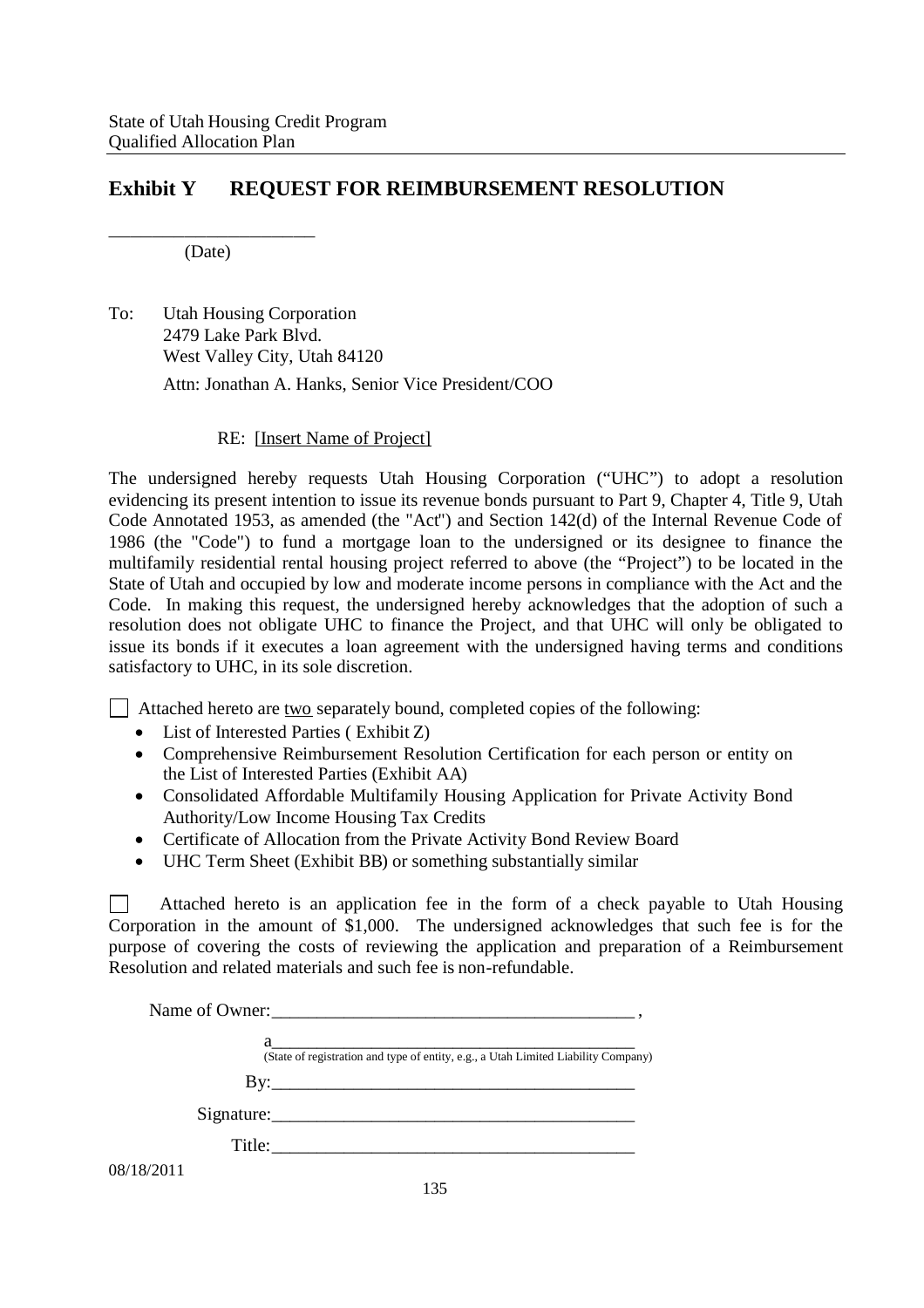# **Exhibit Z LIST OF INTERSTED PARTIES**

The Applicant hereby certifies that set forth below is a complete list of all persons and entities with a 5% or more projected interest (capital, management or profit, either legally or beneficially) in the Project, the owner or developer of the Project, or the general partner or the managing member of the owner or developer of the Project.

*Please Note*: Entities that have been or will be organized solely for the purpose of owning the Project or an interest in the owner of the Project should not be listed, and entities the majority ownership of which consists of persons who are already listed should not be listed. This list is intended to cover only natural persons and entities that meet the 5% threshold. Also, if a developer has not entered into a binding agreement with an investor (for example, the projected tax credit investor), the investor need not be listed. If you have any questions, please consult with UHC staff.

*Illustration*: Assume an experienced developer, Multifamily Development Company, has formed a limited partnership ("New Housing, LP") for the purpose of acquiring and developing the Project, with a newly formed limited liability company ("NH LLC") as the general partner, and John Johnson, a principal of the developer, as the limited partner (i.e. while the developer anticipates bringing in an investor as the limited partner in New Housing, LP, it has not done so at this time). Assume further that Multifamily Development Company owns 80% of NH LLC and Jane Hampton owns 20% of NH LLC. Assume further that John Johnson and Jim Gonzalez each owns 45% of Multifamily Development Company, and two other individuals own the rest equally. Only Jane Hampton, John Johnson and Jim Gonzalez need to be listed below.

| % of Interest in $\Box$ Project $\Box$ Developer: $\Box$ %<br>(check one box) |  |
|-------------------------------------------------------------------------------|--|
|                                                                               |  |
|                                                                               |  |
| % of Interest in Project Developer: _____%<br>(check one box)                 |  |
|                                                                               |  |
|                                                                               |  |
| % of Interest in Project Developer: _____%<br>(check one box)                 |  |

[Add more if necessary]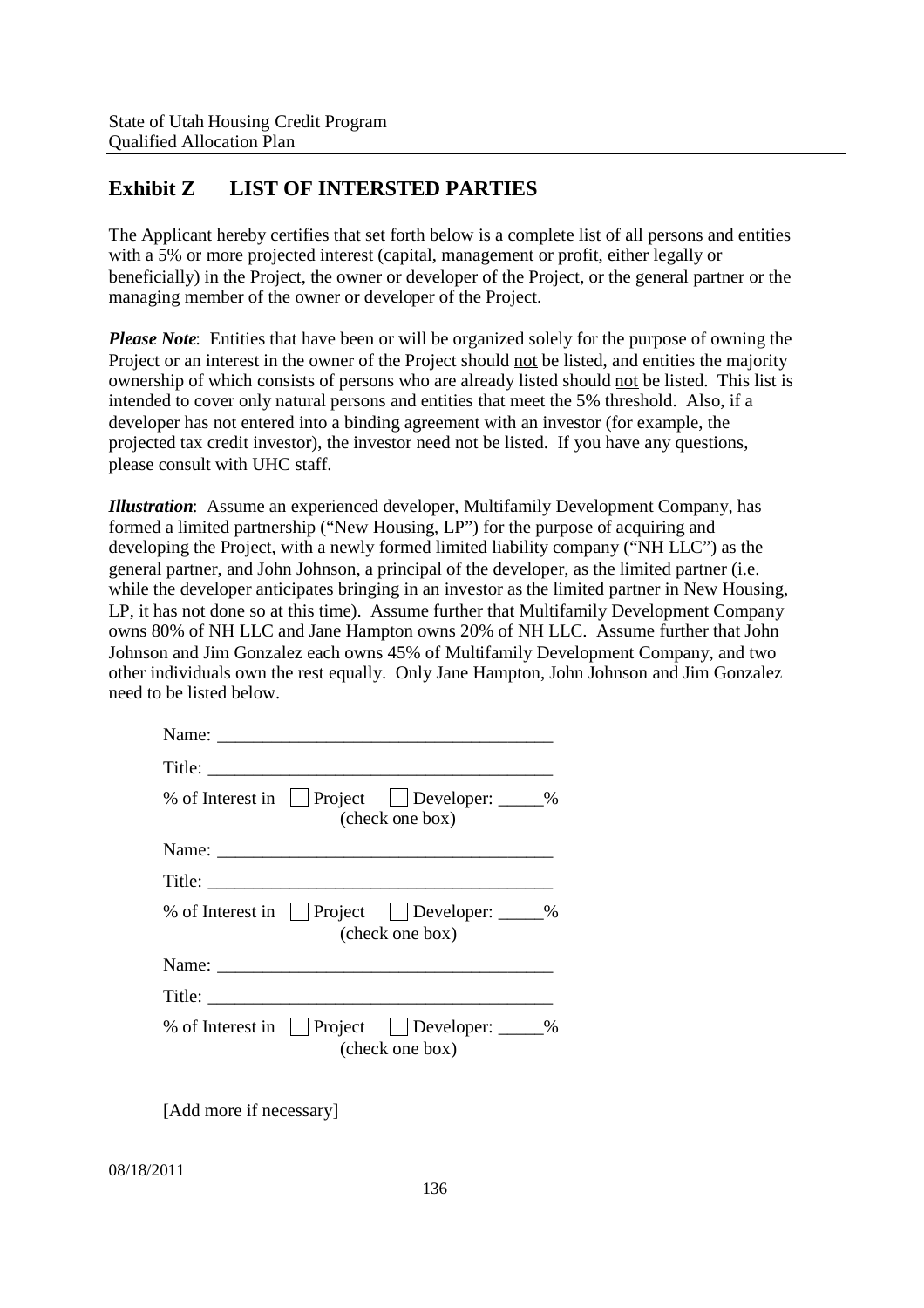# **Exhibit AA COMPREHENSIVE REIMBURSEMENT RESOLUTION CERTIFICATION**

I hereby certify that the following statements and information, including information contained in any attachments to this Comprehensive Reimbursement Resolution Certification, are, to the best of my knowledge based upon due inquiry, true, accurate and complete.

The information is submitted to Utah Housing Corporation in order that \_\_\_\_\_\_\_\_\_\_\_\_\_\_\_\_\_\_\_\_ (an entity in which I have an interest) may obtain approval for passage of a Reimbursement Resolution for  $($ the Project).

If the answer to any of the following questions is YES, please provide a **signed,** comprehensive narrative regarding past and current facts describing the matter on separate pages. Include facts about such real estate developments including a listing of principals related to the real estate development, the financing and equity sources and the addresses.

For the period beginning ten (10) years prior to the date of this certification:

- 1.  $\Box$  Yes  $\Box$  No The undersigned is or was a principal in a residential rental project (located in any state) for which an allocation of Federal Low Income Housing Tax Credits under Section 42 of the Internal Revenue Code of 1986, or Private Activity Bond Volume Cap under Section 146 of the Internal Revenue Code of 1986 was made to the residential rental project or its developer or sponsor, but which allocation was not fully utilized and any portion of such allocation expired and was unable to be utilized within the state of its allocation.
- 2.  $\Box$  Yes  $\Box$  No Neither the undersigned, any Interested Party (as set forth in the attached list), nor a person or entity related to the undersigned or any such Interested Party, had an ownership interest in the residential rental project (including the project site) to be financed at any time during the preceding five (5) years.
- 3. Yes No The undersigned is or was a principal in a real estate development (located in any state) in which there has been or was alleged to have been a default or non-compliance regarding:
	- Tax-exempt bond compliance requirements, or
	- Low Income Housing Tax Credit compliance requirements, or
	- A mortgage loan, construction, bridge or interim loan (including any assignment, deed-in-lieu of foreclosure, foreclosure, or lender relief) or
	- Real estate development partnership or operating (investor) agreements, or
	- Rent-up / vacancy requirements, or
	- Federal, state or local building, housing maintenance and/or construction codes or laws.
- 4.  $\Box$  Yes  $\Box$  No There is or has been litigation or a judgment related to: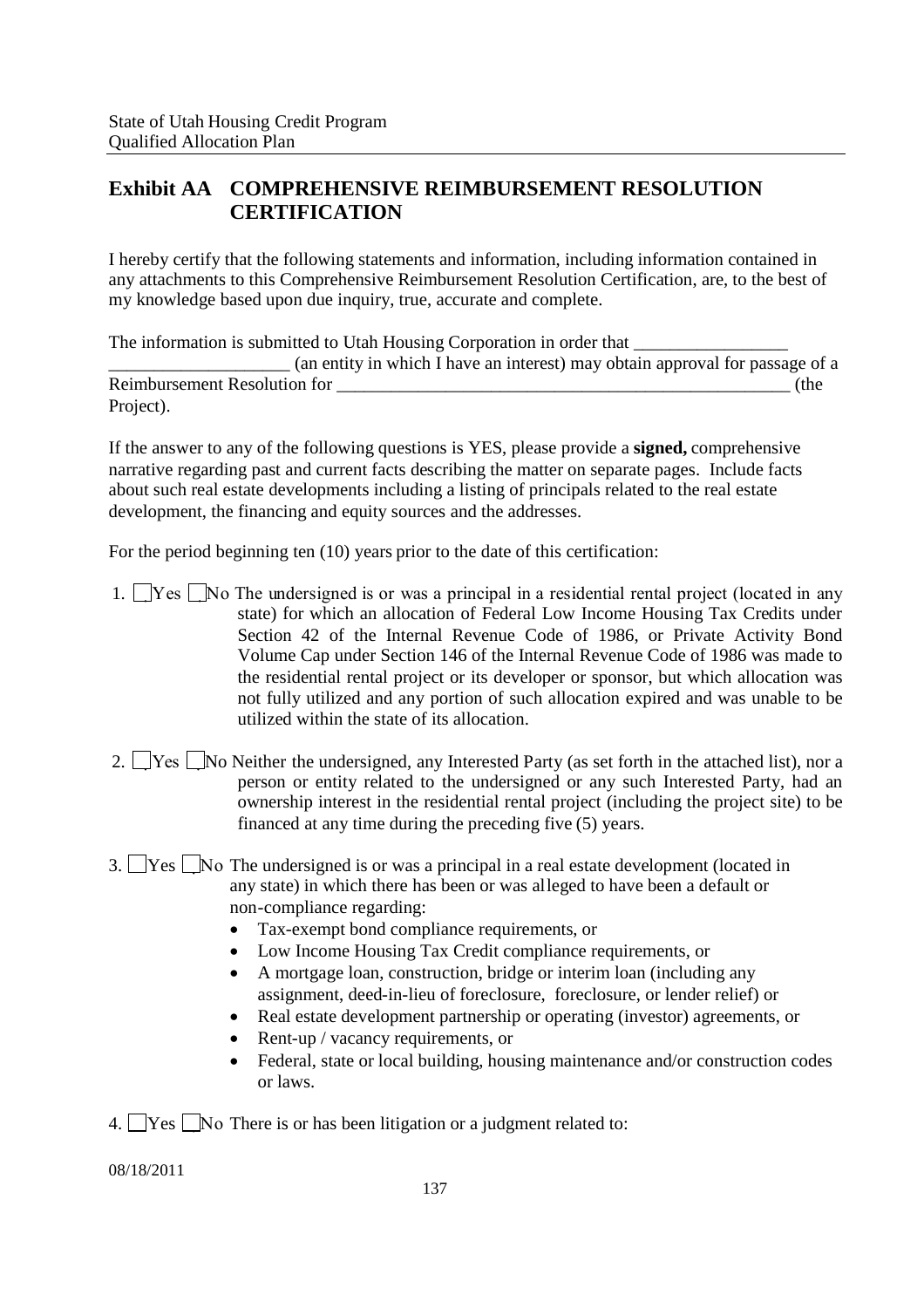| • The ownership or operation of any real estate which could materially and                   |
|----------------------------------------------------------------------------------------------|
| adversely impact the financial condition of the undersigned, or                              |
| • The undersigned's ownership interest in any real estate ownership,                         |
| development, or management entity, or                                                        |
| • Any entity in which the undersigned owns a significant interest $(5\% \text{ or greater})$ |
| which could materially and adversely impact the entity's financial condition.                |

- 5.  $\Box$  Yes  $\Box$  No There are unresolved findings raised as a result of audits, management reviews or other investigations by federal, state, or local government entities concerning the undersigned or real estate developments in which the undersigned is a principal.
- 6. Yes No The undersigned has been convicted of or plead guilty to fraud, a felony, or securities violation or is presently the subject of a material civil complaint, criminal charge, or indictment charging fraud, felony, or securities violation. (A felony is defined as any offense punishable by imprisonment for a term exceeding one year but does not include any offense classified as a misdemeanor under the laws of a state and punishable by imprisonment of two years or less).
- 7. Yes No The undersigned has been suspended, disbarred, debarred or otherwise restricted by any department or agency of the federal government or any state from doing business with such department or agency.
- 8. Yes No The undersigned is or was the subject of any bankruptcy or insolvency proceeding or is subject to unsatisfied liens or judgments.
- 9. Yes No The Project or the land upon which it is located, or any other real estate development in which the undersigned is a principal has any environmental or hazardous violations claimed against it.
- 10.  $\Box$  Yes  $\Box$  No The Project is located in a jurisdiction in which there is a court decision or court entered plan to address housing desegregation or remedy some other violation of law. [If the Project is located in such a jurisdiction provide the evidence for your conclusion that it is consistent with such court decision or court entered plan in an attachment to this omnibus certification].

| Name                                         |    |
|----------------------------------------------|----|
| Title                                        |    |
| % of Interest in Forect<br>$\Box$ Developer: | Ο, |

| $\mu$ $\Box$ $\mu$ $\mu$<br>$\Box$ Developei. |
|-----------------------------------------------|
| (check one box)                               |

| Signature |  |
|-----------|--|
|           |  |

Date\_\_\_\_\_\_\_\_\_\_\_\_\_\_\_\_\_\_\_\_\_\_\_\_\_\_\_\_\_\_\_\_\_\_\_\_\_\_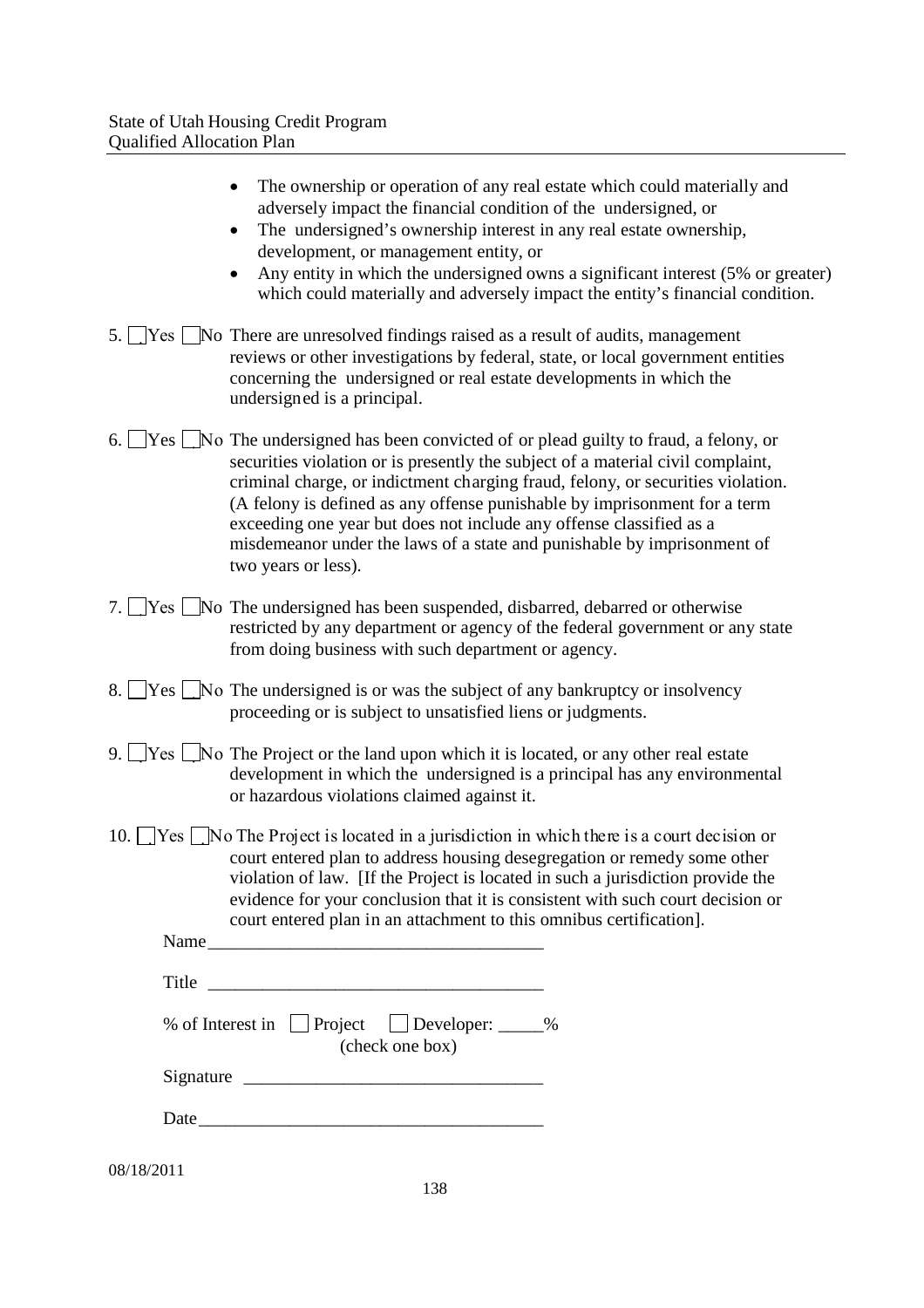# **Exhibit BB MULTIFAMILY BOND TERM SHEET**

*This form, or a substantial equivalent, must be completed and delivered to UHC before it will adopt a bond resolution or conduct the public hearing required by the Code. A distribution list containing all or some of the participants may be delivered in lieu of completing all participant information.*

## **PROJECT DESCRIPTION:**

| Project name                                                 |                          |                       |        |  |
|--------------------------------------------------------------|--------------------------|-----------------------|--------|--|
| address (approximate)                                        |                          |                       |        |  |
| city, state, zip code                                        |                          |                       |        |  |
| (attach legal description)                                   |                          |                       |        |  |
| Total number of units                                        |                          |                       |        |  |
| # 0 bedroom units (studios)                                  |                          |                       |        |  |
| #1 bedroom units                                             |                          |                       |        |  |
| #2 bedroom units                                             |                          |                       |        |  |
| #3 bedroom units                                             | $\overline{\phantom{a}}$ |                       |        |  |
| #4 bedroom units                                             |                          |                       |        |  |
| # residential buildings                                      |                          | site acreage ________ | zoning |  |
| Describe amenities and auxiliary buildings or spaces _______ |                          |                       |        |  |
| # units $\leq$ 30% AMI                                       |                          |                       |        |  |
| # units $\leq$ 35% AMI                                       |                          |                       |        |  |
| # units $\leq$ 40% AMI                                       |                          |                       |        |  |
| # units $\leq$ 45% AMI                                       |                          |                       |        |  |
| # units $\leq 50\%$ AMI                                      |                          |                       |        |  |
| # units $\leq 60\%$ AMI                                      |                          |                       |        |  |
| # units averaging $\leq 80\%$ AMI                            |                          |                       |        |  |
| # units other __ % AMI                                       |                          |                       |        |  |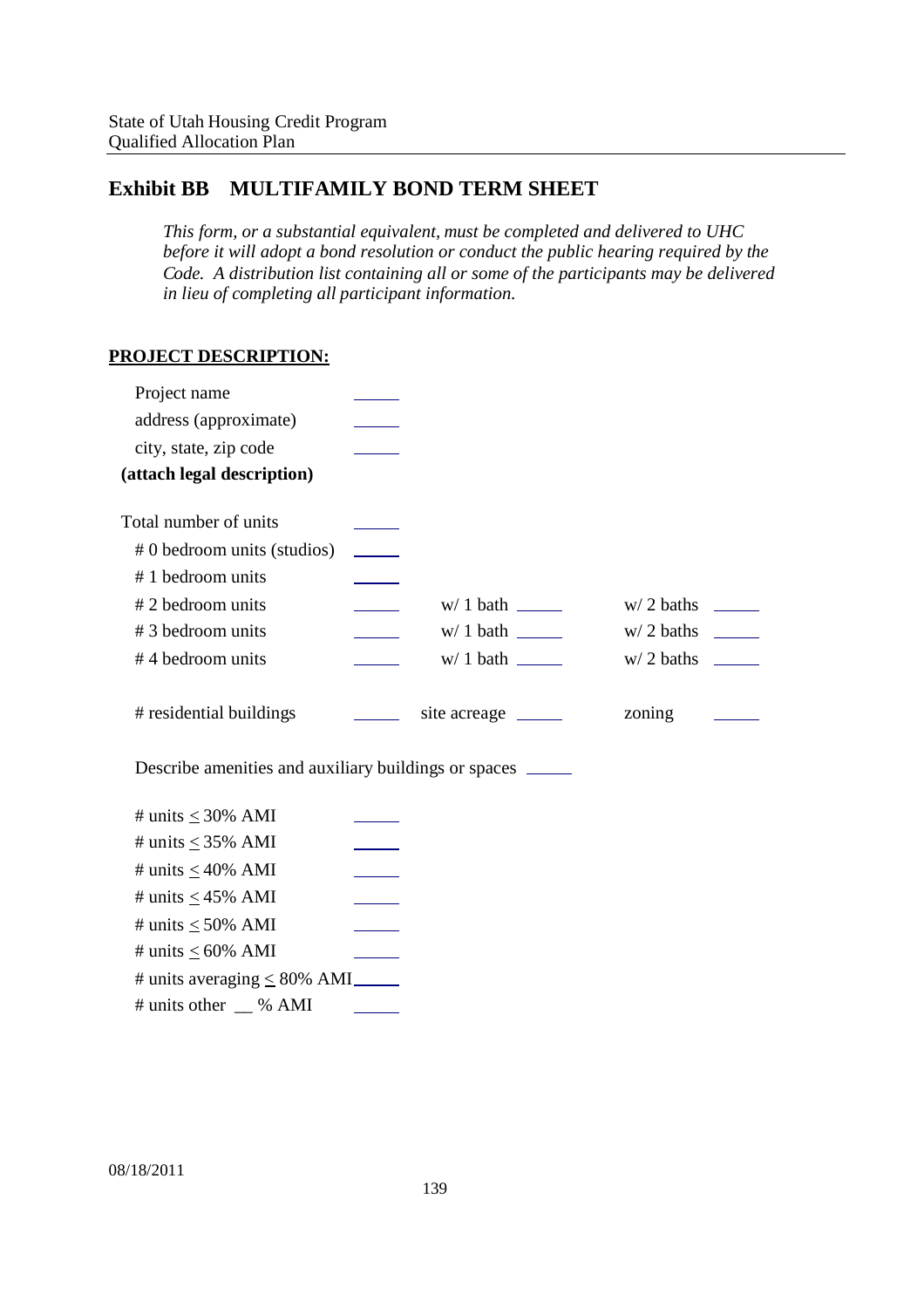| <b>PARTICIPANTS:</b>                                                          |     |                                                                                 |
|-------------------------------------------------------------------------------|-----|---------------------------------------------------------------------------------|
| <b>OWNER</b>                                                                  |     |                                                                                 |
| entity name                                                                   |     |                                                                                 |
| entity type                                                                   |     |                                                                                 |
| (e.g., A Utah Limited Liability Company)                                      |     |                                                                                 |
| mailing address                                                               |     |                                                                                 |
| city, state, zip code                                                         |     |                                                                                 |
| primary contact person                                                        |     |                                                                                 |
| secondary contact person                                                      |     |                                                                                 |
| fax<br>$phone \_\_$                                                           |     | $e$ -mail $\_\_\_\_\_\_\_\_\_\$                                                 |
| <b>GENERAL CONTRACTOR</b>                                                     |     |                                                                                 |
| entity name                                                                   |     |                                                                                 |
| <b>APARTMENT MANAGMENT</b>                                                    |     |                                                                                 |
| entity name                                                                   |     |                                                                                 |
| PROPOSED SENIOR UNDERWRITER (for publicly offered bonds)                      |     |                                                                                 |
| entity name                                                                   |     |                                                                                 |
| primary contact person                                                        |     |                                                                                 |
| mailing address                                                               |     |                                                                                 |
| city, state, zip code                                                         |     |                                                                                 |
| fax                                                                           |     |                                                                                 |
|                                                                               |     | PROPOSED PLACEMENT AGENT or INITIAL BOND PURCHASER (for privately placed bonds) |
| entity name                                                                   |     |                                                                                 |
| primary contact person                                                        |     |                                                                                 |
| mailing address                                                               |     |                                                                                 |
| city, state, zip code                                                         |     |                                                                                 |
| fax<br>phone<br><b>Contract Contract</b>                                      |     | e-mail                                                                          |
| (attach purchaser's most recent annual report or audited financial statement) |     |                                                                                 |
| FINANCIAL ADVISOR (if applicable)                                             |     |                                                                                 |
| entity name                                                                   |     |                                                                                 |
| primary contact person                                                        |     |                                                                                 |
| mailing address                                                               |     |                                                                                 |
| city, state, zip code                                                         |     |                                                                                 |
| $phone \_\_$<br>fax                                                           |     |                                                                                 |
| 08/18/2011                                                                    |     |                                                                                 |
|                                                                               | 140 |                                                                                 |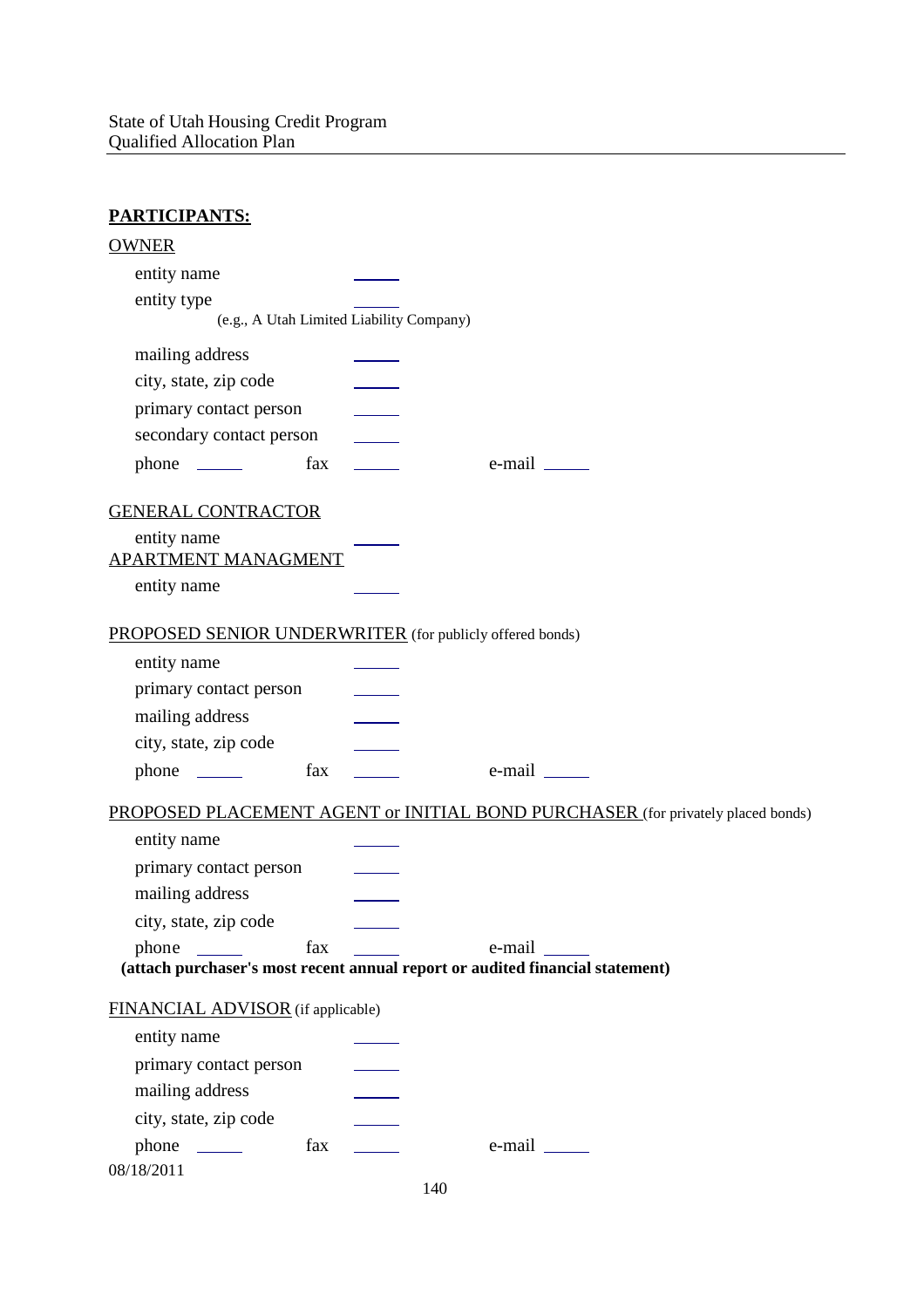#### State of Utah Housing Credit Program Qualified Allocation Plan <u> 1980 - Johann Barbara, martxa a</u>

| TRUSTEE (must be located in Utah) |     |                    |
|-----------------------------------|-----|--------------------|
| bank                              |     |                    |
| primary contact person            |     |                    |
| mailing address                   |     |                    |
| city, state, zip code             |     |                    |
| $phone \_\_$                      | fax | e-mail             |
| <b>BOND RATING</b>                |     |                    |
| rating service                    |     |                    |
| primary contact person            |     |                    |
| mailing address                   |     |                    |
| city, state, zip code             |     |                    |
| $phone \_\_$                      | fax | e-mail <u>____</u> |
| expected rating                   |     |                    |
| .                                 |     |                    |

#### **EQUITY/BOND/MORTGAGE INFORMATION**

| EOUIT |
|-------|
|-------|

| Low Income Housing Credit proceeds \$ |  |
|---------------------------------------|--|
| cash                                  |  |
| deferred developer fee, etc.          |  |
| land                                  |  |

#### **AMOUNT OF BONDS**

Tax Exempt \$\_\_\_\_\_\_\_ Taxable \$\_\_\_\_\_

#### **BOND USES**

first mortgage loan \$ construction loan \$

#### **BOND STRUCTURE**

| $\vert$ fixed rate | term | months balloon payment?                                      |
|--------------------|------|--------------------------------------------------------------|
| variable rate      | term | months convertible to fixed? $\Box$ swapped to fixed? $\Box$ |
| other              | term | months                                                       |
|                    |      | (describe)                                                   |

**(attach description e.g., indices for variable rates and swaps and others counterparties and liquidity providers)**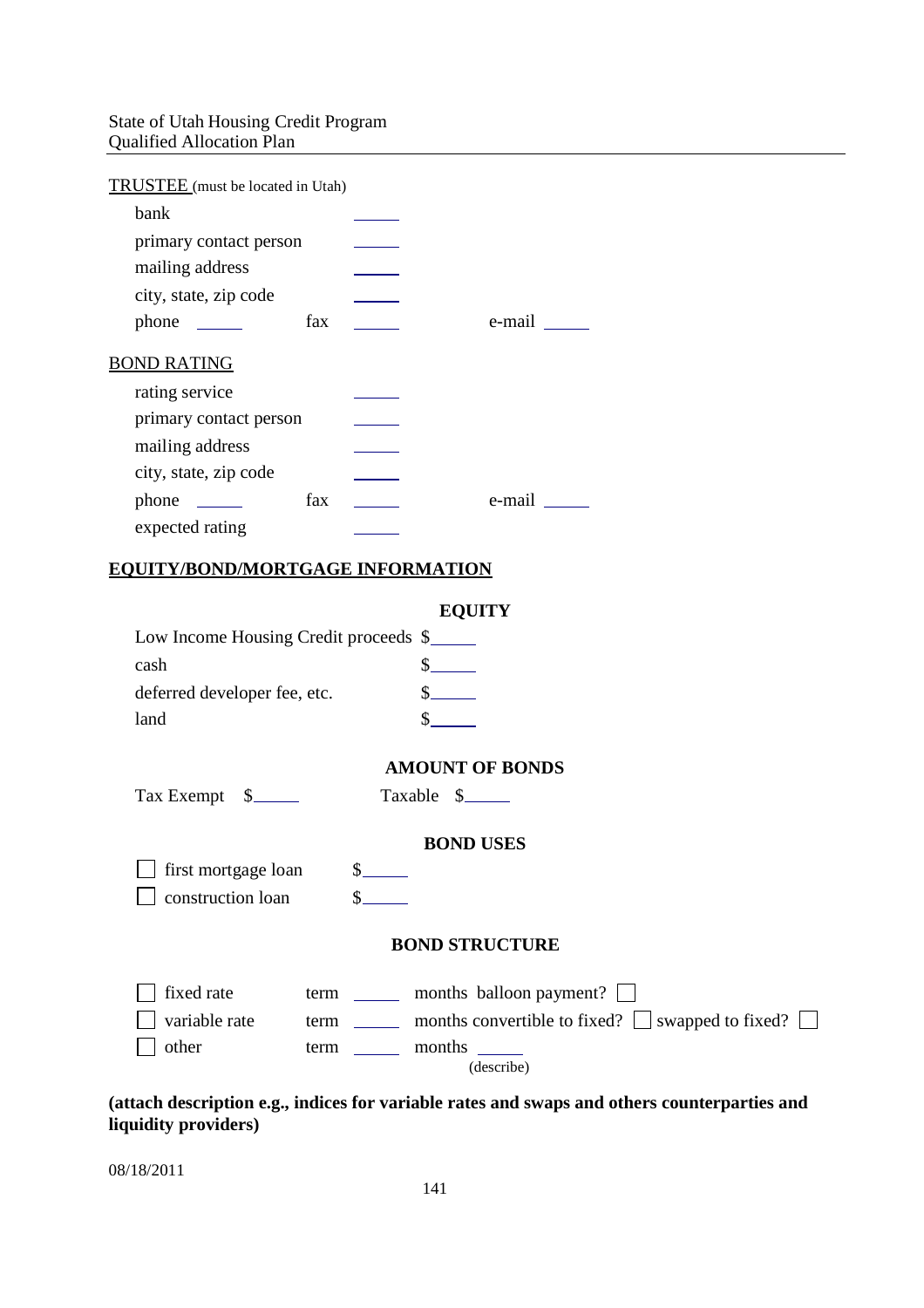#### State of Utah Housing Credit Program Qualified Allocation Plan

|                        |     |                                                                                                                                                                                                                                                                                                                                                                              | <b>CREDIT ENHANCEMENT</b> (if applicable |
|------------------------|-----|------------------------------------------------------------------------------------------------------------------------------------------------------------------------------------------------------------------------------------------------------------------------------------------------------------------------------------------------------------------------------|------------------------------------------|
| entity name            |     |                                                                                                                                                                                                                                                                                                                                                                              |                                          |
| primary contact person |     |                                                                                                                                                                                                                                                                                                                                                                              |                                          |
| mailing address        |     |                                                                                                                                                                                                                                                                                                                                                                              |                                          |
| city, state, zip code  |     |                                                                                                                                                                                                                                                                                                                                                                              |                                          |
| $phone \_\_$           | fax |                                                                                                                                                                                                                                                                                                                                                                              | e-mail ______                            |
|                        |     |                                                                                                                                                                                                                                                                                                                                                                              | <b>DEBT</b>                              |
| construction loan      |     | $\frac{\S_{\frac{1}{2}}}{\S_{\frac{1}{2}}}{\S_{\frac{1}{2}}}{\S_{\frac{1}{2}}}{\S_{\frac{1}{2}}}{\S_{\frac{1}{2}}}{\S_{\frac{1}{2}}}{\S_{\frac{1}{2}}}{\S_{\frac{1}{2}}}{\S_{\frac{1}{2}}}{\S_{\frac{1}{2}}}{\S_{\frac{1}{2}}}{\S_{\frac{1}{2}}}{\S_{\frac{1}{2}}}{\S_{\frac{1}{2}}}{\S_{\frac{1}{2}}}{\S_{\frac{1}{2}}}{\S_{\frac{1}{2}}}{\S_{\frac{1}{2}}}{\S_{\frac{1}{2$ |                                          |
| lender/servicer        |     |                                                                                                                                                                                                                                                                                                                                                                              |                                          |
| primary contact person |     |                                                                                                                                                                                                                                                                                                                                                                              |                                          |
| mailing address        |     |                                                                                                                                                                                                                                                                                                                                                                              |                                          |
| city, state, zip code  |     |                                                                                                                                                                                                                                                                                                                                                                              |                                          |
| $phone \_\_$           | fax |                                                                                                                                                                                                                                                                                                                                                                              | $e$ -mail $\_\_\_\_\$                    |
| first mortgage loan    |     | $s$ <sub>_____</sub>                                                                                                                                                                                                                                                                                                                                                         |                                          |
| lender/servicer        |     |                                                                                                                                                                                                                                                                                                                                                                              |                                          |
| primary contact person |     |                                                                                                                                                                                                                                                                                                                                                                              |                                          |
| mailing address        |     |                                                                                                                                                                                                                                                                                                                                                                              |                                          |
| city, state, zip code  |     |                                                                                                                                                                                                                                                                                                                                                                              |                                          |
|                        | fax |                                                                                                                                                                                                                                                                                                                                                                              | e-mail ______                            |
|                        |     |                                                                                                                                                                                                                                                                                                                                                                              | <b>OTHER DEBT</b>                        |

**CREDIT ENHANCEMENT** (if applicable)

describe

**(attach additional sheets for explanations or clarifications if necessary)**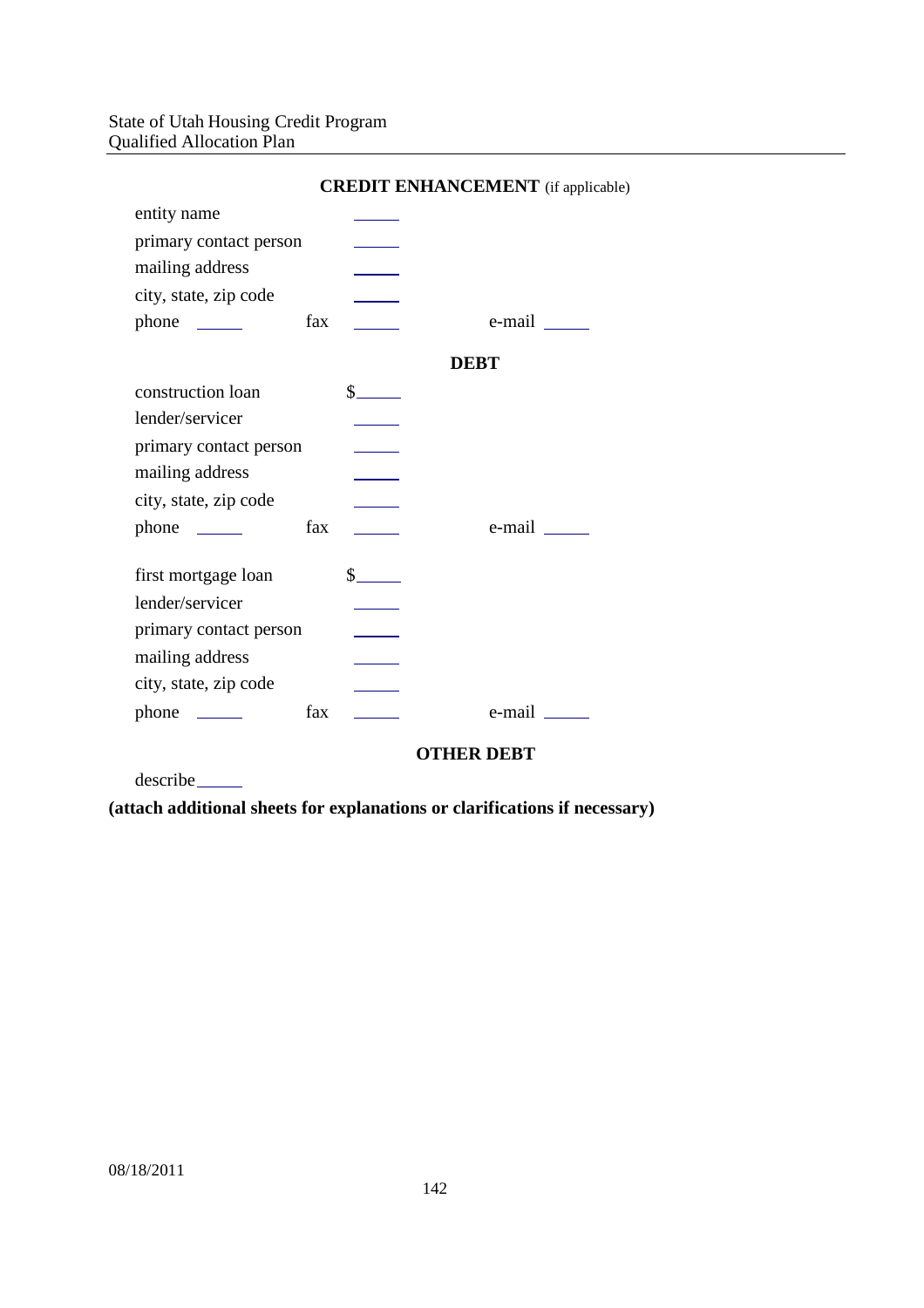## **7. COMPLIANCE MONITORING PLAN**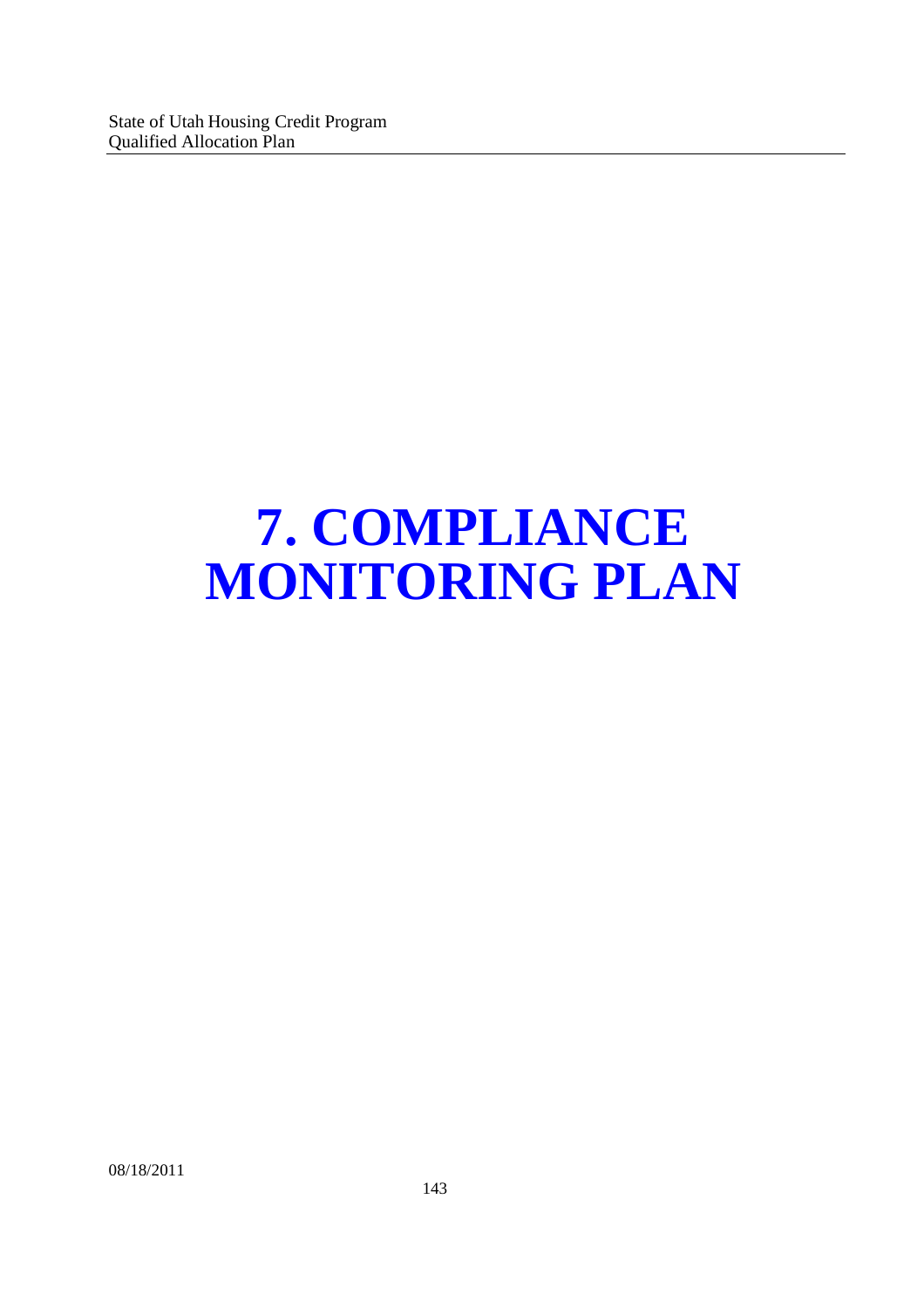## **COMPLIANCE MONITORING PLAN INTRODUCTION**

The Code requires UHC to monitor Housing Credit projects for compliance with the provisions of §42 and to notify the IRS of any noncompliance of which UHC becomes aware.

As a condition to the allocation of Housing Credits, owners are required to enter into a binding agreement to comply with the terms and conditions of this Plan.

The Compliance Monitoring Plan is part of UHC's Qualified Allocation Plan for the State of Utah. UHC's Compliance Manual, which contains more detailed information on procedures and fees, is incorporated into the Qualified Allocation Plan by reference and is available in its entirety on our website, www.utahhousingcorp.org. It may be amended as deemed necessary by UHC to comply with §42 and the regulations issued thereunder, as the same may be amended, or to further promote or clarify the Housing Credit Program in the State of Utah.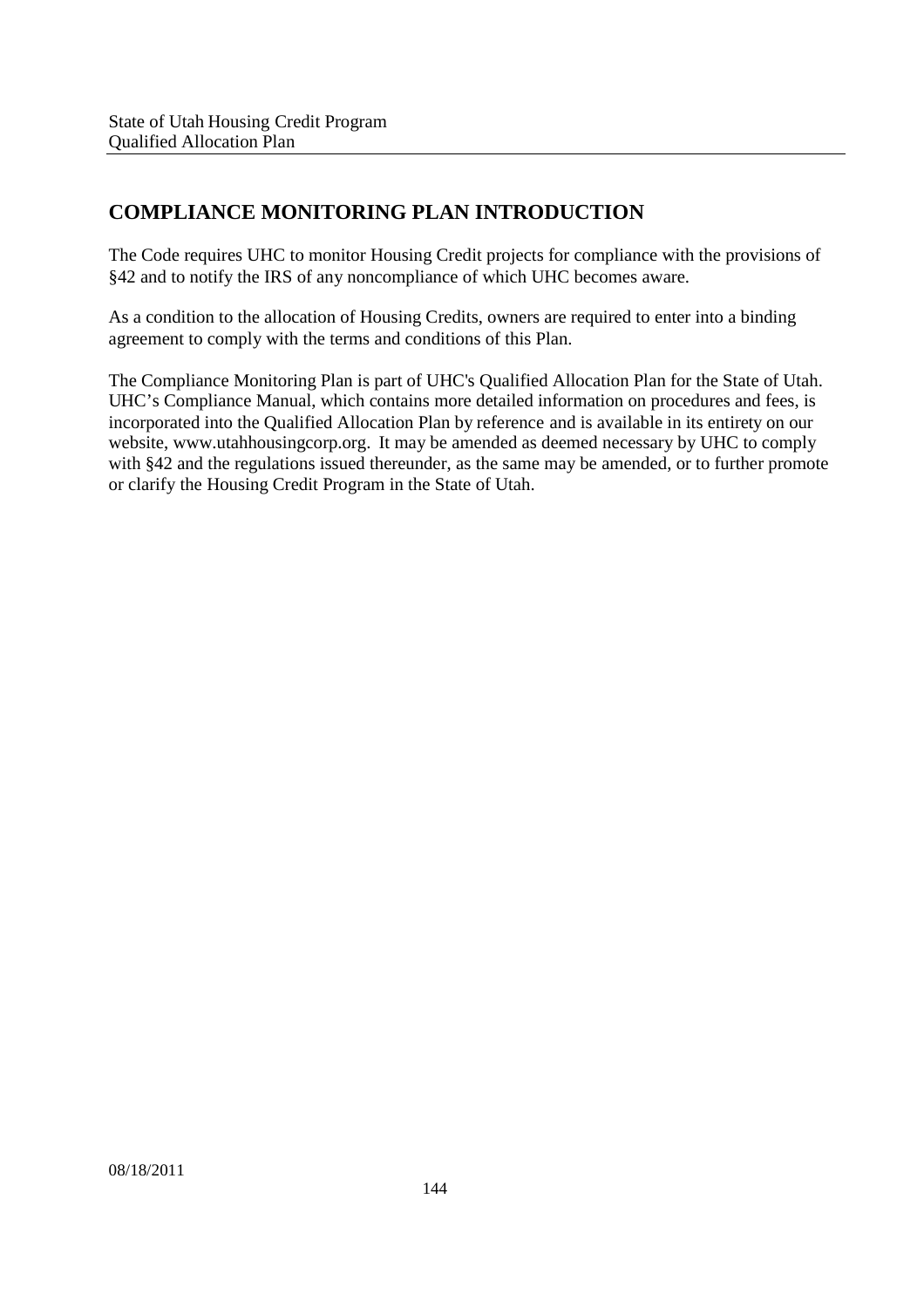### **RECORDKEEPING AND RECORD RETENTION REQUIREMENTS**

#### **A. Recordkeeping Requirements**

A project owner is required to keep separate records for each qualified low-income building in a Housing Credit project that show for each year in the compliance period:

- 1. The total number of residential rental units in the building (including the number of bedrooms and the size in square feet of each residential rental unit);
- 2. The percentage of residential rental units in the building that are low-income units;
- 3. The rent charged on each residential rental unit in the building (including any utility allowances);
- 4. The number and ages of occupants in each low-income unit, but only if rent is determined by the number of occupants in each unit under Code  $\S 42$  (g)(2)(as in effect before the amendments made by the Revenue Reconciliation Act of 1989);
- 5. The status of all units in each building tracked on the Occupancy Report including Move-in/Move-out dates, Affordable or Market, Resident Name, and Rent Concessions given for each unit for the year.
- 6. The annual income certification of each low-income tenant per unit;
- 7. Documentation supporting each low-income tenant's income certification (for example, a copy of the tenant's federal income tax return, Form W-2, or verification of income from third parties such as employers or state agencies paying unemployment compensation. See Compliance Manual for further information);
- 8. The eligible basis and qualified basis of the building at the end of the first year of the Credit period;
- 9. The character and use of the nonresidential portion of the building included in the building's eligible basis under Code §42(d) (e.g., tenant facilities that are available on a comparable basis to all tenants and for which no separate fee is charged for use of the facilities, or facilities reasonable required by the Housing Credit project); and
- 10. Any other data necessary to allow UHC to comply with applicable federal and state law.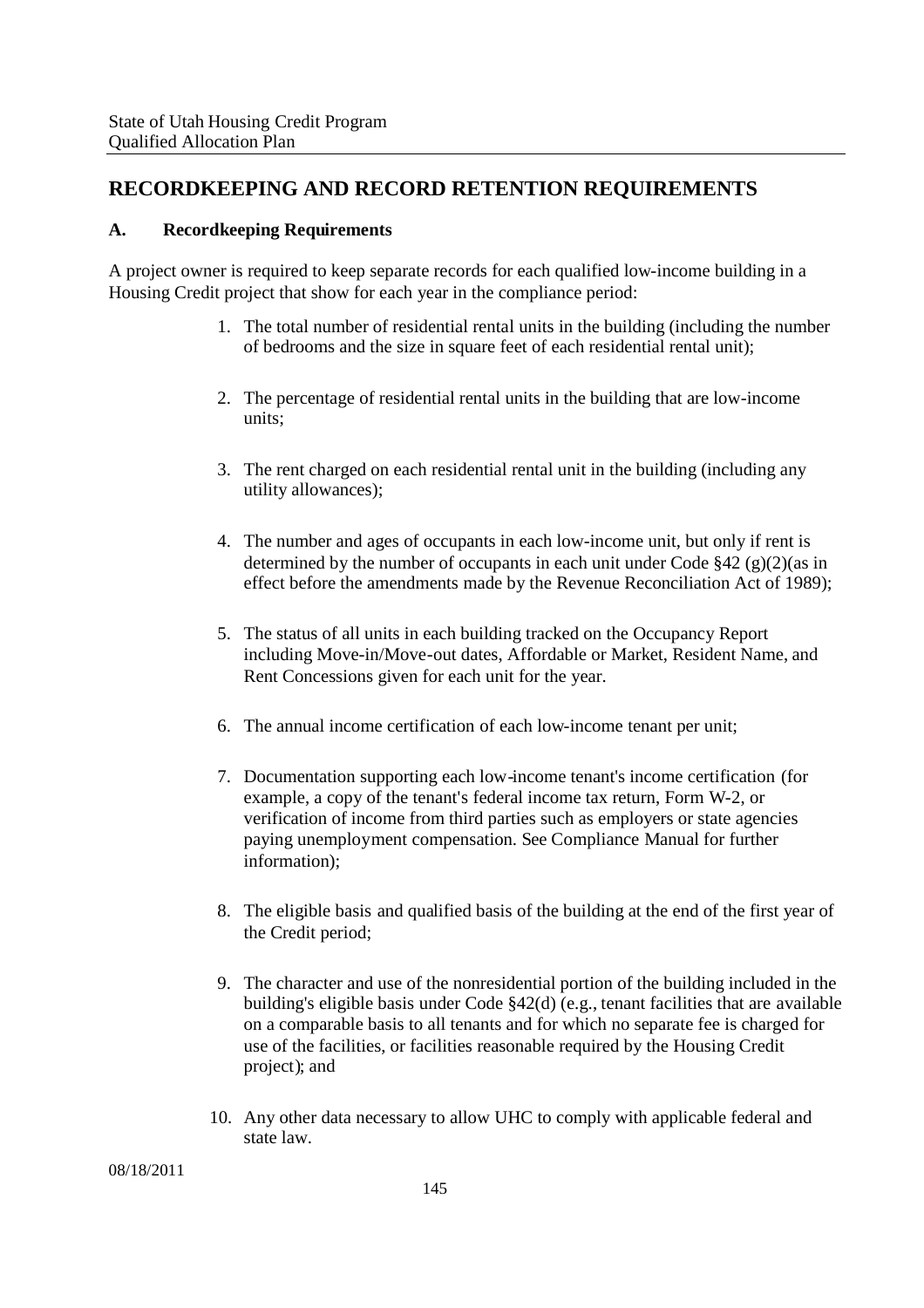For purposes of §42 and this QAP, tenant income is calculated in a manner consistent with the determination of annual income under Section 8 of the United States Housing Act of 1937, (see HUD handbook 4350.3 for policies and procedures to determine income, occupancy, etc.) and not in accordance with the determination of gross income for federal income tax liability. See the Compliance Manual for a copy of 24 CFR 813.106 HUD Definition of Annual Income, which is required to be used for determining income levels under §42.

In the case of a tenant receiving housing assistance payments under Section 8 of the Housing Act, the documentation requirement of this section is satisfied if the applicable public housing authority provides a statement to the owner declaring that the tenant's income does not exceed the applicable income limit under §42(g).

#### **B. Record Retention Requirements**

An owner is required to retain the records described in this section for at least six years after the due date (with extensions) for filing the federal income tax return for the year. The records for the first year of the Credit period, however, must be retained for at least six years beyond the due date (with extensions) for filing the federal income tax return for the last year of the compliance period of the building.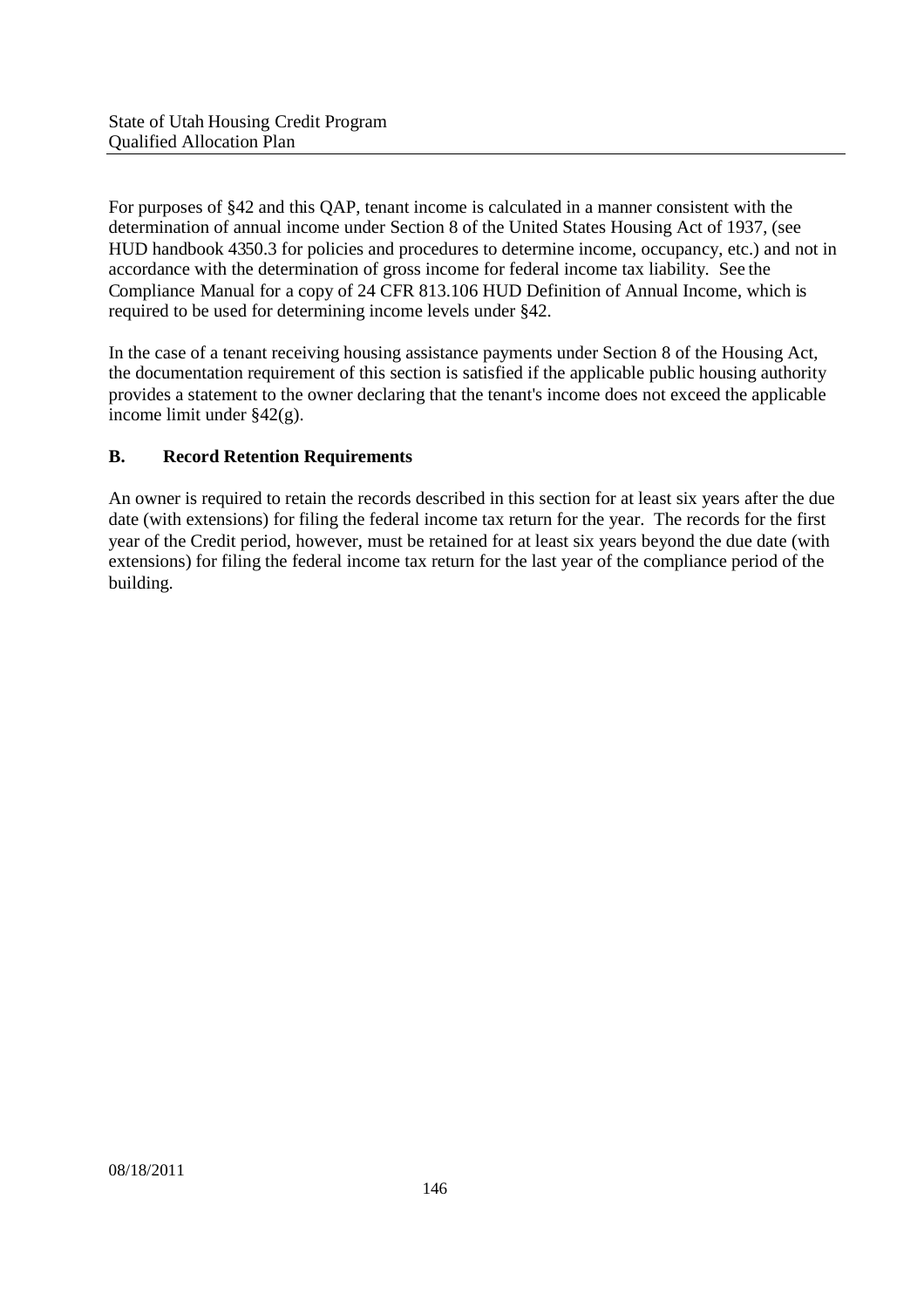### **CERTIFICATION AND REVIEW REQUIREMENTS**

#### **A. Certification Requirements**

An owner is required to certify at least annually to UHC that, for the preceding 12-month period:

- 1. The Housing Credit project met the requirements of: the 20-50 test under  $\S42(g)(1)(A)$  or the  $\overline{40-60}$  test under  $\S42(g)(1)(B)$ , whichever minimum setaside test was applicable to the project;
- 2. There was no change in the applicable fraction (as defined in  $\S42(c)(1)(B)$ ) of any building in the project, or that there was a change, and a description of the change;
- 3. The owner has received an income certification from each low-income tenant in accordance with the UHC Compliance Manual and documentation to support that certification; or, in the case of a tenant receiving housing assistance payments under Section 8 of the Housing Act, the statement from a PHA described in the Recordkeeping Requirements section;
- 4. Each low-income unit in the project was rent restricted under  $\S 42(g)(2)$ ;
- 5. All units in the project were for use by the general public and used on a nontransient basis (except for transitional housing for the homeless provided under  $$42(i)(3)(B)(iii)$ ;
- 6. Each building in the project was suitable for occupancy, taking into account local health, safety, and building codes;
- 7. There was no change in the eligible basis (as defined in §42(d)) of any building in the project, or if there was a change, the nature of the change (e.g., a common area has become commercial space, or a fee is now charged for a tenant facility formerly provided without charge);
- 8. All tenant facilities included in the eligible basis under §42(d) of any building in the project, such as swimming pools, other recreational facilities, and parking areas, were provided on a comparable basis without charge to all tenants in the building;
- 9. If a low-income unit in the project became vacant during the year, that reasonable attempts were or are being made to rent that unit or the next available unit of comparable or smaller size to tenants having a qualifying income before any units in the project were or will be rented to tenants not having a qualifying income;
- 10. If the income of tenants of a low-income unit in the project increased above the limit allowed in  $\S42(g)(2)(D)(ii)$ , the next available unit of comparable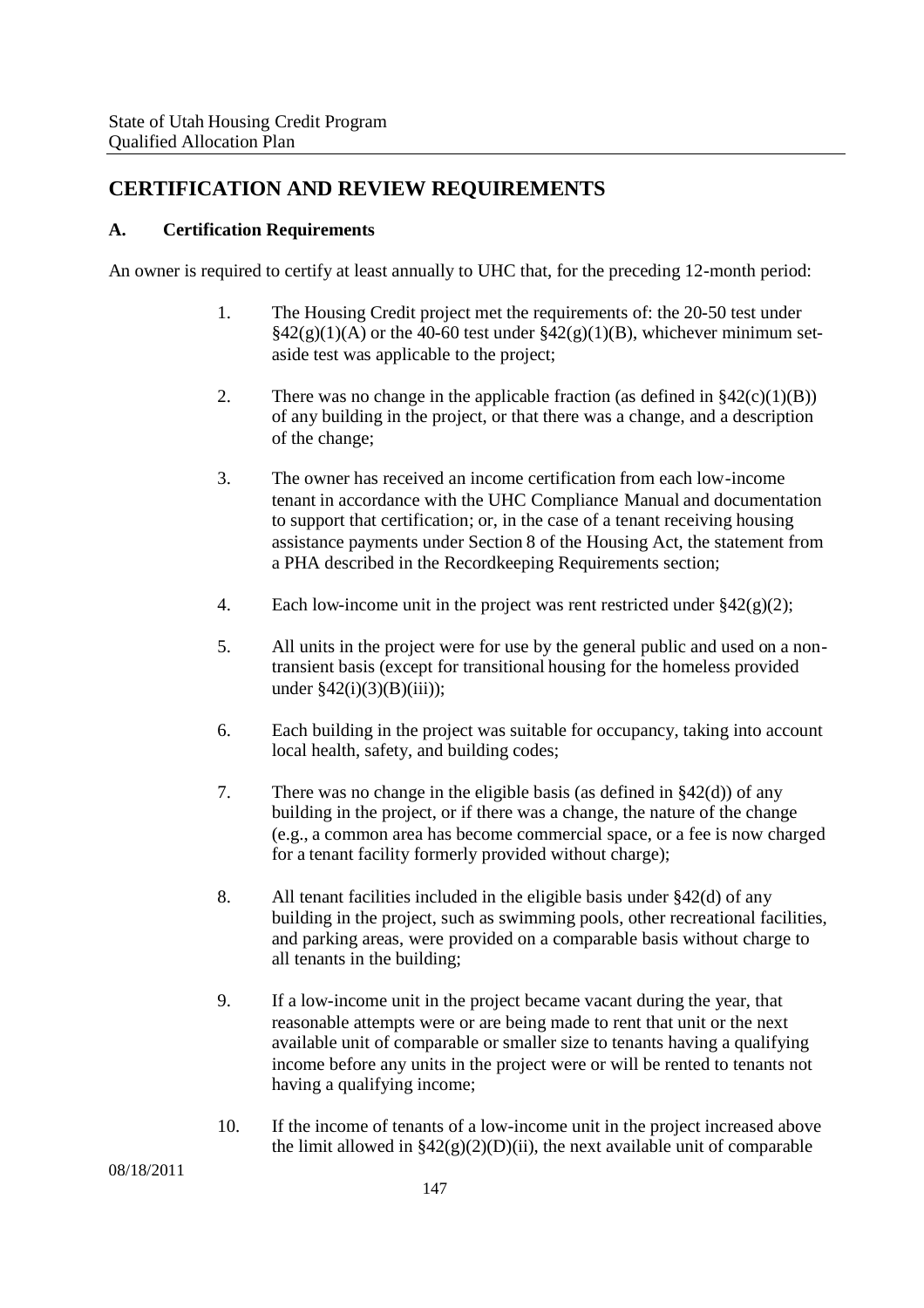or smaller size in the project was or will be rented to tenants having a qualifying income; and

11. An extended low-income housing commitment as described in §42(h)(6) was in effect.

#### **B. Review Requirements**

UHC will review the certifications submitted for compliance with the requirements of §42. UHC will also inspect at least 33% of Housing Credit projects each year and will inspect the low-income certification, the documentation the owner has received to support that certification, and the rent record for each low-income tenant in at least 20% of the low-income units in those projects.

UHC will determine which tenants' records are to be inspected or submitted by the owners for review. The records to be inspected will be chosen in a manner that will not give owners advance notice that their records for a particular year will or will not be inspected. However, UHC may give an owner reasonable notice that an inspection will occur so that the owner may assemble records (for example, 30 days notice of inspection).

As an alternative to inspecting at least 20% of Housing Credit projects each year and the inspection of low-income certifications, supporting documentation, and rent records for at least 20% of the low-income units in those projects, UHC may rely on either of the following in satisfaction of the Review Requirements:

- 1. The owners of at least 50% of all Housing Credit projects in UHC's jurisdiction shall submit to UHC for compliance review a copy of the annual income certification, the documentation the owner has received to support that certification, and the rent record for each of the low-income units in their projects; or
- 2. The owners of all Housing Credit projects shall submit to UHC each year information on tenant income and rent for each low-income unit, in the form and manner designated by UHC, and the owners of at least 20% of the Housing Credit projects must submit to UHC for compliance review a copy of the annual income certification, the documentation the owner has received to support that certification, and the rent record for each low-income tenant in at least 20% of the low-income units in their projects.

#### **C. Frequency and Form of Certification**

The certifications and Review Requirements shall be made at least annually covering each year of the fifteen year compliance period under §42(i)(1) and thereafter for such period determined by UHC not to exceed the Housing Credit project's extended use period. The certifications must be made under penalty of perjury. The certifications and reviews may be completed more frequently than on a 12 month basis, provided that all months within each 12 month period are subject to certification.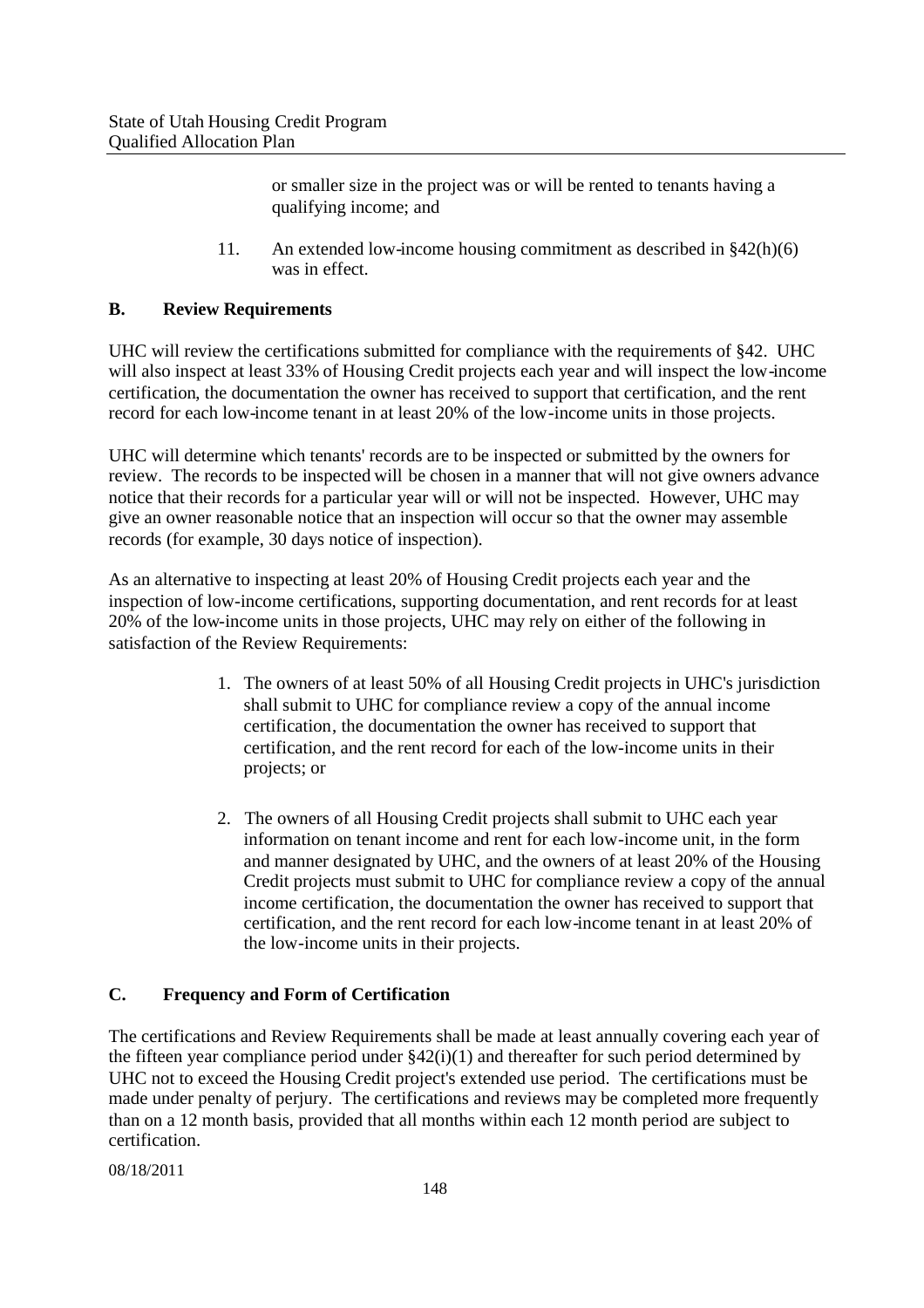## **INSPECTION REQUIREMENTS**

An owner shall permit, and UHC shall have the right to perform, an on-site inspection of any building in a Housing Credit project, at least through the end of the compliance period and thereafter for such period determined by UHC, not to exceed the Housing Credit project's extended use period. The inspection provision of this section is separate from any review of low-income certifications, supporting documents, and rent records under the Review Requirements section.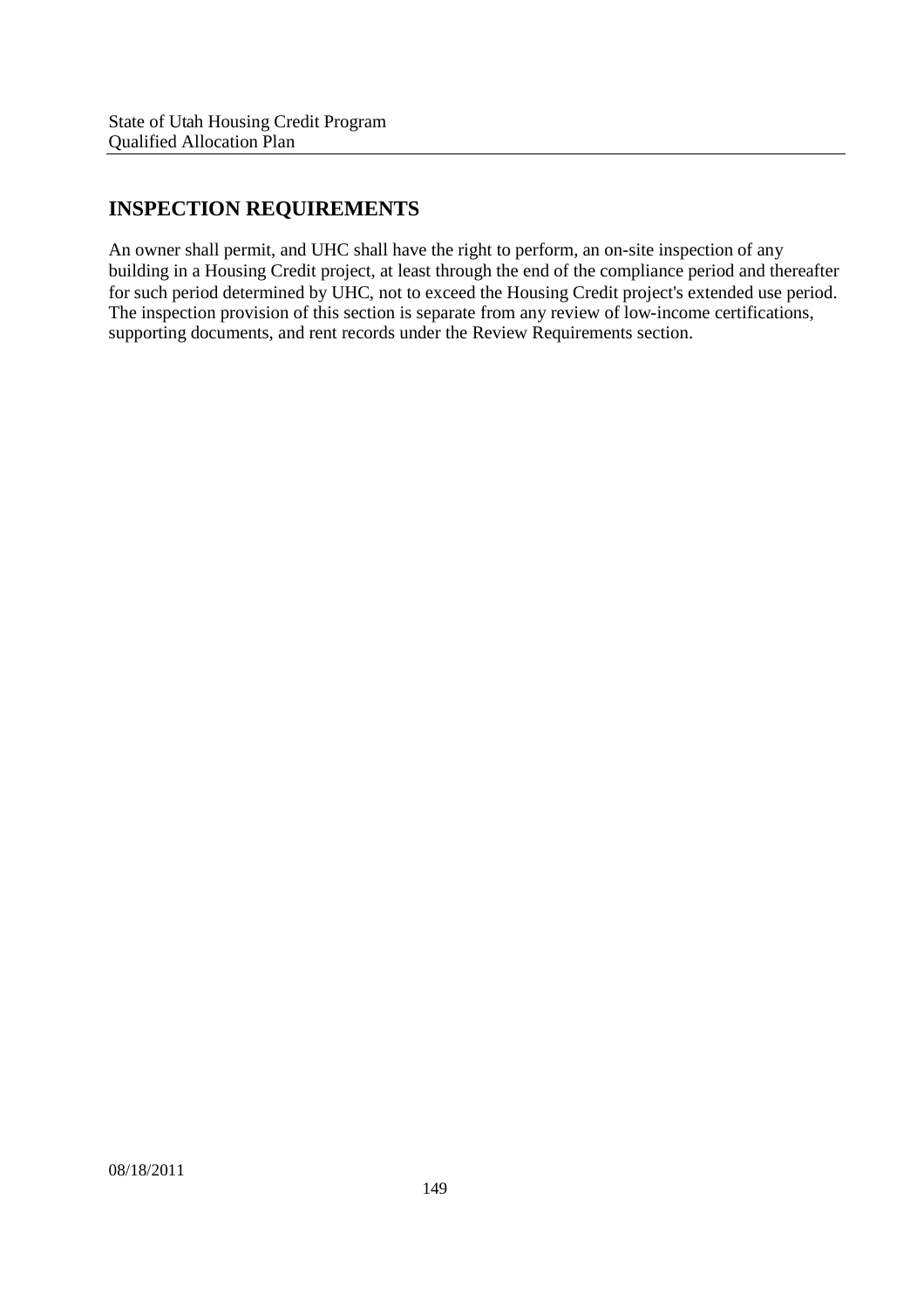## **NOTIFICATION OF NON-COMPLIANCE REQUIREMENTS**

UHC has a continuing responsibility to monitor compliance. All recipients of Housing Credits will be required to supply UHC with annual Housing Credit certifications, and/or inspections will be conducted each year to monitor compliance. Prior to such inspections, project owners will receive notification advising them of what records will be required by the compliance auditors. If noncompliance is discovered, UHC will, as required, report events of non-compliance to the Internal Revenue Service.

#### **A. Notice to Owner**

UHC will provide prompt written notice to the owner if UHC does not receive the certifications as required by this Plan, or has not received or is not permitted to inspect the tenant income certifications, supporting documentation and rent records described in this Plan, or discovers by inspection, review, or in some other manner, that the Housing Credit project is not in compliance with the provisions of the Code.

#### **B. Notice to Internal Revenue Service**

UHC will file IRS Form 8823, "Low-Income Housing Credit Agencies Report of Non-Compliance," with the IRS no later than 45 days after the end of the correction period (including permitted extensions) and no earlier than the end of the correction period, whether or not the non-compliance or failure to certify is corrected.

UHC will explain on IRS Form 8823 the nature of the non-compliance or failure to certify and indicate whether the owner has corrected the non-compliance or failure to certify. Any change in either the applicable fraction or eligible basis, that results in a decrease in the qualified basis of a Housing Credit project under  $\S 42(c)(1)(A)$ , is non-compliance that must be reported to the IRS.

If UHC reports on IRS Form 8823 that a building is entirely out of compliance and will not be in compliance at any time in the future, UHC need not file IRS Form 8823 in subsequent years to report that building's noncompliance.

#### **C. Correction Period**

The correction period is that period during which an owner must supply any missing certifications and bring the Housing Credit project into compliance with the provisions of the Code. The correction period is not to exceed 90 days from the date of the notice to the owner. UHC may extend the correction period for a limited time, but only if the owner demonstrates to UHC reasonable efforts to bringing the project back into compliance within the specified time frame.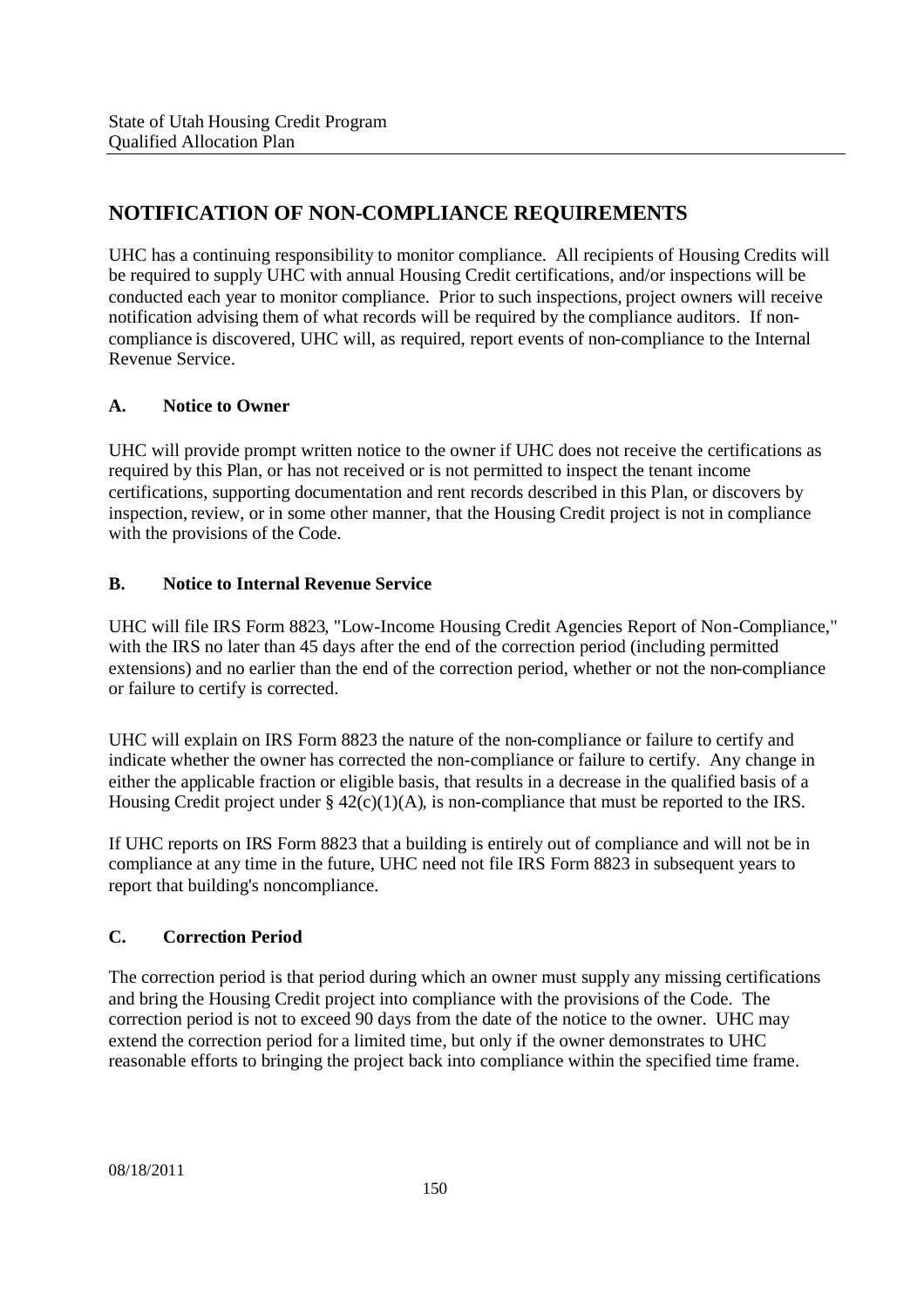#### **D. Record Retention**

UHC must retain records of non-compliance or failure to certify for six years beyond UHC's filing of the respective IRS Form 8823. In all other cases, UHC must retain the certifications and records described in this plan for six years from the end of the calendar year in which UHC receives the certifications and records.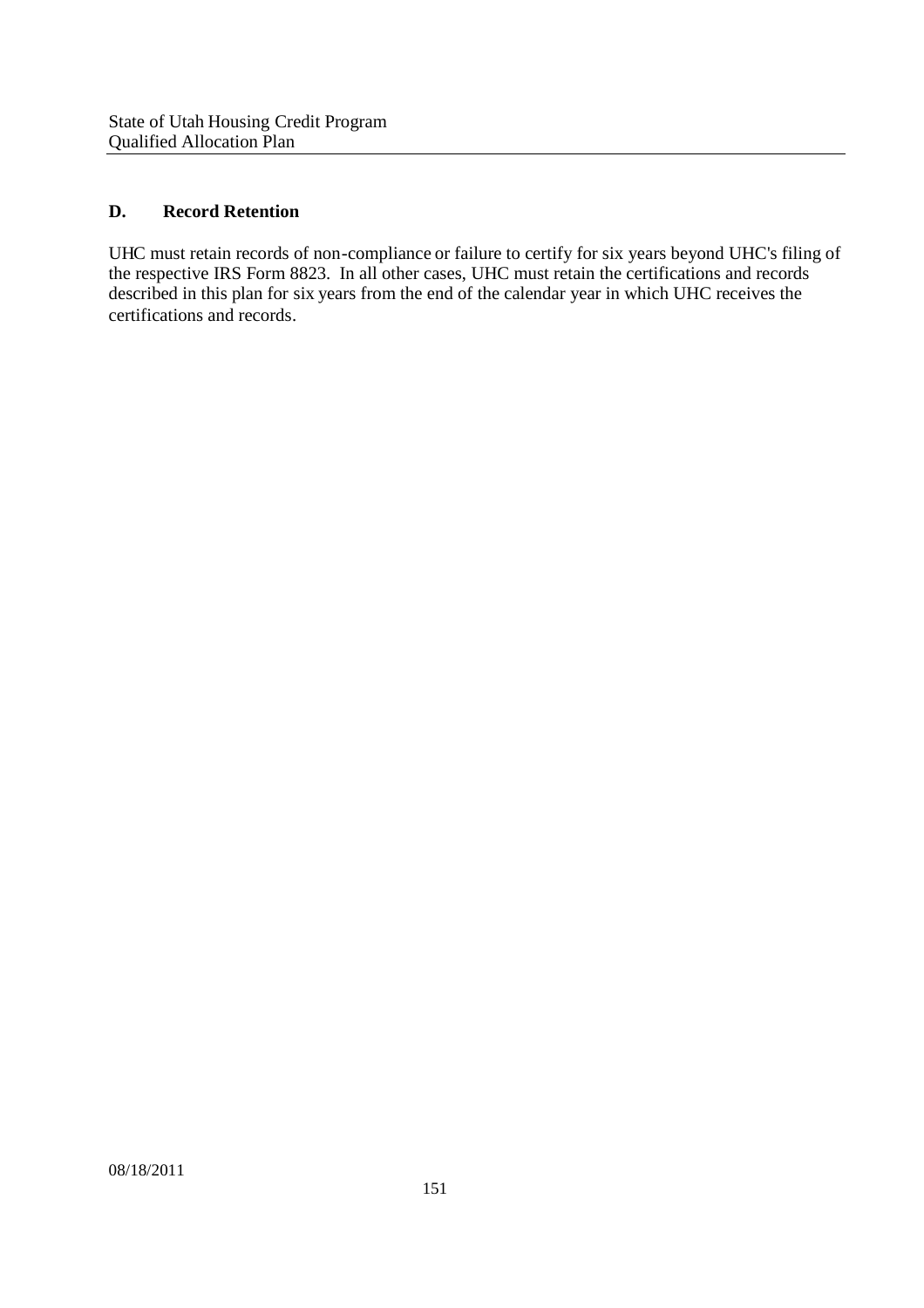## **DELEGATION OF AUTHORITY**

UHC may retain an agent ("Authorized Delegate") or other private contractor to perform compliance monitoring. The authorized delegate must be unrelated to the owner of any building that the authorized delegate monitors. The authorized delegate may be delegated all of the functions of UHC, except for the responsibility of notifying the IRS under the Notification of Non-Compliance Requirements section.

For example, the authorized delegate may be delegated the responsibility of reviewing tenant certifications and documentation, the right to inspect buildings and records, and the responsibility of notifying owners of lack of certification or non-compliance. The authorized delegate must notify UHC of any non-compliance or failure to certify.

If UHC delegates compliance monitoring to an authorized delegate, UHC will use reasonable diligence to ensure that the authorized delegate properly performs the delegated monitoring functions. Delegation by UHC of compliance monitoring functions to an authorized delegate does not relieve UHC of its obligation to notify the IRS of any noncompliance of which UHC becomes aware.

UHC may delegate all or some of its compliance monitoring responsibilities to another governmental agency of the State of Utah. This delegation to a governmental agency may include the responsibility of notifying the IRS under the Notification of Non-Compliance Requirements section of this plan.

Independent Third Party Compliance Audits for Recertification Waivers under Code §42(g)(8)(B) may be contracted directly by the owner with nationally recognized compliance training and services companies that the project owner or affiliates have not had business dealings for at least three prior years. Contact UHC for a list of Compliance Training and Service Companies.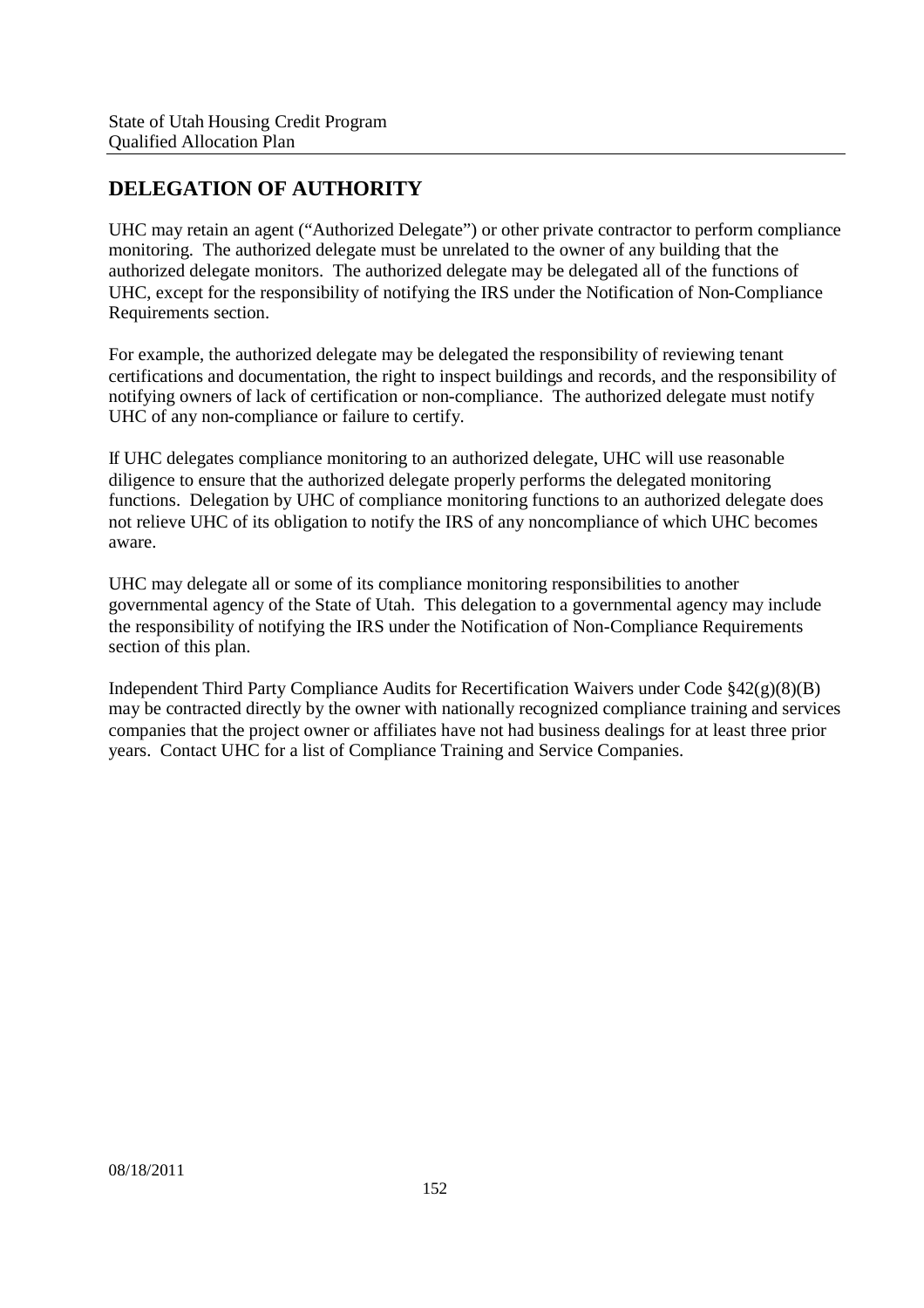## **LIABILITY**

Compliance with the requirements of the Code is the responsibility of the owner of the building for which the Housing Credits were allocated. UHC's obligation to monitor for compliance with the requirements of the Code does not make UHC liable for an owner's non-compliance.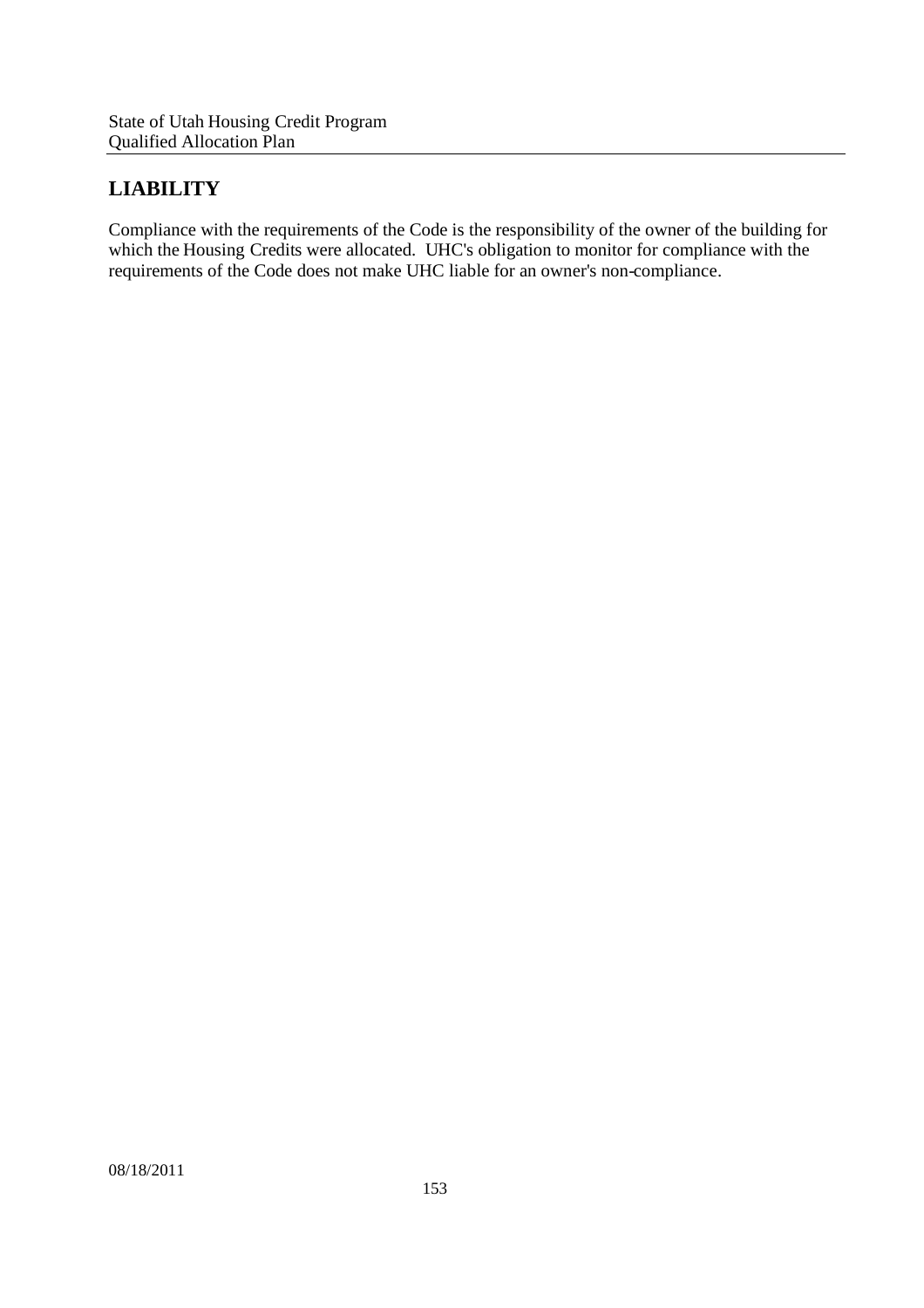State of Utah Housing Credit Program Qualified Allocation Plan

# **8. GLOSSARY**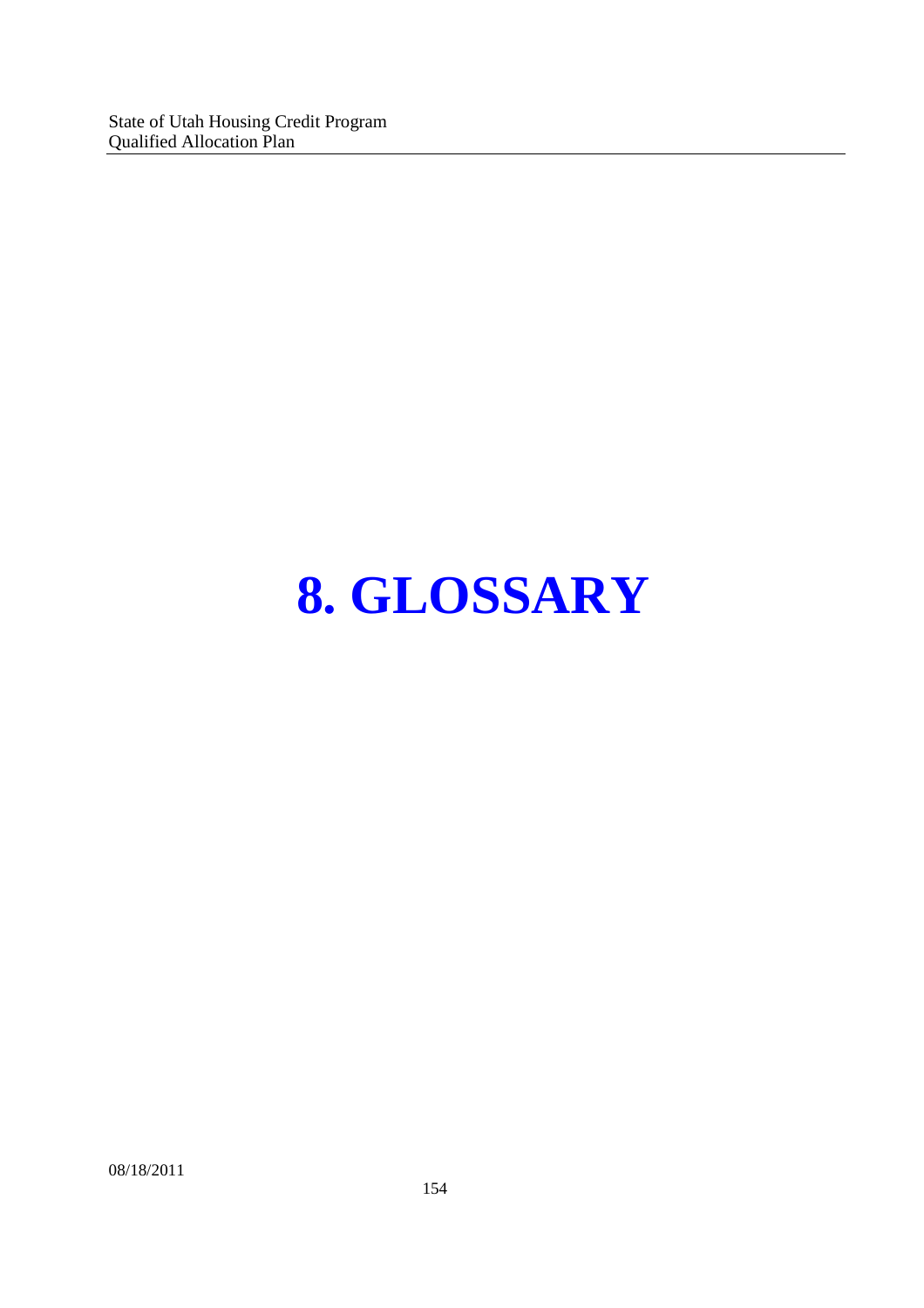| <b>ADA</b>                                   | American with Disabilities Act and its associated acts of Congress.<br>Specific architectural regulations have been developed to house<br>persons that are dependent on wheelchairs for mobility and/or who<br>may have other physical impairments.                                                                                                                                                                                                                                                                                                               |
|----------------------------------------------|-------------------------------------------------------------------------------------------------------------------------------------------------------------------------------------------------------------------------------------------------------------------------------------------------------------------------------------------------------------------------------------------------------------------------------------------------------------------------------------------------------------------------------------------------------------------|
| <b>Adjusted Basis</b>                        | Eligible Basis and land cost for determining if the 50% bond test has<br>been met.                                                                                                                                                                                                                                                                                                                                                                                                                                                                                |
| <b>Affordable Housing Unit</b>               | A Housing Unit that meets the definition of a Qualified Housing<br>Credit Unit. Common area units are not included, i.e., manager and<br>maintenance personnel units.                                                                                                                                                                                                                                                                                                                                                                                             |
| <b>Annual Credit Amount</b>                  | Qualified Basis multiplied by the Applicable Credit Percentage.                                                                                                                                                                                                                                                                                                                                                                                                                                                                                                   |
| <b>Applicable Credit</b><br>Percentage (ACP) | The U.S. Treasury publishes the exact rates monthly. Multiplying the<br>Qualified Basis by this percentage produces the maximum annual<br>Housing Credits for a building. The rate applied to a building may be<br>determined as follows:<br>1. The month the building is placed in service;<br>2. The owner elects to use the ACP the month a Carryover<br>Allocation is entered into with UHC;<br>3. For a tax exempt bond project, a notarized election<br>statement is submitted to UHC by the $5th$ day of the month<br>following the issuance of the bonds. |
| <b>Applicable Fraction</b>                   | The lesser of the following two ratios:<br>1. Percentage of qualified low-income units compared to the total<br>units within the project;<br>2. Percentage of qualified square footage compared to the total<br>square footage within a project.                                                                                                                                                                                                                                                                                                                  |
| <b>Applicant</b>                             | Applicant means the party that submits an Application to UHC for a<br>Credit Reservation, including its successors in interest as approved by<br>UHC.                                                                                                                                                                                                                                                                                                                                                                                                             |
| <b>Application</b>                           | Application means the Housing Credit Program Application submitted<br>by an Applicant for a project.                                                                                                                                                                                                                                                                                                                                                                                                                                                              |
| <b>Area Median Income</b>                    | Mid-point income with half the population above and half below in a<br>particular area. The HUD Area Median Incomes are published every<br>year for metropolitan and county areas. The AMI is adjusted for<br>household size. UHC allows the actual income tenants earn to be 5%<br>greater than the AMI used to determine rent, but cannot exceed the<br>minimum set-aside election of 20%/50% or 40%/60%, whichever is<br>applicable. See Minimum Set-Aside Election.                                                                                           |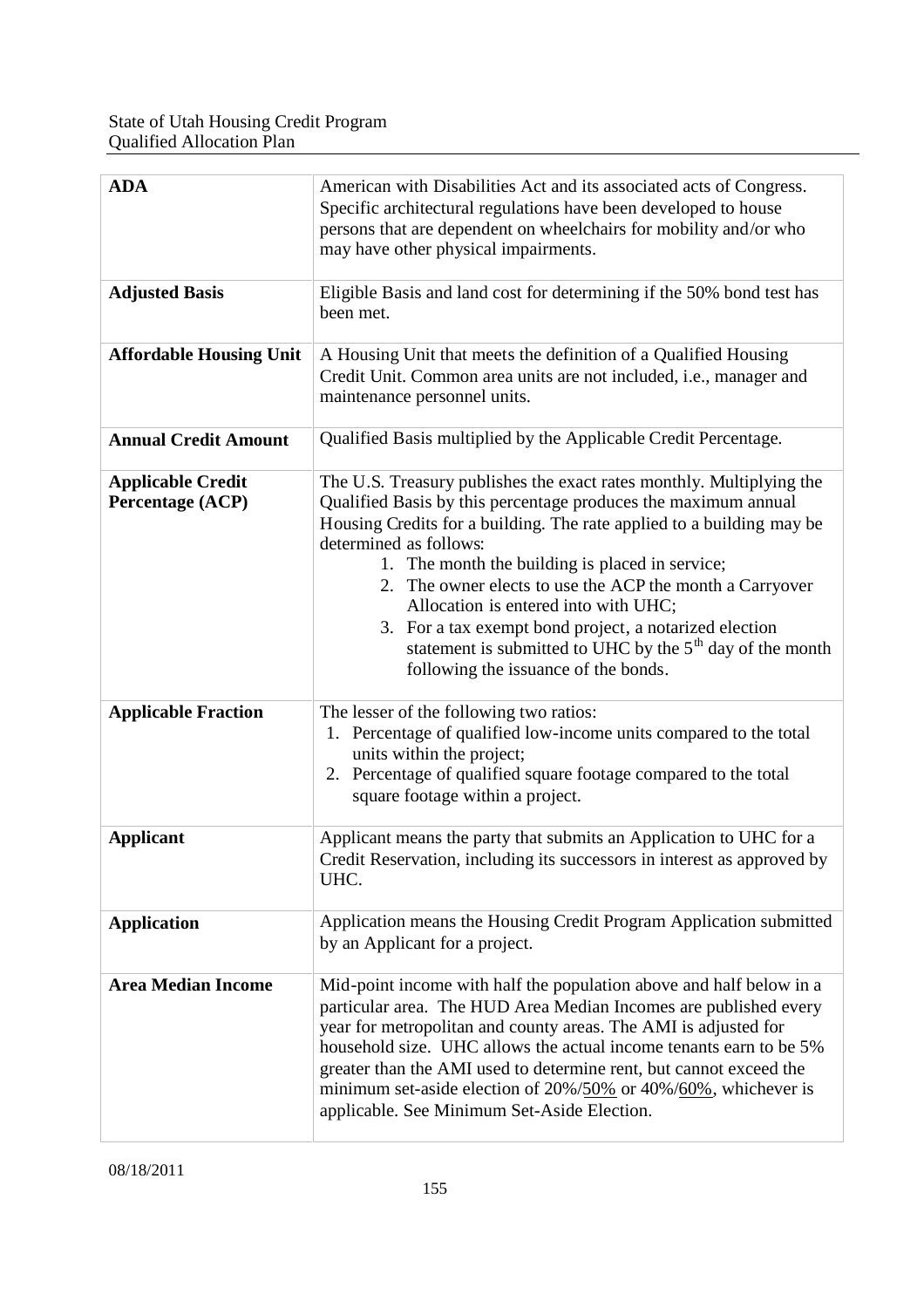| <b>Assisted Living</b>                          | Assisted living refers to services provided in conjunction with housing<br>for persons who cannot live independently.                                                                                                                                                                                                                                                                                                                                         |
|-------------------------------------------------|---------------------------------------------------------------------------------------------------------------------------------------------------------------------------------------------------------------------------------------------------------------------------------------------------------------------------------------------------------------------------------------------------------------------------------------------------------------|
| <b>BIN</b>                                      | Building Identification Number assigned by UHC.                                                                                                                                                                                                                                                                                                                                                                                                               |
| <b>CDBG</b>                                     | Community Development Block Grant. This is a program<br>administered by the Department of Community and Economic<br>Development in the State of Utah. It is a federal program designed to<br>assist local municipalities in developing infrastructure such as water<br>treatment plants, bridges, roads, etc. Occasionally it is used in a<br>Housing Credit project to obtain land or to develop sewer, water and<br>other infrastructure on or to the site. |
| <b>CHDO</b>                                     | Community Housing Development Organization. A nonprofit<br>housing development corporation whose mission and organizational<br>structure are defined by HUD. This type of organization can obtain<br>various funds on a priority basis from HUD and other sources.                                                                                                                                                                                            |
| <b>Carryover Allocation</b>                     | This is the document that UHC issues when it allocates Housing<br>Credits to a project that is not complete. Housing Credits are reserved<br>to projects from Utah's Credit Ceiling available each calendar year.<br>Housing Credit projects which are not completed in the calendar year<br>in which the Credits are allocated may carry over that allocation for up<br>to two additional calendar years.                                                    |
| <b>Certificate/Articles of</b><br>Incorporation | Legal document filed with the State which describes a corporation's<br>legal organizational structure, as well as any amendments and<br>restatements.                                                                                                                                                                                                                                                                                                         |
| <b>Certification Period</b>                     | The 12-month period preceding the date that the Owner is required to<br>give the Annual Certification in accordance with the reporting<br>requirements of the LURA and $\S42(m)$ .                                                                                                                                                                                                                                                                            |
| Code                                            | The Internal Revenue Code of 1986, as amended, together with<br>corresponding and applicable temporary, proposed, and final Treasury<br>Regulations, and Revenue Rulings and pronouncements issued or<br>amended regarding it by the U.S. Department of the Treasury or IRS.                                                                                                                                                                                  |
| <b>Common Areas</b>                             | Land, improvements, and amenities for the benefit and use of all<br>occupants, as well as the property owner. Examples are corridors,<br>hallways, playgrounds, community rooms, management offices, and<br>elevators.                                                                                                                                                                                                                                        |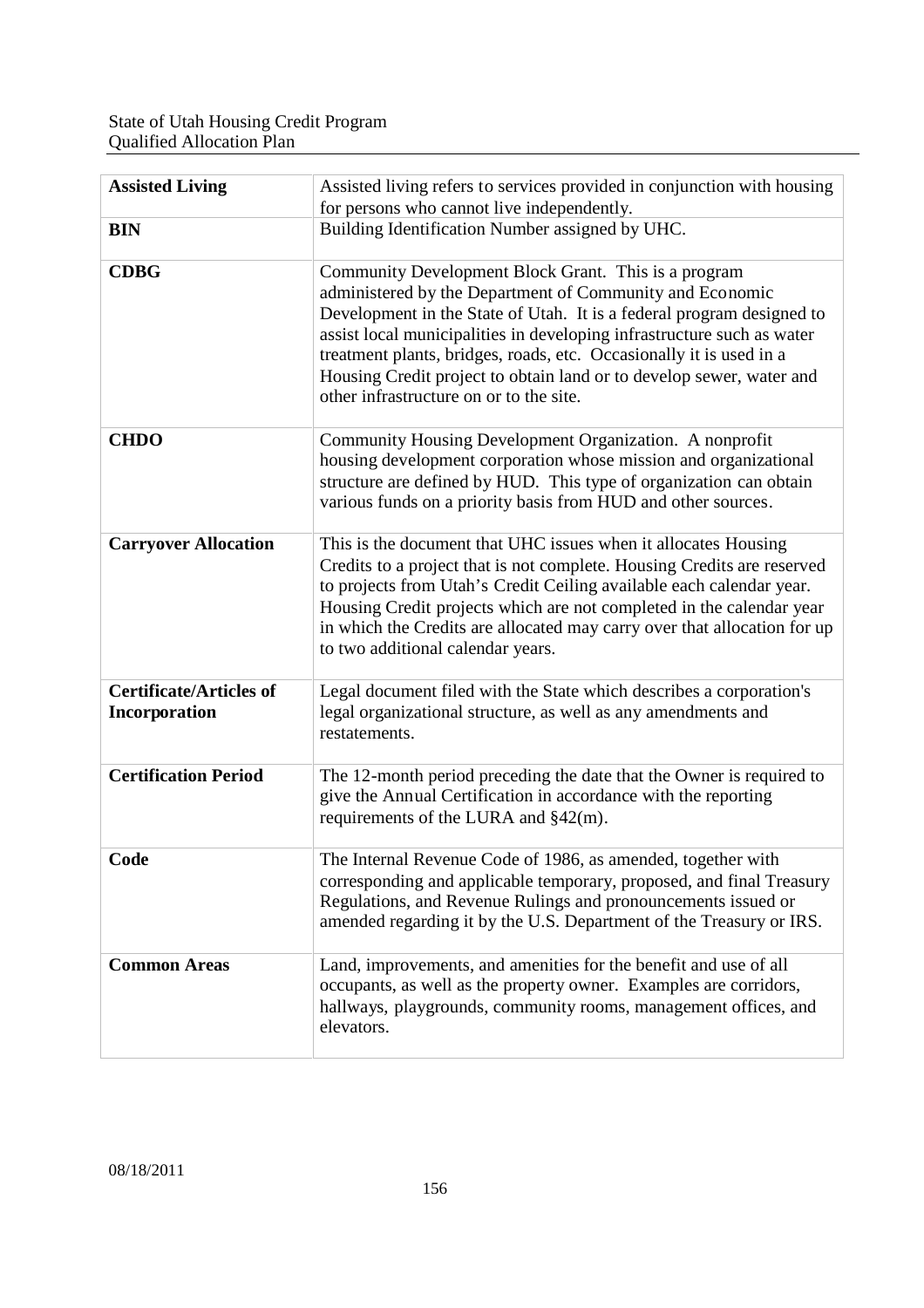| measurable goals, actions and timetables to foster, among other things,  |
|--------------------------------------------------------------------------|
| the construction or rehabilitation of affordable housing. Is a published |
|                                                                          |
|                                                                          |
|                                                                          |
|                                                                          |
|                                                                          |
|                                                                          |
|                                                                          |
|                                                                          |
|                                                                          |
|                                                                          |
|                                                                          |
|                                                                          |
|                                                                          |
|                                                                          |
|                                                                          |
|                                                                          |
|                                                                          |
| State of Utah that administers various housing resources, including the  |
|                                                                          |
|                                                                          |
|                                                                          |
|                                                                          |
|                                                                          |
|                                                                          |
|                                                                          |
|                                                                          |
| based organizations and which commits each signatory to specific and     |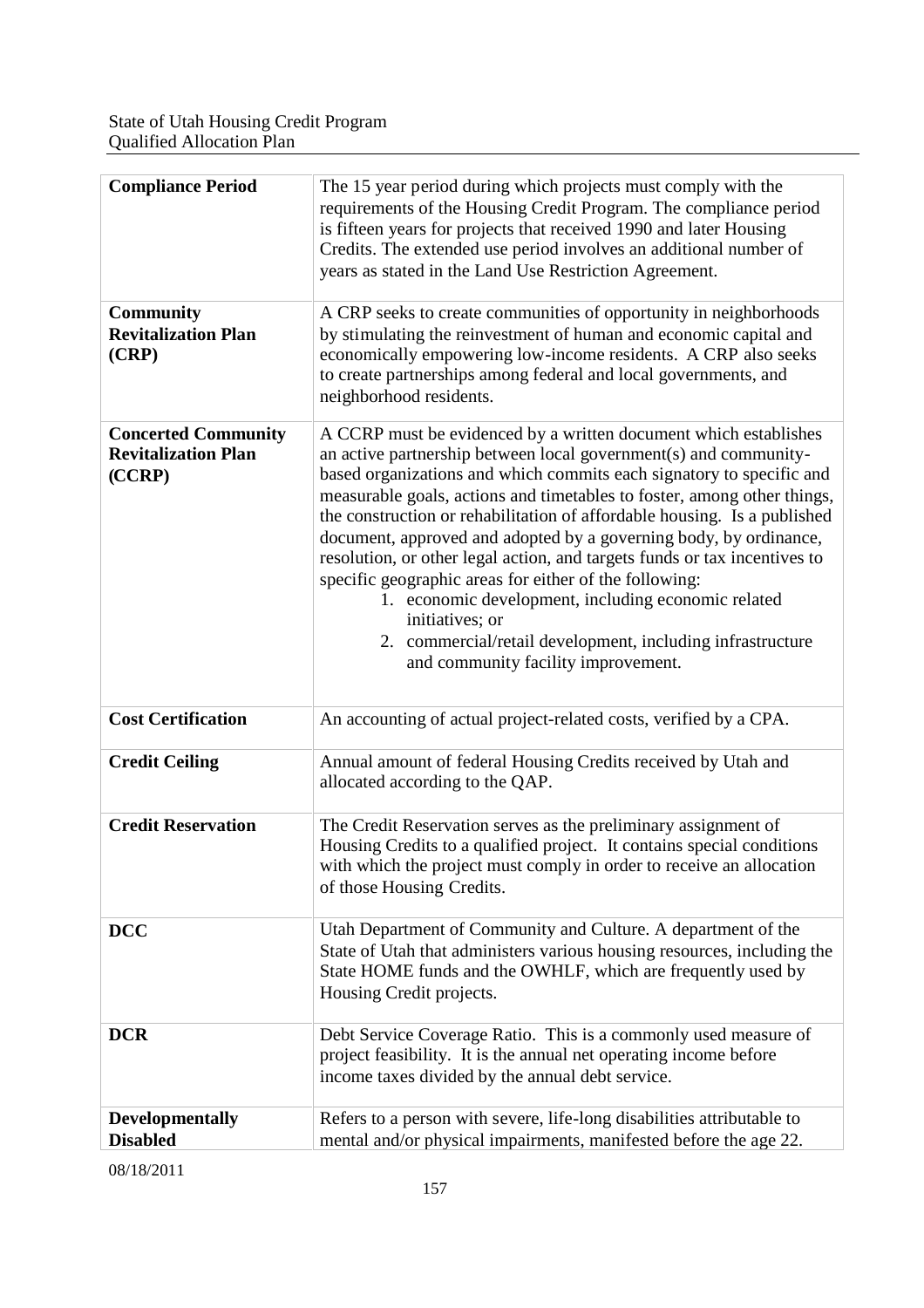| <b>Difficult Development</b><br>Areas (DDAs) | Areas designated by HUD as having high construction costs, land and<br>utility costs, relative to the AMI. Projects located in these areas can<br>increase their eligible basis by 30%. DDA's are updated and published<br>annually by HUD are published herein in Exhibit B.                                                                                                                                                                                                                                                                                                                                                                                                                                               |
|----------------------------------------------|-----------------------------------------------------------------------------------------------------------------------------------------------------------------------------------------------------------------------------------------------------------------------------------------------------------------------------------------------------------------------------------------------------------------------------------------------------------------------------------------------------------------------------------------------------------------------------------------------------------------------------------------------------------------------------------------------------------------------------|
| <b>Disabilities</b>                          | Physical or mental impairments that substantially limit one or more of<br>the major life activities of an individual, such as, being unable to care<br>for oneself, performing manual tasks, walking, seeing, hearing,<br>speaking, breathing, or learning.                                                                                                                                                                                                                                                                                                                                                                                                                                                                 |
| <b>Due Diligence</b>                         | Review performed by the syndicator of a Housing Credit project to<br>assess the project's feasibility. It includes information on local<br>approvals, environmental review, project funding, market demand,<br>and capacity and experience of the sponsor.                                                                                                                                                                                                                                                                                                                                                                                                                                                                  |
| <b>Elderly Housing</b>                       | A project that conforms to the Fair Housing Act, as amended, and:<br>1. In which all housing units are intended for and solely<br>occupied by residents who are 62 or older;<br>2. In which all housing units are each intended and operated<br>for occupancy by at least one resident who is 55 or older,<br>and where at least 80% of the total housing units are in<br>fact occupied by at least one resident who is 55 or older;<br><b>or</b><br>3. Is financed, constructed, and operated under the RD<br>Section 515 program for the elderly (i.e., where each<br>resident is either 62 or older or is a person with handicaps<br>or disabilities regardless of age, as such terms are defined<br>in the RD program). |
| <b>Eligible Basis</b>                        | Development expenditures that are eligible for obtaining Housing<br>Credits.                                                                                                                                                                                                                                                                                                                                                                                                                                                                                                                                                                                                                                                |
| <b>Energy Star</b>                           | Energy Star qualified construction incorporates:<br>1. Tight construction (reduced air infiltration)<br>2. Tight ducts<br>3. Improved insulation<br>4. High performance windows<br>5. Energy efficient heating & cooling equipment<br>The Utah Energy Conservation Coalition (UECC) does the rating<br>certification and certifies other analysts. A project must be rated by<br>UECC, or equivalent, and then certified after construction to be an<br>Energy Star Qualified project. See website <b>www.energystar.gov.</b>                                                                                                                                                                                               |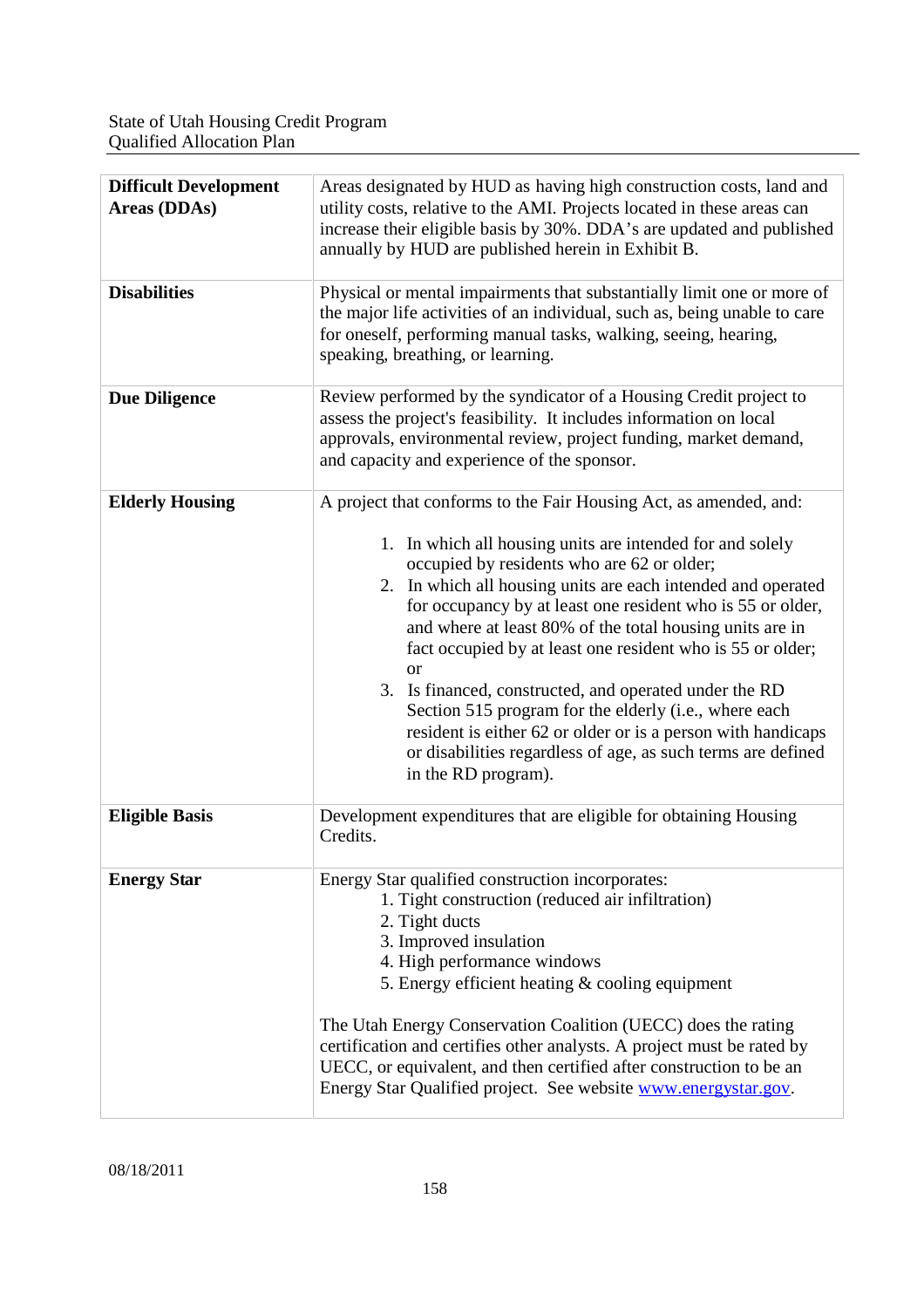| <b>Equity</b>                             | Funds a developer receives from an investor or syndicator resulting<br>from the sale of Housing Credits that were awarded to a project in the<br>Housing Credit Program.                                                                                                                                                                          |
|-------------------------------------------|---------------------------------------------------------------------------------------------------------------------------------------------------------------------------------------------------------------------------------------------------------------------------------------------------------------------------------------------------|
| <b>Equity Gap</b>                         | This is the difference between long-term financing and project<br>construction and interim expenses, including reasonable soft costs and<br>reserves.                                                                                                                                                                                             |
| <b>Extended Use Period</b>                | The period of years (commencing after the close of the Compliance<br>Period) that an Applicant committed to in the Application:<br>1. maintain the units as low-income housing units;<br>2. to comply with all the terms and conditions of the<br>LURA; and<br>3. comply with the Housing Credit Program and<br>certain requirements of the Code. |
| <b>Fair Market Value</b>                  | The highest price a property would bring if offered for sale in a<br>competitive market for a reasonable time period, with both buyer and<br>seller being fully aware of all the property's present and future uses<br>without being compelled to conduct the transaction.                                                                        |
| <b>Farm Worker</b>                        | A person hired to work in the agricultural industry who may or may<br>not be related to the individuals who own or run the farm, but his or<br>her job entails a more formal relationship than a family member or<br>neighbor who might do occasional chores on the farm. A farm worker<br>may engage in seasonal or permanent work.              |
| <b>Firm Commitment</b>                    | A lender's irrevocable agreement to loan a specific sum of money to<br>an owner at a specified interest rate for a definite term, subject to<br>certain conditions.                                                                                                                                                                               |
| <b>Forward Year</b><br><b>Reservation</b> | Reservation and/or allocation of Housing Credits to a project from the<br>Credit Ceiling amount from the following year.                                                                                                                                                                                                                          |
| <b>GRAMA</b>                              | Utah Government Records Access and Management Act.                                                                                                                                                                                                                                                                                                |
| <b>General Partner</b>                    | A natural person, partnership, corporation or other person or entity in<br>its own or any representative capacity who has been admitted to a<br>limited partnership as a general partner in accordance with the<br>partnership agreement.                                                                                                         |
| <b>Good Standing</b>                      | A project owner who, on all previous and current projects, has paid all<br>UHC required fees, corrected any noncompliance (Form 8823) within<br>the correction period, and has no pattern of ongoing non-compliance<br>in either the allocation and compliance aspects of the Program and is<br>not in violation of the LURA.                     |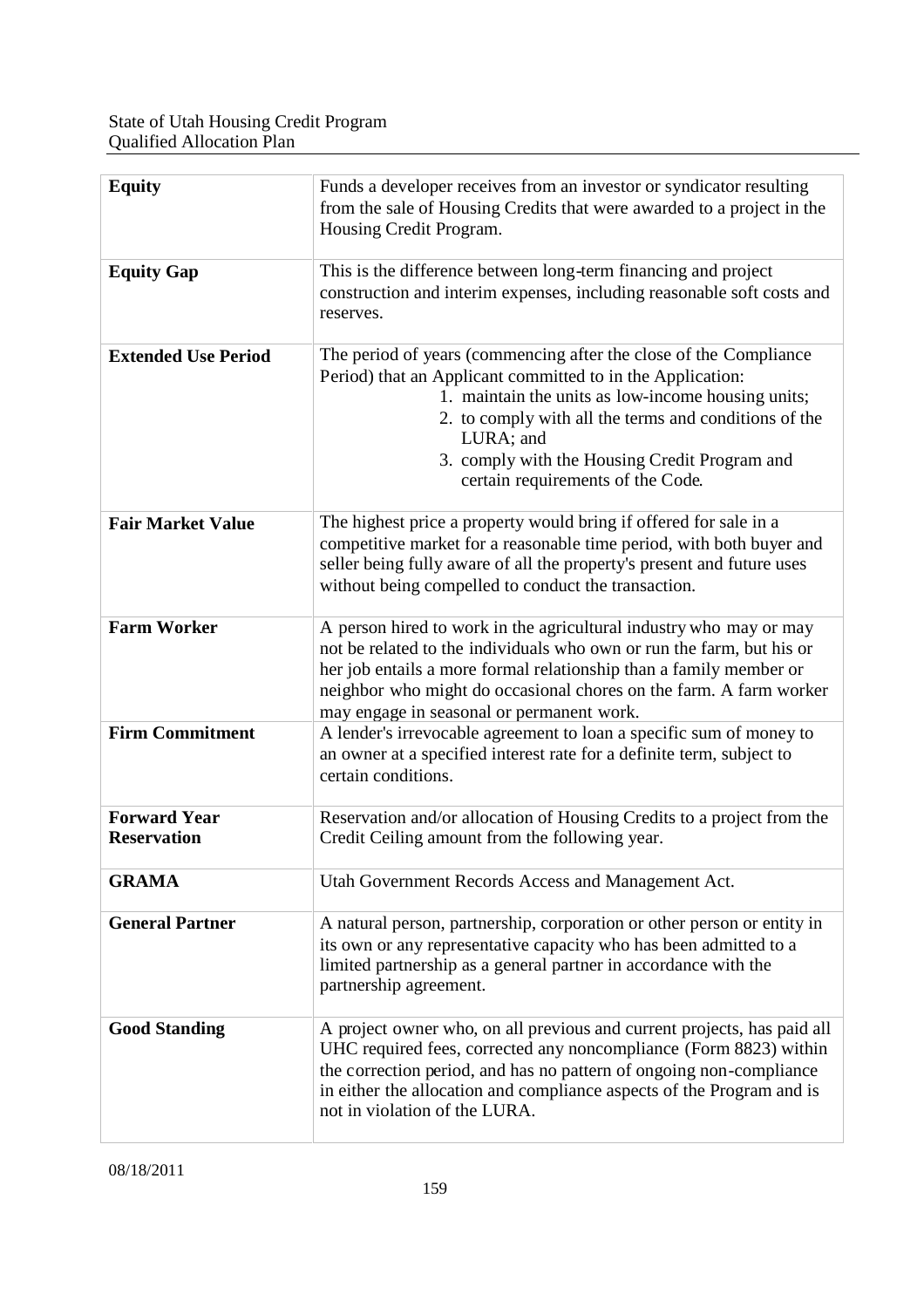| <b>Hard Costs</b>                              | Costs incurred by the contractor in providing all labor, materials,<br>equipment, general conditions, overhead and profit for the<br>construction of a project.                                                                                                                                                                               |
|------------------------------------------------|-----------------------------------------------------------------------------------------------------------------------------------------------------------------------------------------------------------------------------------------------------------------------------------------------------------------------------------------------|
| <b>HOME Funds</b>                              | HOME Funds investment partnership is a federal housing program<br>administered by HUD and granted to states. Home Funds provides<br>loans at below market interest rates to assist Housing Credit projects<br>achieve below market rents. Please note that projects utilizing HOME<br>funds must have 40% of their units at or below 50% AMI. |
| <b>HOPWA</b>                                   | Housing of Persons With AIDS. The HOPWA Program is used to<br>develop housing and assist in the operation of the project by providing<br>rent subsidies for persons with AIDS or HIV.                                                                                                                                                         |
| <b>HUD</b>                                     | The U.S. Department of Housing and Urban Development. A federal<br>agency responsible for housing. HUD is the regulatory body over<br>Public Housing Authorities and provides funds for various housing<br>priorities.                                                                                                                        |
| <b>Housing Credit</b>                          | A dollar-for-dollar reduction in federal tax liability for parties that<br>invest in affordable housing under the Housing Credit Program.                                                                                                                                                                                                     |
| <b>Housing Credit Ceiling</b><br><b>Amount</b> | Annual amount of federal Housing Credits received by Utah and<br>allocated according to the QAP.                                                                                                                                                                                                                                              |
| <b>Housing Credit Program</b>                  | UHC's program for awarding, reserving and allocating Housing<br>Credits and monitoring projects for compliance with Housing Credit<br>Program and §42 of the Code, as set forth in the QAP, and UHC's<br>agreements, contracts, manuals, guides, and other documents.                                                                         |
| <b>Housing Credit</b><br><b>Reservation</b>    | Formal reservation of Housing Credits to a project by the UHC Board<br>of Trustees.                                                                                                                                                                                                                                                           |
| <b>Housing Unit</b>                            | Housing Unit means an affordable housing unit and/or market rate<br>housing unit in a building that is available for rent or rented by<br>residents. A common area unit is not a Housing Unit in a project.                                                                                                                                   |
| <b>HAP Contract</b>                            | The HAP Contract is an agreement between the PHA and the owner of<br>a unit occupied by an assisted household. The HAP Contract provides<br>sufficient operating subsidies.                                                                                                                                                                   |
| <b>IRS</b>                                     | Internal Revenue Service. The federal agency having jurisdiction over<br>the Program, as mandated by Congress.                                                                                                                                                                                                                                |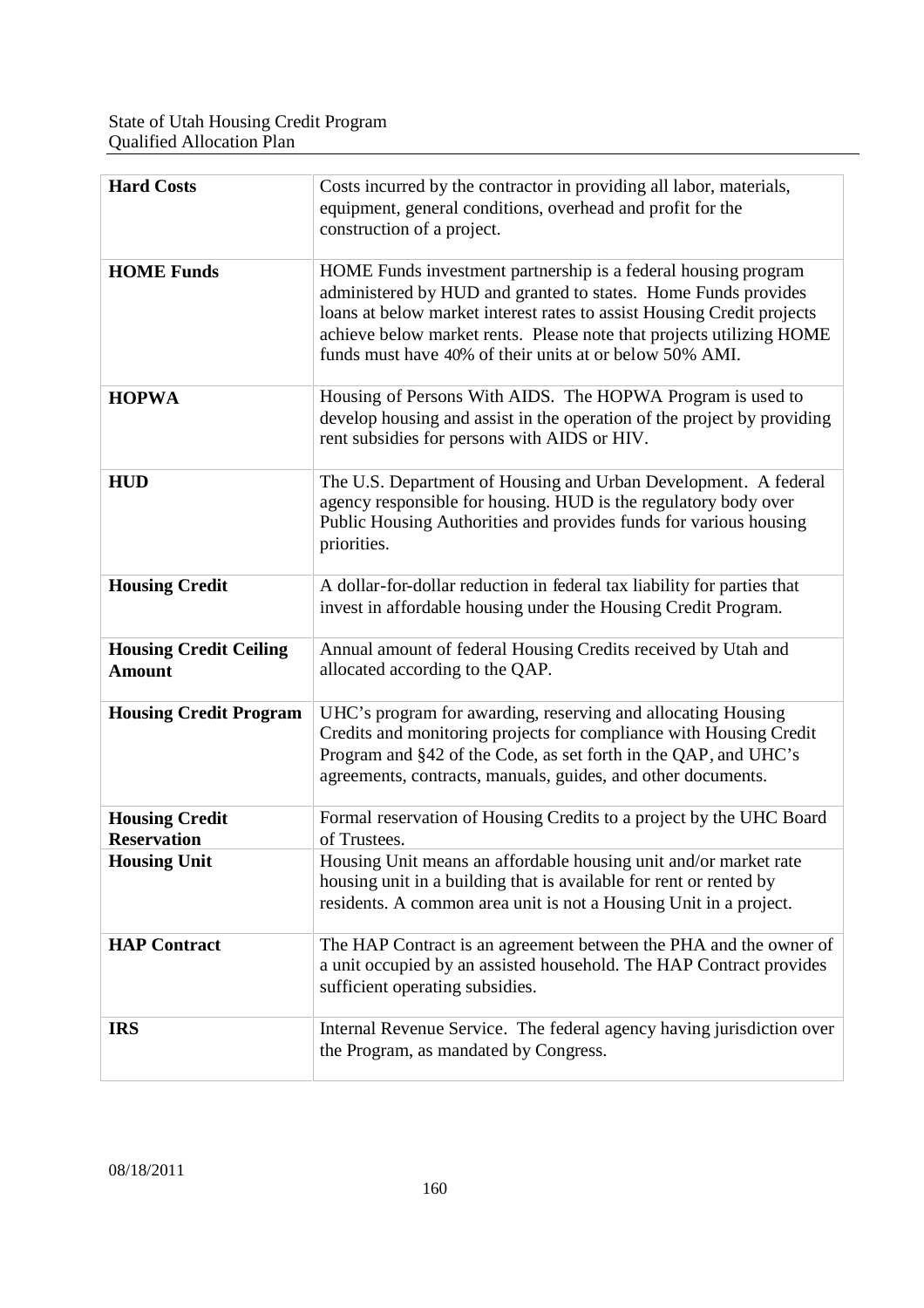| <b>Identity of Interest</b>                         | A financial, familial, or business relationship that permits less than<br>arm's length transactions. For example: Related Parties; persons,<br>entities, or organizations affiliated with or controlled by or in control<br>of another; existence of a reimbursement program or exchange of<br>funds; common financial interests; and etc.       |
|-----------------------------------------------------|--------------------------------------------------------------------------------------------------------------------------------------------------------------------------------------------------------------------------------------------------------------------------------------------------------------------------------------------------|
| <b>Investor Member</b>                              | An investor who is admitted into the ownership of a project through<br>an Operating Agreement or Limited Partnership Agreement, typically<br>acquiring the interest without becoming involved in the daily<br>management of the project. Its main role is to invest in the project<br>through a purchase of Housing Credits.                     |
| <b>LURA</b>                                         | Land Use Restriction Agreement. This is the Low Income Housing<br>Credit Commitment Agreement and Declaration of Restrictive<br>Covenants, an agreement between UHC and the property owner. The<br>agreement is a restrictive covenant that runs with the land. Except<br>under limited situations, all other liens are subordinate to the LURA. |
| <b>Large Household</b>                              | A group of four or more income qualified residents who are not<br>necessarily related and who live together in a low-income housing unit<br>containing three or more bedrooms.                                                                                                                                                                   |
| <b>Limited Liability</b><br>Company                 | A company formed with limited liability in accordance with Utah state<br>laws.                                                                                                                                                                                                                                                                   |
| <b>Low Income</b>                                   | Households or persons whose incomes are 60% or below of the AMI.                                                                                                                                                                                                                                                                                 |
| <b>Mentally Ill</b>                                 | Refers to a person who is incapable of managing his/her person or<br>affairs. A mentally ill person requires care, treatment or control for<br>his/her own good or in the public interest.                                                                                                                                                       |
| <b>Minimum Set-aside</b><br><b>Election</b>         | To participate in the Program, the project must dedicate (set aside) at<br>least<br>1. 20% of the project units at 50% or less AMI rents, or<br>2. 40% of the project units at 60% or less AMI rents.<br>Housing Credit units in excess of the minimum election are also<br>limited to the applicable election limit.                            |
| <b>Moderate Income</b>                              | Households or persons whose incomes are from 60% to 80% of the<br>AMI.                                                                                                                                                                                                                                                                           |
| <b>Mutual Consent of</b><br><b>Return Agreement</b> | The agreement is a mutual consent between UHC and the project<br>owner to return unused housing credits.                                                                                                                                                                                                                                         |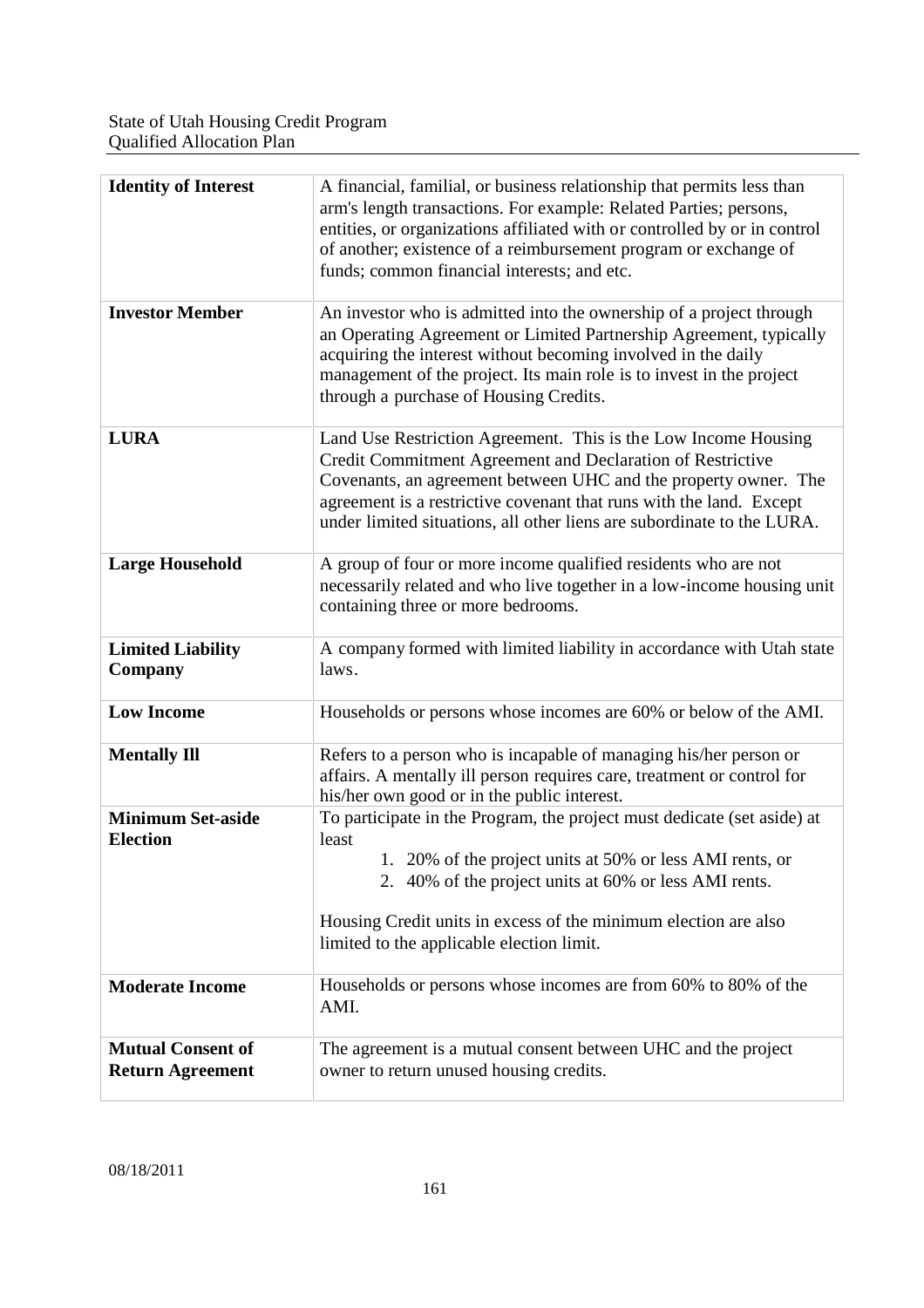| <b>National Pool</b>          | The unused Housing Credit of a state for any calendar year is assigned<br>to the IRS for inclusion in a national pool of unused Housing Credits<br>(National Pool) that is reallocated among qualified states the<br>succeeding calendar year.                                                                                                                                                                                                                                                                                                                                                                                                                                               |
|-------------------------------|----------------------------------------------------------------------------------------------------------------------------------------------------------------------------------------------------------------------------------------------------------------------------------------------------------------------------------------------------------------------------------------------------------------------------------------------------------------------------------------------------------------------------------------------------------------------------------------------------------------------------------------------------------------------------------------------|
| <b>Non-Compliance</b>         | Failure to observe or perform any covenant, condition or term of any<br>agreement between the Applicant and UHC or failure to meet the<br>requirements of §42 of the Code, the QAP, or the Housing Credit<br>Program.                                                                                                                                                                                                                                                                                                                                                                                                                                                                        |
| <b>Nonprofit Organization</b> | An organization organized and operated exclusively for charitable<br>purposes and that is tax-exempt under Section 501(a) of the Code.<br>Examples of these are organizations described in Sections $501(c)(3)$<br>and $501(c)(4)$ of the Code. A Nonprofit Organization also includes<br>PHA's and public development corporations and agencies that are tax<br>exempt.                                                                                                                                                                                                                                                                                                                     |
| <b>Not in Good Standing</b>   | A designation issued by UHC to a developer, owner, property<br>management company, or any other party to a Housing Credit project,<br>so issued as a result of failure to pay required fees on time, failure to<br>complete required reporting on time, failure to address noncompliance<br>issues on time, exhibiting a pattern of ongoing noncompliance in the<br>Housing Credit Program or in violation of the LURA, or for any other<br>reason of malfeasance or abuse of the Housing Credit Program as<br>determined by UHC. Anyone found to be Not in Good Standing may<br>be disqualified from future participation in the Housing Credit<br>Program for a determined period of time. |
| <b>OWHLF</b>                  | Olene Walker Housing Loan Fund – provides financial assistance for<br>the acquisition, construction, or rehabilitation of affordable rental<br>housing.                                                                                                                                                                                                                                                                                                                                                                                                                                                                                                                                      |
| <b>Operating Agreement</b>    | Document that defines and governs the business relationship between<br>the members of a limited liability company.                                                                                                                                                                                                                                                                                                                                                                                                                                                                                                                                                                           |
| <b>Operating Expenses</b>     | Periodic expenses which are essential for a project's continuous<br>operation and maintenance. Operating expenses may be fixed, such as<br>property taxes and insurance, or they may be variable, such as utilities<br>or payroll. Operating and replacement reserve contributions are<br>operating expenses; mortgage principal and interest, and depreciation<br>are not.                                                                                                                                                                                                                                                                                                                  |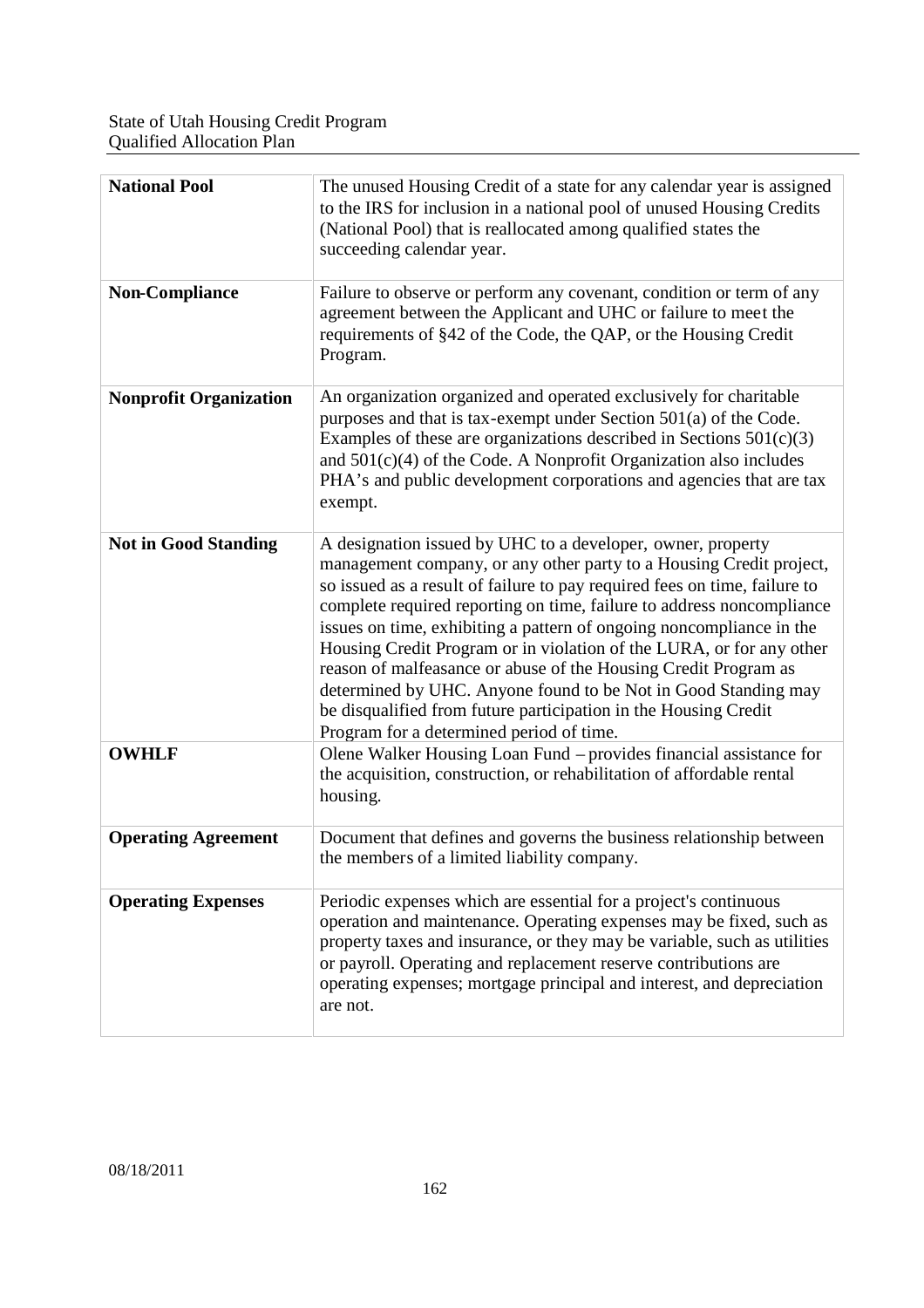| <b>PAB Board</b>                          | Private Activity Bond Review Board Authority - allocates tax exempt<br>bonds. The PAB is within the Governor's Office of Economic<br>Development Incentives program. See the following website:<br>http://goed.utah.gov/relocate/corporateincentives for more<br>information.                                                                                                                                                                                                                                                                                                                   |
|-------------------------------------------|-------------------------------------------------------------------------------------------------------------------------------------------------------------------------------------------------------------------------------------------------------------------------------------------------------------------------------------------------------------------------------------------------------------------------------------------------------------------------------------------------------------------------------------------------------------------------------------------------|
| <b>PHA</b>                                | Public Housing Authority. An independent organization set up to<br>provide housing assistance within a community. PHA's are the<br>issuing agents for HUD Section 8 vouchers and certificates. They also<br>may have ownership interest in Housing Credit Units.                                                                                                                                                                                                                                                                                                                                |
| <b>PUD</b>                                | Planned Unit Development. This is a form of ownership typical of<br>townhouse construction. Unlike a condominium, where the owner<br>owns a percentage of the project and the area within his unit, each<br>owner of a PUD unit owns the land under their unit and a percentage<br>of any common area.                                                                                                                                                                                                                                                                                          |
| <b>Placed in Service Date</b><br>(PIS)    | For a residential rental building, it is the date when the first unit in the<br>building is ready and available for occupancy under state or local law,<br>usually the date when a Certificate of Occupancy is issued.<br>For Rehabilitation projects, this date is selected by the project owner<br>as of any date during the 24-month period over which the<br>expenditures are aggregated, whether or not the building is occupied<br>during the rehabilitation period. However, with respect to Housing<br>Credits for acquisition costs, the PIS is the date the building was<br>acquired. |
| <b>Pre-development Costs</b>              | Costs which are incurred in conjunction with, but prior to, the actual<br>commencement of the project's construction, such as site option costs,<br>site carrying charges, architectural and engineering fees, and appraisal<br>fees.                                                                                                                                                                                                                                                                                                                                                           |
| <b>Present Value</b>                      | The value today of payments to be made or received in the future.                                                                                                                                                                                                                                                                                                                                                                                                                                                                                                                               |
| <b>Qualified Allocation</b><br>Plan (QAP) | A plan prepared by UHC and adopted by the State of Utah pursuant to<br>§42 that establishes the criteria and preferences for allocating Housing<br>Credits.                                                                                                                                                                                                                                                                                                                                                                                                                                     |
| <b>Qualified Basis</b>                    | Eligible Basis multiplied by the Applicable Fraction.                                                                                                                                                                                                                                                                                                                                                                                                                                                                                                                                           |
| <b>Qualified Census Tract</b><br>(QCT)    | Census tracts where 50% or more of households have incomes of less<br>than 60% of the AMI. Projects located in a QCT can increase their<br>eligible basis by 30%. A list of qualified census tracts is published by<br>HUD and updated annually and is included herein in Exhibit B.                                                                                                                                                                                                                                                                                                            |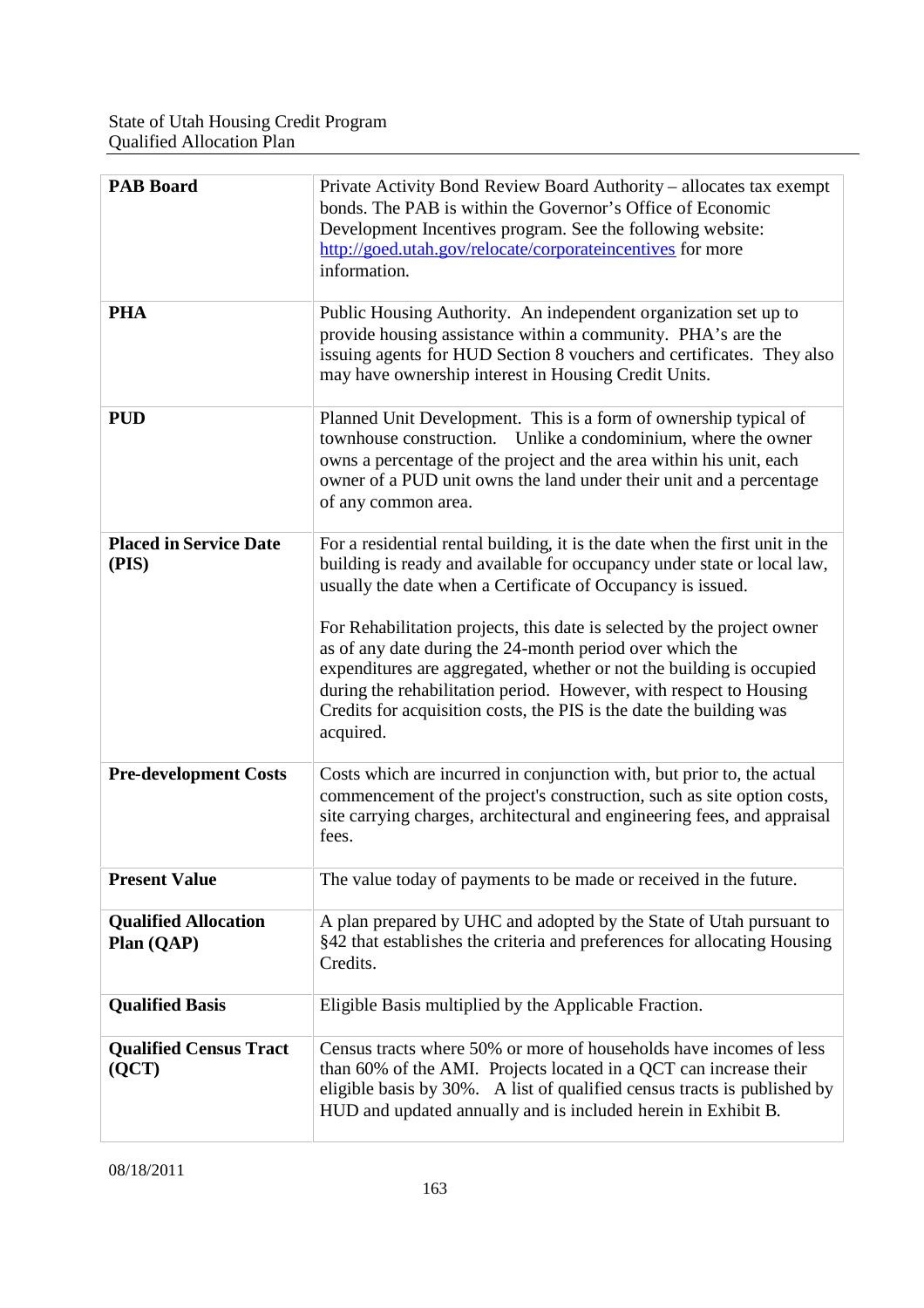| RD                    | U.S. Department of Agriculture Rural Development Service, an<br>agency of the federal government responsible for economic and<br>housing development in rural areas. Formerly known as the Farmers<br>Home Administration.                                                                                                                                                                                                                                                                                                                                                                                                                                                                                                                                                                                                                                                                                                                                                                                                                                                                                                                                                                                                                                                                                  |
|-----------------------|-------------------------------------------------------------------------------------------------------------------------------------------------------------------------------------------------------------------------------------------------------------------------------------------------------------------------------------------------------------------------------------------------------------------------------------------------------------------------------------------------------------------------------------------------------------------------------------------------------------------------------------------------------------------------------------------------------------------------------------------------------------------------------------------------------------------------------------------------------------------------------------------------------------------------------------------------------------------------------------------------------------------------------------------------------------------------------------------------------------------------------------------------------------------------------------------------------------------------------------------------------------------------------------------------------------|
| <b>Refugee</b>        | A person who owing to a well-founded fear of being persecuted for<br>reasons of race, religion, nationality, membership of a particular social<br>group or political opinion, is outside the country of his nationality and<br>is unable or, owing to such fear, is unwilling to avail himself of the<br>protection of that country; or who, not having a nationality and being<br>outside the country of his former habitual residence as a result of such<br>events, is unable or, owing to such fear, is unwilling to return to it.                                                                                                                                                                                                                                                                                                                                                                                                                                                                                                                                                                                                                                                                                                                                                                      |
| <b>Rehabilitation</b> | Restoration of a building to its former or an improved condition, as<br>when buildings are renovated or modernized. Rehabilitation usually<br>does not alter a structure's basic plan or style, but may include some<br>new construction, buildings, or additions.                                                                                                                                                                                                                                                                                                                                                                                                                                                                                                                                                                                                                                                                                                                                                                                                                                                                                                                                                                                                                                          |
| <b>Related Party</b>  | 1.<br>The brothers, sisters, spouse, ancestors, and direct descendants<br>of a person;<br>2.<br>A person and corporation where that person owns more than<br>50% in value of the outstanding stock of that corporation;<br>3.<br>Two or more corporations that are connected through stock<br>ownership with a common parent with stock possessing:<br>i.<br>at least 50% of the total combined voting power of all<br>classes that can vote, or<br>at least 50% of the total value of shares of all classes of<br>ii.<br>stock of each of the corporations, or<br>at least 50% of the total value of shares of all classes of<br>iii.<br>stock of at least one of the other corporations,<br>excluding in computing that voting power or value<br>stock owned directly by the other corporation;<br>A grantor and fiduciary of any trust;<br>4.<br>5.<br>A fiduciary of one trust and a fiduciary of another trust, if the<br>same person is a grantor of both trusts;<br>A fiduciary of a trust and a beneficiary of that trust;<br>6.<br>A fiduciary of a trust and a corporation where more than 50%<br>7.<br>in value of the outstanding stock is owned by or for the trust or<br>by or for a person who is a grantor of the trust;<br>8.<br>A person or organization and an organization that is tax- |
| 08/18/2011            |                                                                                                                                                                                                                                                                                                                                                                                                                                                                                                                                                                                                                                                                                                                                                                                                                                                                                                                                                                                                                                                                                                                                                                                                                                                                                                             |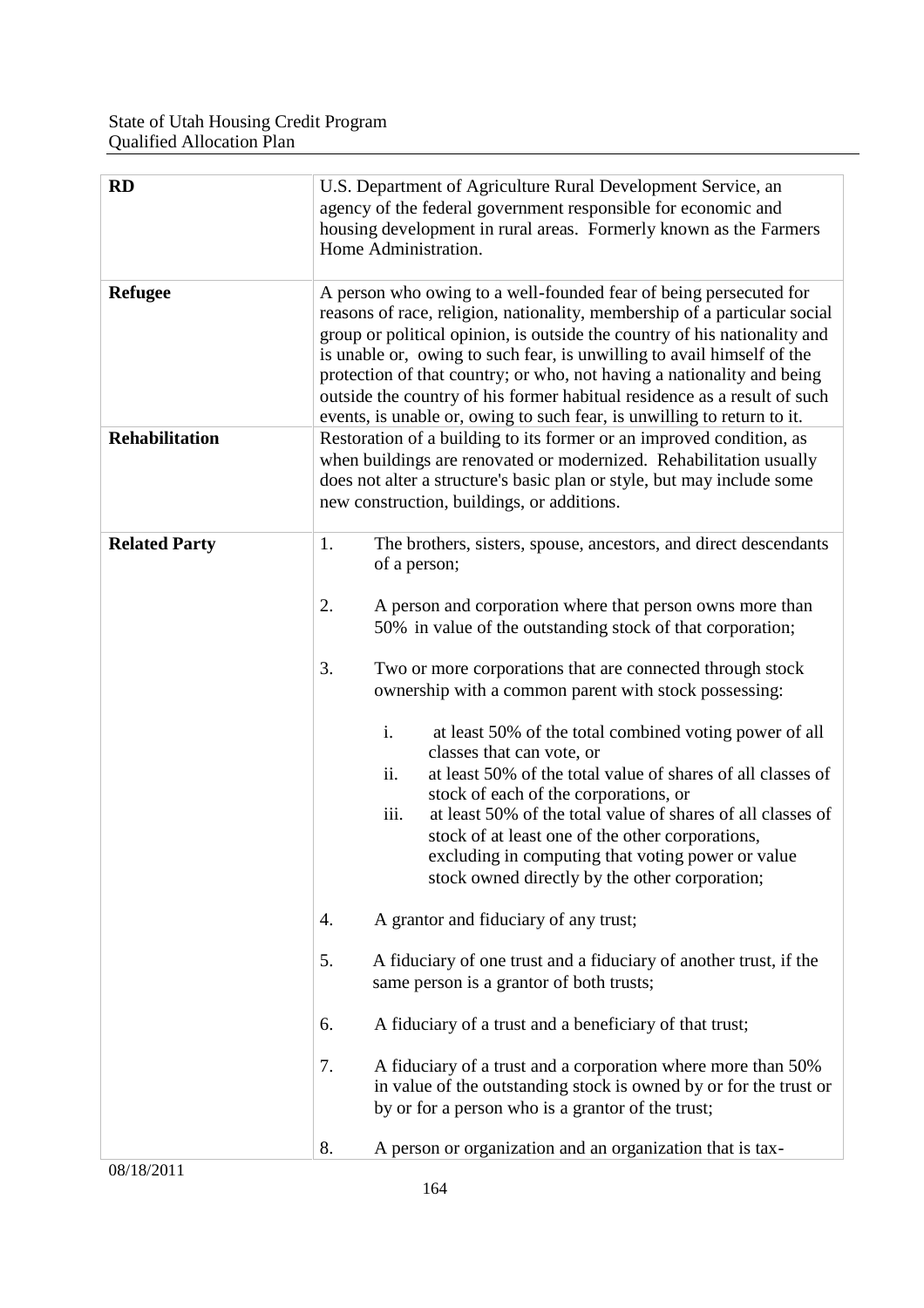| <b>Related Party (Cont.)</b> | exempt under Section 501(a) of the Code and that is affiliated<br>with or controlled by that person or the person's family<br>members or by that organization;<br>9.<br>A corporation, partnership, limited liability company, or joint<br>venture if the same persons own more than:<br>i.<br>50% in value of the outstanding stock of the<br>corporation; and |
|------------------------------|-----------------------------------------------------------------------------------------------------------------------------------------------------------------------------------------------------------------------------------------------------------------------------------------------------------------------------------------------------------------|
|                              | ii.<br>50% of the capital interest or the profits' interest in the<br>partnership, limited liability company, or joint venture;                                                                                                                                                                                                                                 |
|                              | 10.<br>One S corporation and another S corporation if the same<br>persons own more than 50% in value of the outstanding stock<br>of each corporation;                                                                                                                                                                                                           |
|                              | 11.<br>An S corporation and a C corporation, if the same persons own<br>more than 50% in value of the outstanding stock of each<br>corporation;                                                                                                                                                                                                                 |
|                              | 12.<br>A partnership, limited liability company, or joint venture and a<br>person or organization owning more than 50% of the capital<br>interest or the profits' interest in that partnership, limited<br>liability company, or joint venture; or                                                                                                              |
|                              | 13.<br>Two partnerships, limited liability companies, or joint<br>ventures, or a combination thereof, where the same person or<br>organization owns more than 50% of the capital interests or<br>profits' interests.                                                                                                                                            |
|                              | For purposes of 1 through 13 above, the constructive ownership<br>provisions of Section 267 of the Code apply.                                                                                                                                                                                                                                                  |
| <b>Replacement Reserve</b>   | The amount set aside at the time of initial occupancy, or each month<br>thereafter, for the future replacement of items including, but not<br>limited to, flooring, plumbing systems, heating systems, security<br>systems, electrical systems, roofs, and window and door units.                                                                               |
| <b>Reservation Agreement</b> | UHC's notification to a project sponsor that Housing Credits have<br>been set aside for the project.                                                                                                                                                                                                                                                            |
| <b>Restricted Rent</b>       | The rent limitation for a dwelling unit for purposes of qualifying for<br>Housing Credits.                                                                                                                                                                                                                                                                      |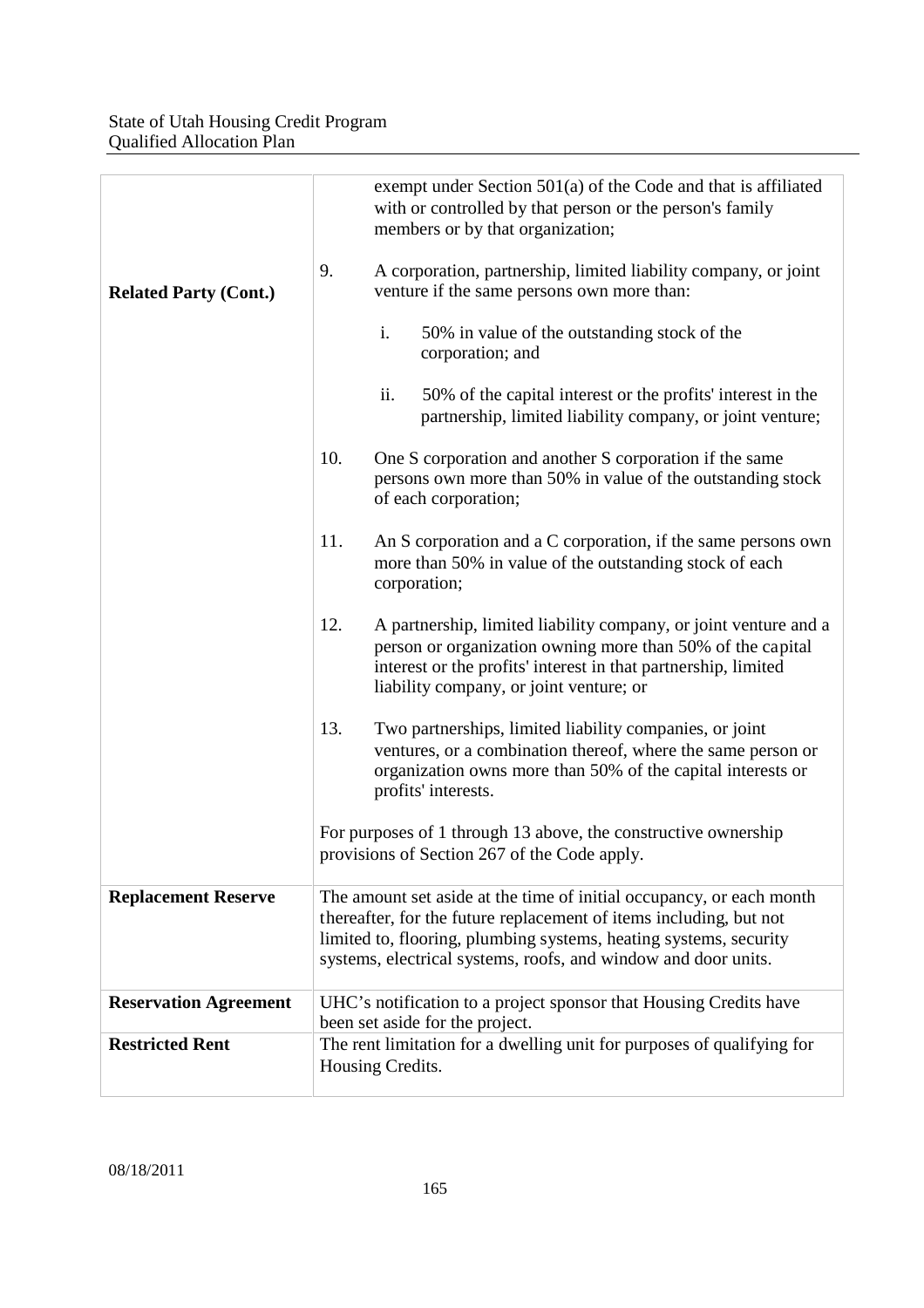| <b>SMSA</b>                                 | Standard Metropolitan Statistical Areas is defined into three<br>metropolitan statistical Areas:                                                                                                                                                                                                                                                                                                                                                                                                                                                                                              |
|---------------------------------------------|-----------------------------------------------------------------------------------------------------------------------------------------------------------------------------------------------------------------------------------------------------------------------------------------------------------------------------------------------------------------------------------------------------------------------------------------------------------------------------------------------------------------------------------------------------------------------------------------------|
|                                             | Metropolitan Statistical Area (MSA) is a city of at least fifty<br>thousand people with a surrounding rural population<br>Primary Metropolitan Statistical Area (PMSA) is an area of<br>more than a million people with internal and social links<br>Consolidates Metropolitan Statistical Areas (CMSA) is two or<br>$\bullet$<br>more PMSA's that are geographically linked                                                                                                                                                                                                                  |
| <b>SRO</b>                                  | Single Residential Occupancy unit. This is a very small rental unit<br>that usually has a small kitchenette with common bathroom and<br>shower facilities. It is generally built for households having only one<br>person.                                                                                                                                                                                                                                                                                                                                                                    |
| <b>Scattered Site Project</b>               | A qualified low income housing project located on multiple sites.<br>UHC requires that all components of a scattered site project are<br>located within the same county.                                                                                                                                                                                                                                                                                                                                                                                                                      |
| <b>Set-Aside Pools</b>                      | Pools of Applicants or project types that are given specified<br>percentages of the Credit Ceiling amount.                                                                                                                                                                                                                                                                                                                                                                                                                                                                                    |
| <b>Scoring Criteria</b>                     | Criteria set forth in the Scoring Section of the QAP and the<br>Application used by UHC to assess the degree to which a proposed<br>project promotes the priorities determined by UHC and the Code.                                                                                                                                                                                                                                                                                                                                                                                           |
| <b>Soft Costs</b>                           | Costs, other than for acquisition and construction/rehabilitation,<br>which are incurred while holding unimproved property or during<br>construction. Soft costs may include such items as carrying charges<br>(interest, real estate taxes, and ground rents), professional service and<br>audit fees, offering plan/prospectus costs, surveys, relocation<br>expenses, insurance, assessment, mortgage insurance premiums,<br>inspection, recording and filing fee, not-for-profit developer's<br>allowance, FNMA/GHMA fee, mortgage recording tax, title<br>examination costs, and others. |
| <b>Subsidy</b>                              | A grant made by a government or other entity to reduce the cost of<br>housing to the occupant.                                                                                                                                                                                                                                                                                                                                                                                                                                                                                                |
| <b>Substantial</b><br><b>Rehabilitation</b> | Requires the replacement of at least two major systems. The<br>expenditures exceed \$6,000 per unit or 20% of Adjusted Basis,<br>whichever is greater. (See Exhibit F).                                                                                                                                                                                                                                                                                                                                                                                                                       |
| <b>Syndication Costs</b>                    | The costs of legal, marketing and syndicator fees necessary to sell<br>partnership or limited liability company interests providing federal tax<br>benefits through the purchase of Housing Credits.                                                                                                                                                                                                                                                                                                                                                                                          |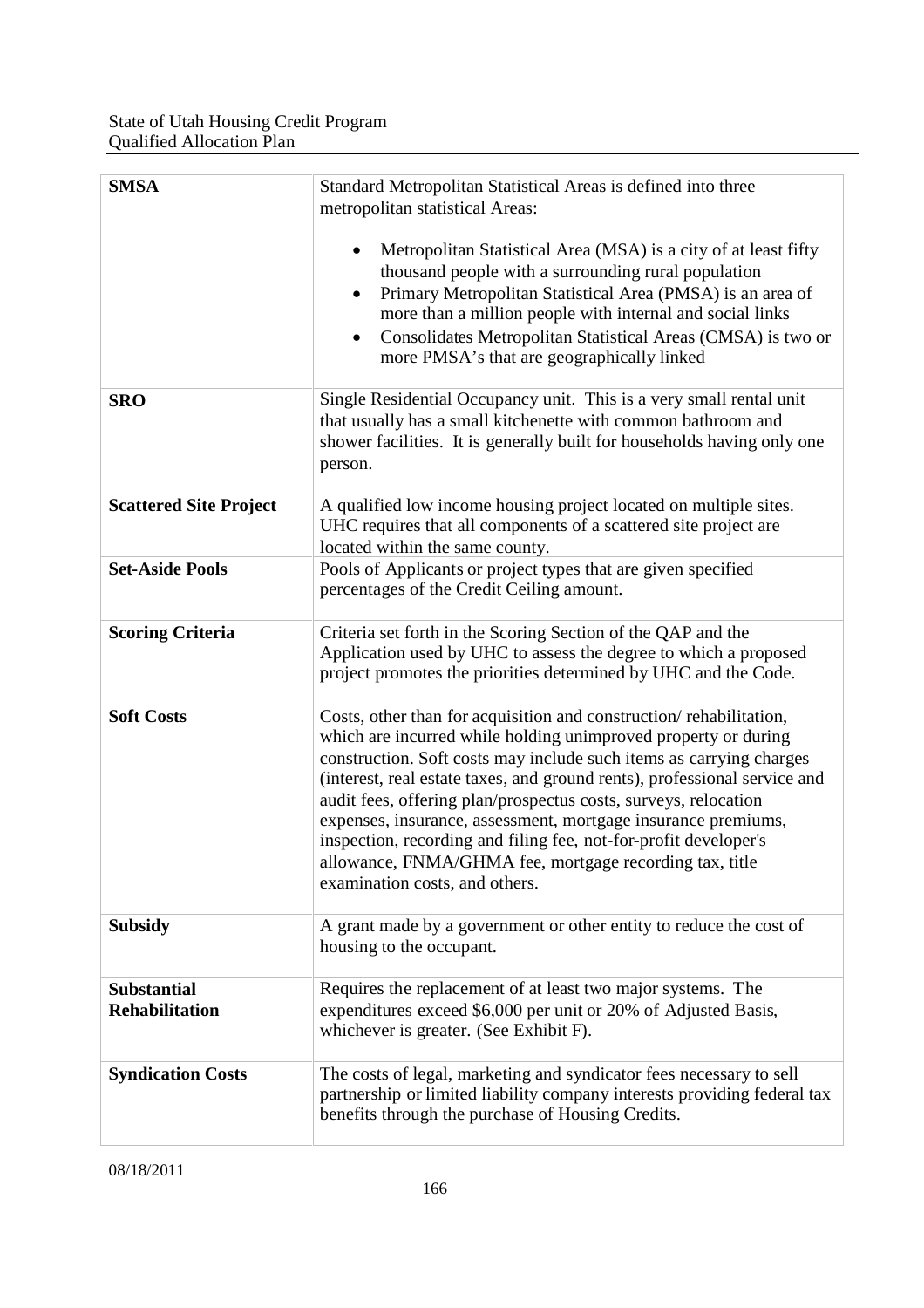| <b>Takeout/Permanent</b><br><b>Financing</b>                                          | Long-term permanent financing used to pay off a project's short-term<br>construction loan. This term is used when a project's financing<br>involves two lenders- the construction lender and the permanent<br>lender. Prior to making a construction loan, a construction lender<br>usually requires a commitment from the permanent lender to "take<br>out" or pay off the construction lender when construction is<br>completed. |
|---------------------------------------------------------------------------------------|------------------------------------------------------------------------------------------------------------------------------------------------------------------------------------------------------------------------------------------------------------------------------------------------------------------------------------------------------------------------------------------------------------------------------------|
| 10% Cost Certification                                                                | A 10% Cost Certification must be submitted to UHC within one year<br>from the date of the Carryover Allocation. This certification is<br>verified by a CPA and shows that 10% of the projected eligible costs<br>(land and depreciable costs) have been spent.                                                                                                                                                                     |
| <b>Tax Exempt Bond</b>                                                                | Congress established government bonds that could be used for private<br>activities; these activities include mortgages, student loans, and<br>industrial loans. States may issue these bonds to foster economic and<br>housing development. Interest paid to owners of these bonds is<br>exempt from federal and in some cases state income taxes. They are<br>authorized under Section 103 of the Code.                           |
| <b>Ten-Year Homeless Plan</b>                                                         | A plan adopted by the State if Utah with the goal of providing access<br>to safe, decent, and affordable housing with the needed resources and<br>support for self-sufficiency and well being for every person.                                                                                                                                                                                                                    |
| <b>Ten-Year Previous</b><br><b>Ownership Rule -</b><br><b>Rehabilitation Projects</b> | A provision of the Code regulations that states that buildings must not<br>have changed ownership nor have been placed in service in the<br>previous ten years in order to be eligible for the acquisition Housing<br>Credit. Certain exceptions apply.                                                                                                                                                                            |
| <b>Threshold Requirements</b>                                                         | The requirements that must be met in the Application for a project to<br>be considered for a Housing Credit reservation and allocation as set<br>forth in the QAP.                                                                                                                                                                                                                                                                 |
| <b>Total Project Costs</b>                                                            | The sum of all eligible, necessary and reasonable acquisition,<br>construction/rehabilitation, and soft costs for a project, as well as<br>working capital and reserve fund capitalization costs, where<br>applicable. Total Project Costs excludes intermediary costs, any<br>amounts set aside for reserves and any amounts attributed to<br>commercial areas or other non residential areas.                                    |
| <b>UECC</b>                                                                           | Utah Energy Conservation Coalition. Scores or rates construction of<br>projects according to Energy Star and certifies other rating<br>organizations.                                                                                                                                                                                                                                                                              |